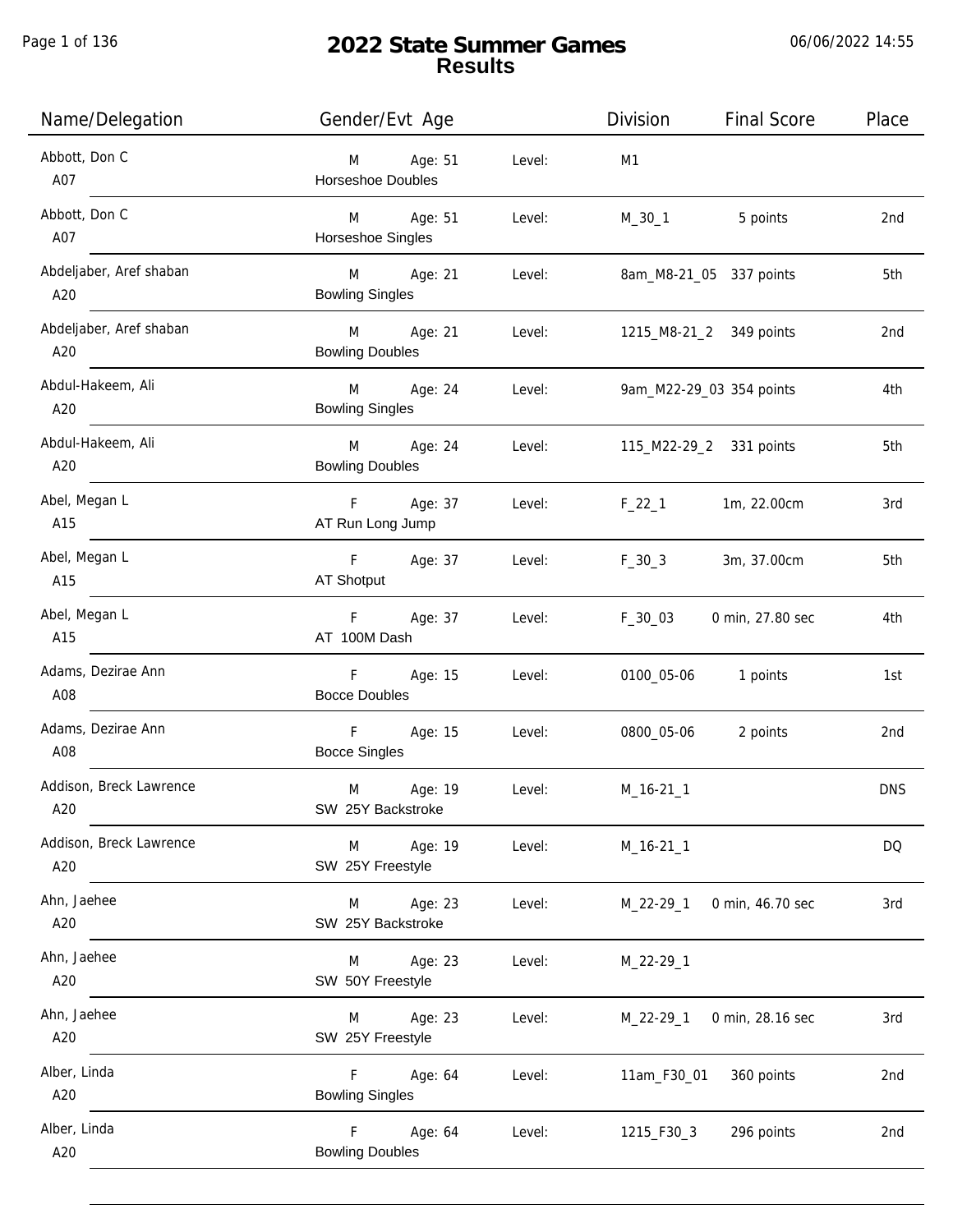Page 2 of 136

# **2022 State Summer Games Results**

06/06/2022 14:55

| Name/Delegation                   | Gender/Evt Age                             |        | Division<br><b>Final Score</b> | Place           |
|-----------------------------------|--------------------------------------------|--------|--------------------------------|-----------------|
| Albert, Kyle<br>A23               | Age: 27<br>M<br>AT Mini Javelin            | Level: | $M_16_7$                       | <b>DNS</b>      |
| Albert, Kyle<br>A23               | Age: 27<br>M <sub>ar</sub><br>AT 100M Dash | Level: | M_22-29_09 0 min, 22.67 sec    | 7th             |
| Albert, Kyle<br>A23               | Age: 27<br>M<br>AT Stand Long Jump         | Level: | M_22_06                        | <b>DNS</b>      |
| Alchin, Aurora R<br>A09           | Age: 34<br>F<br>SW 50Y Backstroke          | Level: | 1 min, 28.64 sec<br>F3         | 4th             |
| Alchin, Aurora R<br>A09           | Age: 34<br>F<br>SW 50Y Freestyle           | Level: | $F_30_1$<br>1 min, 35.63 sec   | 2nd             |
| Alexander, Alexis<br>A26          | F<br>Age: 10<br>AT Stand Long Jump         | Level: | 0m, 80.00cm<br>$F_8-11_01$     | 2 <sub>nd</sub> |
| Alexander, Alexis<br>A26          | F.<br>Age: 10<br>AT 100M Walk              | Level: | $F_8-21_1$<br>1 min, 8.65 sec  | 2nd             |
| Alexander, Alexis<br>A26          | Age: 10<br>F.<br>AT 50M Dash               | Level: | $F_8-15_1$<br>0 min, 13.96 sec | 2nd             |
| ALQAIZY, NADA<br>A08              | F<br>Age: 25<br><b>Bowling Singles</b>     | Level: | 10am_F22-29_02 287 points      | 5th             |
| ALQAIZY, NADA<br>A08              | F<br>Age: 25<br><b>Bowling Doubles</b>     | Level: | 115_F22-29_1<br>337 points     | 3rd             |
| Alvarado, Moises Hernandez<br>A17 | M<br>Age: 21<br><b>Bocce Singles</b>       | Level: | 1000_21-22<br>1 points         | 1st             |
| Alvarado, Moises Hernandez<br>A17 | M<br>Age: 21<br><b>Bocce Doubles</b>       | Level: | 0200_11-12<br>3 points         | 3rd             |
| Ambrosia, Aiden<br>A23            | Age: 18<br>M<br>AT Softball Throw          | Level: | 9m, 10.00cm<br>M_16_04         | 2 <sub>nd</sub> |
| Ambrosia, Aiden<br>A23            | Age: 18<br>M<br>AT 100M Dash               | Level: | M_16-21_03 0 min, 21.65 sec    | 4th             |
| Ambrosia, Aiden<br>A23            | Age: 18<br>M<br>AT Stand Long Jump         | Level: | 1m, 12.00cm<br>M_12-21_04      | 4th             |
| ANDERS, NICHOLAS Matthew<br>A23   | Age: 32<br>M<br>AT 100M Dash               | Level: | 0 min, 16.58 sec<br>M_30_06    | 4th             |
| ANDERS, NICHOLAS Matthew<br>A23   | Age: 32<br>M<br><b>AT Shotput</b>          | Level: | 7m, 6.00cm<br>$M_30_4$         | 2nd             |
| ANDERS, NICHOLAS Matthew<br>A23   | Age: 32<br>M<br>AT Run Long Jump           | Level: | $M_22_5$<br>2m, 43.00cm        | 4th             |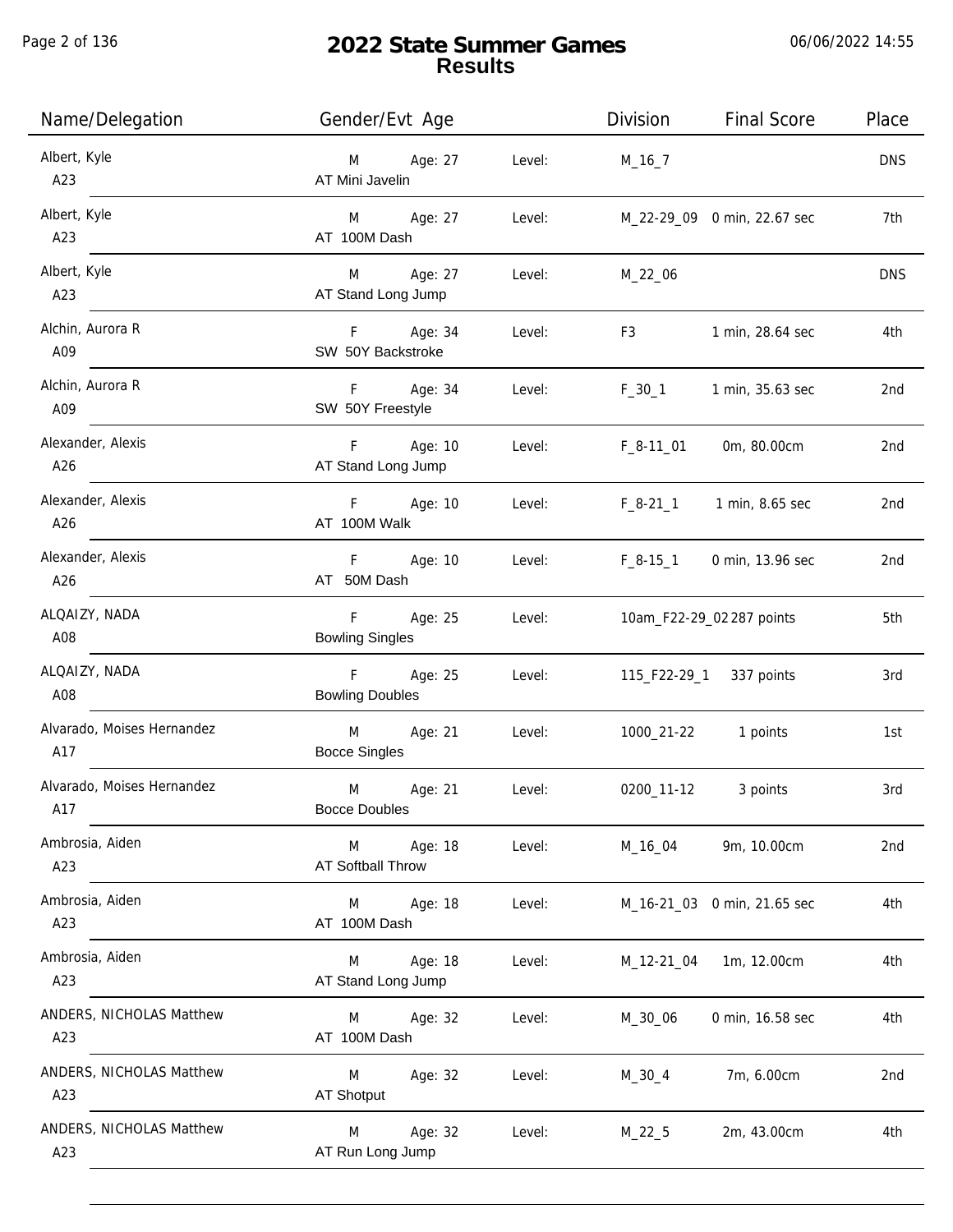Page 3 of 136

| Name/Delegation                   | Gender/Evt Age                                 | Division                    | <b>Final Score</b>          | Place |
|-----------------------------------|------------------------------------------------|-----------------------------|-----------------------------|-------|
| Anderson, Robert Carl<br>A01      | Age: 57<br>Level:<br>M<br>AT 50M Dash          | M_30_5                      | 0 min, 9.40 sec             | 4th   |
| Anderson, Robert Carl<br>A01      | M Age: 57<br>Level:<br>AT 100M Dash            | M_30_06                     | 0 min, 18.48 sec            | 5th   |
| Anderson, Robert Carl<br>A01      | M Age: 57<br>Level:<br>AT 200M Dash            | $M_30_2$                    | 0 min, 42.33 sec            | 2nd   |
| Anderson, Sara L<br>A06           | F Age: 21<br>Level:<br>AT Mini Javelin         |                             | F_16_5 8m, 2.00cm           | 2nd   |
| Anderson, Sara L<br>A06           | F Age: 21<br>Level:<br>AT 100M Dash            |                             | F_16-21_02 0 min, 20.90 sec | 3rd   |
| Anderson, Sara L<br>A06           | F Age: 21<br>Level:<br>AT 50M Dash             | F_16-29_4                   | 0 min, 10.50 sec            | 3rd   |
| Ansley, Dawson Tyler<br>A19       | M Age: 16<br>Level:<br>AT 100M Dash            |                             | M_16-21_02 0 min, 23.09 sec | 3rd   |
| Ansley, Dawson Tyler<br>A19       | M Age: 16<br>Level:<br>AT Softball Throw       |                             | M_16_06 13m, 80.00cm        | 2nd   |
| Ansley, Dawson Tyler<br>A19       | Age: 16<br>Level:<br>M<br>AT 50M Dash          |                             | M_16-29_3 0 min, 10.54 sec  | 3rd   |
| Antonie, Bolden<br>A26            | Age: 15<br>Level:<br>M<br>AT 50M Dash          |                             | M_8-15_3 0 min, 9.81 sec    | 2nd   |
| Antonie, Bolden<br>A26            | M<br>Age: 15<br>Level:<br>AT 100M Dash         | M_12-15_02 0 min, 18.72 sec |                             | 1st   |
| Appleberry, Brittan Edward<br>A11 | M<br>Age: 30<br>Level:<br><b>Bocce Singles</b> | 1100_09-10                  | 3 points                    | 3rd   |
| Appleberry, Brittan Edward<br>A11 | Age: 30<br>M<br>Level:<br><b>Bocce Doubles</b> | 0200_17-18                  | 3 points                    | 3rd   |
| Appleby, Scott<br>A05             | M<br>Age: 58<br>Level:<br><b>Bocce Singles</b> | 1200_05-06                  | 2 points                    | 2nd   |
| Appleby, Scott<br>A05             | Age: 58<br>Level:<br>M<br><b>Bocce Doubles</b> | 0300_05-06                  | 1 points                    | 1st   |
| Ardt, William<br>A23              | Age: 38<br>Level:<br>M<br>AT Mini Javelin      | $M_16_2$                    | 6m, 50.00cm                 | 2nd   |
| Ardt, William<br>A23              | Age: 38<br>Level:<br>M<br>AT Stand Long Jump   | M_22_03                     | 0m, 80.00cm                 | 2nd   |
| Ardt, William<br>A23              | Age: 38<br>Level:<br>M<br>AT 200M Dash         | M_30_1                      | 1 min, 1.66 sec             | 5th   |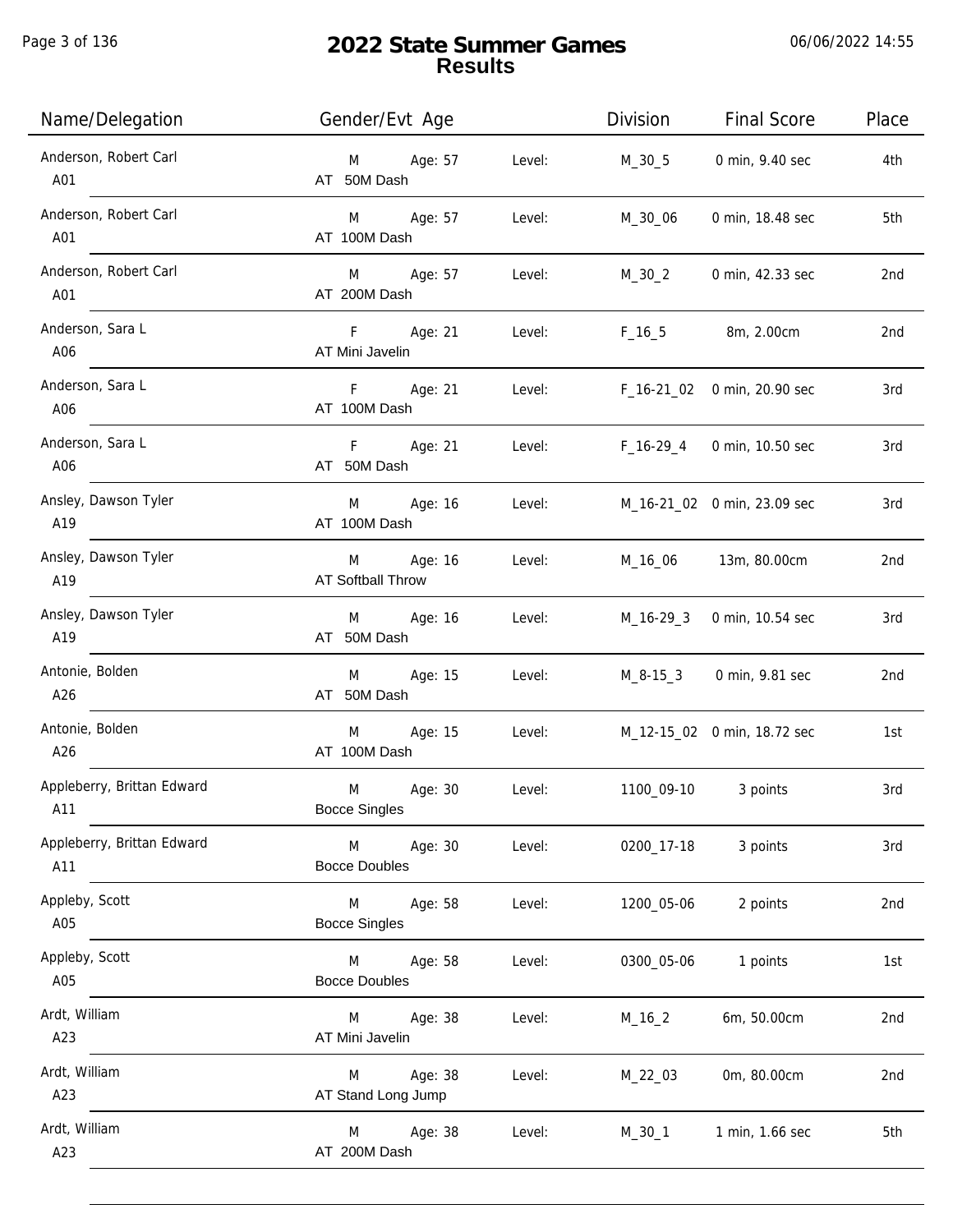Page 4 of 136

| Name/Delegation                | Gender/Evt Age                                   | Division       | <b>Final Score</b> | Place      |
|--------------------------------|--------------------------------------------------|----------------|--------------------|------------|
| Atha, Brian Anthony<br>A09     | Age: 49<br>Level:<br>M<br>SW 50Y Backstroke      | M1             | 1 min, 36.77 sec   | 3rd        |
| Atha, Brian Anthony<br>A09     | Age: 49<br>M<br>Level:<br>SW 50Y Freestyle       | M_30_1         | 1 min, 28.83 sec   | 2nd        |
| Atkins, Todd<br>A23            | M Age: 53<br>Level:<br>AT Shotput                | M_30_1         | 2m, 88.00cm        | 6th        |
| Atkins, Todd<br>A23            | M Age: 53<br>Level:<br>AT 50M Dash               | $M_30_2$       | 0 min, 44.58 sec   | 5th        |
| Atkins, Todd<br>A23            | Age: 53<br>M<br>Level:<br>AT Stand Long Jump     | M_22_02        | 0m, 45.00cm        | 3rd        |
| Aubertin, James<br>A04         | M Age: 18<br>Level:<br>AT 50M Dash               | M_16-29_6      | 0 min, 9.07 sec    | 5th        |
| Aubertin, James<br>A04         | Age: 18<br>M<br>Level:<br>AT Stand Long Jump     | M_12-21_06     | 1m, 21.00cm        | 3rd        |
| Aubertin, James<br>A04         | Age: 18<br>M<br>Level:<br>AT Softball Throw      | M_16_13        | 24m, 20.00cm       | 2nd        |
| Aubertin, Ralph<br>A04         | Age: 27<br>Level:<br>M<br>AT Run Long Jump       | $M_22_5$       |                    | <b>DNS</b> |
| Aubertin, Ralph<br>A04         | M<br>Age: 27<br>Level:<br>AT Shotput             | M_22-29_4      |                    | <b>DNS</b> |
| Aubertin, Ralph<br>A04         | M<br>Age: 27<br>Level:<br>AT 100M Dash           | M_22-29_02     |                    | <b>DNS</b> |
| Avery, Alec Lee<br>A19         | M<br>Age: 41<br>Level:<br><b>Bowling Singles</b> | 1200_M30_04    | 336 points         | 6th        |
| Avery, Alec Lee<br>A19         | Age: 41<br>M<br>Level:<br><b>Bowling Doubles</b> | 215_M30_4A     | 333 points         | 5th        |
| Avery, Travis Alexander<br>A15 | Level:<br>M<br>Age: 30<br>AT Mini Javelin        | $M_16_2$       | 4m, 91.00cm        | 4th        |
| Avery, Travis Alexander<br>A15 | Age: 30<br>Level:<br>M<br>AT 100M Dash           | M_30_03        | 0 min, 23.39 sec   | 5th        |
| Avery, Travis Alexander<br>A15 | Age: 30<br>Level:<br>M<br>AT 200M Dash           | $M_30_1$       | 0 min, 45.77 sec   | 4th        |
| Ayers, Braden<br>A15           | Age: 31<br>Level:<br>M<br>SW 50Y Backstroke      | M <sub>2</sub> |                    | <b>DNS</b> |
| Ayers, Braden<br>A15           | Age: 31<br>Level:<br>M<br>SW 100Y Freestyle      | M <sub>2</sub> |                    | <b>DNS</b> |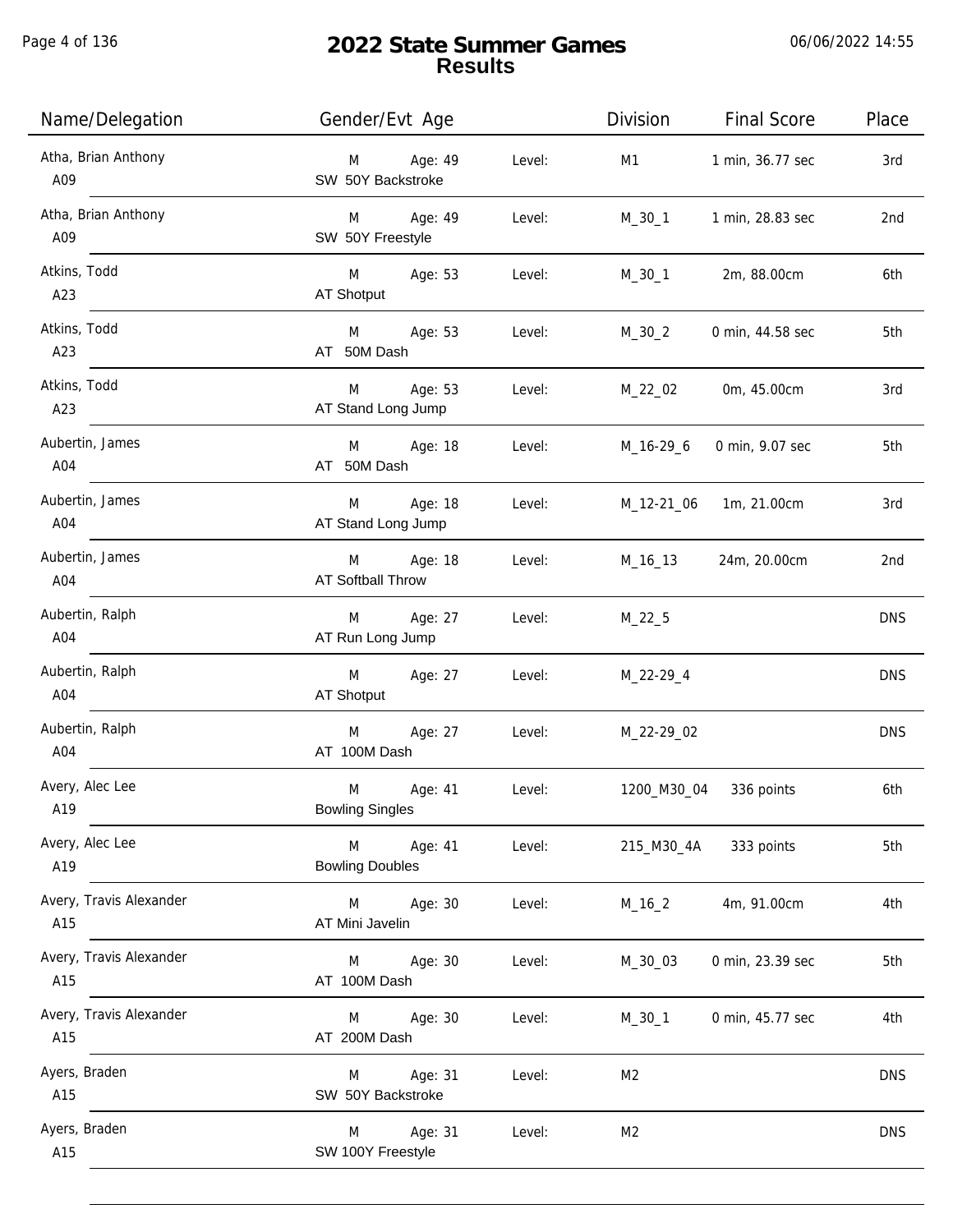Page 5 of 136

| Name/Delegation                   | Gender/Evt Age                                   | <b>Division</b><br><b>Final Score</b>                                                                                                                                                                                                             | Place |
|-----------------------------------|--------------------------------------------------|---------------------------------------------------------------------------------------------------------------------------------------------------------------------------------------------------------------------------------------------------|-------|
| Bachman, Devin<br>A20             | Age: 33<br>Level:<br>M<br>SW 25Y Backstroke      | $M_30_2$<br>0 min, 27.50 sec                                                                                                                                                                                                                      | 2nd   |
| Bachman, Devin<br>A20             | M Age: 33<br>Level:<br>SW 25Y Freestyle          | $M_30_2$<br>0 min, 24.83 sec                                                                                                                                                                                                                      | 1st   |
| Bachman, Devin<br>A20             | M Age: 33<br>Level:<br>SW 50Y Freestyle          | $M_30_3$<br>0 min, 56.38 sec                                                                                                                                                                                                                      | 3rd   |
| Badour, Hannah R.<br>A09          | F Age: 27<br>Level:<br>AT 400M Dash              | F1 and the state of the state of the state of the state of the state of the state of the state of the state of the state of the state of the state of the state of the state of the state of the state of the state of the sta<br>2 min, 4.59 sec | 2nd   |
| Badour, Hannah R.<br>A09          | F Age: 27<br>Level:<br>AT 100M Dash              | F_22-29_04 0 min, 19.89 sec                                                                                                                                                                                                                       | 2nd   |
| Badour, Hannah R.<br>A09          | F<br>Age: 27<br>Level:<br>AT 200M Dash           | $1 \qquad \qquad$<br>0 min, 44.78 sec                                                                                                                                                                                                             | 4th   |
| Baker, Andrew p<br>A27            | M<br>Age: 30<br>Level:<br><b>Bowling Doubles</b> | 215_M30_3A 348 points                                                                                                                                                                                                                             | 3rd   |
| Baker, Andrew p<br>A27            | M<br>Age: 30<br>Level:<br><b>Bowling Singles</b> | 1200_M30_03 333 points                                                                                                                                                                                                                            | 6th   |
| Baker, Joseph<br>A20              | M<br>Age: 51<br>Level:<br><b>Bowling Doubles</b> | 215_M30_3A<br>291 points                                                                                                                                                                                                                          | 5th   |
| Baker, Joseph<br>A20              | Age: 51<br>M<br>Level:<br><b>Bowling Singles</b> | 1200_M30_02<br>366 points                                                                                                                                                                                                                         | 3rd   |
| Baker, Noah Jacob<br>A27          | Age: 26<br>M<br>Level:<br><b>Bowling Doubles</b> | 215_M30_4A<br>393 points                                                                                                                                                                                                                          | 2nd   |
| Baker, Noah Jacob<br>A27          | M<br>Age: 26<br>Level:<br><b>Bowling Singles</b> | 9am_M22-29_05 392 points                                                                                                                                                                                                                          | 2nd   |
| Bales, Jason<br>A23               | M<br>Age: 46<br>Level:<br><b>Bocce Doubles</b>   | 0200_27-28<br>1 points                                                                                                                                                                                                                            | 1st   |
| Bales, Jason<br>A23               | M<br>Age: 46<br>Level:<br><b>Bocce Singles</b>   | 1 points<br>1100_27-28                                                                                                                                                                                                                            | 1st   |
| Ballard-Graff, Tristan<br>A23     | Age: 25<br>Level:<br>M<br>AT Stand Long Jump     | 1m, 8.00cm<br>M_22_04                                                                                                                                                                                                                             | 1st   |
| Ballard-Graff, Tristan<br>A23     | Age: 25<br>Level:<br>M<br>AT Softball Throw      | 5m, 60.00cm<br>M_16_06                                                                                                                                                                                                                            | 7th   |
| Ballard-Graff, Tristan<br>A23     | Age: 25<br>Level:<br>M<br>AT 50M Dash            | 0 min, 12.01 sec<br>$M_16-29_2$                                                                                                                                                                                                                   | 5th   |
| Ballge, Cassandra Lorraine<br>A17 | Age: 33<br>Level:<br>F<br>SW 50Y Freestyle       | $F_30_2$<br>1 min, 39.88 sec                                                                                                                                                                                                                      | 4th   |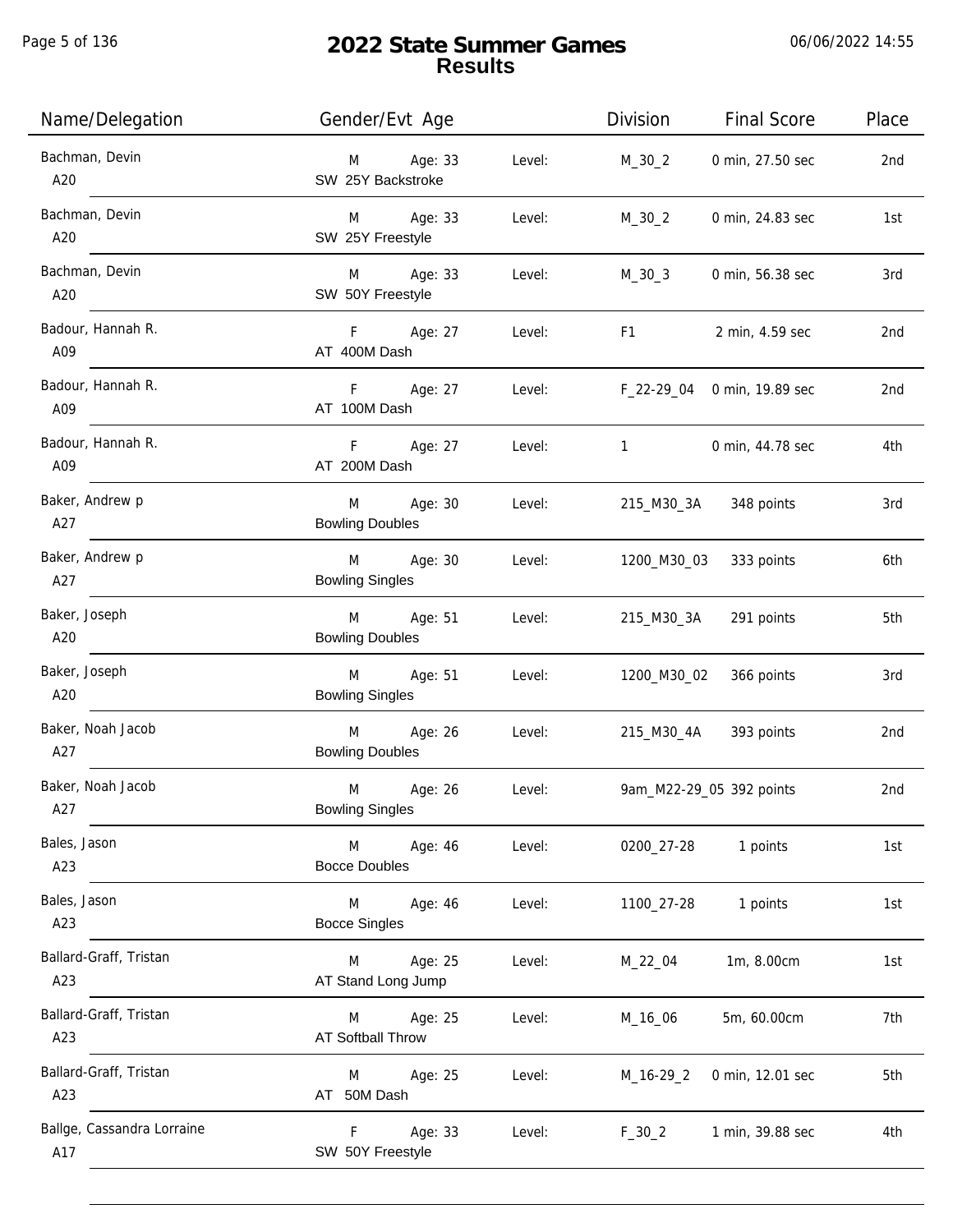Page 6 of 136

| Name/Delegation                   | Gender/Evt Age                         |        | Division         | <b>Final Score</b>          | Place |
|-----------------------------------|----------------------------------------|--------|------------------|-----------------------------|-------|
| Ballge, Cassandra Lorraine<br>A17 | F Age: 33<br>SW 50Y Backstroke         | Level: | F <sub>1</sub>   | 2 min, 9.91 sec             | 3rd   |
| Ballge, Cassandra Lorraine<br>A17 | F Age: 33<br>SW 25Y Freestyle          | Level: | $F_30_1$         | 0 min, 42.99 sec            | 1st   |
| Balog, Joseph G<br>A15            | M Age: 14<br><b>Bocce Doubles</b>      | Level: |                  | 0100_27-28 2 points         | 2nd   |
| Bandy, Carey<br>A15               | F Age: 46<br><b>Bocce Doubles</b>      | Level: |                  | 0100_15-16 3 points         | 3rd   |
| Banks, Jeremiah<br>A26            | M<br>Age: 24<br><b>Bowling Singles</b> | Level: |                  | 9am_M22-29_01 339 points    | 5th   |
| Barber, Donnie Joe<br>A34         | M Age: 26<br><b>Bowling Singles</b>    | Level: |                  | 9am_M22-29_04 374 points    | 4th   |
| Barber, Donnie Joe<br>A34         | M Age: 26<br><b>Bowling Doubles</b>    | Level: |                  | 115_M22-29_2 396 points     | 2nd   |
| Barksdale, Christopher<br>A15     | Age: 17<br>M<br>SW 4X25 Free Relay     | Level: | $1 \quad \cdots$ | 1 min, 41.94 sec            | 1st   |
| Barksdale, Christopher<br>A15     | Age: 17<br>M<br>SW 25Y Backstroke      | Level: | M_16-21_2        | 0 min, 27.78 sec            | 2nd   |
| Barksdale, Christopher<br>A15     | Age: 17<br>M<br>SW 25Y Freestyle       | Level: | M_16-21_3        | 0 min, 21.76 sec            | 5th   |
| Barnes, Matt<br>A04               | Age: 29<br>M<br>AT Shotput             | Level: |                  | M_22-29_3 6m, 34.00cm       | 3rd   |
| Barnes, Matt<br>A04               | M<br>Age: 29<br>AT 100M Dash           | Level: |                  | M_22-29_06 0 min, 17.51 sec | 2nd   |
| Barnes, Matt<br>A04               | Age: 29<br>M<br>AT Mini Javelin        | Level: | $M_16_4$         | 8m, 7.00cm                  | 6th   |
| Bartel, Mary<br>A13               | Age: 24<br>F.<br>AT 200M Walk          | Level: | F1               | 1 min, 52.28 sec            | 1st   |
| Bartel, Mary<br>A13               | Age: 24<br>F.<br>AT 100M Walk          | Level: | $F_22_1$         | 0 min, 57.41 sec            | 1st   |
| Bartel, Mary<br>A13               | F.<br>Age: 24<br>AT Mini Javelin       | Level: | $F_16_1$         | 4m, 12.00cm                 | 3rd   |
| Bassett, Mazell<br>A26            | Age: 21<br>M<br>AT 50M Dash            | Level: | $M_16-29-3$      | 0 min, 9.65 sec             | 1st   |
| Bassett, Mazell<br>A26            | Age: 21<br>M<br>AT Mini Javelin        | Level: | $M_16_6$         | 3m, 6.00cm                  | 6th   |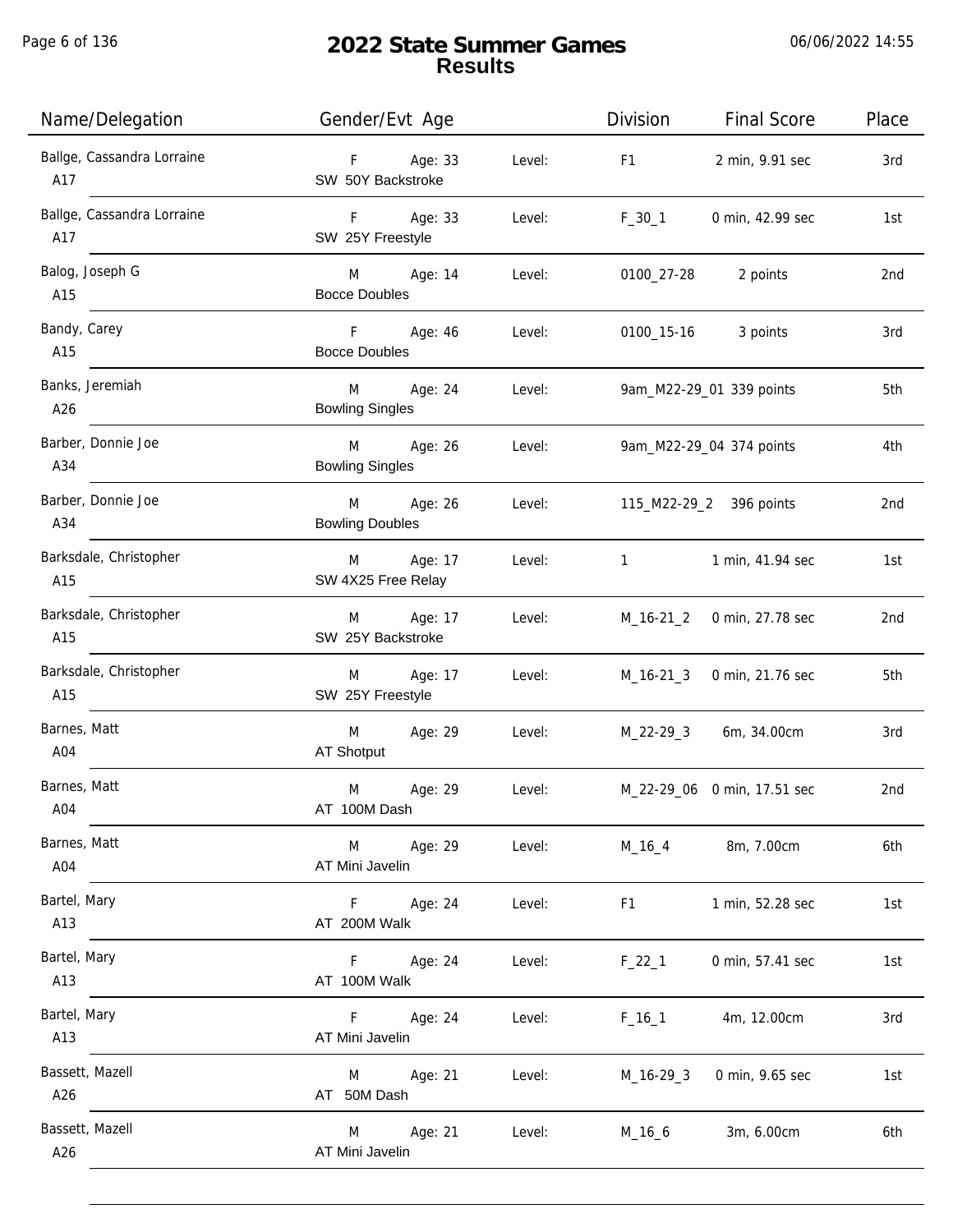Page 7 of 136

| Name/Delegation                 | Gender/Evt Age                         |        | Division                       | <b>Final Score</b>          | Place      |
|---------------------------------|----------------------------------------|--------|--------------------------------|-----------------------------|------------|
| Bassett, Mazell<br>A26          | Age: 21<br>M<br>AT 100M Dash           | Level: |                                | M_16-21_04 0 min, 18.52 sec | 5th        |
| Bates, Lazeric<br>A15           | M Age: 18<br>AT 200M Dash              | Level: | M_8-21_4                       | 0 min, 28.25 sec            | 2nd        |
| Bates, Lazeric<br>A15           | M Age: 18<br>AT 400M Dash              | Level: | M5                             | 1 min, 7.60 sec             | 1st        |
| Bates, Lazeric<br>A15           | M Age: 18<br>AT Run Long Jump          | Level: |                                | M_16-21_2 3m, 91.00cm       | 1st        |
| Baxter, Tyler<br>A20            | M Age: 26<br><b>Bowling Singles</b>    | Level: | 9am_M22-29_06 410 points       |                             | 1st        |
| Baxter, Tyler<br>A20            | M Age: 26<br><b>Bowling Doubles</b>    |        | Level: 115_M22-29_2 403 points |                             | 3rd        |
| Bayles, Jacob<br>A15            | M Age: 13<br>AT Softball Throw         | Level: | M_12-15_01                     |                             | <b>DNS</b> |
| Bayles, Jacob<br>A15            | M Age: 13<br>AT 100M Dash              | Level: | M_12-15_01                     |                             | <b>DNS</b> |
| Bayles, Jacob<br>A15            | Age: 13<br>M<br>AT Stand Long Jump     | Level: | M_12-21_01                     |                             | <b>DNS</b> |
| Bear, Joey "Joey"<br>A04        | Age: 27<br>M<br><b>Bowling Singles</b> | Level: |                                | 9am_M22-29_03 396 points    | 1st        |
| Bear, Joey "Joey"<br>A04        | Age: 27<br>M<br><b>Bowling Doubles</b> | Level: |                                | 215_M30_4A 455 points       | 1st        |
| Bearden, James<br>A23           | M<br>Age: 32<br><b>Bocce Doubles</b>   | Level: | 0200_15-16                     | 3 points                    | 3rd        |
| Bearden, James<br>A23           | M<br>Age: 32<br><b>Bocce Singles</b>   | Level: | 1100_07-08                     | 2 points                    | 2nd        |
| Beardsley, Maxwell (Max)<br>A14 | M<br>Age: 18<br>AT 100M Dash           | Level: |                                | M_16-21_02 0 min, 18.77 sec | 1st        |
| Beardsley, Maxwell (Max)<br>A14 | Age: 18<br>M<br>AT 200M Dash           | Level: | M_8-21_1                       | 0 min, 42.51 sec            | 2nd        |
| Beardsley, Maxwell (Max)<br>A14 | Age: 18<br>M<br>AT 50M Dash            | Level: | $M_16-29_4$                    | 0 min, 9.69 sec             | 2nd        |
| Beasley II, Jason<br>A13        | Age: 18<br>M<br>AT Shotput             | Level: | $M_16-21_3$                    | 10m, 7.00cm                 | 1st        |
| Beasley II, Jason<br>A13        | Age: 18<br>M<br>AT Stand Long Jump     | Level: | M_12-21_04                     | 1m, 60.00cm                 | 1st        |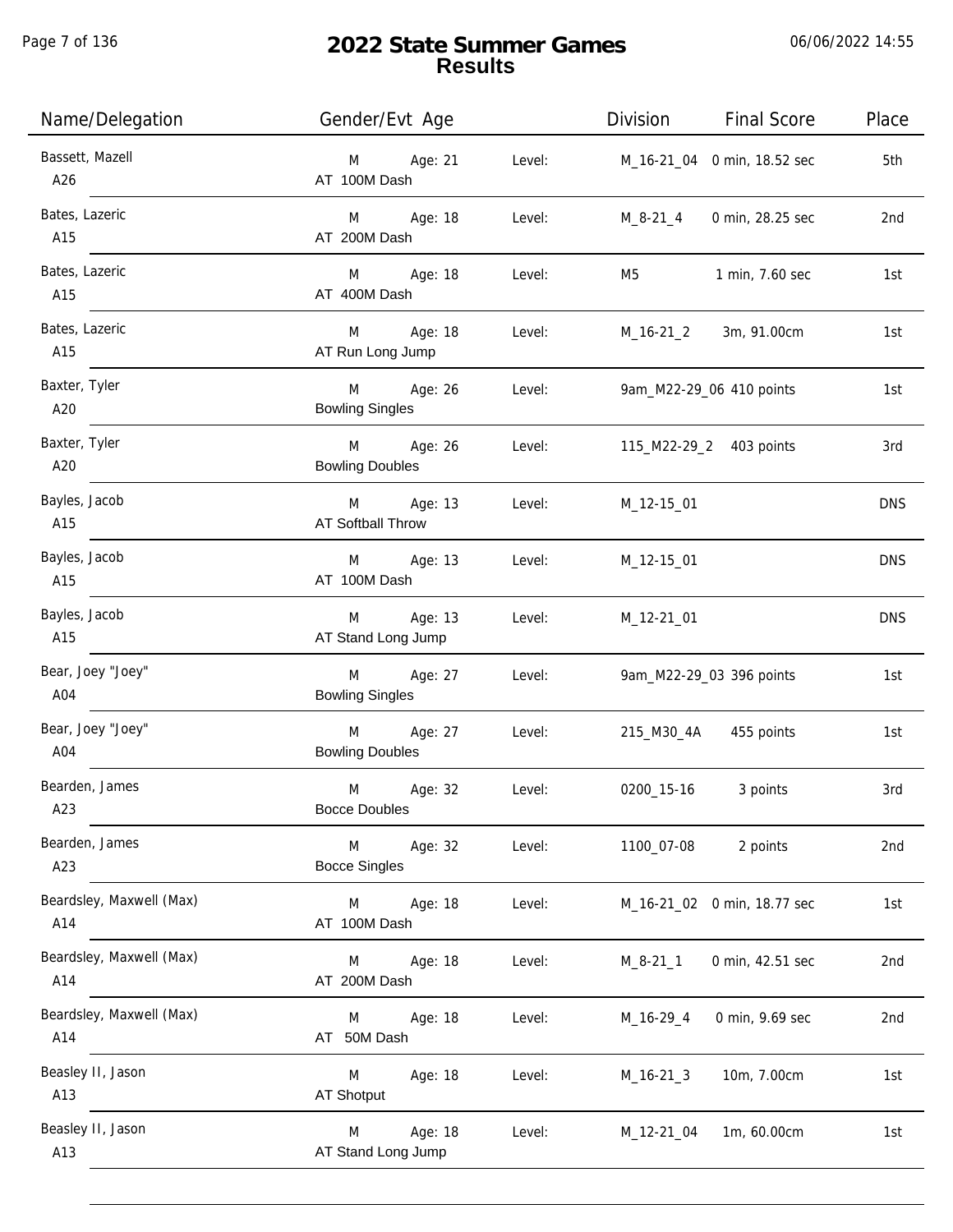Page 8 of 136

j.

| Name/Delegation             | Gender/Evt Age                                               | Division         | <b>Final Score</b>          | Place      |
|-----------------------------|--------------------------------------------------------------|------------------|-----------------------------|------------|
| Beauchamp, Todd C.<br>A23   | <b>M</b><br>Age: 40<br>Level:<br><b>Bocce Singles</b>        |                  | 1100_25-26 2 points         | 2nd        |
| Beauchamp, Todd C.<br>A23   | M Age: 40<br>Level:<br><b>Bocce Doubles</b>                  |                  | 0200_27-28 2 points         | 2nd        |
| Beaveers, Nolan Paul<br>A07 | M Age: 20<br>Level:<br>AT 100M Dash                          |                  | M_16-21_01 0 min, 22.71 sec | 1st        |
| Beaveers, Nolan Paul<br>A07 | M Age: 20<br>Level:<br>AT 50M Dash                           |                  | M_16-29_4 0 min, 11.05 sec  | 5th        |
| Beaveers, Nolan Paul<br>A07 | M Age: 20<br>Level:<br>AT Softball Throw                     |                  | M_16_07 9m, 40.00cm         | 3rd        |
| Becks, Carolena A<br>A15    | F Age: 29<br>AT Shotput                                      | Level: F_22-29_2 |                             | <b>DNS</b> |
| Becks, Carolena A<br>A15    | F Age: 29<br>Level:<br>AT 200M Dash                          | $F_22-29_2$      |                             | <b>DNS</b> |
| Becks, Carolena A<br>A15    | F<br>Age: 29<br>Level:<br>AT 400M Dash                       | F3               |                             | <b>DNS</b> |
| Becks, Peter D<br>A15       | M Age: 31<br>Level:<br>AT Shotput                            | M_30_6           | 8m, 43.00cm                 | 4th        |
| Becks, Peter D<br>A15       | Age: 31<br>M<br>Level:<br>AT 400M Dash                       | M3               | 1 min, 25.36 sec            | 2nd        |
| Beechner, Brent A<br>A01    | M Age: 38<br>Level:<br>AT 50M Dash                           | M_30_3           | 0 min, 11.23 sec            | 4th        |
| Beechner, Brent A<br>A01    | Age: 38<br>M<br>Level:<br>AT 100M Dash                       | M_30_03          | 0 min, 22.70 sec            | 4th        |
| Beechner, Brent A<br>A01    | M<br>Age: 38<br>Level:<br>AT Mini Javelin                    | $M_16_5$         | 7m, 73.00cm                 | 4th        |
| Beemer, Melissa Sue<br>A11  | $\vert F \vert$<br>Age: 44<br>Level:<br><b>Bocce Doubles</b> | 0100_15-16       | 2 points                    | 2nd        |
| Beemer, Melissa Sue<br>A11  | F<br>Age: 44<br>Level:<br><b>Bocce Singles</b>               | 0900_15-16       | 1 points                    | 1st        |
| Behrmann, Mindy E.<br>A33   | Age: 31<br>F.<br>Level:<br>AT 400M Dash                      | F <sub>2</sub>   | 1 min, 38.77 sec            | 2nd        |
| Behrmann, Mindy E.<br>A33   | Age: 31<br>F.<br>Level:<br>AT 200M Dash                      | $F_30_4$         | 0 min, 42.81 sec            | 1st        |
| Behrmann, Mindy E.<br>A33   | Age: 31<br>Level:<br>F.<br>AT 100M Dash                      | $F_30_05$        | 0 min, 18.44 sec            | 2nd        |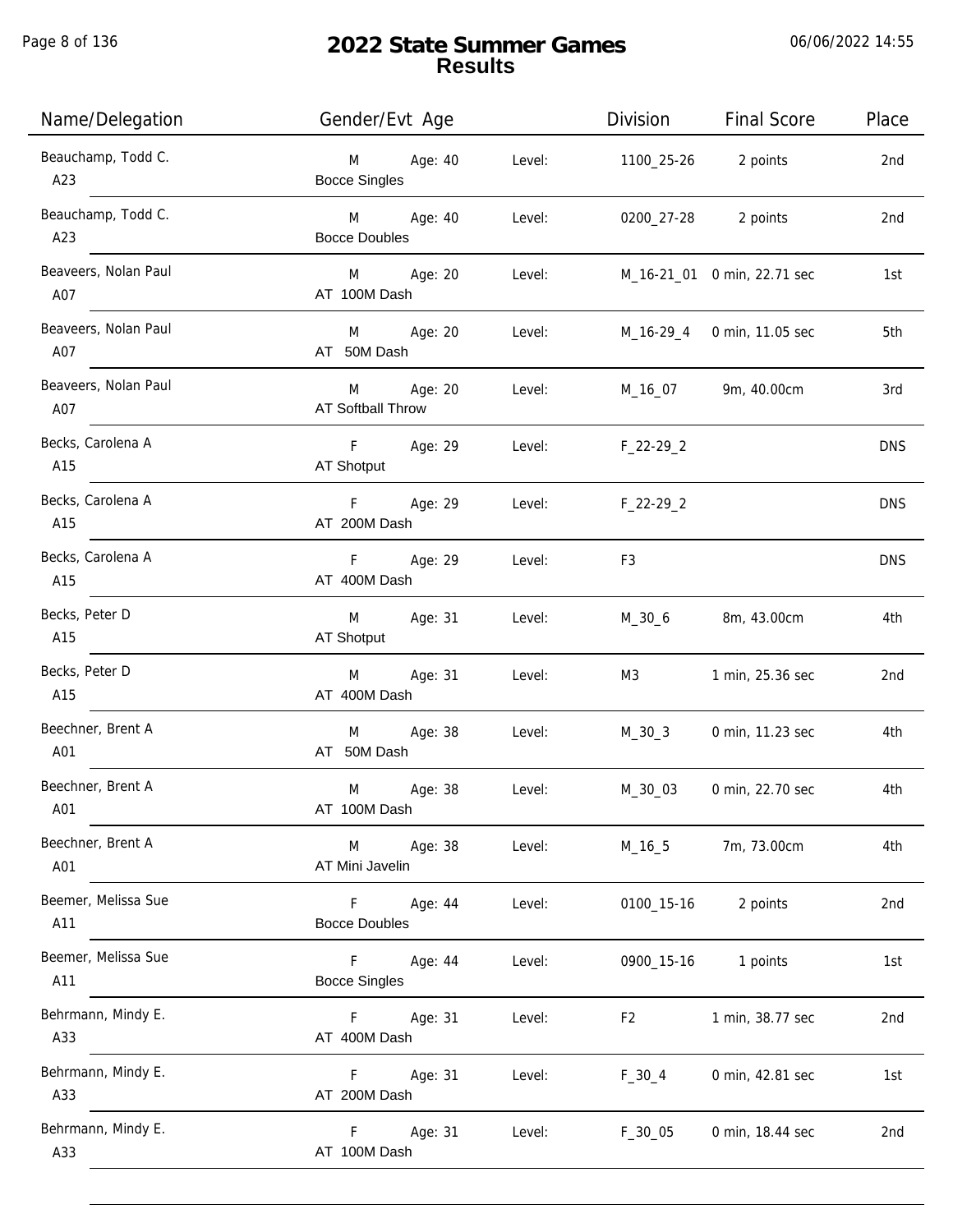| Name/Delegation                | Gender/Evt Age                                    | Division<br><b>Final Score</b><br>Place |
|--------------------------------|---------------------------------------------------|-----------------------------------------|
| Belisle, Christopher<br>A13    | Age: 16<br>Level:<br>M<br>Horseshoe Singles       | M_8-29_1M<br>2 points<br>2nd            |
| Belisle, Christopher<br>A13    | M Age: 16<br>Level:<br><b>Horseshoe Doubles</b>   | M3<br>4 points<br>2nd                   |
| Beltowski, Heather Lynn<br>A27 | F<br>Age: 33<br>Level:<br><b>Bowling Doubles</b>  | 326 points<br>215_M30_2A<br>1st         |
| Beltowski, Heather Lynn<br>A27 | F Age: 33<br>Level:<br><b>Bowling Singles</b>     | 11am_F30_02<br>336 points<br>3rd        |
| BENNETT, ANGEL Anne<br>A08     | F Age: 21<br>Level:<br><b>Bocce Doubles</b>       | 0100_07-08<br>2 points<br>2nd           |
| BENNETT, ANGEL Anne<br>A08     | $-F$<br>Age: 21<br>Level:<br><b>Bocce Singles</b> | 0800_09-10<br>2 points<br>2nd           |
| Benson, Samantha<br>A26        | F Age: 19<br>Level:<br>AT Mini Javelin            | $F_16_5$<br>6m, 96.00cm<br>3rd          |
| Benson, Samantha<br>A26        | F<br>Age: 19<br>Level:<br>AT 100M Dash            | F_16-21_03 0 min, 20.33 sec<br>7th      |
| Benson, Samantha<br>A26        | Age: 19<br>F<br>Level:<br>AT 200M Dash            | $F_8-21_2$<br>0 min, 41.77 sec<br>4th   |
| Beresford, Azaria<br>A13       | F<br>Age: 15<br>Level:<br>AT Mini Javelin         | $F_8-15_1$<br>9m, 30.00cm<br>1st        |
| Beresford, Azaria<br>A13       | F<br>Age: 15<br>Level:<br>AT 100M Dash            | F_12-15_03 0 min, 19.88 sec<br>3rd      |
| Bergum, Robert<br>A23          | M<br>Age: 34<br>Level:<br>AT 100M Dash            | M_30_08<br>0 min, 18.33 sec<br>3rd      |
| Bergum, Robert<br>A23          | Age: 34<br>Level:<br>M<br>AT 100M Dash            | M_30_08                                 |
| Bergum, Robert<br>A23          | Age: 34<br>Level:<br>M<br>AT Stand Long Jump      | 1m, 49.00cm<br>1st<br>$M_22_10$         |
| Bernard, James Lee<br>A30      | M<br>Age: 61<br>Level:<br>AT Shotput              | 4m, 6.00cm<br>3rd<br>$M_30_2$           |
| Bernard, James Lee<br>A30      | Age: 61<br>Level:<br>M<br>AT Stand Long Jump      | 0m, 99.00cm<br>2nd<br>M_22_05           |
| Bernard, James Lee<br>A30      | Age: 61<br>Level:<br>M<br>AT 100M Walk            | $M_22_3$<br>1 min, 5.91 sec<br>3rd      |
| Berryel, Malik<br>A26          | Age: 26<br>M<br>Level:<br>AT Shotput              | 4th<br>M_22-29_7<br>6m, 21.00cm         |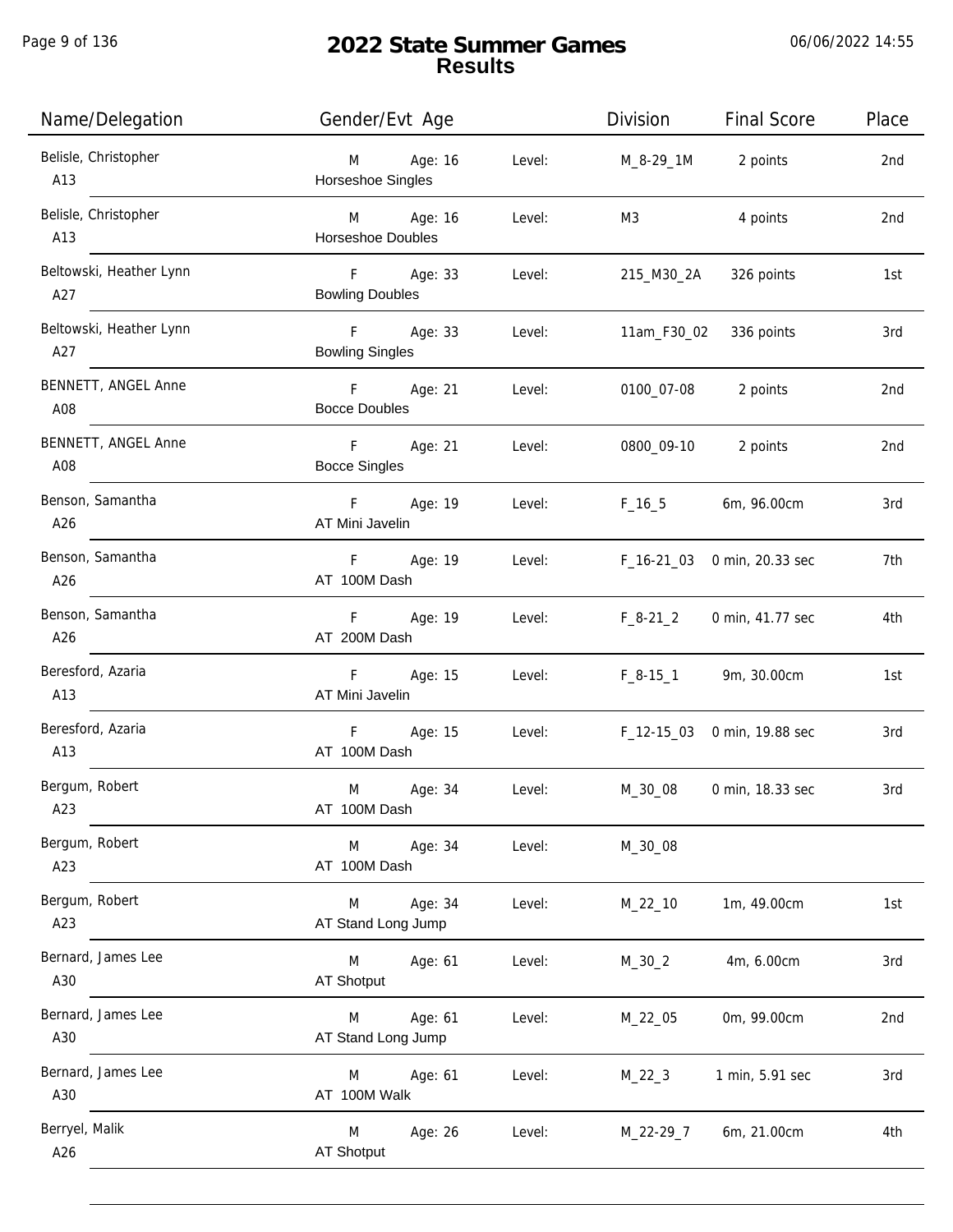| Name/Delegation           | Gender/Evt Age                                              |        |                                    | Division Final Score        | Place      |
|---------------------------|-------------------------------------------------------------|--------|------------------------------------|-----------------------------|------------|
| Berryel, Malik<br>A26     | M Age: 26<br>AT 100M Dash                                   | Level: | M_22-29_11 0 min, 13.06 sec        |                             | 2nd        |
| Berryel, Malik<br>A26     | M Age: 26<br>AT 200M Dash                                   | Level: | M_22-29_5                          | 0 min, 26.98 sec            | 2nd        |
| Berryel, Micalan<br>A26   | M Age: 26<br>AT Shotput                                     |        | Level: M_22-29_6 6m, 39.00cm       |                             | 4th        |
| Berryel, Micalan<br>A26   | M Age: 26<br>AT 100M Dash                                   |        | Level: M_22-29_10 0 min, 12.69 sec |                             | 3rd        |
| Berryel, Micalan<br>A26   | M Age: 26 Level: M_22-29_4 0 min, 26.86 sec<br>AT 200M Dash |        |                                    |                             | 1st        |
| Beson, Joe G<br>A09       | M<br>Age: 65<br><b>Bowling Doubles</b>                      | Level: |                                    | 315_M30_1B 449 points       | 1st        |
| Beson, Joe G<br>A09       | M Age: 65<br><b>Bowling Singles</b>                         | Level: | 1200_M30_06 400 points             |                             | 2nd        |
| Beydoun, Layal<br>A23     | F Age: 15 Level:<br>AT Mini Javelin                         |        | $F_8-15-1$                         |                             | <b>DNS</b> |
| Beydoun, Layal<br>A23     | F Age: 15<br>AT Stand Long Jump                             | Level: | F_12-21_04                         | 0m, 76.00cm                 | 3rd        |
| Beydoun, Layal<br>A23     | F Age: 15<br>AT 100M Dash                                   | Level: |                                    | F_12-15_01 0 min, 33.57 sec | 2nd        |
| Bidelman, Joshua L<br>A05 | M Age: 31<br>AT 200M Dash                                   | Level: |                                    | M_30_4 0 min, 35.35 sec     | 3rd        |
| Bidelman, Joshua L<br>A05 | M<br>Age: 31<br>AT Shotput                                  | Level: | $M_30_4$                           | 6m, 45.00cm                 | 5th        |
| Bidelman, Joshua L<br>A05 | Age: 31<br>M<br>AT Run Long Jump                            | Level: | $M_22_4$                           | 2m, 73.00cm                 | 1st        |
| bird, aubrey Grace<br>A12 | F Age: 31<br>SW 50Y Freestyle                               | Level: | $F_30_4$                           | 0 min, 55.07 sec            | 4th        |
| bird, aubrey Grace<br>A12 | F Age: 31<br>SW 50Y Backstroke                              | Level: | F5                                 | 0 min, 56.04 sec            | 4th        |
| Bivens, Marcie M<br>A10   | F Age: 22<br>AT Stand Long Jump                             | Level: | $F_22_06$                          |                             | <b>DNS</b> |
| Bivens, Marcie M<br>A10   | F Age: 22<br>AT 100M Dash                                   | Level: | F_22-29_04                         |                             | <b>DNS</b> |
| Bivens, Marcie M<br>A10   | F<br>Age: 22<br>AT Softball Throw                           | Level: | F_12-99_08                         |                             | <b>DNS</b> |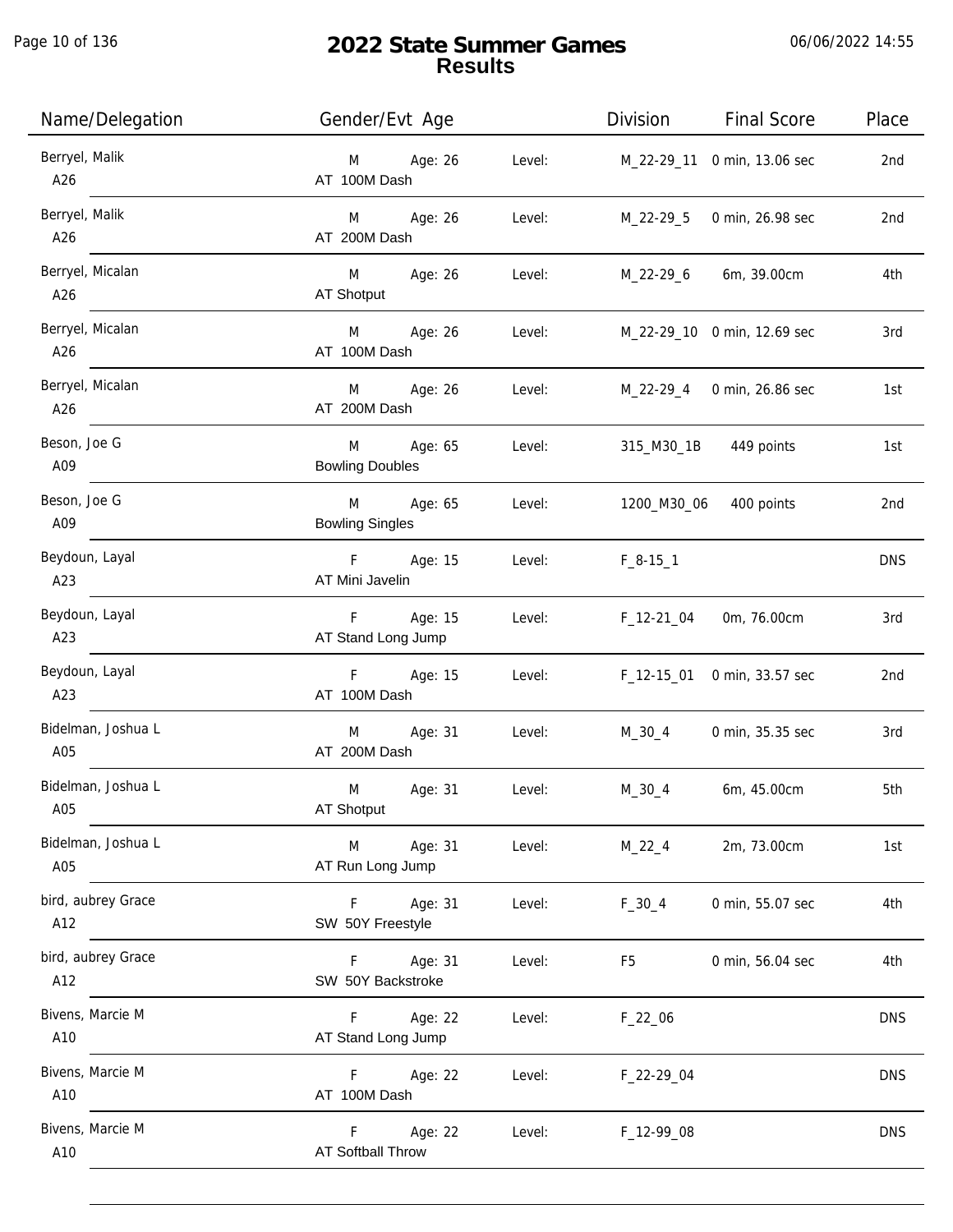| Name/Delegation              | Gender/Evt Age                                 | Division<br><b>Final Score</b> | Place |
|------------------------------|------------------------------------------------|--------------------------------|-------|
| Blanche, Andrew<br>A08       | M Age: 30<br>Level:<br><b>Bocce Doubles</b>    | 0200_13-14 3 points            | 3rd   |
| Blanche, Andrew<br>A08       | M Age: 30<br>Level:<br><b>Bocce Singles</b>    | 1000_23-24 2 points            | 2nd   |
| Blankenship, Nathan<br>A27   | M Age: 29<br>Level:<br><b>Bowling Singles</b>  | 9am_M22-29_03 347 points       | 5th   |
| Blankenship, Nathan<br>A27   | M Age: 29<br>Level:<br><b>Bowling Doubles</b>  | 115_M22-29_2 337 points        | 4th   |
| Blevins, Jacob<br>A23        | M Age: 20<br>Level:<br>AT Mini Javelin         | M_16_4 12m, 76.00cm            | 1st   |
| Blevins, Jacob<br>A23        | Age: 20<br>M<br>Level:<br>AT 200M Dash         | M_8-21_1 0 min, 41.35 sec      | 1st   |
| Blevins, Jacob<br>A23        | Age: 20<br>M<br>Level:<br>AT 100M Dash         | M_16-21_02 0 min, 19.23 sec    | 2nd   |
| Blumenauer, Gabrielle<br>A29 | F Age: 36<br><b>Bowling Doubles</b>            | Level: 1215_F30_2 311 points   | 3rd   |
| Blumenauer, Gabrielle<br>A29 | F Age: 36<br>Level:<br><b>Bowling Singles</b>  | 11am_F30_03 359 points         | 4th   |
| Boatman, Rhonda R<br>A15     | F Age: 48<br>Level:<br>AT Run Long Jump        | 1m, 32.00cm<br>$F_22_1$        | 2nd   |
| Boatman, Rhonda R<br>A15     | F Age: 48<br>Level:<br>AT 200M Dash            | $F_30_2$<br>0 min, 59.65 sec   | 2nd   |
| Boatman, Rhonda R<br>A15     | F<br>Age: 48<br>Level:<br>AT Shotput           | $F_30_4$<br>3m, 93.00cm        | 4th   |
| Bode, Vincent<br>A23         | M<br>Age: 41<br>Level:<br><b>Bocce Doubles</b> | 0300_07-08<br>2 points         | 2nd   |
| Bode, Vincent<br>A23         | Level:<br>M<br>Age: 41<br><b>Bocce Singles</b> | 1100_27-28<br>2 points         | 2nd   |
| Boice, Michael<br>A23        | M Age: 38<br>Level:<br>AT Stand Long Jump      | 1m, 36.00cm<br>M_22_07         | 4th   |
| Boice, Michael<br>A23        | Age: 38<br>Level:<br>M<br>AT 50M Dash          | 0 min, 9.29 sec<br>M_30_5      | 3rd   |
| Boice, Michael<br>A23        | Age: 38<br>Level:<br>M<br>AT Shotput           | $M_30_2$<br>6m, 12.00cm        | 1st   |
| Bond, Romel<br>A14           | Age: 26<br>Level:<br>M<br><b>Bocce Doubles</b> | 0200_05-06<br>1 points         | 1st   |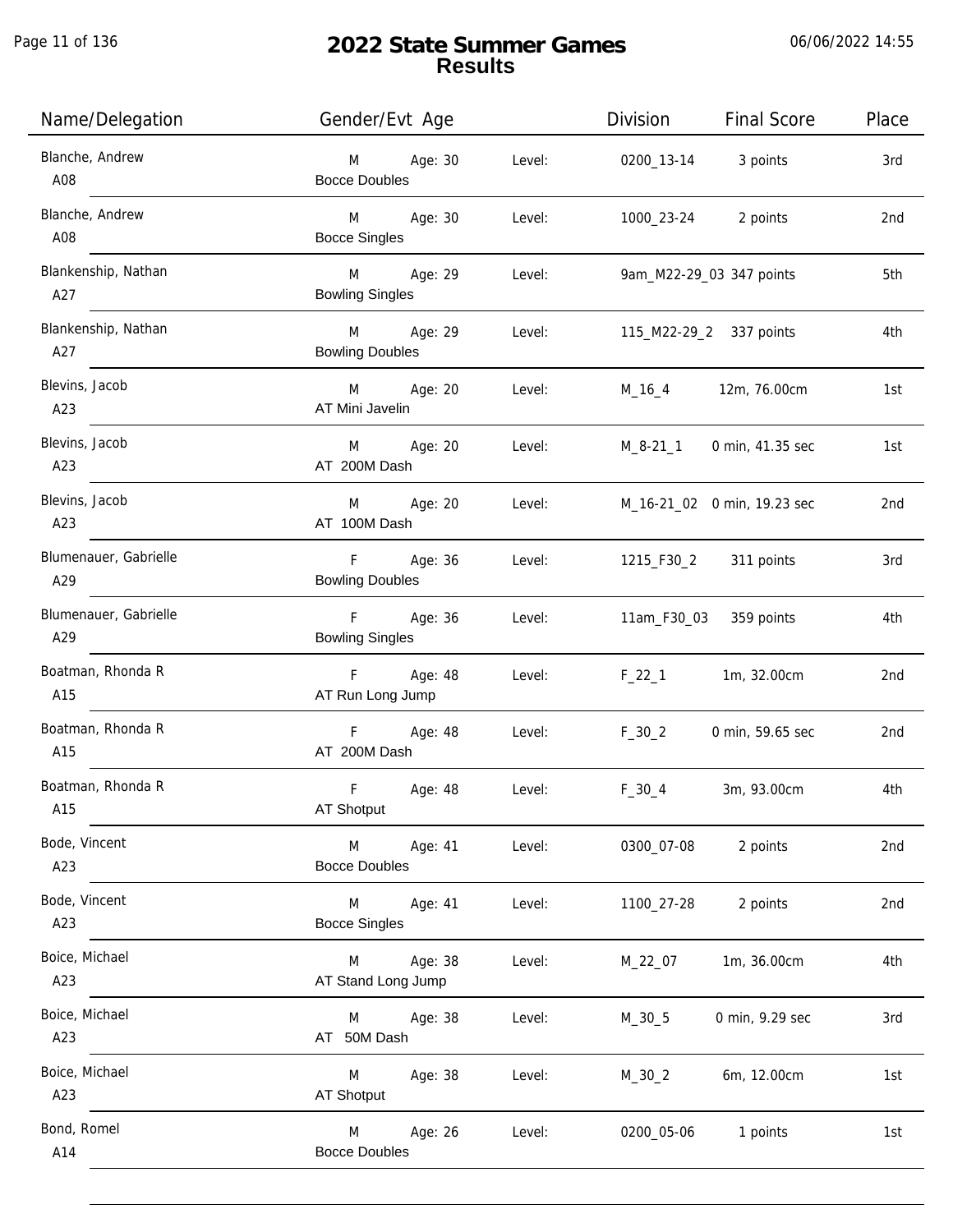Page 12 of 136

j.

| Name/Delegation                    | Gender/Evt Age                                   | Division<br>Final Score<br>Place                  |  |
|------------------------------------|--------------------------------------------------|---------------------------------------------------|--|
| Bond, Romel<br>A14                 | M Age: 26<br><b>Bocce Singles</b>                | Level:<br>3 points<br>1100_17-18<br>3rd           |  |
| Booker, Daniel (Danny)<br>A34      | M Age: 38<br>Level:<br><b>Bowling Doubles</b>    | 361 points<br>315_M30_2B<br>1st                   |  |
| Booker, Daniel (Danny)<br>A34      | M Age: 38<br>Level:<br><b>Bowling Singles</b>    | 1200_M30_04 339 points<br>5th                     |  |
| Boos, Michael<br>A09               | M Age: 23<br>AT 100M Dash                        | M_22-29_02 0 min, 23.19 sec<br>Level:<br>2nd      |  |
| Boos, Michael<br>A09               | M Age: 23<br>AT Softball Throw                   | M_16_14 30m, 40.00cm<br>Level:<br>2 <sub>nd</sub> |  |
| Boos, Michael<br>A09               | M Age: 23<br>AT 50M Dash                         | Level:<br>M_16-29_5 0 min, 10.40 sec<br>4th       |  |
| Booth, Lee Michael<br>A20          | M Age: 44<br><b>Bowling Doubles</b>              | Level:<br>315_M30_1B 307 points<br>3rd            |  |
| Booth, Lee Michael<br>A20          | M Age: 44<br><b>Bowling Singles</b>              | 5th<br>Level:<br>1200_M30_02<br>346 points        |  |
| Borders, Nick Dale<br>A05          | M Age: 38<br><b>Bocce Singles</b>                | 1100_21-22 1 points<br>Level:<br>1st              |  |
| Borders, Nick Dale<br>A05          | M Age: 38<br>Level:<br><b>Bocce Doubles</b>      | 0200_25-26<br>3 points<br>3rd                     |  |
| Botruff, Joshua James<br>A27       | M Age: 25<br><b>Bowling Doubles</b>              | Level:<br>115_M22-29_1 361 points<br>2nd          |  |
| Botruff, Joshua James<br>A27       | Age: 25<br>M<br>Level:<br><b>Bowling Singles</b> | 9am_M22-29_01 352 points<br>4th                   |  |
| Boughton, Brittany Michelle<br>A19 | F<br>Age: 31<br>Level:<br>SW 25Y Freestyle       | $F_30_2$<br>0 min, 32.25 sec<br>1st               |  |
| Boughton, Brittany Michelle<br>A19 | Age: 31<br>F<br>Level:<br>SW 25Y Backstroke      | 0 min, 46.14 sec<br>$F_30_1$<br>1st               |  |
| Boughton, Brittany Michelle<br>A19 | F.<br>Age: 31<br>Level:<br>SW 50Y Freestyle      | $F_30_1$<br>1 min, 15.35 sec<br>1st               |  |
| Boutell, Sara Jane<br>A06          | F.<br>Age: 30<br>Level:<br>AT 50M Dash           | 0 min, 13.04 sec<br>$F_30_2$<br>2nd               |  |
| Boutell, Sara Jane<br>A06          | F.<br>Age: 30<br>Level:<br>AT 100M Dash          | 2nd<br>$F_30_02$<br>0 min, 27.36 sec              |  |
| Boutell, Sara Jane<br>A06          | F.<br>Age: 30<br>Level:<br>AT Mini Javelin       | $F_{16-3}$<br>5m, 93.00cm<br>4th                  |  |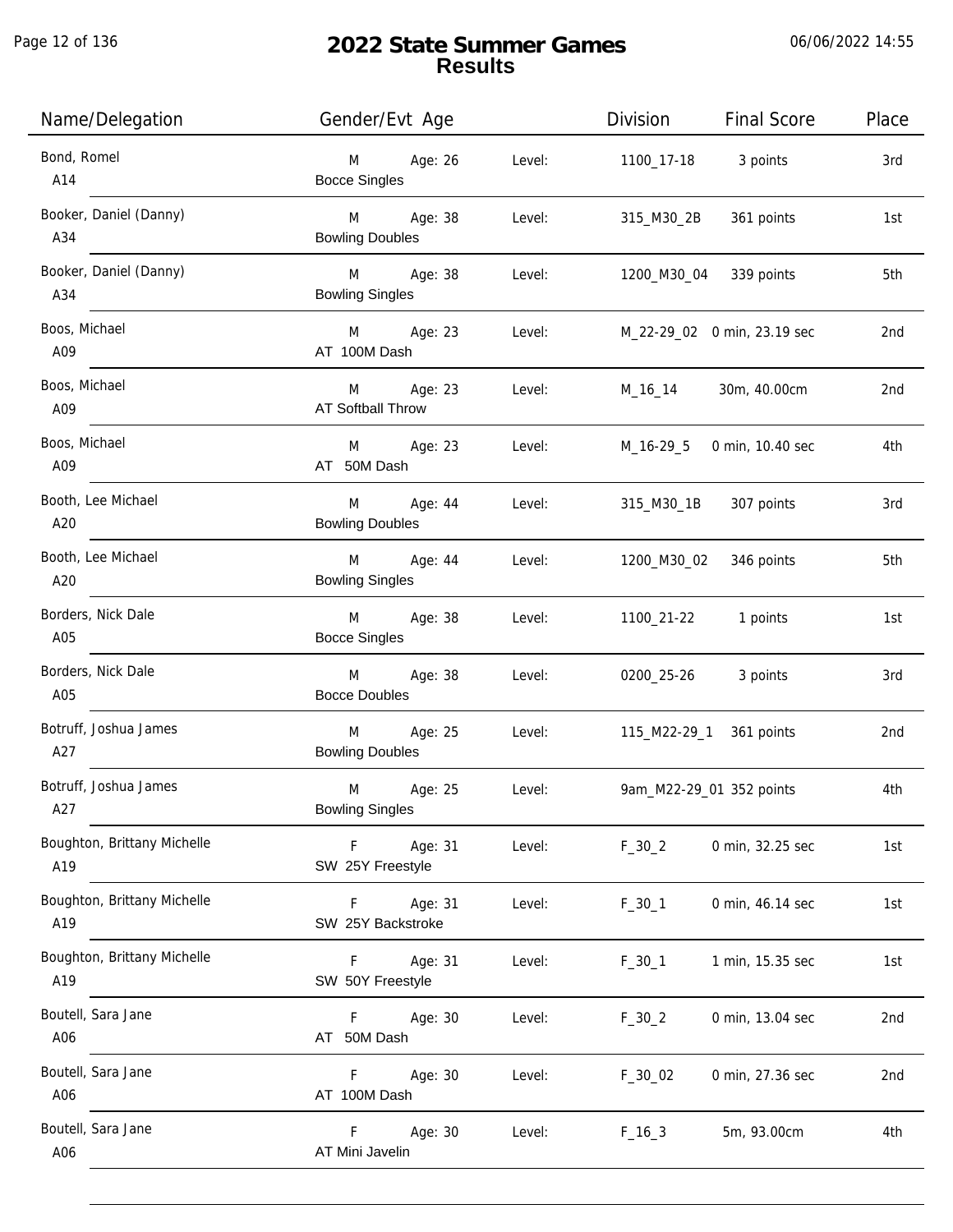Page 13 of 136

| Name/Delegation            | Gender/Evt Age                            |        | Division   | <b>Final Score</b>          | Place      |
|----------------------------|-------------------------------------------|--------|------------|-----------------------------|------------|
| Bowers, Joseph S<br>A20    | Age: 18<br>M<br>SW 50Y Backstroke         | Level: | M1         | 1 min, 5.86 sec             | 1st        |
| Bowers, Joseph S<br>A20    | Age: 18<br>M<br>SW 50Y Freestyle          | Level: |            | M_16-21_1 1 min, 8.09 sec   | 3rd        |
| Bowers, Joseph S<br>A20    | M Age: 18<br>SW 50Y Breaststroke          | Level: | M1         | 1 min, 34.74 sec            |            |
| Boyce, KC<br>A10           | F<br>Age: 18<br>AT Stand Long Jump        | Level: | F_12-21_02 | 0m, 62.00cm                 | 3rd        |
| Boyce, KC<br>A10           | F Age: 18<br>AT 100M Dash                 | Level: | F_16-21_01 | 0 min, 32.25 sec            | 2nd        |
| Boyce, KC<br>A10           | F.<br>Age: 18<br><b>AT Softball Throw</b> | Level: | F_12-99_06 | 10m, 70.00cm                | 3rd        |
| Boyd, Mallory Lynne<br>A32 | F Age: 33<br>AT 200M Dash                 | Level: | $F_30_3$   | 0 min, 55.63 sec            | 5th        |
| Boyd, Mallory Lynne<br>A32 | F Age: 33<br>AT Stand Long Jump           | Level: | $F_22_08$  | 1m, 0.00cm                  | 1st        |
| Boyd, Mallory Lynne<br>A32 | Age: 33<br>F<br>AT 100M Dash              | Level: | F_30_04    | 0 min, 26.38 sec            | 4th        |
| Boyd, Nick<br>A05          | M<br>Age: 45<br><b>Bocce Doubles</b>      | Level: | 0300_07-08 | 3 points                    | 3rd        |
| Boyd, Nick<br>A05          | Age: 45<br>M<br><b>Bocce Singles</b>      | Level: | 1200_15-16 | 2 points                    | 2nd        |
| Brabant, Kyle<br>A15       | M<br>Age: 24<br>AT Stand Long Jump        | Level: | M_22_02    |                             | <b>DNS</b> |
| Brabant, Kyle<br>A15       | Age: 24<br>M<br>AT Softball Throw         | Level: | M_16_04    |                             | <b>DNS</b> |
| Brabant, Kyle<br>A15       | Age: 24<br>M<br>AT 50M Dash               | Level: | M_16-29_4  |                             | <b>DNS</b> |
| Brace, Dakkota<br>A33      | Age: 23<br>M<br>AT Mini Javelin           | Level: | $M_16_8$   | 20m, 5.00cm                 | 3rd        |
| Brace, Dakkota<br>A33      | Age: 23<br>M<br>AT 100M Dash              | Level: |            | M_22-29_07 0 min, 15.98 sec | 3rd        |
| Brace, Dakkota<br>A33      | Age: 23<br>M<br>AT Shotput                | Level: | M_22-29_5  | 9m, 17.00cm                 | 3rd        |
| Brailey, Aurora<br>A06     | F<br>Age: 17<br><b>Bocce Doubles</b>      | Level: | 0100_05-06 | 2 points                    | 2nd        |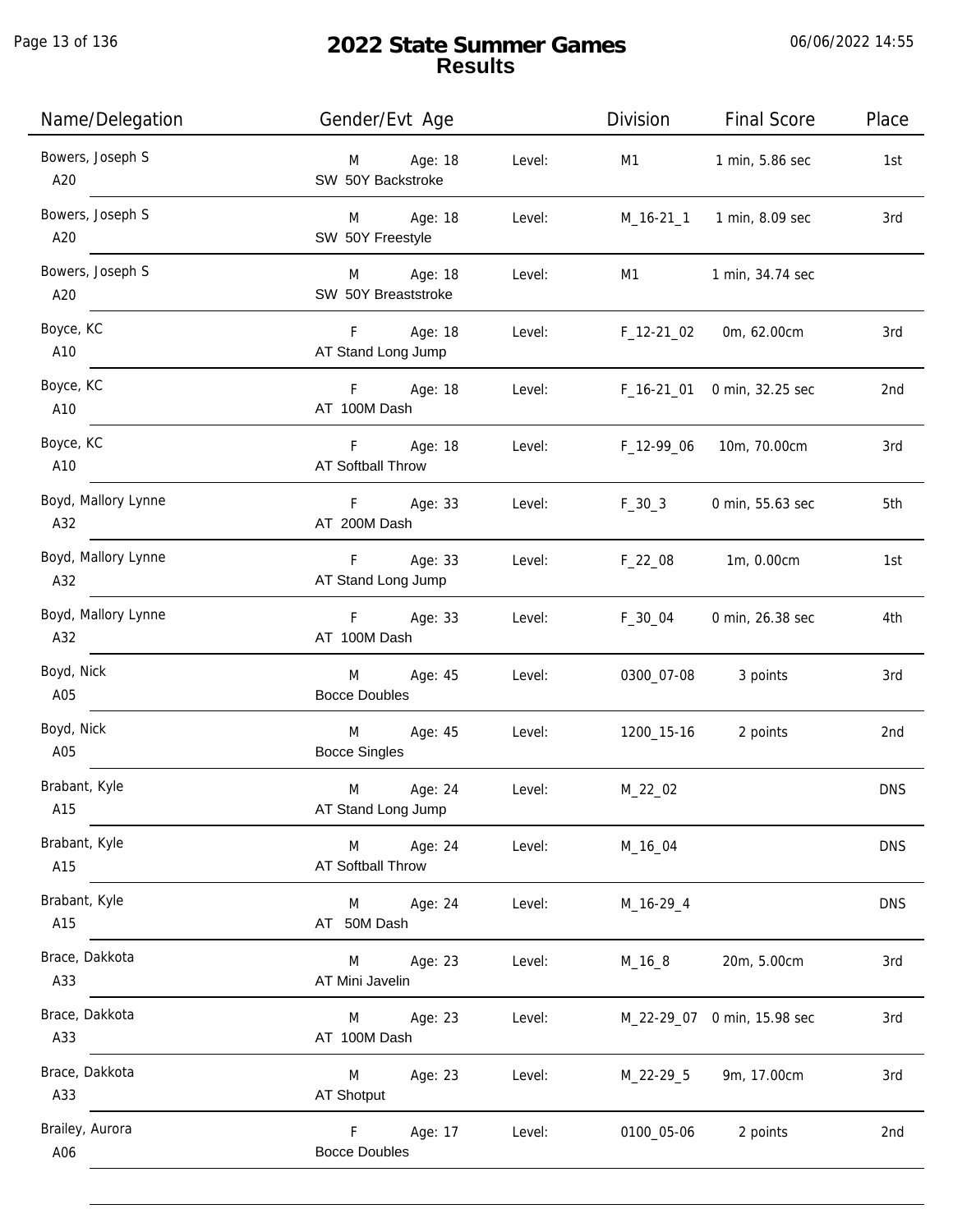| Name/Delegation                  | Gender/Evt Age                                     |        | Division    | <b>Final Score</b>          | Place |
|----------------------------------|----------------------------------------------------|--------|-------------|-----------------------------|-------|
| Brashares, Megan Michelle<br>A19 | F Age: 34<br><b>Bocce Doubles</b>                  | Level: | 0200_13-14  | 4 points                    | 4th   |
| Brashares, Megan Michelle<br>A19 | F <sub>12</sub><br>Age: 34<br><b>Bocce Singles</b> | Level: | 0800_19-20  | 4 points                    | 4th   |
| Braxton, Justin<br>A15           | M Age: 12<br><b>Bocce Doubles</b>                  | Level: | 0200_07-08  | 4 points                    | 4th   |
| Braxton, Justin<br>A15           | M Age: 12<br><b>Bocce Singles</b>                  | Level: | 1000_19-20  | 3 points                    | 3rd   |
| Brenner, Heather<br>A32          | F Age: 39<br>AT Stand Long Jump                    | Level: | F_22_07     | 1m, 8.00cm                  | 2nd   |
| Brenner, Heather<br>A32          | F Age: 39<br>AT 200M Dash                          | Level: | $F_30_2$    | 0 min, 52.39 sec            | 1st   |
| Brenner, Heather<br>A32          | F Age: 39<br>AT Softball Throw                     | Level: | F_12-99_08  | 12m, 30.00cm                | 4th   |
| Briganti, Dominic<br>A34         | Age: 26<br>M<br>SW 50Y Freestyle                   | Level: | M_22-29_2   | 0 min, 53.63 sec            | 2nd   |
| Briganti, Dominic<br>A34         | Age: 26<br>M<br>SW 4X25 Free Relay                 | Level: | 1           |                             |       |
| Briganti, Dominic<br>A34         | Age: 26<br>M<br>SW 25Y Freestyle                   | Level: | M_22-29_2   | 0 min, 22.18 sec            | 3rd   |
| Briggs, Connor Jaden<br>A06      | M<br>Age: 24<br><b>Bocce Doubles</b>               | Level: | 0200_25-26  | 2 points                    | 2nd   |
| Briggs, Connor Jaden<br>A06      | M<br>Age: 24<br><b>Bocce Singles</b>               | Level: | 1100_05-06  | 1 points                    | 1st   |
| Brintley, Jeramey<br>A26         | M<br>Age: 22<br>AT Shotput                         | Level: | M_22-29_7   | 6m, 85.00cm                 | 2nd   |
| Brintley, Jeramey<br>A26         | M<br>Age: 22<br>AT 100M Dash                       | Level: |             | M_22-29_10 0 min, 17.46 sec | 8th   |
| Brintley, Jeramey<br>A26         | Age: 22<br>M<br>AT 200M Dash                       | Level: | M_22-29_6   | 0 min, 35.89 sec            | 6th   |
| Brix, Anita Ruth<br>A29          | F<br>Age: 32<br><b>Bowling Singles</b>             | Level: | 11am_F30_06 | 366 points                  | 1st   |
| Brix, Anita Ruth<br>A29          | Age: 32<br>F.<br><b>Bowling Doubles</b>            | Level: | 315_M30_3B  | 396 points                  | 2nd   |
| Brock, Theresa Marie<br>A11      | F<br>Age: 31<br><b>Bocce Doubles</b>               | Level: | 0100_13-14  | 2 points                    | 2nd   |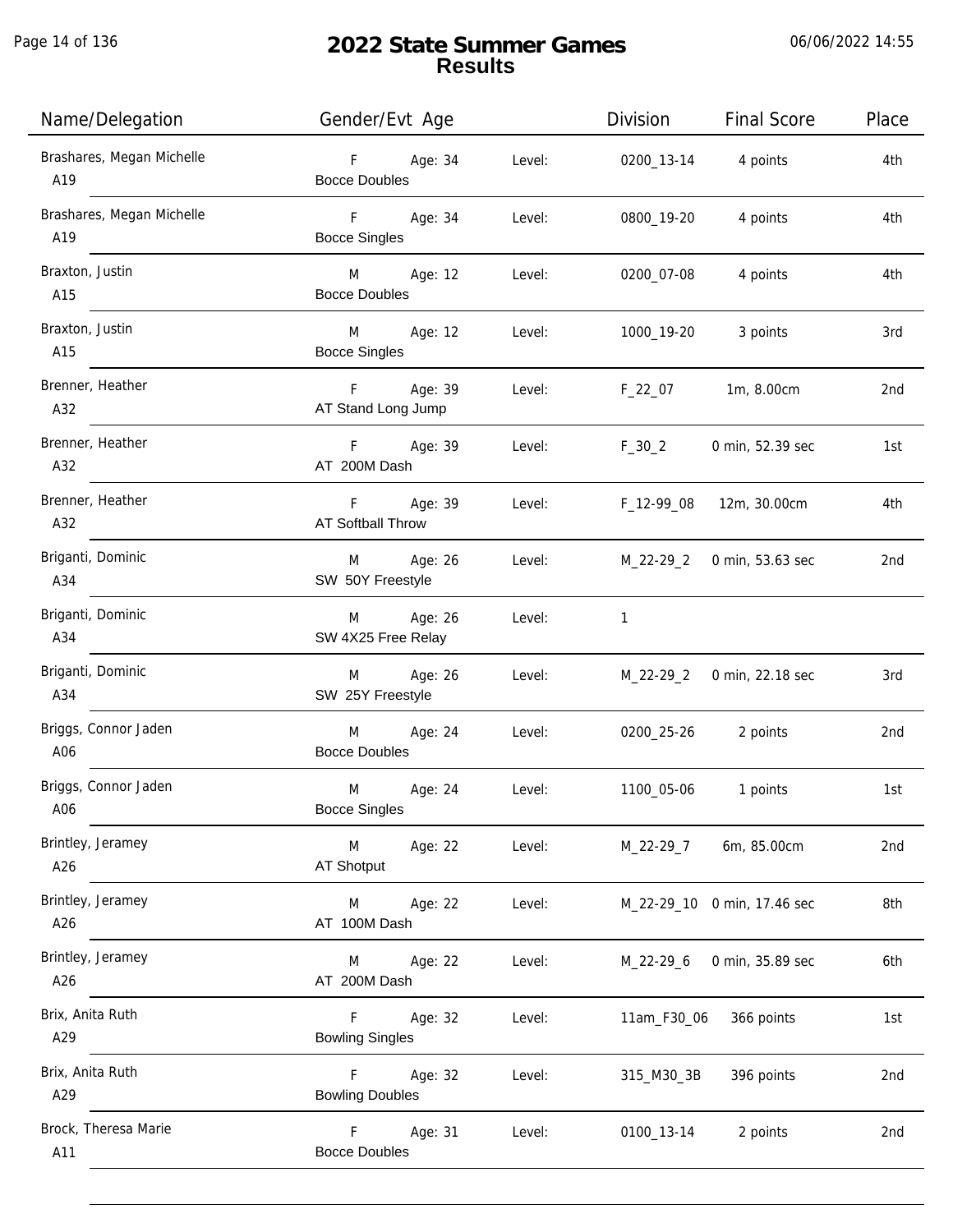Page 15 of 136

j.

| Name/Delegation                | Gender/Evt Age                                     |        | Division       | <b>Final Score</b>          | Place |
|--------------------------------|----------------------------------------------------|--------|----------------|-----------------------------|-------|
| Brock, Theresa Marie<br>A11    | F<br>Age: 31<br><b>Bocce Singles</b>               | Level: | 0800_25-26     | 2 points                    | 2nd   |
| Brown, Amanda K<br>A30         | F <sub>11</sub><br>Age: 32<br><b>Bocce Doubles</b> | Level: | 0100_19-20     | 4 points                    | 4th   |
| Brown, Amanda K<br>A30         | Age: 32<br>F <sub>11</sub><br><b>Bocce Singles</b> | Level: | 0900_23-24     | 2 points                    | 2nd   |
| Brown, Austin B<br>A10         | Age: 15<br>M <sub>ar</sub><br>AT 50M Dash          | Level: | M_8-15_1       | 0 min, 4.00 sec             |       |
| Brown, Austin B<br>A10         | M <sub>ar</sub><br>Age: 15<br>AT Stand Long Jump   | Level: | M_12-21_03     | 0m, 84.00cm                 | 3rd   |
| Brown, Austin B<br>A10         | M Age: 15<br>AT Softball Throw                     | Level: | M_12-15_01     |                             | 1st   |
| Brown, Bishop W<br>A26         | M<br>Age: 18<br>AT 100M Dash                       | Level: |                | M_16-21_02 0 min, 33.48 sec | 5th   |
| Brown, Bishop W<br>A26         | M<br>Age: 18<br>AT 50M Dash                        | Level: | M_16-29_7      | 0 min, 17.29 sec            | 5th   |
| Brown, Cameron<br>A23          | Age: 26<br>M<br>AT 100M Dash                       | Level: |                | M_22-29_05 0 min, 18.88 sec | 2nd   |
| Brown, Cameron<br>A23          | Age: 26<br>M<br>AT Stand Long Jump                 | Level: | M_22_07        | 1m, 51.00cm                 | 2nd   |
| Brown, Cameron<br>A23          | M<br>Age: 26<br>AT Softball Throw                  | Level: | M_16_05        | 13m, 30.00cm                | 4th   |
| Brown, Dylan<br>A15            | M<br>Age: 32<br><b>Bowling Singles</b>             | Level: | 1200_M30_04    | 364 points                  | 2nd   |
| Brown, Dylan<br>A15            | M<br>Age: 32<br><b>Bowling Doubles</b>             | Level: | 315_M30_2B     | 384 points                  | 2nd   |
| Brown, Katie<br>A34            | $\mathsf F$<br>Age: 32<br>SW 25Y Freestyle         | Level: | $F_30_2$       | 0 min, 40.75 sec            | 4th   |
| Brown, Katie<br>A34            | $\mathsf F$<br>Age: 32<br>SW 50Y Freestyle         | Level: | $F_30_2$       | 1 min, 16.44 sec            | 2nd   |
| Brown, Katie<br>A34            | Age: 32<br>F.<br>SW 4X25 Free Relay                | Level: | 1              |                             |       |
| Brubaker, Abigail Marie<br>A19 | Age: 27<br>F.<br>AT 800M Run                       | Level: | F <sub>2</sub> | 3 min, 5.70 sec             | 1st   |
| Brubaker, Abigail Marie<br>A19 | F<br>Age: 27<br><b>AT Shotput</b>                  | Level: | $F_22-29-1$    | 5m, 1.00cm                  | 1st   |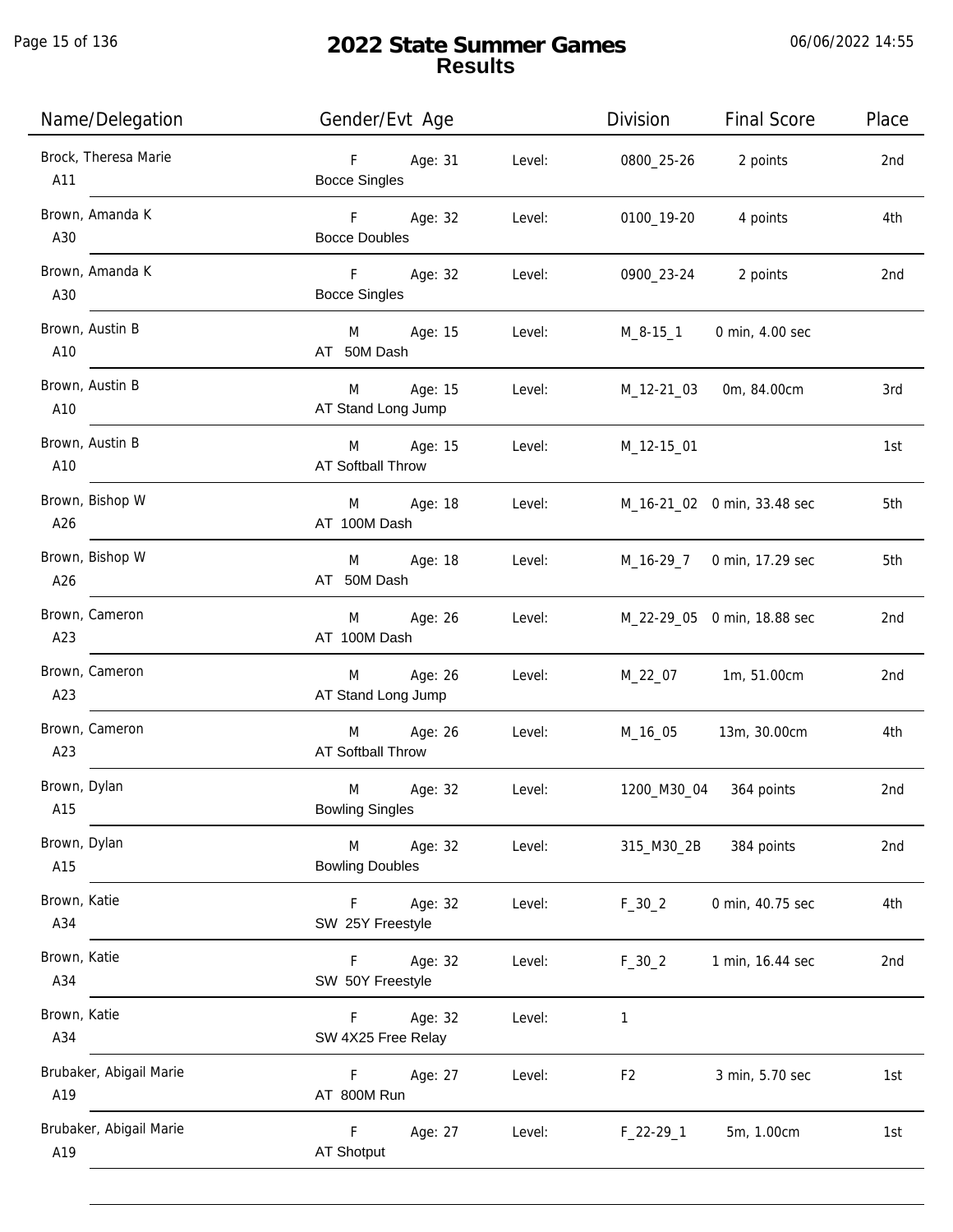Page 16 of 136

j.

| Name/Delegation                | Gender/Evt Age                        |        | Division                           | <b>Final Score</b>         | Place           |
|--------------------------------|---------------------------------------|--------|------------------------------------|----------------------------|-----------------|
| Brubaker, Abigail Marie<br>A19 | F Age: 27<br>AT 400M Dash             | Level: | F2                                 | 1 min, 17.39 sec           | 1st             |
| Bruck, Deonna<br>A34           | F Age: 40<br><b>Bowling Singles</b>   | Level: |                                    | 11am_F30_02 450 points     | 1st             |
| Bruck, Deonna<br>A34           | F Age: 40<br><b>Bowling Doubles</b>   | Level: |                                    | 1215_F30_2 431 points      | 1st             |
| Buckmaster, Samantha M<br>A07  | F Age: 27<br>AT Softball Throw        |        | Level: F_12-99_07                  | 10m, 0.00cm                | 5th             |
| Buckmaster, Samantha M<br>A07  | F Age: 27<br>AT 50M Dash              | Level: | F_16-29_5                          | 0 min, 10.28 sec           | 5th             |
| Buckmaster, Samantha M<br>A07  | F Age: 27<br>AT 100M Dash             |        | Level: F_22-29_03 0 min, 20.55 sec |                            | 2nd             |
| Bukowski, Tom<br>A09           | M Age: 23<br>SW 25Y Freestyle         | Level: |                                    | M_22-29_1 0 min, 35.29 sec | 4th             |
| Bukowski, Tom<br>A09           | M Age: 23<br>SW 50Y Freestyle         | Level: | M_22-29_1                          |                            |                 |
| Bukowski, Tom<br>A09           | M Age: 23<br>SW 25Y Backstroke        | Level: | M_22-29_1                          | 0 min, 59.01 sec           | 4th             |
| bunor, quan Monic<br>A12       | F Age: 35<br>AT 100M Walk             | Level: | $F_22_2$                           | 1 min, 5.56 sec            | 3rd             |
| bunor, quan Monic<br>A12       | F Age: 35<br><b>AT Softball Throw</b> |        | Level: F_12-99_05                  | 8m, 70.00cm                | 2 <sub>nd</sub> |
| bunor, quan Monic<br>A12       | F<br>Age: 35<br>AT 200M Walk          | Level: | F <sub>2</sub>                     | 1 min, 55.38 sec           | 2nd             |
| Bunsis, Josh B<br>A20          | Age: 22<br>M<br>SW 50Y Breaststroke   | Level: | M1                                 | 1 min, 1.62 sec            |                 |
| Bunsis, Josh B<br>A20          | Age: 22<br>M<br>SW 50Y Backstroke     | Level: | M4                                 | 0 min, 49.65 sec           | 2nd             |
| Bunsis, Josh B<br>A20          | M<br>Age: 22<br>SW 100Y Freestyle     | Level: | M1                                 | 1 min, 22.63 sec           | 1st             |
| Bunsis, Sam<br>A20             | Age: 26<br>M<br>SW 50Y Backstroke     | Level: | M1                                 | 1 min, 41.20 sec           | 4th             |
| Bunsis, Sam<br>A20             | Age: 26<br>M<br>SW 50Y Freestyle      | Level: | M_22-29_2                          | 1 min, 12.89 sec           | 3rd             |
| Bunsis, Sam<br>A20             | Age: 26<br>M<br>SW 50Y Breaststroke   | Level: | M1                                 | 1 min, 34.74 sec           |                 |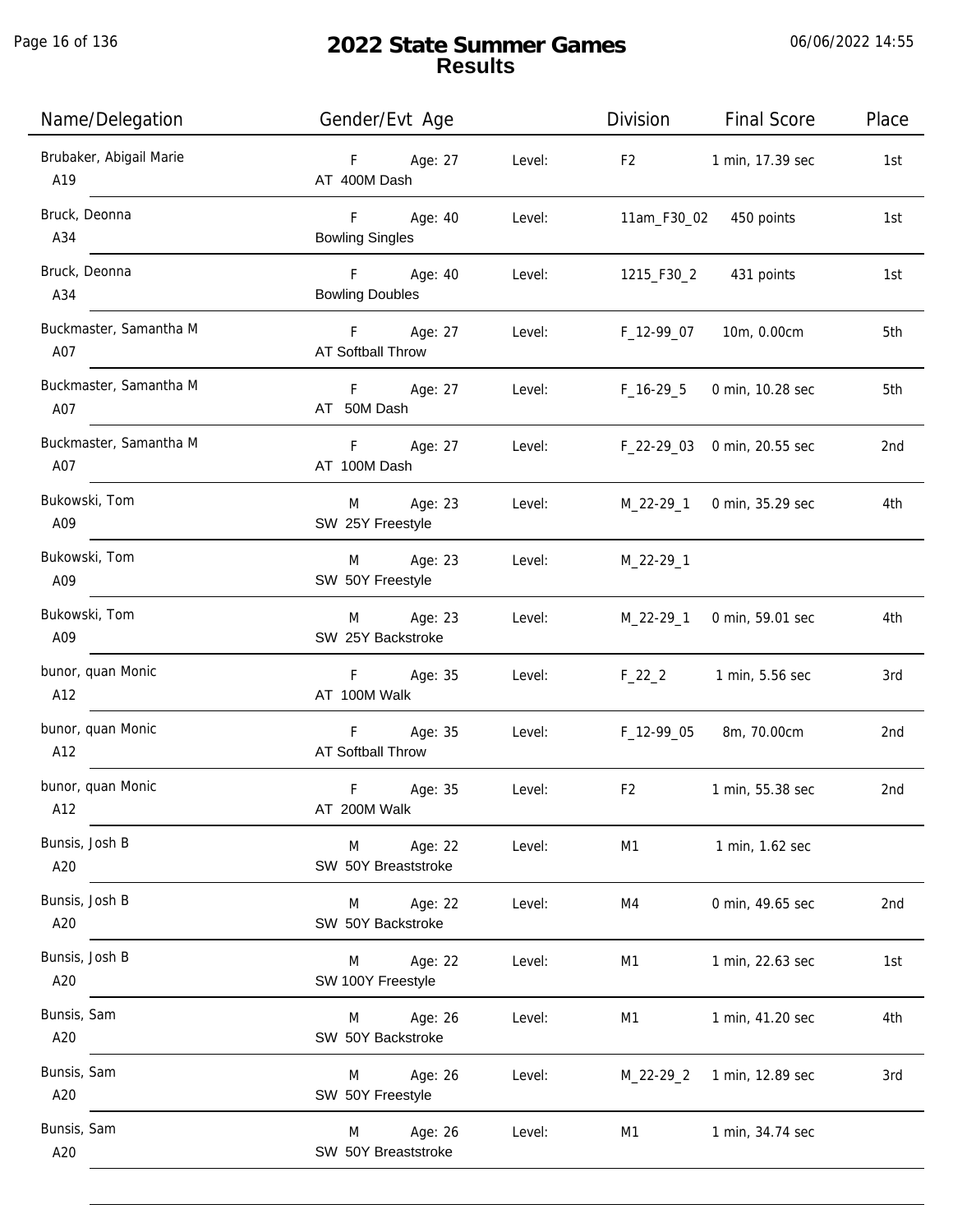Page 17 of 136

j.

| Name/Delegation                   | Gender/Evt Age                                     |        | Division                       | <b>Final Score</b>          | Place      |
|-----------------------------------|----------------------------------------------------|--------|--------------------------------|-----------------------------|------------|
| Burich, Ashley<br>A15             | F Age: 14<br><b>Bocce Doubles</b>                  | Level: | 0100_07-08                     | 3 points                    | 3rd        |
| Burich, Ashley<br>A15             | $F = 1$<br>Age: 14<br><b>Bocce Singles</b>         | Level: | 0800_11-12                     | 3 points                    | 3rd        |
| BURNETT, DEVON Earl<br>A08        | Age: 24<br>M <sub>ar</sub><br><b>Bocce Singles</b> | Level: | 1100_17-18                     | 2 points                    | 2nd        |
| <b>BURNETT, DEVON Earl</b><br>A08 | M Age: 24<br><b>Bocce Doubles</b>                  | Level: | 0200_05-06                     | 2 points                    | 2nd        |
| Burpee, Tarynn Sky<br>A10         | F Age: 16<br>AT 50M Dash                           | Level: | F_16-29_3                      | 0 min, 11.51 sec            | 3rd        |
| Burpee, Tarynn Sky<br>A10         | F Age: 16<br>AT Mini Javelin                       | Level: | $F_16_2$                       | 6m, 65.00cm                 | 2nd        |
| Burpee, Tarynn Sky<br>A10         | F Age: 16<br>AT Stand Long Jump                    |        | Level: F_12-21_02 1m, 0.00cm   |                             | 2nd        |
| Bury, Timothy<br>A23              | M Age: 26<br>AT 100M Dash                          | Level: |                                | M_22-29_08 0 min, 13.30 sec | 2nd        |
| Bury, Timothy<br>A23              | M Age: 26<br>AT 200M Dash                          | Level: | M_22-29_6                      | 0 min, 27.71 sec            | 3rd        |
| Bury, Timothy<br>A23              | M Age: 26<br>AT Run Long Jump                      | Level: | $M_22_5$                       | 3m, 12.00cm                 | 2nd        |
| Busche, Roberta Francis<br>A19    | F Age: 26<br>SW 4X25 Free Relay                    | Level: | $2 \left( \frac{1}{2} \right)$ | 3 min, 11.24 sec            | 3rd        |
| Busche, Roberta Francis<br>A19    | F Age: 26<br>SW 50Y Freestyle                      | Level: |                                | F_22-29_3 1 min, 25.77 sec  | 3rd        |
| Busche, Roberta Francis<br>A19    | F Age: 26<br>SW 25Y Freestyle                      | Level: | $F_22-29_2$                    | 0 min, 39.38 sec            | 3rd        |
| Bush, Ashleigh Elaine<br>A06      | F Age: 26<br>AT 200M Dash                          | Level: | $F_22-29-1$                    |                             | <b>DNS</b> |
| Bush, Ashleigh Elaine<br>A06      | F <sub>12</sub><br>Age: 26<br>AT Shotput           | Level: | $F_22-29-1$                    |                             | <b>DNS</b> |
| Bush, Ashleigh Elaine<br>A06      | F<br>Age: 26<br>AT 100M Dash                       | Level: | F_22-29_02                     |                             | <b>DNS</b> |
| Butkovich, Rachel<br>A15          | F<br>Age: 37<br>AT Shotput                         | Level: | $F_30_1$                       | 2m, 62.00cm                 | 3rd        |
| Butkovich, Rachel<br>A15          | Age: 37<br>F.<br>AT 100M Dash                      | Level: | F_30_02                        | 0 min, 29.21 sec            | 4th        |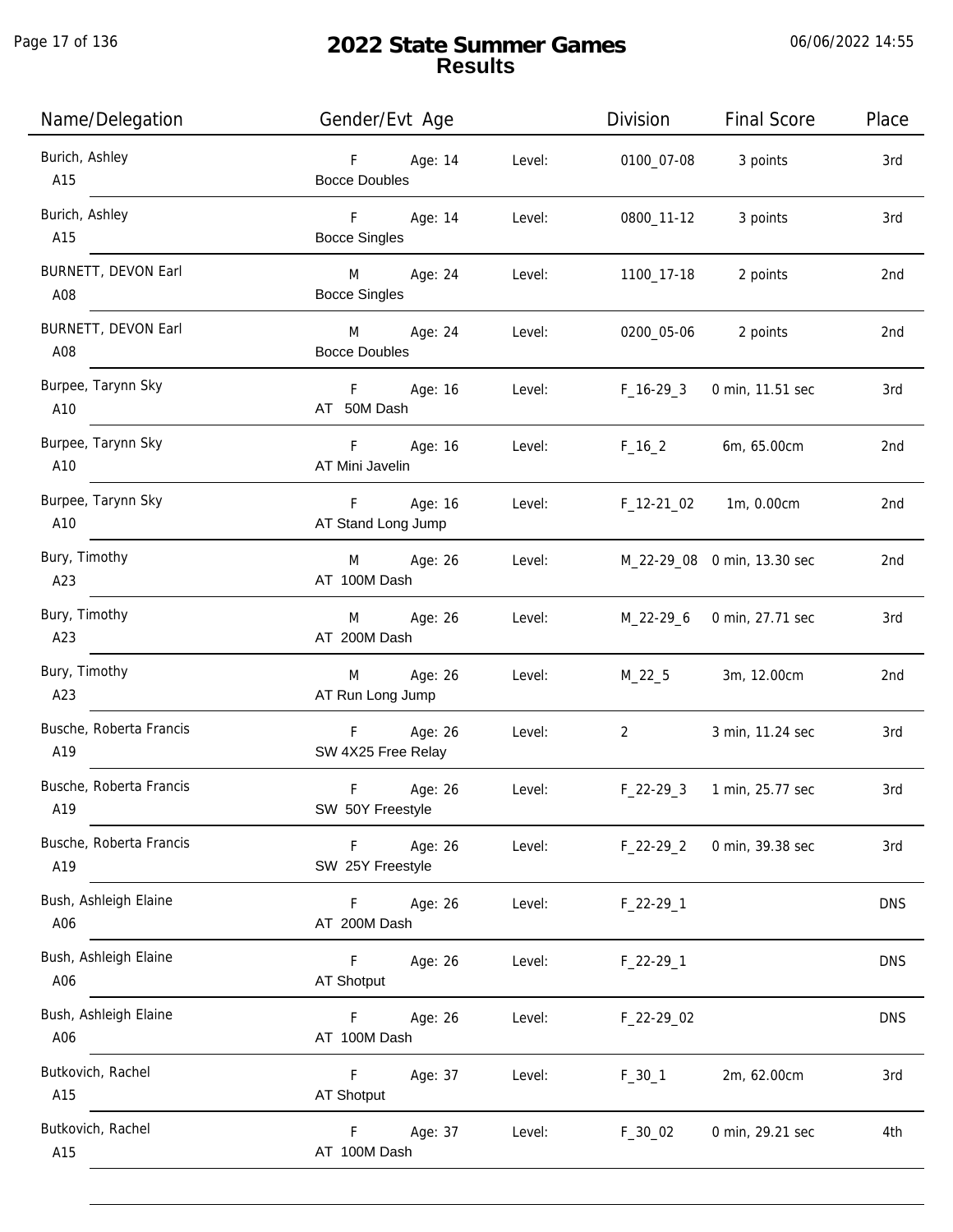Page 18 of 136

| Name/Delegation                 | Gender/Evt Age                                   | Division                 | <b>Final Score</b>          | Place |
|---------------------------------|--------------------------------------------------|--------------------------|-----------------------------|-------|
| Butkovich, Rachel<br>A15        | Age: 37<br>F<br>AT Stand Long Jump               | Level:<br>$F_22_03$      | 0m, 83.00cm                 | 3rd   |
| Butler, Kevin<br>A32            | M Age: 43<br>AT 100M Dash                        | Level:<br>M_30_03        | 0 min, 19.11 sec            | 2nd   |
| Butler, Kevin<br>A32            | M Age: 43<br>AT Run Long Jump                    | Level:<br>$M_22_1$       | 2m, 90.00cm                 | 1st   |
| Butler, Kevin<br>A32            | M Age: 43<br>AT 200M Dash                        | Level:<br>M_30_1         | 0 min, 45.47 sec            | 3rd   |
| Butler, Stanley<br>A20          | M<br>Age: 45<br>Level:<br><b>Bowling Singles</b> |                          | 1200_M30_02 381 points      | 2nd   |
| Butler, Stanley<br>A20          | M Age: 45<br><b>Bowling Doubles</b>              | Level:<br>315_M30_1B     | 385 points                  | 3rd   |
| Butts, Christopher Jason<br>A14 | M Age: 25<br>Level:<br><b>Bocce Singles</b>      | 1200_17-18               | 3 points                    | 3rd   |
| Butts, Christopher Jason<br>A14 | M Age: 25<br><b>Bocce Doubles</b>                | Level:<br>0200_09-10     | 3 points                    | 3rd   |
| Buxton, Leeandrya<br>A15        | F Age: 18<br><b>Bocce Doubles</b>                | Level:<br>0100_07-08     | 1 points                    | 1st   |
| Buxton, Leeandrya<br>A15        | F<br>Age: 18<br><b>Bocce Singles</b>             | Level:<br>0800_13-14     | 3 points                    | 3rd   |
| Byers, Matt D<br>A07            | M<br>Age: 54<br>AT 100M Dash                     | Level:<br>M_30_06        | 0 min, 19.48 sec            | 7th   |
| Byers, Matt D<br>A07            | M<br>Age: 54<br>AT 50M Dash                      | $M_30_5$<br>Level:       | 0 min, 8.69 sec             | 1st   |
| Byers, Matt D<br>A07            | Age: 54<br>M<br>AT Softball Throw                | Level:<br>M_16_10        | 5m, 40.00cm                 | 5th   |
| bylsma, jonah Thomas<br>A12     | Age: 27<br>M<br>SW 50Y Freestyle                 | Level:<br>$M_22-29-3$    | 0 min, 55.44 sec            | 5th   |
| bylsma, jonah Thomas<br>A12     | Age: 27<br>M<br>SW 4X25 Free Relay               | Level:<br>$\overline{2}$ | 1 min, 35.03 sec            | 1st   |
| bylsma, jonah Thomas<br>A12     | Age: 27<br>M<br>SW 25Y Freestyle                 | Level:<br>$M_22-29-3$    | 0 min, 22.67 sec            | 5th   |
| Bynum, Maurice<br>A26           | Age: 10<br>M<br>AT Run Long Jump                 | Level:<br>$M_8 - 15_1$   | 1m, 74.00cm                 | 1st   |
| Bynum, Maurice<br>A26           | Age: 10<br>M<br>AT 100M Dash                     | Level:                   | M_08-11_01 0 min, 25.92 sec | 5th   |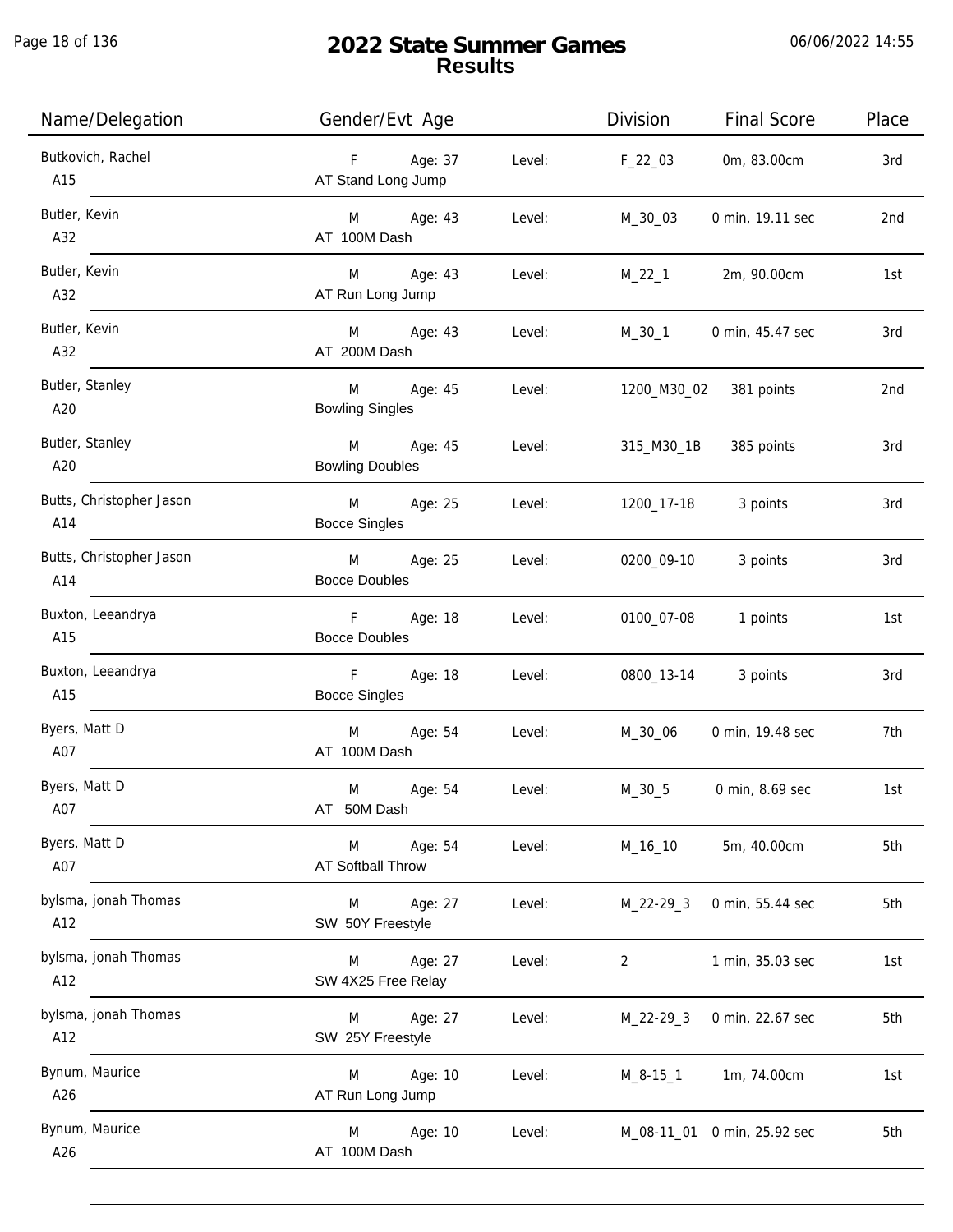| Name/Delegation                 | Gender/Evt Age                                        | Division<br><b>Final Score</b>     | Place      |
|---------------------------------|-------------------------------------------------------|------------------------------------|------------|
| Bynum, Maurice<br>A26           | Age: 10<br>Level:<br>M<br>AT Softball Throw           | M_8-11_01                          | DQ         |
| Byrd, Kyle M<br>A04             | Age: 28<br>Level:<br>M<br>AT Run Long Jump            | 1m, 80.00cm<br>$M_22_3$            | 4th        |
| Byrd, Kyle M<br>A04             | Age: 28<br>Level:<br>M<br>AT 100M Dash                | M_22-29_05 0 min, 20.92 sec        | 4th        |
| Byrd, Kyle M<br>A04             | M<br>Age: 28<br>Level:<br>AT Shotput                  | M_22-29_5<br>8m, 78.00cm           | 4th        |
| Byrne, Jonathan William<br>A23  | Age: 32<br>M<br>Level:<br>SW 25Y Freestyle            | $M_30_3$<br>0 min, 18.50 sec       | 1st        |
| Byrne, Jonathan William<br>A23  | Age: 32<br>M<br>Level:<br>SW 50Y Backstroke           | M3<br>0 min, 57.56 sec             | 2nd        |
| Byrne, Jonathan William<br>A23  | Age: 32<br>Level:<br>M<br>SW 50Y Freestyle            | M_30_4<br>0 min, 42.78 sec         | 1st        |
| Cadena, Molly<br>A10            | Age: 24<br>F.<br>Level:<br><b>AT Softball Throw</b>   | F_12-99_08                         | <b>DNS</b> |
| Cadena, Molly<br>A10            | Age: 24<br>F<br>Level:<br>AT 50M Dash                 | $F_16-293$                         | <b>DNS</b> |
| Cadena, Molly<br>A10            | F<br>Age: 24<br>Level:<br>AT Stand Long Jump          | $F_22_08$                          | <b>DNS</b> |
| Caldwell, Dawn<br>A15           | F<br>Age: 54<br>Level:<br><b>Bocce Doubles</b>        | 0100_15-16<br>3 points             | 3rd        |
| Calery, Lindy M<br>A10          | F<br>Age: 23<br>Level:<br><b>AT Softball Throw</b>    | F_12-99_01<br>1m, 0.00cm           | 2nd        |
| Calery, Lindy M<br>A10          | Age: 23<br>F<br>Level:<br>DV 25M Assisted Walk        | F <sub>1</sub><br>2 min, 15.22 sec | 3rd        |
| Calkins, John Steward<br>A07    | Age: 66<br>Level:<br>M<br><b>Bocce Doubles</b>        | <b>ALTS</b>                        |            |
| Callison, Benjamin Lucas<br>A19 | Age: 33<br>Level:<br>M<br><b>Bowling Ramp Doubles</b> | 1215_Ramp_1<br>351 points          | 2nd        |
| Callison, Benjamin Lucas<br>A19 | Age: 33<br>Level:<br>M<br><b>Bowling Ramp Singles</b> | 8am_Ramp_M1 404 points             |            |
| Campbell, Emily<br>A23          | Age: 32<br>F.<br>Level:<br>SW 50Y Freestyle           | 0 min, 40.27 sec<br>$F_30_4$       | 1st        |
| Campbell, Emily<br>A23          | F<br>Age: 32<br>Level:<br>SW 100Y Freestyle           | F <sub>1</sub><br>1 min, 34.69 sec | 4th        |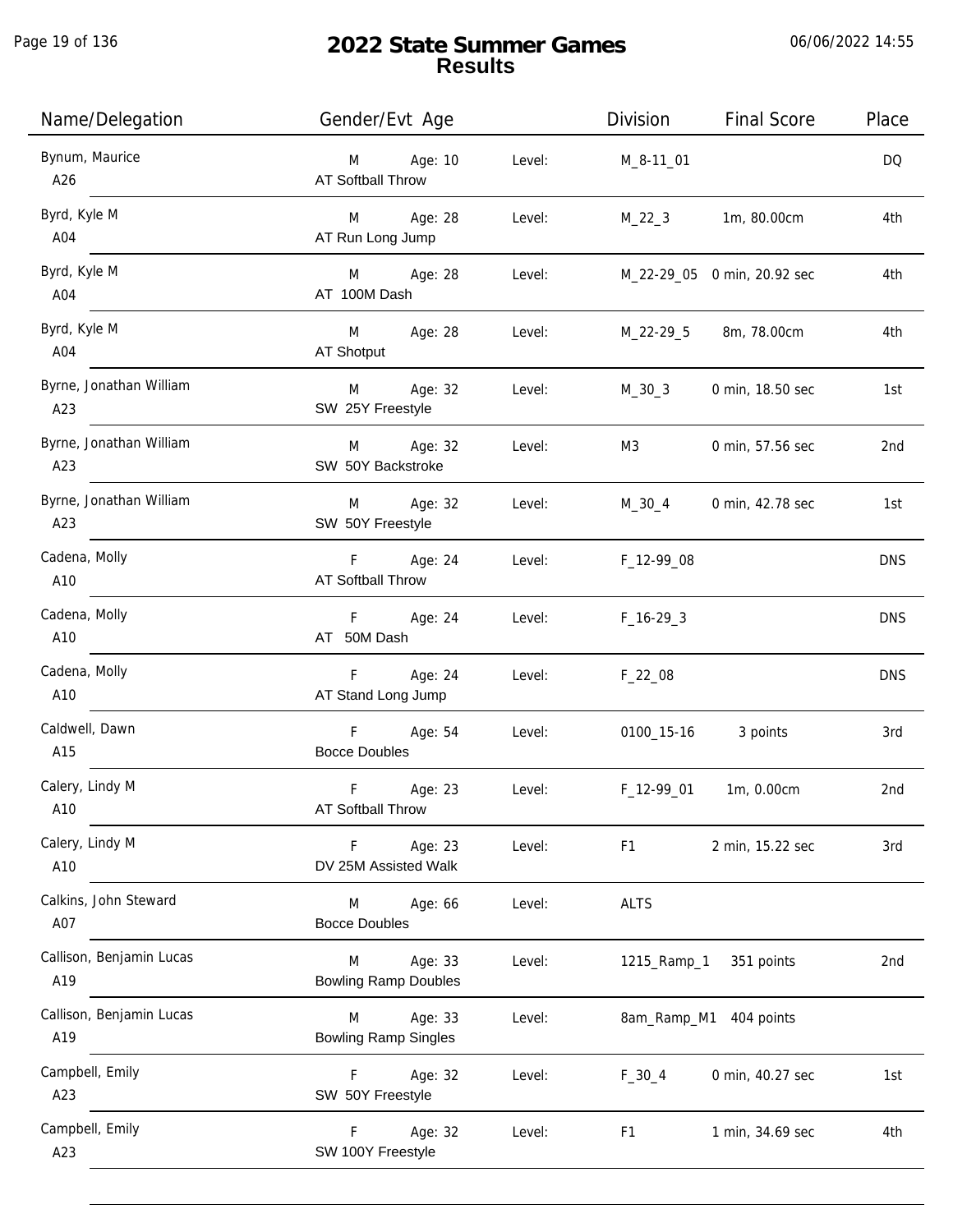| Name/Delegation                     | Gender/Evt Age                           |        | Division       | <b>Final Score</b>          | Place      |
|-------------------------------------|------------------------------------------|--------|----------------|-----------------------------|------------|
| Campbell, Emily<br>A23              | F Age: 32<br>SW 50Y Backstroke           | Level: | F <sub>5</sub> | 0 min, 44.67 sec            | 1st        |
| Campbell, Michelle Catherine<br>A23 | F Age: 42<br>AT Stand Long Jump          | Level: | $F_22_01$      | 0m, 25.00cm                 | 3rd        |
| Campbell, Michelle Catherine<br>A23 | <b>F</b> Age: 42<br>AT Shotput           | Level: | $F_30_1$       | 2m, 79.00cm                 | 2nd        |
| Campbell, Michelle Catherine<br>A23 | F Age: 42<br>AT 50M Dash                 | Level: | $F_30_1$       | 0 min, 28.11 sec            | 4th        |
| Capo, Shane<br>A15                  | M Age: 21<br>AT 100M Dash                | Level: |                | M_16-21_04 0 min, 17.57 sec | 4th        |
| Capo, Shane<br>A15                  | Age: 21<br>M<br>AT Run Long Jump         | Level: |                | M_16-21_1 2m, 54.00cm       | 1st        |
| Capo, Shane<br>A15                  | Age: 21<br>M<br><b>AT Softball Throw</b> | Level: | M_16_13        | 24m, 30.00cm                | 1st        |
| Capozzo, Michael<br>A15             | Age: 27<br>M<br>AT Shotput               | Level: | $M_22-29-3$    |                             | <b>DNS</b> |
| Capozzo, Michael<br>A15             | Age: 27<br>M<br>AT 100M Dash             | Level: |                | M_22-29_06 0 min, 20.97 sec | 5th        |
| Capozzo, Michael<br>A15             | Age: 27<br>M<br>AT Run Long Jump         | Level: | $M_22_1$       | 1m, 89.00cm                 | 2nd        |
| Carol, Kevin Michael<br>A19         | Age: 38<br>M<br><b>Bowling Singles</b>   | Level: | 1200_M30_06    | 353 points                  | 3rd        |
| Carol, Kevin Michael<br>A19         | M<br>Age: 38<br><b>Bowling Doubles</b>   | Level: | 315_M30_2B     | 363 points                  | 4th        |
| Carter, Jamar<br>A26                | M<br>Age: 13<br>AT 100M Dash             | Level: |                | M_12-15_03 0 min, 14.69 sec | 2nd        |
| Carter, Jamar<br>A26                | Age: 13<br>M<br>AT Run Long Jump         | Level: | M_8-15_2       | 2m, 64.00cm                 | 1st        |
| Carter, Jamar<br>A26                | Age: 13<br>M<br>AT 200M Dash             | Level: | $M_8 - 21_4$   | 0 min, 32.94 sec            | 6th        |
| Casey, Connor<br>A15                | Age: 16<br>M<br><b>Bocce Doubles</b>     | Level: | 0200_07-08     | 3 points                    | 3rd        |
| Casey, Connor<br>A15                | M<br>Age: 16<br><b>Bocce Singles</b>     | Level: | 1000_17-18     | 2 points                    | 2nd        |
| Cassar, Stacie<br>A27               | F<br>Age: 47<br>AT Shotput               | Level: | $F_30_3$       | 4m, 55.00cm                 | 3rd        |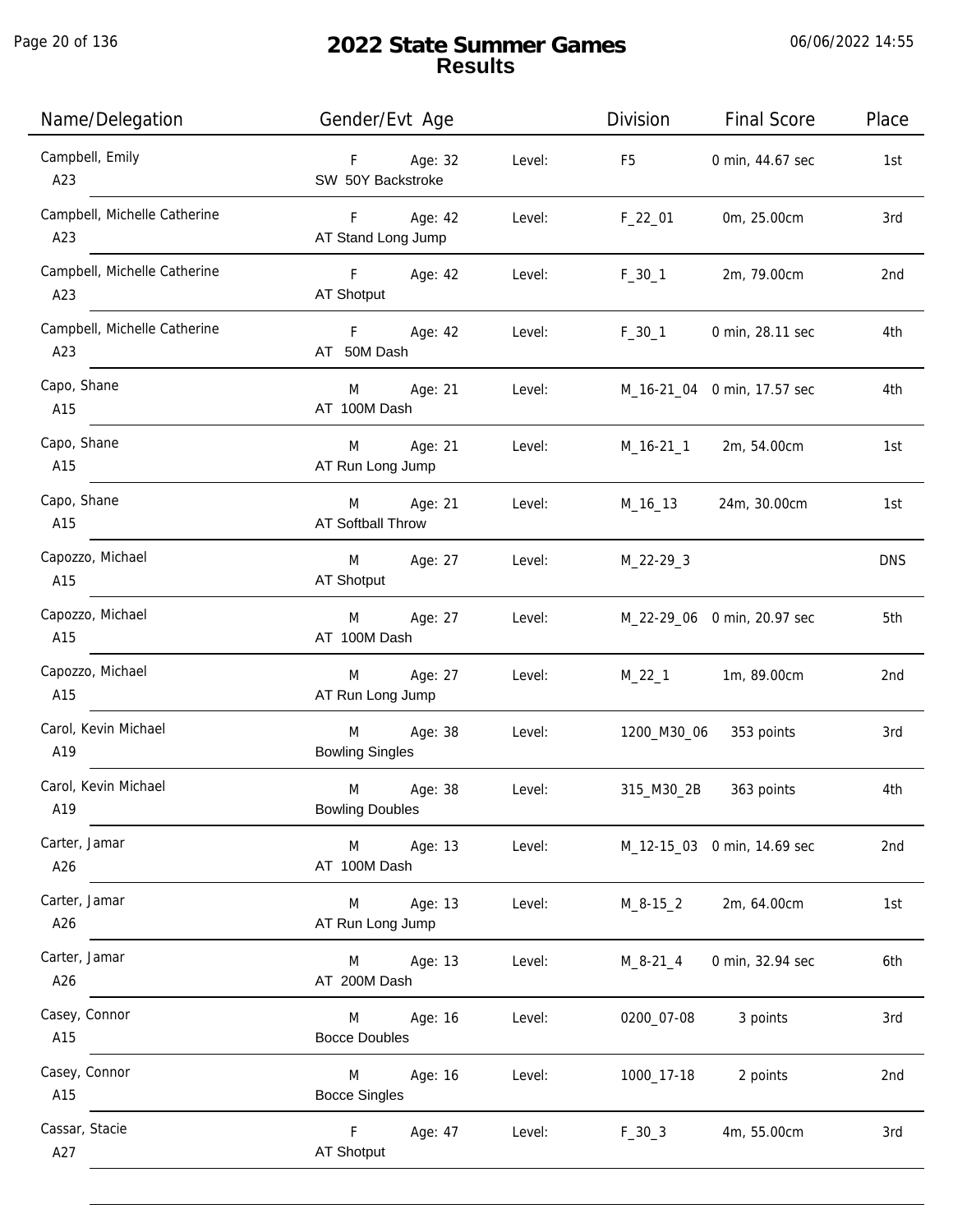Page 21 of 136

| Name/Delegation            | Gender/Evt Age                                   | Place<br>Division<br><b>Final Score</b>                                                                                                                                                                                                                  |
|----------------------------|--------------------------------------------------|----------------------------------------------------------------------------------------------------------------------------------------------------------------------------------------------------------------------------------------------------------|
| Cassar, Stacie<br>A27      | F Age: 47<br>AT 200M Dash                        | Level:<br>$F_{30-4}$<br>0 min, 45.71 sec<br>2nd                                                                                                                                                                                                          |
| Cassar, Stacie<br>A27      | F Age: 47<br>Level:<br>AT 400M Dash              | F1 and the state of the state of the state of the state of the state of the state of the state of the state of the state of the state of the state of the state of the state of the state of the state of the state of the sta<br>2 min, 1.29 sec<br>1st |
| Castile, Aden David<br>A20 | M Age: 15<br><b>Bowling Doubles</b>              | 1215_M8-21_1 336 points<br>Level:<br>2nd                                                                                                                                                                                                                 |
| Castile, Aden David<br>A20 | M Age: 15<br>Level:<br><b>Bowling Singles</b>    | 8am_M8-21_03 335 points<br>5th                                                                                                                                                                                                                           |
| Castro, Scott<br>A14       | M Age: 27<br>Level:<br>Horseshoe Singles         | $M_{-}8-29_{-}2$<br>7 points<br>1st                                                                                                                                                                                                                      |
| Castro, Scott<br>A14       | M Age: 27<br>Level:<br>Horseshoe Doubles         | M2<br>7 points<br>2nd                                                                                                                                                                                                                                    |
| Cervenak, Steven<br>A23    | M Age: 41<br>Level:<br><b>Bocce Doubles</b>      | 0300_05-06<br>4 points<br>4th                                                                                                                                                                                                                            |
| Cervenak, Steven<br>A23    | M Age: 41<br>Level:<br><b>Bocce Singles</b>      | 1200_09-10 1 points<br>1st                                                                                                                                                                                                                               |
| Chambers, Anthony<br>A15   | M Age: 43<br>Level:<br>AT 400M Dash              | M4<br>1 min, 9.69 sec<br>1st                                                                                                                                                                                                                             |
| Chambers, Anthony<br>A15   | Age: 43<br>Level:<br>M<br>AT Shotput             | M_30_3 6m, 76.00cm<br>2 <sub>nd</sub>                                                                                                                                                                                                                    |
| Chambers, Lee<br>A20       | M<br>Age: 39<br><b>Bowling Singles</b>           | Level:<br>1200_M30_06 326 points<br>5th                                                                                                                                                                                                                  |
| Chambers, Lee<br>A20       | M<br>Age: 39<br>Level:<br><b>Bowling Doubles</b> | 315_M30_3B<br>359 points<br>6th                                                                                                                                                                                                                          |
| Chandler, Kenneth D<br>A23 | M<br>Age: 62<br>Level:<br>AT Shotput             | $M_30_3$<br>6m, 30.00cm<br>3rd                                                                                                                                                                                                                           |
| Chandler, Kenneth D<br>A23 | Level:<br>M<br>Age: 62<br>AT 50M Dash            | $M_30_4$<br>0 min, 10.47 sec<br>3rd                                                                                                                                                                                                                      |
| Chandler, Kenneth D<br>A23 | Age: 62<br>Level:<br>M<br>AT 100M Dash           | M_30_04<br>0 min, 21.68 sec<br>6th                                                                                                                                                                                                                       |
| Chase, Brice A<br>A15      | Age: 44<br>Level:<br>M<br><b>Bowling Doubles</b> | 363 points<br>3rd<br>315_M30_3B                                                                                                                                                                                                                          |
| Chase, Brice A<br>A15      | Age: 44<br>Level:<br>M<br><b>Bowling Singles</b> | 1200_M30_07<br>409 points<br>1st                                                                                                                                                                                                                         |
| Cherry, Brad Edward<br>A09 | M<br>Age: 31<br>Level:<br>AT Softball Throw      | 19m, 90.00cm<br>M_16_10<br>1st                                                                                                                                                                                                                           |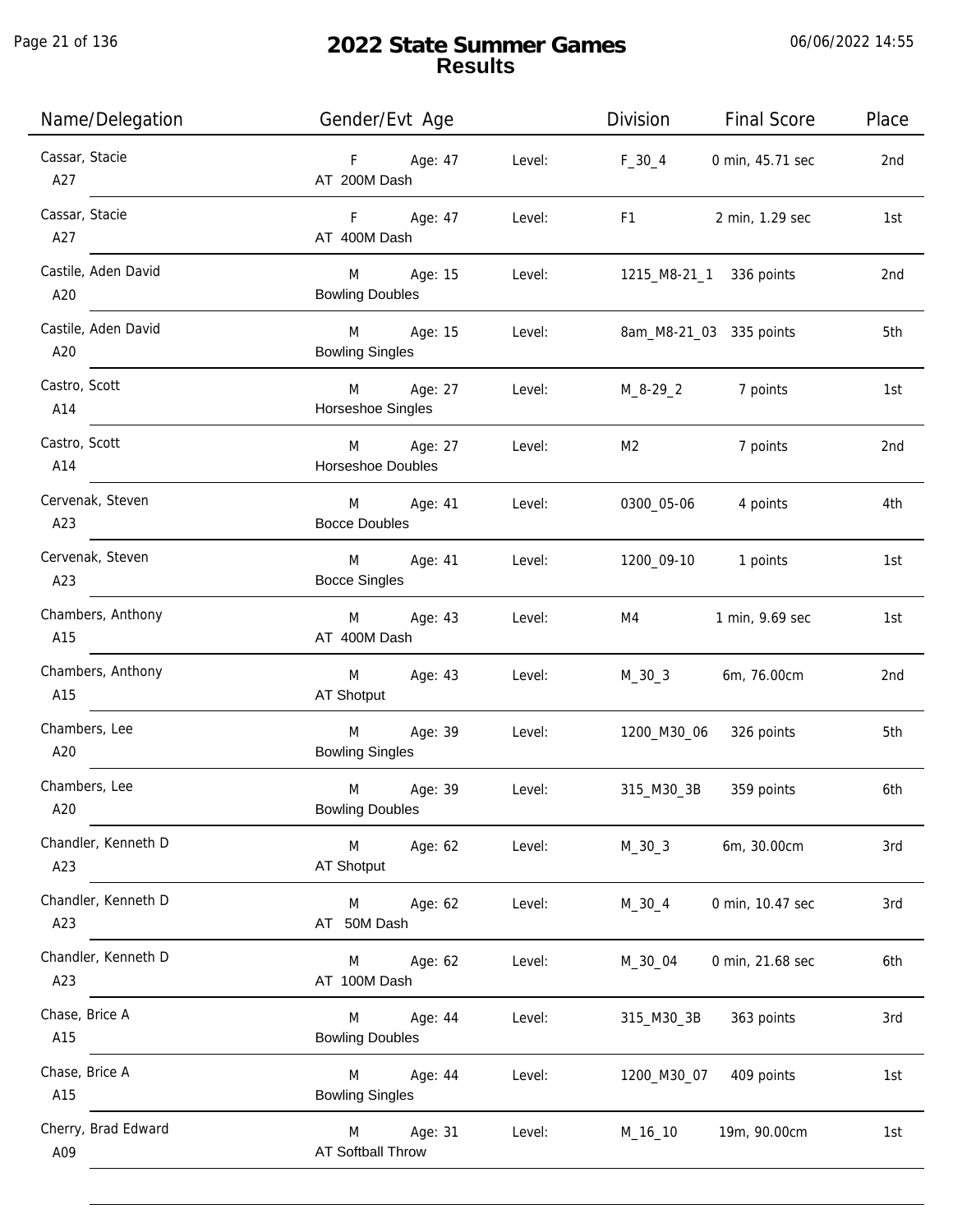$\overline{\phantom{a}}$ 

| Name/Delegation                  | Gender/Evt Age                         |        | Division    | <b>Final Score</b>          | Place           |
|----------------------------------|----------------------------------------|--------|-------------|-----------------------------|-----------------|
| Cherry, Brad Edward<br>A09       | Age: 31<br>M<br>AT 100M Dash           | Level: | M_30_05     | 0 min, 18.34 sec            | 2nd             |
| Cherry, Brad Edward<br>A09       | Age: 31<br>M<br>AT 200M Dash           | Level: | M_30_3      | 0 min, 41.15 sec            | 3rd             |
| Chisholm, Karen L<br>A05         | F<br>Age: 37<br><b>Bocce Singles</b>   | Level: | 1000_07-08  | 2 points                    | 2nd             |
| Chisholm, Karen L<br>A05         | F<br>Age: 37<br><b>Bocce Doubles</b>   | Level: | 0100_25-26  | 1 points                    | 1st             |
| Christensen, Dylan Edward<br>A06 | M<br>Age: 24<br>AT 100M Dash           | Level: |             | M_22-29_04 0 min, 16.40 sec | 1st             |
| Christensen, Dylan Edward<br>A06 | M<br>Age: 24<br>AT Mini Javelin        | Level: | M_16_6      | 12m, 80.00cm                | 3rd             |
| Christensen, Dylan Edward<br>A06 | Age: 24<br>M<br>AT 50M Dash            | Level: | M_16-29_2   | 0 min, 8.43 sec             | 1st             |
| Christensen, Lucas Marc<br>A06   | Age: 25<br>M<br>AT 200M Dash           | Level: | M_22-29_5   | 0 min, 34.36 sec            | 8th             |
| Christensen, Lucas Marc<br>A06   | Age: 25<br>M<br>AT Shotput             | Level: | M_22-29_5   | 10m, 8.00cm                 | 2nd             |
| Christensen, Lucas Marc<br>A06   | Age: 25<br>M<br>AT 100M Dash           | Level: |             | M_22-29_08 0 min, 15.22 sec | 6th             |
| Christmann, Justin<br>A14        | Age: 26<br>M<br>AT Stand Long Jump     | Level: | M_22_05     | 0m, 63.00cm                 | 4th             |
| Christmann, Justin<br>A14        | M<br>Age: 26<br>AT Softball Throw      | Level: | M_16_06     | 14m, 60.00cm                | 1st             |
| Christmann, Justin<br>A14        | M<br>Age: 26<br>AT 50M Dash            | Level: | M_16-29_8   | 0 min, 13.61 sec            | 3rd             |
| Ciesiolka, Derik<br>A26          | M<br>Age: 24<br><b>AT Shotput</b>      | Level: | M_22-29_6   | 9m, 75.00cm                 | 2 <sub>nd</sub> |
| Ciesiolka, Derik<br>A26          | Age: 24<br>M<br>AT 200M Dash           | Level: | $M_22-29_2$ | 0 min, 30.65 sec            | 1st             |
| Ciesiolka, Derik<br>A26          | Age: 24<br>M<br>AT 100M Dash           | Level: |             | M_22-29_08 0 min, 15.10 sec | 5th             |
| Clark, Andrew Garreth<br>A29     | Age: 41<br>M<br><b>Bowling Singles</b> | Level: |             | 11am_M30_2A 385 points      | 2nd             |
| Clark, Andrew Garreth<br>A29     | Age: 41<br>M<br><b>Bowling Doubles</b> | Level: | 215_M30_4A  | 372 points                  | 4th             |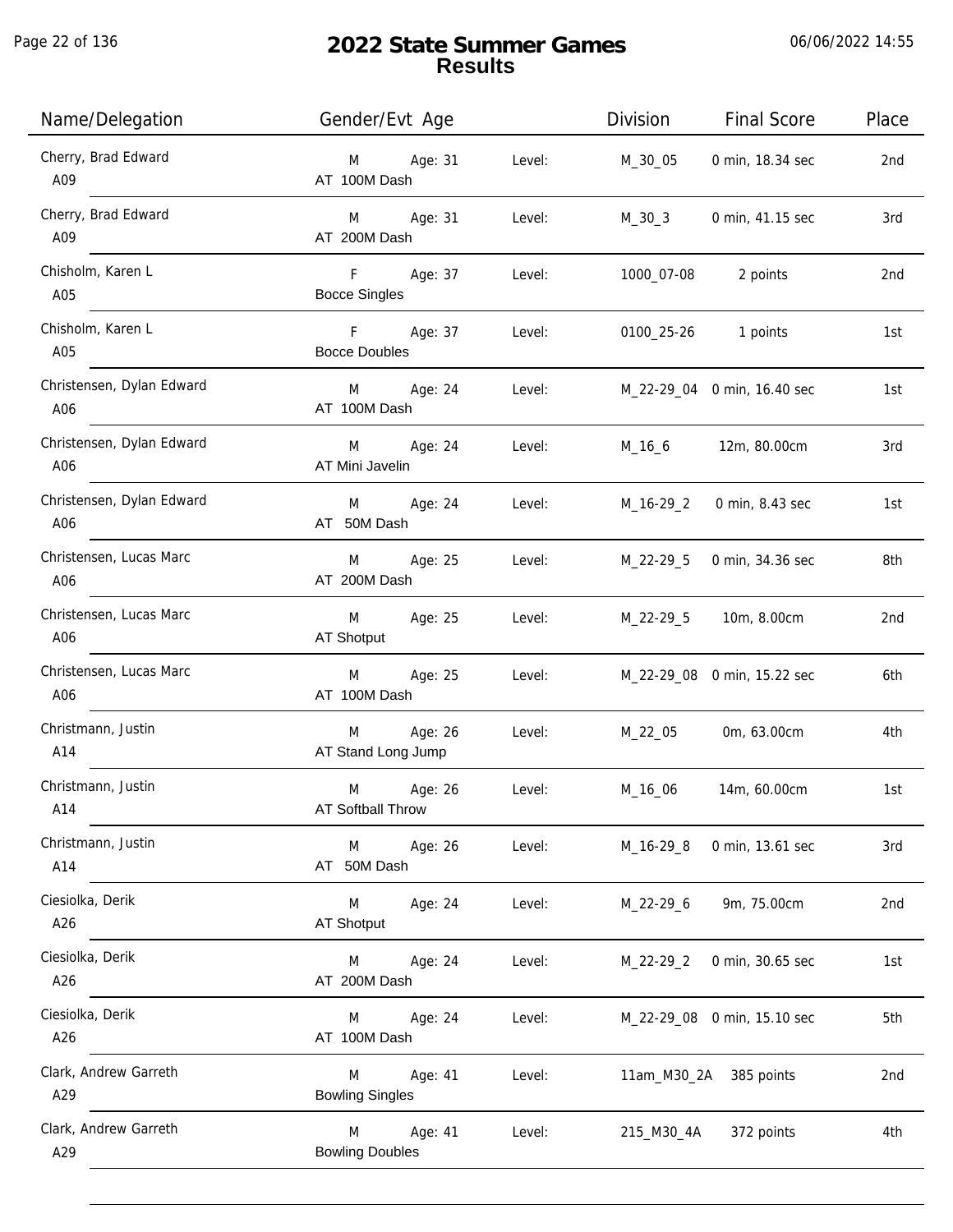| Name/Delegation              | Gender/Evt Age                                                 | Division<br><b>Final Score</b>                                                                                                                                                                                                                     | Place |
|------------------------------|----------------------------------------------------------------|----------------------------------------------------------------------------------------------------------------------------------------------------------------------------------------------------------------------------------------------------|-------|
| Clark, Caleb Shaane<br>A05   | Age: 21<br>Level:<br>M<br>AT 100M Dash                         | M_16-21_03 0 min, 29.25 sec                                                                                                                                                                                                                        | 6th   |
| Clark, Caleb Shaane<br>A05   | M Age: 21<br>Level:<br>AT Softball Throw                       | 5m, 60.00cm<br>M_16_07                                                                                                                                                                                                                             | 6th   |
| Clark, Caleb Shaane<br>A05   | M Age: 21<br>Level:<br>AT Stand Long Jump                      | M_12-21_03 1m, 15.00cm                                                                                                                                                                                                                             | 1st   |
| Clark, Hannah Renae<br>A32   | F Age: 28<br>Level:<br>AT 1500M Run                            | F1 and the state of the state of the state of the state of the state of the state of the state of the state of the state of the state of the state of the state of the state of the state of the state of the state of the sta<br>7 min, 17.36 sec | 2nd   |
| Clark, Hannah Renae<br>A32   | F Age: 28<br>Level:<br>AT 800M Run                             | F1 and the state of the state of the state of the state of the state of the state of the state of the state of the state of the state of the state of the state of the state of the state of the state of the state of the sta<br>3 min, 42.03 sec | 1st   |
| Clark, Jason Michael<br>A32  | Age: 20<br>M<br>Level:<br>AT 100M Dash                         | M_16-21_01 0 min, 32.52 sec                                                                                                                                                                                                                        | 3rd   |
| Clark, Jason Michael<br>A32  | Age: 20<br>M<br>Level:<br>AT 50M Dash                          | M_16-29_1 0 min, 14.63 sec                                                                                                                                                                                                                         | 4th   |
| Clark, Jason Michael<br>A32  | Age: 20<br>M<br>Level:<br><b>AT Softball Throw</b>             | M_16_07 9m, 0.00cm                                                                                                                                                                                                                                 | 4th   |
| Clark, Karissa N<br>A05      | F Age: 32<br>Level:<br><b>Bowling Doubles</b>                  | 1215_F30_3 337 points                                                                                                                                                                                                                              | 1st   |
| Clark, Karissa N<br>A05      | F <sub>12</sub><br>Age: 32<br>Level:<br><b>Bowling Singles</b> | 11am_F30_06 351 points                                                                                                                                                                                                                             | 3rd   |
| CLAYTON, KAREEM Jamal<br>A08 | Age: 26<br>M<br>Level:<br><b>Bowling Singles</b>               | 9am_M22-29_02 309 points                                                                                                                                                                                                                           | 6th   |
| CLAYTON, KAREEM Jamal<br>A08 | M<br>Age: 26<br>Level:<br><b>Bowling Doubles</b>               | 115_M22-29_1 335 points                                                                                                                                                                                                                            | 3rd   |
| Cojocar, Taryn Kay<br>A07    | Age: 31<br>F<br>Level:<br>AT Stand Long Jump                   | 0m, 80.00cm<br>$F_22_04$                                                                                                                                                                                                                           | 4th   |
| Cojocar, Taryn Kay<br>A07    | F Age: 31<br>Level:<br>AT 50M Dash                             | $F_30_3$<br>0 min, 12.46 sec                                                                                                                                                                                                                       | 2nd   |
| Cojocar, Taryn Kay<br>A07    | Age: 31<br>F.<br>Level:<br><b>AT Softball Throw</b>            | 8m, 60.00cm<br>F_12-99_04                                                                                                                                                                                                                          | 5th   |
| Colbert, Edward<br>A23       | M<br>Age: 36<br>Level:<br>AT Shotput                           | 9m, 21.00cm<br>$M_30_5$                                                                                                                                                                                                                            | 1st   |
| Colbert, Edward<br>A23       | Age: 36<br>M<br>Level:<br>AT Mini Javelin                      | $M_16_6$<br>13m, 88.00cm                                                                                                                                                                                                                           | 2nd   |
| Colbert, Edward<br>A23       | Age: 36<br>Level:<br>M<br>AT 100M Dash                         | M_30_05<br>0 min, 17.32 sec                                                                                                                                                                                                                        | 1st   |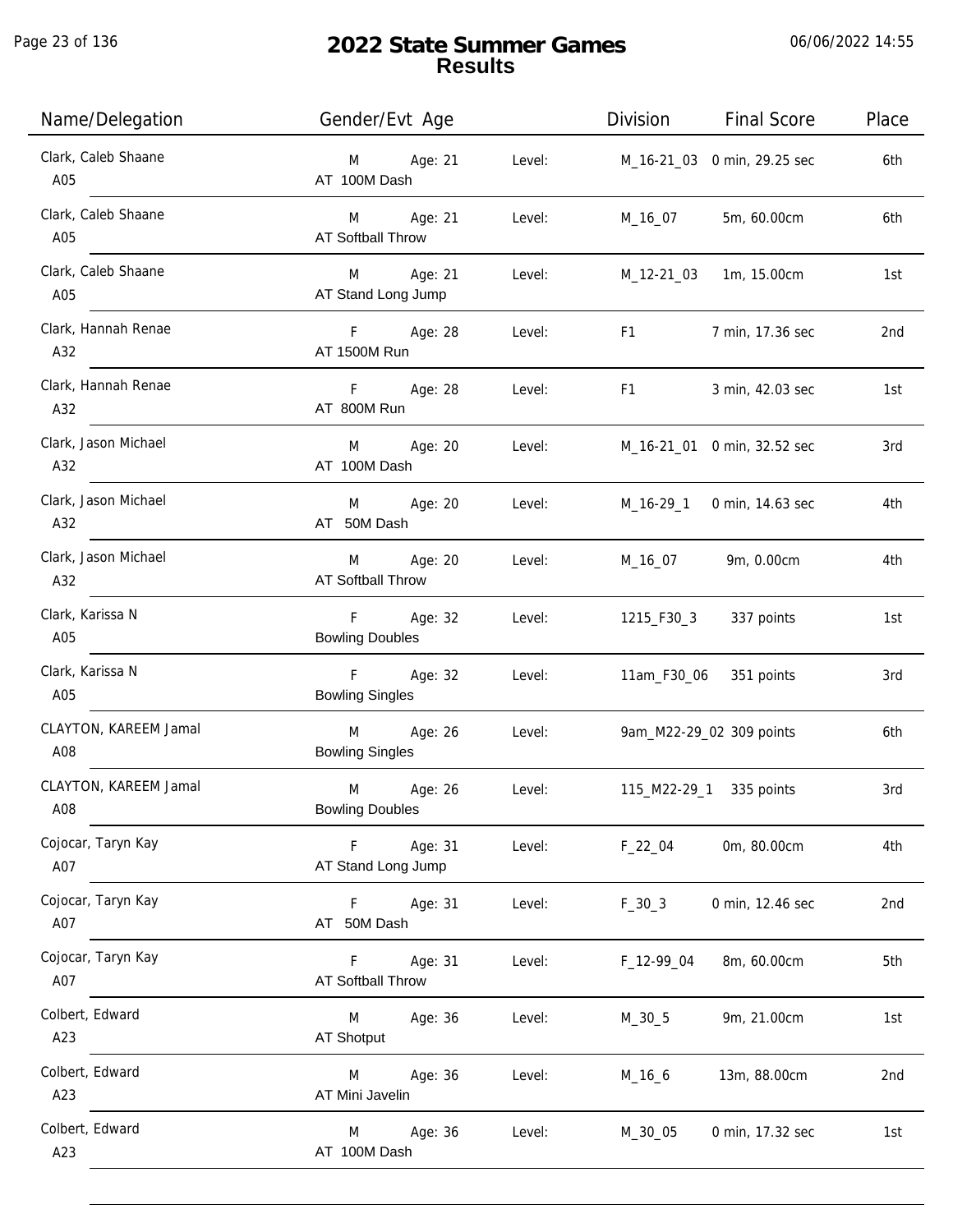| Name/Delegation                 | Gender/Evt Age                                               | Division<br><b>Final Score</b>     | Place |
|---------------------------------|--------------------------------------------------------------|------------------------------------|-------|
| Cole, Kevin B<br>A05            | Age: 44<br>Level:<br>M<br><b>Bocce Singles</b>               | 1100_23-24 4 points                | 4th   |
| Cole, Kevin B<br>A05            | Age: 44<br>Level:<br>M <sub>ar</sub><br><b>Bocce Doubles</b> | 0300_07-08<br>3 points             | 3rd   |
| Coleman, Allen AC<br>A26        | Age: 25<br>Level:<br>M <sub>ar</sub><br>AT 100M Dash         | M_22-29_10 0 min, 13.50 sec        | 4th   |
| Coleman, Allen AC<br>A26        | Age: 25<br>M<br>Level:<br>AT 200M Dash                       | M_22-29_5<br>0 min, 29.30 sec      | 4th   |
| Coleman, Allen AC<br>A26        | M<br>Age: 25<br>Level:<br>AT Shotput                         | M_22-29_7 6m, 50.00cm              | 3rd   |
| Coleman, Javion<br>A26          | M<br>Age: 19<br>Level:<br>AT 50M Dash                        | M_16-29_7<br>0 min, 6.75 sec       | 1st   |
| Coleman, Javion<br>A26          | Age: 19<br>M<br>Level:<br>AT 100M Dash                       | M_16-21_06                         | DQ-LI |
| Coleman, Stephanie LaRue<br>A19 | F Age: 28<br>Level:<br>SW 50Y Freestyle                      | $F_22-29-1$                        |       |
| Coleman, Stephanie LaRue<br>A19 | Age: 28<br>F<br>Level:<br>SW 25Y Freestyle                   | $F_22-29_1$<br>0 min, 47.23 sec    | 3rd   |
| Coleman, Stephanie LaRue<br>A19 | Age: 28<br>F<br>Level:<br>SW 4X25 Free Relay                 | $\overline{2}$<br>3 min, 11.24 sec | 3rd   |
| Coltman, Cody S<br>A10          | Age: 27<br>M<br>Level:<br>AT Softball Throw                  | M_16_12<br>19m, 50.00cm            | 2nd   |
| Coltman, Cody S<br>A10          | M<br>Age: 27<br>Level:<br>AT 50M Dash                        | M_16-29_6<br>0 min, 8.51 sec       | 3rd   |
| Coltman, Cody S<br>A10          | Age: 27<br>M<br>Level:<br>AT Stand Long Jump                 | M_22_11<br>1m, 67.00cm             | 2nd   |
| compton, paula L<br>A12         | F<br>Age: 51<br>Level:<br><b>Bocce Singles</b>               | 1 points<br>0900_05-06             | 1st   |
| compton, paula L<br>A12         | F.<br>Age: 51<br>Level:<br><b>Bocce Doubles</b>              | 3 points<br>0100_13-14             | 3rd   |
| Comstock, Eugene Scott<br>A07   | Age: 56<br>Level:<br>M<br><b>Bocce Modified Singles</b>      | $9am_1 - 2$<br>2 points            | 2nd   |
| Comstock, Eugene Scott<br>A07   | Age: 56<br>Level:<br>M<br><b>Bocce Modified Doubles</b>      | 2 points<br>$\overline{2}$         | 2nd   |
| Confer, Kristen<br>A09          | F<br>Age: 31<br>Level:<br>AT 200M Dash                       | $F_30_2$<br>1 min, 11.13 sec       | 4th   |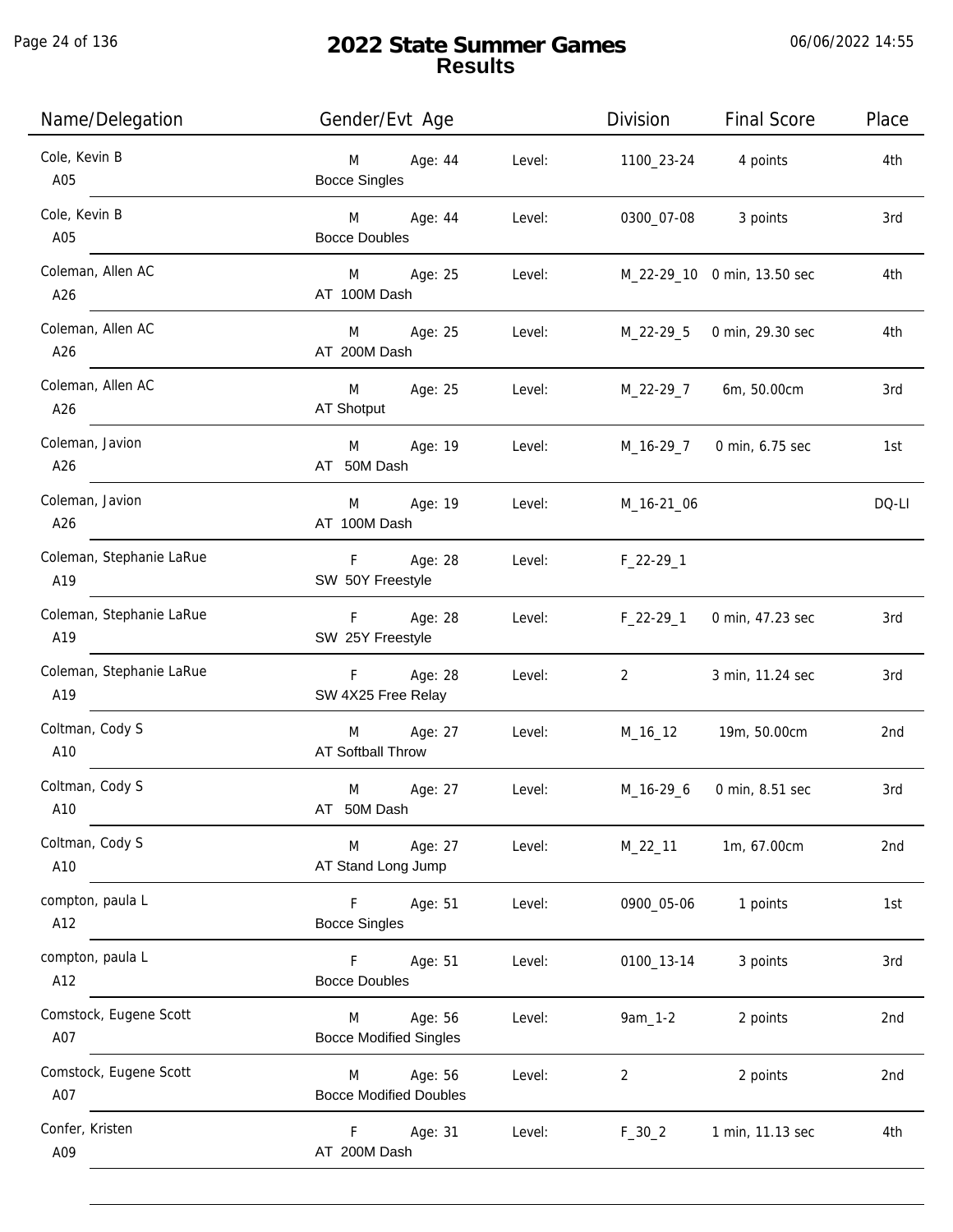j.

| Name/Delegation            | Gender/Evt Age                              | Division              | <b>Final Score</b>          | Place      |
|----------------------------|---------------------------------------------|-----------------------|-----------------------------|------------|
| Confer, Kristen<br>A09     | F Age: 31<br>AT 50M Dash                    | Level:<br>$F_30_3$    | 0 min, 13.17 sec            | 4th        |
| Confer, Kristen<br>A09     | F Age: 31<br>Level:<br>AT 100M Dash         | F_30_03               | 0 min, 31.90 sec            | 5th        |
| Conley, Orange<br>A26      | M Age: 13<br><b>Bocce Singles</b>           | Level:                | 1000_17-18 1 points         | 1st        |
| Conley, Orange<br>A26      | M Age: 13<br><b>Bocce Doubles</b>           | 0200_05-06<br>Level:  | 3 points                    | 3rd        |
| Conlin, Michael J<br>A33   | M Age: 33<br><b>Bocce Singles</b>           | Level:<br>1100_07-08  | 3 points                    | 3rd        |
| Conlin, Michael J<br>A33   | M Age: 33<br>Level:<br><b>Bocce Doubles</b> | 0200_19-20            | 4 points                    | 4th        |
| Conn, Emily J<br>A15       | F Age: 32<br><b>Bocce Doubles</b>           | Level:                | 0100_13-14 1 points         | 1st        |
| Connors, Bella<br>A09      | F Age: 18<br>AT 200M Dash                   | Level:<br>$F_8-21_1$  |                             | <b>DNS</b> |
| Connors, Bella<br>A09      | F Age: 18<br>AT 100M Dash                   | Level:<br>$F_16-2101$ |                             | <b>DNS</b> |
| Connors, Bella<br>A09      | F Age: 18<br>AT 50M Dash                    | Level:<br>$F_16-293$  |                             | <b>DNS</b> |
| Cook, Clayson<br>A13       | M Age: 18<br>AT 200M Dash                   | Level:<br>M_8-21_3    | 0 min, 35.22 sec            | 3rd        |
| Cook, Clayson<br>A13       | M<br>Age: 18<br>Level:<br>AT Mini Javelin   | M_16_3                | 11m, 70.00cm                | 1st        |
| Cook, Mary (Archer)<br>A17 | F<br>Age: 37<br>Level:<br>AT Shotput        | $F_30_4$              | 5m, 12.00cm                 | 1st        |
| Cook, Mary (Archer)<br>A17 | Age: 37<br>F<br>Level:<br>AT 100M Dash      | $F_30_05$             | 0 min, 20.32 sec            | 4th        |
| Cook, Mary (Archer)<br>A17 | F.<br>Age: 37<br>Level:<br>AT Mini Javelin  | $F_16_4$              | 8m, 0.00cm                  | 5th        |
| Cook, Tyler Stephen<br>A06 | Age: 21<br>Level:<br>M<br>AT Mini Javelin   | M_16_4                | 9m, 50.00cm                 | 3rd        |
| Cook, Tyler Stephen<br>A06 | Age: 21<br>Level:<br>M<br>AT 100M Dash      |                       | M_16-21_03 0 min, 16.14 sec | 2nd        |
| Cook, Tyler Stephen<br>A06 | Age: 21<br>M<br>Level:<br>AT 50M Dash       | M_16-29_4             | 0 min, 8.79 sec             | 1st        |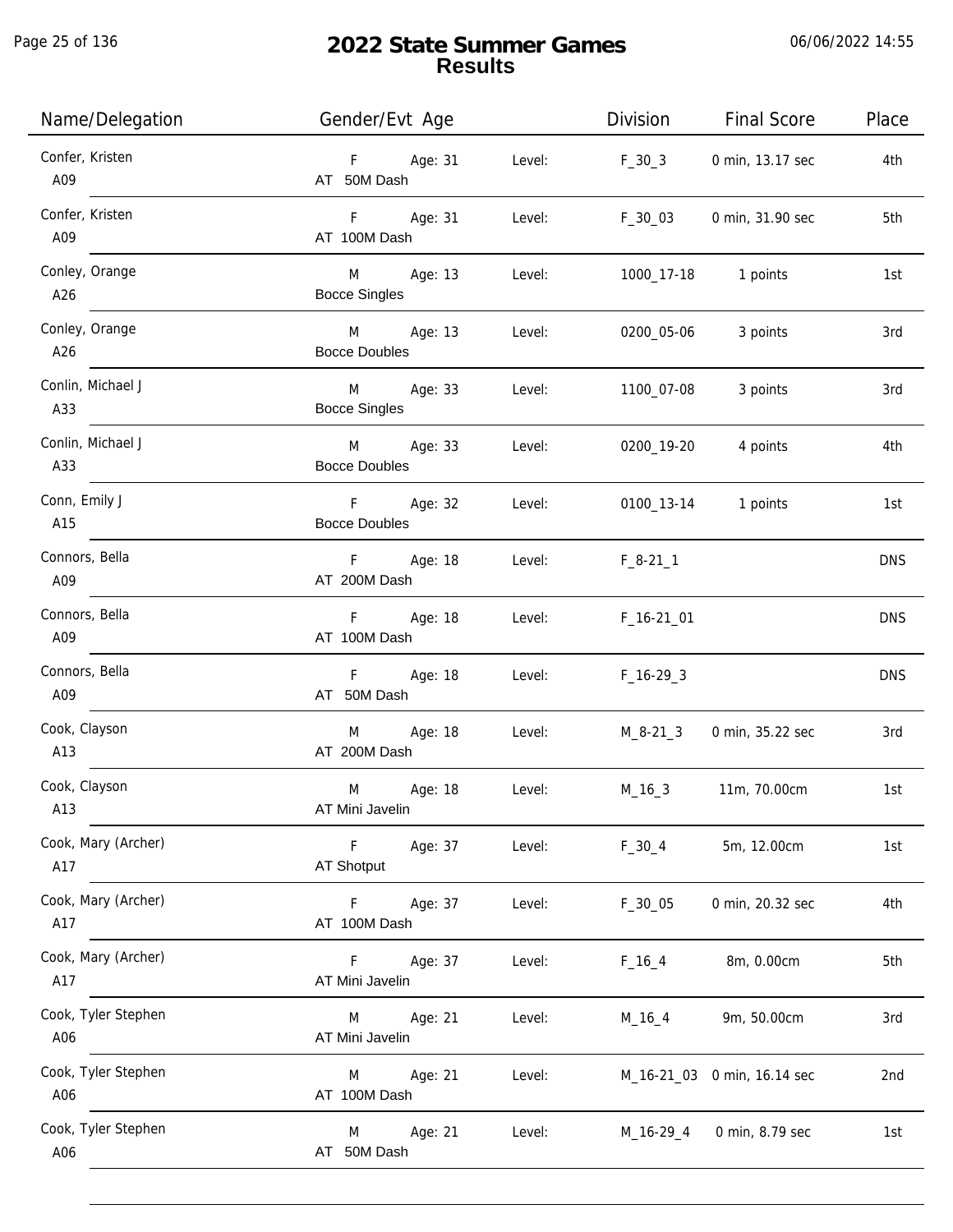Page 26 of 136

| Name/Delegation               | Gender/Evt Age                         |        | Division      | <b>Final Score</b> | Place      |
|-------------------------------|----------------------------------------|--------|---------------|--------------------|------------|
| Coolbaugh, Abigail P.<br>A33  | Age: 20<br>$F_{\perp}$<br>AT 100M Dash | Level: | $F_16-2103$   | 0 min, 16.69 sec   | 1st        |
| Coolbaugh, Abigail P.<br>A33  | Age: 20<br>F<br>AT 200M Dash           | Level: | $F_8-21-3$    | 0 min, 37.62 sec   | 1st        |
| Coolbaugh, Abigail P.<br>A33  | F Age: 20<br>AT Shotput                | Level: | $F_16-21_1$   | 4m, 20.00cm        | 2nd        |
| Cooper, Deborah Lynn<br>A19   | F Age: 53<br>Horseshoe Doubles         | Level: | F1            | 9 points           | 2nd        |
| Cooper, Deborah Lynn<br>A19   | F<br>Age: 53<br>Horseshoe Singles      | Level: | $F_30_1$      | 8 points           | 1st        |
| Cooper, Sydney Renae<br>A06   | F<br>Age: 24<br>Horseshoe Singles      | Level: | $F_8-29-1$    |                    | 3rd        |
| Cooper, Sydney Renae<br>A06   | F Age: 24<br><b>Horseshoe Doubles</b>  | Level: | F1            | 8 points           | 4th        |
| Corner, Joseph Lee<br>A06     | Age: 39<br>M<br>AT 50M Dash            | Level: | $M_30_3$      | 0 min, 10.97 sec   | 3rd        |
| Corner, Joseph Lee<br>A06     | Age: 39<br>M<br>AT Mini Javelin        | Level: | $M_16_6$      | 10m, 0.00cm        | 5th        |
| Corner, Joseph Lee<br>A06     | Age: 39<br>M<br>AT 100M Dash           | Level: | M_30_02       | 0 min, 23.15 sec   | 1st        |
| Cossentino, Anthony<br>A20    | M<br>Age: 26<br><b>Bowling Doubles</b> | Level: | 215_M30_3A    |                    |            |
| Cossentino, Anthony<br>A20    | M<br>Age: 26<br><b>Bowling Singles</b> | Level: | 9am_M22-29_01 |                    | <b>DNS</b> |
| cotter, andrew michael<br>A15 | M<br>Age: 30<br>AT Shotput             | Level: | $M_30_5$      | 7m, 8.00cm         | 4th        |
| cotter, andrew michael<br>A15 | M<br>Age: 30<br>AT Run Long Jump       | Level: | $M_22_5$      | 3m, 46.00cm        | 1st        |
| cotter, andrew michael<br>A15 | M<br>Age: 30<br>AT 400M Dash           | Level: | M4            | 1 min, 23.45 sec   | 3rd        |
| Cottier, Adam David<br>A17    | Age: 33<br>M<br><b>Bowling Doubles</b> | Level: | 215_M30_4A    | 354 points         | 6th        |
| Cottier, Adam David<br>A17    | Age: 33<br>M<br><b>Bowling Singles</b> | Level: | 1200_M30_03   | 342 points         | 4th        |
| Courtright, Michael<br>A15    | M<br>Age: 44<br>AT Mini Javelin        | Level: | $M_16_7$      | 14m, 7.00cm        | 3rd        |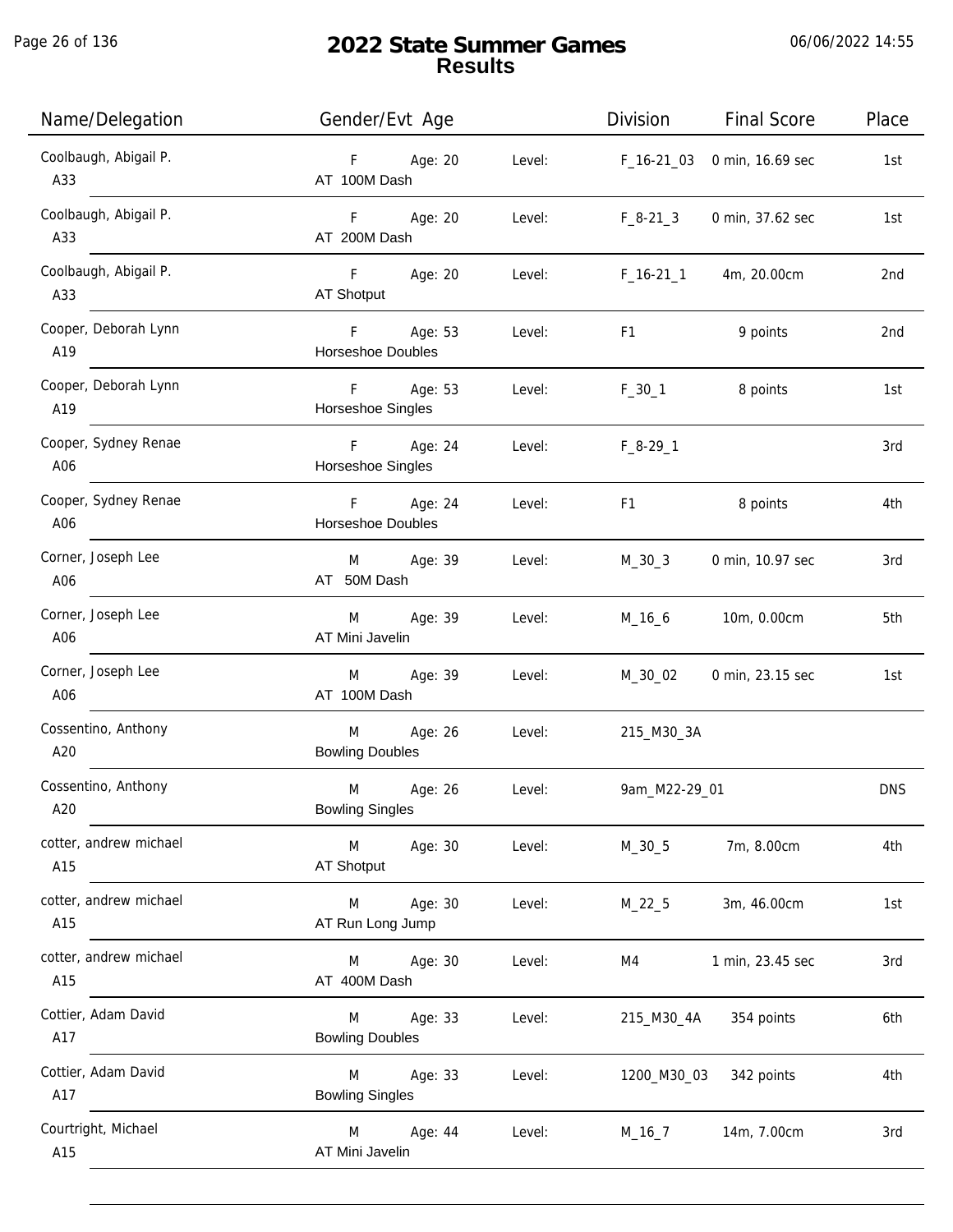Page 27 of 136

| Name/Delegation              | Gender/Evt Age                                |        | Division            | <b>Final Score</b>          | Place           |
|------------------------------|-----------------------------------------------|--------|---------------------|-----------------------------|-----------------|
| Courtright, Michael<br>A15   | Age: 44<br>M<br>AT 100M Dash                  | Level: | M_30_04             | 0 min, 19.88 sec            | 4th             |
| Courtright, Michael<br>A15   | M Age: 44<br>AT Stand Long Jump               | Level: | M_22_09             | 1m, 39.00cm                 | 2 <sub>nd</sub> |
| Cowan, Miranda JR<br>A23     | F Age: 21<br>AT 100M Dash                     | Level: |                     | F_16-21_02 0 min, 22.57 sec | 5th             |
| Cowan, Miranda JR<br>A23     | Age: 21<br>F<br>AT Stand Long Jump            |        | Level: F_12-21_04   | 0m, 90.00cm                 | 2 <sub>nd</sub> |
| Cowan, Miranda JR<br>A23     | F Age: 21<br>AT Softball Throw                | Level: | F_12-99_06          | 8m, 50.00cm                 | 6th             |
| Craig, Nester<br>A26         | M<br>Age: 20<br><b>Bocce Singles</b>          | Level: |                     | 1000_11-12 1 points         | 1st             |
| Crenshaw, Eric<br>A14        | M Age: 26<br>AT Softball Throw                | Level: | M_16_10             | 14m, 0.00cm                 | 3rd             |
| Crenshaw, Eric<br>A14        | M Age: 26<br>AT Stand Long Jump               | Level: | M_22_06             | 1m, 1.00cm                  | 2nd             |
| Crenshaw, Eric<br>A14        | Age: 26<br>M<br>AT 50M Dash                   | Level: |                     | M_16-29_8 0 min, 12.68 sec  | 2nd             |
| Crider, Ralph<br>A10         | M<br>Age: 19<br>AT 100M Dash                  | Level: |                     | M_16-21_05 0 min, 15.44 sec | 3rd             |
| Crider, Ralph<br>A10         | M<br>Age: 19<br>AT Shotput                    | Level: | M_16-21_2           | 5m, 50.00cm                 | 3rd             |
| Crider, Ralph<br>A10         | M<br>Age: 19<br>AT Run Long Jump              | Level: | M_16-21_1           | 2m, 25.00cm                 | 2 <sub>nd</sub> |
| Cronk, Valerie Sharon<br>A33 | F<br>Age: 45<br><b>Bocce Modified Singles</b> | Level: | 8am_1-2             | 3 points                    | 3rd             |
| Cronk, Valerie Sharon<br>A33 | Age: 45<br>F<br><b>Bocce Modified Doubles</b> | Level: | $\mathbf{1}$        | 1 points                    | 1st             |
| Crooks, Jalonda<br>A26       | F.<br>Age: 26<br><b>Bocce Singles</b>         | Level: | 0800_21-22          | 4 points                    | 4th             |
| Crowder, Zacharia<br>A15     | Age: 15<br>F.<br>AT Run Long Jump             | Level: | $F_8-15-1$          |                             | <b>DNS</b>      |
| Crowder, Zacharia<br>A15     | F<br>Age: 15<br>AT Shotput                    | Level: | $F_12-151$          |                             | <b>DNS</b>      |
| Crowder, Zacharia<br>A15     | Age: 15<br>F.<br>AT 100M Dash                 | Level: | $F_1$ 12-15 $_0$ 03 |                             | <b>DNS</b>      |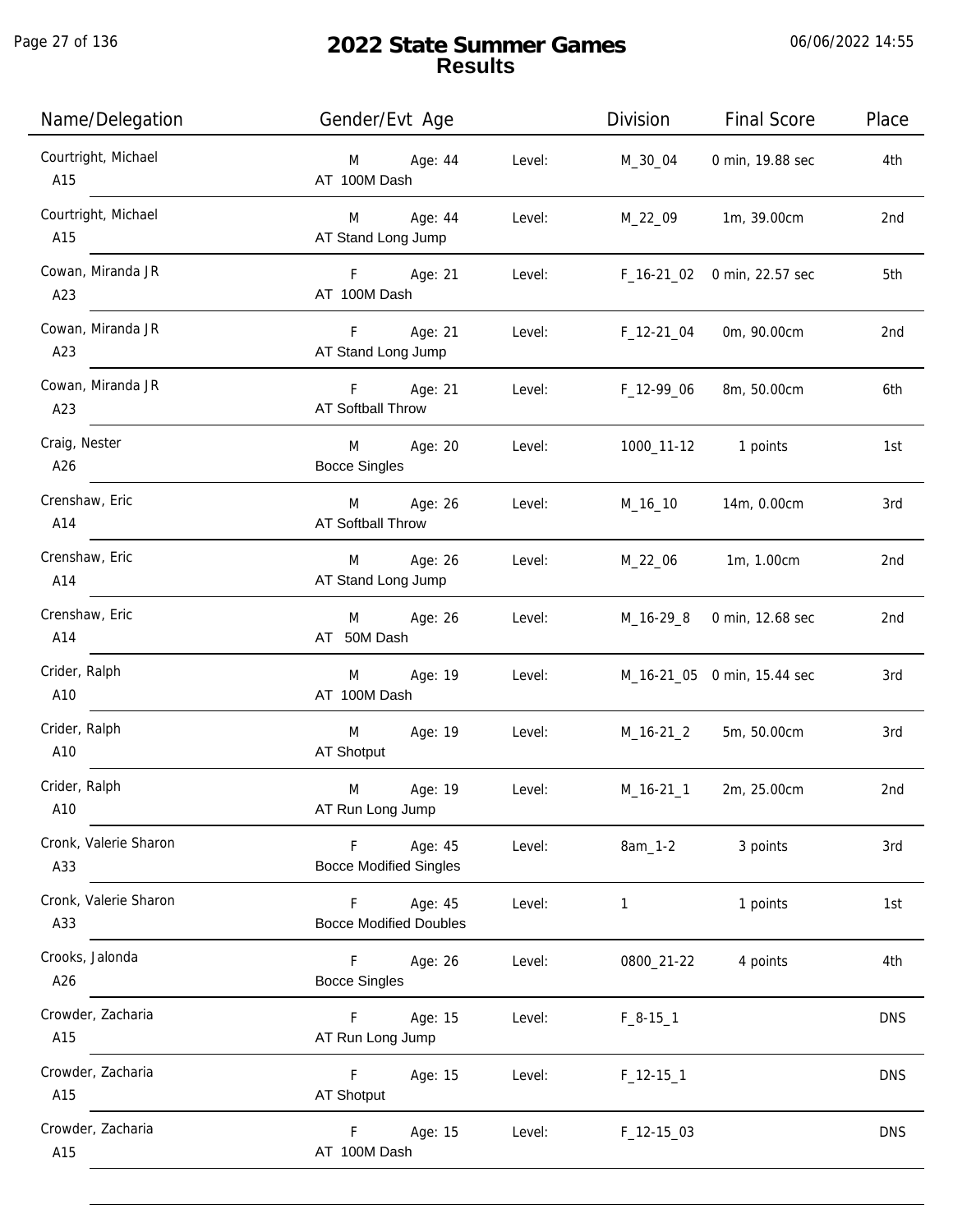| Name/Delegation               | Gender/Evt Age                                             | Division<br><b>Final Score</b>     | Place |
|-------------------------------|------------------------------------------------------------|------------------------------------|-------|
| Croy, Edward Nelson<br>A19    | Age: 37<br>Level:<br>M<br><b>Bocce Singles</b>             | 1000_23-24 3 points                | 3rd   |
| Croy, Edward Nelson<br>A19    | M Age: 37<br>Level:<br><b>Bocce Doubles</b>                | 0200_15-16 4 points                | 4th   |
| Cruz-Bailon, Cristofer<br>A26 | M Age: 13<br>Level:<br><b>Bowling Singles</b>              | 8am_M8-21_04 357 points            | 2nd   |
| Cruz-Bailon, Cristofer<br>A26 | M Age: 13<br>Level:<br><b>Bowling Doubles</b>              | 1215_M8-21_1 317 points            | 5th   |
| Cummings, Jantrell<br>A34     | F Age: 29<br>Level:<br><b>Bowling Doubles</b>              | 1215_F30_2 379 points              | 1st   |
| Cummings, Jantrell<br>A34     | F Age: 29 Level:<br><b>Bowling Singles</b>                 | 10am_F22-29_03 378 points          | 2nd   |
| Curnett, Miles<br>A23         | M Age: 18<br>Level:<br>SW 25Y Freestyle                    | M_16-21_3 0 min, 18.56 sec         | 3rd   |
| Curnett, Miles<br>A23         | M Age: 18<br>Level:<br>SW 50Y Backstroke                   | M3<br>1 min, 11.88 sec             | 4th   |
| Curnett, Miles<br>A23         | Age: 18<br>Level:<br>M<br>SW 100Y Freestyle                | 1 min, 35.81 sec<br>M1             | 3rd   |
| Curtis, Jessica Renee<br>A15  | F Age: 22<br>Level:<br><b>Bocce Doubles</b>                | 0100_05-06 4 points                | 4th   |
| Curts, Cheyenne<br>A20        | F<br>Age: 26<br><b>Bowling Doubles</b>                     | Level: 115_F22-29_2 396 points     | 1st   |
| Curts, Cheyenne<br>A20        | $\mathsf F$<br>Age: 26<br>Level:<br><b>Bowling Singles</b> | 10am_F22-29_02 379 points          | 2nd   |
| Curts, Nicole Sierra<br>A20   | F<br>Age: 24<br>Level:<br><b>Bowling Singles</b>           | 10am_F22-29_02 387 points          | 1st   |
| Curts, Nicole Sierra<br>A20   | F.<br>Age: 24<br>Level:<br><b>Bowling Doubles</b>          | 115_F22-29_2<br>420 points         | 1st   |
| Cushard, Amanda Lynn<br>A19   | F.<br>Age: 22<br>Level:<br>SW 50Y Freestyle                | $F_22-29-1$                        |       |
| Cushard, Amanda Lynn<br>A19   | Age: 22<br>Level:<br>F.<br>SW 4X25 Free Relay              | 3 min, 11.24 sec<br>$\overline{2}$ | 3rd   |
| Cushard, Amanda Lynn<br>A19   | Age: 22<br>F.<br>Level:<br>SW 25Y Freestyle                | 1 min, 2.23 sec<br>$F_22-29-1$     | 4th   |
| Cyplik, Ben G<br>A10          | Age: 11<br>Level:<br>M<br>AT 50M Dash                      | $M_8 - 15 - 1$<br>0 min, 11.68 sec |       |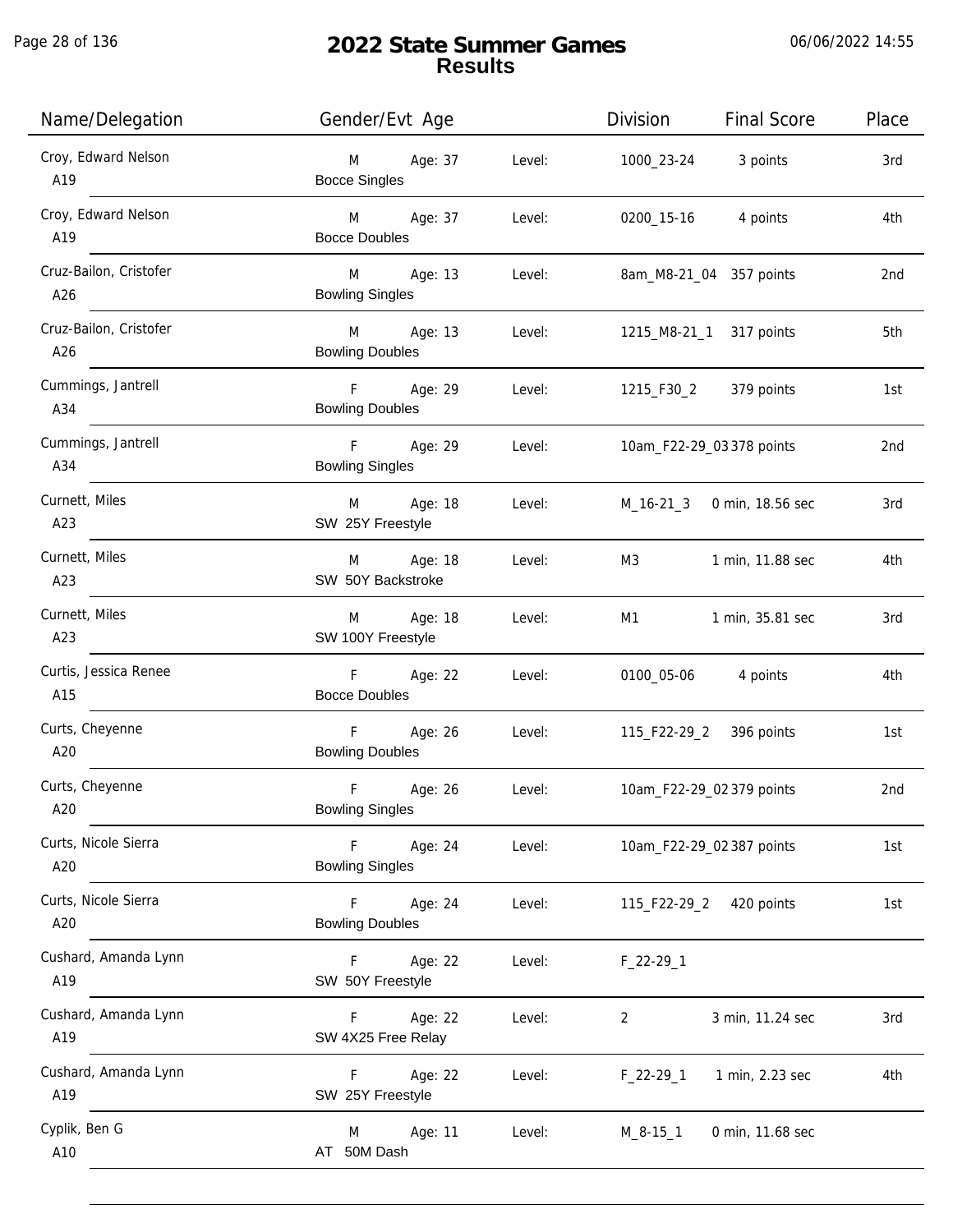Page 29 of 136

| Name/Delegation              | Gender/Evt Age                                             | Division<br><b>Final Score</b> | Place |
|------------------------------|------------------------------------------------------------|--------------------------------|-------|
| Cyplik, Ben G<br>A10         | Age: 11<br>Level:<br>M<br>AT Stand Long Jump               | 0m, 42.00cm<br>M_8-11_01       | 1st   |
| Cyplik, Ben G<br>A10         | M Age: 11<br>Level:<br>AT Softball Throw                   | 7m, 50.00cm<br>M_8-11_01       | 3rd   |
| Dale, Antoine<br>A20         | M Age: 36<br>Level:<br><b>Bowling Singles</b>              | 1200_M30_07 386 points         | 3rd   |
| Dale, Antoine<br>A20         | M Age: 36<br>Level:<br><b>Bowling Doubles</b>              | 315_M30_3B<br>290 points       | 6th   |
| DARROUGH, JAVONTAE<br>A26    | M Age: 23<br>Level:<br><b>Bocce Singles</b>                | 1100_17-18 4 points            | 4th   |
| David, William (Bill)<br>A09 | M Age: 43<br>Level:<br>SW 25Y Freestyle                    | $M_30_2$<br>0 min, 28.10 sec   | 2nd   |
| David, William (Bill)<br>A09 | Age: 43<br>M<br>Level:<br>SW 50Y Freestyle                 | $M_30_2$<br>1 min, 13.42 sec   | 3rd   |
| David, William (Bill)<br>A09 | Age: 43<br>Level:<br>M<br>SW 25Y Backstroke                | M_30_1 1 min, 3.98 sec         | 3rd   |
| Davidson, Kyle<br>A20        | Age: 41<br>Level:<br>M<br><b>Bowling Singles</b>           | 396 points<br>1200_M30_05      | 3rd   |
| Davidson, Kyle<br>A20        | Age: 41<br>M<br>Level:<br><b>Bowling Doubles</b>           | 215_M30_3A 373 points          | 3rd   |
| Davis, Alycen May<br>A07     | F Age: 24<br>Level:<br>AT Softball Throw                   | 8m, 30.00cm<br>F_12-99_03      | 3rd   |
| Davis, Alycen May<br>A07     | $\mathsf F$<br>Age: 24<br>Level:<br>DV 50M Unassisted Walk | F1<br>0 min, 27.81 sec         | 1st   |
| Davis, Alycen May<br>A07     | F<br>Age: 24<br>Level:<br>AT Stand Long Jump               | $F_22_03$<br>0m, 57.00cm       | 6th   |
| Davis, Amanda Sue<br>A05     | $\mathsf F$<br>Age: 32<br>Level:<br><b>Bowling Singles</b> | 11am_F30_05<br>362 points      | 2nd   |
| Davis, Amanda Sue<br>A05     | Age: 32<br>Level:<br>F.<br><b>Bowling Doubles</b>          | 1215_F30_3<br>382 points       | 1st   |
| Davis, Caitlyn Ashlee<br>A09 | Age: 20<br>Level:<br>F.<br><b>Bowling Singles</b>          | 8am_F8-21_01<br>362 points     | 1st   |
| Davis, Caitlyn Ashlee<br>A09 | Age: 20<br>Level:<br>F.<br><b>Bowling Doubles</b>          | 115_F22-29_1<br>346 points     | 2nd   |
| Davis, Catherine A<br>A07    | F.<br>Age: 35<br>Level:<br>AT 100M Dash                    | $F_30_05$<br>0 min, 22.04 sec  | 7th   |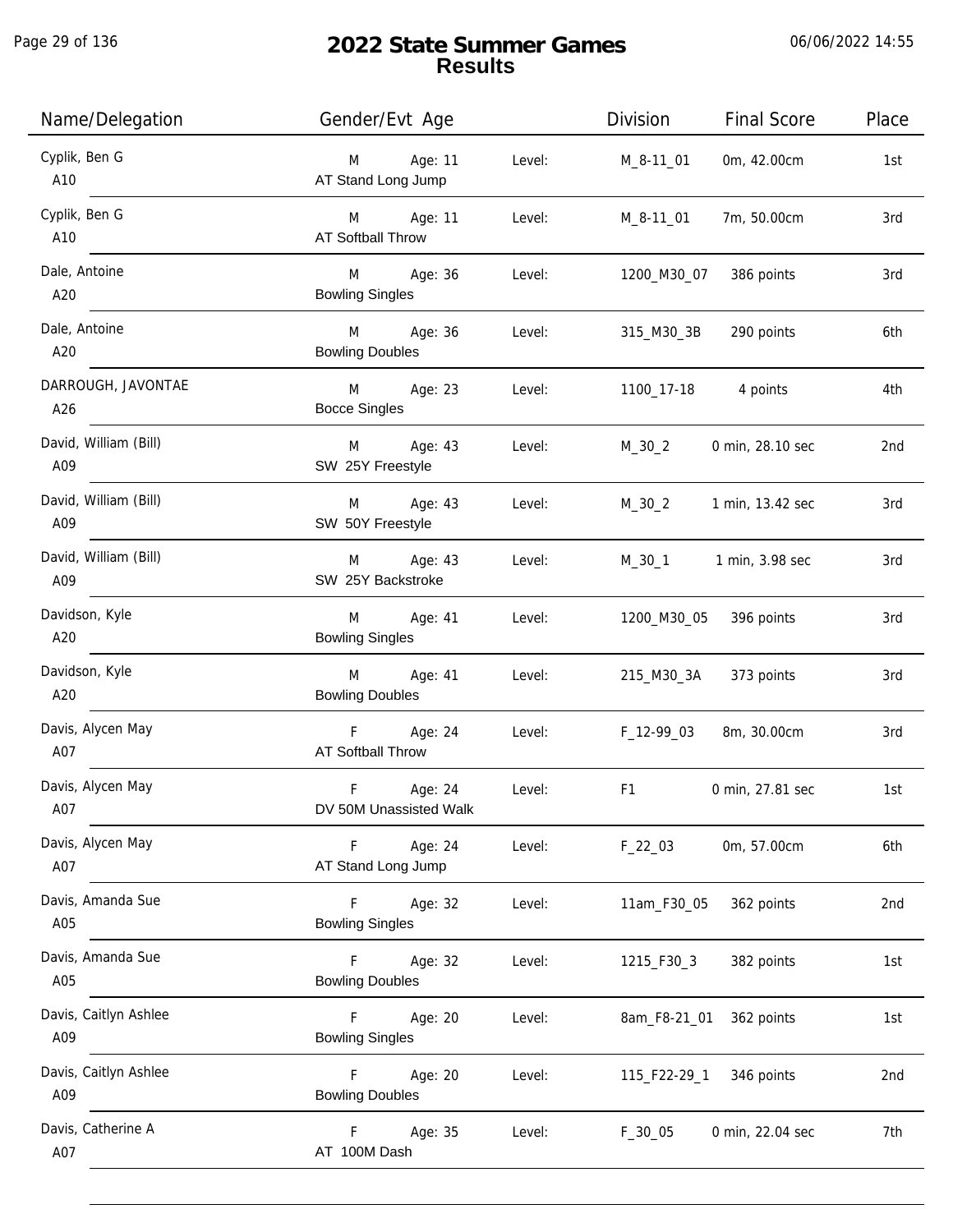Page 30 of 136

| Name/Delegation             | Gender/Evt Age                                     | Division<br><b>Final Score</b>  | Place |
|-----------------------------|----------------------------------------------------|---------------------------------|-------|
| Davis, Catherine A<br>A07   | F Age: 35<br>Level:<br>AT Shotput                  | $F_30_5$<br>5m, 99.00cm         | 3rd   |
| Davis, Catherine A<br>A07   | F Age: 35<br>Level:<br><b>AT Softball Throw</b>    | 17m, 50.00cm<br>$F_12-99-10$    | 3rd   |
| Davis, Daniel Wesley<br>A07 | M Age: 22<br>Level:<br>AT Shotput                  | M_22-29_4<br>7m, 41.00cm        | 4th   |
| Davis, Daniel Wesley<br>A07 | M Age: 22<br>Level:<br>AT 100M Dash                | M_22-29_10 0 min, 14.14 sec     | 6th   |
| Davis, Daniel Wesley<br>A07 | M<br>Age: 22<br>Level:<br>AT Mini Javelin          | M_16_4 7m, 20.00cm              | 7th   |
| Davis, Emily Jean<br>A07    | F Age: 30<br>Level:<br>AT 50M Dash                 | $F_30_4$<br>0 min, 10.05 sec    | 1st   |
| Davis, Emily Jean<br>A07    | F Age: 30<br>Level:<br>AT 100M Dash                | F_30_05<br>0 min, 20.41 sec     | 5th   |
| Davis, Emily Jean<br>A07    | F Age: 30<br>Level:<br><b>AT Softball Throw</b>    | F_12-99_02<br>14m, 80.00cm      | 1st   |
| Davis, Jamison A<br>A04     | M Age: 17<br>Level:<br>AT Stand Long Jump          | 1m, 32.00cm<br>M_12-21_06       | 2nd   |
| Davis, Jamison A<br>A04     | Age: 17<br>M<br>Level:<br>AT 50M Dash              | M_16-29_7<br>0 min, 9.01 sec    | 3rd   |
| Davis, Jamison A<br>A04     | Age: 17<br>M<br>Level:<br><b>AT Softball Throw</b> | M_16_13 19m, 0.00cm             | 5th   |
| Davis, Jr., Chris G<br>A04  | M<br>Age: 27<br>Level:<br>AT Softball Throw        | M_16_12<br>18m, 20.00cm         | 3rd   |
| Davis, Jr., Chris G<br>A04  | Age: 27<br>Level:<br>M<br>AT Stand Long Jump       | 1m, 36.00cm<br>$M_22_10$        | 3rd   |
| Davis, Jr., Chris G<br>A04  | Age: 27<br>Level:<br>M<br>AT 50M Dash              | 9 min, 35.00 sec<br>$M_16-29_1$ | 8th   |
| Davis, Kevin<br>A30         | Age: 36<br>Level:<br>M<br>AT Stand Long Jump       | 1m, 18.00cm<br>$M_22_08$        | 1st   |
| Davis, Kevin<br>A30         | Age: 36<br>Level:<br>M<br>AT 50M Dash              | 0 min, 9.66 sec<br>M_30_4       | 1st   |
| Davis, Kevin<br>A30         | Age: 36<br>Level:<br>M<br>AT 100M Dash             | 0 min, 17.41 sec<br>M_30_04     | 2nd   |
| Davis, Michael Craig<br>A15 | Age: 24<br>M<br>Level:<br>AT Softball Throw        | 19m, 70.00cm<br>M_16_13         | 3rd   |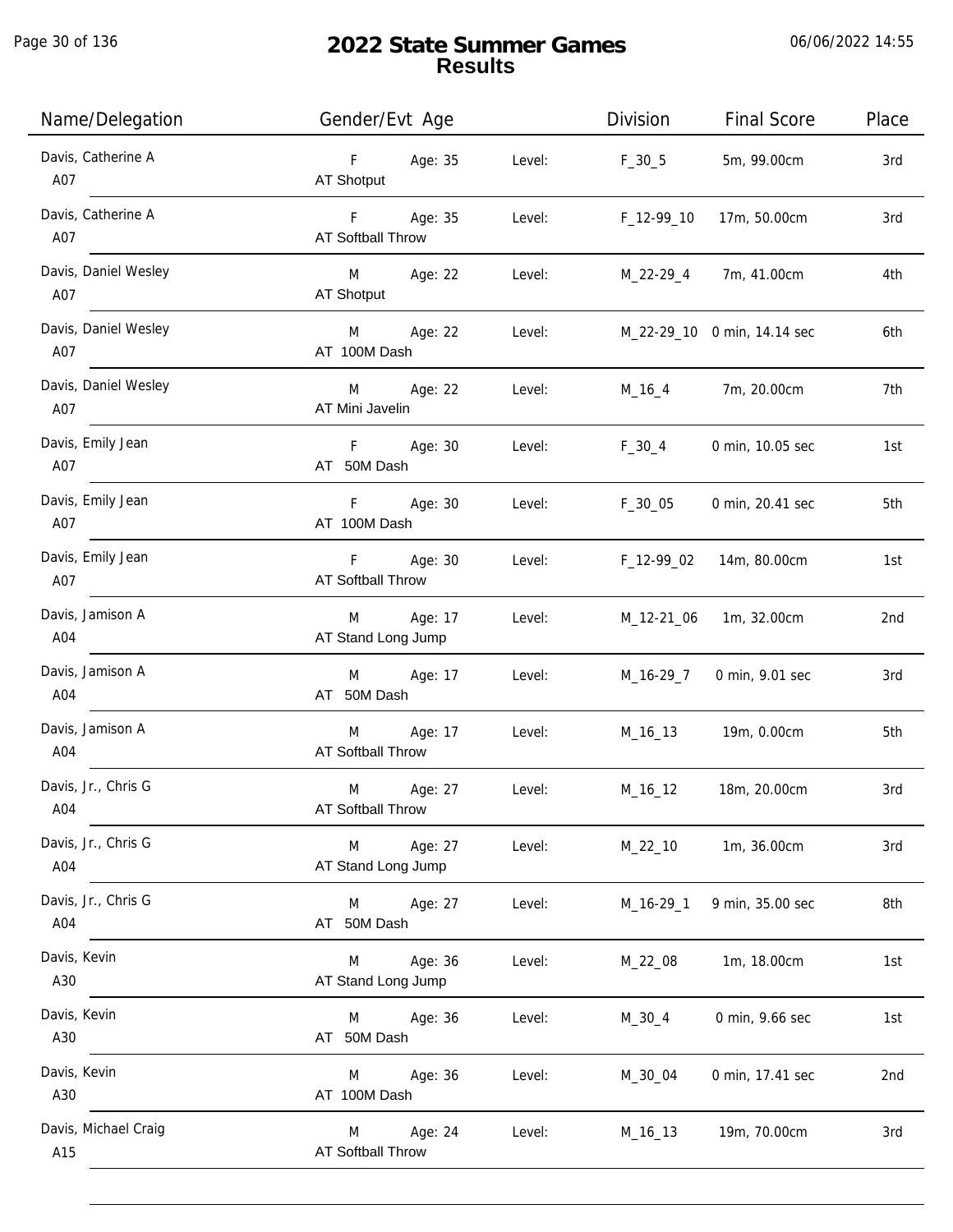Page 31 of 136

| Name/Delegation              | Gender/Evt Age                                   | Division<br><b>Final Score</b><br>Place |
|------------------------------|--------------------------------------------------|-----------------------------------------|
| Davis, Michael Craig<br>A15  | M Age: 24<br>Level:<br>AT 100M Dash              | M_22-29_05 0 min, 17.75 sec<br>1st      |
| Davis, Michael Craig<br>A15  | M Age: 24<br>Level:<br>AT Stand Long Jump        | M_22_09B 1m, 0.00cm<br>3rd              |
| Davis, Patrick A<br>A05      | M Age: 35<br>Level:<br>AT 100M Dash              | 0 min, 15.98 sec<br>M_30_06<br>2nd      |
| Davis, Patrick A<br>A05      | M Age: 35<br>Level:<br>AT Run Long Jump          | $M_22_4$<br>2m, 42.00cm<br>2nd          |
| Davis, Patrick A<br>A05      | M Age: 35<br>Level:<br>AT Shotput                | 7m, 63.00cm<br>M_30_5<br>3rd            |
| Davis, Trenton Donald<br>A09 | M<br>Age: 34<br>Level:<br><b>Bowling Doubles</b> | 215_M30_2A 408 points<br>2nd            |
| Davis, Trenton Donald<br>A09 | M Age: 34<br>Level:<br><b>Bowling Singles</b>    | 1200_M30_04 436 points<br>1st           |
| Dean, Ollie<br>A09           | M Age: 24<br>Level:<br>SW 100Y Freestyle         | M2<br>1 min, 52.55 sec<br>2nd           |
| Dean, Ollie<br>A09           | Age: 24<br>Level:<br>M<br>SW 50Y Freestyle       | M_22-29_3 0 min, 48.24 sec<br>4th       |
| Dean, Ollie<br>A09           | Age: 24<br>M<br>Level:<br>SW 25Y Freestyle       | M_22-29_3 0 min, 18.84 sec<br>3rd       |
| Dean, William Cam<br>A27     | M Age: 50<br>Level:<br>AT 400M Dash              | M2<br>1 min, 51.28 sec<br>5th           |
| Dean, William Cam<br>A27     | M<br>Age: 50<br>Level:<br>AT 100M Dash           | 6th<br>M_30_05<br>0 min, 21.20 sec      |
| Dean, William Cam<br>A27     | Level:<br>M<br>Age: 50<br>AT Shotput             | $M_30_4$<br>5m, 60.00cm<br>6th          |
| DeCru, Deb<br>A07            | F<br>Age: 57<br>Level:<br><b>Bocce Singles</b>   | 1 points<br>1st<br>0900_07-08           |
| DeCru, Deb<br>A07            | Age: 57<br>F.<br>Level:<br><b>Bocce Doubles</b>  | 0300_05-06<br>3 points<br>3rd           |
| Dehn, Gabriel<br>A11         | Age: 18<br>Level:<br>M<br>AT 50M Dash            | 4th<br>M_16-29_2<br>0 min, 11.95 sec    |
| Dehn, Gabriel<br>A11         | Age: 18<br>Level:<br>M<br>AT Stand Long Jump     | M_12-21_02<br>0m, 64.00cm<br>3rd        |
| Dehn, Gabriel<br>A11         | Age: 18<br>M<br>AT Softball Throw                | 8m, 40.00cm<br>Level:<br>M_16_04<br>3rd |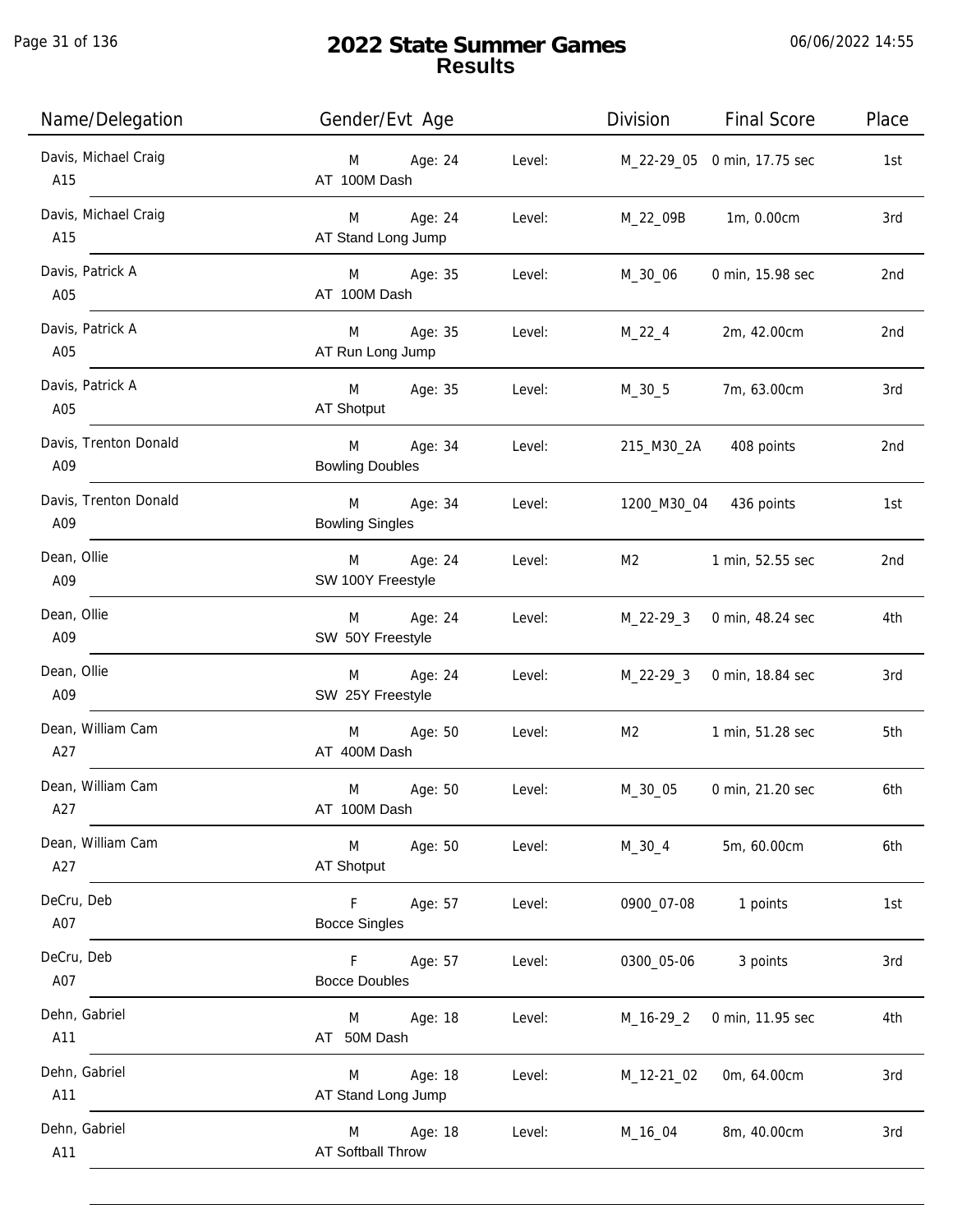j.

| Name/Delegation               | Gender/Evt Age                                               | Division<br><b>Final Score</b> | Place |
|-------------------------------|--------------------------------------------------------------|--------------------------------|-------|
| Delano, Matthew Stuart<br>A14 | M<br>Age: 23<br>Level:<br><b>Bocce Doubles</b>               | 0200_09-10<br>3 points         | 3rd   |
| Delano, Matthew Stuart<br>A14 | M <sub>ar</sub><br>Age: 23<br>Level:<br><b>Bocce Singles</b> | 1 points<br>1200_17-18         | 1st   |
| Delauder, Eric<br>A15         | M <sub>ar</sub><br>Age: 23<br>Level:<br><b>Bocce Singles</b> | 1200_07-08<br>2 points         | 2nd   |
| Delauder, Eric<br>A15         | <b>M</b><br>Age: 23<br>Level:<br><b>Bocce Doubles</b>        | 0200_07-08<br>3 points         | 3rd   |
| Delgado, Fabian Piedra<br>A26 | <b>M</b><br>Age: 26<br>Level:<br><b>Bowling Singles</b>      | 9am_M22-29_01 407 points       | 2nd   |
| DeLong, Jennifer Hope<br>A07  | F Age: 23<br>Level:<br>Horseshoe Doubles                     | 8 points<br>F1                 | 3rd   |
| DeLong, Jennifer Hope<br>A07  | F<br>Age: 23<br>Level:<br>Horseshoe Singles                  | $F_8-29_2$<br>1 points         | 2nd   |
| Delong, Joseph O'Dean<br>A07  | M Age: 19<br>Level:<br><b>Bocce Singles</b>                  | 1000_13-14<br>2 points         | 2nd   |
| Delong, Joseph O'Dean<br>A07  | M<br>Age: 19<br>Level:<br><b>Bocce Doubles</b>               | 0200_21-22<br>4 points         | 4th   |
| Deming, Jessica K<br>A10      | $F =$<br>Age: 40<br>Level:<br><b>Bowling Doubles</b>         | 1215_F30_1<br>351 points       | 1st   |
| Deming, Jessica K<br>A10      | F<br>Age: 40<br>Level:<br><b>Bowling Singles</b>             | 11am_F30_03<br>372 points      | 3rd   |
| DeMoines, Kirk Michael<br>A07 | M<br>Age: 24<br>Level:<br>AT Shotput                         | $M_22 - 29 - 3$<br>5m, 85.00cm | 5th   |
| DeMoines, Kirk Michael<br>A07 | M<br>Age: 24<br>Level:<br>AT Stand Long Jump                 | 0m, 85.00cm<br>M_22_02         | 1st   |
| DeMoines, Kirk Michael<br>A07 | Age: 24<br>M<br>Level:<br>AT 50M Dash                        | 0 min, 10.56 sec<br>M_16-29_5  | 5th   |
| Dendstedt, Larry L<br>A04     | M<br>Age: 27<br>Level:<br>AT 100M Dash                       | M_22-29_03 0 min, 23.56 sec    | 4th   |
| Dendstedt, Larry L<br>A04     | M<br>Age: 27<br>Level:<br><b>AT Shotput</b>                  | 7m, 32.00cm<br>$M_22-29_3$     | 2nd   |
| Dendstedt, Larry L<br>A04     | Age: 27<br>M<br>Level:<br>AT Stand Long Jump                 | 1m, 48.00cm<br>M_22_07         | 3rd   |
| Dengler, Kyle<br>A09          | Age: 21<br>Level:<br>M<br><b>Bowling Doubles</b>             | 362 points<br>215_M30_2A       | 2nd   |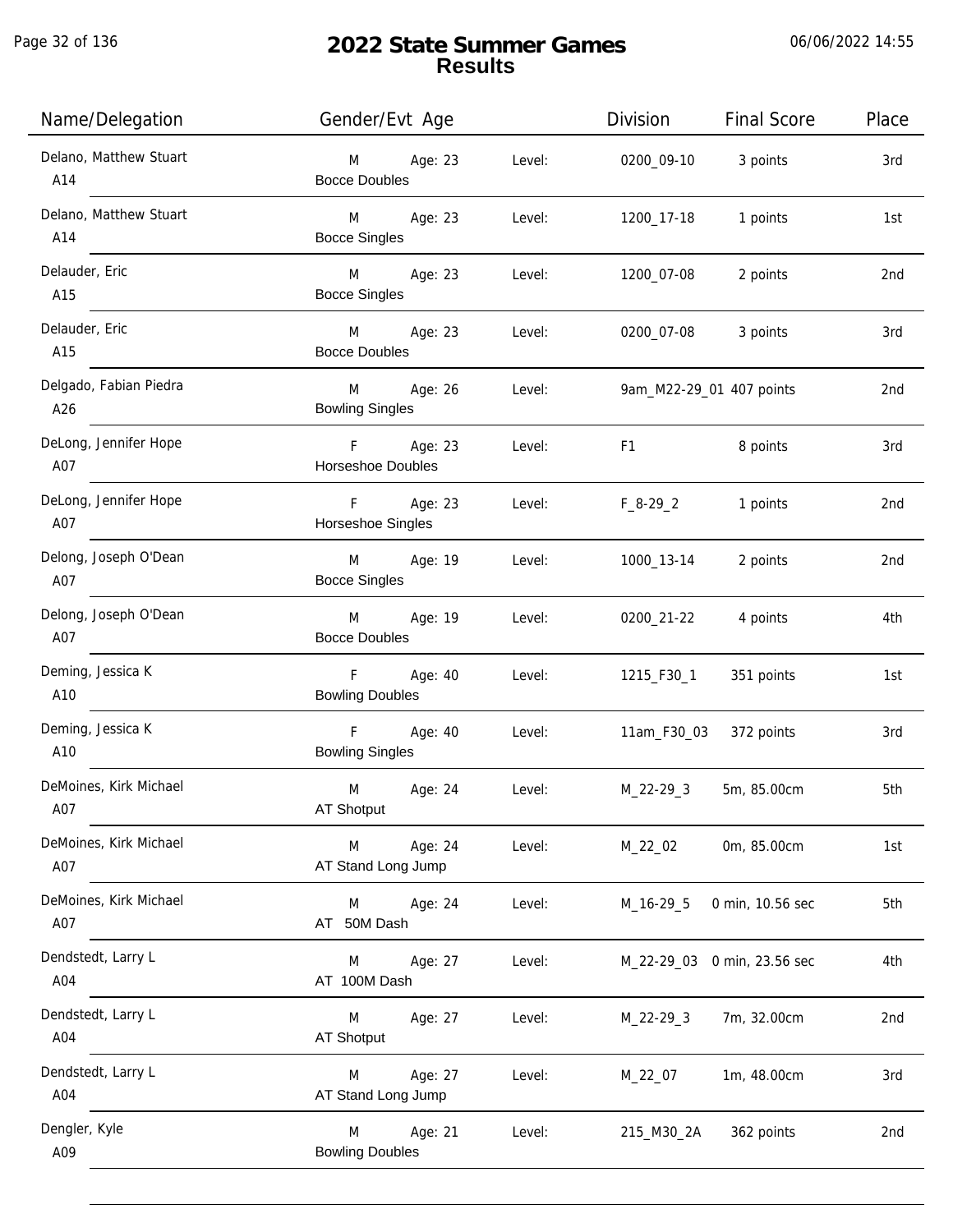| Name/Delegation                | Gender/Evt Age                             |        | Division    | <b>Final Score</b>          | Place |
|--------------------------------|--------------------------------------------|--------|-------------|-----------------------------|-------|
| Dengler, Kyle<br>A09           | Age: 21<br>M<br><b>Bowling Singles</b>     | Level: |             | 8am_M8-21_03 369 points     | 2nd   |
| Denman, Jaret J<br>A07         | Age: 30<br>M <sub>ar</sub><br>AT 100M Dash | Level: | M_30_06     | 0 min, 18.54 sec            | 6th   |
| Denman, Jaret J<br>A07         | M Age: 30<br>AT 50M Dash                   | Level: | M_30_5      | 0 min, 9.24 sec             | 2nd   |
| Denman, Jaret J<br>A07         | Age: 30<br>M<br>AT Stand Long Jump         | Level: | M_22_07     | 1m, 62.00cm                 | 1st   |
| Depcinski, Brooke Elese<br>A10 | Age: 23<br>F<br>AT Stand Long Jump         | Level: | $F_22_07$   | 0m, 87.00cm                 | 6th   |
| Depcinski, Brooke Elese<br>A10 | F Age: 23<br>AT 100M Dash                  | Level: | F_22-29_01  | 0 min, 24.41 sec            | 1st   |
| Depcinski, Brooke Elese<br>A10 | F Age: 23<br><b>AT Softball Throw</b>      | Level: | F_12-99_07  | 12m, 40.00cm                | 1st   |
| Devore, Grant E<br>A23         | Age: 24<br>M<br>AT 100M Dash               | Level: |             | M_22-29_10 0 min, 12.37 sec | 1st   |
| Devore, Grant E<br>A23         | Age: 24<br>M<br>AT Run Long Jump           | Level: | $M_22_8$    | 3m, 70.00cm                 | 4th   |
| Devore, Grant E<br>A23         | Age: 24<br>M<br>AT Mini Javelin            | Level: | $M_16_5$    | 9m, 4.00cm                  | 3rd   |
| Dickhudt, Anna Natalie<br>A20  | F<br>Age: 22<br><b>Bowling Singles</b>     | Level: |             | 10am_F22-29_04 347 points   | 5th   |
| Dickhudt, Anna Natalie<br>A20  | F<br>Age: 22<br><b>Bowling Doubles</b>     | Level: |             | 115_F22-29_1 386 points     | 1st   |
| Dillenbeck, William<br>A13     | M<br>Age: 16<br>AT Stand Long Jump         | Level: | M_12-21_04  | 1m, 3.00cm                  | 5th   |
| Dillenbeck, William<br>A13     | M<br>Age: 16<br>AT Shotput                 | Level: | $M_16-21_1$ | 4m, 69.00cm                 | 1st   |
| Dillenbeck, William<br>A13     | M<br>Age: 16<br>AT 100M Dash               | Level: |             | M_16-21_03 0 min, 23.75 sec | 5th   |
| DiNardo, Cole Joseph<br>A10    | Age: 21<br>M<br>AT Stand Long Jump         | Level: | M_12-21_01  | 0m, 42.00cm                 | 1st   |
| DiNardo, Cole Joseph<br>A10    | Age: 21<br>M<br>AT 50M Dash                | Level: | $M_16-29_1$ | 0 min, 13.91 sec            | 2nd   |
| DiNardo, Cole Joseph<br>A10    | Age: 21<br>M<br>AT Softball Throw          | Level: | M_16_02     | 5m, 30.00cm                 | 1st   |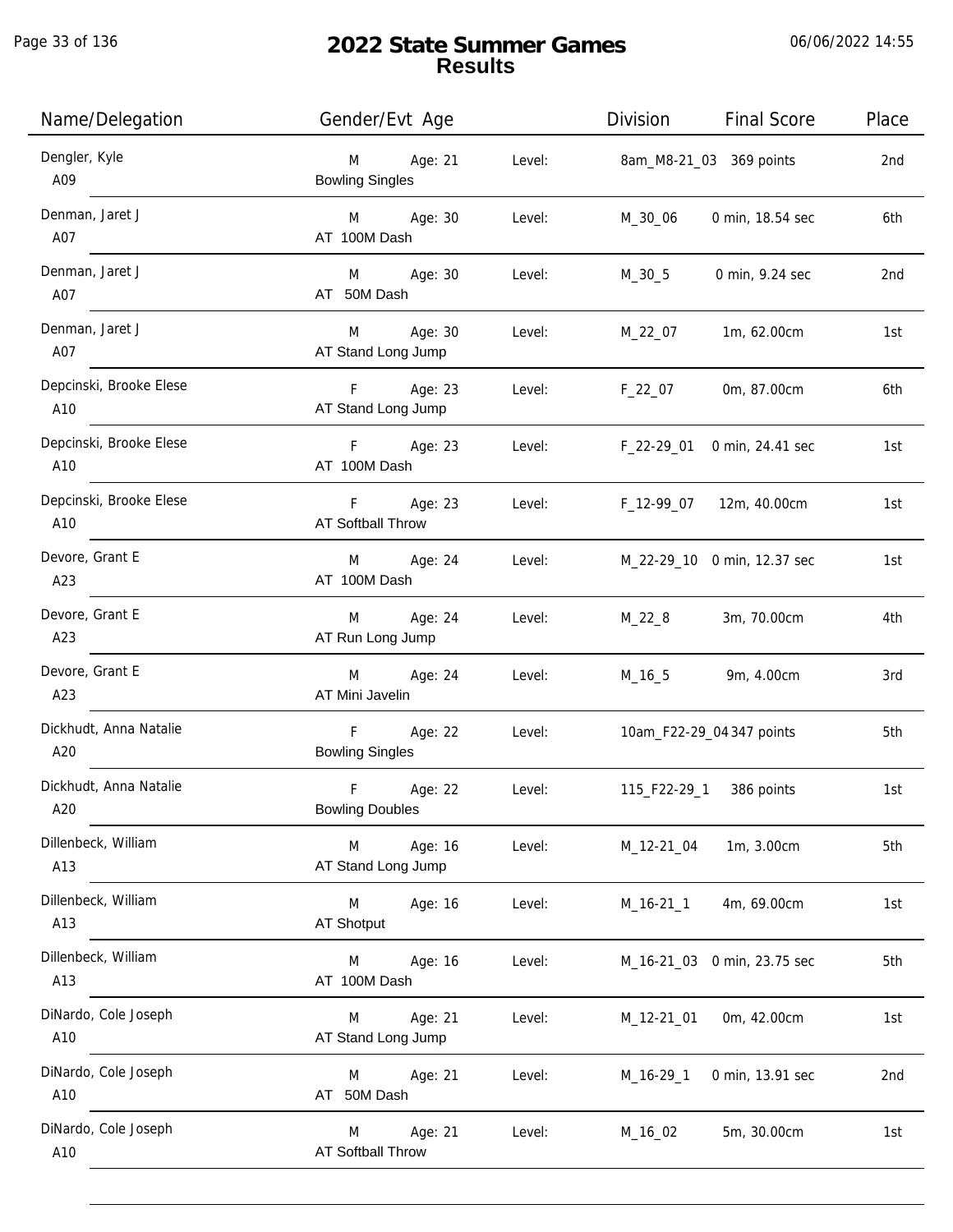| Name/Delegation             | Gender/Evt Age                                  | Division                                                                                                                                                                                                                       | <b>Final Score</b>  | Place      |
|-----------------------------|-------------------------------------------------|--------------------------------------------------------------------------------------------------------------------------------------------------------------------------------------------------------------------------------|---------------------|------------|
| Dine, Sean<br>A23           | M Age: 50<br>Level:<br>AT 100M Dash             | M_30_02                                                                                                                                                                                                                        | 0 min, 26.98 sec    | 2nd        |
| Dine, Sean<br>A23           | M Age: 50<br>Level:<br><b>AT Softball Throw</b> | M_16_06                                                                                                                                                                                                                        | 5m, 90.00cm         | 6th        |
| Dine, Sean<br>A23           | M Age: 50<br>Level:<br>AT 50M Dash              | $M_30_3$                                                                                                                                                                                                                       | 0 min, 12.72 sec    | 7th        |
| Dinome, Terri<br>A15        | F Age: 46<br>Level:<br>AT Stand Long Jump       | $F_22_06$                                                                                                                                                                                                                      | 1m, 24.00cm         | 1st        |
| Dinome, Terri<br>A15        | F Age: 46<br>Level:<br>AT 100M Dash             | $F_30_04$                                                                                                                                                                                                                      | 0 min, 18.75 sec    | 1st        |
| Dinome, Terri<br>A15        | F Age: 46<br>Level:<br>AT 200M Dash             | $F_30_1$                                                                                                                                                                                                                       | 0 min, 48.40 sec    | 1st        |
| Dittmar, Nicole<br>A23      | F Age: 46<br>Level:<br><b>Bocce Singles</b>     |                                                                                                                                                                                                                                | 1000_07-08 1 points | 1st        |
| Dittmar, Nicole<br>A23      | F Age: 46<br>Level:<br><b>Bocce Doubles</b>     | 0100_25-26                                                                                                                                                                                                                     | 3 points            | 3rd        |
| DODDS, ANNE Lucine<br>A08   | F Age: 55<br>Level:<br>Horseshoe Singles        | $F_30_2$                                                                                                                                                                                                                       | 4 points            | 2nd        |
| DODDS, ANNE Lucine<br>A08   | F Age: 55<br>Level:<br>Horseshoe Doubles        | F1 and the state of the state of the state of the state of the state of the state of the state of the state of the state of the state of the state of the state of the state of the state of the state of the state of the sta | 11 points           | 1st        |
| Dodge, Jessica<br>A20       | F Age: 26<br>Level:<br>AT Stand Long Jump       | $F_22_02$                                                                                                                                                                                                                      |                     | <b>DNS</b> |
| Dodge, Jessica<br>A20       | F<br>Age: 26<br>Level:<br>AT Softball Throw     | F_12-99_05                                                                                                                                                                                                                     | 12m, 60.00cm        | 1st        |
| Dodge, Jessica<br>A20       | Age: 26<br>Level:<br>F<br>AT 50M Dash           | $F_16-29_2$                                                                                                                                                                                                                    | 0 min, 12.24 sec    | 1st        |
| Dolot, Steven Gerald<br>A23 | Age: 32<br>Level:<br>M<br>SW 50Y Freestyle      | $M_30_1$                                                                                                                                                                                                                       |                     | <b>DNS</b> |
| Dolot, Steven Gerald<br>A23 | Age: 32<br>Level:<br>M<br>SW 25Y Freestyle      | $M_30_1$                                                                                                                                                                                                                       | 1 min, 3.90 sec     | 4th        |
| Dombrowski, Mikayla<br>A15  | Age: 16<br>Level:<br>F.<br><b>Bocce Doubles</b> | 0100_09-10                                                                                                                                                                                                                     | 3 points            | 3rd        |
| Dombrowski, Mikayla<br>A15  | Age: 16<br>Level:<br>F.<br><b>Bocce Singles</b> | 0800_17-18                                                                                                                                                                                                                     | 1 points            | 1st        |
| Doran, Sidney Jo<br>A06     | F<br>Age: 18<br>Level:<br>AT 100M Walk          | $F_8-21_1$                                                                                                                                                                                                                     | 1 min, 4.25 sec     | 1st        |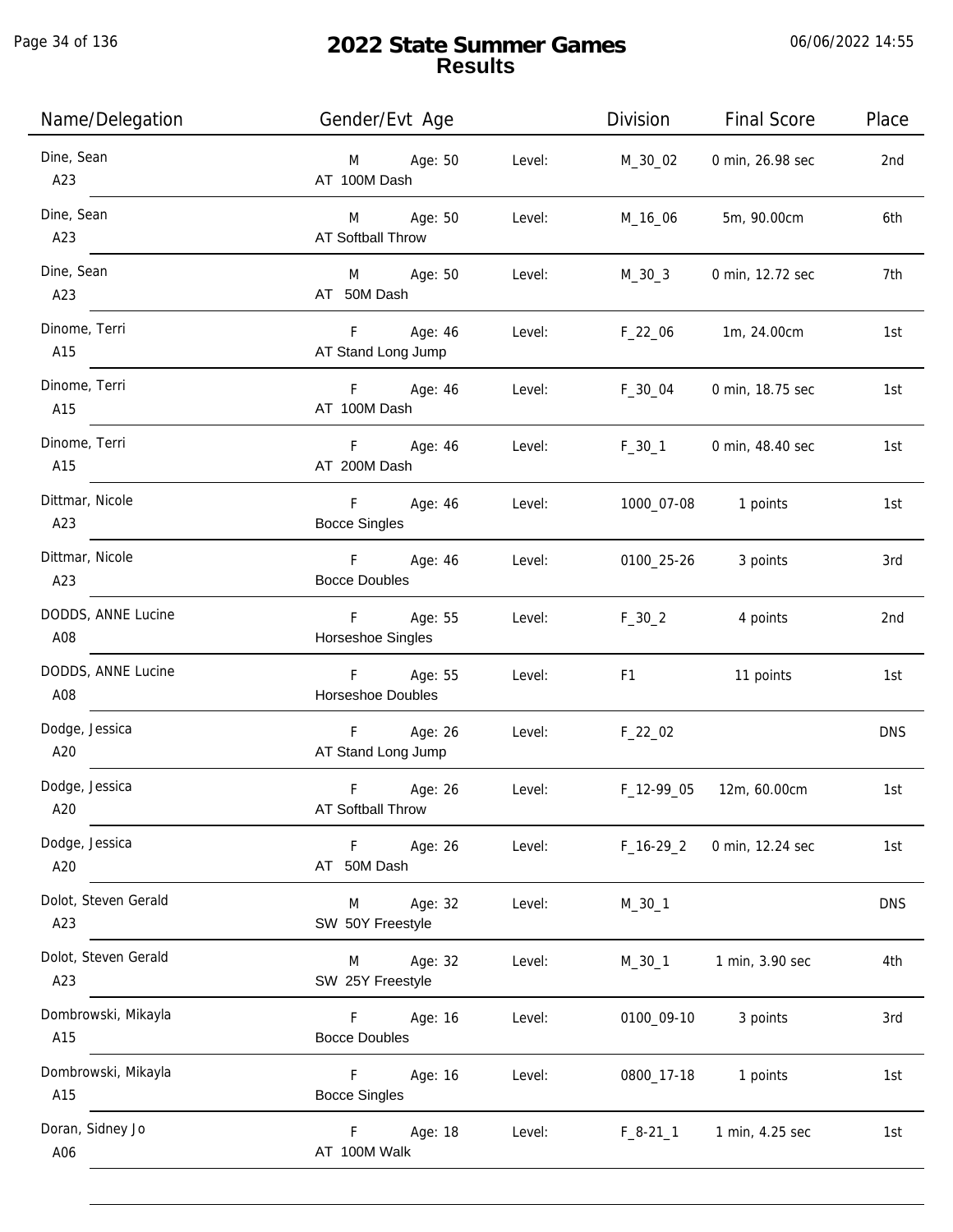| Name/Delegation                     | Gender/Evt Age                              | Division             | <b>Final Score</b>          | Place      |
|-------------------------------------|---------------------------------------------|----------------------|-----------------------------|------------|
| Doran, Sidney Jo<br>A06             | F Age: 18<br>AT Mini Javelin                | Level: $F_16_2$      | 2m, 30.00cm                 | 5th        |
| Doran, Sidney Jo<br>A06             | Age: 18<br>F<br>AT Run Long Jump            | Level:<br>$F_16-211$ |                             | <b>DNS</b> |
| Doty, Linda M<br>A07                | F Age: 31<br><b>Bocce Singles</b>           | Level:<br>ALT        |                             |            |
| Doty, Linda M<br>A07                | F Age: 31<br>Level:<br><b>Bocce Doubles</b> | <b>ALTS</b>          |                             |            |
| Doty, Robert Lee<br>A07             | M Age: 33<br>Horseshoe Doubles              | Level:<br>M4         | 10 points                   | 2nd        |
| Doty, Robert Lee<br>A07             | M Age: 33<br>Horseshoe Singles              | $M_30_3$<br>Level:   | 6 points                    | 3rd        |
| Doty, Timmy L<br>A07                | M Age: 38<br><b>Bocce Doubles</b>           | Level:<br>0200_25-26 | 1 points                    | 1st        |
| Doty, Timmy L<br>A07                | M Age: 38<br><b>Bocce Singles</b>           | Level:<br>1100_11-12 | 3 points                    | 3rd        |
| Douglas, Katherine Elizabeth<br>A19 | F Age: 16<br><b>Bowling Singles</b>         | Level:               | 8am_F8-21_01 301 points     | 3rd        |
| Douglas, Katherine Elizabeth<br>A19 | F Age: 16<br><b>Bowling Doubles</b>         | Level:               | 1215_M8-21_2 357 points     | 4th        |
| Dow, George Morgon<br>A19           | M Age: 47<br><b>Bocce Doubles</b>           | Level:               | 0200_15-16 4 points         | 4th        |
| Dow, George Morgon<br>A19           | M<br>Age: 47<br><b>Bocce Singles</b>        | Level:<br>1000_25-26 | 4 points                    | 4th        |
| Doyal, Ryan Charles<br>A06          | M<br>Age: 39<br><b>Bocce Singles</b>        | Level:<br>1200_11-12 | 2 points                    | 2nd        |
| Doyal, Ryan Charles<br>A06          | Age: 39<br>M<br><b>Bocce Doubles</b>        | Level:<br>0200_25-26 | 2 points                    | 2nd        |
| Dulinski, Ryan John<br>A14          | Age: 23<br>M<br>AT 400M Dash                | Level:<br>M6         | 1 min, 11.97 sec            | 2nd        |
| Dulinski, Ryan John<br>A14          | Age: 23<br>M<br>AT 200M Dash                | Level:<br>M_22-29_4  | 0 min, 29.87 sec            | 3rd        |
| Dulinski, Ryan John<br>A14          | Age: 23<br>M<br>AT 100M Dash                | Level:               | M_22-29_07 0 min, 14.22 sec | 1st        |
| Dunbar, Michael Alan<br>A20         | Age: 40<br>M<br><b>Bowling Doubles</b>      | Level:<br>215_M30_3A | 323 points                  | 5th        |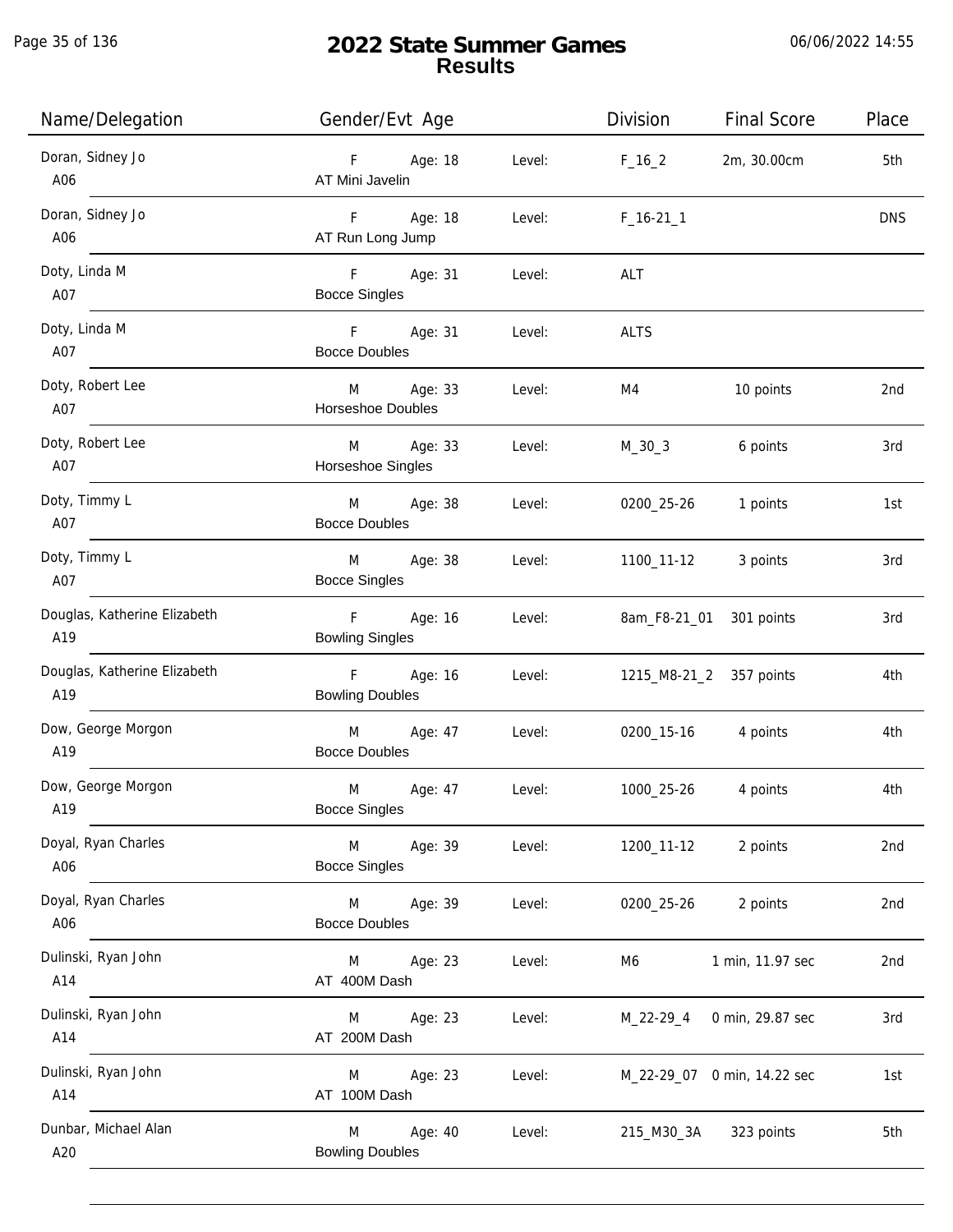Page 36 of 136

# **2022 State Summer Games Results**

06/06/2022 14:55

| Name/Delegation             | Gender/Evt Age                                 |        | Division               | <b>Final Score</b>     | Place      |
|-----------------------------|------------------------------------------------|--------|------------------------|------------------------|------------|
| Dunbar, Michael Alan<br>A20 | Age: 40<br>M<br><b>Bowling Singles</b>         | Level: | 1200_M30_03 397 points |                        | 1st        |
| Dunn, Mindy<br>A11          | F Age: 43<br><b>Bocce Doubles</b>              | Level: | <b>ALTS</b>            |                        |            |
| Dunn, Mindy<br>A11          | F Age: 43<br><b>Bocce Singles</b>              | Level: | ALT                    |                        |            |
| Dustin, Kenneth<br>A15      | M<br>Age: 44<br><b>Bowling Doubles</b>         | Level: | 315_M30_3B             | 380 points             | 3rd        |
| Dustin, Kenneth<br>A15      | M<br>Age: 44<br><b>Bowling Singles</b>         | Level: | 1200_M30_08            | 346 points             | 4th        |
| Eastman, Andrea<br>A34      | F Age: 35<br><b>Bowling Doubles</b>            | Level: | 1215_F30_1             | 317 points             | 4th        |
| Eastman, Andrea<br>A34      | F<br>Age: 35<br><b>Bowling Singles</b>         | Level: |                        | 11am_F30_01 337 points | 4th        |
| Edler, Megan<br>A33         | F Age: 31<br>AT 200M Dash                      | Level: | $F_30_4$               | 0 min, 46.52 sec       | 3rd        |
| Edler, Megan<br>A33         | Age: 31<br>F<br>AT 100M Dash                   | Level: | $F_30_04$              | 0 min, 20.52 sec       | 2nd        |
| Edler, Megan<br>A33         | F<br>Age: 31<br>AT Shotput                     | Level: | $F_30_2$               | 4m, 68.00cm            | 2nd        |
| Edmonson, Angie Sue<br>A06  | $\mathsf F$<br>Age: 51<br><b>Bocce Doubles</b> | Level: | 0100_11-12 1 points    |                        | 1st        |
| Edmonson, Angie Sue<br>A06  | $\mathsf F$<br>Age: 51<br><b>Bocce Singles</b> | Level: | 0800_27-28             | 2 points               | 2nd        |
| Edwards, Jasmine<br>A26     | F<br>Age: 12<br>AT 50M Dash                    | Level: | $F_8-15-1$             | 0 min, 15.37 sec       | 3rd        |
| Edwards, Jasmine<br>A26     | Age: 12<br>F.<br>AT 100M Dash                  | Level: | $F_1$ 12-15 $_0$ 04    |                        | <b>DNS</b> |
| Edwards, Jasmine<br>A26     | F.<br>Age: 12<br>AT 50M Dash                   | Level: | $F_8-15-1$             | 0 min, 11.46 sec       | 1st        |
| Edwards, Jasmine<br>A26     | F.<br>Age: 12<br>AT 100M Dash                  | Level: | F_12-15_04             | 0 min, 23.08 sec       | 1st        |
| Edwards, Jasmine<br>A26     | Age: 12<br>F.<br>AT Run Long Jump              | Level: | $F_8-15-1$             |                        | <b>DNS</b> |
| Edwards, Jasmine<br>A26     | F<br>Age: 12<br>AT Run Long Jump               | Level: | $F_8-15-1$             | 1m, 55.00cm            | 2nd        |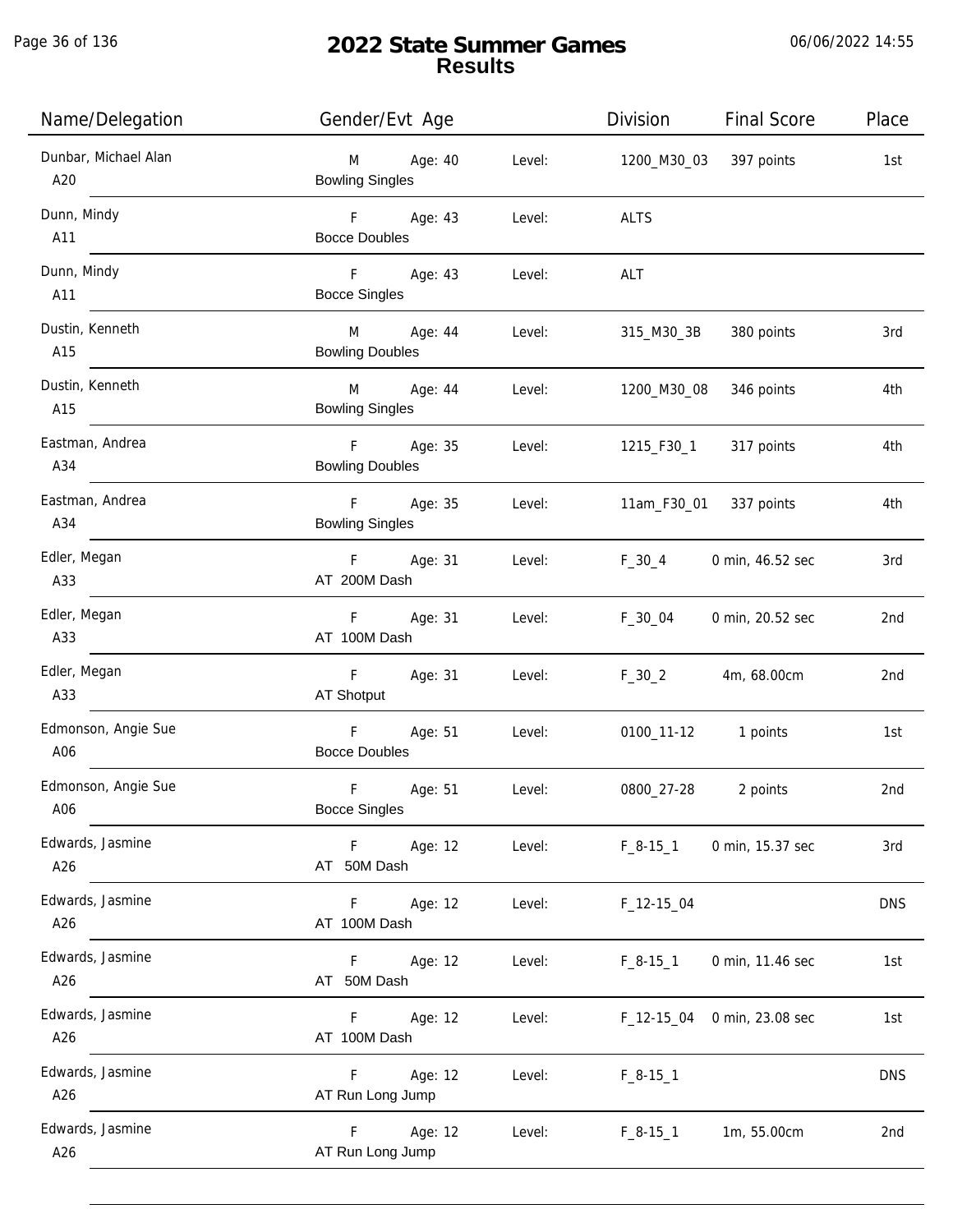j.

| Name/Delegation             | Gender/Evt Age                       |        | Division       | <b>Final Score</b>         | Place      |
|-----------------------------|--------------------------------------|--------|----------------|----------------------------|------------|
| Einhaus, Mark<br>A20        | M Age: 26<br>AT 200M Dash            | Level: | M_22-29_6      |                            | <b>DNS</b> |
| Einhaus, Mark<br>A20        | M Age: 26<br>AT 400M Dash            | Level: | M6             |                            | <b>DNS</b> |
| Einhaus, Mark<br>A20        | M Age: 26<br>AT Run Long Jump        | Level: | $M_22_7$       |                            | <b>DNS</b> |
| Eisenbach, Jacob Lee<br>A07 | M Age: 30<br><b>Bocce Singles</b>    | Level: | 1200_07-08     | 4 points                   | 4th        |
| Eisenbach, Jacob Lee<br>A07 | M Age: 30<br><b>Bocce Doubles</b>    | Level: |                | 0300_09-10 2 points        | 2nd        |
| Ellard, Doug<br>A32         | M Age: 29<br>AT Run Long Jump        | Level: | M_22_8         | 4m, 24.00cm                | 3rd        |
| Ellard, Doug<br>A32         | M Age: 29<br>AT Shotput              | Level: | M_22-29_8      | 11m, 23.00cm               | 1st        |
| Emmer, MJ "MJ"<br>A07       | M<br>Age: 27<br><b>Bocce Doubles</b> | Level: | 0300_05-06     | 3 points                   | 3rd        |
| Emmer, MJ "MJ"<br>A07       | Age: 27<br>M<br><b>Bocce Singles</b> | Level: | 1200_15-16     | 3 points                   | 3rd        |
| Ender, Tiffany Ann<br>A17   | F Age: 28<br>SW 100Y Freestyle       | Level: | F4             | 3 min, 5.66 sec            | 3rd        |
| Ender, Tiffany Ann<br>A17   | F Age: 28<br>SW 50Y Backstroke       | Level: | F <sub>3</sub> | 1 min, 23.66 sec           | 3rd        |
| Ender, Tiffany Ann<br>A17   | F<br>Age: 28<br>SW 50Y Freestyle     | Level: |                | F_22-29_3 1 min, 21.95 sec | 1st        |
| ENDRES, ELIJAH LEE<br>A20   | M<br>Age: 22<br>SW 50Y Backstroke    | Level: | M1             | 1 min, 36.60 sec           | 2nd        |
| ENDRES, ELIJAH LEE<br>A20   | M<br>Age: 22<br>SW 50Y Freestyle     | Level: | $M_22-29-1$    |                            |            |
| eppard, aiden P<br>A12      | Age: 17<br>M<br>SW 50Y Freestyle     | Level: | $M_16-21_1$    | 0 min, 46.66 sec           | 1st        |
| eppard, aiden P<br>A12      | Age: 17<br>M<br>SW 25Y Freestyle     | Level: | $M_16-21_2$    |                            | <b>DNS</b> |
| Esqueval, Fabian<br>A23     | Age: 29<br>M<br>AT Mini Javelin      | Level: | $M_16_1$       |                            | <b>DNS</b> |
| Esqueval, Fabian<br>A23     | Age: 29<br>M<br>AT 100M Walk         | Level: | $M_22_1$       |                            | <b>DNS</b> |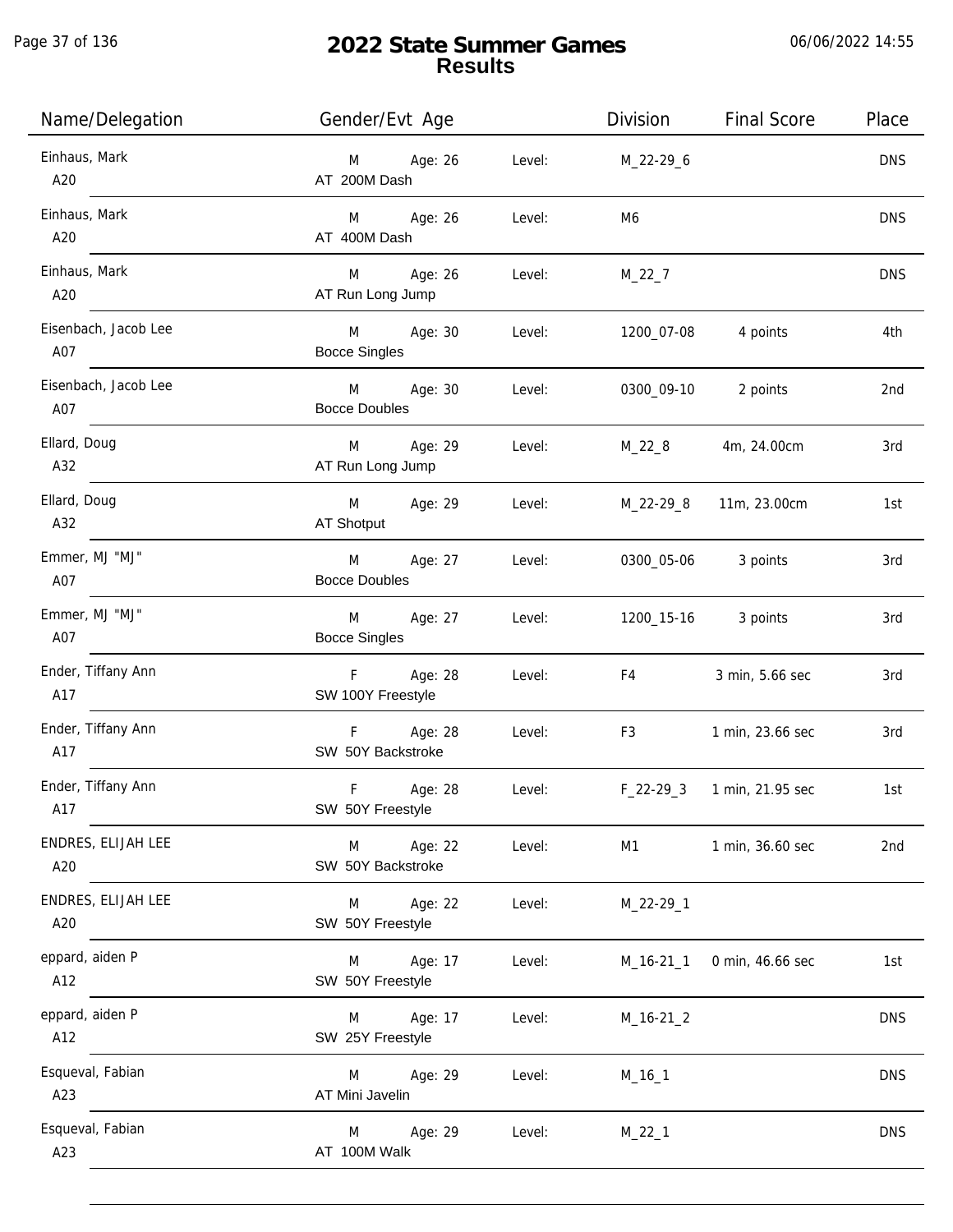Page 38 of 136

j.

| Name/Delegation             | Gender/Evt Age                        |        | Division       | <b>Final Score</b>       | Place           |
|-----------------------------|---------------------------------------|--------|----------------|--------------------------|-----------------|
| Essner, Song<br>A14         | M Age: 25<br>DV 50M Unassisted Walk   | Level: | M1             | 0 min, 31.00 sec         | 2nd             |
| Essner, Song<br>A14         | M Age: 25<br>DV 25M Unassisted Walk   | Level: | M1             | 0 min, 20.35 sec         | 1st             |
| Essner, Song<br>A14         | M Age: 25<br><b>AT Softball Throw</b> | Level: |                | F_12-99_11 5m, 20.00cm   | 2 <sub>nd</sub> |
| Estell, DeAngelo<br>A26     | M Age: 24<br><b>Bowling Singles</b>   | Level: |                | 9am_M22-29_05 301 points | 5th             |
| Evans, Molly Kaye<br>A29    | F Age: 30<br><b>Bowling Singles</b>   | Level: |                | 11am_F30_02 348 points   | 2nd             |
| Evans, Molly Kaye<br>A29    | F Age: 30<br><b>Bowling Doubles</b>   | Level: | 1215_F30_2     | 333 points               | 3rd             |
| Faggion, Amiee<br>A33       | F Age: 49<br><b>Bocce Singles</b>     | Level: |                | 0800_23-24 4 points      | 4th             |
| Faggion, Amiee<br>A33       | F Age: 49<br><b>Bocce Doubles</b>     | Level: | 0100_17-18     | 4 points                 | 4th             |
| Fallon, Matthew John<br>A17 | M Age: 25<br>DV 25M Assisted Walk     | Level: | M1             |                          | <b>DNS</b>      |
| Fallon, Matthew John<br>A17 | M Age: 25<br>AT Softball Throw        | Level: | M_16_03        |                          | <b>DNS</b>      |
| Fallon, Matthew John<br>A17 | M Age: 25<br>AT Mini Javelin          | Level: | $M_16_1$       |                          | <b>DNS</b>      |
| Farnsworth, Gabe E<br>A04   | M<br>Age: 15<br>SW 25Y Freestyle      | Level: | M_8-15_1       | 0 min, 45.41 sec         | 2nd             |
| Farnsworth, Gabe E<br>A04   | Age: 15<br>M<br>SW 25Y Backstroke     | Level: | $M_8-15-1$     | 0 min, 48.65 sec         | 2nd             |
| Farnsworth, Gabe E<br>A04   | M<br>Age: 15<br>SW 50Y Freestyle      | Level: | $M_8-15-1$     | 1 min, 33.93 sec         | 2nd             |
| Farrington, Margaret<br>A17 | Age: 27<br>F.<br>SW 50Y Backstroke    | Level: | F1             | 1 min, 48.02 sec         | 1st             |
| Farrington, Margaret<br>A17 | F.<br>Age: 27<br>SW 50Y Freestyle     | Level: | $F_22-29_2$    | 1 min, 42.27 sec         | 3rd             |
| Farrington, Margaret<br>A17 | Age: 27<br>F.<br>SW 25Y Freestyle     | Level: | $F_22-29_1$    | 0 min, 42.30 sec         | 1st             |
| Feldt, Shawn Kevin<br>A05   | Age: 33<br>M<br>AT 200M Walk          | Level: | M <sub>3</sub> |                          |                 |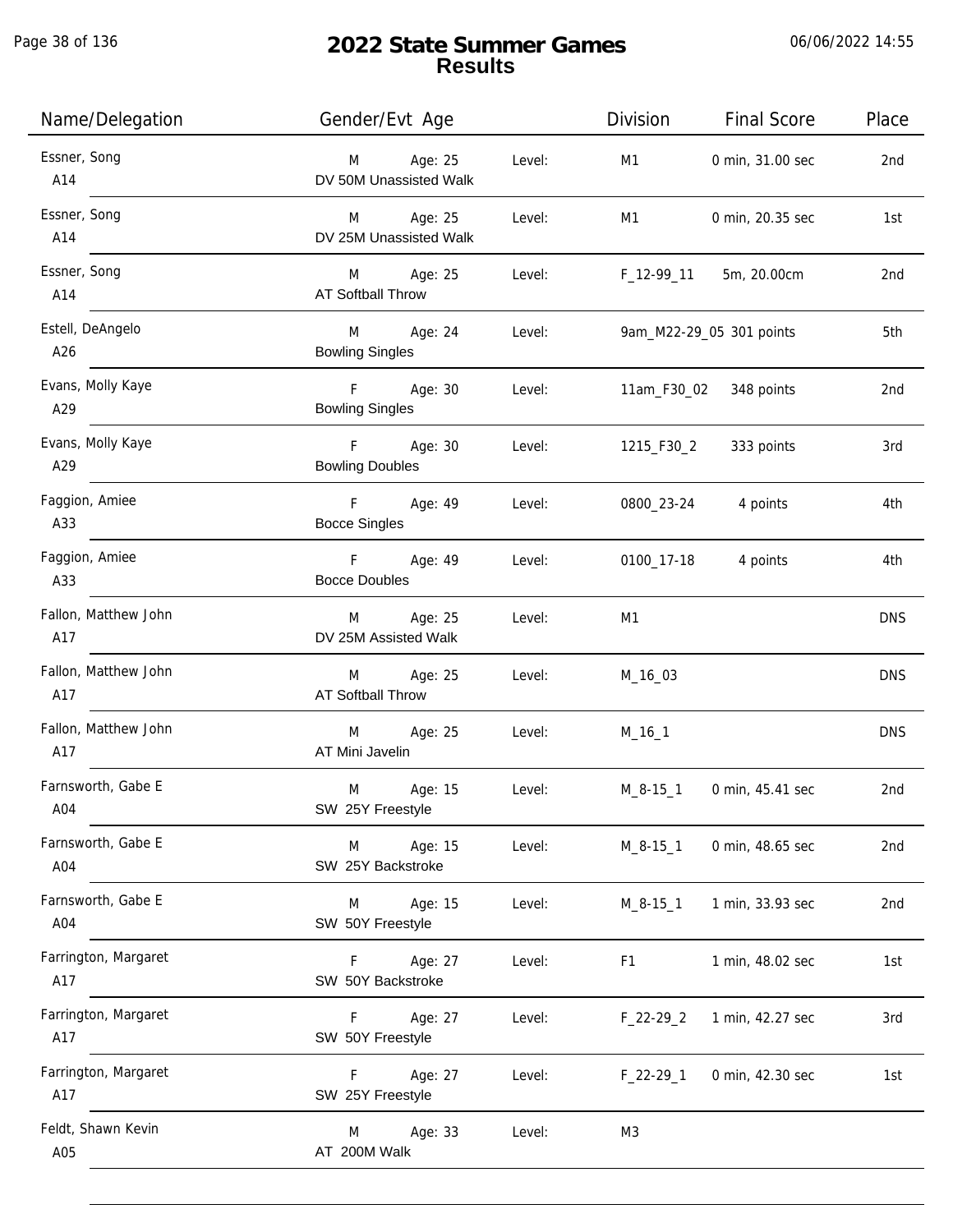Page 39 of 136

| Name/Delegation           | Gender/Evt Age                              |        | Division                  | <b>Final Score</b>               | Place      |
|---------------------------|---------------------------------------------|--------|---------------------------|----------------------------------|------------|
| Feldt, Shawn Kevin<br>A05 | Age: 33<br>M<br>AT 400M Walk                | Level: | $M_30_1$                  |                                  | <b>DNS</b> |
| Feldt, Shawn Kevin<br>A05 | M Age: 33<br>AT Softball Throw              | Level: | $M_16_11$                 |                                  | <b>DNS</b> |
| Ferree, Amanda T.<br>A23  | F Age: 25<br>SW 50Y Freestyle               | Level: | $F_22-29_2$               | 1 min, 49.81 sec                 | 4th        |
| Ferree, Amanda T.<br>A23  | F Age: 25<br>SW 25Y Backstroke              |        |                           | Level: F_22-29_1 1 min, 0.13 sec | 5th        |
| Ferree, Amanda T.<br>A23  | Age: 25<br>F<br>SW 4X25 Free Relay          | Level: | $1 \quad \text{or} \quad$ | 2 min, 13.35 sec                 | 2nd        |
| Fields, Tayvon<br>A26     | Age: 17<br>M<br>AT 50M Dash                 | Level: |                           | M_16-29_7 0 min, 7.02 sec        | 2nd        |
| Fields, Tayvon<br>A26     | Age: 17<br>M<br>AT 100M Dash                | Level: |                           | M_16-21_06 0 min, 12.45 sec      | 1st        |
| Fiendt, Mark Jeff<br>A05  | Age: 68<br>M<br><b>Bowling Ramp Doubles</b> | Level: |                           | 1215_Ramp_1 357 points           | 4th        |
| Fiendt, Mark Jeff<br>A05  | Age: 68<br>M<br><b>Bowling Ramp Singles</b> | Level: |                           | 8am_Ramp_M1 256 points           |            |
| Fifer, Brenton<br>A23     | Age: 27<br>M<br>AT Run Long Jump            | Level: | $M_22_3$                  | 2m, 23.00cm                      | 2nd        |
| Fifer, Brenton<br>A23     | M<br>Age: 27<br>AT 100M Dash                | Level: |                           | M_22-29_03 0 min, 19.11 sec      | 1st        |
| Fifer, Brenton<br>A23     | M<br>Age: 27<br>AT Shotput                  | Level: | M_22-29_2                 | 4m, 62.00cm                      | 5th        |
| Figgs, Brendan<br>A14     | Age: 26<br>M<br><b>AT Softball Throw</b>    | Level: | M_16_11                   | 10m, 50.00cm                     | 6th        |
| Figgs, Brendan<br>A14     | Age: 26<br>M<br>AT 50M Dash                 | Level: | M_16-29_3                 | 0 min, 11.47 sec                 | 5th        |
| Figgs, Brendan<br>A14     | Age: 26<br>M<br>AT 100M Dash                | Level: |                           | M_22-29_04 0 min, 20.80 sec      | 3rd        |
| Files, Gabriel<br>A26     | F<br>Age: 13<br>AT Run Long Jump            | Level: | $F_8 - 15 - 1$            | 2m, 22.00cm                      | 1st        |
| Files, Gabriel<br>A26     | Age: 13<br>F<br>AT 100M Dash                | Level: |                           | F_12-15_03 0 min, 17.67 sec      | 1st        |
| Files, Gabriel<br>A26     | F<br>Age: 13<br>AT 200M Dash                | Level: | $F_8-21_3$                | 0 min, 39.49 sec                 | 2nd        |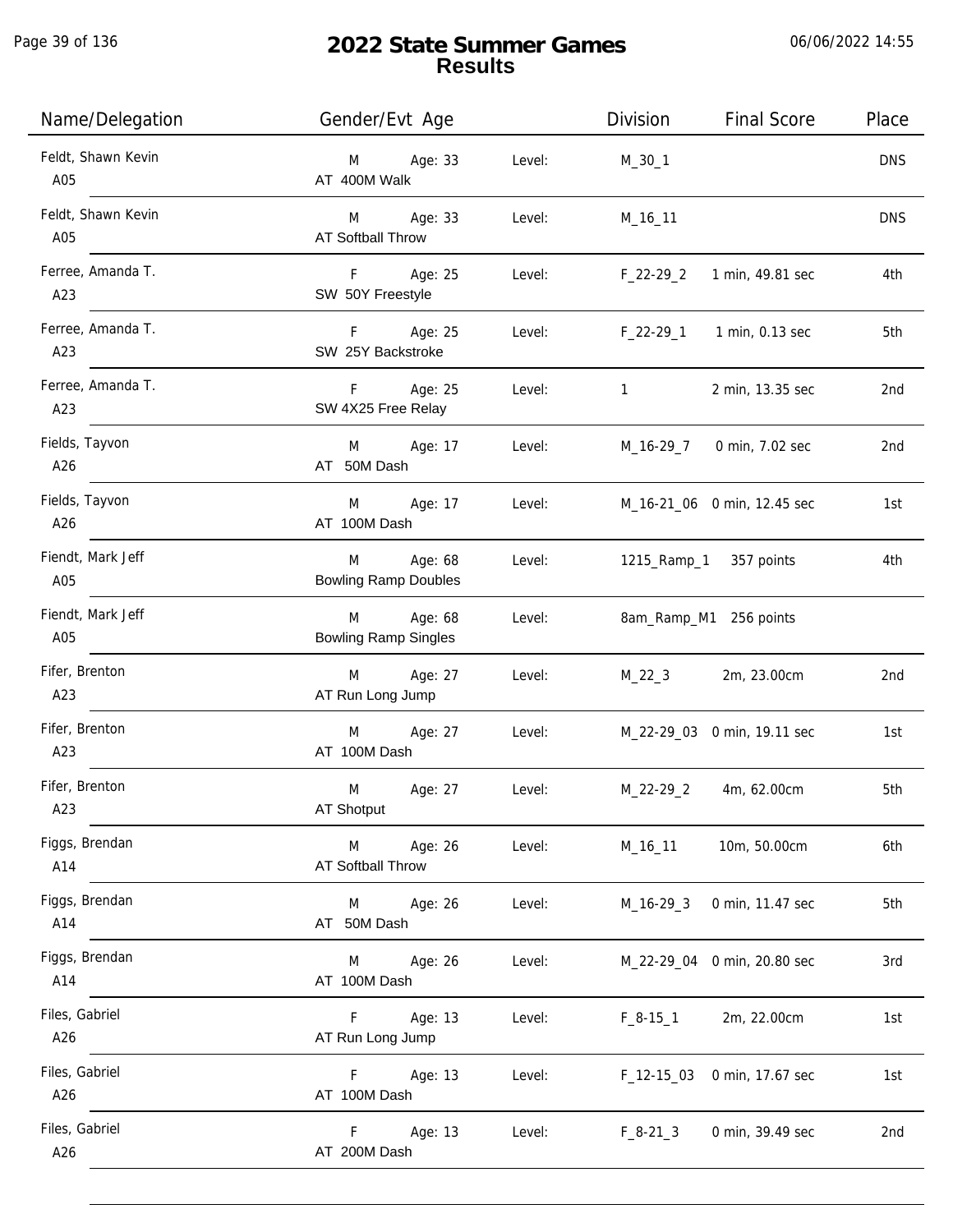Page 40 of 136

j.

| Name/Delegation                | Gender/Evt Age                             |        | Division       | <b>Final Score</b>          | Place |
|--------------------------------|--------------------------------------------|--------|----------------|-----------------------------|-------|
| Flachs, Jason<br>A06           | Age: 34<br>M<br><b>Horseshoe Doubles</b>   | Level: | M <sub>3</sub> | 11 points                   | 1st   |
| Flachs, Jason<br>A06           | M Age: 34<br>Horseshoe Singles             | Level: | M_30_2         | 6 points                    | 1st   |
| Fodor, Paul M<br>A23           | M Age: 23<br>AT 100M Dash                  | Level: |                | M_22-29_07 0 min, 17.55 sec | 7th   |
| Fodor, Paul M<br>A23           | Age: 23<br>M <sub>ar</sub><br>AT 200M Dash | Level: |                | M_22-29_4 0 min, 41.30 sec  | 7th   |
| Fodor, Paul M<br>A23           | <b>M</b><br>Age: 23<br>AT Shotput          | Level: | M_22-29_2      | 5m, 90.00cm                 | 1st   |
| Ford, Tiara<br>A26             | Fig. 1<br>Age: 14<br>AT 50M Dash           | Level: | $F_8-15_2$     | 0 min, 13.71 sec            | 5th   |
| Ford, Tiara<br>A26             | F<br>Age: 14<br>AT 100M Dash               | Level: | F_12-15_01     | 0 min, 23.67 sec            | 1st   |
| Fountain, Corey G<br>A26       | M<br>Age: 24<br>AT Shotput                 | Level: | M_22-29_8      | 9m, 98.00cm                 | 4th   |
| Fountain, Corey G<br>A26       | Age: 24<br>M<br>AT 100M Dash               | Level: | M_22-29_11     |                             | DQ-LI |
| Fountain, Corey G<br>A26       | Age: 24<br>M<br>AT 200M Dash               | Level: | M_22-29_5      | 0 min, 26.66 sec            | 1st   |
| Franzen, Timothy<br>A23        | Age: 59<br>M<br>AT Stand Long Jump         | Level: | M_22_09        | 1m, 16.00cm                 | 3rd   |
| Franzen, Timothy<br>A23        | Age: 59<br>M<br>AT 50M Dash                | Level: | $M_30_3$       | 0 min, 10.36 sec            | 2nd   |
| Franzen, Timothy<br>A23        | M<br>Age: 59<br>AT Shotput                 | Level: | $M_30_3$       | 4m, 90.00cm                 | 6th   |
| Frazier, Shaila Marlena<br>A23 | Age: 25<br>F<br>SW 25Y Backstroke          | Level: | $F_22-29-1$    | 0 min, 49.12 sec            | 4th   |
| Frazier, Shaila Marlena<br>A23 | F.<br>Age: 25<br>SW 25Y Freestyle          | Level: | $F_22-29_2$    | 0 min, 39.78 sec            | 4th   |
| Frazier, Shaila Marlena<br>A23 | Age: 25<br>F.<br>SW 4X25 Free Relay        | Level: | 1              | 2 min, 13.35 sec            | 2nd   |
| french, parker S<br>A04        | Age: 18<br>M<br>SW 25Y Backstroke          | Level: | $M_16-21_1$    | 0 min, 47.85 sec            | 1st   |
| french, parker S<br>A04        | Age: 18<br>M<br>SW 25Y Freestyle           | Level: | $M_16-21_1$    | 0 min, 26.34 sec            | 1st   |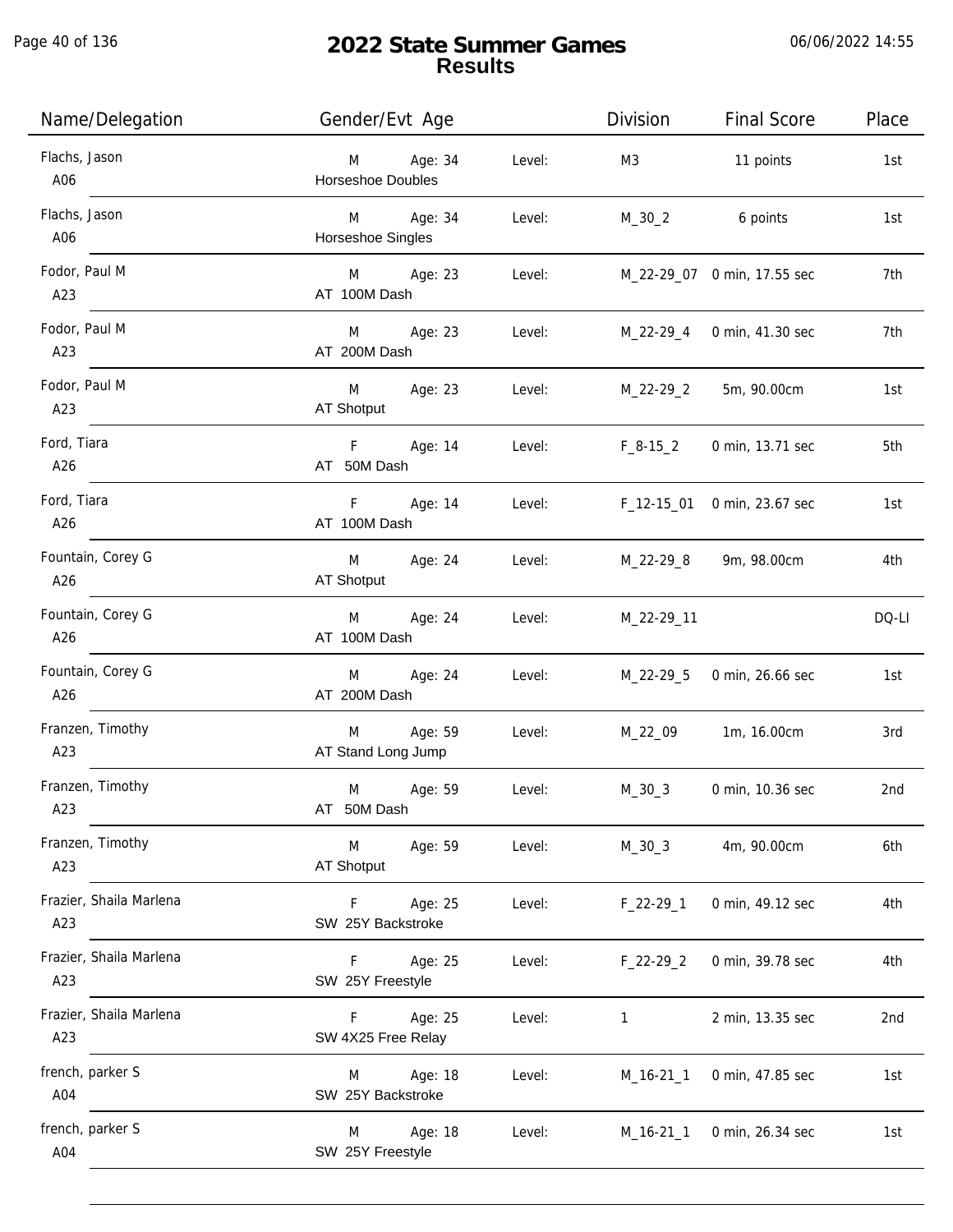| Name/Delegation                  | Gender/Evt Age                                   | Division<br><b>Final Score</b>     | Place |
|----------------------------------|--------------------------------------------------|------------------------------------|-------|
| french, parker S<br>A04          | Age: 18<br>Level:<br>M<br>SW 50Y Freestyle       | M_16-21_1 1 min, 1.77 sec          | 2nd   |
| Frye, Michael John<br>A19        | M Age: 15<br>Level:<br><b>Bocce Singles</b>      | 1000_11-12 3 points                | 3rd   |
| Frye, Michael John<br>A19        | M Age: 15<br>Level:<br><b>Bocce Doubles</b>      | 0200_13-14 4 points                | 4th   |
| Fuller, Eliana Rose Marie<br>A20 | F Age: 14<br>Level:<br>SW 50Y Freestyle          | $F_8-15-1$                         | DQ.   |
| Fuller, Eliana Rose Marie<br>A20 | F Age: 14<br>Level:<br>SW 25Y Freestyle          | $F_8 - 15 - 1$<br>0 min, 47.03 sec | 1st   |
| Gaffner, Patrick Sean<br>A07     | M Age: 45<br>Level:<br><b>Bocce Doubles</b>      | 0200_21-22 1 points                | 1st   |
| Gaffner, Patrick Sean<br>A07     | M Age: 45<br>Level:<br><b>Bocce Singles</b>      | 1100_19-20<br>3 points             | 3rd   |
| Gaffner, Russell Martin<br>A07   | Age: 41<br>Level:<br>M<br><b>Bocce Doubles</b>   | 0200_25-26<br>1 points             | 1st   |
| Gallagher, Cody R<br>A09         | Age: 30<br>M<br>Level:<br><b>Bowling Doubles</b> | 215_M30_1A<br>433 points           | 1st   |
| Gallagher, Cody R<br>A09         | M<br>Age: 30<br>Level:<br><b>Bowling Singles</b> | 1200_M30_01 411 points             | 2nd   |
| Garnett, Kevin<br>A15            | M<br>Age: 19<br>Level:<br><b>Bocce Singles</b>   | 1000_15-16<br>3 points             | 3rd   |
| Garnett, Kevin<br>A15            | M<br>Age: 19<br>Level:<br><b>Bocce Doubles</b>   | 0200_07-08<br>1 points             | 1st   |
| Gary, Seth<br>A04                | Age: 17<br>Level:<br>M<br>AT 800M Run            | M <sub>2</sub><br>2 min, 53.71 sec | 1st   |
| Gary, Seth<br>A04                | Age: 17<br>Level:<br>M<br>AT 1500M Run           | 5 min, 29.95 sec<br>M1             | 1st   |
| Gary, Seth<br>A04                | Age: 17<br>Level:<br>M<br><b>AT Shotput</b>      | $M_16-21_2$<br>6m, 59.00cm         | 1st   |
| Gilbert, Nathan<br>A19           | Age: 15<br>Level:<br>M<br><b>Bowling Singles</b> | 8am_M8-21_04 380 points            | 1st   |
| Gilbert, Nathan<br>A19           | Age: 15<br>Level:<br>M<br><b>Bowling Doubles</b> | 1215_M8-21_2 329 points            | 3rd   |
| Gill, David Paul<br>A11          | M<br>Age: 25<br>Level:<br><b>Bocce Singles</b>   | 1100_05-06<br>2 points             | 2nd   |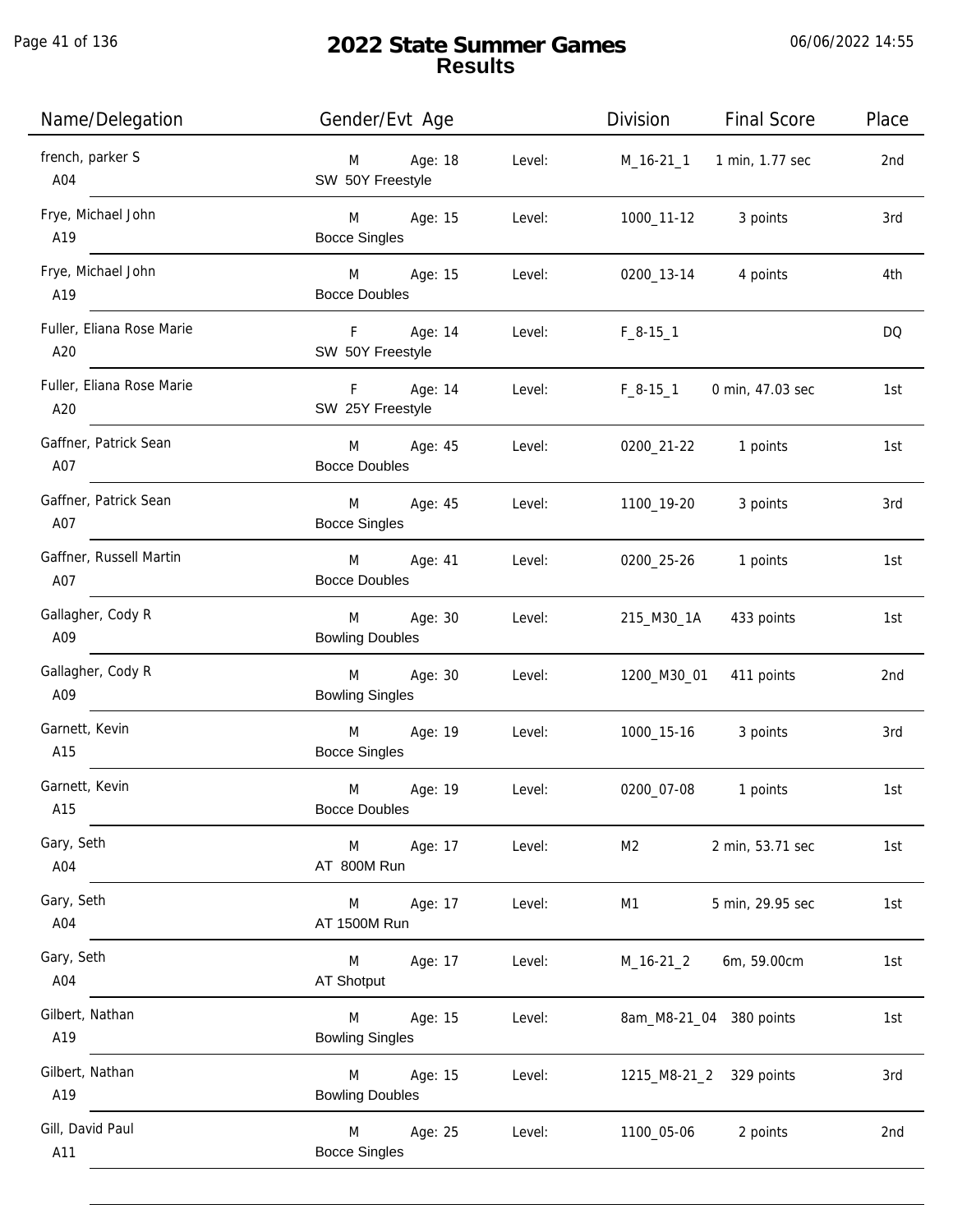Page 42 of 136

| Name/Delegation                | Gender/Evt Age                                              | Division<br><b>Final Score</b>                                                                                                                                                                                                                    | Place |
|--------------------------------|-------------------------------------------------------------|---------------------------------------------------------------------------------------------------------------------------------------------------------------------------------------------------------------------------------------------------|-------|
| Gill, David Paul<br>A11        | M Age: 25<br>Level:<br><b>Bocce Doubles</b>                 | 0200_17-18 2 points                                                                                                                                                                                                                               | 2nd   |
| GILL, KRYSTAL<br>A08           | F Age: 24<br>Level:<br><b>Bowling Doubles</b>               | 115_F22-29_2 438 points                                                                                                                                                                                                                           | 4th   |
| GILL, KRYSTAL<br>A08           | F Age: 24<br>Level:<br><b>Bowling Singles</b>               | 10am_F22-29_01 345 points                                                                                                                                                                                                                         | 4th   |
| GILSON, JAMES<br>A08           | M Age: 32<br>Level:<br><b>Bocce Singles</b>                 | 1100_27-28 3 points                                                                                                                                                                                                                               | 3rd   |
| GILSON, JAMES<br>A08           | M Age: 32<br>Level:<br><b>Bocce Doubles</b>                 | 0200_25-26 4 points                                                                                                                                                                                                                               | 4th   |
| Gingras, Brooke Janelle<br>A19 | F Age: 28<br>Level:<br>AT 800M Walk                         | F1 and the state of the state of the state of the state of the state of the state of the state of the state of the state of the state of the state of the state of the state of the state of the state of the state of the sta<br>7 min, 1.90 sec | 1st   |
| Gingras, Brooke Janelle<br>A19 | F Age: 28<br>Level:<br>AT Softball Throw                    | F_12-99_02<br>5m, 50.00cm                                                                                                                                                                                                                         | 3rd   |
| Gingras, Brooke Janelle<br>A19 | F Age: 28<br>Level:<br>AT 400M Walk                         | F_8-29_1<br>3 min, 47.50 sec                                                                                                                                                                                                                      |       |
| Gisse, Elizabeth<br>A30        | F Age: 31<br>Level:<br>AT 100M Dash                         | $F_30_05$<br>0 min, 18.18 sec                                                                                                                                                                                                                     | 1st   |
| Gisse, Elizabeth<br>A30        | F Age: 31<br>Level:<br>AT Shotput                           | $F_30_5$<br>6m, 10.00cm                                                                                                                                                                                                                           | 2nd   |
| Gisse, Elizabeth<br>A30        | F Age: 31<br>Level:<br>AT 200M Dash                         | $F_30_5$<br>0 min, 43.24 sec                                                                                                                                                                                                                      | 1st   |
| Glinka, Theresa<br>A23         | F<br>Age: 65<br>Level:<br><b>Bowling Singles</b>            | 11am_F30_03 373 points                                                                                                                                                                                                                            | 2nd   |
| Glinka, Theresa<br>A23         | $\mathsf{F}$<br>Age: 65<br>Level:<br><b>Bowling Doubles</b> | 1215_F30_1                                                                                                                                                                                                                                        |       |
| Glomski, Dean Gerard<br>A30    | M<br>Age: 61<br>Level:<br>AT Shotput                        | 3m, 22.00cm<br>$M_30_1$                                                                                                                                                                                                                           | 5th   |
| Glomski, Dean Gerard<br>A30    | Age: 61<br>Level:<br>M<br>AT Stand Long Jump                | 0m, 85.00cm<br>M_22_03                                                                                                                                                                                                                            | 1st   |
| Glomski, Dean Gerard<br>A30    | Age: 61<br>Level:<br>M<br>AT 50M Dash                       | $M_30_2$<br>0 min, 41.42 sec                                                                                                                                                                                                                      | 3rd   |
| Glomski, Thomas Anthony<br>A10 | Age: 19<br>Level:<br>M<br>DV 25M Assisted Walk              | 0 min, 40.38 sec<br>M1                                                                                                                                                                                                                            | 1st   |
| Glomski, Thomas Anthony<br>A10 | Age: 19<br>Level:<br>M<br><b>AT Softball Throw</b>          | 2m, 20.00cm<br>M_16_01                                                                                                                                                                                                                            | 4th   |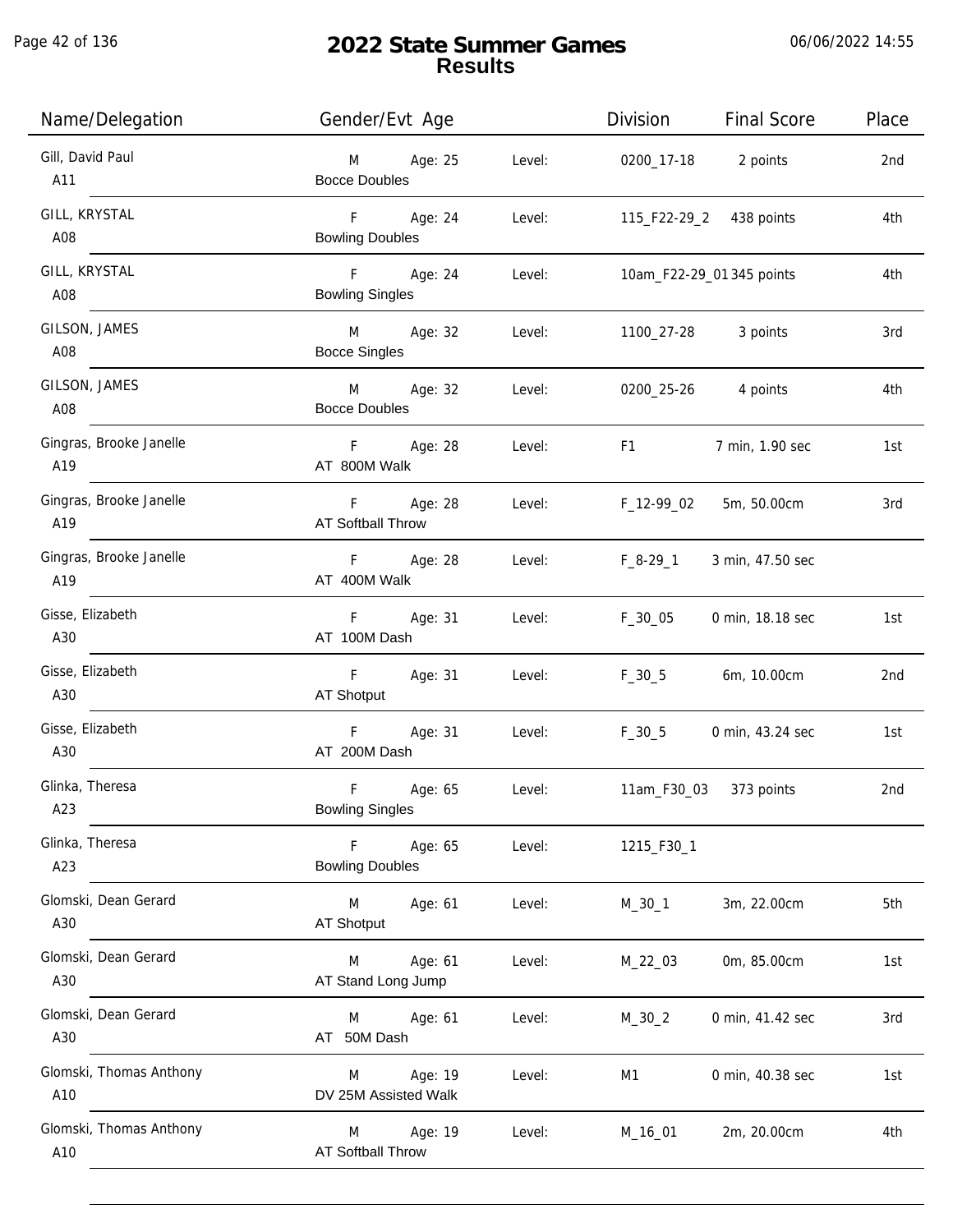Page 43 of 136

| Name/Delegation             | Gender/Evt Age                                               | Division              | <b>Final Score</b>      | Place |
|-----------------------------|--------------------------------------------------------------|-----------------------|-------------------------|-------|
| Gloss, Christopher J<br>A15 | M Age: 14<br>Level:<br><b>Bocce Doubles</b>                  |                       | 0200_07-08 4 points     | 4th   |
| Gloss, Christopher J<br>A15 | M Age: 14<br>Level:<br><b>Bocce Singles</b>                  |                       | 1000_17-18 4 points     | 4th   |
| Goforth, Brian<br>A20       | M Age: 18<br>AT 50M Dash                                     | Level:<br>M_16-29_6   | 0 min, 8.13 sec         | 2nd   |
| Goforth, Brian<br>A20       | M Age: 18<br>AT Stand Long Jump                              | Level:                | M_12-21_06 1m, 49.00cm  | 1st   |
| Goforth, Brian<br>A20       | M Age: 18<br>Level:<br>AT Softball Throw                     | M_16_05               | 33m, 40.00cm            | 1st   |
| Goike, Thomas M<br>A15      | M Age: 27 Level:<br>AT Shotput                               | M_22-29_2 4m, 79.00cm |                         | 4th   |
| Goike, Thomas M<br>A15      | M Age: 27 Level: M_22-29_11 0 min, 18.94 sec<br>AT 100M Dash |                       |                         | 5th   |
| Goike, Thomas M<br>A15      | M Age: 27<br>Level:<br>AT Run Long Jump                      | $M_22_2$              | 2m, 1.00cm              | 1st   |
| Gomez, Alexis<br>A17        | M Age: 25<br>Level:<br><b>Bocce Doubles</b>                  |                       | 0200_09-10 1 points     | 1st   |
| Gomez, Alexis<br>A17        | M<br>Age: 25<br>Level:<br><b>Bocce Singles</b>               | 1200_13-14            | 3 points                | 3rd   |
| GOMEZ, CLARA<br>A08         | F Age: 22<br>Level:<br><b>Bocce Singles</b>                  |                       | 0900_15-16 4 points     | 4th   |
| GOMEZ, CLARA<br>A08         | $\mathsf F$<br>Age: 22<br>Level:<br><b>Bocce Doubles</b>     | 0200_05-06            | 4 points                | 4th   |
| Gonzales, Juan<br>A11       | <b>M</b><br>Age: 52<br>Level:<br><b>Bocce Singles</b>        | 1100_15-16            | 4 points                | 4th   |
| Gonzales, Juan<br>A11       | M Age: 52<br>Level:<br><b>Bocce Doubles</b>                  | 0200_23-24            | 2 points                | 2nd   |
| Gordon, Preston<br>A26      | M<br>Age: 20<br>Level:<br><b>Bowling Singles</b>             |                       | 8am_M8-21_03 296 points | 6th   |
| Gossett, Holly<br>A23       | F <sub>12</sub><br>Age: 41<br>Level:<br><b>Bocce Singles</b> | 0900_11-12            | 3 points                | 3rd   |
| Gossett, Holly<br>A23       | F Age: 41<br>Level:<br><b>Bocce Doubles</b>                  | 0100_17-18            | 3 points                | 3rd   |
| Goullette, Eric<br>A04      | Age: 43<br>M<br>Level:<br>SW 25Y Freestyle                   | $M_30_3$              | 0 min, 23.78 sec        | 4th   |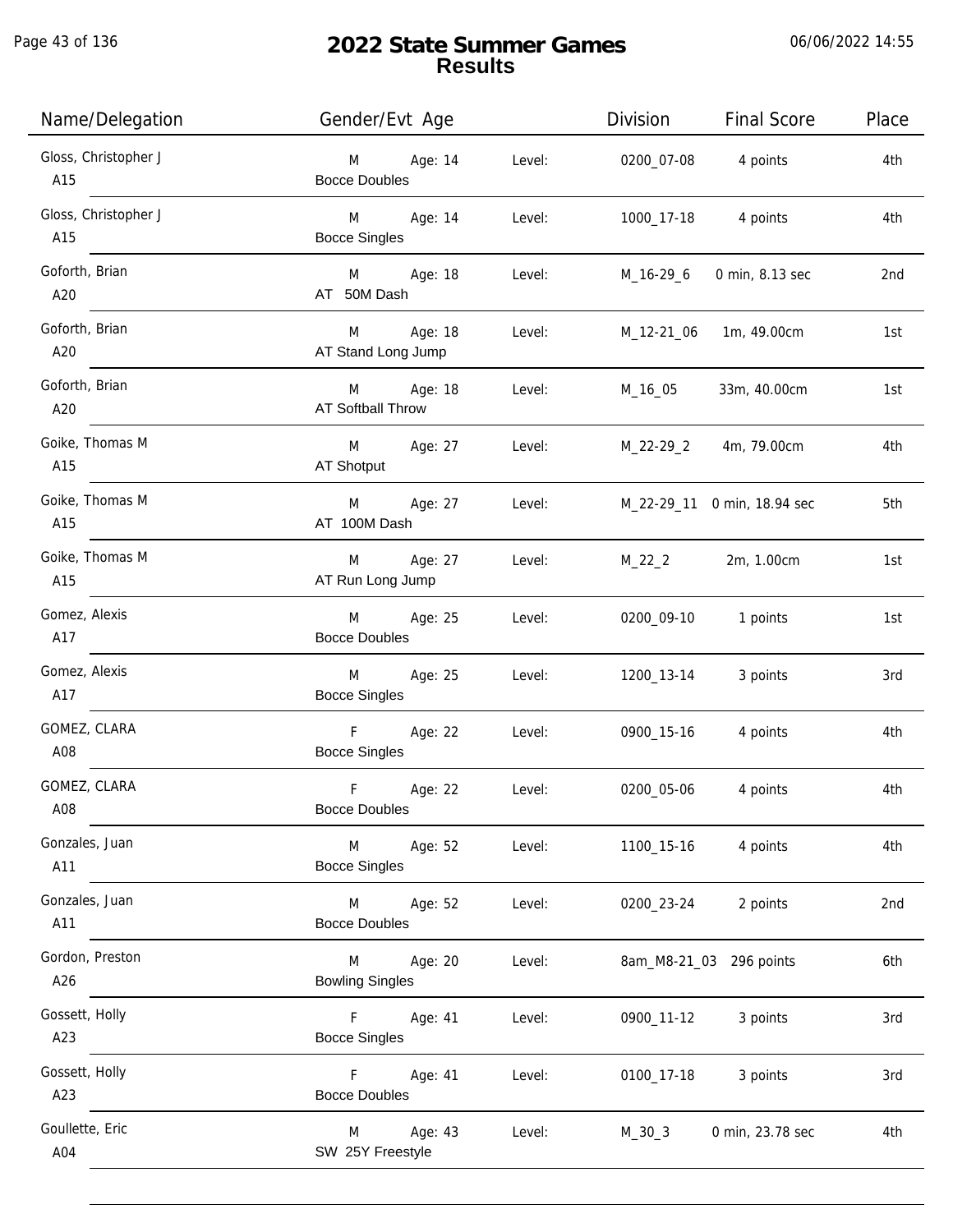| Name/Delegation            | Gender/Evt Age                                 |        | Division    | <b>Final Score</b>       | Place      |
|----------------------------|------------------------------------------------|--------|-------------|--------------------------|------------|
| Goullette, Eric<br>A04     | Age: 43<br>M<br>SW 50Y Freestyle               | Level: | M_30_4      | 1 min, 1.13 sec          | 4th        |
| Goullette, Eric<br>A04     | M Age: 43<br>SW 50Y Backstroke                 | Level: | M3          | 0 min, 57.56 sec         | 2nd        |
| Gourd, Mariah<br>A09       | F<br>Age: 40<br>AT 200M Dash                   | Level: | $F_30_2$    | 1 min, 3.65 sec          | 3rd        |
| Gourd, Mariah<br>A09       | F Age: 40<br>AT Shotput                        | Level: | $F_30_3$    | 4m, 80.00cm              | 2nd        |
| Gourd, Mariah<br>A09       | F<br>Age: 40<br>AT 100M Dash                   | Level: | $F_30_03$   | 0 min, 26.46 sec         | 3rd        |
| Goyt, Melissa<br>A15       | F <sub>12</sub><br>Age: 32<br>AT Run Long Jump | Level: | $F_22_3$    | 1m, 70.00cm              | 4th        |
| Goyt, Melissa<br>A15       | F Age: 32<br>AT 200M Dash                      | Level: | $F_30_3$    | 0 min, 48.63 sec         | 3rd        |
| Goyt, Melissa<br>A15       | Age: 32<br>F.<br>AT Shotput                    | Level: | $F_30_2$    | 4m, 72.00cm              | 1st        |
| Grabinski, Ashley M<br>A15 | F<br>Age: 26<br>AT 200M Dash                   | Level: | $F_22-29-1$ | 0 min, 43.21 sec         | 1st        |
| Grabinski, Ashley M<br>A15 | $\mathsf F$<br>Age: 26<br>AT Shotput           | Level: | F_22-29_2   | 5m, 11.00cm              | 3rd        |
| Grabinski, Ashley M<br>A15 | F<br>Age: 26<br>AT Run Long Jump               | Level: | $F_22_1$    | 1m, 46.00cm              | 1st        |
| Graham, D'Angelo<br>A14    | M<br>Age: 24<br>AT 50M Dash                    | Level: | M_16-29_8   |                          | <b>DNS</b> |
| Graham, D'Angelo<br>A14    | Age: 24<br>M<br>AT Softball Throw              | Level: | M_16_08     |                          | <b>DNS</b> |
| Graham, D'Angelo<br>A14    | Age: 24<br>M<br>AT Stand Long Jump             | Level: | M_22_03     |                          | <b>DNS</b> |
| Grajek, Brandon Lee<br>A19 | Age: 28<br>M<br><b>Bowling Doubles</b>         | Level: | 315_M30_2B  | 375 points               | 6th        |
| Grajek, Brandon Lee<br>A19 | Age: 28<br>M<br><b>Bowling Singles</b>         | Level: |             | 9am_M22-29_03 377 points | 2nd        |
| Grandas, Susan<br>A23      | Age: 27<br>F.<br>AT 100M Dash                  | Level: | F_22-29_02  |                          |            |
| Grandas, Susan<br>A23      | F<br>Age: 27<br>AT Mini Javelin                | Level: | $F_16_2$    |                          | <b>DNS</b> |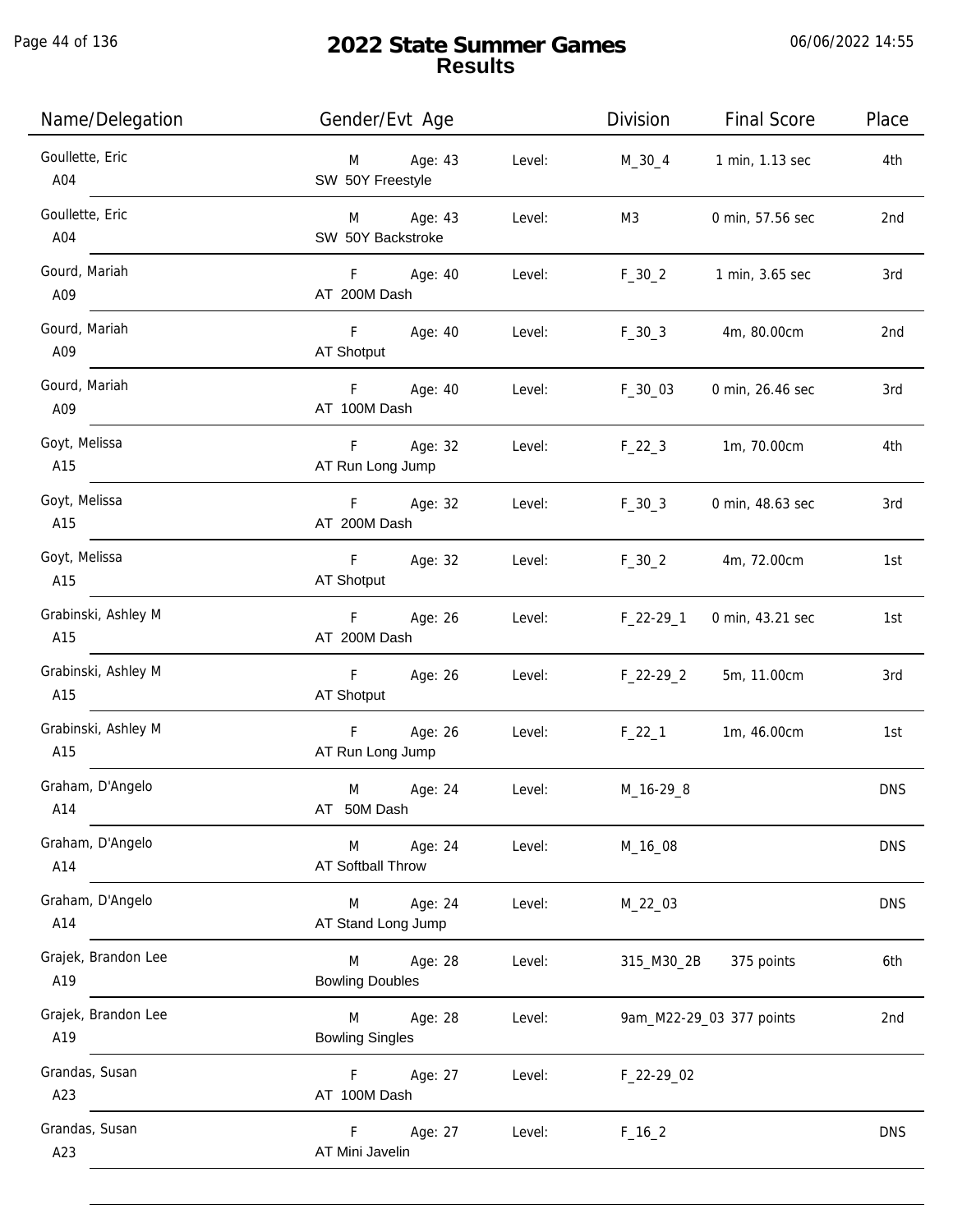Page 45 of 136

| Name/Delegation                | Gender/Evt Age                                             | Division<br><b>Final Score</b>  | Place      |
|--------------------------------|------------------------------------------------------------|---------------------------------|------------|
| Grandas, Susan<br>A23          | Age: 27<br>F<br>Level:<br>AT Stand Long Jump               | $F_22_08$                       | <b>DNS</b> |
| Graves-Nash, TIFFANY<br>A08    | F Age: 18<br>Level:<br><b>Bocce Doubles</b>                | 0100_07-08<br>2 points          | 2nd        |
| Graves-Nash, TIFFANY<br>A08    | F<br>Age: 18<br>Level:<br><b>Bocce Singles</b>             | 0800_13-14<br>4 points          | 4th        |
| Green, Ariel C<br>A10          | F Age: 26<br>Level:<br>AT Shotput                          | F_22-29_2<br>5m, 14.00cm        | 2nd        |
| Green, Ariel C<br>A10          | F<br>Age: 26<br>Level:<br>AT Stand Long Jump               | $F_22_04$<br>0m, 70.00cm        | 7th        |
| Green, Ariel C<br>A10          | F Age: 26<br>Level:<br>AT 50M Dash                         | $F_16-29_2$<br>0 min, 15.02 sec | 2nd        |
| Green, Terry L<br>A07          | M<br>Age: 52<br>Level:<br><b>Bocce Singles</b>             | 1200_15-16   1 points           | 1st        |
| Green, Terry L<br>A07          | Age: 52<br>Level:<br>M<br><b>Bocce Doubles</b>             | 0300_09-10<br>2 points          | 2nd        |
| Greene, Tommy E<br>A04         | Age: 27<br>M<br>Level:<br>AT Shotput                       | M_22-29_4<br>9m, 85.00cm        | 2nd        |
| Greene, Tommy E<br>A04         | M<br>Age: 27<br>Level:<br>AT Mini Javelin                  | $M_16_8$<br>32m, 62.00cm        | 1st        |
| Greene, Tommy E<br>A04         | Age: 27<br>M<br>Level:<br>AT Run Long Jump                 | $M_22_8$<br>4m, 66.00cm         | 1st        |
| <b>GRIFFIN, DIAMOND</b><br>A26 | $\mathsf F$<br>Age: 24<br>Level:<br><b>Bowling Doubles</b> |                                 | 5th        |
| <b>GRIFFIN, DIAMOND</b><br>A26 | F.<br>Age: 24<br>Level:<br><b>Bowling Singles</b>          | 10am_F22-29_03 116 points       | 5th        |
| Griffith, Stephen<br>A07       | Age: 37<br>Level:<br>M<br>Horseshoe Doubles                | M <sub>5</sub>                  | <b>DNS</b> |
| Griffith, Stephen<br>A07       | Age: 37<br>Level:<br>M<br>Horseshoe Singles                | $M_30_2$                        | <b>DNS</b> |
| Grimm, Alisa Marie<br>A17      | Age: 28<br>Level:<br>F.<br><b>Bocce Doubles</b>            | 0100_09-10<br>2 points          | 2nd        |
| Grimm, Alisa Marie<br>A17      | F<br>Age: 28<br>Level:<br><b>Bocce Singles</b>             | 4 points<br>1000_05-06          | 4th        |
| Grinnell, Anna<br>A15          | F<br>Age: 18<br>Level:<br><b>Bocce Singles</b>             | 0800_11-12<br>1 points          | 1st        |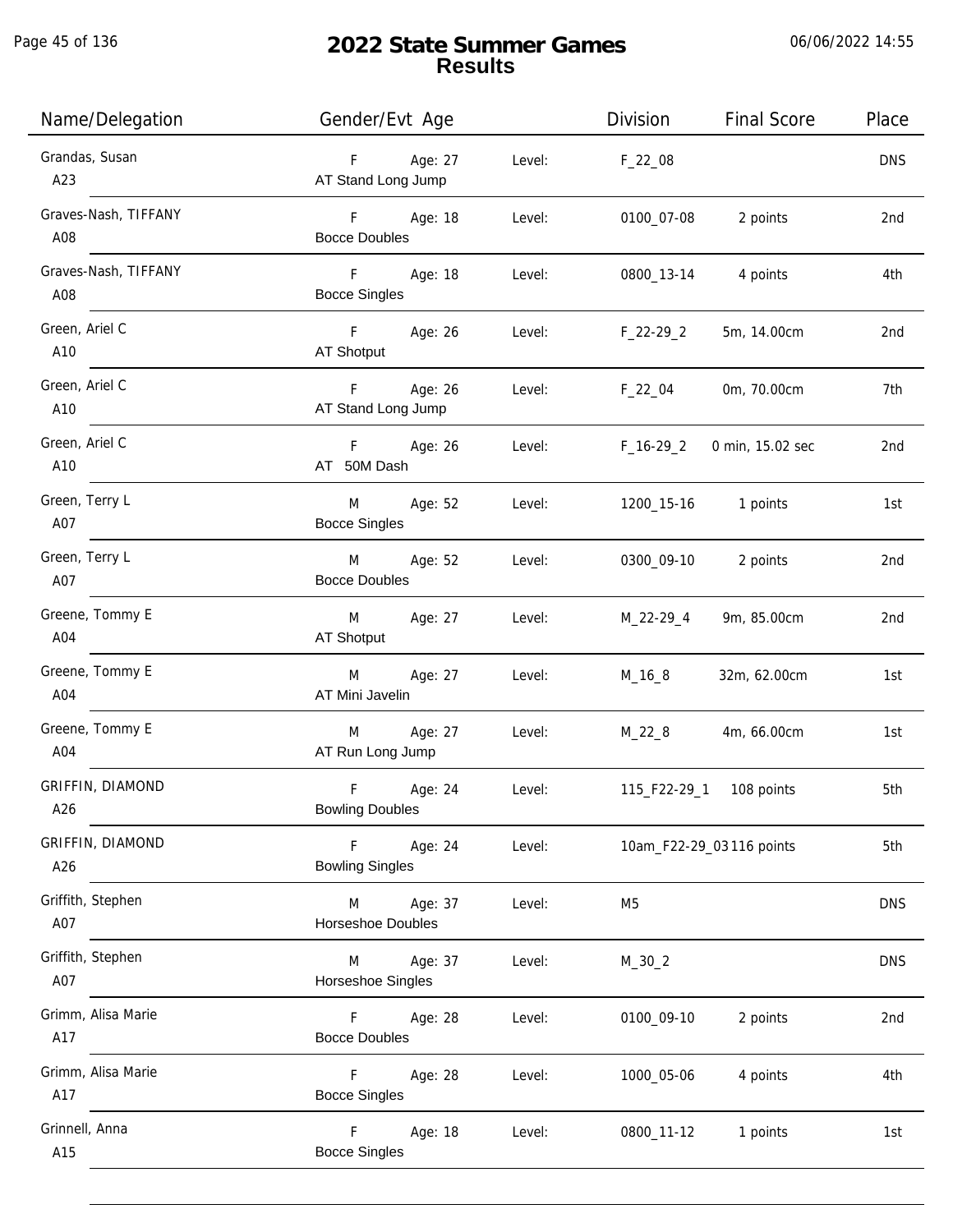| Name/Delegation                | Gender/Evt Age                                     | Division<br><b>Final Score</b> | Place |
|--------------------------------|----------------------------------------------------|--------------------------------|-------|
| Grinnell, Anna<br>A15          | F Age: 18<br>Level:<br><b>Bocce Doubles</b>        | 0100_07-08<br>3 points         | 3rd   |
| Grinnell, Haley<br>A15         | F Age: 21<br>Level:<br><b>Bocce Singles</b>        | 1 points<br>0800_13-14         | 1st   |
| Grinnell, Haley<br>A15         | F Age: 21<br>Level:<br><b>Bocce Doubles</b>        | 0100_07-08 1 points            | 1st   |
| Gross, Makenzie<br>A13         | F Age: 18<br>Level:<br>AT 50M Dash                 | F_16-29_4<br>0 min, 9.92 sec   | 1st   |
| Gross, Makenzie<br>A13         | F<br>Age: 18<br>Level:<br>AT Mini Javelin          | 6m, 80.00cm<br>$F_16_2$        | 1st   |
| Guido, Anthony J<br>A27        | M<br>Age: 37<br>Level:<br><b>Bowling Singles</b>   | 1200_M30_05 404 points         | 2nd   |
| Guido, Anthony J<br>A27        | M Age: 37<br>Level:<br><b>Bowling Doubles</b>      | 215_M30_4A 439 points          | 2nd   |
| Guido, Victoria Rose<br>A27    | F Age: 28<br>Level:<br><b>Bowling Singles</b>      | 10am_F22-29_04 375 points      | 4th   |
| Guido, Victoria Rose<br>A27    | F Age: 28<br>Level:<br><b>Bowling Doubles</b>      | 115_M22-29_2 366 points        | 4th   |
| GURLEY, SAMANTHA<br>A26        | F Age: 20<br>Level:<br><b>Bocce Singles</b>        | 0800_07-08 4 points            | 4th   |
| Gustafson, Evan Thomas<br>A01  | M<br>Age: 24<br>Level:<br>AT 200M Dash             | M_22-29_1 0 min, 45.77 sec     | 2nd   |
| Gustafson, Evan Thomas<br>A01  | M<br>Age: 24<br>Level:<br>AT 400M Dash             | M2<br>1 min, 36.03 sec         | 3rd   |
| Gustafson, Evan Thomas<br>A01  | Age: 24<br>Level:<br>M<br><b>AT Softball Throw</b> | 14m, 0.00cm<br>M_16_12         | 7th   |
| gutierrez, mark<br>A12         | Age: 34<br>Level:<br>M<br>AT 100M Dash             | 0 min, 16.70 sec<br>M_30_07    | 5th   |
| gutierrez, mark<br>A12         | Level:<br>M<br>Age: 34<br>AT Mini Javelin          | 16m, 65.00cm<br>$M_16_7$       | 2nd   |
| gutierrez, mark<br>A12         | Age: 34<br>Level:<br>M<br>AT 200M Dash             | 0 min, 41.51 sec<br>M_30_4     | 4th   |
| Gutierrez, Peter Albert<br>A23 | Age: 43<br>Level:<br>M<br>AT Mini Javelin          | 9m, 24.00cm<br>$M_16_4$        | 5th   |
| Gutierrez, Peter Albert<br>A23 | Age: 43<br>Level:<br>M<br>AT 100M Dash             | M_30_03<br>0 min, 22.44 sec    | 3rd   |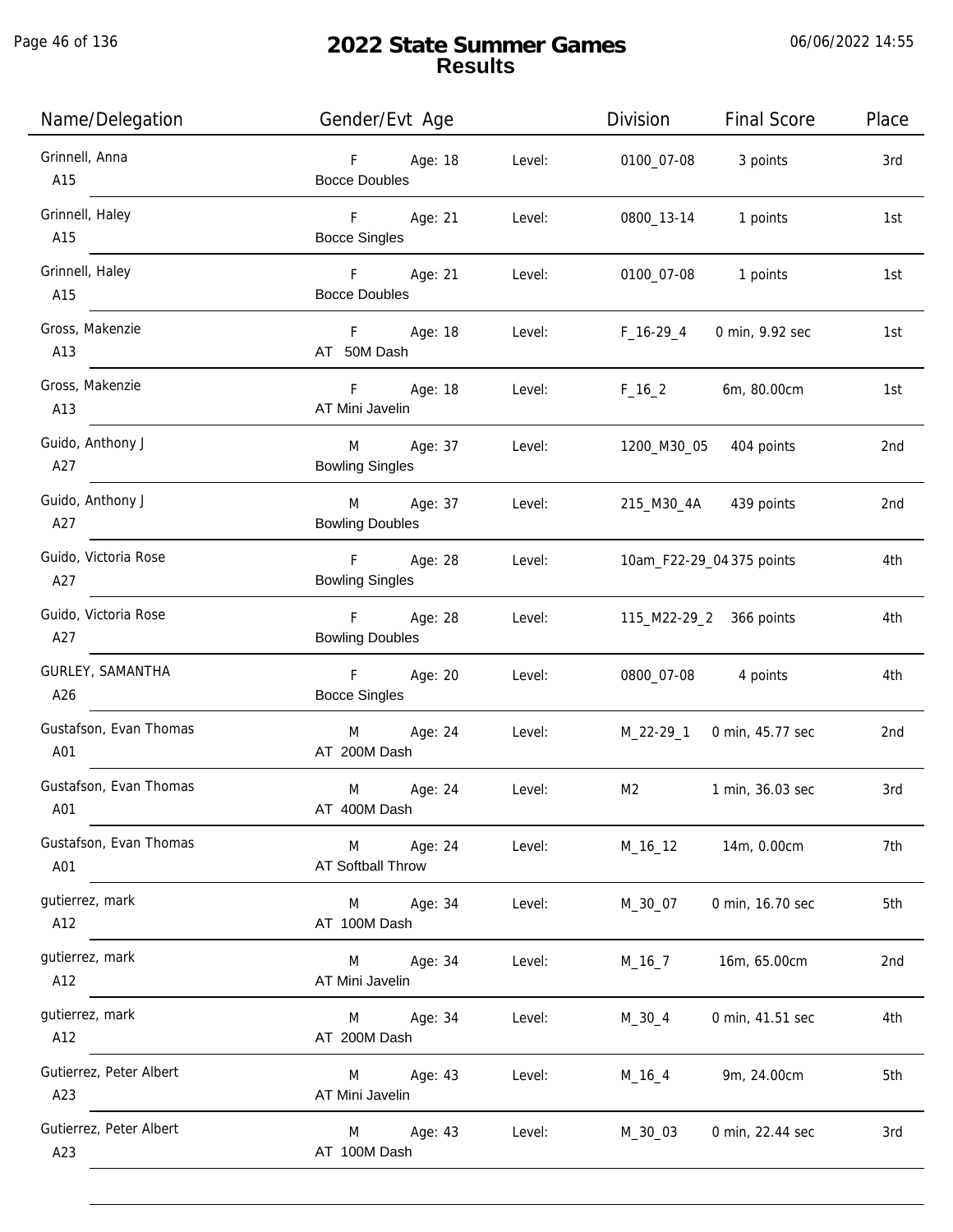Page 47 of 136

| Name/Delegation                | Gender/Evt Age                                |        | Division       | <b>Final Score</b> | Place           |
|--------------------------------|-----------------------------------------------|--------|----------------|--------------------|-----------------|
| Gutierrez, Peter Albert<br>A23 | Age: 43<br>M<br>AT 50M Dash                   | Level: | M_30_3         | 0 min, 12.19 sec   | 6th             |
| Guzman, Christina<br>A23       | F<br>Age: 47<br><b>Bocce Singles</b>          | Level: | 0900_09-10     | 2 points           | 2nd             |
| Guzman, Christina<br>A23       | F Age: 47<br><b>Bocce Doubles</b>             | Level: | 0100_19-20     | 2 points           | 2 <sub>nd</sub> |
| Gwizdak, Rachel M.<br>A23      | F<br>Age: 42<br><b>Bocce Modified Doubles</b> | Level: | $\mathbf{1}$   | 2 points           | 2nd             |
| Gwizdak, Rachel M.<br>A23      | F<br>Age: 42<br><b>Bocce Modified Singles</b> | Level: | 8am_1-2        | 2 points           | 2nd             |
| Gyergyov, Joe<br>A13           | Age: 34<br>M<br>SW 25Y Backstroke             | Level: | $M_30_2$       | 0 min, 32.15 sec   | 3rd             |
| Gyergyov, Joe<br>A13           | Age: 34<br>M<br>SW 25Y Freestyle              | Level: | $M_30_2$       | 0 min, 29.20 sec   | 3rd             |
| Gyergyov, Joe<br>A13           | Age: 34<br>M<br>SW 50Y Freestyle              | Level: | $M_30_2$       | 1 min, 25.02 sec   | 4th             |
| Haas, Nicholas J<br>A15        | Age: 52<br>M<br>AT Shotput                    | Level: | $M_30_2$       | 3m, 89.00cm        | 4th             |
| Haas, Nicholas J<br>A15        | Age: 52<br>M<br>AT Run Long Jump              | Level: | $M_22_1$       |                    | <b>DNS</b>      |
| Haas, Nicholas J<br>A15        | M<br>Age: 52<br>AT 200M Dash                  | Level: | $M_30_1$       | 0 min, 42.45 sec   | 2nd             |
| Hadaway, Noah<br>A10           | M<br>Age: 15<br>Horseshoe Doubles             | Level: | M <sub>5</sub> | 14 points          | 3rd             |
| Hadaway, Noah<br>A10           | Age: 15<br>M<br>Horseshoe Singles             | Level: | M_8-29_4M      | 3 points           | 1st             |
| Haddad, Angela<br>A15          | F<br>Age: 29<br>AT 50M Dash                   | Level: | $F_16-29_4$    | 0 min, 17.07 sec   | 7th             |
| Haddad, Angela<br>A15          | F.<br>Age: 29<br><b>AT Shotput</b>            | Level: | $F_22-29-1$    | 4m, 70.00cm        | 3rd             |
| Haddad, Angela<br>A15          | Age: 29<br>F.<br>AT Stand Long Jump           | Level: | $F_22_05$      | 0m, 66.00cm        | 6th             |
| Halik, Brenda Kaye<br>A06      | Age: 26<br>F.<br><b>Bocce Doubles</b>         | Level: | 0100_05-06     | 3 points           | 3rd             |
| Hamilton, Jessica<br>A27       | Age: 26<br>F.<br><b>Bowling Doubles</b>       | Level: | 215_M30_3A     | 376 points         | 3rd             |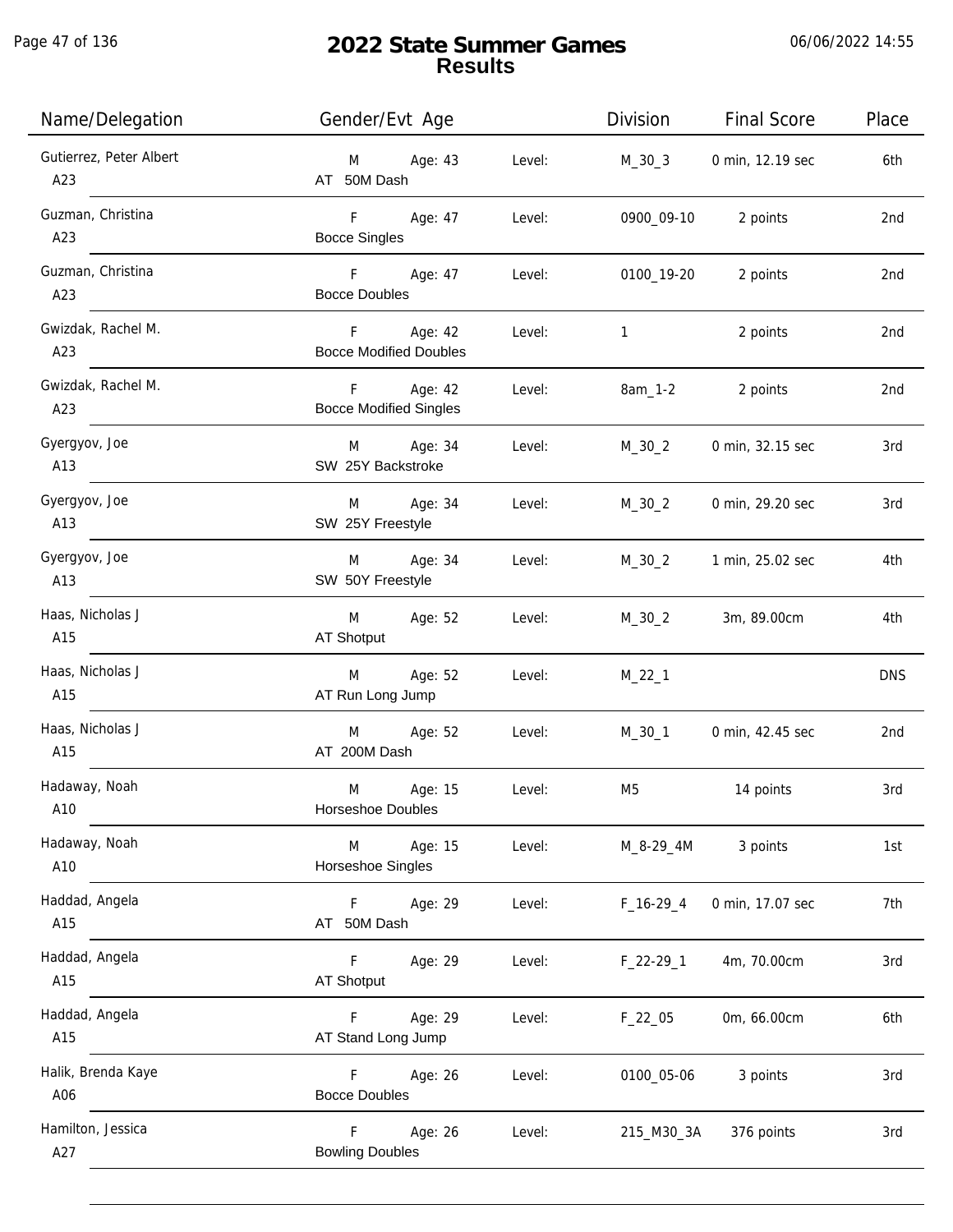Page 48 of 136

j.

| Name/Delegation          | Gender/Evt Age                         |        | Division          | <b>Final Score</b>          | Place |
|--------------------------|----------------------------------------|--------|-------------------|-----------------------------|-------|
| Hamilton, Jessica<br>A27 | F<br>Age: 26<br><b>Bowling Singles</b> | Level: |                   | 10am_F22-29_04 405 points   | 3rd   |
| Hammel, Chris M<br>A07   | M Age: 29<br>AT 50M Dash               | Level: |                   | M_16-29_6 0 min, 9.28 sec   | 6th   |
| Hammel, Chris M<br>A07   | M Age: 29<br>AT 100M Dash              | Level: |                   | M_22-29_06 0 min, 18.17 sec | 4th   |
| Hammel, Chris M<br>A07   | M Age: 29<br>AT Softball Throw         | Level: | M_16_14           | 30m, 70.00cm                | 1st   |
| Hardee, Arowyn<br>A10    | F Age: 18<br>AT Softball Throw         |        | Level: F_12-99_10 | 25m, 50.00cm                | 2nd   |
| Hardee, Arowyn<br>A10    | F Age: 18<br>AT Stand Long Jump        |        | Level: F_12-21_04 | 1m, 11.00cm                 | 1st   |
| Hardee, Arowyn<br>A10    | F Age: 18<br>AT 50M Dash               | Level: | F_16-29_4         | 0 min, 10.27 sec            | 2nd   |
| Harding, Kassidy<br>A23  | $F =$<br>Age: 20<br>AT Run Long Jump   | Level: | $F_1$ 16-21 $1$   | 2m, 10.00cm                 | 2nd   |
| Harding, Kassidy<br>A23  | F Age: 20<br>AT 100M Dash              | Level: |                   | F_16-21_02 0 min, 19.22 sec | 1st   |
| Harding, Kassidy<br>A23  | F Age: 20<br>AT Mini Javelin           | Level: | $F_16_4$          | 9m, 54.00cm                 | 4th   |
| Hardwick, Jeff D<br>A01  | M Age: 59<br>AT 200M Walk              | Level: | M2                | 1 min, 59.00 sec            | 1st   |
| Hardwick, Jeff D<br>A01  | Age: 59<br>M<br>AT 400M Walk           | Level: | M_30_1            | 4 min, 0.90 sec             | 2nd   |
| Hardwick, Jeff D<br>A01  | M<br>Age: 59<br>AT 100M Walk           | Level: | $M_22_2$          | 0 min, 52.78 sec            | 1st   |
| Hardy, Andy Ryan<br>A04  | M<br>Age: 30<br><b>Bowling Singles</b> | Level: |                   | 11am_M30_1A 404 points      | 2nd   |
| Hardy, Andy Ryan<br>A04  | M<br>Age: 30<br><b>Bowling Doubles</b> | Level: |                   | 215_M30_2A 361 points       | 5th   |
| Hare, Daejuan<br>A26     | M<br>Age: 18<br>AT 100M Dash           | Level: |                   | M_16-21_06 0 min, 12.53 sec | 2nd   |
| Hare, Daejuan<br>A26     | Age: 18<br>M<br>AT Shotput             | Level: | M_16-21_4         | 6m, 37.00cm                 | 1st   |
| Hare, Daejuan<br>A26     | Age: 18<br>M<br>AT 200M Dash           | Level: | M_8-21_4          | 0 min, 27.10 sec            | 1st   |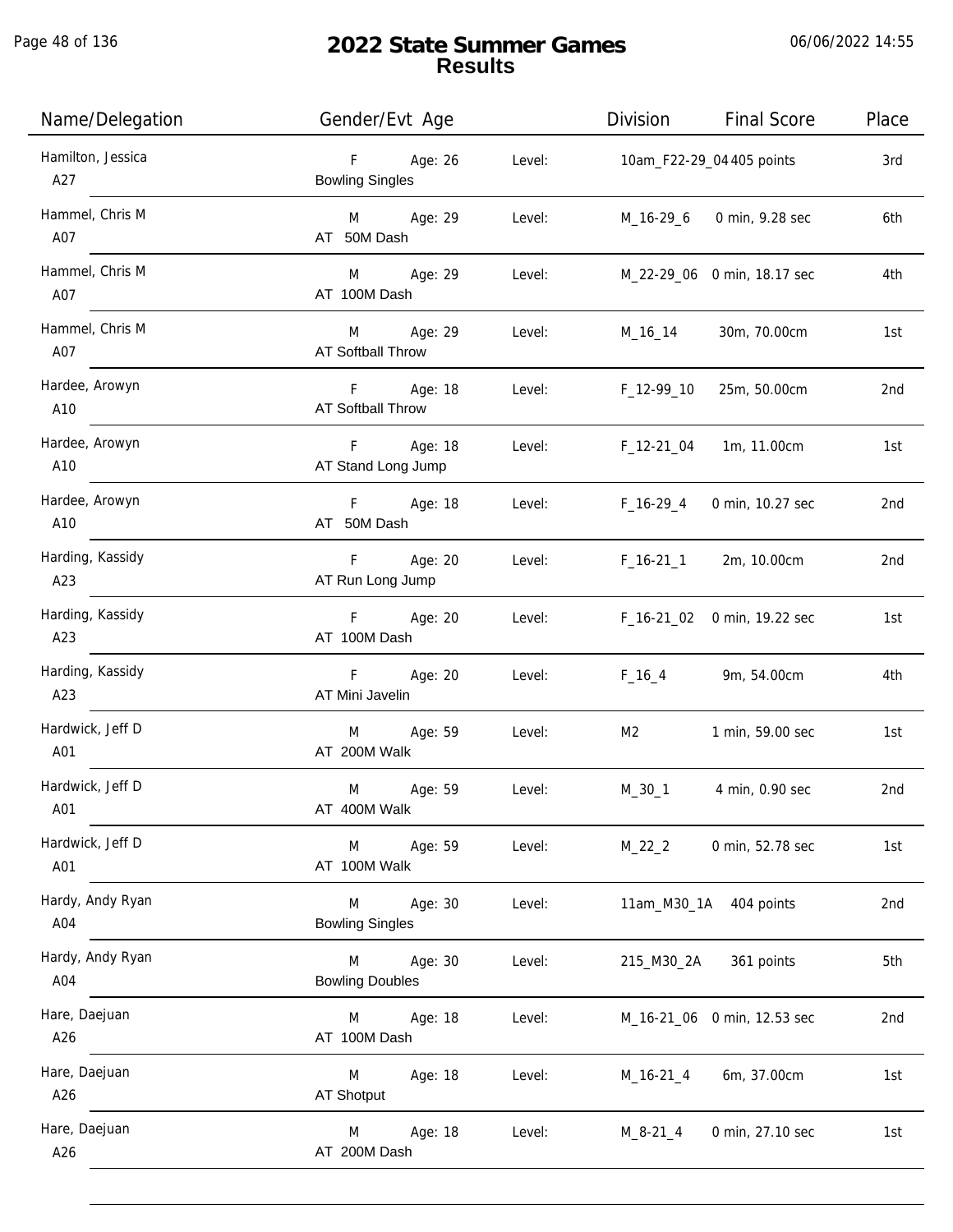| Name/Delegation                        | Gender/Evt Age                         |        | Division     | <b>Final Score</b> | Place |
|----------------------------------------|----------------------------------------|--------|--------------|--------------------|-------|
| Haremski, Lindsay A<br>A30             | F.<br>Age: 32<br><b>Bocce Doubles</b>  | Level: | 0100_21-22   | 1 points           | 1st   |
| Harmon, Allen<br>A35                   | Age: 13<br>M<br>AT 200M Walk           | Level: | M1           | 1 min, 54.28 sec   | 1st   |
| Harmon, Allen<br>A35                   | Age: 13<br>M<br>AT 800M Walk           | Level: | M2           | 7 min, 3.72 sec    | 1st   |
| Harmon, Allen<br>A35                   | M<br>Age: 13<br>AT 400M Walk           | Level: | M_8-29_1     | 3 min, 41.38 sec   | 1st   |
| Harmon, Anastasia (Ana) (Ana) M<br>A23 | F<br>Age: 26<br>AT Run Long Jump       | Level: | $F_22_3$     | 2m, 72.00cm        | 2nd   |
| Harmon, Anastasia (Ana) (Ana) M<br>A23 | F<br>Age: 26<br>AT 200M Dash           | Level: | $F_22-29_2$  | 0 min, 35.51 sec   | 2nd   |
| Harmon, Anastasia (Ana) (Ana) M<br>A23 | F<br>Age: 26<br>AT Mini Javelin        | Level: | $F_16_3$     | 7m, 45.00cm        | 2nd   |
| Harnish, Jacob Dale<br>A07             | Age: 12<br>M<br>AT 50M Dash            | Level: | $M_8 - 15_2$ | 0 min, 10.64 sec   | 2nd   |
| Harnish, Jacob Dale<br>A07             | Age: 12<br>M<br>AT Softball Throw      | Level: | M_12-15_02   | 21m, 30.00cm       | 1st   |
| Harnish, Jacob Dale<br>A07             | Age: 12<br>M<br>AT Stand Long Jump     | Level: | M_12-21_05   | 1m, 12.00cm        | 3rd   |
| Harrington, Kenneth<br>A20             | M<br>Age: 40<br><b>Bowling Doubles</b> | Level: | 215_M30_1A   | 422 points         | 2nd   |
| Harrington, Kenneth<br>A20             | M<br>Age: 40<br><b>Bowling Singles</b> | Level: | 1200_M30_02  | 355 points         | 4th   |
| Harrington, Lester<br>A20              | Age: 41<br>M<br><b>Bowling Doubles</b> | Level: | 215_M30_1A   | 439 points         | 2nd   |
| Harrington, Lester<br>A20              | M<br>Age: 41<br><b>Bowling Singles</b> | Level: | 1200_M30_01  | 421 points         | 1st   |
| HARRIS, ANTWON Samuel<br>A08           | M<br>Age: 24<br><b>Bocce Singles</b>   | Level: | 1200_07-08   | 3 points           | 3rd   |
| HARRIS, ANTWON Samuel<br>A08           | Age: 24<br>M<br><b>Bocce Doubles</b>   | Level: | 0200_05-06   | 2 points           | 2nd   |
| Harris, Gerry Lee<br>A04               | Age: 47<br>M<br><b>Bowling Doubles</b> | Level: | 215_M30_4A   | 392 points         | 1st   |
| Harris, Gerry Lee<br>A04               | M<br>Age: 47<br><b>Bowling Singles</b> | Level: | 11am_M30_2A  | 418 points         | 1st   |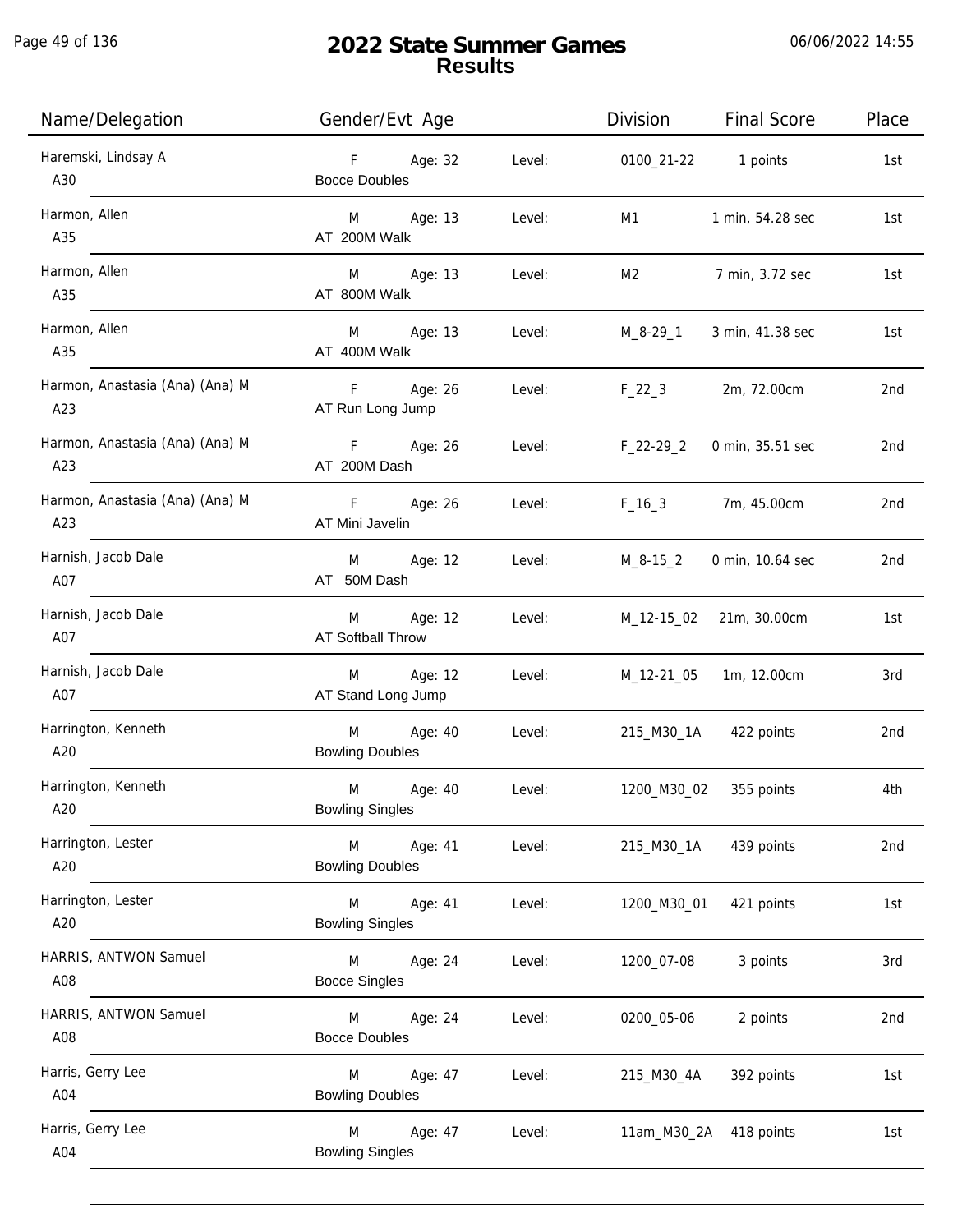Page 50 of 136

| Name/Delegation                 | Gender/Evt Age                                     | Division<br><b>Final Score</b><br>Place |
|---------------------------------|----------------------------------------------------|-----------------------------------------|
| Haslett, Emily A<br>A10         | Age: 27<br>F<br>Level:<br><b>AT Softball Throw</b> | F_12-99_02<br>7m, 40.00cm<br>2nd        |
| Haslett, Emily A<br>A10         | F Age: 27<br>Level:<br>AT 50M Dash                 | $F_16-29_1$<br>0 min, 25.37 sec<br>3rd  |
| Haslett, Emily A<br>A10         | Age: 27<br>F<br>Level:<br>AT Stand Long Jump       | $F_22_02$<br>0m, 25.00cm<br>1st         |
| Hattey, Kara Elizabeth<br>A19   | F Age: 34<br>Level:<br><b>Bowling Singles</b>      | 11am_F30_04 341 points<br>4th           |
| Hattey, Kara Elizabeth<br>A19   | F Age: 34<br>Level:<br><b>Bowling Doubles</b>      | 352 points<br>1215_F30_1<br>3rd         |
| HAUSER, Theodore C<br>A08       | M<br>Age: 30<br>Level:<br><b>Bocce Doubles</b>     | 0200_13-14<br>3 points<br>3rd           |
| HAUSER, Theodore C<br>A08       | Age: 30<br>M<br>Level:<br><b>Bocce Singles</b>     | 1000_23-24<br>4 points<br>4th           |
| Havens, Melvin James<br>A06     | M<br>Age: 48<br>Level:<br>Horseshoe Doubles        | M4<br>10 points<br>1st                  |
| Havens, Melvin James<br>A06     | Age: 48<br>Level:<br>M<br>Horseshoe Singles        | $M_30_2$<br>4 points<br>3rd             |
| Hazelwood, Laressa<br>A23       | F<br>Age: 56<br>Level:<br><b>Bocce Doubles</b>     | 0100_19-20<br>3 points<br>3rd           |
| Hazelwood, Laressa<br>A23       | F<br>Age: 56<br>Level:<br><b>Bocce Singles</b>     | 0900_17-18<br>2 points<br>2nd           |
| Hearron, Alex Joshua<br>A19     | M<br>Age: 19<br>Level:<br>AT 400M Dash             | M2<br>1 min, 14.75 sec<br>1st           |
| Hearron, Alex Joshua<br>A19     | Age: 19<br>Level:<br>M<br>AT 200M Dash             | $M_8 - 21_2$<br>0 min, 29.14 sec<br>1st |
| Hearron, Alex Joshua<br>A19     | M<br>Age: 19<br>Level:<br>AT Shotput               | 9m, 40.00cm<br>2nd<br>$M_16-21_3$       |
| Heckman, Zachary<br>A27         | Age: 17<br>Level:<br>M<br>AT 50M Dash              | 7th<br>$M_16-29_2$<br>0 min, 13.31 sec  |
| Heckman, Zachary<br>A27         | Age: 17<br>Level:<br>M<br>AT 100M Dash             | 2nd<br>M_16-21_01 0 min, 28.19 sec      |
| Heckman, Zachary<br>A27         | Age: 17<br>Level:<br>M<br>AT Softball Throw        | 10m, 30.00cm<br>5th<br>M_16_09          |
| Hedrick, Erica Christine<br>A33 | F.<br>Age: 33<br>Level:<br><b>Bocce Singles</b>    | 0900_13-14<br>1 points<br>1st           |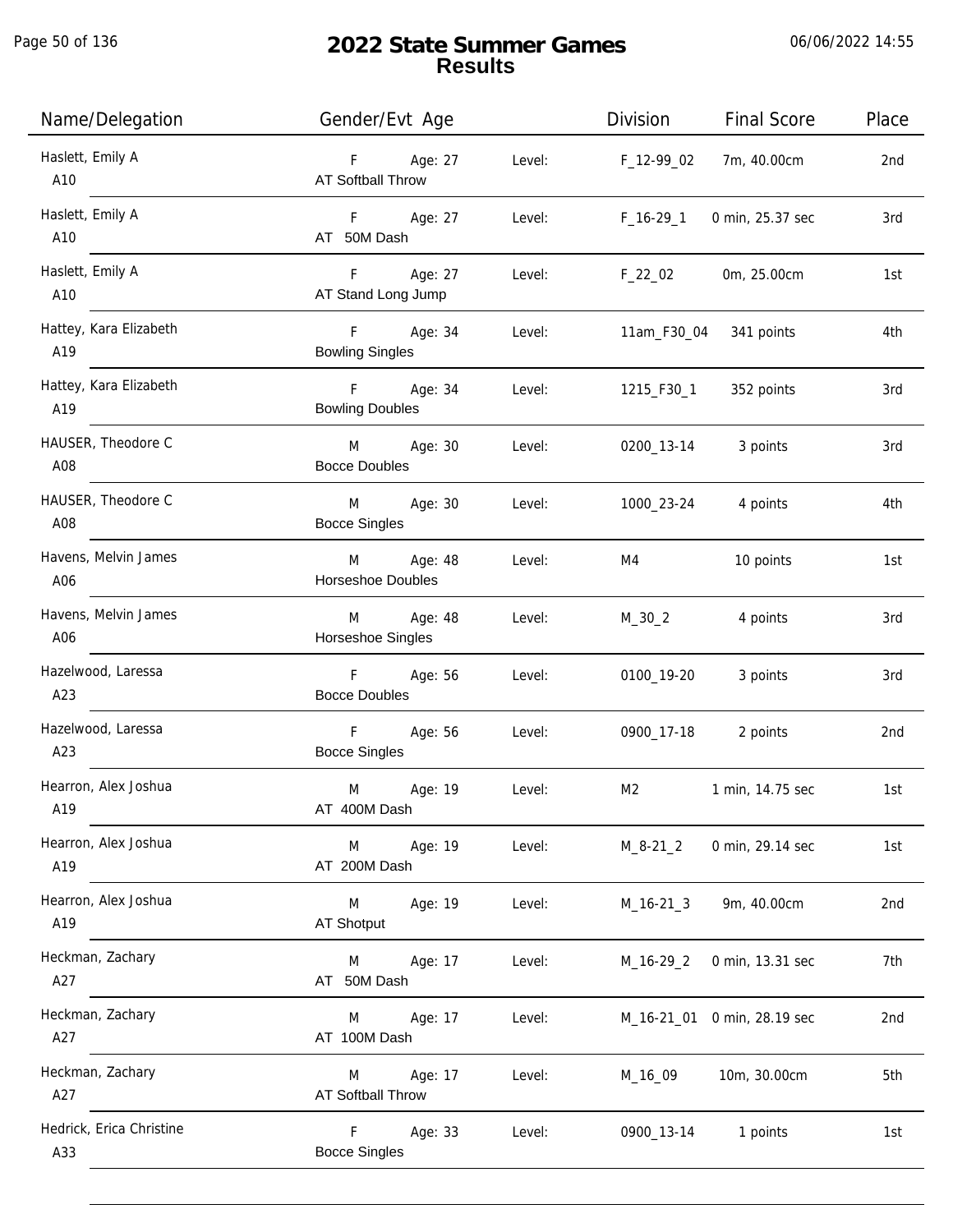j.

# **2022 State Summer Games Results**

06/06/2022 14:55

| Name/Delegation                 | Gender/Evt Age                                            | Division<br><b>Final Score</b>     | Place |
|---------------------------------|-----------------------------------------------------------|------------------------------------|-------|
| Hedrick, Erica Christine<br>A33 | F<br>Age: 33<br>Level:<br><b>Bocce Doubles</b>            | <b>ALTS</b>                        |       |
| Hensey, Britany L<br>A04        | Age: 25<br>F <sub>12</sub><br>Level:<br>SW 25Y Backstroke | $F_22-29_1$<br>0 min, 33.76 sec    | 3rd   |
| Hensey, Britany L<br>A04        | F Age: 25<br>Level:<br>SW 50Y Freestyle                   | $F_22-29_2$<br>1 min, 39.14 sec    | 2nd   |
| Hensey, Britany L<br>A04        | F Age: 25<br>Level:<br>SW 25Y Freestyle                   | $F_22-29_2$<br>0 min, 33.81 sec    | 1st   |
| Herbst, Tom A<br>A23            | M<br>Age: 48<br>Level:<br><b>Bocce Doubles</b>            | 0300_05-06<br>2 points             | 2nd   |
| Herbst, Tom A<br>A23            | M<br>Age: 48<br>Level:<br><b>Bocce Singles</b>            | 1200_05-06<br>3 points             | 3rd   |
| Herman, Javon<br>A26            | M<br>Age: 23<br>Level:<br><b>Bowling Singles</b>          | 9am_M22-29_04 465 points           | 1st   |
| Hernandez, Brisamar<br>A26      | $F =$<br>Age: 11<br>Level:<br><b>Bowling Ramp Singles</b> | 8am_Ramp_F1 337 points             |       |
| Hernandez, Jeronimo<br>A26      | M<br>Age: 10<br>Level:<br><b>Bowling Doubles</b>          | 1215_M8-21_1 350 points            | 4th   |
| Hernandez, Jeronimo<br>A26      | M<br>Age: 10<br>Level:<br><b>Bowling Singles</b>          | 8am_M8-21_01 348 points            | 3rd   |
| Hetter, Chelsea<br>A23          | Age: 34<br>F<br>Level:<br>AT 50M Dash                     | $F_30_4$<br>0 min, 10.44 sec       | 2nd   |
| Hetter, Chelsea<br>A23          | F<br>Age: 34<br>Level:<br>AT Stand Long Jump              | $F_22_05$<br>0m, 87.00cm           | 2nd   |
| Hetter, Chelsea<br>A23          | $\mathsf F$<br>Age: 34<br>Level:<br><b>AT Shotput</b>     | $F_30_4$<br>5m, 10.00cm            | 2nd   |
| Heximer, Kristina<br>A27        | Age: 25<br>Level:<br>F<br>SW 50Y Backstroke               | F <sub>5</sub><br>0 min, 45.99 sec | 3rd   |
| Heximer, Kristina<br>A27        | Age: 25<br>Level:<br>F<br>SW 25Y Backstroke               | 0 min, 20.87 sec<br>$F_22-29-1$    | 1st   |
| Heximer, Kristina<br>A27        | Age: 25<br>Level:<br>F.<br>SW 100Y Freestyle              | 1 min, 29.48 sec<br>F1             | 3rd   |
| Heyd, Darinara M<br>A15         | Age: 26<br>F.<br>Level:<br>AT Stand Long Jump             | $F_22_04$<br>0m, 87.00cm           | 2nd   |
| Heyd, Darinara M<br>A15         | F.<br>Age: 26<br>Level:<br>AT 100M Dash                   | $F_22-29_04$<br>0 min, 34.80 sec   | 4th   |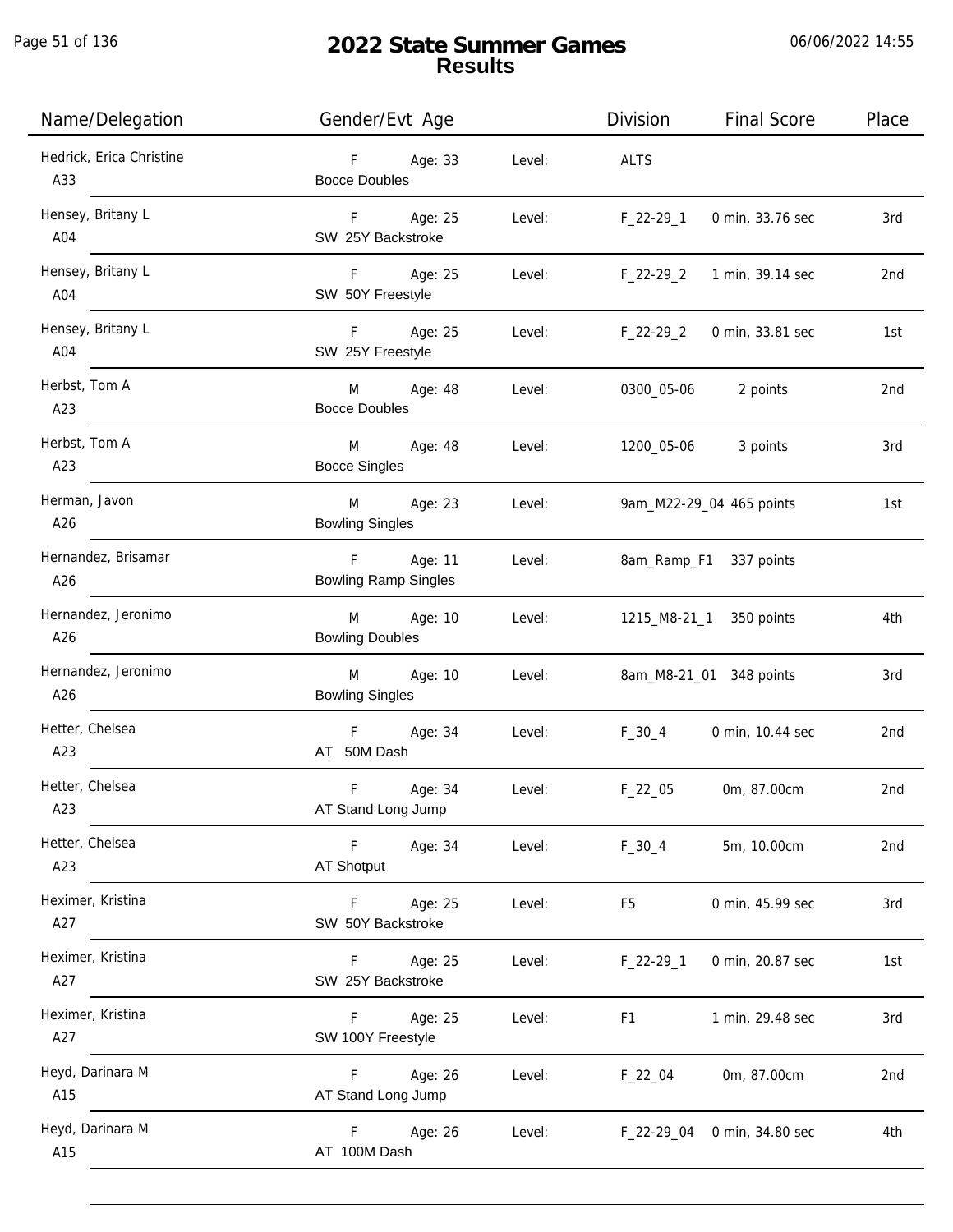Page 52 of 136

| Name/Delegation                  | Gender/Evt Age                             |        | Division       | <b>Final Score</b> | Place      |
|----------------------------------|--------------------------------------------|--------|----------------|--------------------|------------|
| Heyd, Darinara M<br>A15          | F Age: 26<br>AT Softball Throw             | Level: | F_12-99_07     | 11m, 0.00cm        | 2nd        |
| Hiffner, Ken (Kenny) J<br>A07    | M Age: 44<br>Horseshoe Singles             | Level: | $M_30_3$       | 6 points           | 2nd        |
| Hiffner, Ken (Kenny) J<br>A07    | M Age: 44<br>Horseshoe Doubles             | Level: | M3             | 6 points           | 2nd        |
| Hilbert, Elizabeth Ann<br>A15    | F<br>Age: 40<br>AT Stand Long Jump         | Level: | $F_22_02$      |                    | <b>DNS</b> |
| Hilbert, Elizabeth Ann<br>A15    | F Age: 40<br>AT Shotput                    | Level: | $F_30_1$       |                    | <b>DNS</b> |
| Hilbert, Elizabeth Ann<br>A15    | F <sub>12</sub><br>Age: 40<br>AT 100M Dash | Level: | $F_30_02$      |                    | <b>DNS</b> |
| Hilder, Christopher James<br>A19 | Age: 31<br>M<br><b>Bowling Doubles</b>     | Level: | 215_M30_4A     | 360 points         | 5th        |
| Hilder, Christopher James<br>A19 | Age: 31<br>M<br><b>Bowling Singles</b>     | Level: | 1200_M30_06    | 418 points         | 1st        |
| Hill, Sean<br>A17                | Age: 19<br>M<br><b>Bocce Doubles</b>       | Level: | 0200_09-10     | 1 points           | 1st        |
| Hill, Sean<br>A17                | M<br>Age: 19<br><b>Bocce Singles</b>       | Level: | 1000_19-20     | 1 points           | 1st        |
| Hilliker, Suraya Kai<br>A06      | F Age: 17<br>AT 100M Walk                  | Level: | $F_8-21-1$     |                    | <b>DNS</b> |
| Hilliker, Suraya Kai<br>A06      | F<br>Age: 17<br>AT Run Long Jump           | Level: | $F_16-21_2$    |                    | <b>DNS</b> |
| Hilliker, Suraya Kai<br>A06      | Age: 17<br>F.<br>AT Mini Javelin           | Level: | $F_16_3$       | 8m, 57.00cm        | 1st        |
| HILTON, NICK Cordel<br>A08       | Age: 30<br>M<br><b>Bocce Singles</b>       | Level: | 1100_15-16     | 1 points           | 1st        |
| HILTON, NICK Cordel<br>A08       | Age: 30<br>M<br><b>Bocce Doubles</b>       | Level: | 0200_23-24     | 3 points           | 3rd        |
| Hincka, Charlotte<br>A27         | F<br>Age: 29<br>AT 200M Dash               | Level: | $\mathbf{1}$   | 0 min, 42.15 sec   | 2nd        |
| Hincka, Charlotte<br>A27         | F<br>Age: 29<br>AT 400M Dash               | Level: | F <sub>2</sub> | 1 min, 44.72 sec   | 3rd        |
| Hincka, Charlotte<br>A27         | Age: 29<br>F<br>AT 800M Run                | Level: | F <sub>1</sub> | 3 min, 53.05 sec   | 2nd        |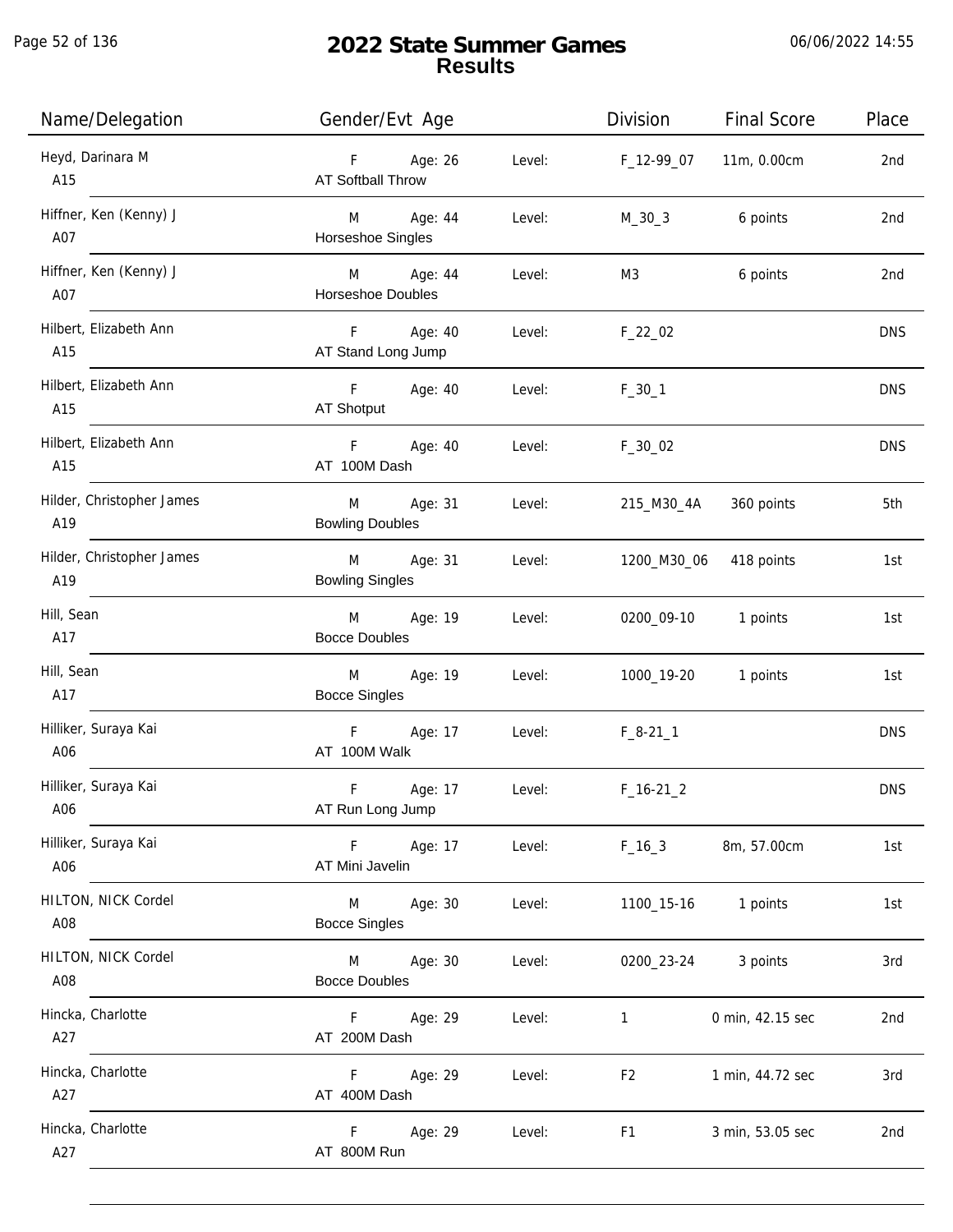| Name/Delegation                 | Gender/Evt Age                                        | Division       | <b>Final Score</b>          | Place           |
|---------------------------------|-------------------------------------------------------|----------------|-----------------------------|-----------------|
| Hincka, Molly<br>A27            | F Age: 31<br>Level:<br>AT 1500M Run                   | F <sub>1</sub> | 6 min, 24.65 sec            | 1st             |
| Hincka, Molly<br>A27            | F Age: 31<br>Level:<br>AT 800M Run                    | F2             | 3 min, 10.36 sec            | 2 <sub>nd</sub> |
| Hine, Annie<br>A08              | F Age: 17<br>Level:<br>Bocce Doubles                  |                | 0100_05-06 1 points         | 1st             |
| Hine, Annie<br>A08              | F Age: 17<br>Level:<br><b>Bocce Singles</b>           | 0800_07-08     | 2 points                    | 2nd             |
| Hines, Nikki G<br>A05           | F Age: 27<br>Level:<br><b>Bocce Doubles</b>           | 0100_25-26     | 1 points                    | 1st             |
| Hines, Nikki G<br>A05           | F Age: 27 Level:<br><b>Bocce Singles</b>              | 0900_25-26     | 2 points                    | 2nd             |
| Hinz-Johnson, Ava Emilia<br>A20 | F Age: 18<br>Level:<br><b>Bocce Singles</b>           | 0800_05-06     | 3 points                    | 3rd             |
| Hodges, Damion<br>A23           | M Age: 24<br>Level:<br>AT Mini Javelin                | $M_16_3$       |                             | <b>DNS</b>      |
| Hodges, Damion<br>A23           | Age: 24<br>Level:<br>M<br>AT 200M Dash                |                | M_22-29_3 0 min, 37.77 sec  | 3rd             |
| Hodges, Damion<br>A23           | Age: 24<br>Level:<br>M<br>AT 100M Dash                |                | M_22-29_07 0 min, 16.60 sec | 4th             |
| Hojnacki, Jason S<br>A15        | Age: 51<br>M<br>Level:<br>AT Shotput                  | M_30_5         | 5m, 89.00cm                 | 6th             |
| Hojnacki, Jason S<br>A15        | M<br>Age: 51<br>Level:<br>AT 400M Dash                | M3             | 1 min, 20.51 sec            | 1st             |
| Hojnacki, Jason S<br>A15        | Age: 51<br>M<br>Level:<br>AT 800M Run                 | M2             | 3 min, 8.39 sec             | 4th             |
| Hollingsworth, Henry<br>A26     | Age: 14<br>Level:<br>M<br>AT 100M Dash                |                | M_12-15_03 0 min, 13.72 sec | 1st             |
| Hollingsworth, Henry<br>A26     | Age: 14<br>Level:<br>M<br>AT Run Long Jump            | M_8-15_2       | 1m, 75.00cm                 | 4th             |
| Hollingsworth, Henry<br>A26     | Age: 14<br>Level:<br>M<br>AT 50M Dash                 | M_8-15_3       | 0 min, 7.88 sec             | 1st             |
| Hollis, Jacob<br>A20            | Age: 16<br>Level:<br>M<br><b>Bowling Ramp Singles</b> |                | 8am_Ramp_M1 393 points      |                 |
| Hollis, Jacob<br>A20            | Age: 16<br>Level:<br>M<br><b>Bowling Ramp Doubles</b> | 1215_Ramp_1    | 324 points                  | 3rd             |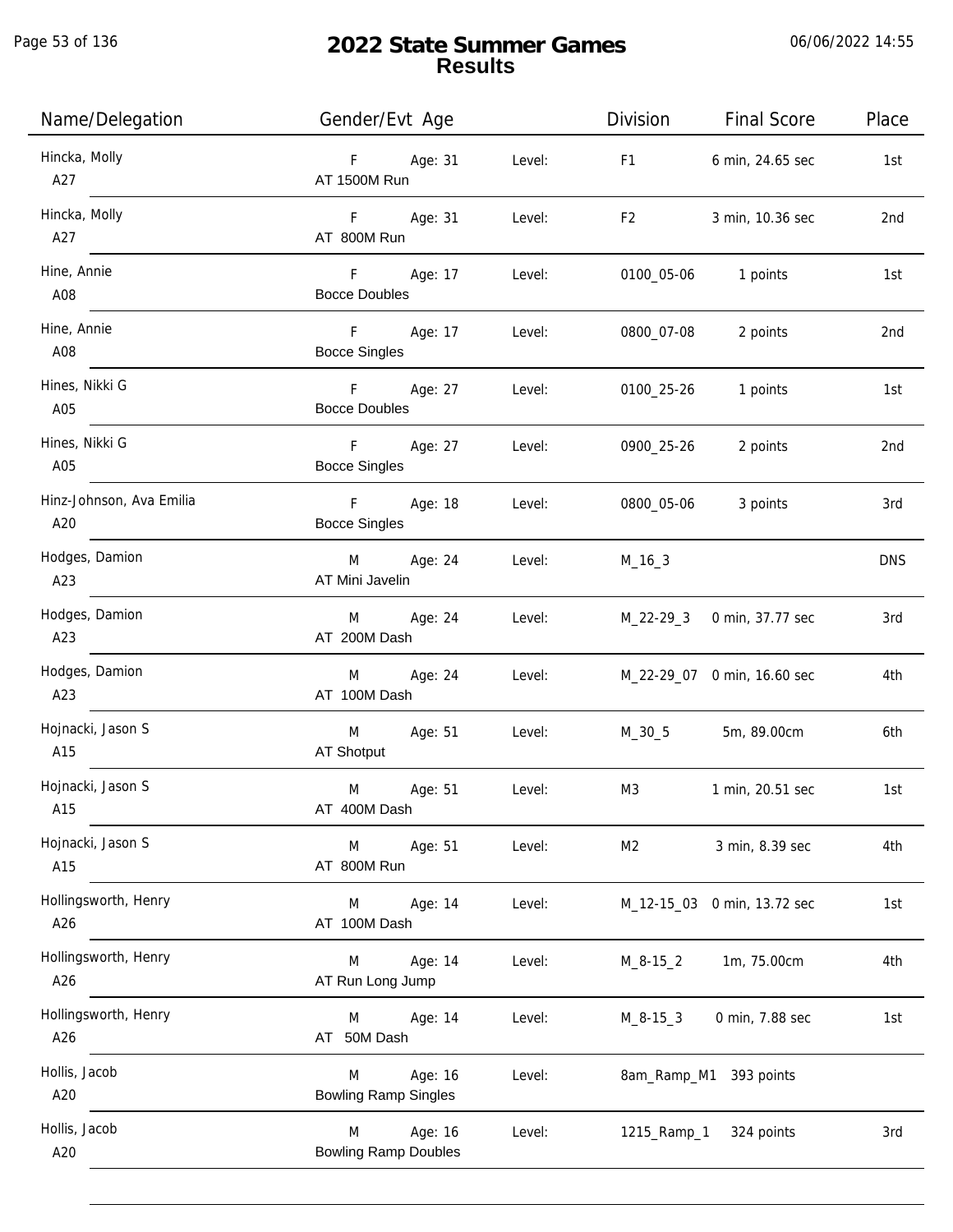| Name/Delegation                | Gender/Evt Age                                     | Division<br><b>Final Score</b>     | Place      |
|--------------------------------|----------------------------------------------------|------------------------------------|------------|
| Holt, Kathryn Muephy<br>A23    | Age: 41<br>F<br>Level:<br>AT Softball Throw        | 8m, 40.00cm<br>F_12-99_05          | 4th        |
| Holt, Kathryn Muephy<br>A23    | F<br>Age: 41<br>Level:<br>AT Mini Javelin          | $F_16_1$<br>2m, 50.00cm            | 4th        |
| Holt, Kathryn Muephy<br>A23    | F<br>Age: 41<br>Level:<br>AT 50M Dash              | $F_30_2$<br>0 min, 14.38 sec       | 5th        |
| Homminga, Christina<br>A09     | F<br>Age: 28<br>Level:<br><b>Bowling Doubles</b>   | 115_F22-29_1 403 points            | 2nd        |
| Homminga, Christina<br>A09     | F<br>Age: 28<br>Level:<br><b>Bowling Singles</b>   | 10am_F22-29_01 417 points          | 1st        |
| Homrich, Mitchell Tyler<br>A11 | M Age: 26<br>Level:<br>AT Stand Long Jump          | M_22_01<br>0m, 25.00cm             | 2nd        |
| Homrich, Mitchell Tyler<br>A11 | Age: 26<br>Level:<br>M<br>AT 50M Dash              | M_16-29_1<br>0 min, 17.68 sec      | 7th        |
| Homrich, Mitchell Tyler<br>A11 | Age: 26<br>Level:<br>M<br><b>AT Softball Throw</b> | 4m, 90.00cm<br>M_16_03             | 3rd        |
| Honeycutt, Ben R<br>A23        | Age: 35<br>M<br>Level:<br><b>Bocce Doubles</b>     | 0200_27-28<br>3 points             | 3rd        |
| Honeycutt, Ben R<br>A23        | M<br>Age: 35<br>Level:<br><b>Bocce Singles</b>     | 2 points<br>1100_21-22             | 2nd        |
| HOOD, OSHALA<br>A26            | F<br>Age: 23<br>Level:<br>AT 100M Dash             | F_22-29_03                         | <b>DNS</b> |
| HOOD, OSHALA<br>A26            | F<br>Age: 23<br>Level:<br>AT 200M Dash             | $F_22-29_2$                        | <b>DNS</b> |
| HOOD, OSHALA<br>A26            | F.<br>Age: 23<br>Level:<br><b>AT Shotput</b>       | $F_22-29-4$                        | <b>DNS</b> |
| Hool, Craig<br>A09             | Age: 44<br>Level:<br>M<br>AT Softball Throw        | 18m, 0.00cm<br>M_16_12             | 4th        |
| Hool, Craig<br>A09             | Age: 44<br>Level:<br>M<br>AT 100M Dash             | 0 min, 21.63 sec<br>M_30_05        | 7th        |
| Hool, Craig<br>A09             | Age: 44<br>Level:<br>M<br>AT 50M Dash              | 0 min, 10.46 sec<br>$M_30_4$       | 2nd        |
| Hoorn, Brenna Marie<br>A15     | F.<br>Age: 16<br>Level:<br>AT 1500M Run            | F1<br>14 min, 55.02 sec            | 3rd        |
| Hoorn, Brenna Marie<br>A15     | F.<br>Age: 16<br>Level:<br>AT 800M Run             | F <sub>1</sub><br>6 min, 46.83 sec | 3rd        |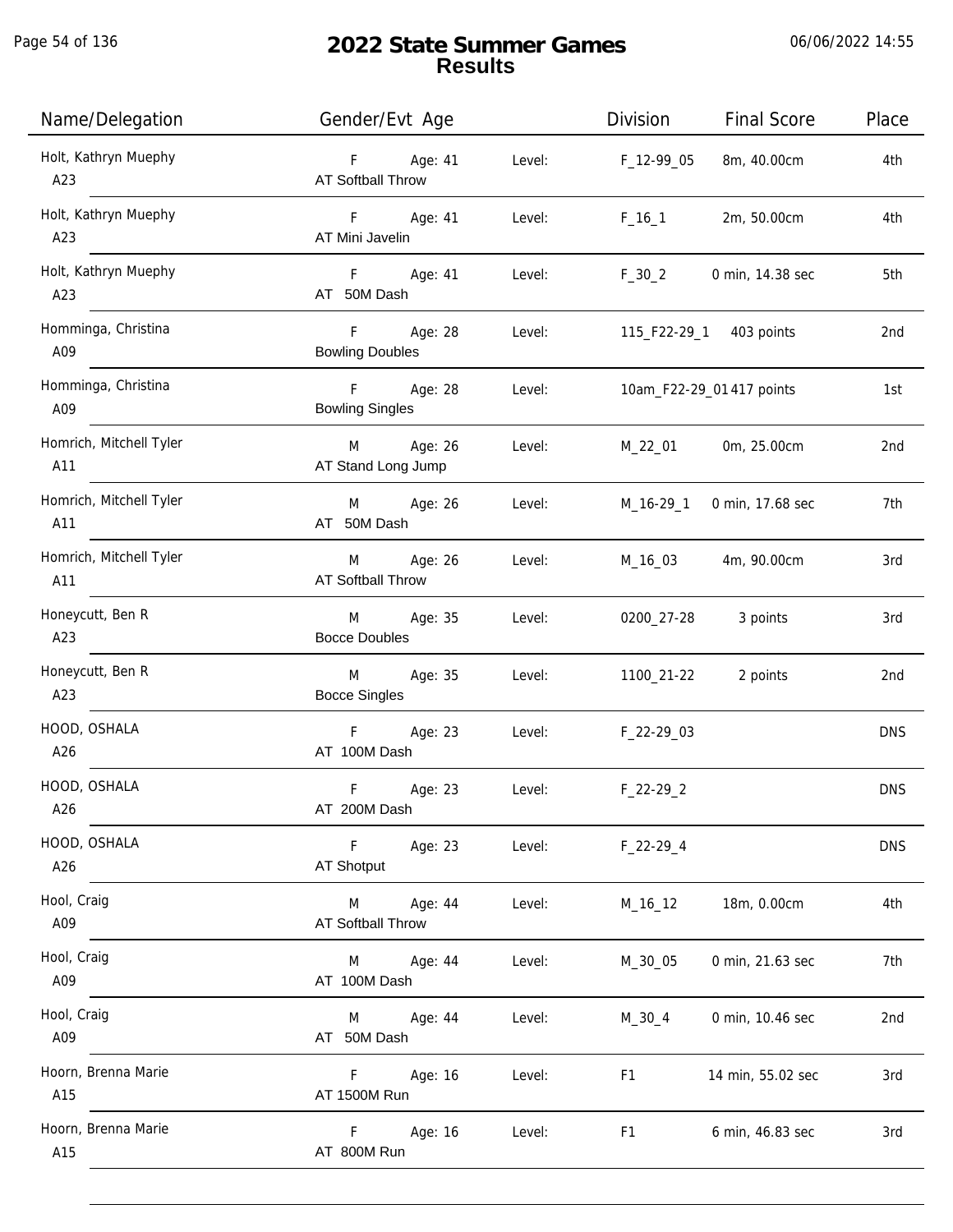Page 55 of 136

| Name/Delegation                 | Gender/Evt Age                                       | Division<br><b>Final Score</b> | Place      |
|---------------------------------|------------------------------------------------------|--------------------------------|------------|
| Hoorn, Brenna Marie<br>A15      | Age: 16<br>F<br>Level:<br><b>AT Softball Throw</b>   | 14m, 60.00cm<br>F_12-99_08     | 3rd        |
| Hopp, Ranger A<br>A10           | M Age: 12<br>Level:<br>AT Softball Throw             | 12m, 10.00cm<br>M_12-15_02     | 3rd        |
| Hopp, Ranger A<br>A10           | M Age: 12<br>Level:<br>AT 50M Dash                   | M_8-15_1<br>0 min, 11.09 sec   |            |
| Hopp, Ranger A<br>A10           | Age: 12<br>Level:<br>M<br>AT Stand Long Jump         | 1m, 23.00cm<br>M_12-21_04      | 3rd        |
| Horning, Nathan Ronald<br>A10   | Age: 23<br>M<br>Level:<br>Horseshoe Modified Doubles | 5 points<br>M1                 | 4th        |
| Horning, Nathan Ronald<br>A10   | Age: 23<br>M<br>Level:<br>Horseshoe Modified Singles | M2<br>4 points                 | 3rd        |
| Horton, Cheyenne<br>A23         | F<br>Age: 30<br>Level:<br>AT 50M Dash                | $F_30_4$<br>0 min, 11.27 sec   | 4th        |
| Horton, Cheyenne<br>A23         | F<br>Age: 30<br>Level:<br>AT Run Long Jump           | $F_22_2$<br>1m, 89.00cm        | 3rd        |
| Horton, Cheyenne<br>A23         | F<br>Age: 30<br>Level:<br>AT Shotput                 | $F_30_2$<br>4m, 1.00cm         | 3rd        |
| Hoskinson, Landon Arthur<br>A11 | Age: 21<br>Level:<br>M<br>DV 50M Unassisted Walk     | 0 min, 34.03 sec<br>M1         | 3rd        |
| Hoskinson, Landon Arthur<br>A11 | Age: 21<br>M<br>Level:<br><b>AT Softball Throw</b>   | M_16_02<br>3m, 90.00cm         | 3rd        |
| Hoskinson, Landon Arthur<br>A11 | M<br>Age: 21<br>Level:<br>DV 25M Assisted Walk       | M1                             | <b>DNS</b> |
| Howard, Mackenzie<br>A15        | Age: 15<br>F<br>Level:<br><b>AT Softball Throw</b>   | F_12-99_03<br>6m, 40.00cm      | 5th        |
| Howard, Mackenzie<br>A15        | F<br>Age: 15<br>Level:<br>AT 100M Dash               | F_12-15_01<br>0 min, 35.51 sec | 3rd        |
| Howard, Mackenzie<br>A15        | Age: 15<br>F.<br>Level:<br>AT Stand Long Jump        | 0m, 75.00cm<br>$F_12-2101$     | 1st        |
| Howes, Derek<br>A27             | Age: 42<br>Level:<br>M<br><b>AT Softball Throw</b>   | 9m, 90.00cm<br>M_16_06         | 3rd        |
| Howes, Derek<br>A27             | Age: 42<br>Level:<br>M<br>AT 50M Dash                | $M_30_1$<br>0 min, 17.12 sec   | 1st        |
| Howes, Derek<br>A27             | Age: 42<br>Level:<br>M<br>AT 100M Dash               | M_30_02<br>0 min, 34.18 sec    | 3rd        |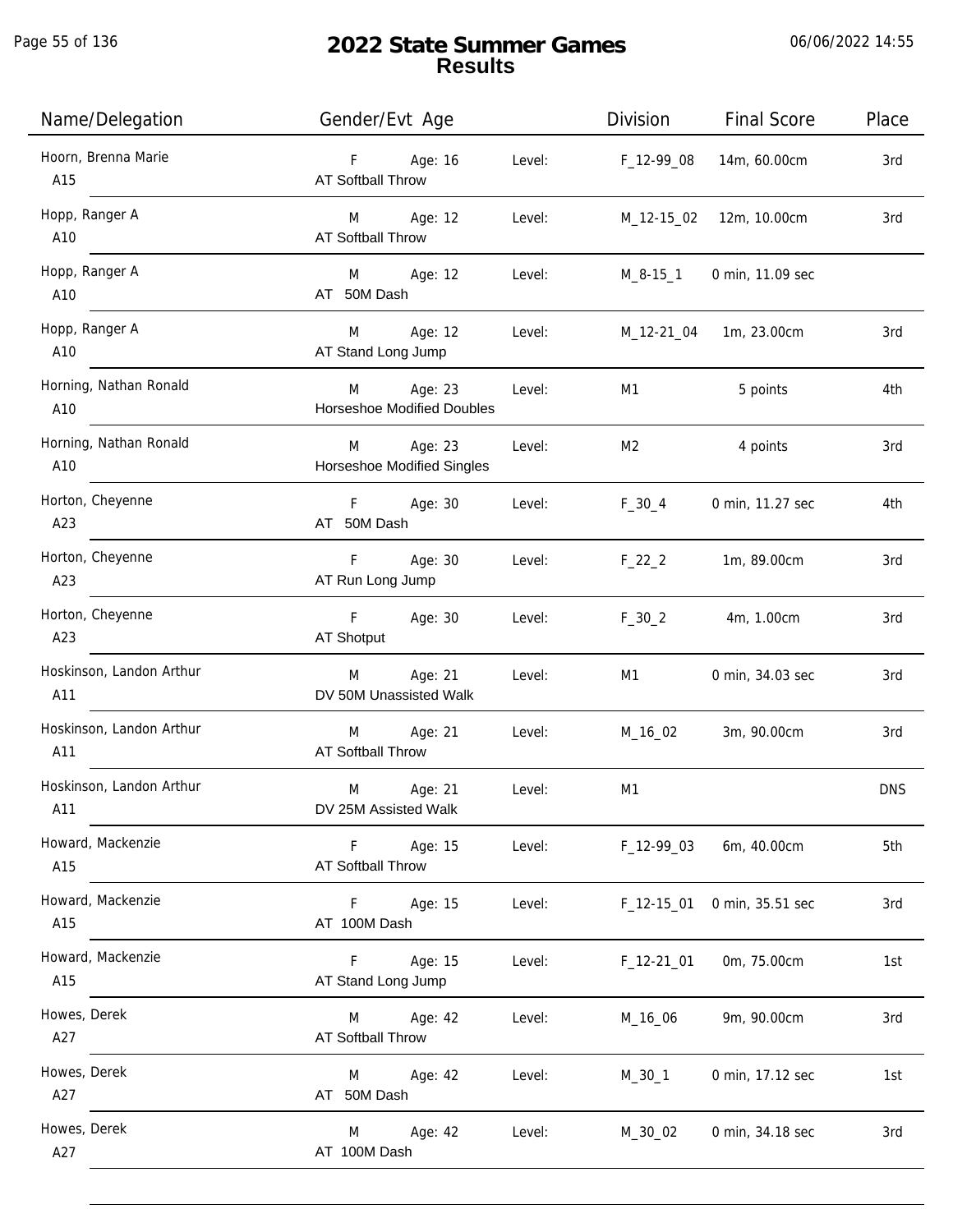| Name/Delegation                 | Gender/Evt Age                                             |        |                           | Division Final Score        | Place |
|---------------------------------|------------------------------------------------------------|--------|---------------------------|-----------------------------|-------|
| Howey, Kyle<br>A27              | M Age: 26<br><b>Bowling Singles</b>                        | Level: |                           | 9am_M22-29_06 391 points    | 2nd   |
| Howey, Kyle<br>A27              | M Age: 26<br><b>Bowling Doubles</b>                        | Level: |                           | 315_M30_3B 329 points       | 5th   |
| Hubbell, Gerard<br>A23          | M Age: 25<br>AT 100M Dash                                  | Level: |                           | M_22-29_05 0 min, 22.83 sec | 6th   |
| Hubbell, Gerard<br>A23          | M Age: 25<br>AT Shotput                                    | Level: |                           | M_22-29_1 6m, 23.00cm       | 2nd   |
| Hubbell, Gerard<br>A23          | M Age: 25<br>AT Stand Long Jump                            |        | Level: M_22_06 1m, 6.00cm |                             | 3rd   |
| Huff, Nicole J<br>A07           | F Age: 31 Level:<br>AT 50M Dash                            |        | $F_30_2$                  | 0 min, 11.93 sec            | 1st   |
| Huff, Nicole J<br>A07           | F Age: 31<br>AT Softball Throw                             | Level: |                           | F_12-99_04 14m, 90.00cm     | 1st   |
| Huff, Nicole J<br>A07           | F Age: 31 Level: F_22_03 0m, 84.00cm<br>AT Stand Long Jump |        |                           |                             | 2nd   |
| Huiet, Hunter Thomas<br>A06     | M Age: 27 Level:<br><b>Bocce Singles</b>                   |        | 1000_27-28                | 2 points                    | 2nd   |
| Huiet, Hunter Thomas<br>A06     | M Age: 27 Level:<br><b>Bocce Doubles</b>                   |        |                           | 0200_15-16 1 points         | 1st   |
| Hurst, Breanna<br>A05           | F Age: 23<br><b>Bocce Doubles</b>                          | Level: | 0300_05-06                | 1 points                    | 1st   |
| Hurst, Breanna<br>A05           | F<br>Age: 23<br><b>Bocce Singles</b>                       | Level: | 0900_15-16                | 2 points                    | 2nd   |
| Podczervinski II, Alfred<br>A23 | <b>M</b><br>Age: 29<br>AT Mini Javelin                     | Level: | $M_16_2$                  | 4m, 23.00cm                 | 5th   |
| Podczervinski II, Alfred<br>A23 | Age: 29<br>M<br>AT Stand Long Jump                         | Level: | M_22_07                   | 0m, 48.00cm                 | 7th   |
| Podczervinski II, Alfred<br>A23 | M Age: 29<br>AT 100M Dash                                  | Level: |                           | M_22-29_05 0 min, 22.71 sec | 5th   |
| III, Eugene Myers<br>A15        | Age: 16<br>M<br>SW 25Y Freestyle                           | Level: | $M_16-21_2$               | 0 min, 22.18 sec            | 2nd   |
| III, Eugene Myers<br>A15        | Age: 16<br>M<br>SW 50Y Freestyle                           | Level: | $M_16-21_2$               | 0 min, 55.49 sec            | 4th   |
| III, Eugene Myers<br>A15        | Age: 16<br>M<br>SW 25Y Backstroke                          | Level: | M_16-21_1                 | 0 min, 49.77 sec            | 3rd   |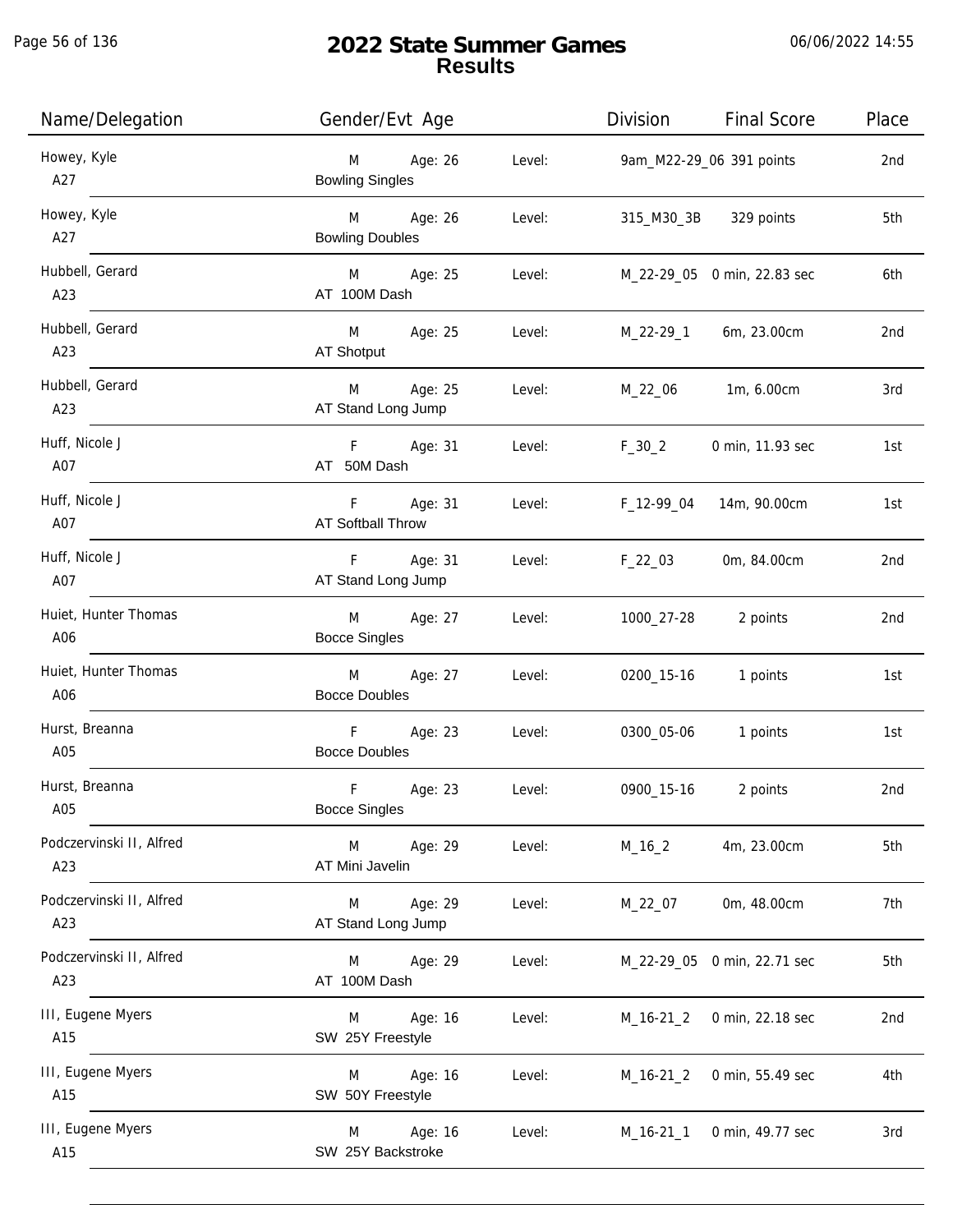Page 57 of 136

| Name/Delegation                        | Gender/Evt Age                              |        | Division          | <b>Final Score</b>  | Place      |
|----------------------------------------|---------------------------------------------|--------|-------------------|---------------------|------------|
| Irvine, Angel Hope<br>$\overline{A04}$ | F Age: 27<br><b>AT Softball Throw</b>       |        | Level: F_12-99_09 |                     | <b>DNS</b> |
| Irvine, Angel Hope<br>A04              | F Age: 27<br>AT 50M Dash                    | Level: | $F_16-29_4$       | 0 min, 12.09 sec    | 5th        |
| Irvine, Angel Hope<br>A04              | F Age: 27<br>AT Stand Long Jump             |        | Level: F_22_08    | 0m, 82.00cm         | 2nd        |
| Ivory, Patience<br>A13                 | F Age: 16<br><b>Bocce Doubles</b>           | Level: |                   | 0100_09-10 4 points | 4th        |
| Ivory, Patience<br>A13                 | F Age: 16<br><b>Bocce Singles</b>           | Level: |                   | 0800_11-12 2 points | 2nd        |
| Jackson, Dominic<br>A13                | M Age: 15<br>AT Shotput                     | Level: | M_12-15_1         |                     | <b>DNS</b> |
| Jackson, Dominic<br>A13                | M Age: 15<br>AT Stand Long Jump             |        | Level: M_12-21_06 |                     | <b>DNS</b> |
| Jackson, Dominic<br>A13                | M Age: 15 Level: M_12-15_02<br>AT 100M Dash |        |                   |                     | <b>DNS</b> |
| Jackson, Matthew<br>A23                | M Age: 23<br><b>Bocce Doubles</b>           | Level: | 0200_27-28        | 1 points            | 1st        |
| Jackson, Matthew<br>A23                | M<br>Age: 23<br><b>Bocce Singles</b>        | Level: | 1100_27-28        | 4 points            | 4th        |
| Jackson, Stephanie Brianne<br>A23      | F Age: 29<br><b>Bocce Singles</b>           | Level: | 0900_11-12        | 1 points            | 1st        |
| Jackson, Stephanie Brianne<br>A23      | F<br>Age: 29<br><b>Bocce Doubles</b>        | Level: | 0300_09-10        | 1 points            | 1st        |
| Jacobs, Emily E<br>A15                 | F Age: 26<br>AT 200M Dash                   | Level: | $\mathbf{1}$      | 0 min, 43.42 sec    | 3rd        |
| Jacobs, Emily E<br>A15                 | F<br>Age: 26<br>AT Stand Long Jump          | Level: | $F_22_08$         |                     | <b>DNS</b> |
| Jacobs, Emily E<br>A15                 | F Age: 26<br>AT Softball Throw              | Level: | F_12-99_07        | 10m, 20.00cm        | 4th        |
| Jaska, Victoria Catherine-Marie<br>A19 | F Age: 32<br>AT 800M Run                    | Level: | F <sub>2</sub>    | 3 min, 15.32 sec    | 3rd        |
| Jaska, Victoria Catherine-Marie<br>A19 | F<br>Age: 32<br>AT Shotput                  | Level: | $F_30_3$          | 7m, 63.00cm         | 1st        |
| Jaska, Victoria Catherine-Marie<br>A19 | F<br>Age: 32<br>AT 400M Dash                | Level: | F <sub>3</sub>    | 1 min, 21.97 sec    | 1st        |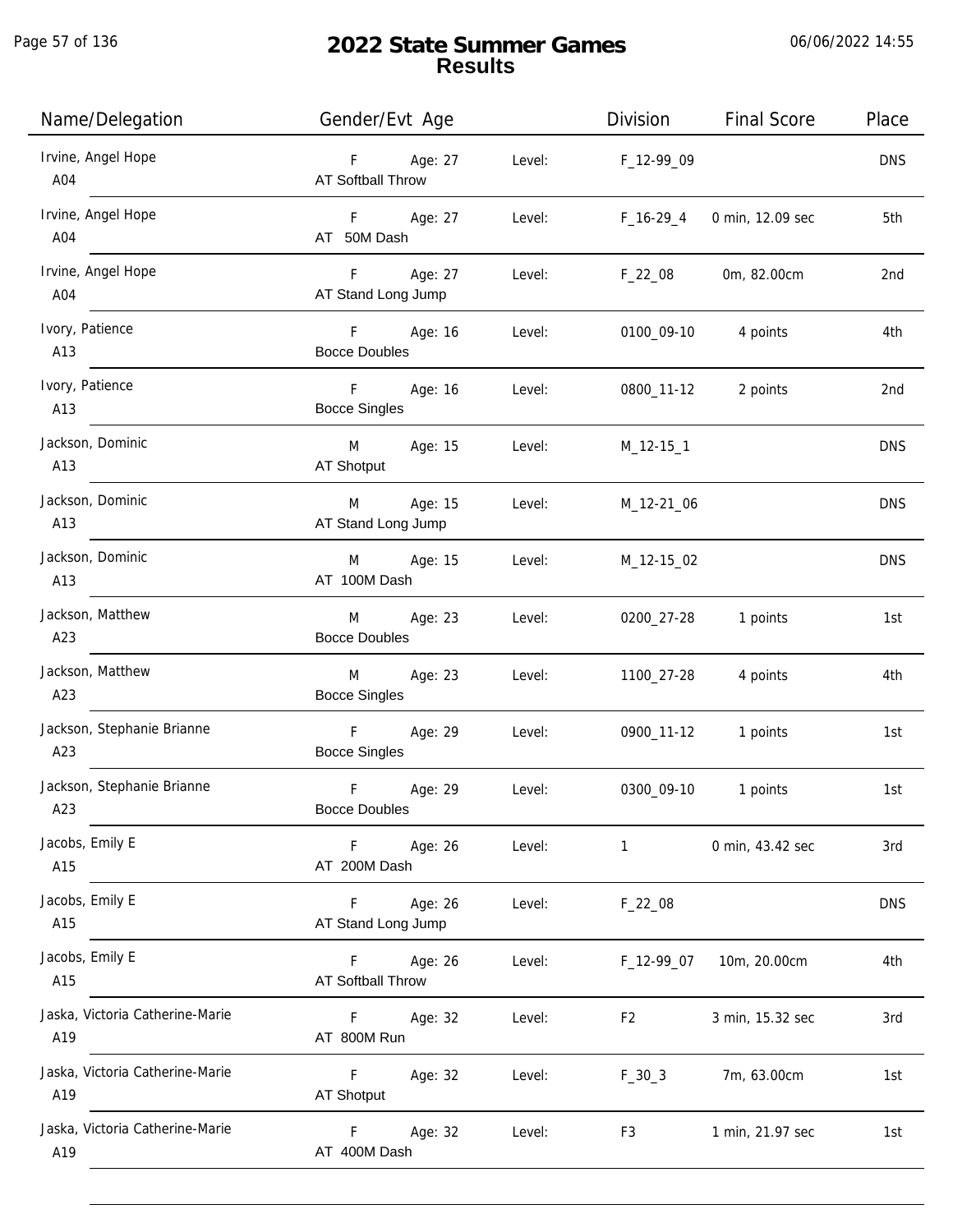| Name/Delegation                     | Gender/Evt Age                                       |        | Division                  | <b>Final Score</b>                | Place |
|-------------------------------------|------------------------------------------------------|--------|---------------------------|-----------------------------------|-------|
| Jay, John Bryan<br>$\overline{A27}$ | M Age: 31<br>AT 400M Dash                            | Level: | M3                        | 1 min, 26.45 sec                  | 3rd   |
| Jay, John Bryan<br>A27              | M Age: 31<br>AT Run Long Jump                        | Level: | M_22_7                    | 3m, 90.00cm                       | 1st   |
| Jay, John Bryan<br>A27              | M Age: 31<br>AT 100M Dash                            | Level: | M_30_07                   | 0 min, 13.67 sec                  | 2nd   |
| Jaynes, Shaun M<br>A27              | M Age: 39<br><b>Bowling Doubles</b>                  | Level: |                           | 315_M30_3B 343 points             | 5th   |
| Jaynes, Shaun M<br>A27              | M Age: 39 Level:<br><b>Bowling Singles</b>           |        | 1200_M30_07 403 points    |                                   | 2nd   |
| Jefferson, Adam<br>A13              | M Age: 13<br>Horseshoe Singles                       |        | Level: M_8-29_2M 6 points |                                   | 1st   |
| Jefferson, Adam<br>A13              | M Age: 13<br>Horseshoe Doubles                       | Level: | $M2-m$                    | 5 points                          | 1st   |
| JERNIGAN, ROBERT DAVID<br>A23       | M Age: 23<br>SW 25Y Freestyle                        | Level: |                           | M_22-29_2 0 min, 30.19 sec        | 4th   |
| JERNIGAN, ROBERT DAVID<br>A23       | M Age: 23<br>SW 4X25 Free Relay                      | Level: | $1 \quad \text{or} \quad$ | 2 min, 13.35 sec                  | 2nd   |
| JERNIGAN, ROBERT DAVID<br>A23       | M Age: 23<br>SW 25Y Backstroke                       |        |                           | Level: M_22-29_2 0 min, 39.17 sec | 4th   |
| Jessop, Justin<br>A13               | M Age: 45<br><b>Bowling Singles</b>                  |        |                           | Level: 11am_M30_2A 346 points     | 5th   |
| Jessop, Justin<br>A13               | M <sub>ar</sub><br>Age: 45<br><b>Bowling Doubles</b> | Level: |                           | 315_M30_2B 325 points             | 3rd   |
| Johnson, Brian K<br>A27             | M<br>Age: 49<br>AT Shotput                           | Level: | $M_30_5$                  | 7m, 2.00cm                        | 5th   |
| Johnson, Brian K<br>A27             | Age: 49<br>M<br>AT Run Long Jump                     | Level: | $M_22_4$                  | 1m, 89.00cm                       | 3rd   |
| Johnson, Brian K<br>A27             | Age: 49<br>M<br>AT 100M Dash                         | Level: | M_30_06                   | 0 min, 16.09 sec                  | 3rd   |
| Johnson, Kayla<br>A26               | Age: 20<br>F.<br>AT 200M Dash                        | Level: | $F_8-21-3$                | 0 min, 45.41 sec                  | 3rd   |
| Johnson, Kayla<br>A26               | Age: 20<br>F.<br>AT 100M Dash                        | Level: | $F_16-2103$               | 0 min, 19.71 sec                  | 5th   |
| Johnson, Kayla<br>A26               | F<br>Age: 20<br>AT Shotput                           | Level: | $F_16-21_2$               | 5m, 66.00cm                       | 2nd   |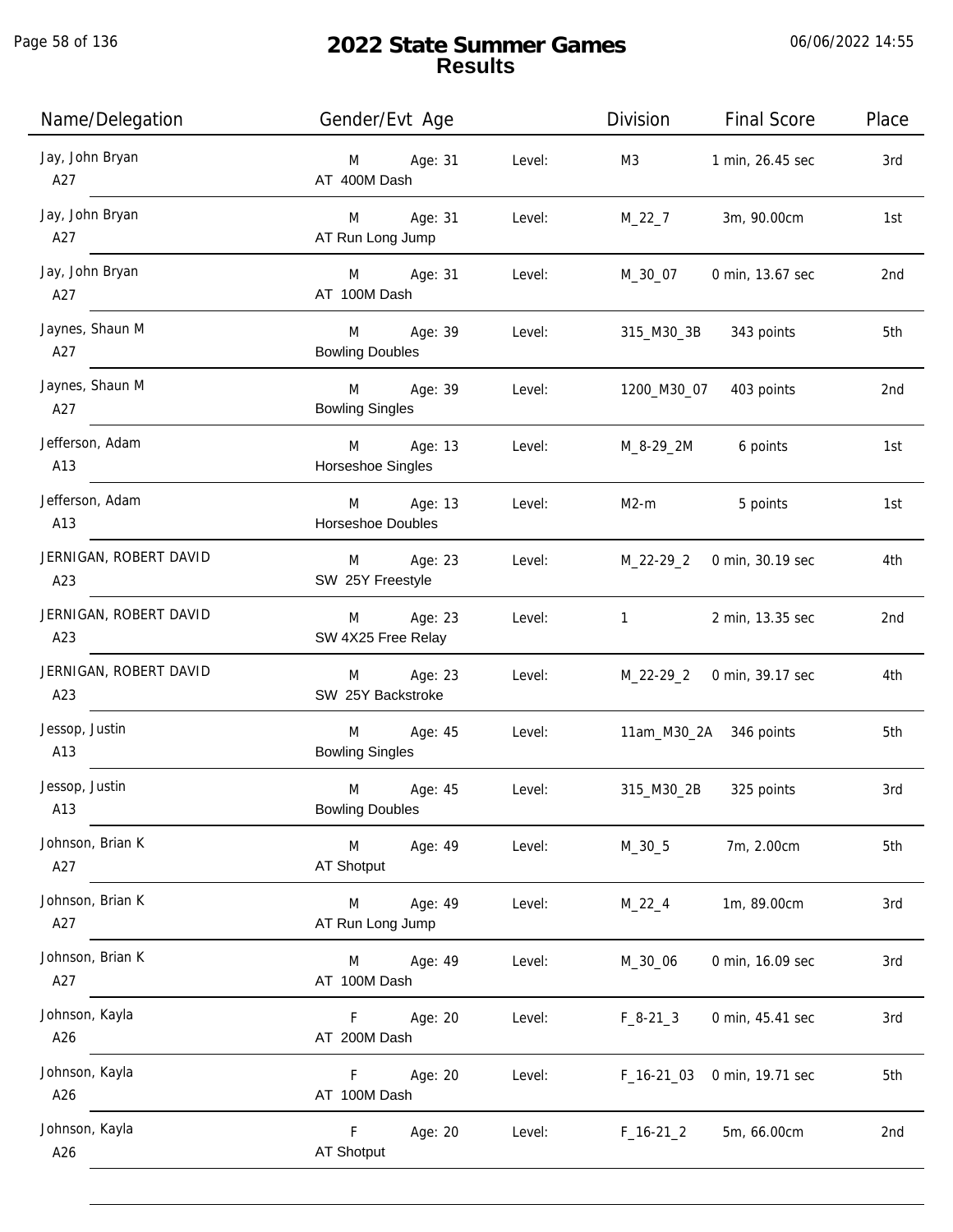| Name/Delegation              | Gender/Evt Age                        |        | Division                                                                                                                                                                                                                       | <b>Final Score</b>          | Place           |
|------------------------------|---------------------------------------|--------|--------------------------------------------------------------------------------------------------------------------------------------------------------------------------------------------------------------------------------|-----------------------------|-----------------|
| Johnson, Keshia Lynn<br>A06  | Age: 34<br>F<br>Horseshoe Singles     | Level: | $F_30_1$                                                                                                                                                                                                                       | 3 points                    | 4th             |
| Johnson, Keshia Lynn<br>A06  | F Age: 34<br><b>Horseshoe Doubles</b> | Level: | F1 and the state of the state of the state of the state of the state of the state of the state of the state of the state of the state of the state of the state of the state of the state of the state of the state of the sta | 8 points                    | 4th             |
| Johnson, Noah Sedric<br>A27  | F Age: 21<br>SW 50Y Freestyle         | Level: |                                                                                                                                                                                                                                | M_16-21_1 2 min, 34.37 sec  | 4th             |
| Johnson, Noah Sedric<br>A27  | F Age: 21<br>SW 50Y Backstroke        | Level: | M2                                                                                                                                                                                                                             | 0 min, 59.76 sec            | 2 <sub>nd</sub> |
| Johnson, Noah Sedric<br>A27  | Age: 21<br>F<br>SW 25Y Freestyle      | Level: |                                                                                                                                                                                                                                | M_16-21_3 0 min, 18.39 sec  | 2nd             |
| Johnson, Patrick H<br>A15    | M Age: 25<br><b>Bocce Doubles</b>     | Level: | 0100_27-28                                                                                                                                                                                                                     | 2 points                    | 2nd             |
| Johnson, Patrick H<br>A15    | M Age: 25<br><b>Bocce Singles</b>     | Level: | 1100_09-10                                                                                                                                                                                                                     | 2 points                    | 2nd             |
| Johnson, Samuel Allan<br>A06 | M Age: 31<br>Horseshoe Singles        | Level: | $M_30_1$                                                                                                                                                                                                                       | 3 points                    | 4th             |
| Johnson, Samuel Allan<br>A06 | Age: 31<br>M<br>Horseshoe Doubles     | Level: | M <sub>2</sub>                                                                                                                                                                                                                 | 14 points                   | 1st             |
| Johnson, Weldon<br>A26       | Age: 20<br>M<br>AT Shotput            | Level: | M_16-21_4                                                                                                                                                                                                                      | 4m, 87.00cm                 | 2 <sub>nd</sub> |
| Johnson, Weldon<br>A26       | M<br>Age: 20<br>AT 200M Dash          | Level: | M_8-21_3                                                                                                                                                                                                                       | 0 min, 31.99 sec            | 1st             |
| Johnson, Weldon<br>A26       | M<br>Age: 20<br>AT 100M Dash          | Level: |                                                                                                                                                                                                                                | M_16-21_05 0 min, 17.06 sec | 6th             |
| Johnston, Jeff David<br>A07  | M<br>Age: 49<br><b>Bocce Singles</b>  | Level: | 1200_11-12                                                                                                                                                                                                                     | 1 points                    | 1st             |
| Johnston, Jeff David<br>A07  | M<br>Age: 49<br><b>Bocce Doubles</b>  | Level: | 0200_27-28                                                                                                                                                                                                                     | 4 points                    | 4th             |
| Jones, Christian<br>A17      | Age: 25<br>M<br>AT Mini Javelin       | Level: | M_16_8                                                                                                                                                                                                                         | 30m, 70.00cm                | 2nd             |
| Jones, Christian<br>A17      | Age: 25<br>M<br>AT Run Long Jump      | Level: | M_22_6                                                                                                                                                                                                                         | 3m, 48.00cm                 | 2nd             |
| Jones, Christian<br>A17      | Age: 25<br>M<br>AT 200M Dash          | Level: | M_22-29_5                                                                                                                                                                                                                      | 0 min, 32.94 sec            | 7th             |
| Jones, Jasiah<br>A13         | M<br>Age: 15<br>AT Shotput            | Level: | M_12-15_1                                                                                                                                                                                                                      | 2m, 65.00cm                 | 1st             |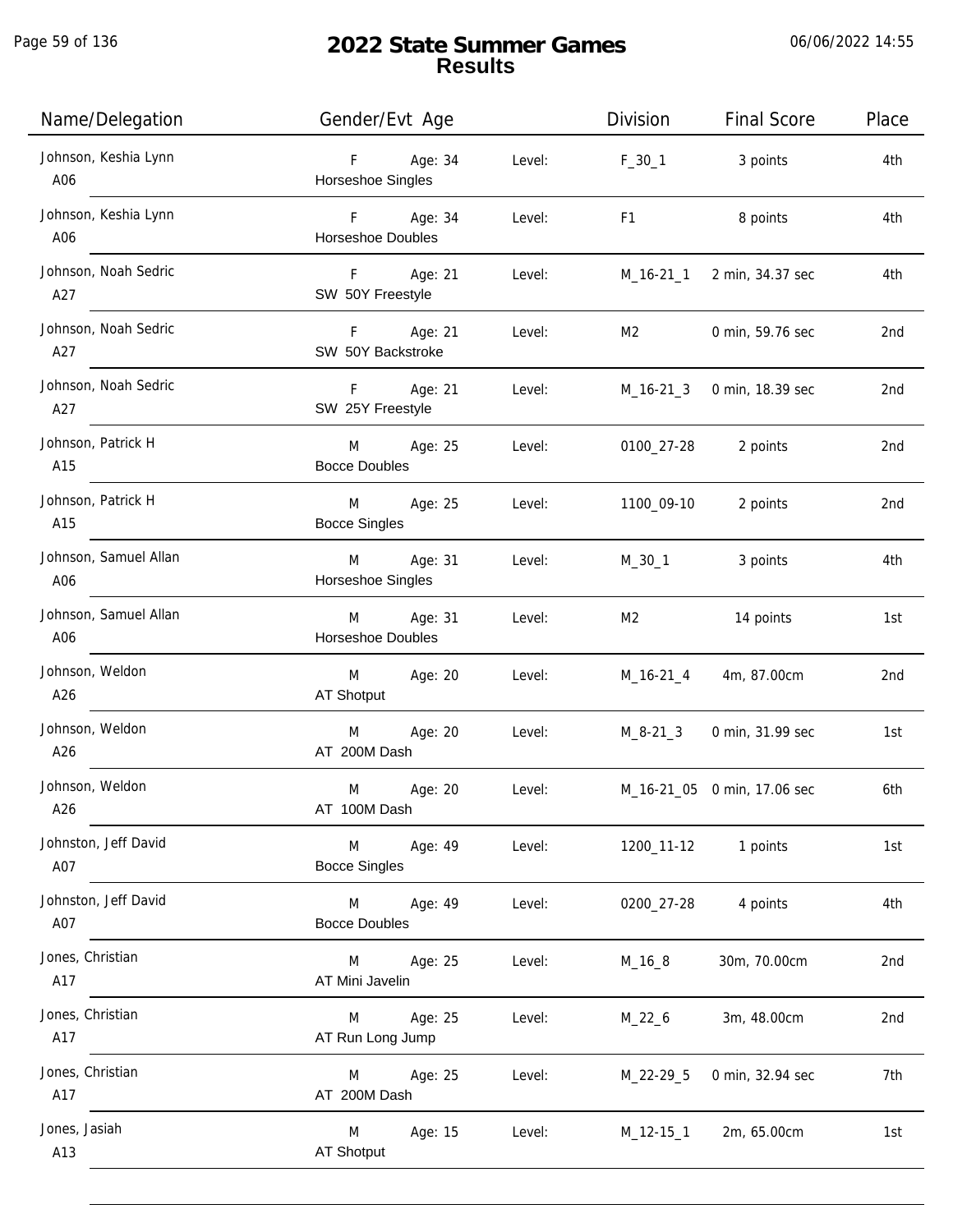Page 60 of 136

| Name/Delegation                | Gender/Evt Age                             |        | Division         | <b>Final Score</b>          | Place      |
|--------------------------------|--------------------------------------------|--------|------------------|-----------------------------|------------|
| Jones, Jasiah<br>A13           | Age: 15<br>M<br>AT 200M Dash               | Level: | $M_8 - 21_2$     | 0 min, 31.54 sec            | 2nd        |
| Jones, Jasiah<br>A13           | Age: 15<br>M<br>AT Run Long Jump           | Level: | M_8-15_2         | 2m, 63.00cm                 | 2nd        |
| Jones, Khalil<br>A20           | M<br>Age: 16<br>SW 50Y Freestyle           | Level: | $M_16-21_1$      |                             |            |
| Jones, Khalil<br>A20           | Age: 16<br>M<br>SW 25Y Freestyle           | Level: |                  | M_16-21_1 1 min, 6.79 sec   | 3rd        |
| Jones, Khalil<br>A20           | Age: 16<br>M<br>SW 100Y Freestyle          | Level: | M <sub>2</sub>   |                             |            |
| JONES, MATT Christopher<br>A08 | Age: 38<br>M<br><b>Bocce Singles</b>       | Level: | 1000_23-24       | 1 points                    | 1st        |
| JONES, MATT Christopher<br>A08 | M<br>Age: 38<br><b>Bocce Doubles</b>       | Level: |                  | 0200_13-14 1 points         | 1st        |
| Jones, Trina<br>A26            | F <sub>11</sub><br>Age: 22<br>AT 100M Dash | Level: |                  | F_22-29_02 0 min, 21.52 sec | 2nd        |
| Jones, Trina<br>A26            | F<br>Age: 22<br>AT Shotput                 | Level: | $F_2$ 22-29 $_4$ | 4m, 58.00cm                 | 2nd        |
| Jones, Trina<br>A26            | F<br>Age: 22<br>AT 200M Dash               | Level: | $F_22-29_2$      | 0 min, 52.11 sec            | 5th        |
| Jordan, Daniel<br>A17          | M<br>Age: 38<br>AT 50M Dash                | Level: | $M_30_2$         | 0 min, 23.59 sec            | 1st        |
| Jordan, Daniel<br>A17          | M<br>Age: 38<br>AT 100M Dash               | Level: | M_30_03          | 0 min, 25.63 sec            | 6th        |
| Jordan, Daniel<br>A17          | Age: 38<br>M<br>AT Mini Javelin            | Level: | M_16_4           | 11m, 21.00cm                | 2nd        |
| Judis, Robert<br>A15           | Age: 14<br>M<br>AT 100M Dash               | Level: | M_12-15_02       |                             | <b>DNS</b> |
| Judis, Robert<br>A15           | Age: 14<br>M<br>AT Stand Long Jump         | Level: | M_12-21_02       |                             | <b>DNS</b> |
| Judis, Robert<br>A15           | Age: 14<br>M<br>AT Shotput                 | Level: | $M_12-15_2$      |                             | <b>DNS</b> |
| KACZOR, TERRY Anne<br>A08      | Age: 51<br>F.<br>Horseshoe Doubles         | Level: | F <sub>1</sub>   | 11 points                   | 1st        |
| KACZOR, TERRY Anne<br>A08      | F<br>Age: 51<br>Horseshoe Singles          | Level: | $F_30_2$         | 2 points                    | 3rd        |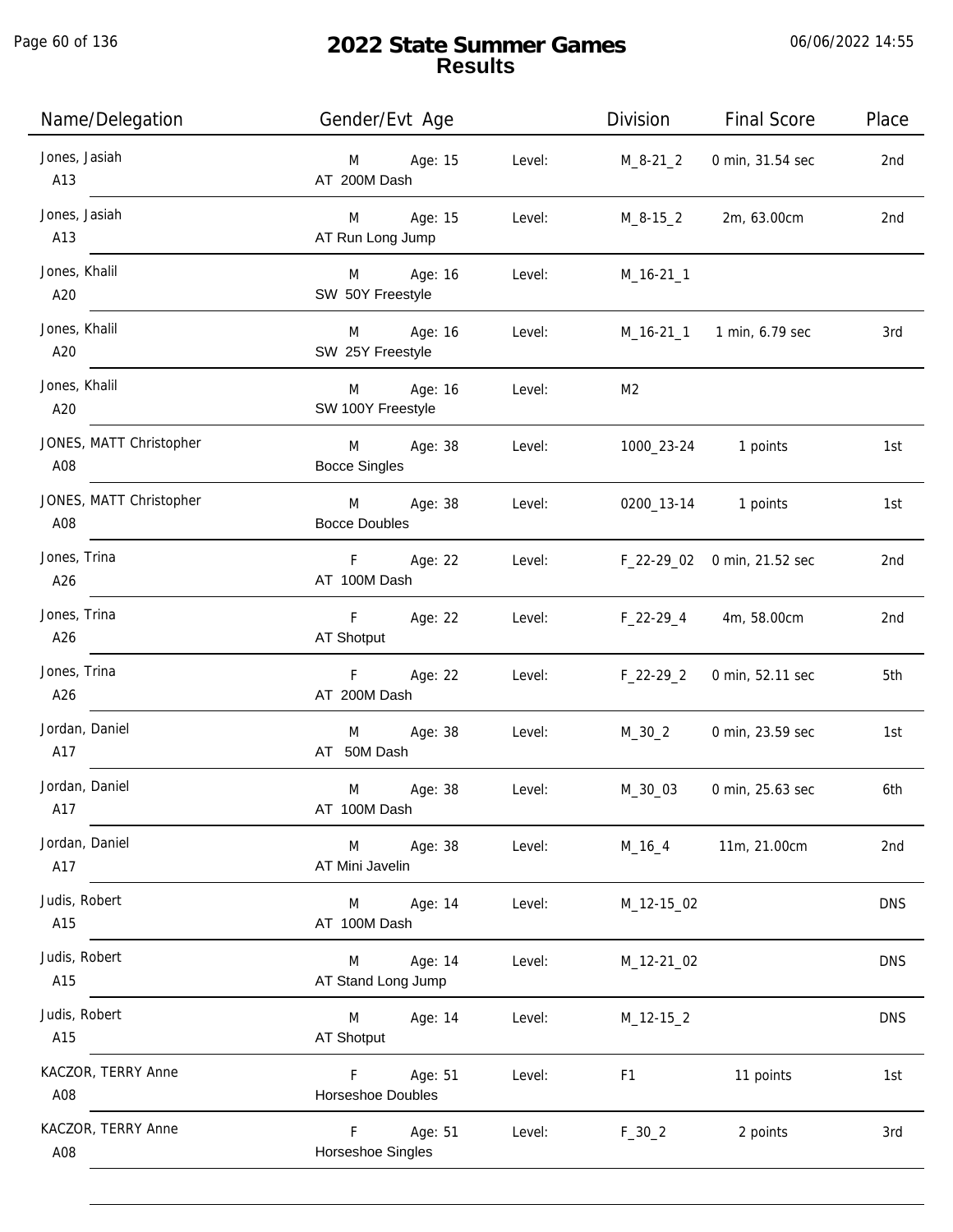Page 61 of 136

j.

| Name/Delegation              | Gender/Evt Age                                        |        | Division    | <b>Final Score</b>          | Place           |
|------------------------------|-------------------------------------------------------|--------|-------------|-----------------------------|-----------------|
| Kalitta, Gabe P<br>A30       | M Age: 24<br>AT 50M Dash                              | Level: | M_16-29_3   | 0 min, 13.84 sec            | 7th             |
| Kalitta, Gabe P<br>A30       | M Age: 24<br>AT Stand Long Jump                       | Level: | M_22_02     | 0m, 40.00cm                 | 2nd             |
| Kalitta, Gabe P<br>A30       | M Age: 24<br><b>AT Softball Throw</b>                 | Level: | M_16_08     | 12m, 20.00cm                | 2nd             |
| Kalka, Stacy L<br>A05        | F Age: 44<br><b>Bocce Doubles</b>                     | Level: | 0100_21-22  | 2 points                    | 2nd             |
| Kalka, Stacy L<br>A05        | F Age: 44<br><b>Bocce Singles</b>                     | Level: | 0900_19-20  | 3 points                    | 3rd             |
| Kammers, Nicholas<br>A35     | M Age: 22<br><b>Bocce Doubles</b>                     | Level: | 0200_09-10  | 4 points                    | 4th             |
| Kammers, Nicholas<br>A35     | M Age: 22<br><b>Bocce Singles</b>                     | Level: |             | 1200_13-14 2 points         | 2 <sub>nd</sub> |
| Kardell, Ivan<br>A13         | M <sub>1</sub><br>Age: 38<br><b>Bowling Doubles</b>   | Level: | 215_M30_1A  | 354 points                  | 3rd             |
| Kardell, Ivan<br>A13         | Age: 38<br>M<br><b>Bowling Singles</b>                | Level: |             | 11am_M30_1A 453 points      | 1st             |
| Karrick, Dave Russell<br>A09 | M <sub>art</sub><br>Age: 66<br><b>Bowling Doubles</b> | Level: | 315_M30_1B  | 430 points                  | 1st             |
| Karrick, Dave Russell<br>A09 | $M \sim 1$<br>Age: 66<br><b>Bowling Singles</b>       | Level: | 1200_M30_04 | 360 points                  | 3rd             |
| Kaushik, Prayas<br>A23       | M<br>Age: 19<br>AT Mini Javelin                       | Level: | $M_16_5$    |                             | <b>DNS</b>      |
| Kaushik, Prayas<br>A23       | Age: 19<br>M<br>AT Stand Long Jump                    | Level: | M_12-21_06  |                             | <b>DNS</b>      |
| Kaushik, Prayas<br>A23       | M<br>Age: 19<br>AT 50M Dash                           | Level: | M_16-29_4   | 0 min, 13.41 sec            | 6th             |
| Kelcherman, Jerryd<br>A09    | Age: 29<br>M<br>AT Softball Throw                     | Level: | M_16_12     | 17m, 70.00cm                | 5th             |
| Kelcherman, Jerryd<br>A09    | Age: 29<br>M<br>AT 100M Dash                          | Level: |             | M_22-29_05 0 min, 19.36 sec | 3rd             |
| Kelcherman, Jerryd<br>A09    | Age: 29<br>M<br>AT 50M Dash                           | Level: | M_16-29_5   | 0 min, 10.66 sec            | 6th             |
| Keller, Sandra Sue<br>A06    | Age: 52<br>F.<br><b>Bocce Singles</b>                 | Level: | 0900_17-18  | 4 points                    | 4th             |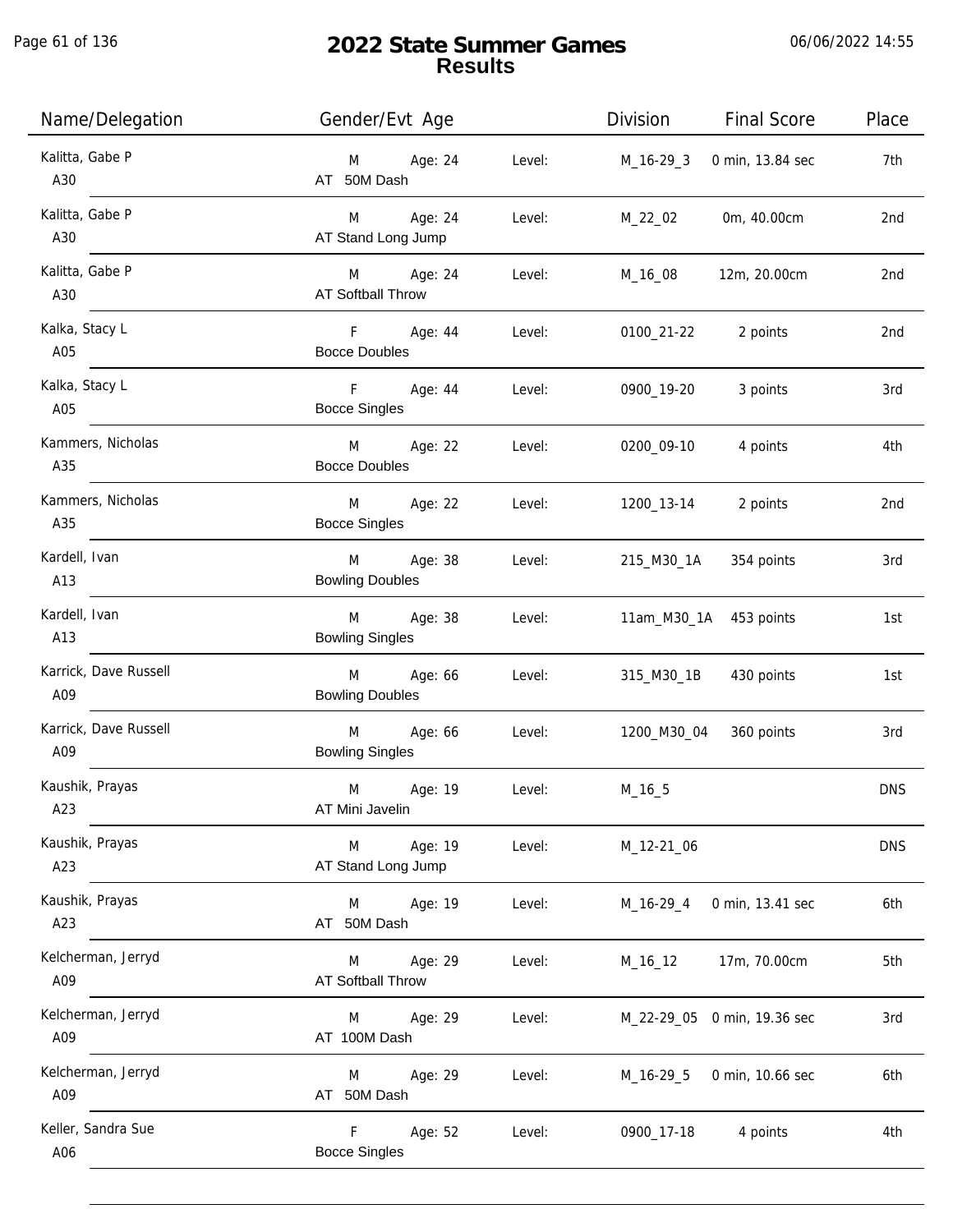Page 62 of 136

j.

| Name/Delegation                | Gender/Evt Age                                     |        | Division   | <b>Final Score</b>          | Place |
|--------------------------------|----------------------------------------------------|--------|------------|-----------------------------|-------|
| Keller, Sandra Sue<br>A06      | F Age: 52<br><b>Bocce Doubles</b>                  | Level: |            | 0100_15-16 4 points         | 4th   |
| Kennedy, Ashley<br>A11         | F Age: 32<br><b>Bocce Doubles</b>                  | Level: | 0100_13-14 | 2 points                    | 2nd   |
| Kennedy, Ashley<br>A11         | $F = 1$<br>Age: 32<br><b>Bocce Singles</b>         | Level: | 0800_27-28 | 4 points                    | 4th   |
| Kennedy, Timothy A<br>A33      | M Age: 41<br><b>Bocce Doubles</b>                  | Level: | 0200_19-20 | 4 points                    | 4th   |
| Kennedy, Timothy A<br>A33      | M <sub>ar</sub><br>Age: 41<br><b>Bocce Singles</b> | Level: |            | 1100_21-22 3 points         | 3rd   |
| Kesler, Lindsey<br>A15         | F Age: 19<br>AT 100M Dash                          | Level: |            | F_16-21_02 0 min, 21.60 sec | 4th   |
| Kesler, Lindsey<br>A15         | F Age: 19<br>AT 200M Dash                          | Level: | F_8-21_1   | 0 min, 35.36 sec            | 1st   |
| Kesler, Lindsey<br>A15         | F Age: 19<br>AT Stand Long Jump                    | Level: | F_12-21_03 | 1m, 13.00cm                 | 2nd   |
| Keyser, Jason Matthew<br>A07   | M Age: 42<br>AT 100M Dash                          | Level: | M_30_01    | 0 min, 29.57 sec            | 1st   |
| Keyser, Jason Matthew<br>A07   | M Age: 42<br>AT Softball Throw                     | Level: | M_16_08    | 11m, 90.00cm                | 4th   |
| Keyser, Jason Matthew<br>A07   | Age: 42<br>M <sub>ar</sub><br>AT 50M Dash          | Level: | $M_30_2$   | 0 min, 42.38 sec            | 4th   |
| Kilgore, Nathan Phillip<br>A06 | M<br>Age: 35<br><b>Bocce Singles</b>               | Level: |            | 1000_27-28 1 points         | 1st   |
| Kilgore, Nathan Phillip<br>A06 | M<br>Age: 35<br><b>Bocce Doubles</b>               | Level: | 0200_15-16 | 1 points                    | 1st   |
| King, Ethan<br>A13             | <b>M</b><br>Age: 17<br><b>Bocce Doubles</b>        | Level: | 0200_11-12 | 2 points                    | 2nd   |
| King, Ethan<br>A13             | <b>M</b><br>Age: 17<br><b>Bocce Singles</b>        | Level: | 1000_19-20 | 4 points                    | 4th   |
| Kinlaw, Maya<br>A20            | F<br>Age: 12<br>AT Mini Javelin                    | Level: | $F_8-15-1$ | 6m, 99.00cm                 | 2nd   |
| Kinlaw, Maya<br>A20            | Age: 12<br>F.<br>AT 50M Dash                       | Level: | $F_8-15_2$ | 0 min, 12.81 sec            | 4th   |
| Kinlaw, Maya<br>A20            | Age: 12<br>F.<br>AT 100M Dash                      | Level: |            | F_12-15_02 0 min, 25.93 sec | 1st   |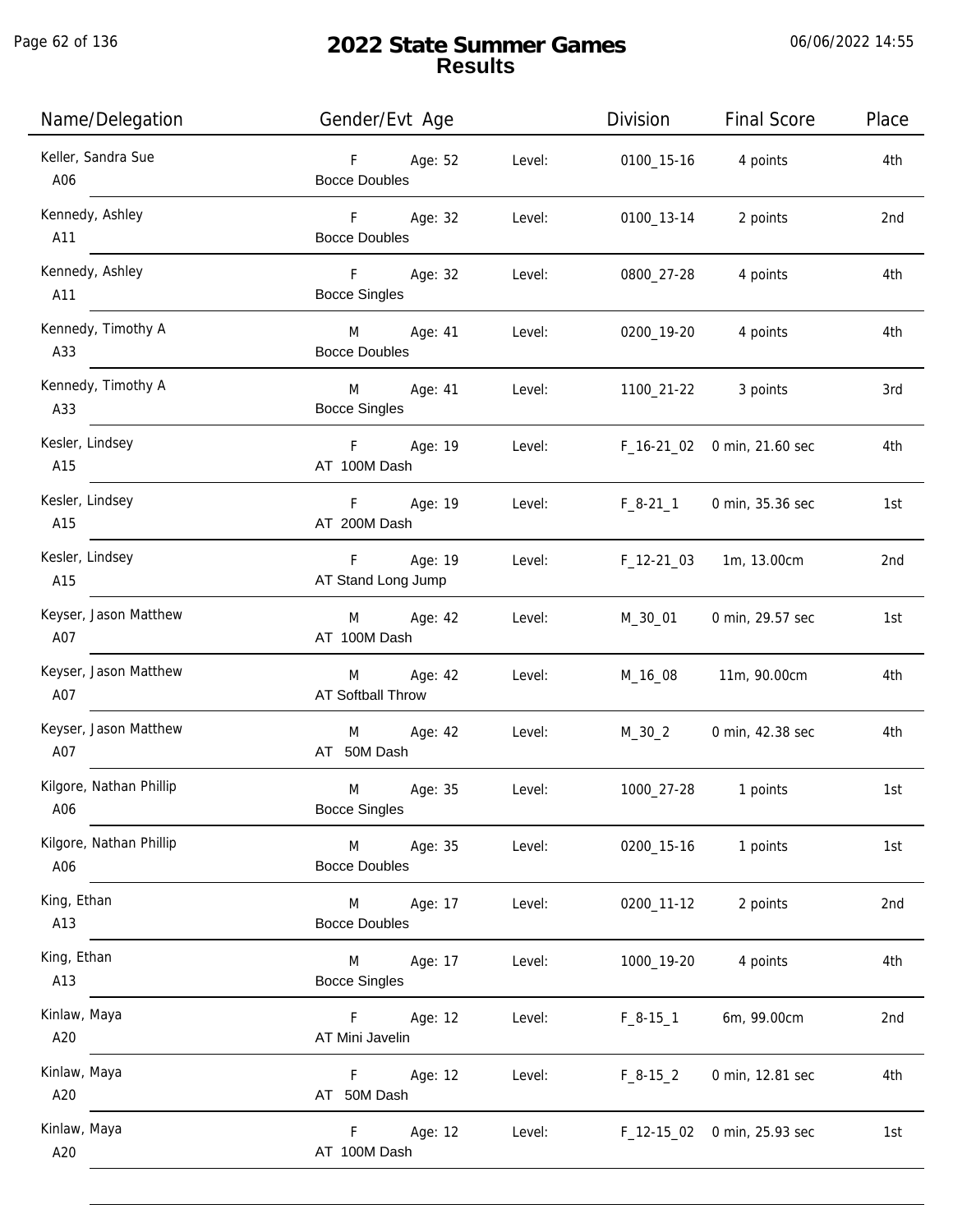Page 63 of 136

j.

| Name/Delegation                   | Gender/Evt Age                                 |        | Division            | <b>Final Score</b> | Place      |
|-----------------------------------|------------------------------------------------|--------|---------------------|--------------------|------------|
| KIPLINGER, MICKEY B<br>A08        | Age: 31<br>M<br><b>Bocce Singles</b>           | Level: | 1000_25-26 1 points |                    | 1st        |
| KIPLINGER, MICKEY B<br>A08        | <b>M</b><br>Age: 31<br><b>Bocce Doubles</b>    | Level: | 0200_13-14          | 2 points           | 2nd        |
| Klaska, MacKenzie Klaska M<br>A10 | F Age: 45<br><b>Bowling Singles</b>            | Level: | 11am_F30_02         | 335 points         | 4th        |
| Klaska, MacKenzie Klaska M<br>A10 | F Age: 45<br><b>Bowling Doubles</b>            | Level: | 1215_F30_2          | 348 points         | 2nd        |
| Klotz, Delana<br>A23              | F Age: 31<br>AT Stand Long Jump                | Level: | $F_22_03$           | 0m, 58.00cm        | 5th        |
| Klotz, Delana<br>A23              | F Age: 31<br>AT Shotput                        | Level: | $F_30_1$            | 3m, 11.00cm        | 1st        |
| Klotz, Delana<br>A23              | F<br>Age: 31<br>AT 50M Dash                    | Level: | $F_30_3$            | 0 min, 13.04 sec   | 3rd        |
| Knauf, Dezziree Rose<br>A19       | F<br>Age: 21<br>Horseshoe Doubles              | Level: | F <sub>1</sub>      | 7 points           | 5th        |
| Knauf, Dezziree Rose<br>A19       | F Age: 21<br>Horseshoe Singles                 | Level: | $F_8-29_2$          | 1 points           | 3rd        |
| Knauf, Michael Joseph<br>A19      | Age: 29<br>M<br>Horseshoe Modified Singles     | Level: | M1                  | 6 points           | 3rd        |
| Knauf, Michael Joseph<br>A19      | M Age: 29<br><b>Horseshoe Modified Doubles</b> | Level: | M1                  | 10 points          | 2nd        |
| Knauf, Tiffany Caitlyn<br>A19     | F<br>Age: 27<br>Horseshoe Doubles              | Level: | F <sub>1</sub>      | 7 points           | 5th        |
| Knauf, Tiffany Caitlyn<br>A19     | F<br>Age: 27<br>Horseshoe Singles              | Level: | $F_8-29_2$          | 4 points           | 1st        |
| Knight, Brandon<br>A35            | M<br>Age: 37<br>AT 400M Walk                   | Level: | $M_30_1$<br>d       |                    | <b>DNS</b> |
| Knight, Brandon<br>A35            | Age: 37<br>M<br>AT 200M Walk                   | Level: | M <sub>2</sub>      |                    | <b>DNS</b> |
| Knight, Brandon<br>A35            | Age: 37<br>M<br>AT 800M Walk                   | Level: | M <sub>1</sub>      |                    | <b>DNS</b> |
| Knight, Landin<br>A13             | Age: 15<br>M<br>Horseshoe Doubles              | Level: | $M2-m$              | 5 points           | 1st        |
| Knight, Landin<br>A13             | Age: 15<br>M<br>Horseshoe Singles              | Level: | M_8-29_1M           | 8 points           | 1st        |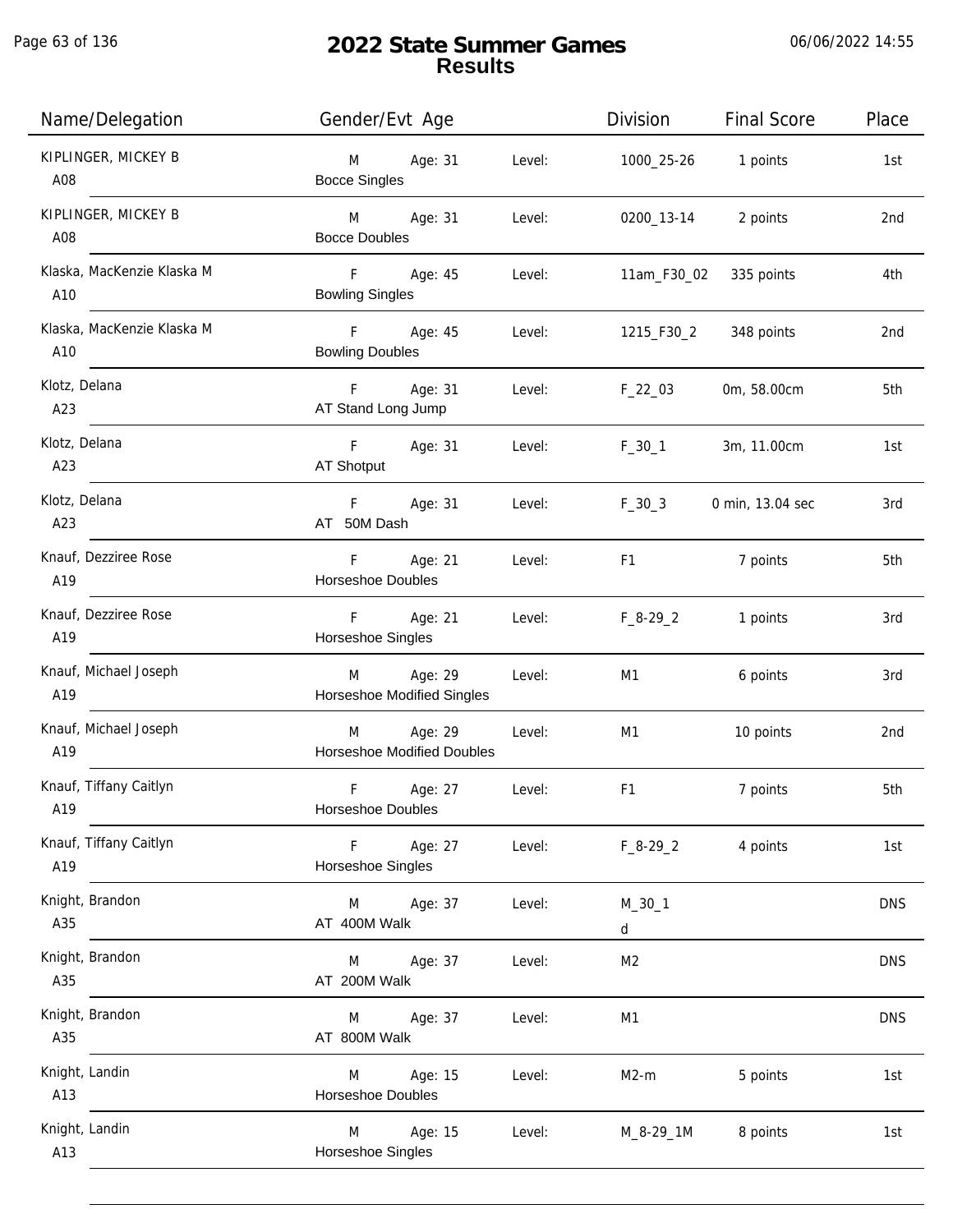| Name/Delegation                 | Gender/Evt Age                                              | Division<br><b>Final Score</b>        | Place      |
|---------------------------------|-------------------------------------------------------------|---------------------------------------|------------|
| Knight-Ardito, Cassandra<br>A15 | F Age: 22<br>Level:<br><b>AT Softball Throw</b>             | F_12-99_03<br>11m, 20.00cm            | 1st        |
| Knight-Ardito, Cassandra<br>A15 | F Age: 22<br>Level:<br>AT 100M Dash                         | F_22-29_04 0 min, 22.59 sec           | 3rd        |
| Knight-Ardito, Cassandra<br>A15 | F Age: 22<br>Level:<br>AT Stand Long Jump                   | $F_22_06$                             | <b>DNS</b> |
| Knight-Ardito, Leona<br>A15     | F Age: 21<br>AT 100M Dash                                   | Level:<br>F_16-21_03 0 min, 19.10 sec | 4th        |
| Knight-Ardito, Leona<br>A15     | F<br>Age: 21<br>Level:<br>AT Run Long Jump                  | $F_16-21_2$<br>2m, 31.00cm            | 1st        |
| Knight-Ardito, Leona<br>A15     | F Age: 21 Level:<br>AT Shotput                              | $F_16-21_1$<br>5m, 23.00cm            | 1st        |
| Knoebel, Matthew C<br>A19       | M<br>Age: 15<br>Level:<br><b>Horseshoe Modified Doubles</b> | M1<br>10 points                       | 2nd        |
| Knoebel, Matthew C<br>A19       | Age: 15<br>Level:<br>M<br><b>Horseshoe Modified Singles</b> | M1<br>4 points                        | 4th        |
| Knopf, Charles Wenden<br>A06    | M Age: 33<br>Level:<br><b>Bocce Doubles</b>                 | 0200_23-24<br>4 points                | 4th        |
| Knopf, Charles Wenden<br>A06    | M<br>Age: 33<br>Level:<br><b>Bocce Singles</b>              | 1100_11-12<br>4 points                | 4th        |
| Kodelman, Karly Ann<br>A34      | F<br>Age: 36<br>Level:<br><b>Bowling Doubles</b>            | 1215_F30_1<br>317 points              | 4th        |
| Kodelman, Karly Ann<br>A34      | F<br>Age: 36<br>Level:<br><b>Bowling Singles</b>            | 11am_F30_04                           | <b>DNS</b> |
| Koepf, Ryan<br>A10              | Age: 25<br>M<br>Level:<br>Horseshoe Doubles                 | 14 points<br>M5                       | 3rd        |
| Koepf, Ryan<br>A10              | Age: 25<br>M<br>Level:<br>Horseshoe Singles                 | 4 points<br>M_8-29_4                  | 2nd        |
| Koglin, Robert G<br>A10         | Age: 50<br>M<br>Level:<br><b>Bowling Doubles</b>            | 337 points<br>315_M30_1B              | 5th        |
| Koglin, Robert G<br>A10         | M<br>Age: 50<br>Level:<br><b>Bowling Singles</b>            | 11am_M30_1A<br>341 points             | 3rd        |
| Kolman, Elizabeth<br>A20        | Age: 20<br>F<br>Level:<br><b>Bocce Doubles</b>              | 0100_11-12<br>2 points                | 2nd        |
| Kolman, Elizabeth<br>A20        | F<br>Age: 20<br>Level:<br><b>Bocce Singles</b>              | 0800_05-06<br>1 points                | 1st        |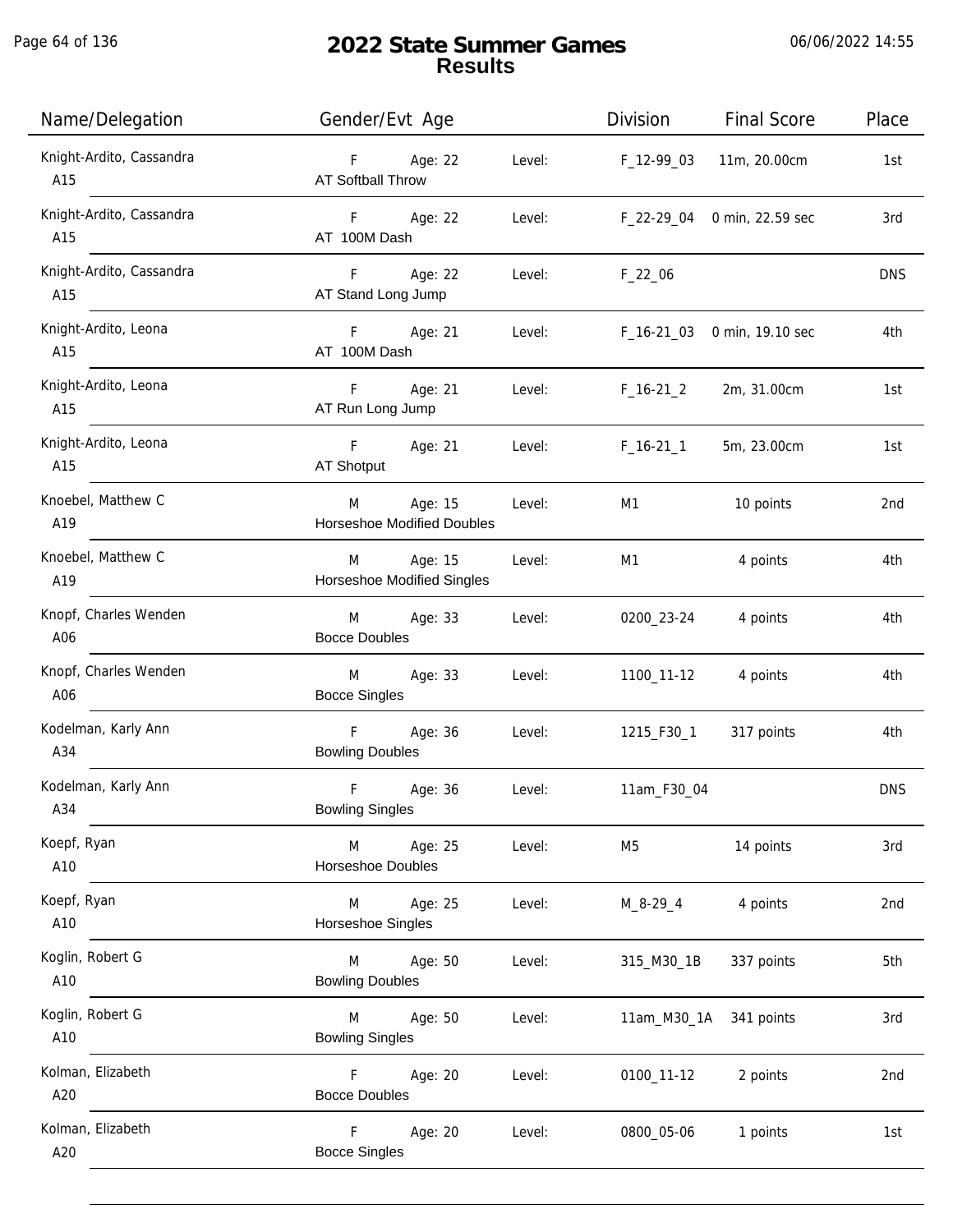| Name/Delegation                   | Gender/Evt Age                          |        | Division       | <b>Final Score</b>       | Place |
|-----------------------------------|-----------------------------------------|--------|----------------|--------------------------|-------|
| konynenbelt, kaitlin<br>A12       | Age: 36<br>F<br>SW 50Y Freestyle        | Level: | $F_30_4$       | 0 min, 47.27 sec         | 2nd   |
| konynenbelt, kaitlin<br>A12       | F Age: 36<br>SW 100Y Freestyle          | Level: | F <sub>1</sub> | 1 min, 37.36 sec         | 5th   |
| Koon, Kevin George<br>A10         | M Age: 25<br>SW 25Y Freestyle           | Level: | M_22-29_1      | 0 min, 23.79 sec         | 1st   |
| Koon, Kevin George<br>A10         | Age: 25<br>M<br>SW 4X25 Free Relay      | Level: | $\overline{2}$ | 1 min, 48.95 sec         | 2nd   |
| Koon, Kevin George<br>A10         | Age: 25<br>M<br>SW 25Y Backstroke       | Level: | M_22-29_2      | 0 min, 27.84 sec         | 3rd   |
| Kopta, Travis James<br>A07        | Age: 31<br>M<br>AT 50M Dash             | Level: | $M_30_4$       | 0 min, 10.94 sec         | 4th   |
| Kopta, Travis James<br>A07        | Age: 31<br>M<br>AT Softball Throw       | Level: | M_16_10        | 14m, 40.00cm             | 2nd   |
| Kopta, Travis James<br>A07        | Age: 31<br>M<br>AT Stand Long Jump      | Level: | M_22_02        | 0m, 84.00cm              | 2nd   |
| Korthals, Steven Wayne<br>A06     | Age: 36<br>M<br>Horseshoe Singles       | Level: | $M_30_2$       | 4 points                 | 2nd   |
| Korthals, Steven Wayne<br>A06     | Age: 36<br>M<br>Horseshoe Doubles       | Level: | M2             | 14 points                | 1st   |
| Kostoff, David<br>A34             | Age: 28<br>M<br><b>Bowling Singles</b>  | Level: |                | 9am_M22-29_04 370 points | 5th   |
| Kostoff, David<br>A34             | M<br>Age: 28<br><b>Bowling Doubles</b>  | Level: |                | 115_M22-29_2 379 points  | 2nd   |
| Kothe, Henry<br>A20               | M<br>Age: 15<br><b>Bowling Doubles</b>  | Level: | 1215_M8-21_1   | 357 points               | 3rd   |
| Kothe, Henry<br>A20               | M<br>Age: 15<br><b>Bowling Singles</b>  | Level: |                | 8am_M8-21_02 361 points  | 1st   |
| Kothe, Jacob<br>A20               | Age: 13<br>M<br><b>Bowling Doubles</b>  | Level: |                | 1215_M8-21_1 372 points  | 2nd   |
| Kothe, Jacob<br>A20               | Age: 13<br>M<br><b>Bowling Singles</b>  | Level: |                | 8am_M8-21_04 331 points  | 4th   |
| Kowerduck, Emily Elizabeth<br>A17 | F.<br>Age: 36<br><b>Bowling Singles</b> | Level: | 11am_F30_01    | 408 points               | 1st   |
| Kowerduck, Emily Elizabeth<br>A17 | F<br>Age: 36<br><b>Bowling Doubles</b>  | Level: | 1215_F30_1     | 362 points               | 2nd   |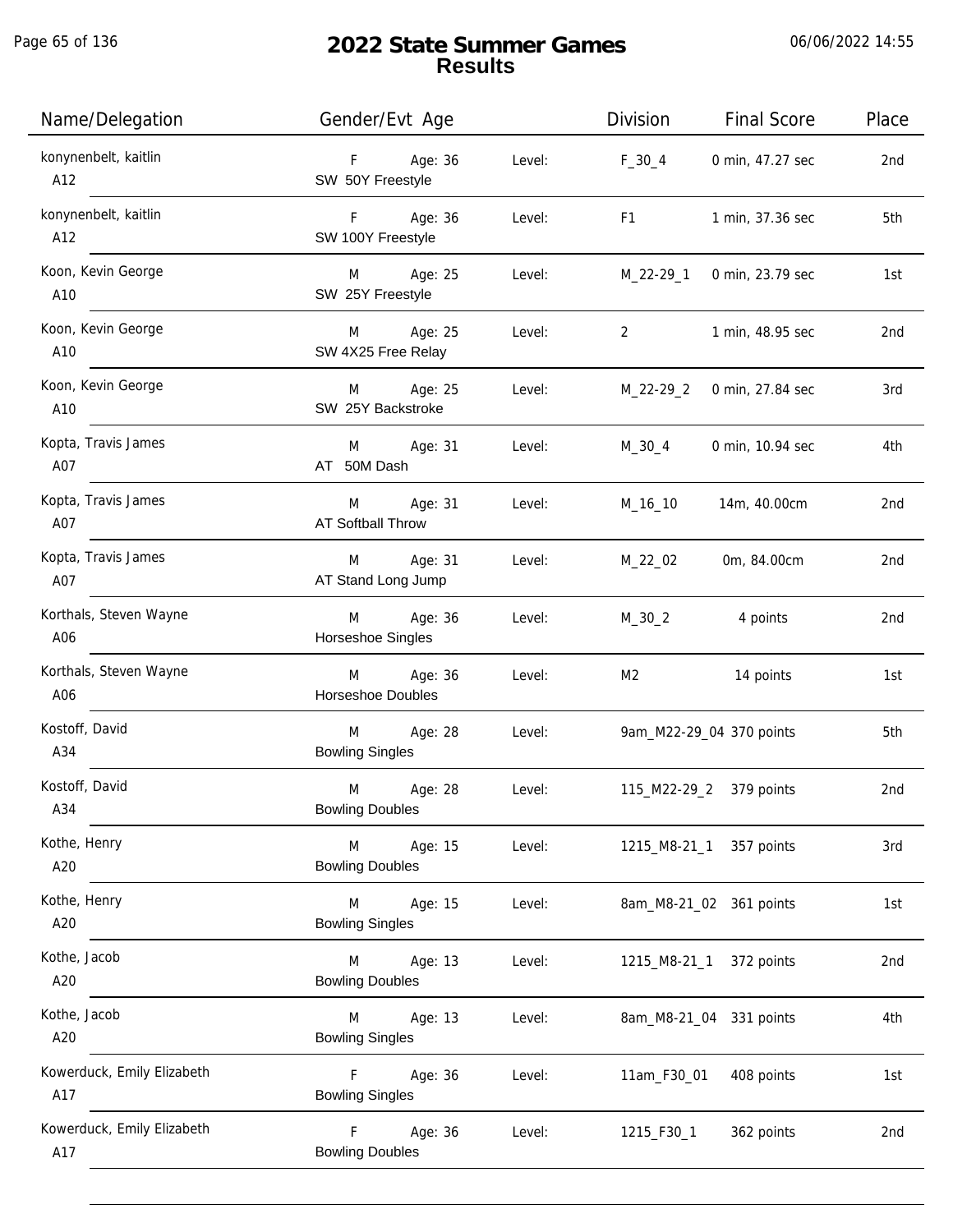Page 66 of 136

| Name/Delegation          | Gender/Evt Age                                   | Division         | <b>Final Score</b> | Place      |
|--------------------------|--------------------------------------------------|------------------|--------------------|------------|
| Kozan, Brookelynn<br>A10 | F Age: 19<br>AT Run Long Jump                    | Level: F_16-21_1 | 2m, 23.00cm        | 1st        |
| Kozan, Brookelynn<br>A10 | F Age: 19<br>Level:<br>AT 100M Dash              | F_16-21_01       | 0 min, 21.05 sec   | 1st        |
| Kozan, Brookelynn<br>A10 | F<br>Age: 19<br>Level:<br>AT Mini Javelin        | $F_{16\_5}$      | 11m, 75.00cm       | 1st        |
| kragt, amanda<br>A12     | F<br>Age: 39<br>Level:<br>SW 4X25 Free Relay     | $\overline{2}$   | 1 min, 35.03 sec   | 1st        |
| kragt, amanda<br>A12     | F Age: 39<br>Level:<br>SW 50Y Freestyle          | $F_30_3$         |                    | <b>DNS</b> |
| kragt, amanda<br>A12     | Age: 39<br>F.<br>Level:<br>SW 50Y Backstroke     | F4               |                    | <b>DNS</b> |
| Kranz, Melissa A<br>A11  | F Age: 45<br>Level:<br>AT 200M Dash              | $F_30_3$         | 0 min, 46.54 sec   | 2nd        |
| Kranz, Melissa A<br>A11  | F Age: 45<br>Level:<br>AT Run Long Jump          | $F_22_2$         | 1m, 95.19cm        | 2nd        |
| Kranz, Melissa A<br>A11  | F Age: 45<br>Level:<br>AT 100M Dash              | $F_30_05$        | 0 min, 20.49 sec   | 6th        |
| Kraus, Daniel<br>A13     | Age: 37<br>M<br>Level:<br>AT Softball Throw      | M_16_01          | 3m, 90.00cm        | 3rd        |
| Kraus, Daniel<br>A13     | Age: 37<br>M<br>Level:<br>DV 50M Unassisted Walk | M1               | 0 min, 35.47 sec   | 4th        |
| Kraus, Daniel<br>A13     | M<br>Age: 37<br>Level:<br>DV 25M Unassisted Walk | M1               | 0 min, 25.87 sec   | 2nd        |
| Kraus, Jaclyn<br>A13     | Age: 35<br>Level:<br>F.<br>AT Mini Javelin       | $F_16_2$         | 3m, 27.00cm        | 4th        |
| Kraus, Jaclyn<br>A13     | F.<br>Age: 35<br>Level:<br>AT 50M Dash           | $F_30_1$         | 0 min, 15.35 sec   | 1st        |
| Kraus, Jaclyn<br>A13     | Age: 35<br>Level:<br>F.<br>AT 100M Dash          | $F_30_02$        | 0 min, 33.60 sec   | 5th        |
| Kraus, Janice<br>A34     | F.<br>Age: 42<br>Level:<br>AT 100M Walk          | $F_22_2$         | 0 min, 52.25 sec   | 1st        |
| Kraus, Janice<br>A34     | F.<br>Age: 42<br>Level:<br>AT Mini Javelin       | $F_16_3$         | 4m, 43.00cm        | 5th        |
| Kraus, Janice<br>A34     | F.<br>Age: 42<br>Level:<br>AT 200M Walk          | F <sub>2</sub>   | 1 min, 51.97 sec   | 1st        |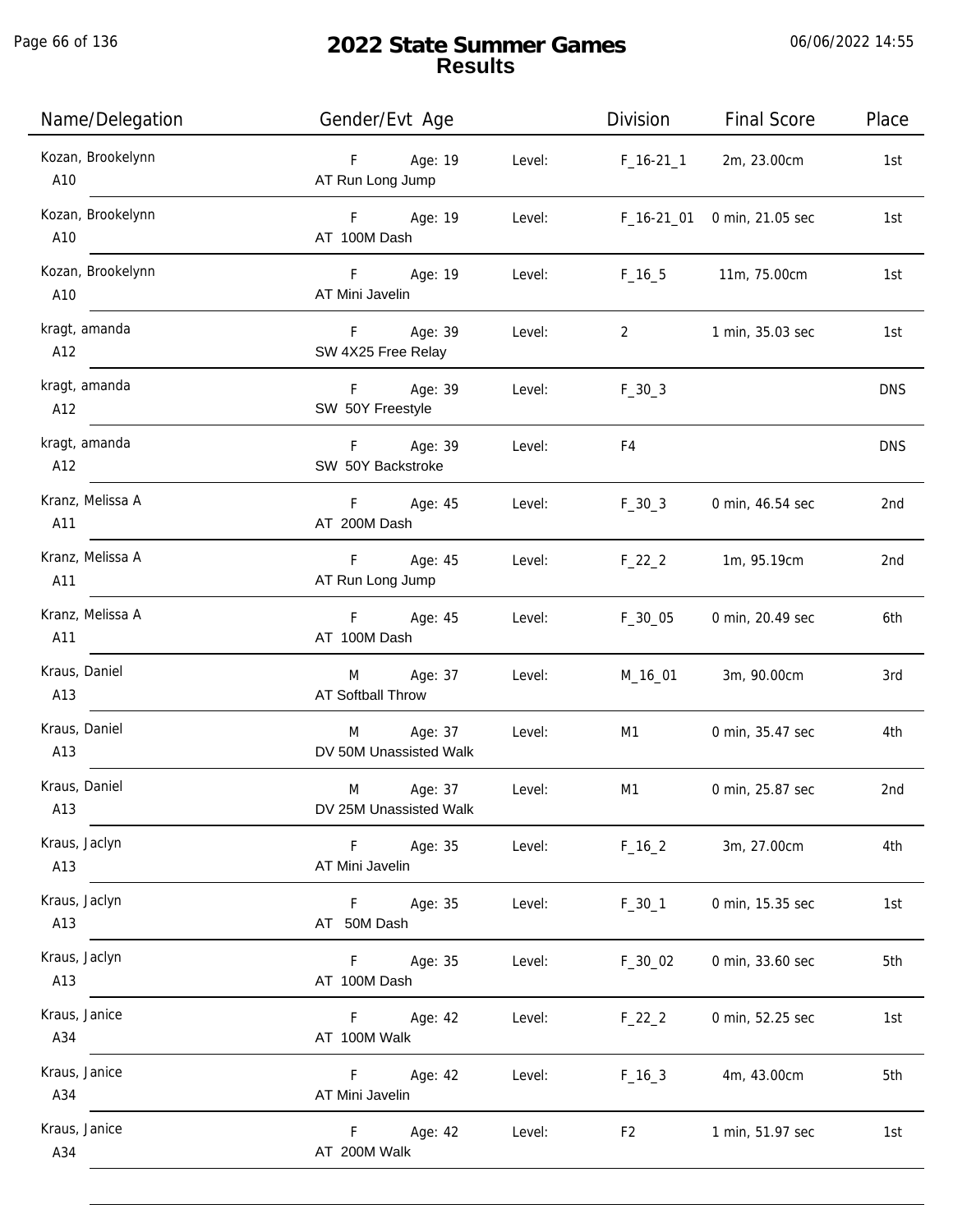| Name/Delegation             | Gender/Evt Age                                       | Division                              | <b>Final Score</b><br>Place |
|-----------------------------|------------------------------------------------------|---------------------------------------|-----------------------------|
| Krayer, Jack<br>A27         | Age: 20<br>M<br>SW 25Y Freestyle                     | Level:<br>M_16-21_3                   | 0 min, 20.60 sec<br>4th     |
| Krayer, Jack<br>A27         | M Age: 20<br>SW 50Y Freestyle                        | Level:<br>M_16-21_2 0 min, 47.42 sec  | 3rd                         |
| Krayer, Jack<br>A27         | M Age: 20<br>SW 25Y Backstroke                       | Level:<br>M_16-21_2 0 min, 27.76 sec  | 1st                         |
| Kuckhahn, Dave Paul<br>A11  | M Age: 60<br>Level:<br><b>Bocce Singles</b>          | 1100_07-08 1 points                   | 1st                         |
| Kuckhahn, Dave Paul<br>A11  | M Age: 60<br>Level:<br><b>Bocce Doubles</b>          | 0200_21-22 2 points                   | 2nd                         |
| Kuznicki, Caleb Carl<br>A33 | M Age: 22<br>AT 200M Dash                            | Level: M_22-29_1 1 min, 25.28 sec     | 4th                         |
| Kuznicki, Caleb Carl<br>A33 | M Age: 22<br>AT Mini Javelin                         | Level: M_16_3 6m, 59.00cm             | 4th                         |
| Kuznicki, Caleb Carl<br>A33 | M Age: 22<br>AT 100M Dash                            | M_22-29_01 0 min, 35.99 sec<br>Level: | 3rd                         |
| Lafave, Paul<br>A09         | M Age: 39<br>Level:<br>SW 50Y Backstroke             | M2                                    | 0 min, 54.42 sec<br>1st     |
| Lafave, Paul<br>A09         | M Age: 39<br>Level:<br>SW 100Y Freestyle             | M2                                    | 1 min, 33.84 sec<br>1st     |
| Lafave, Paul<br>A09         | M Age: 39<br>Level:<br>SW 50Y Freestyle              | M_30_4 0 min, 43.59 sec               | 2nd                         |
| Lamarque, Taniya<br>A26     | F<br>Age: 16<br>Level:<br>AT 50M Dash                | F_16-29_5                             | 0 min, 9.99 sec<br>4th      |
| Lamarque, Taniya<br>A26     | Age: 16<br>Level:<br>F<br>AT 100M Dash               | F_16-21_02 0 min, 19.42 sec           | 2nd                         |
| Lambert, Deb<br>A09         | Age: 55<br>Level:<br>F <sub>12</sub><br>AT 200M Walk | F <sub>1</sub>                        | 3rd<br>2 min, 28.19 sec     |
| Lambert, Deb<br>A09         | Level:<br>F.<br>Age: 55<br>AT 100M Walk              | $F_22_1$                              | 1 min, 12.88 sec<br>3rd     |
| Lambert, Deb<br>A09         | Age: 55<br>Level:<br>F.<br>AT Softball Throw         | F_12-99_04                            | 7m, 40.00cm<br>6th          |
| Lamberton, Laura<br>A30     | Age: 37<br>F.<br>Level:<br>AT Stand Long Jump        | $F_22_03$                             | 0m, 45.00cm<br>7th          |
| Lamberton, Laura<br>A30     | F<br>Age: 37<br>Level:<br>AT 50M Dash                | $F_30_3$                              | 5th<br>0 min, 14.10 sec     |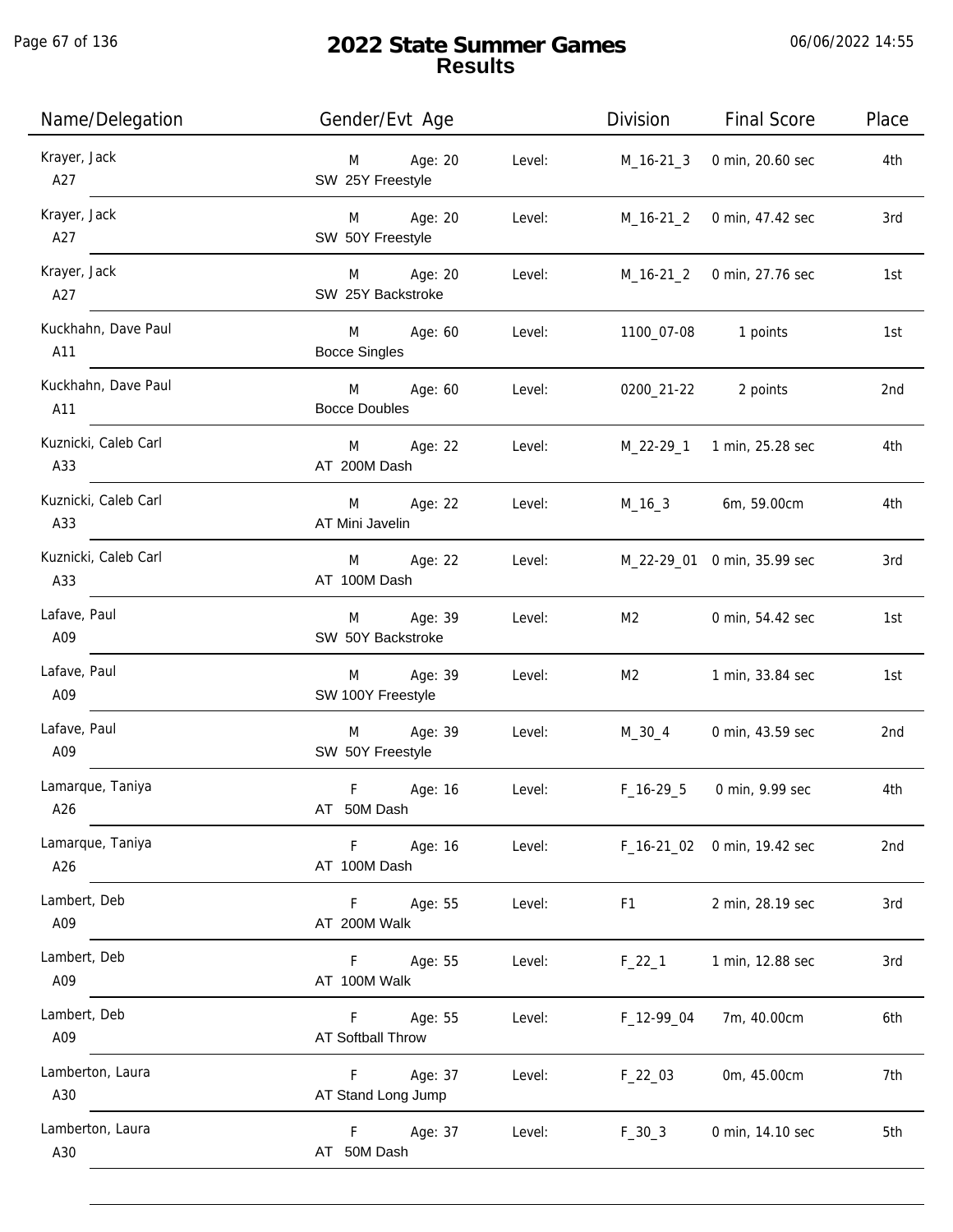Page 68 of 136

j.

| Name/Delegation              | Gender/Evt Age                                       |        | Division                | <b>Final Score</b>          | Place      |
|------------------------------|------------------------------------------------------|--------|-------------------------|-----------------------------|------------|
| Lamberton, Laura<br>A30      | Age: 37<br>F<br>AT Shotput                           | Level: | $F_30_4$                | 3m, 57.00cm                 | 5th        |
| Landa, Michael Robert<br>A23 | <b>M</b><br>Age: 43<br><b>Bocce Doubles</b>          | Level: | 0200_19-20              | 1 points                    | 1st        |
| Landa, Michael Robert<br>A23 | M <sub>art</sub><br>Age: 43<br><b>Bocce Singles</b>  | Level: | 1100_09-10              | 1 points                    | 1st        |
| Landry, Andrea<br>A20        | F <sub>12</sub><br>Age: 36<br><b>Bowling Singles</b> | Level: | 11am_F30_01             | 357 points                  | 3rd        |
| Landry, Andrea<br>A20        | $F =$<br>Age: 36<br><b>Bowling Doubles</b>           | Level: | 215_M30_1A              | 384 points                  | 4th        |
| Landry, Josh<br>A20          | M<br>Age: 11<br><b>Bowling Singles</b>               | Level: | 8am_M8-21_01 356 points |                             | 2nd        |
| Landry, Josh<br>A20          | M<br>Age: 11<br><b>Bowling Doubles</b>               | Level: | 215_M30_1A              | 343 points                  | 4th        |
| LaPorte, Anthony<br>A17      | Age: 28<br>M<br>AT 200M Dash                         | Level: | $M_22-29-3$             |                             | <b>DNS</b> |
| LaPorte, Anthony<br>A17      | Age: 28<br>M<br>AT Run Long Jump                     | Level: | $M_22_4$                | 1m, 87.00cm                 | 4th        |
| LaPorte, Anthony<br>A17      | M<br>Age: 28<br>AT Shotput                           | Level: | M_22-29_4               | 7m, 7.00cm                  | 5th        |
| Larson, Kristi Lynn<br>A06   | F<br>Age: 57<br><b>Bocce Singles</b>                 | Level: | 0800_23-24              | 1 points                    | 1st        |
| Larson, Kristi Lynn<br>A06   | $\mathsf F$<br>Age: 57<br><b>Bocce Doubles</b>       | Level: | 0100_15-16              | 4 points                    | 4th        |
| Lavigne, Rachael Erin<br>A23 | $\mathsf F$<br>Age: 32<br><b>AT Shotput</b>          | Level: | $F_30_1$                | 2m, 45.00cm                 | 4th        |
| Lavigne, Rachael Erin<br>A23 | Age: 32<br>F.<br>AT 100M Walk                        | Level: | $F_22_1$                | 1 min, 2.97 sec             | 2nd        |
| Lawton, Tyler G<br>A05       | M<br>Age: 27<br><b>AT Shotput</b>                    | Level: | M_22-29_6               | 10m, 8.00cm                 | 1st        |
| Lawton, Tyler G<br>A05       | Age: 27<br>M<br>AT Run Long Jump                     | Level: | $M_22_7$                | 3m, 59.00cm                 | 3rd        |
| Lawton, Tyler G<br>A05       | Age: 27<br>M<br>AT 100M Dash                         | Level: |                         | M_22-29_09 0 min, 14.97 sec | 5th        |
| Leach, Dan S<br>A10          | M<br>Age: 67<br><b>Bowling Singles</b>               | Level: | 11am_M30_2A             | 357 points                  | 4th        |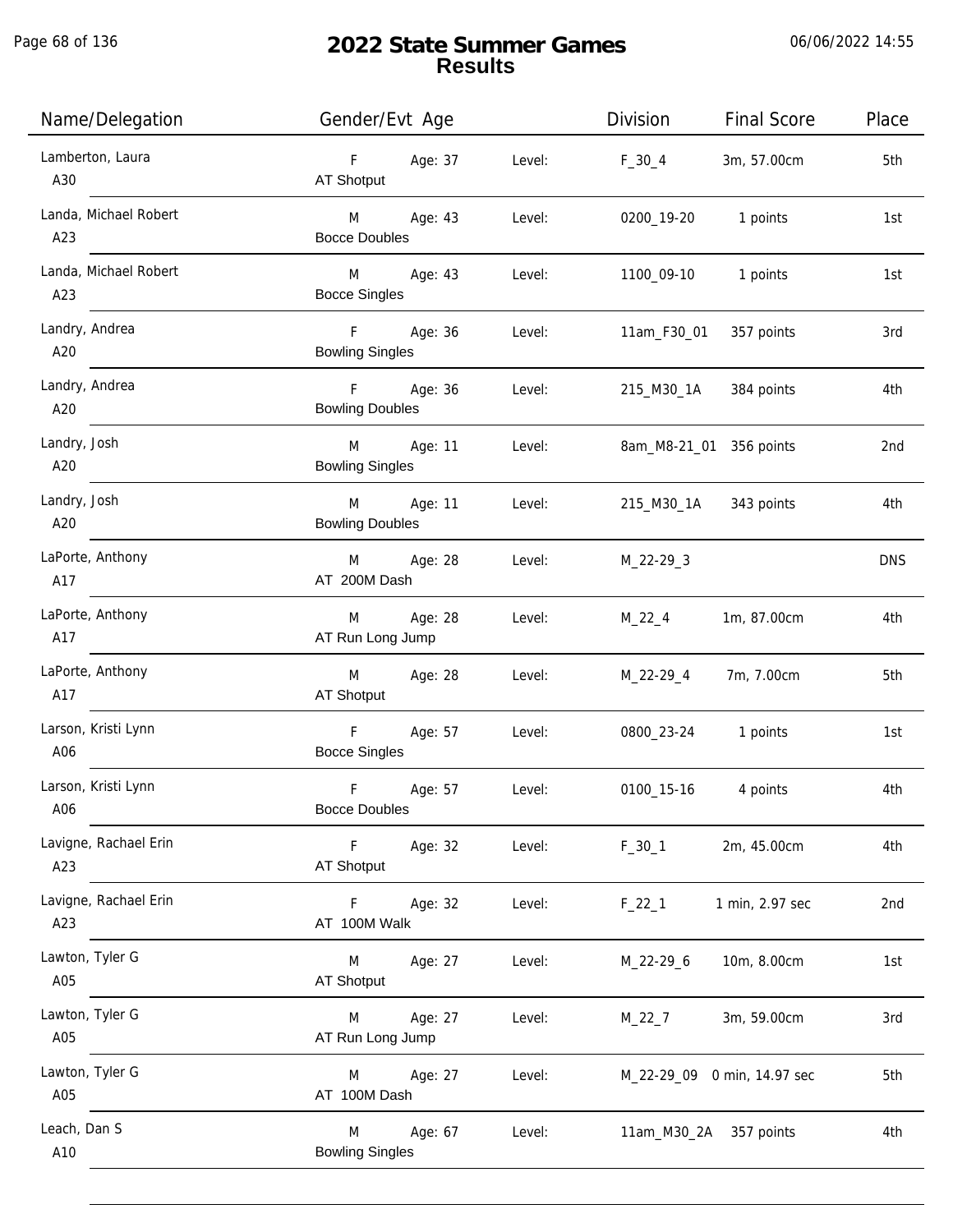Page 69 of 136

j.

| Name/Delegation                | Gender/Evt Age                         |        | Division        | <b>Final Score</b> | Place      |
|--------------------------------|----------------------------------------|--------|-----------------|--------------------|------------|
| Leach, Dan S<br>A10            | M<br>Age: 67<br><b>Bowling Doubles</b> | Level: | 315_M30_1B      | 304 points         | 5th        |
| Leibenguth, Kendra<br>A34      | F Age: 45<br>AT 50M Dash               | Level: | $F_30_1$        | 0 min, 19.01 sec   | 2nd        |
| Leibenguth, Kendra<br>A34      | F Age: 45<br>AT 100M Dash              | Level: | $F_30_02$       | 0 min, 40.53 sec   | 6th        |
| Leibenguth, Kendra<br>A34      | F Age: 45<br>AT 100M Walk              | Level: | $F_22_3$        |                    | <b>DNS</b> |
| Leibenguth, Kendra<br>A34      | F Age: 45<br>AT Mini Javelin           | Level: | $F_{16-3}$      | 6m, 70.00cm        | 3rd        |
| Lenhardt, James Richard<br>A17 | M Age: 41<br>SW 50Y Freestyle          | Level: | M_30_3          | 0 min, 59.85 sec   | 4th        |
| Lenhardt, James Richard<br>A17 | M Age: 41<br>SW 50Y Backstroke         | Level: | M2              | 1 min, 14.83 sec   | 3rd        |
| Lenhardt, James Richard<br>A17 | M<br>Age: 41<br>SW 25Y Freestyle       | Level: | M_30_2b         | 0 min, 24.51 sec   | 3rd        |
| Leonard, Daniel D<br>A15       | Age: 22<br>M<br>SW 50Y Backstroke      | Level: | M3              | 0 min, 54.74 sec   | 1st        |
| Leonard, Daniel D<br>A15       | Age: 22<br>M<br>SW 50Y Freestyle       | Level: | $M_22 - 29 - 3$ | 0 min, 38.06 sec   | 1st        |
| LETTERLY, RUSSELL W<br>A08     | M<br>Age: 22<br><b>Bocce Doubles</b>   | Level: | 0200_09-10      | 2 points           | 2nd        |
| LETTERLY, RUSSELL W<br>A08     | M<br>Age: 22<br><b>Bocce Singles</b>   | Level: | 1100_25-26      | 4 points           | 4th        |
| Lewis, Cortez<br>A15           | M<br>Age: 14<br><b>AT Shotput</b>      | Level: | $M_12-15_2$     | 5m, 2.00cm         | 2nd        |
| Lewis, Cortez<br>A15           | M<br>Age: 14<br>AT 200M Dash           | Level: | $M_8 - 21 - 4$  | 0 min, 29.05 sec   | 3rd        |
| Lewis, Cortez<br>A15           | M<br>Age: 14<br>AT 400M Dash           | Level: | M4              | 1 min, 13.17 sec   | 2nd        |
| Linabury, Andrew James<br>A19  | M<br>Age: 26<br><b>AT Shotput</b>      | Level: | M_22-29_4       | 3m, 22.00cm        | 6th        |
| Linabury, Andrew James<br>A19  | Age: 26<br>M<br>AT 400M Walk           | Level: | $M_8-29-1$      | 3 min, 58.22 sec   | 2nd        |
| Linabury, Andrew James<br>A19  | Age: 26<br>M<br>AT 800M Walk           | Level: | M <sub>2</sub>  | 9 min, 5.72 sec    | 2nd        |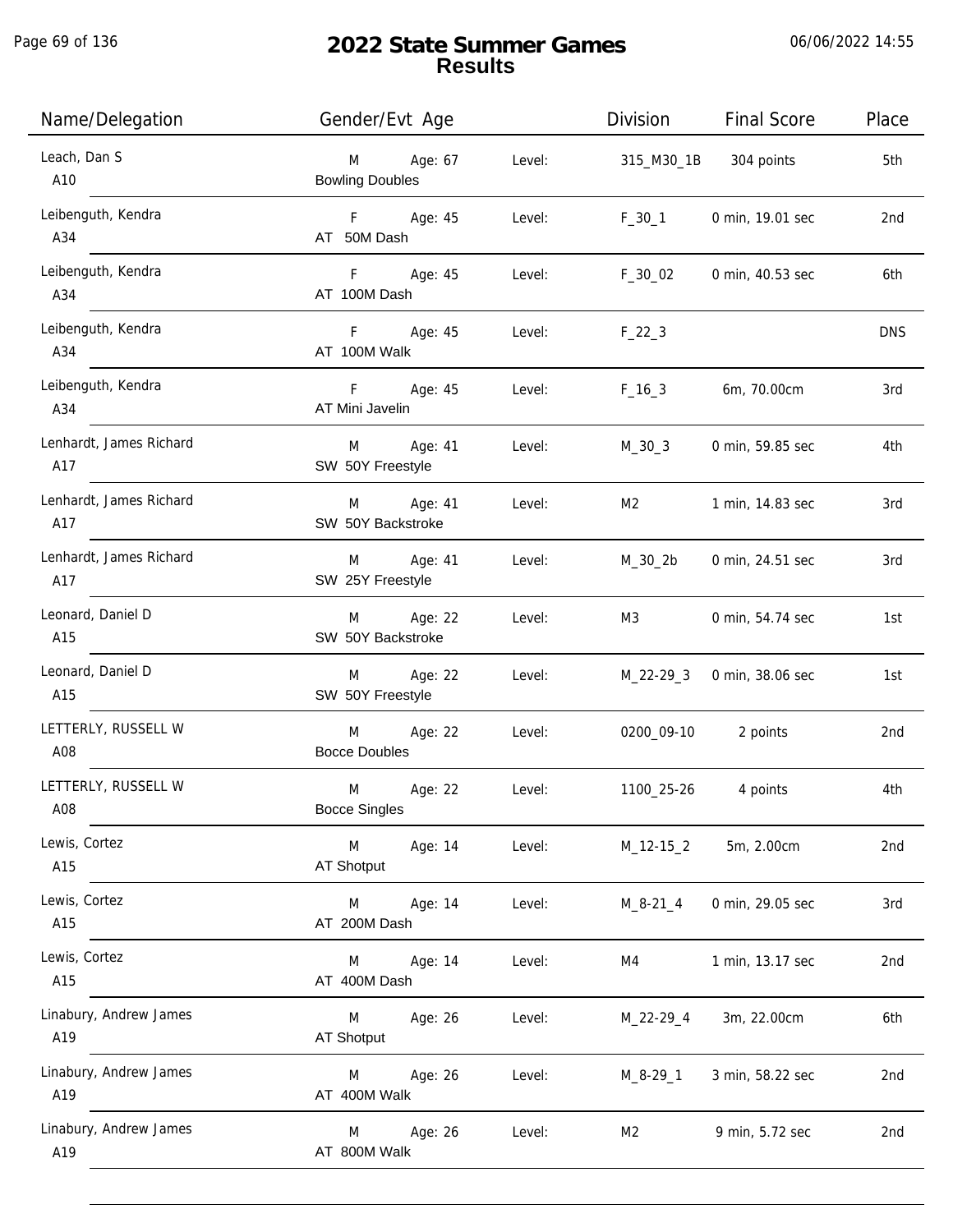| Name/Delegation              | Gender/Evt Age                         |        | Division              | <b>Final Score</b>       | Place |
|------------------------------|----------------------------------------|--------|-----------------------|--------------------------|-------|
| Litwinski, Amy<br>A23        | F Age: 45<br><b>Bocce Singles</b>      | Level: | 1000_05-06   1 points |                          | 1st   |
| Litwinski, Amy<br>A23        | F Age: 45<br><b>Bocce Doubles</b>      | Level: | 0100_25-26            | 2 points                 | 2nd   |
| Lloyd, Rick<br>A04           | M Age: 31<br>SW 25Y Backstroke         | Level: | M_30_2                | 0 min, 27.37 sec         | 1st   |
| Lloyd, Rick<br>A04           | M Age: 31<br>SW 25Y Freestyle          | Level: | $M_30_3$              | 0 min, 23.16 sec         | 3rd   |
| Lloyd, Rick<br>A04           | M Age: 31<br>SW 50Y Freestyle          | Level: | M_30_2                | 0 min, 49.47 sec         | 1st   |
| Lloyd, Stephen D<br>A15      | M Age: 33<br>AT Shotput                | Level: | M_30_4                | 7m, 88.00cm              | 1st   |
| Lloyd, Stephen D<br>A15      | M Age: 33<br>AT 200M Dash              | Level: | M_30_3                | 0 min, 35.98 sec         | 1st   |
| Lloyd, Stephen D<br>A15      | Age: 33<br>M<br>AT Run Long Jump       | Level: | M_22_5                | 2m, 71.00cm              | 3rd   |
| Lohman, Jarod Michael<br>A06 | Age: 20<br>M<br><b>Bocce Doubles</b>   | Level: |                       | 0100_27-28 3 points      | 3rd   |
| Lohman, Jarod Michael<br>A06 | M<br>Age: 20<br><b>Bocce Singles</b>   | Level: |                       | 1000_15-16   1 points    | 1st   |
| lohuis, justin D<br>A12      | Age: 31<br>M<br>AT 400M Dash           | Level: | M <sub>2</sub>        | 1 min, 40.99 sec         | 4th   |
| lohuis, justin D<br>A12      | M<br>Age: 31<br>AT 100M Dash           | Level: | M_30_08               | 0 min, 15.19 sec         | 2nd   |
| lohuis, justin D<br>A12      | Age: 31<br>M<br>AT 200M Dash           | Level: | $M_30_4$              | 0 min, 33.05 sec         | 1st   |
| Loibl, Joseph J<br>A15       | Age: 51<br>M<br>AT Stand Long Jump     | Level: | M_22_02               | 0m, 5.00cm               | 4th   |
| Loibl, Joseph J<br>A15       | Age: 51<br>M<br>AT Softball Throw      | Level: | M_16_14               | 1m, 70.00cm              | 3rd   |
| Loibl, Joseph J<br>A15       | Age: 51<br>M<br>AT 100M Dash           | Level: | M_30_01               | 0 min, 38.75 sec         | 2nd   |
| Lomas, Michael<br>A23        | Age: 25<br>M<br><b>Bowling Doubles</b> | Level: |                       | 115_M22-29_2 386 points  | 1st   |
| Lomas, Michael<br>A23        | M<br>Age: 25<br><b>Bowling Singles</b> | Level: |                       | 9am_M22-29_06 382 points | 3rd   |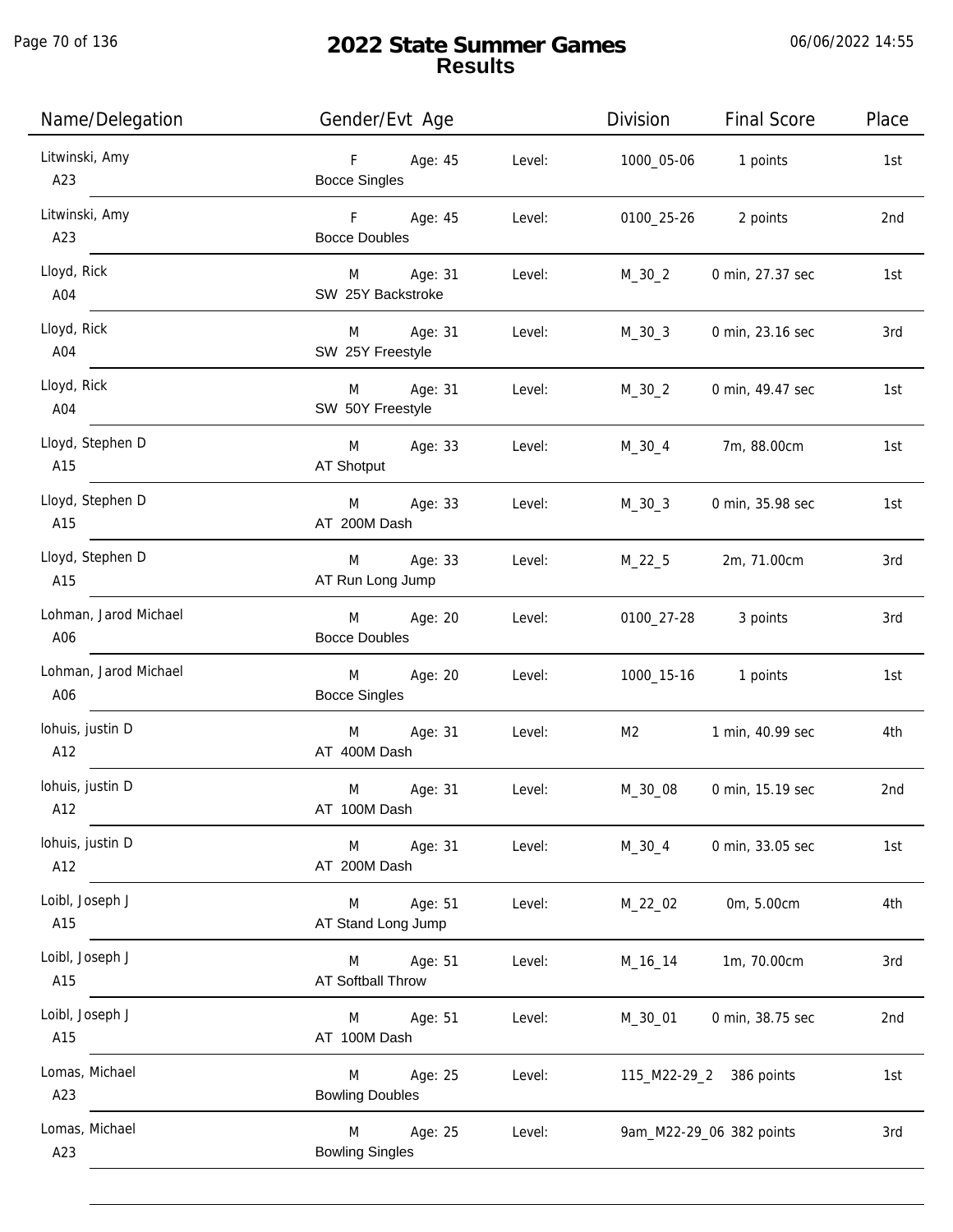Page 71 of 136

j.

| Name/Delegation            | Gender/Evt Age                                    |        | Division                | Final Score               | Place           |
|----------------------------|---------------------------------------------------|--------|-------------------------|---------------------------|-----------------|
| Long, Blake Sailas<br>A07  | M Age: 42<br><b>Bocce Doubles</b>                 | Level: | 0200_21-22 4 points     |                           | 4th             |
| Long, Blake Sailas<br>A07  | M Age: 42<br><b>Bocce Singles</b>                 | Level: | 1100_25-26 1 points     |                           | 1st             |
| Lopez-Varo, Carmelo<br>A26 | M Age: 13<br><b>Bowling Doubles</b>               | Level: |                         | 1215_M8-21_1 325 points   | 4th             |
| Lopez-Varo, Carmelo<br>A26 | M Age: 13<br><b>Bowling Singles</b>               | Level: |                         | 8am_M8-21_01 346 points   | 4th             |
| Loucks, Brynn E<br>A19     | F Age: 26<br><b>Bowling Doubles</b>               | Level: | 115_F22-29_2 368 points |                           | 3rd             |
| Loucks, Brynn E<br>A19     | F Age: 26<br><b>Bowling Singles</b>               | Level: |                         | 10am_F22-29_04 337 points | 6th             |
| Louk, Jakob<br>A23         | M Age: 26<br><b>Bowling Singles</b>               | Level: |                         | 9am_M22-29_03 377 points  | 2nd             |
| Louk, Jakob<br>A23         | M Age: 26<br><b>Bowling Doubles</b>               | Level: |                         | 315_M30_1B 396 points     | 2nd             |
| Lovasz, Mariah<br>A13      | F Age: 24<br>SW 25Y Backstroke                    | Level: | F_22-29_1               | 0 min, 31.68 sec          | 2nd             |
| Lovasz, Mariah<br>A13      | F Age: 24<br>SW 50Y Freestyle                     | Level: |                         | F_22-29_4 1 min, 1.09 sec | 3rd             |
| Lovasz, Mariah<br>A13      | F Age: 24<br>SW 25Y Freestyle                     | Level: | F_22-29_3               | 0 min, 24.24 sec          | 3rd             |
| Love, Arnysha<br>A15       | F.<br>Age: 18<br>AT Shotput                       | Level: | $F_16-21_2$             | 5m, 81.00cm               | 1st             |
| Love, Arnysha<br>A15       | F<br>Age: 18<br>AT 200M Dash                      | Level: | $F_8-21_2$              | 0 min, 39.67 sec          | 1st             |
| Love, Arnysha<br>A15       | F<br>Age: 18<br>AT 400M Dash                      | Level: | F <sub>3</sub>          | 1 min, 43.34 sec          | 3rd             |
| Lovelace, Shannon M<br>A23 | F.<br>Age: 41<br><b>Bocce Modified Doubles</b>    | Level: | 2                       | 3 points                  | 3rd             |
| Lovelace, Shannon M<br>A23 | F.<br>Age: 41<br><b>Bocce Modified Singles</b>    | Level: | 8am_1-2                 | 1 points                  | 1st             |
| Lubowksi, Adam<br>A14      | Age: 25<br>M<br>Horseshoe Modified Singles        | Level: | M1                      | 8 points                  | 2 <sub>nd</sub> |
| Lubowksi, Adam<br>A14      | Age: 25<br>M<br><b>Horseshoe Modified Doubles</b> | Level: | M1                      | 26 points                 | 1st             |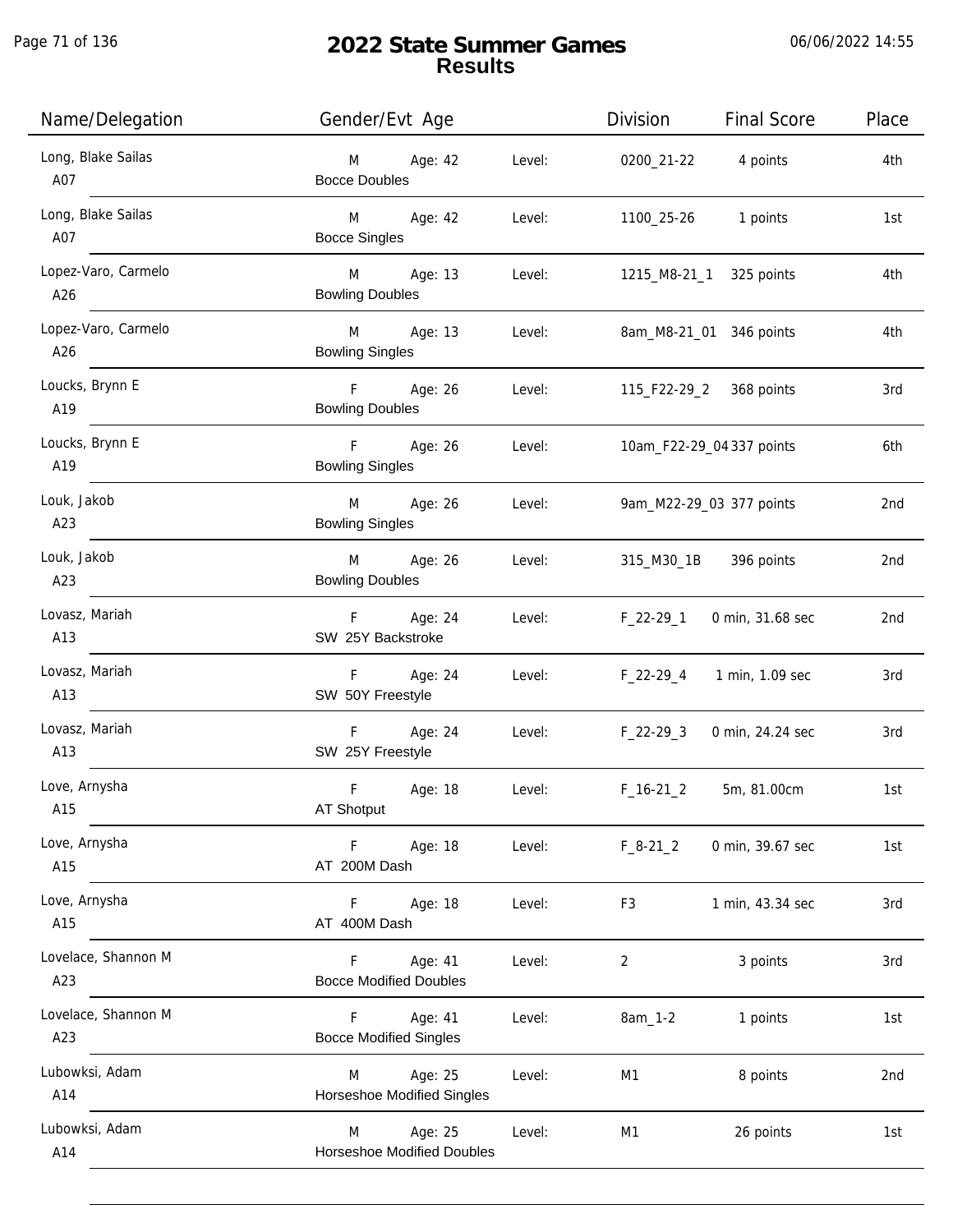j.

| Name/Delegation             | Gender/Evt Age                                          | Division<br><b>Final Score</b>     | Place           |
|-----------------------------|---------------------------------------------------------|------------------------------------|-----------------|
| Lucas, Steven<br>A10        | M Age: 26<br>Level:<br>AT 50M Dash                      | 0 min, 14.99 sec<br>M_16-29_1      | 5th             |
| Lucas, Steven<br>A10        | M Age: 26<br>Level:<br>AT Stand Long Jump               | M_22_01<br>0m, 61.00cm             | 1st             |
| Lucas, Steven<br>A10        | M Age: 26<br>Level:<br>AT Softball Throw                | 5m, 80.00cm<br>M_16_03             | 2nd             |
| Luciani, Tim<br>A23         | M Age: 38<br>Level:<br><b>Bocce Singles</b>             | 1200_09-10<br>2 points             | 2nd             |
| Luciani, Tim<br>A23         | M Age: 38<br>Level:<br><b>Bocce Doubles</b>             | 0300_07-08<br>1 points             | 1st             |
| Lundy, Joshua J<br>A23      | M Age: 38<br>Level:<br><b>Bocce Doubles</b>             | 0200_19-20<br>2 points             | 2nd             |
| Lundy, Joshua J<br>A23      | M Age: 38<br>Level:<br><b>Bocce Singles</b>             | 1000_25-26<br>2 points             | 2nd             |
| Lundy, Michael<br>A23       | Age: 52<br>Level:<br>M<br><b>Bocce Modified Doubles</b> | 3 points<br>2                      | 3rd             |
| Lundy, Michael<br>A23       | M Age: 52<br>Level:<br><b>Bocce Modified Singles</b>    | $9am_3-4$<br>3 points              | 3rd             |
| Lynch, Charles L<br>A05     | M Age: 29<br>Level:<br><b>Bowling Singles</b>           | 9am_M22-29_05 324 points           | 4th             |
| Lynch, Charles L<br>A05     | M Age: 29<br>Level:<br><b>Bowling Doubles</b>           | 215_M30_4A 372 points              | 3rd             |
| Machesky, Caroline<br>A14   | F.<br>Age: 19<br>Level:<br>AT 200M Dash                 | $F_8-21_1$<br>0 min, 36.01 sec     | 2 <sub>nd</sub> |
| Machesky, Caroline<br>A14   | Level:<br>F<br>Age: 19<br>AT 50M Dash                   | $F_16-29-5$<br>0 min, 13.58 sec    | 7th             |
| Machesky, Caroline<br>A14   | Age: 19<br>F.<br>Level:<br>AT 100M Dash                 | 0 min, 26.21 sec<br>F_16-21_02     | 6th             |
| MacKay, Bailey Jacob<br>A10 | Age: 24<br>Level:<br>M<br>SW 25Y Backstroke             | M_22-29_1<br>0 min, 34.64 sec      | 1st             |
| MacKay, Bailey Jacob<br>A10 | Age: 24<br>Level:<br>M<br>SW 4X25 Free Relay            | 1 min, 48.95 sec<br>$\overline{2}$ | 2nd             |
| MacKay, Bailey Jacob<br>A10 | Age: 24<br>Level:<br>M<br>SW 25Y Freestyle              | 0 min, 27.49 sec<br>$M_22-29-1$    | 2nd             |
| Mahan, McKenna<br>A13       | Age: 15<br>F.<br>Level:<br><b>Bocce Doubles</b>         | <b>ALTS</b>                        |                 |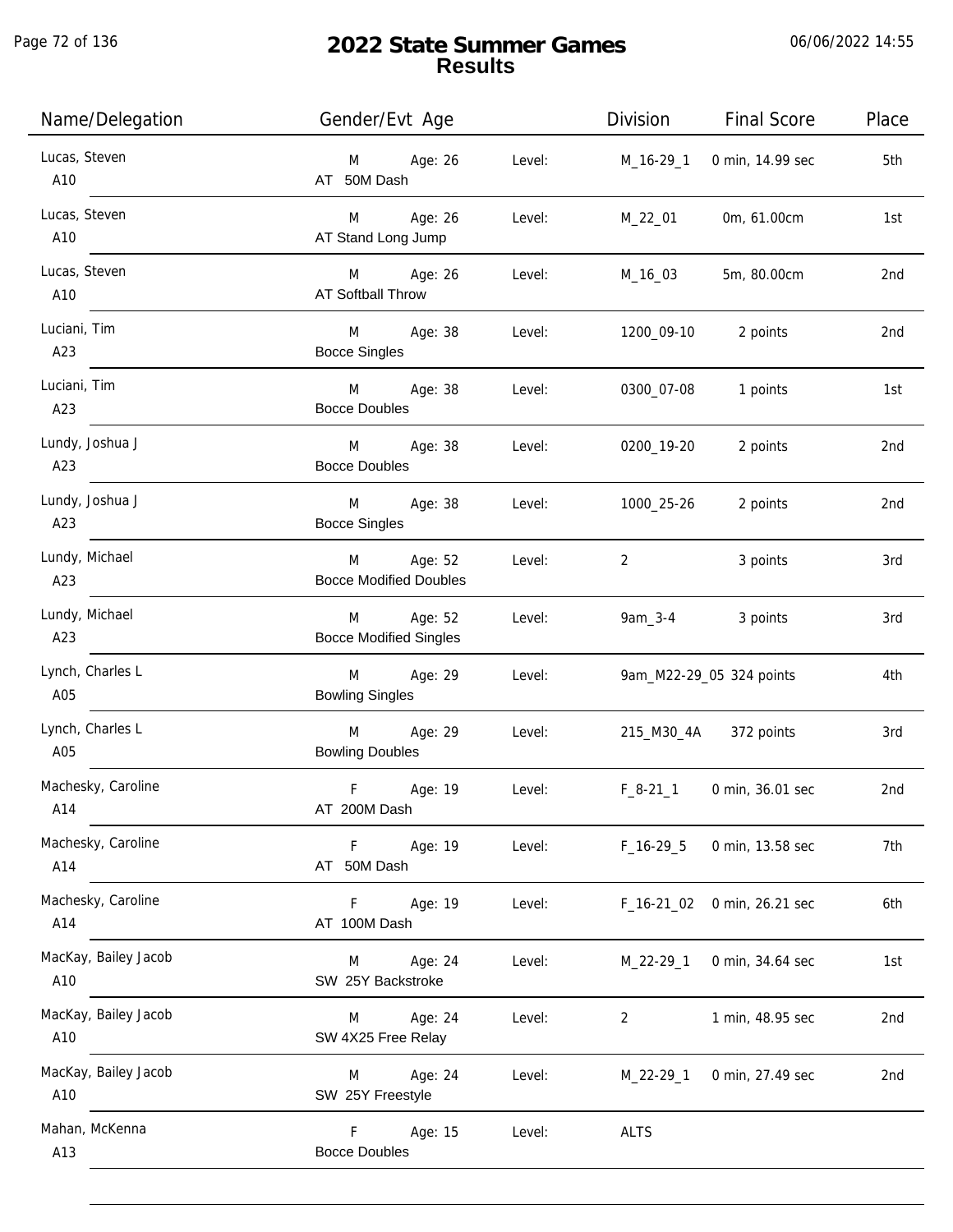j.

| Name/Delegation                  | Gender/Evt Age                                       |        | Division    | <b>Final Score</b>          | Place           |
|----------------------------------|------------------------------------------------------|--------|-------------|-----------------------------|-----------------|
| Maher, Sean<br>A27               | M<br>Age: 24<br><b>Bowling Doubles</b>               | Level: |             | 115_M22-29_1 339 points     | 2nd             |
| Maher, Sean<br>A27               | M <sub>ar</sub><br>Age: 24<br><b>Bowling Singles</b> | Level: |             | 9am_M22-29_02 351 points    | 4th             |
| Malin, Tyler Michael<br>A17      | M Age: 22<br>AT Shotput                              | Level: | M_22-29_5   | 10m, 96.00cm                | 1st             |
| Malin, Tyler Michael<br>A17      | M Age: 22<br>AT 200M Dash                            | Level: |             | M_22-29_5 0 min, 31.58 sec  | 6th             |
| Malin, Tyler Michael<br>A17      | M Age: 22<br>AT 100M Dash                            | Level: |             | M_22-29_09 0 min, 15.36 sec | 6th             |
| Manglos, Keith<br>A14            | M<br>Age: 25<br>Horseshoe Modified Singles           | Level: | M2          | 11 points                   | 1st             |
| Manglos, Keith<br>A14            | M<br>Age: 25<br><b>Horseshoe Modified Doubles</b>    | Level: | M1          | 26 points                   | 1st             |
| Maniaci, Anthony<br>A15          | M<br>Age: 22<br>AT 200M Dash                         | Level: | M_22-29_3   | 0 min, 33.55 sec            | 2 <sub>nd</sub> |
| Maniaci, Anthony<br>A15          | M<br>Age: 22<br>AT Shotput                           | Level: | M_22-29_4   | 8m, 89.00cm                 | 3rd             |
| Maniaci, Anthony<br>A15          | Age: 22<br>M<br>AT 100M Dash                         | Level: |             | M_22-29_08 0 min, 14.79 sec | 4th             |
| Mann-Yoder, Cameron Scott<br>A20 | M<br>Age: 22<br><b>Bowling Doubles</b>               | Level: |             | 115_M22-29_2 354 points     | 5th             |
| Mann-Yoder, Cameron Scott<br>A20 | Age: 22<br>M<br><b>Bowling Singles</b>               | Level: |             | 9am_M22-29_02 339 points    | 5th             |
| Marchetti, Roy<br>A20            | M<br>Age: 23<br><b>Bowling Singles</b>               | Level: |             | 9am_M22-29_06 331 points    | 4th             |
| Marchetti, Roy<br>A20            | M<br>Age: 23<br><b>Bowling Doubles</b>               | Level: |             | 115_M22-29_2 330 points     | 3rd             |
| Markle, Alice Sandra<br>A19      | Age: 26<br>F.<br>SW 4X25 Free Relay                  | Level: | 2           | 3 min, 11.24 sec            | 3rd             |
| Markle, Alice Sandra<br>A19      | F.<br>Age: 26<br>SW 50Y Freestyle                    | Level: | $F_22-29_2$ | 1 min, 50.43 sec            | 5th             |
| Markle, Alice Sandra<br>A19      | Age: 26<br>F.<br>SW 25Y Freestyle                    | Level: | $F_22-29-1$ | 0 min, 44.70 sec            | 2nd             |
| Marks, Zoe Anne<br>A20           | Age: 26<br>F.<br>SW 50Y Breaststroke                 | Level: | F1          | 1 min, 8.87 sec             | 1st             |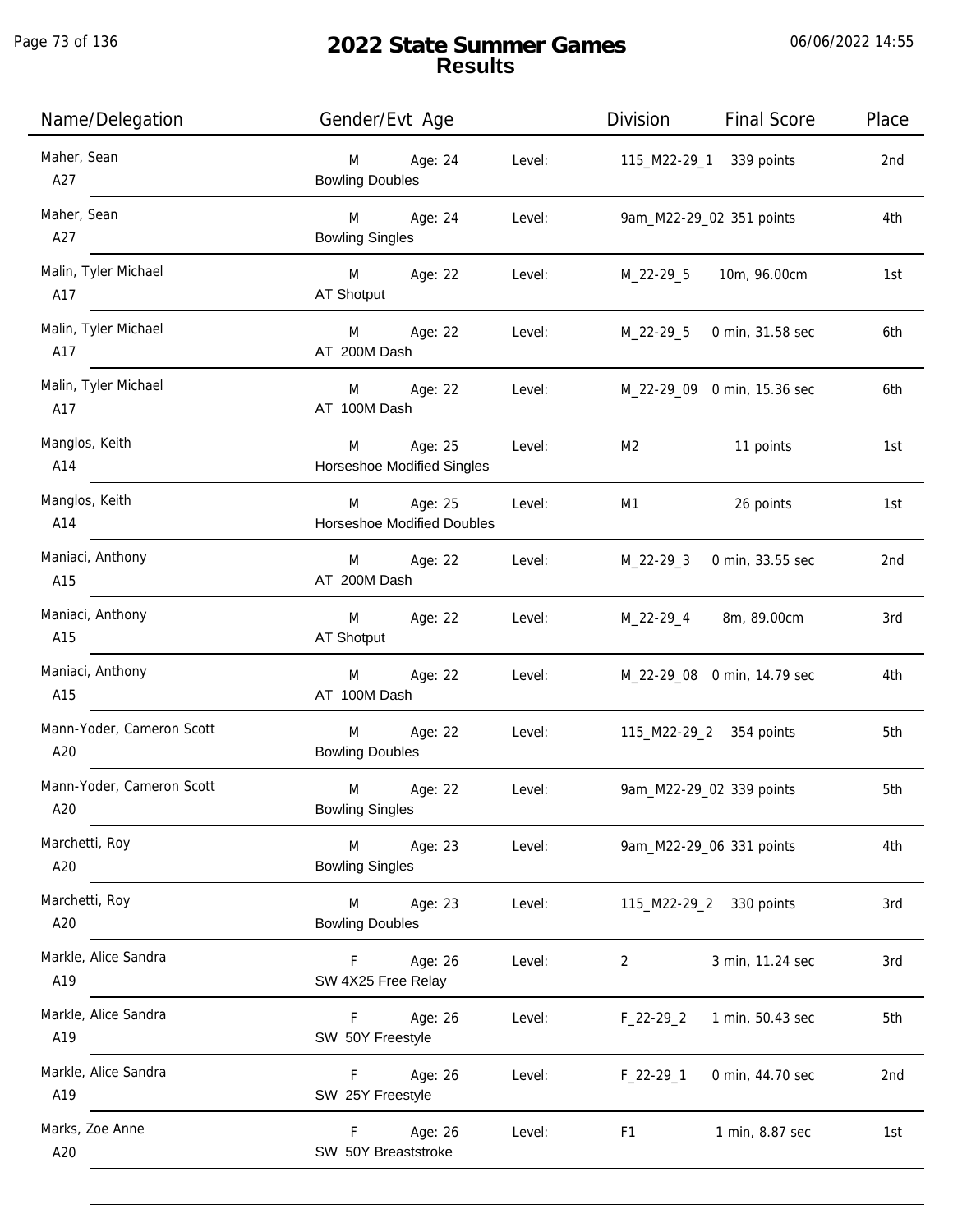Page 74 of 136

j.

| Name/Delegation                | Gender/Evt Age                                  | Division       | <b>Final Score</b>         | Place |
|--------------------------------|-------------------------------------------------|----------------|----------------------------|-------|
| Marks, Zoe Anne<br>A20         | F Age: 26<br>Level:<br>SW 50Y Freestyle         | F_22-29_4      | 0 min, 46.19 sec           | 2nd   |
| Marks, Zoe Anne<br>A20         | F Age: 26<br>Level:<br>SW 100Y Freestyle        | F <sub>3</sub> | 1 min, 40.29 sec           | 1st   |
| marlink, eric Dale<br>A12      | M Age: 35<br>Level:<br>SW 50Y Freestyle         | M_30_3         | 0 min, 50.93 sec           | 1st   |
| marlink, eric Dale<br>A12      | M Age: 35<br>Level:<br>SW 4X25 Free Relay       | $\overline{2}$ | 1 min, 35.03 sec           | 1st   |
| marlink, eric Dale<br>A12      | M Age: 35<br>Level:<br>SW 25Y Freestyle         | M_30_2b        | 0 min, 24.46 sec           | 2nd   |
| Marogy, Adam<br>A13            | M Age: 18<br>Level:<br>SW 25Y Freestyle         | M_16-21_3      | 0 min, 16.68 sec           | 1st   |
| Marogy, Adam<br>A13            | Age: 18<br>M<br>Level:<br>SW 50Y Freestyle      |                | M_16-21_2 0 min, 41.76 sec | 2nd   |
| Marsh, Catherine M<br>A04      | F Age: 28<br>Level:<br><b>Bowling Singles</b>   |                | 10am_F22-29_03 342 points  | 3rd   |
| Marsh, Catherine M<br>A04      | F Age: 28<br>Level:<br><b>Bowling Doubles</b>   | 215_M30_3A     | 351 points                 | 3rd   |
| Marshall, April Crystal<br>A19 | F Age: 38<br>Level:<br>SW 25Y Freestyle         | $F_30_3$       | 0 min, 27.45 sec           | 3rd   |
| Marshall, April Crystal<br>A19 | F Age: 38<br>Level:<br>SW 50Y Freestyle         | $F_30_3$       | 1 min, 2.93 sec            | 4th   |
| Marshall, April Crystal<br>A19 | F<br>Age: 38<br>Level:<br>SW 25Y Backstroke     | $F_30_2$       | 0 min, 39.58 sec           | 5th   |
| Marshall, Kelly E<br>A27       | F<br>Age: 42<br>Level:<br>AT 200M Dash          | $F_30_3$       | 0 min, 45.24 sec           | 1st   |
| Marshall, Kelly E<br>A27       | F.<br>Age: 42<br>Level:<br>AT Run Long Jump     | $F_22_3$       | 1m, 78.00cm                | 3rd   |
| Marshall, Kelly E<br>A27       | F.<br>Age: 42<br>Level:<br>AT 100M Dash         | $F_30_05$      | 0 min, 19.41 sec           | 3rd   |
| Martin, Anna<br>A14            | Age: 25<br>Level:<br>F.<br>DV 25M Assisted Walk | F1             | 0 min, 21.09 sec           | 1st   |
| Martin, Anna<br>A14            | F.<br>Age: 25<br>Level:<br>AT Softball Throw    | $F_12-99-11$   | 5m, 60.00cm                | 1st   |
| Martin, Jessica<br>A23         | Age: 28<br>F.<br>Level:<br><b>Bocce Singles</b> | 0900_27-28     | 2 points                   | 2nd   |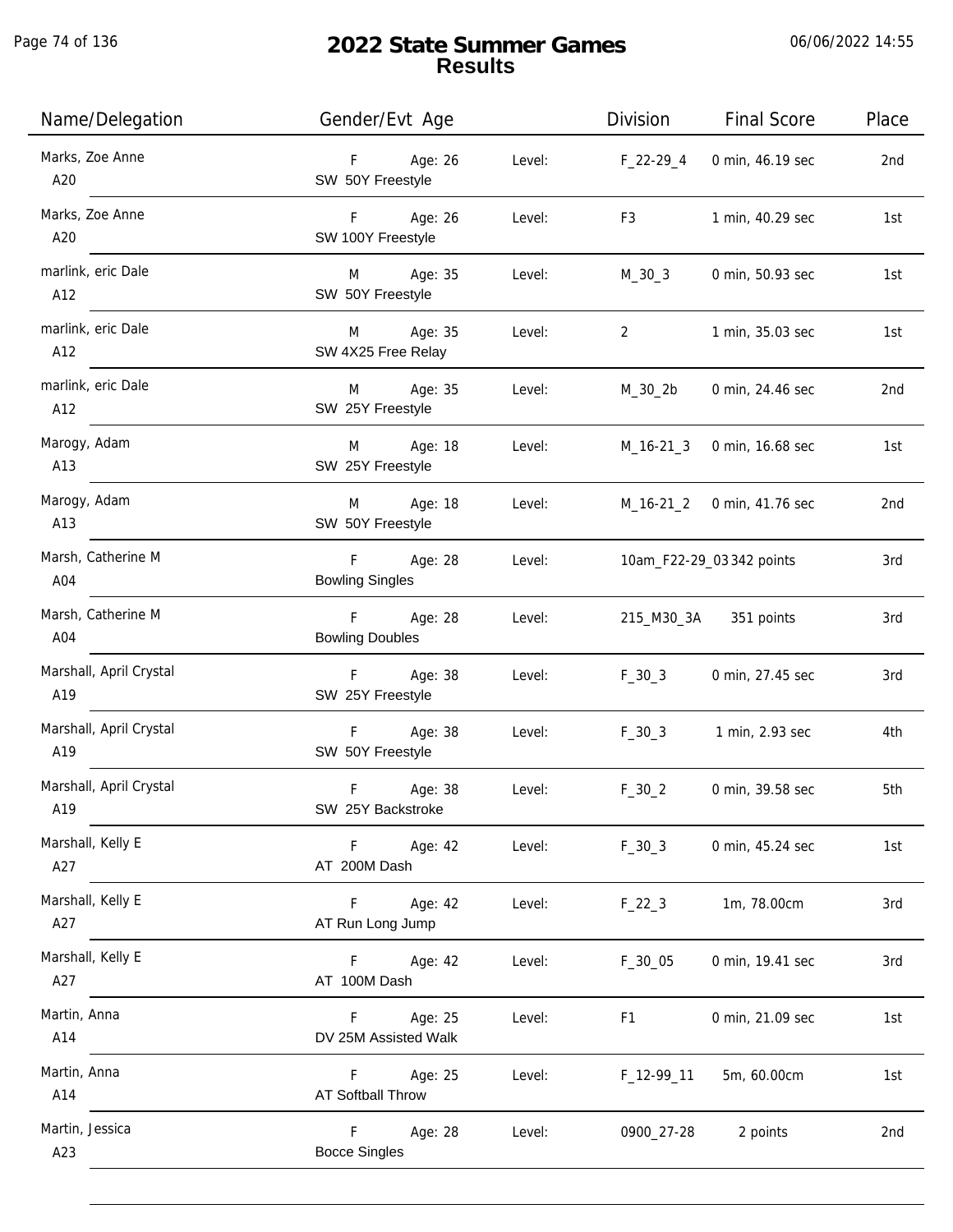Page 75 of 136

j.

| Name/Delegation                  | Gender/Evt Age                                            |        | Division    | <b>Final Score</b>         | Place      |
|----------------------------------|-----------------------------------------------------------|--------|-------------|----------------------------|------------|
| Martin, Jessica<br>A23           | F Age: 28<br><b>Bocce Doubles</b>                         | Level: |             | 0300_05-06 2 points        | 2nd        |
| Martus, Dustin<br>A13            | M Age: 42<br>SW 25Y Freestyle                             | Level: | M_30_2b     | 0 min, 24.41 sec           | 1st        |
| Martus, Dustin<br>A13            | M Age: 42<br>SW 50Y Freestyle                             | Level: | M_30_3      | 0 min, 51.49 sec           | 2nd        |
| Martus, Dustin<br>A13            | M Age: 42<br>SW 25Y Backstroke                            | Level: | M_30_1      | 0 min, 29.30 sec           | 1st        |
| Martzolff, Amy<br>A20            | F Age: 31<br><b>Bocce Doubles</b>                         | Level: |             | 0100_11-12 2 points        | 2nd        |
| Martzolff, Amy<br>A20            | F Age: 31<br><b>Bocce Singles</b>                         | Level: |             | 0800_19-20 3 points        | 3rd        |
| Masinda, Ian<br>A27              | M Age: 25<br>SW 50Y Freestyle                             | Level: |             | M_22-29_4 0 min, 35.61 sec | 1st        |
| Masinda, Ian<br>A27              | M Age: 25<br>SW 25Y Freestyle                             | Level: | M_22-29_3   | 0 min, 14.51 sec           | 1st        |
| Masinda, Ian<br>A27              | M<br>Age: 25<br>SW 25Y Backstroke                         | Level: |             | M_22-29_2 0 min, 20.30 sec | 1st        |
| Massey, Gary<br>A27              | Age: 28<br>M <sub>ar</sub><br><b>Bowling Ramp Singles</b> | Level: |             | 8am_Ramp_M1 434 points     |            |
| Massey, Gary<br>A27              | Age: 28<br>M<br><b>Bowling Ramp Doubles</b>               | Level: |             | 1215_Ramp_1 394 points     | 1st        |
| MAST, GREGORY<br>A08             | Age: 24<br>M<br><b>Bocce Doubles</b>                      | Level: | 0200_07-08  | 2 points                   | 2nd        |
| MAST, GREGORY<br>A08             | M<br>Age: 24<br><b>Bocce Singles</b>                      | Level: | 1200_13-14  | 1 points                   | 1st        |
| Matelski, Amanda Kathryne<br>A10 | F<br>Age: 30<br><b>Bowling Doubles</b>                    | Level: | 1215_F30_3  |                            |            |
| Matelski, Amanda Kathryne<br>A10 | F<br>Age: 30<br><b>Bowling Singles</b>                    | Level: | 11am_F30_05 |                            | <b>DNS</b> |
| Maurer, Jacob<br>A09             | M<br>Age: 17<br><b>Bowling Doubles</b>                    | Level: |             | 1215_M8-21_2 454 points    | 1st        |
| Maurer, Jacob<br>A09             | M<br>Age: 17<br><b>Bowling Singles</b>                    | Level: |             | 8am_M8-21_05 433 points    | 1st        |
| Mausolf, Sara Frances<br>A10     | F.<br>Age: 41<br><b>Bowling Doubles</b>                   | Level: | 1215_F30_2  | 314 points                 | 2nd        |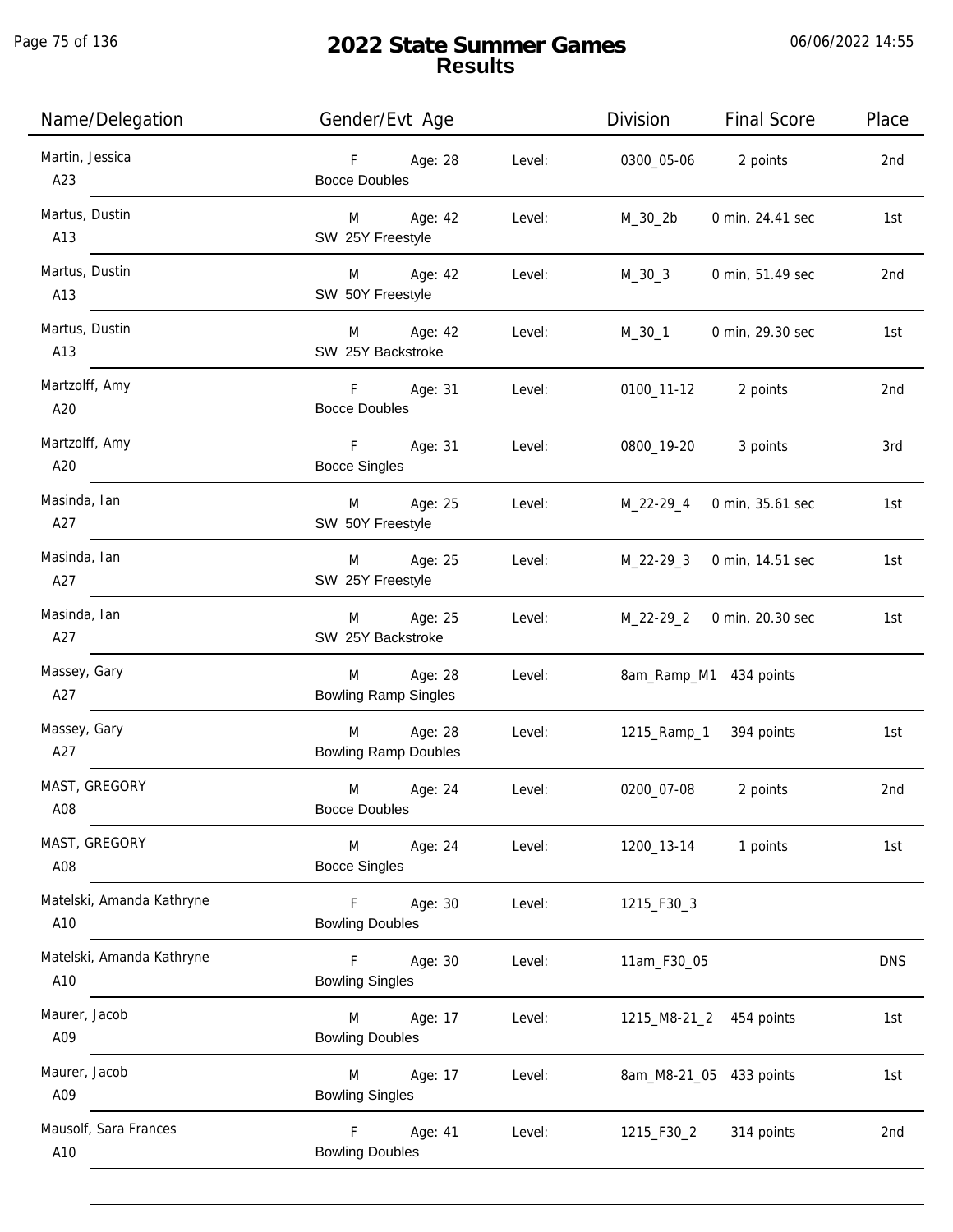Page 76 of 136

| Name/Delegation                | Gender/Evt Age                                               | Division<br><b>Final Score</b> | Place |
|--------------------------------|--------------------------------------------------------------|--------------------------------|-------|
| Mausolf, Sara Frances<br>A10   | F<br>Age: 41<br>Level:<br><b>Bowling Singles</b>             | 11am_F30_06<br>324 points      | 4th   |
| Maxson, Beth Ellen<br>A19      | F <sub>12</sub><br>Age: 58<br>Level:<br><b>Bocce Doubles</b> | 4 points<br>0100_11-12         | 4th   |
| Maxson, Beth Ellen<br>A19      | Fig. 10<br>Age: 58<br>Level:<br><b>Bocce Singles</b>         | 3 points<br>0800_21-22         | 3rd   |
| Mayville, Danielle<br>A23      | F Age: 27<br>Level:<br>AT Shotput                            | 5m, 96.00cm<br>F_22-29_3       | 2nd   |
| Mayville, Danielle<br>A23      | F<br>Age: 27<br>Level:<br>AT Stand Long Jump                 | $F_22_06$<br>1m, 16.00cm       | 2nd   |
| Mayville, Danielle<br>A23      | F Age: 27 Level:<br>AT 50M Dash                              | F_16-29_4<br>0 min, 11.85 sec  | 4th   |
| Mazur, Christopher<br>A34      | Age: 38<br>M<br>Level:<br><b>Bowling Doubles</b>             | 215_M30_3A<br>350 points       | 2nd   |
| Mazur, Christopher<br>A34      | M<br>Age: 38<br>Level:<br><b>Bowling Singles</b>             | 1200_M30_03<br>357 points      | 2nd   |
| McCallister, Sharon Ann<br>A06 | F Age: 31<br>Level:<br><b>Bocce Doubles</b>                  | 0100_11-12<br>1 points         | 1st   |
| McCallister, Sharon Ann<br>A06 | F<br>Age: 31<br>Level:<br><b>Bocce Singles</b>               | 0800_23-24<br>2 points         | 2nd   |
| McClure, Keme Drake<br>A19     | Age: 14<br>M<br>Level:<br><b>Bowling Singles</b>             | 8am_M8-21_02 352 points        | 3rd   |
| McClure, Keme Drake<br>A19     | M<br>Age: 14<br>Level:<br><b>Bowling Doubles</b>             | 1215_M8-21_2 315 points        | 4th   |
| McClure, Kyara Nikole<br>A19   | F<br>Age: 11<br>Level:<br><b>Bowling Singles</b>             | 8am_F8-21_01 325 points        | 2nd   |
| McClure, Kyara Nikole<br>A19   | F<br>Age: 11<br>Level:<br><b>Bowling Doubles</b>             | 357 points<br>1215_F30_1       | 3rd   |
| McClure, Leo Gilbert<br>A19    | M<br>Age: 16<br>Level:<br><b>Bowling Singles</b>             | 8am_M8-21_05 361 points        | 4th   |
| McClure, Leo Gilbert<br>A19    | M<br>Age: 16<br>Level:<br><b>Bowling Doubles</b>             | 1215_M8-21_2 374 points        | 3rd   |
| McConiughey, Kolan<br>A20      | Age: 48<br>Level:<br>M<br><b>Bowling Singles</b>             | 1200_M30_08<br>480 points      | 1st   |
| McConiughey, Kolan<br>A20      | M<br>Age: 48<br>Level:<br><b>Bowling Doubles</b>             | 410 points<br>315_M30_3B       | 1st   |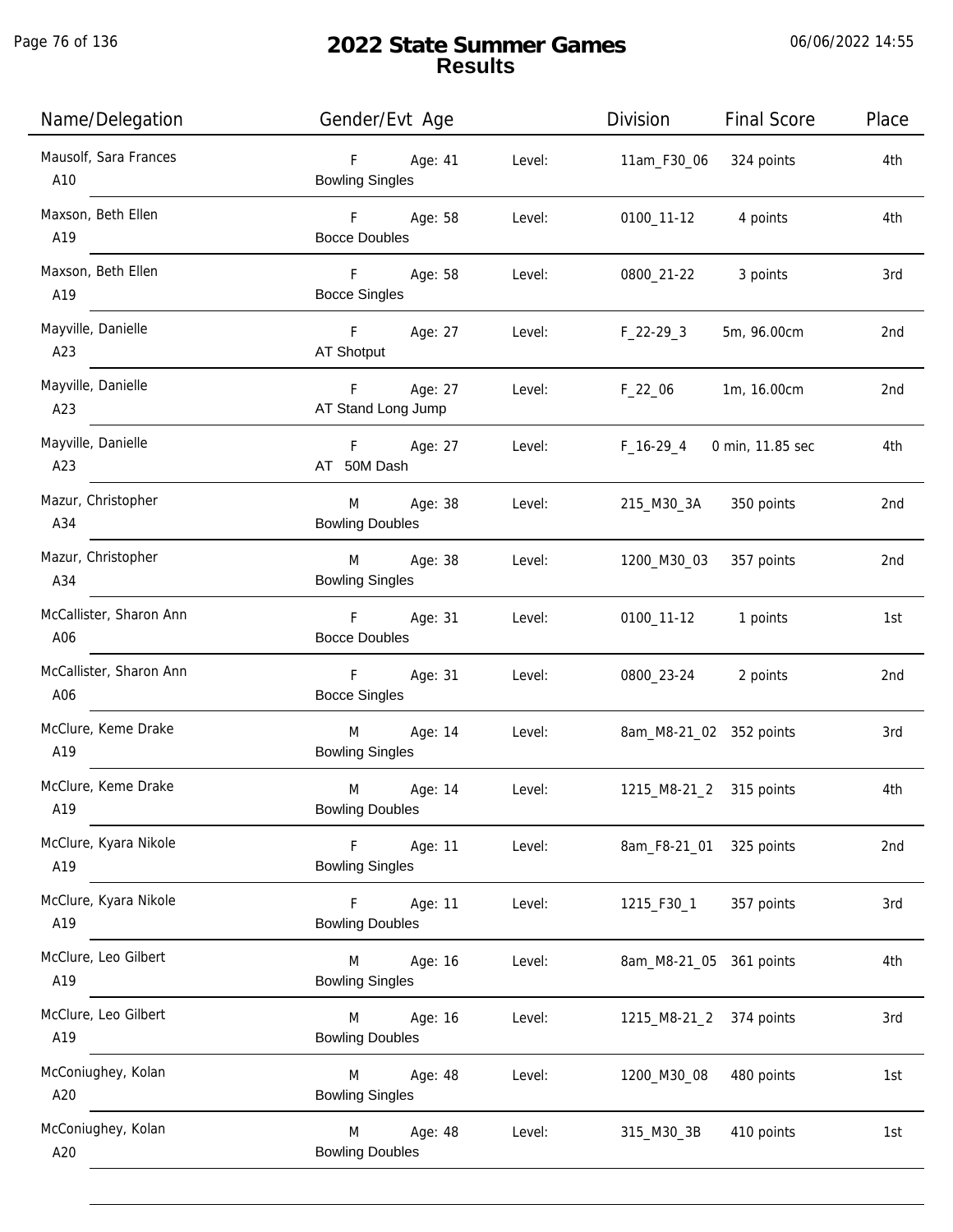Page 77 of 136

| Name/Delegation               | Gender/Evt Age                                          |        | Division                                                                                                                                                                                                                       | <b>Final Score</b>          | Place      |
|-------------------------------|---------------------------------------------------------|--------|--------------------------------------------------------------------------------------------------------------------------------------------------------------------------------------------------------------------------------|-----------------------------|------------|
| McConnel, Tristan Kyle<br>A05 | M Age: 18<br>AT 100M Dash                               | Level: |                                                                                                                                                                                                                                | M_16-21_05 0 min, 15.29 sec | 2nd        |
| McConnel, Tristan Kyle<br>A05 | M Age: 18<br>AT Shotput                                 | Level: | M_16-21_3                                                                                                                                                                                                                      | 7m, 91.00cm                 | 4th        |
| McConnel, Tristan Kyle<br>A05 | M Age: 18<br>AT Run Long Jump                           | Level: | M_16-21_2                                                                                                                                                                                                                      | 2m, 96.00cm                 | 3rd        |
| McConnell, Erin<br>A27        | F Age: 37<br>AT Shotput                                 | Level: | $F_{-}30_{-}4$                                                                                                                                                                                                                 | 3m, 95.00cm                 | 3rd        |
| McConnell, Erin<br>A27        | F Age: 37<br>Level:<br>AT 400M Dash                     |        | F1 and the state of the state of the state of the state of the state of the state of the state of the state of the state of the state of the state of the state of the state of the state of the state of the state of the sta | 3 min, 7.50 sec             | 3rd        |
| McConnell, Erin<br>A27        | F Age: 37<br>Level:<br>AT 200M Dash                     |        | F_30_1 1 min, 13.65 sec                                                                                                                                                                                                        |                             | 2nd        |
| McCoy, Ryan<br>A34            | M Age: 19<br>AT 100M Dash                               | Level: |                                                                                                                                                                                                                                | M_16-21_03 0 min, 15.81 sec | 1st        |
| McCoy, Ryan<br>A34            | M Age: 19<br>AT 200M Dash                               | Level: | M_8-21_2                                                                                                                                                                                                                       | 0 min, 38.07 sec            | 3rd        |
| McCoy, Ryan<br>A34            | Age: 19<br>M<br>AT 50M Dash                             | Level: | M_16-29_6                                                                                                                                                                                                                      |                             | <b>DNS</b> |
| McCrary, Amir<br>A26          | Age: 22<br>M<br><b>Bowling Singles</b>                  | Level: |                                                                                                                                                                                                                                | 9am_M22-29_03 327 points    | 6th        |
| McCrary, Amir<br>A26          | M<br>Age: 22<br><b>Bowling Doubles</b>                  | Level: | 115_M22-29_1 366 points                                                                                                                                                                                                        |                             | 1st        |
| MCCUNE, AMBER Hope<br>A08     | $\mathsf F$<br>Age: 15<br><b>Bocce Modified Doubles</b> | Level: | <b>ALTS</b>                                                                                                                                                                                                                    |                             |            |
| MCCUNE, AMBER Hope<br>A08     | F<br>Age: 15<br><b>Bocce Modified Singles</b>           | Level: | 8am_3-4                                                                                                                                                                                                                        |                             | <b>DNS</b> |
| McCune, Jacqueline<br>A06     | Age: 56<br>F.<br><b>Bocce Doubles</b>                   | Level: | 0100_19-20                                                                                                                                                                                                                     | 1 points                    | 1st        |
| McCune, Jacqueline<br>A06     | F.<br>Age: 56<br><b>Bocce Singles</b>                   | Level: | 0900_23-24                                                                                                                                                                                                                     | 3 points                    | 3rd        |
| McDaniel, Carolyn<br>A23      | Age: 48<br>F.<br><b>Bocce Modified Doubles</b>          | Level: | 1                                                                                                                                                                                                                              | 2 points                    | 2nd        |
| McDaniel, Carolyn<br>A23      | Age: 48<br>F<br><b>Bocce Modified Singles</b>           | Level: | $8am_1-2$                                                                                                                                                                                                                      | 4 points                    | 4th        |
| McDaniel, Justin<br>A23       | M<br>Age: 24<br><b>Bocce Singles</b>                    | Level: | 1100_17-18                                                                                                                                                                                                                     | 1 points                    | 1st        |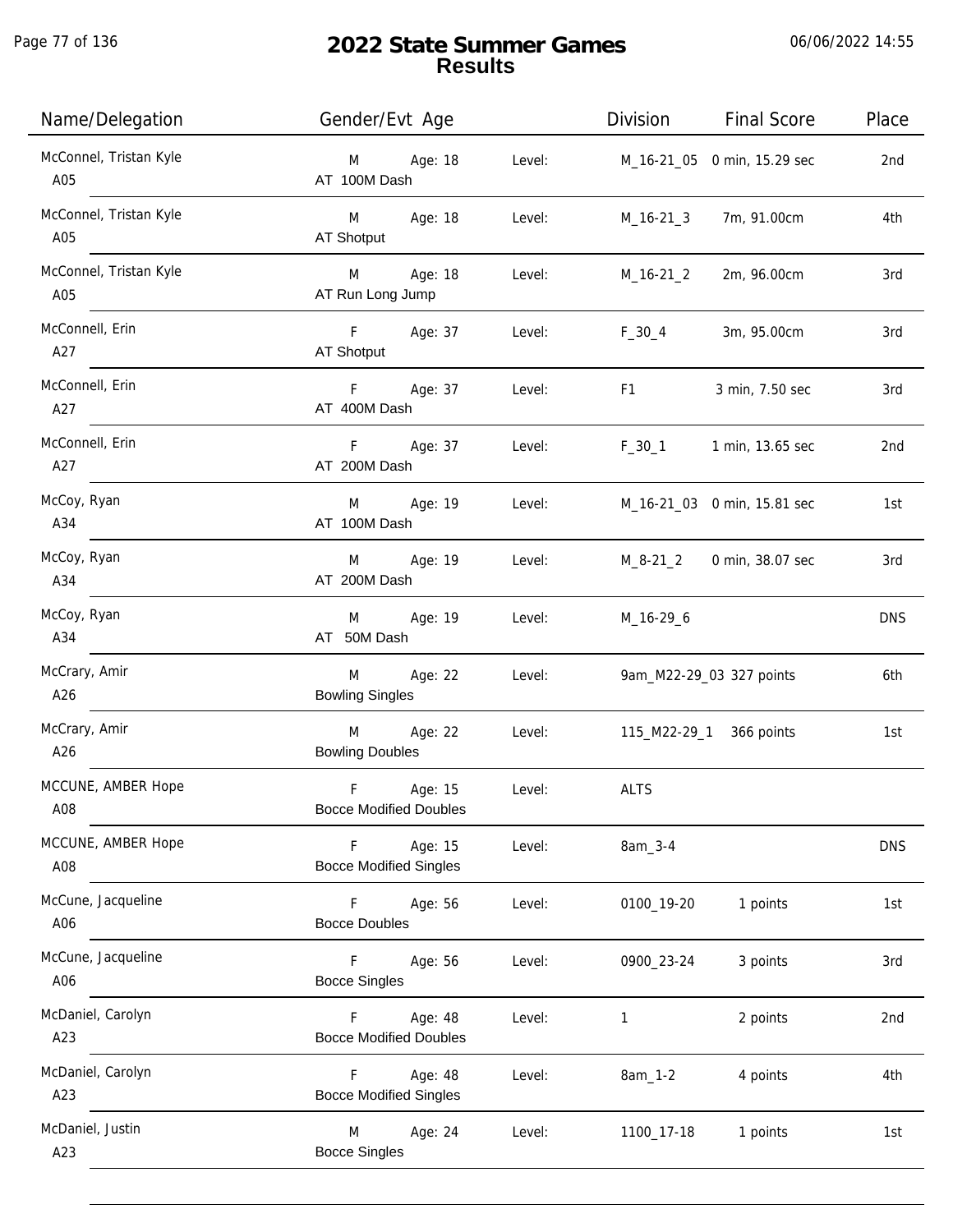| Name/Delegation               | Gender/Evt Age                                     |        | Division       | <b>Final Score</b>          | Place      |
|-------------------------------|----------------------------------------------------|--------|----------------|-----------------------------|------------|
| McDaniel, Justin<br>A23       | M Age: 24<br><b>Bocce Doubles</b>                  | Level: | 0200_21-22     | 3 points                    | 3rd        |
| McDaniel, Kristine<br>A23     | F Age: 51<br><b>Bocce Doubles</b>                  | Level: | 0200_19-20     | 2 points                    | 2nd        |
| McDaniel, Kristine<br>A23     | F <sub>11</sub><br>Age: 51<br><b>Bocce Singles</b> | Level: | 0900_13-14     | 2 points                    | 2nd        |
| McElmeel, Nicolas J<br>A15    | M Age: 42<br>AT Shotput                            | Level: | $M_30_2$       |                             | <b>DNS</b> |
| McElmeel, Nicolas J<br>A15    | M Age: 42<br>AT 100M Dash                          | Level: | M_30_01        |                             | <b>DNS</b> |
| McElmeel, Nicolas J<br>A15    | Age: 42<br>M<br>AT Stand Long Jump                 | Level: | $M_22_03$      |                             | <b>DNS</b> |
| McGee, Krishtion<br>A26       | M Age: 10<br>AT 200M Dash                          | Level: | M_8-21_2       | 0 min, 51.23 sec            | 4th        |
| McGee, Krishtion<br>A26       | M Age: 10<br>AT 100M Dash                          | Level: |                | M_08-11_01 0 min, 19.70 sec | 3rd        |
| McGee, Krishtion<br>A26       | Age: 10<br>M<br>AT Run Long Jump                   | Level: |                | M_8-15_2 1m, 90.00cm        | 3rd        |
| McGinnis, Danny Paul<br>A07   | Age: 61<br>M<br><b>Bocce Singles</b>               | Level: |                | 1100_13-14 1 points         | 1st        |
| McGinnis, Danny Paul<br>A07   | M<br>Age: 61<br><b>Bocce Doubles</b>               | Level: |                | 0200_21-22 1 points         | 1st        |
| McIntyre, Tre'von<br>A26      | M<br>Age: 19<br>AT 100M Dash                       | Level: |                | M_16-21_05 0 min, 15.92 sec | 5th        |
| McIntyre, Tre'von<br>A26      | Age: 19<br>M<br>AT 200M Dash                       | Level: | $M_8 - 21 - 3$ |                             | Part       |
| McIntyre, Tre'von<br>A26      | M<br>Age: 19<br>AT Shotput                         | Level: | $M_16-21_3$    | 5m, 26.00cm                 | 5th        |
| McLaury, Autumn LeAnn<br>A19  | Age: 36<br>F.<br>SW 50Y Freestyle                  | Level: | $F_30_4$       | 0 min, 54.17 sec            | 3rd        |
| McLaury, Autumn LeAnn<br>A19  | F.<br>Age: 36<br>SW 25Y Backstroke                 | Level: | $F_30_2$       | 0 min, 36.76 sec            | 4th        |
| McLaury, Autumn LeAnn<br>A19  | Age: 36<br>F.<br>SW 100Y Freestyle                 | Level: | F3             | 2 min, 2.52 sec             | 3rd        |
| McMillan, Alicia Marie<br>A17 | Age: 29<br>F.<br>SW 50Y Backstroke                 | Level: | F <sub>2</sub> | 1 min, 21.71 sec            | 1st        |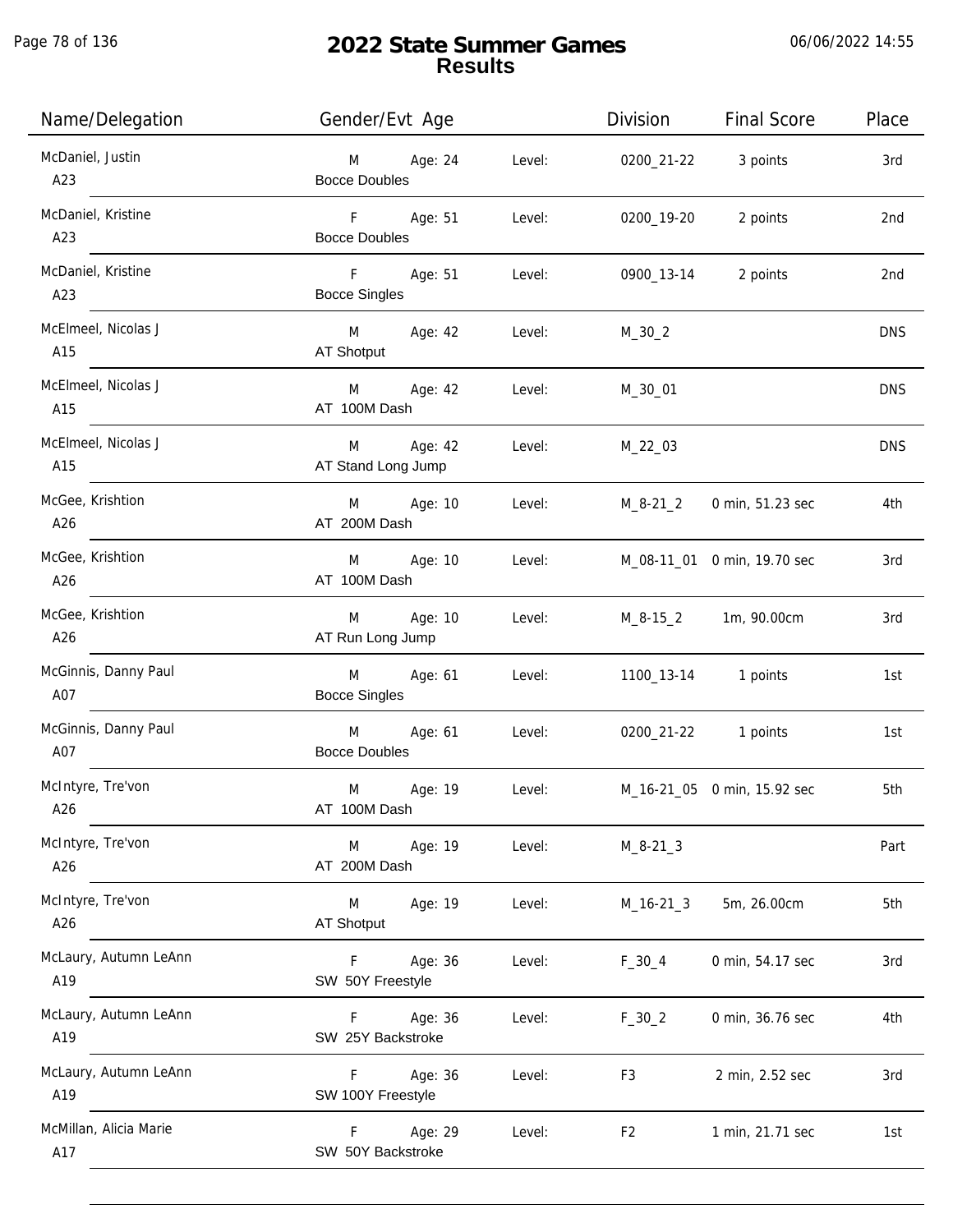| Name/Delegation               | Gender/Evt Age                              |        | Division     | <b>Final Score</b>     | Place |
|-------------------------------|---------------------------------------------|--------|--------------|------------------------|-------|
| McMillan, Alicia Marie<br>A17 | F<br>Age: 29<br>SW 50Y Freestyle            | Level: | $F_22-293$   | 1 min, 25.77 sec       | 2nd   |
| McMillan, Alicia Marie<br>A17 | F<br>Age: 29<br>SW 100Y Freestyle           | Level: | F4           | 3 min, 3.84 sec        | 2nd   |
| McMurtrie, Kevin Lee<br>A19   | Age: 28<br>M<br><b>Bowling Ramp Singles</b> | Level: |              | 8am_Ramp_M1 351 points |       |
| McMurtrie, Kevin Lee<br>A19   | Age: 28<br>M<br><b>Bowling Ramp Doubles</b> | Level: | 1215_Ramp_1  | 365 points             | 2nd   |
| McNally, Brooke Lennon<br>A23 | Age: 20<br>F.<br>SW 25Y Freestyle           | Level: | $F_16-21_1$  | 0 min, 30.18 sec       | 2nd   |
| McNally, Brooke Lennon<br>A23 | Age: 20<br>F.<br>SW 4X25 Free Relay         | Level: | $\mathbf{1}$ | 2 min, 13.35 sec       | 2nd   |
| McNally, Brooke Lennon<br>A23 | Age: 20<br>F.<br>SW 50Y Freestyle           | Level: | $F_16-211$   | 1 min, 11.90 sec       | 1st   |
| McNereny, Carla Ann<br>A07    | Age: 65<br>F.<br>AT Stand Long Jump         | Level: | $F_22_04$    | 0m, 87.00cm            | 2nd   |
| McNereny, Carla Ann<br>A07    | F<br>Age: 65<br>AT Softball Throw           | Level: | F_12-99_07   | 9m, 50.00cm            | 6th   |
| McNereny, Carla Ann<br>A07    | F<br>Age: 65<br>AT 100M Walk                | Level: | $F_22_3$     | 0 min, 44.03 sec       | 1st   |
| McPherson, Ian<br>A20         | Age: 16<br>M<br><b>AT Softball Throw</b>    | Level: | M_16_05      | 16m, 90.00cm           | 3rd   |
| McPherson, Ian<br>A20         | M<br>Age: 16<br>AT Stand Long Jump          | Level: | M_12-21_02   | 1m, 14.00cm            | 1st   |
| McPherson, Ian<br>A20         | Age: 16<br>M<br>AT 50M Dash                 | Level: | M_16-29_5    | 0 min, 9.11 sec        | 1st   |
| McPherson, Lisa<br>A06        | Age: 54<br>F<br><b>Bocce Doubles</b>        | Level: | 0100_19-20   | 1 points               | 1st   |
| McPherson, Lisa<br>A06        | F.<br>Age: 54<br><b>Bocce Singles</b>       | Level: | 0900_05-06   | 3 points               | 3rd   |
| McQuade, Lisa Jennifer<br>A23 | F<br>Age: 41<br><b>Bocce Doubles</b>        | Level: | 0300_07-08   | 1 points               | 1st   |
| McQuade, Lisa Jennifer<br>A23 | F<br>Age: 41<br><b>Bocce Singles</b>        | Level: | 0900_21-22   | 2 points               | 2nd   |
| McQueen, Tonya<br>A13         | F<br>Age: 45<br>SW 25Y Freestyle            | Level: | $F_{30_2}$   | 0 min, 34.78 sec       | 2nd   |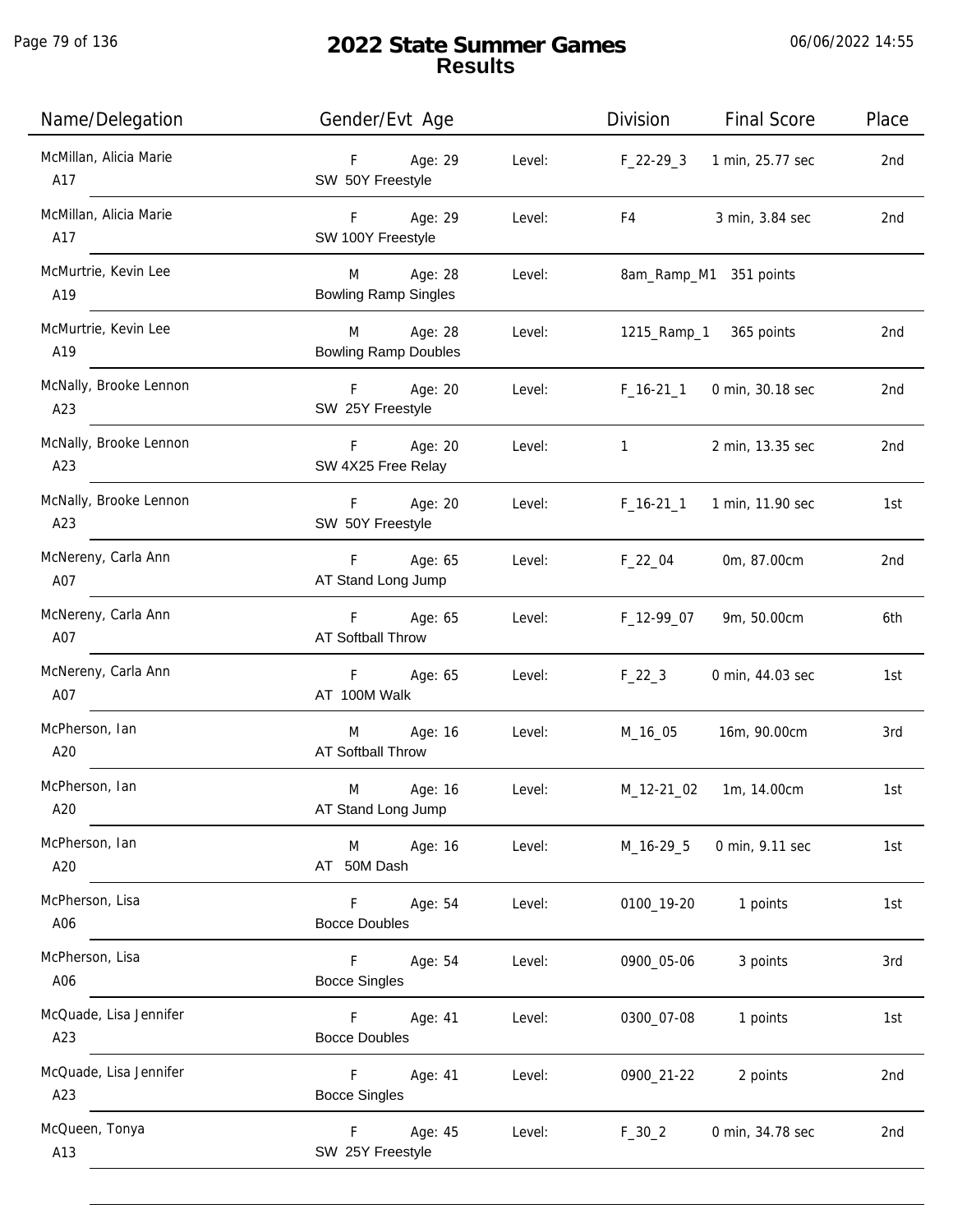Page 80 of 136

| Name/Delegation            | Gender/Evt Age                           |        | Division   | <b>Final Score</b>     | Place |
|----------------------------|------------------------------------------|--------|------------|------------------------|-------|
| McQueen, Tonya<br>A13      | F Age: 45<br>SW 100Y Freestyle           | Level: | F4         | 3 min, 8.24 sec        | 4th   |
| McQueen, Tonya<br>A13      | F Age: 45<br>SW 50Y Freestyle            | Level: | $F_30_2$   | 1 min, 19.19 sec       | 3rd   |
| Mcspadin, Corinne<br>A05   | F Age: 44<br><b>Bowling Doubles</b>      | Level: |            | 1215_F30_1 414 points  | 1st   |
| Mcspadin, Corinne<br>A05   | F Age: 44<br><b>Bowling Singles</b>      | Level: |            | 11am_F30_03 377 points | 1st   |
| Meade, Natalie<br>A14      | F Age: 22<br><b>Bocce Singles</b>        | Level: |            | 1000_09-10 1 points    | 1st   |
| Meade, Natalie<br>A14      | F Age: 22<br><b>Bocce Doubles</b>        | Level: | 0100_07-08 | 4 points               | 4th   |
| Medlin, Valerie Ann<br>A01 | F Age: 35<br>AT 100M Dash                | Level: | F_30_01    | 0 min, 29.10 sec       | 1st   |
| Medlin, Valerie Ann<br>A01 | F Age: 35<br>AT 50M Dash                 | Level: | $F_30_2$   | 0 min, 13.04 sec       | 2nd   |
| Medlin, Valerie Ann<br>A01 | F Age: 35<br>AT Softball Throw           | Level: | F_12-99_07 | 10m, 80.00cm           | 3rd   |
| Megge, Nicholas<br>A14     | Age: 25<br>M<br>Horseshoe Singles        | Level: | M_8-29_2   | 5 points               | 2nd   |
| Megge, Nicholas<br>A14     | Age: 25<br>M<br>Horseshoe Doubles        | Level: | M3         | 3 points               | 3rd   |
| Meharg, Jordan G<br>A23    | M<br>Age: 36<br><b>Bocce Doubles</b>     | Level: | 0200_27-28 | 2 points               | 2nd   |
| Meharg, Jordan G<br>A23    | Age: 36<br>M<br><b>Bocce Singles</b>     | Level: | 1100_25-26 | 3 points               | 3rd   |
| Meier, Kurt Gregory<br>A10 | Age: 26<br>M<br><b>AT Softball Throw</b> | Level: | M_16_03    | 11m, 50.00cm           | 1st   |
| Meier, Kurt Gregory<br>A10 | Age: 26<br>M<br>AT 50M Dash              | Level: | M_16-29_4  | 0 min, 9.94 sec        | 3rd   |
| Meier, Kurt Gregory<br>A10 | Age: 26<br>M<br>AT Stand Long Jump       | Level: | M_22_11    | 1m, 44.00cm            | 3rd   |
| Meininger, Kari L<br>A23   | Age: 34<br>F.<br><b>Bocce Singles</b>    | Level: | 1000_07-08 | 3 points               | 3rd   |
| Meininger, Kari L<br>A23   | Age: 34<br>F.<br><b>Bocce Doubles</b>    | Level: | 0300_07-08 | 2 points               | 2nd   |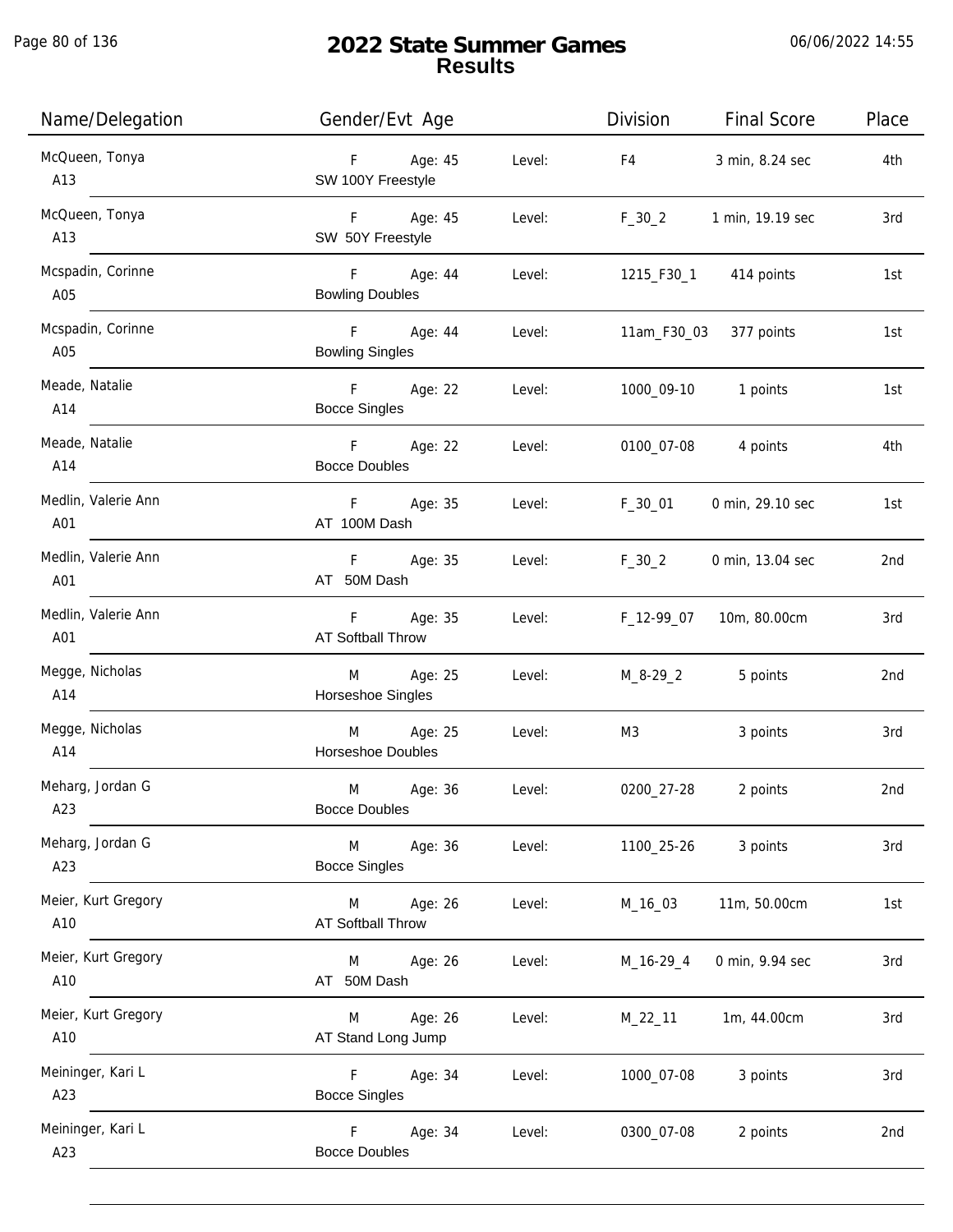Page 81 of 136

| Name/Delegation                  | Gender/Evt Age                                     |        | Division       | <b>Final Score</b>      | Place      |
|----------------------------------|----------------------------------------------------|--------|----------------|-------------------------|------------|
| Melkus, Sara Ann<br>A17          | F Age: 38<br><b>AT Softball Throw</b>              | Level: | F_12-99_04     | 10m, 80.00cm            | 3rd        |
| Melkus, Sara Ann<br>A17          | F Age: 38<br>AT 200M Walk                          | Level: | F <sub>2</sub> | 1 min, 55.71 sec        | 3rd        |
| Melkus, Sara Ann<br>A17          | F Age: 38<br>AT 100M Walk                          | Level: | $F_22_2$       | 0 min, 54.31 sec        | 2nd        |
| Menominee, Charles Albert<br>A35 | M Age: 39<br>AT 200M Walk                          | Level: | M3             | 1 min, 42.85 sec        | 1st        |
| Menominee, Charles Albert<br>A35 | Age: 39<br>M<br>AT 800M Walk                       | Level: | M1             | 7 min, 4.16 sec         | 1st        |
| Menominee, Charles Albert<br>A35 | Age: 39<br>M<br>AT 400M Walk                       | Level: |                | M_30_1 3 min, 56.19 sec | 1st        |
| Menze, Ella M<br>A20             | F.<br>Age: 20<br><b>Bocce Doubles</b>              | Level: |                | 0100_11-12 3 points     | 3rd        |
| Menze, Ella M<br>A20             | F Age: 20<br><b>Bocce Singles</b>                  | Level: | 0800_07-08     | 3 points                | 3rd        |
| Mercado, Fatima<br>A26           | F <sub>11</sub><br>Age: 19<br><b>Bocce Singles</b> | Level: | 0800_05-06     | 4 points                | 4th        |
| Merchant, Catherine Anne<br>A06  | F<br>Age: 67<br><b>Bocce Singles</b>               | Level: | 0800_25-26     | 4 points                | 4th        |
| Merchant, Catherine Anne<br>A06  | F<br>Age: 67<br><b>Bocce Doubles</b>               | Level: | 0100_17-18     | 1 points                | 1st        |
| Messing, Jeremiah Joseph<br>A10  | M<br>Age: 36<br>AT Stand Long Jump                 | Level: | M_22_04        |                         | <b>DNS</b> |
| Messing, Jeremiah Joseph<br>A10  | Age: 36<br>M<br>AT 50M Dash                        | Level: | $M_30_1$       |                         | <b>DNS</b> |
| Messing, Jeremiah Joseph<br>A10  | Age: 36<br>M<br>AT Softball Throw                  | Level: | M_16_10        |                         | <b>DNS</b> |
| MEYERS, MICHAEL Scott<br>A08     | Age: 50<br>M<br><b>Bocce Modified Doubles</b>      | Level: | 2              | 1 points                | 1st        |
| MEYERS, MICHAEL Scott<br>A08     | Age: 50<br>M<br><b>Bocce Modified Singles</b>      | Level: | 9am_3-4        | 1 points                | 1st        |
| Michaels, Craig<br>A27           | Age: 32<br>M<br>AT 1500M Run                       | Level: | M1             | <b>DNF</b>              | <b>DNF</b> |
| Michaels, Craig<br>A27           | Age: 32<br>M<br>AT 800M Run                        | Level: | M1             |                         | <b>DNS</b> |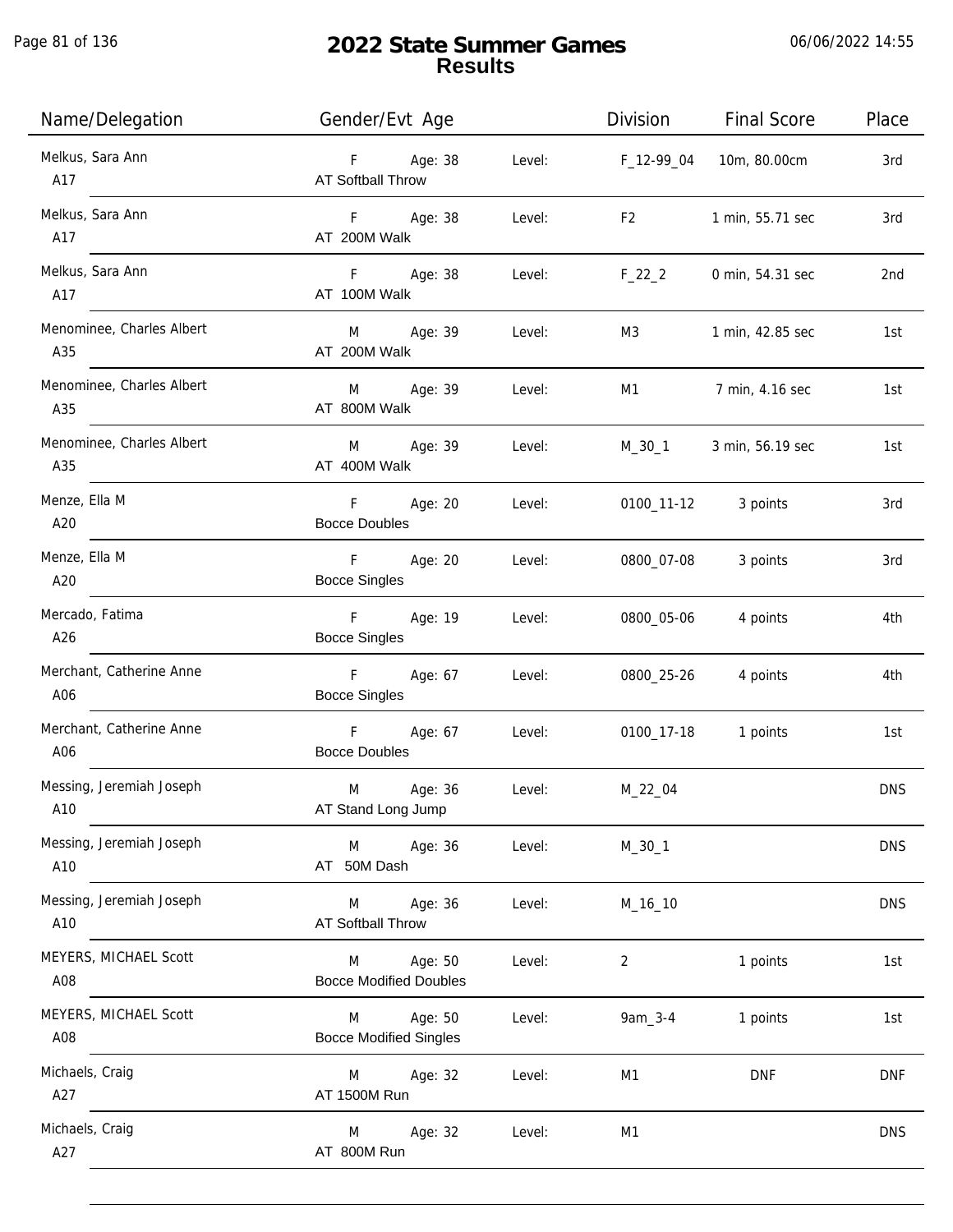| Name/Delegation               | Gender/Evt Age                                          | Division<br><b>Final Score</b>       | Place |
|-------------------------------|---------------------------------------------------------|--------------------------------------|-------|
| Michalik, Amanda<br>A23       | Age: 21<br>F<br>Level:<br>SW 50Y Freestyle              | 1 min, 19.14 sec<br>$F_16-21_1$      | 3rd   |
| Michalik, Amanda<br>A23       | F Age: 21<br>Level:<br>SW 25Y Freestyle                 | $F_16-21_1$<br>0 min, 29.55 sec      | 1st   |
| Michalik, Amanda<br>A23       | F Age: 21<br>Level:<br>SW 4X25 Free Relay               | 2 min, 13.35 sec<br>$1 \quad \cdots$ | 2nd   |
| Micsak, Megan<br>A30          | F<br>Age: 22<br>Level:<br><b>Bocce Doubles</b>          | 0100_19-20<br>4 points               | 4th   |
| Micsak, Megan<br>A30          | F<br>Age: 22<br>Level:<br><b>Bocce Singles</b>          | 0900_09-10<br>3 points               | 3rd   |
| Middleton, Addison<br>A13     | F Age: 15<br>Level:<br><b>Bocce Doubles</b>             | 0200_11-12<br>4 points               | 4th   |
| Middleton, Addison<br>A13     | F Age: 15<br>Level:<br><b>Bocce Singles</b>             | 0800_11-12<br>4 points               | 4th   |
| Mieczewski, Ian Joseph<br>A07 | Age: 48<br>Level:<br>M<br><b>Bocce Modified Singles</b> | $9am_1 - 2$<br>3 points              | 3rd   |
| Mieczewski, Ian Joseph<br>A07 | Age: 48<br>Level:<br>M<br><b>Bocce Modified Doubles</b> | 2 points<br>2                        | 2nd   |
| Mierop, Jason L<br>A10        | Age: 23<br>Level:<br>M<br><b>Bowling Doubles</b>        | 115_M22-29_1                         |       |
| Mierop, Jason L<br>A10        | Age: 23<br>M<br>Level:<br><b>Bowling Singles</b>        | 9am_M22-29_05                        |       |
| Miller, Cheryl Joan<br>A06    | F<br>Age: 73<br>Level:<br><b>Bocce Doubles</b>          | 0100_17-18<br>1 points               | 1st   |
| Miller, Cheryl Joan<br>A06    | F.<br>Age: 73<br>Level:<br><b>Bocce Singles</b>         | 0900_21-22<br>3 points               | 3rd   |
| Miller, Chris Roy<br>A09      | M<br>Age: 45<br>Level:<br>AT Shotput                    | 3m, 42.00cm<br>$M_30_1$              | 3rd   |
| Miller, Chris Roy<br>A09      | Age: 45<br>Level:<br>M<br>AT 50M Dash                   | $M_30_3$<br>0 min, 15.66 sec         | 8th   |
| Miller, Chris Roy<br>A09      | Age: 45<br>Level:<br>M<br>AT 100M Dash                  | M_30_02<br>0 min, 38.68 sec          | 4th   |
| Miller, Devon<br>A04          | Age: 17<br>Level:<br>M<br>AT 100M Dash                  | M_16-21_04 0 min, 16.85 sec          | 2nd   |
| Miller, Devon<br>A04          | M<br>Age: 17<br>Level:<br>AT Shotput                    | M_16-21_3<br>8m, 87.00cm             | 3rd   |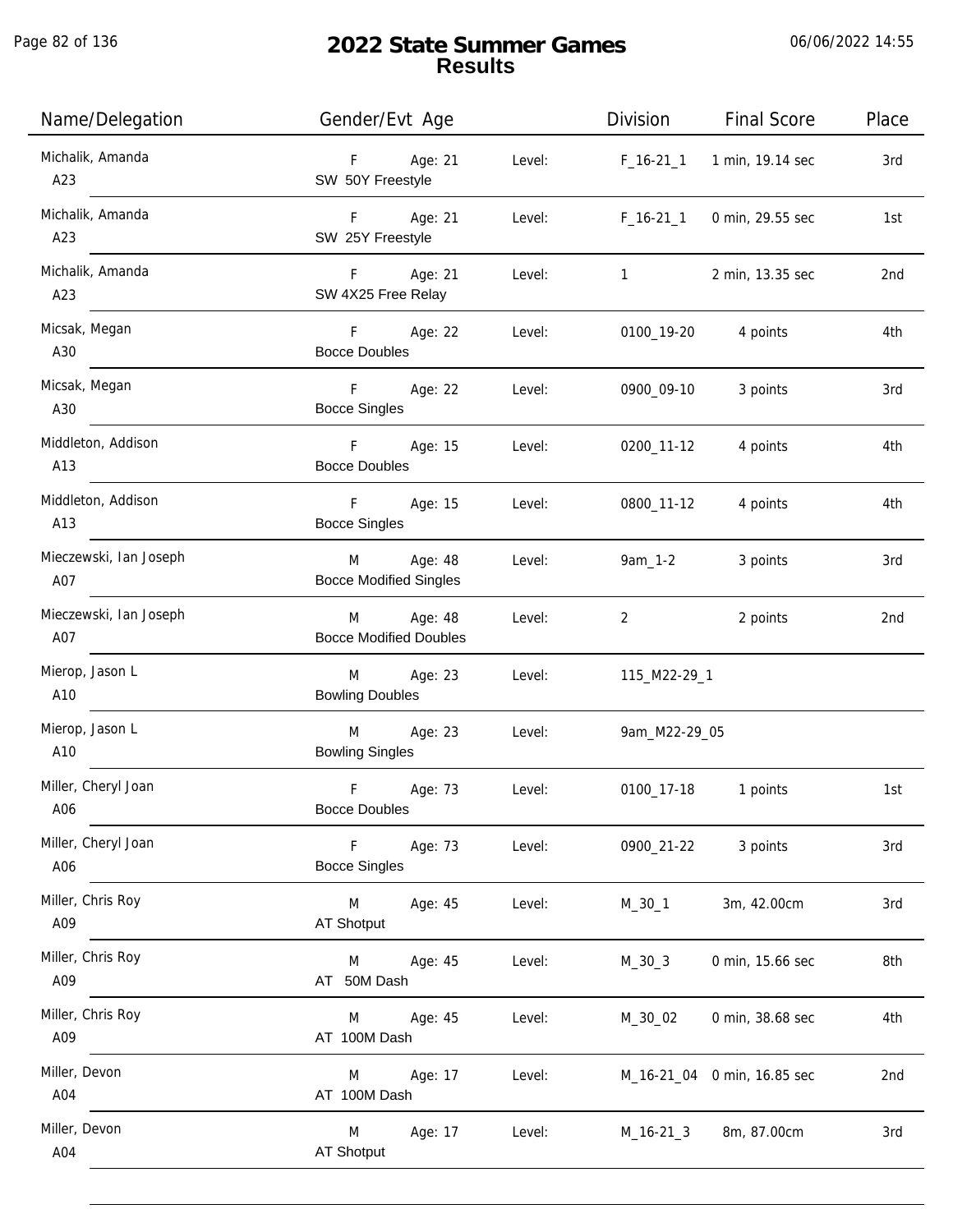Page 83 of 136

| Name/Delegation              | Gender/Evt Age                                     | Division<br><b>Final Score</b>     | Place |
|------------------------------|----------------------------------------------------|------------------------------------|-------|
| Miller, Devon<br>A04         | Age: 17<br>Level:<br>M<br>AT Mini Javelin          | 19m, 51.00cm<br>M_16_7             | 1st   |
| Miller, Gary Alan<br>A04     | M Age: 16<br>Level:<br>AT Softball Throw           | 18m, 60.00cm<br>M_16_13            | 6th   |
| Miller, Gary Alan<br>A04     | Age: 16<br>Level:<br>M<br>AT Stand Long Jump       | 1m, 22.00cm<br>M_12-21_05          | 2nd   |
| Miller, Gary Alan<br>A04     | M Age: 16<br>Level:<br>AT Mini Javelin             | 9m, 29.00cm<br>M_16_4              | 4th   |
| Miller, Joe<br>A09           | M<br>Age: 61<br>Level:<br>AT 100M Walk             | $M_22_2$<br>1 min, 14.91 sec       | 2nd   |
| Miller, Joe<br>A09           | M<br>Age: 61<br>Level:<br>AT Shotput               | 4m, 6.00cm<br>M_30_1               | 1st   |
| Miller, Joe<br>A09           | Age: 61<br>M<br>Level:<br>AT 200M Walk             | 2 min, 22.84 sec<br>M2             | 2nd   |
| Miller, Steward James<br>A04 | M<br>Age: 29<br>Level:<br><b>Bowling Singles</b>   | 9am_M22-29_04 384 points           | 3rd   |
| Miller, Steward James<br>A04 | Age: 29<br>M<br>Level:<br><b>Bowling Doubles</b>   | 215_M30_2A 329 points              | 5th   |
| MILLS, TYHEED<br>A08         | Age: 24<br>M<br>Level:<br><b>Bowling Doubles</b>   | 115_M22-29_1 342 points            | 3rd   |
| MILLS, TYHEED<br>A08         | Age: 24<br>M<br>Level:<br><b>Bowling Singles</b>   | 9am_M22-29_02 360 points           | 2nd   |
| Miloch, Mari Amara<br>A10    | F<br>Age: 12<br>Level:<br>DV 25M Unassisted Walk   | F1<br>0 min, 30.65 sec             | 2nd   |
| Miloch, Mari Amara<br>A10    | Age: 12<br>F.<br>Level:<br>DV 50M Unassisted Walk  | F <sub>1</sub><br>0 min, 40.44 sec | 3rd   |
| Miloch, Mari Amara<br>A10    | Age: 12<br>F<br>Level:<br><b>AT Softball Throw</b> | 1m, 50.00cm<br>$F_12-99_01$        | 1st   |
| Mkrtumian, Xander<br>A23     | Age: 16<br>M<br>Level:<br>AT Stand Long Jump       | 1m, 18.00cm<br>M_12-21_04          | 3rd   |
| Mkrtumian, Xander<br>A23     | Age: 16<br>M<br>Level:<br>AT Softball Throw        | 10m, 50.00cm<br>M_16_04            | 1st   |
| Mkrtumian, Xander<br>A23     | Age: 16<br>Level:<br>M<br>AT Mini Javelin          | $M_16_2$<br>6m, 12.00cm            | 3rd   |
| Moe, Kevin<br>A30            | Age: 29<br>Level:<br>M<br>AT 50M Dash              | M_16-29_6<br>0 min, 10.37 sec      | 7th   |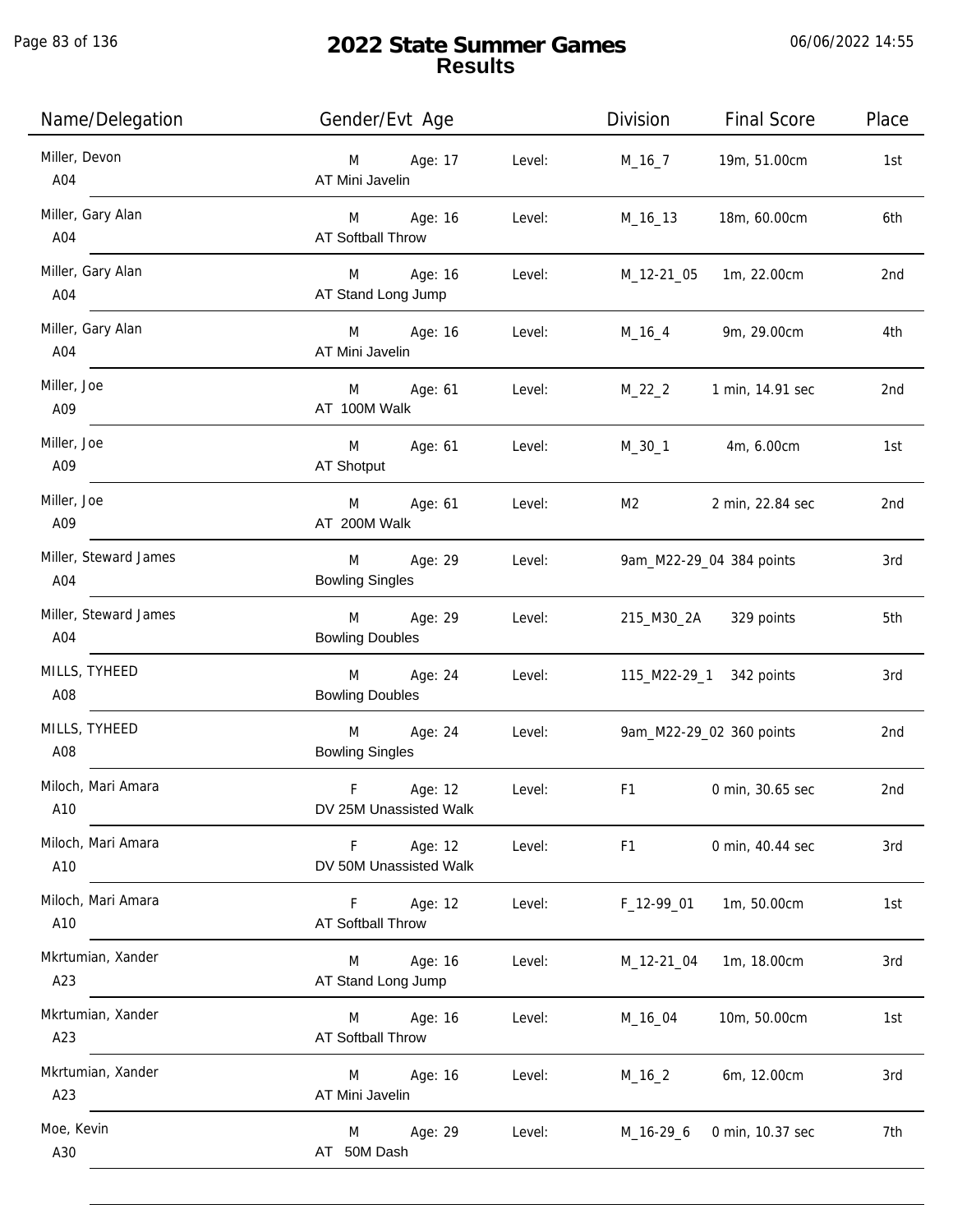| Name/Delegation            | Gender/Evt Age                            |        | Division                                                                                                                                                                                                                       | <b>Final Score</b>          | Place      |
|----------------------------|-------------------------------------------|--------|--------------------------------------------------------------------------------------------------------------------------------------------------------------------------------------------------------------------------------|-----------------------------|------------|
| Moe, Kevin<br>A30          | M Age: 29<br><b>AT Softball Throw</b>     | Level: | M_16_09                                                                                                                                                                                                                        | 13m, 50.00cm                | 3rd        |
| Moe, Kevin<br>A30          | M Age: 29<br>AT Stand Long Jump           | Level: | M_22_09B                                                                                                                                                                                                                       | 1m, 45.00cm                 | 1st        |
| Mohrlock, Roy<br>A23       | M Age: 51<br><b>Bocce Doubles</b>         | Level: |                                                                                                                                                                                                                                | 0200_19-20 1 points         | 1st        |
| Mohrlock, Roy<br>A23       | M Age: 51<br><b>Bocce Singles</b>         | Level: |                                                                                                                                                                                                                                | 1100_11-12 1 points         | 1st        |
| mokma, ashley Joan<br>A12  | F Age: 27<br>SW 100Y Freestyle            | Level: | F3 and the state of the state of the state of the state of the state of the state of the state of the state of the state of the state of the state of the state of the state of the state of the state of the state of the sta | 1 min, 40.29 sec            | 1st        |
| mokma, ashley Joan<br>A12  | F Age: 27<br>SW 50Y Freestyle             | Level: |                                                                                                                                                                                                                                | F_22-29_5 0 min, 43.48 sec  | 3rd        |
| Montie, Joslyn Rae<br>A04  | F Age: 14<br>AT Softball Throw            | Level: | F_12-99_01                                                                                                                                                                                                                     |                             | <b>DNS</b> |
| Montie, Joslyn Rae<br>A04  | F Age: 14<br>DV 25M Assisted Walk         | Level: | F <sub>1</sub>                                                                                                                                                                                                                 |                             | <b>DNS</b> |
| Moore, Alison<br>A11       | F Age: 48<br><b>Bocce Singles</b>         | Level: | 0800_27-28                                                                                                                                                                                                                     | 3 points                    | 3rd        |
| Moore, Alison<br>A11       | F Age: 48<br><b>Bocce Doubles</b>         | Level: |                                                                                                                                                                                                                                | 0200_17-18 3 points         | 3rd        |
| Moore, Demond<br>A26       | M Age: 23<br>AT 100M Dash                 | Level: |                                                                                                                                                                                                                                | M_22-29_09 0 min, 14.94 sec | 4th        |
| Moore, Demond<br>A26       | M<br>Age: 23<br>AT 200M Dash              | Level: |                                                                                                                                                                                                                                | M_22-29_3 0 min, 31.63 sec  | 1st        |
| Moore, Demond<br>A26       | M<br>Age: 23<br>AT Shotput                | Level: | M_22-29_8                                                                                                                                                                                                                      | 10m, 18.00cm                | 3rd        |
| Moore, Renia<br>A26        | F<br>Age: 15<br>AT 100M Dash              | Level: |                                                                                                                                                                                                                                | F_12-15_02 0 min, 31.76 sec | 3rd        |
| Moore, Renia<br>A26        | F <sub>12</sub><br>Age: 15<br>AT 50M Dash | Level: | $F_8-15-1$                                                                                                                                                                                                                     |                             | <b>DNS</b> |
| Moreno, Derek Ethan<br>A10 | Age: 22<br>M<br>AT 100M Dash              | Level: |                                                                                                                                                                                                                                | M_22-29_03 0 min, 21.46 sec | 3rd        |
| Moreno, Derek Ethan<br>A10 | Age: 22<br>M<br>AT Stand Long Jump        | Level: | M_22_08                                                                                                                                                                                                                        | 1m, 13.00cm                 | 2nd        |
| Moreno, Derek Ethan<br>A10 | Age: 22<br>M<br>AT Softball Throw         | Level: | M_16_07                                                                                                                                                                                                                        | 8m, 40.00cm                 | 5th        |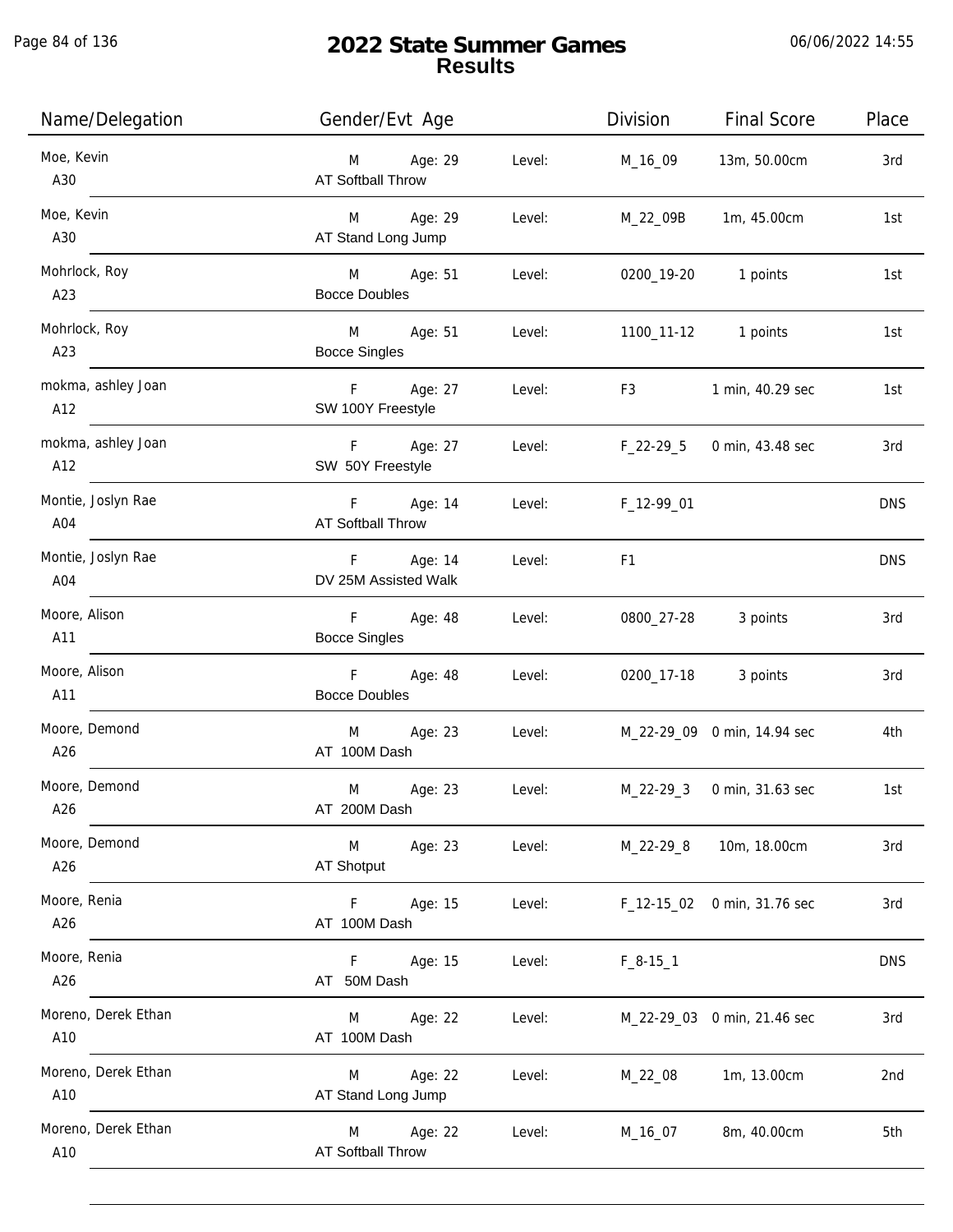Page 85 of 136

j.

| Name/Delegation           | Gender/Evt Age                             |        | <b>Final Score</b><br>Division | Place           |
|---------------------------|--------------------------------------------|--------|--------------------------------|-----------------|
| MORGAN, DARIANNA<br>A08   | $F =$<br>Age: 20<br><b>Bowling Singles</b> | Level: | 8am_F8-21_01 286 points        | 4th             |
| MORGAN, DARIANNA<br>A08   | F Age: 20<br><b>Bowling Doubles</b>        | Level: | 115_F22-29_1 295 points        | 4th             |
| Morin, Jeremy John<br>A27 | M Age: 28<br><b>Bowling Singles</b>        | Level: | 9am_M22-29_06                  | <b>DNS</b>      |
| Morris, Kyle A<br>A13     | M Age: 25<br>SW 25Y Backstroke             | Level: | M_22-29_1 0 min, 41.94 sec     | 2nd             |
| Morris, Kyle A<br>A13     | M Age: 25<br>SW 25Y Freestyle              | Level: | M_22-29_3 0 min, 18.95 sec     | 4th             |
| Morris, Kyle A<br>A13     | M Age: 25<br>SW 50Y Freestyle              | Level: | M_22-29_4 0 min, 47.49 sec     | 3rd             |
| Morrison, Craig L<br>A07  | M Age: 26<br>Horseshoe Singles             | Level: | M_8-29_1 1 points              | 2 <sub>nd</sub> |
| Morrison, Craig L<br>A07  | M Age: 26<br>Horseshoe Doubles             | Level: | M3<br>20 points                | 1st             |
| Morrow, Brook Leah<br>A07 | F Age: 34<br>Horseshoe Singles             | Level: | $F_30_1$<br>7 points           | 2nd             |
| Morrow, Brook Leah<br>A07 | F Age: 34<br>Horseshoe Doubles             | Level: | 8 points<br>F <sub>1</sub>     | 3rd             |
| Morrow, Paul James<br>A04 | M Age: 36<br>AT 100M Walk                  | Level: | M_22_3<br>0 min, 50.28 sec     | 2nd             |
| Morrow, Paul James<br>A04 | Age: 36<br>M<br>AT Shotput                 | Level: | $M_30_4$<br>7m, 4.00cm         | 3rd             |
| Morrow, Paul James<br>A04 | M<br>Age: 36<br>AT 200M Walk               | Level: | 1 min, 42.91 sec<br>M3         | 2nd             |
| Morrow-Bey, Kyle<br>A15   | M<br>Age: 14<br>AT Softball Throw          | Level: | M_12-15_01                     | <b>DNS</b>      |
| Morrow-Bey, Kyle<br>A15   | M<br>Age: 14<br>AT 100M Dash               | Level: | M_12-15_01                     | <b>DNS</b>      |
| Morrow-Bey, Kyle<br>A15   | Age: 14<br>M<br>AT Stand Long Jump         | Level: | M_12-21_01                     | <b>DNS</b>      |
| Mosby, Drake A.<br>A11    | Age: 23<br>M<br><b>Bocce Singles</b>       | Level: | 4 points<br>1000_27-28         | 4th             |
| Mosby, Drake A.<br>A11    | Age: 23<br>M<br><b>Bocce Doubles</b>       | Level: | 0100_27-28<br>1 points         | 1st             |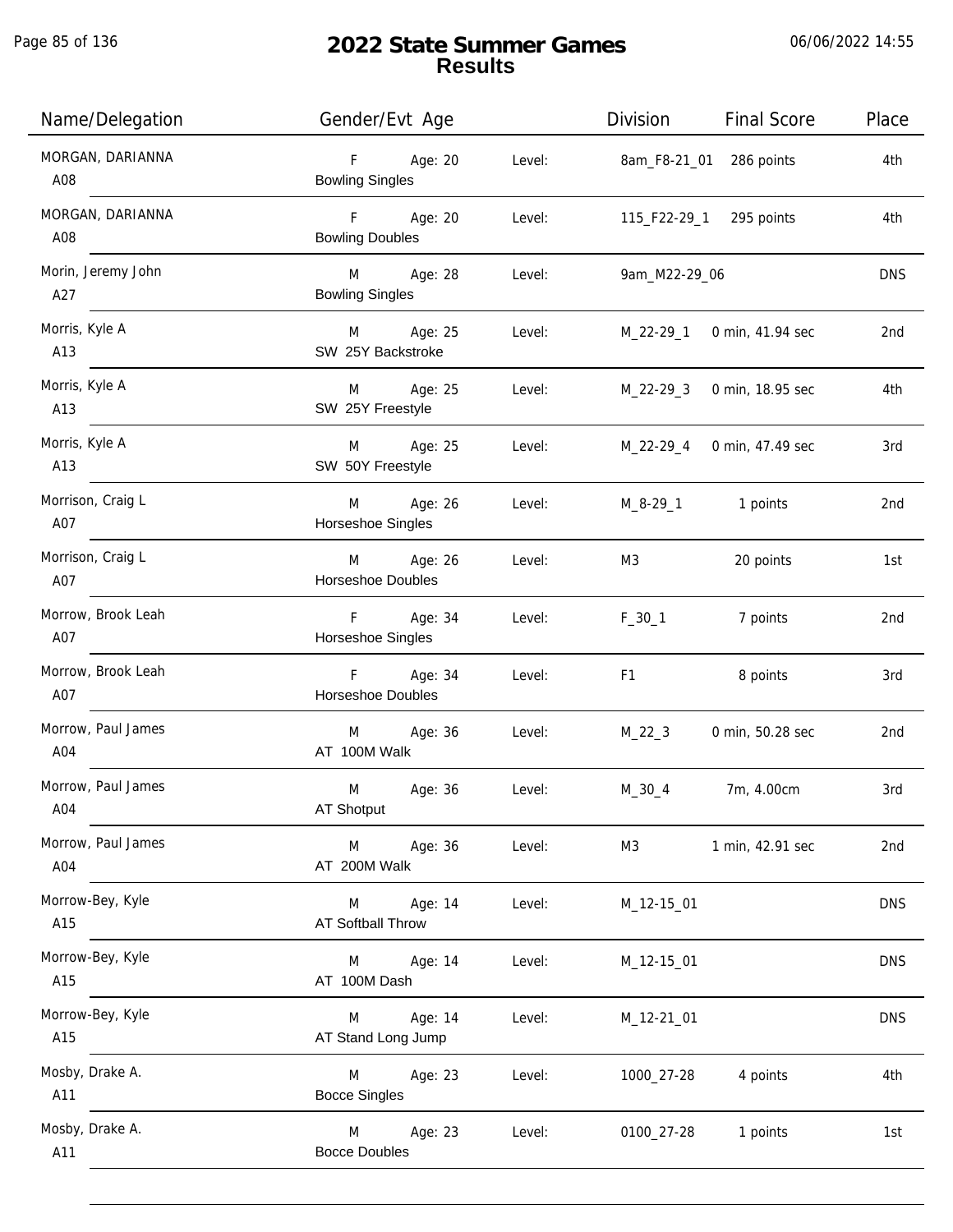Page 86 of 136

 $\overline{a}$ 

| Name/Delegation          | Gender/Evt Age                                     |        | Division       | <b>Final Score</b>          | Place |
|--------------------------|----------------------------------------------------|--------|----------------|-----------------------------|-------|
| Moses, Jaykayla R<br>A15 | F Age: 24<br>AT Softball Throw                     | Level: | F_12-99_08     | 15m, 40.00cm                | 2nd   |
| Moses, Jaykayla R<br>A15 | F Age: 24<br>AT Stand Long Jump                    | Level: | F_22_05        | 0m, 82.00cm                 | 3rd   |
| Moses, Jaykayla R<br>A15 | F Age: 24<br>AT 50M Dash                           | Level: | $F_16-29_4$    | 0 min, 13.06 sec            | 6th   |
| Mosley, Matthew<br>A15   | M Age: 33<br>AT 100M Walk                          | Level: | M_22_2         | 1 min, 18.13 sec            | 4th   |
| Mosley, Matthew<br>A15   | M Age: 33<br>AT Stand Long Jump                    | Level: | M_22_05        | 0m, 87.00cm                 | 1st   |
| Mosley, Matthew<br>A15   | M Age: 33<br>AT Softball Throw                     | Level: | M_16_08        | 10m, 60.00cm                | 5th   |
| Muehlfelt, Shelby<br>A30 | F Age: 33<br>AT 50M Dash                           | Level: | $F_30_4$       | 0 min, 12.53 sec            | 5th   |
| Muehlfelt, Shelby<br>A30 | F Age: 33<br>AT Softball Throw                     | Level: | F_12-99_06     | 11m, 30.00cm                | 2nd   |
| Muehlfelt, Shelby<br>A30 | F Age: 33<br>AT Stand Long Jump                    | Level: | $F_22_05$      | 0m, 82.00cm                 | 3rd   |
| Mueller, Riley<br>A13    | F Age: 13<br><b>Bocce Doubles</b>                  | Level: |                | 0100_09-10 4 points         | 4th   |
| Mueller, Riley<br>A13    | F <sub>12</sub><br>Age: 13<br><b>Bocce Singles</b> | Level: | 0800_15-16     | 3 points                    | 3rd   |
| Mugridge, Hunter<br>A13  | M<br>Age: 14<br>Horseshoe Doubles                  | Level: | M4             | 2 points                    | 4th   |
| Mugridge, Hunter<br>A13  | Age: 14<br>M<br>Horseshoe Singles                  | Level: | $M_8 - 29 - 3$ | 7 points                    | 1st   |
| Murdy, Michael R<br>A34  | M<br>Age: 34<br><b>Bowling Singles</b>             | Level: | 1200_M30_07    | 371 points                  | 4th   |
| Murdy, Michael R<br>A34  | M<br>Age: 34<br><b>Bowling Doubles</b>             | Level: | 315_M30_2B     | 466 points                  | 1st   |
| Murphy, Harold<br>A26    | Age: 23<br>M<br>AT 200M Dash                       | Level: | M_22-29_4      | 0 min, 34.60 sec            | 6th   |
| Murphy, Harold<br>A26    | Age: 23<br>M<br>AT 100M Dash                       | Level: |                | M_22-29_07 0 min, 14.56 sec | 2nd   |
| Murphy, Harold<br>A26    | M<br>Age: 23<br>AT Shotput                         | Level: | M_22-29_7      | 6m, 21.00cm                 | 4th   |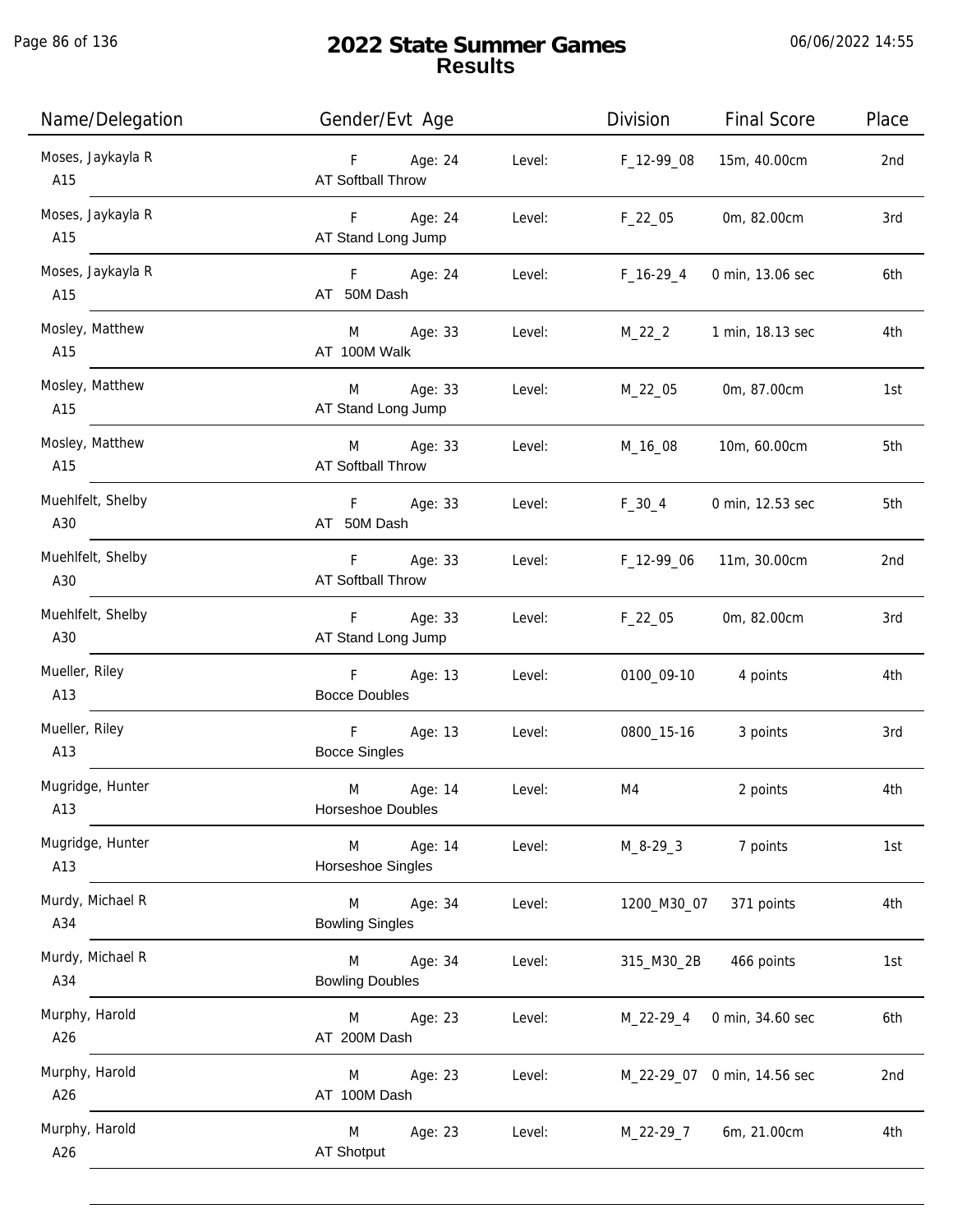j.

### **2022 State Summer Games Results**

06/06/2022 14:55

| Name/Delegation               | Gender/Evt Age                                               | Division<br><b>Final Score</b> | Place      |
|-------------------------------|--------------------------------------------------------------|--------------------------------|------------|
| Murray, Leslie<br>A23         | F<br>Age: 42<br>Level:<br><b>Bocce Doubles</b>               | 0100_23-24                     |            |
| Muzer, Rylie<br>A13           | F <sub>12</sub><br>Age: 14<br>Level:<br><b>Bocce Doubles</b> | 2 points<br>0200_11-12         | 2nd        |
| Muzer, Rylie<br>A13           | F <sub>12</sub><br>Age: 14<br>Level:<br><b>Bocce Singles</b> | 0800_09-10<br>3 points         | 3rd        |
| Myers, Nicholas Joseph<br>A20 | M Age: 30<br>Level:<br>AT 50M Dash                           | $M_30_2$                       | <b>DNS</b> |
| Myers, Nicholas Joseph<br>A20 | M<br>Age: 30<br>Level:<br>AT Softball Throw                  | M_16_08                        | <b>DNS</b> |
| Myers, Nicholas Joseph<br>A20 | Age: 30<br>M<br>Level:<br>AT Stand Long Jump                 | M_22_04                        | <b>DNS</b> |
| Nael, Andrew<br>A23           | Age: 22<br>M<br>Level:<br>SW 25Y Freestyle                   | 0 min, 20.63 sec<br>M_22-29_2  | 2nd        |
| Nael, Andrew<br>A23           | Age: 22<br>M<br>Level:<br>SW 50Y Freestyle                   | M_22-29_1                      |            |
| Naessens, Heather<br>A30      | $F -$<br>Age: 43<br>Level:<br><b>Bocce Singles</b>           | 3 points<br>0900_27-28         | 3rd        |
| Naessens, Heather<br>A30      | $F =$<br>Age: 43<br>Level:<br><b>Bocce Doubles</b>           | 0100_21-22<br>1 points         | 1st        |
| NAPIER, JESSICA MARIE<br>A20  | F<br>Age: 34<br>Level:<br><b>Bowling Singles</b>             | 358 points<br>11am_F30_03      | 5th        |
| NAPIER, JESSICA MARIE<br>A20  | F<br>Age: 34<br>Level:<br><b>Bowling Ramp Doubles</b>        | 1215_Ramp_1<br>371 points      | 3rd        |
| Naylor, Dominique<br>A13      | Age: 14<br>M<br>Level:<br>Horseshoe Singles                  | M_8-29_1M                      | 3rd        |
| Naylor, Dominique<br>A13      | Age: 14<br>M<br>Level:<br>Horseshoe Doubles                  | M <sub>2</sub><br>4 points     | 3rd        |
| Nelson, Callie Jo<br>A10      | Age: 11<br>Level:<br>F.<br>AT Stand Long Jump                | 0m, 95.00cm<br>$F_8-11_01$     | 1st        |
| Nelson, Callie Jo<br>A10      | Age: 11<br>F<br>Level:<br>AT Softball Throw                  | $F_8-11_01$<br>7m, 70.00cm     | 1st        |
| Nelson, Callie Jo<br>A10      | F<br>Age: 11<br>Level:<br>AT 50M Dash                        | $F_8-15_2$<br>0 min, 12.62 sec | 3rd        |
| Nelson, Jacob<br>A20          | M<br>Age: 17<br>Level:<br><b>Bowling Doubles</b>             | 347 points<br>1215_M8-21_1     | 3rd        |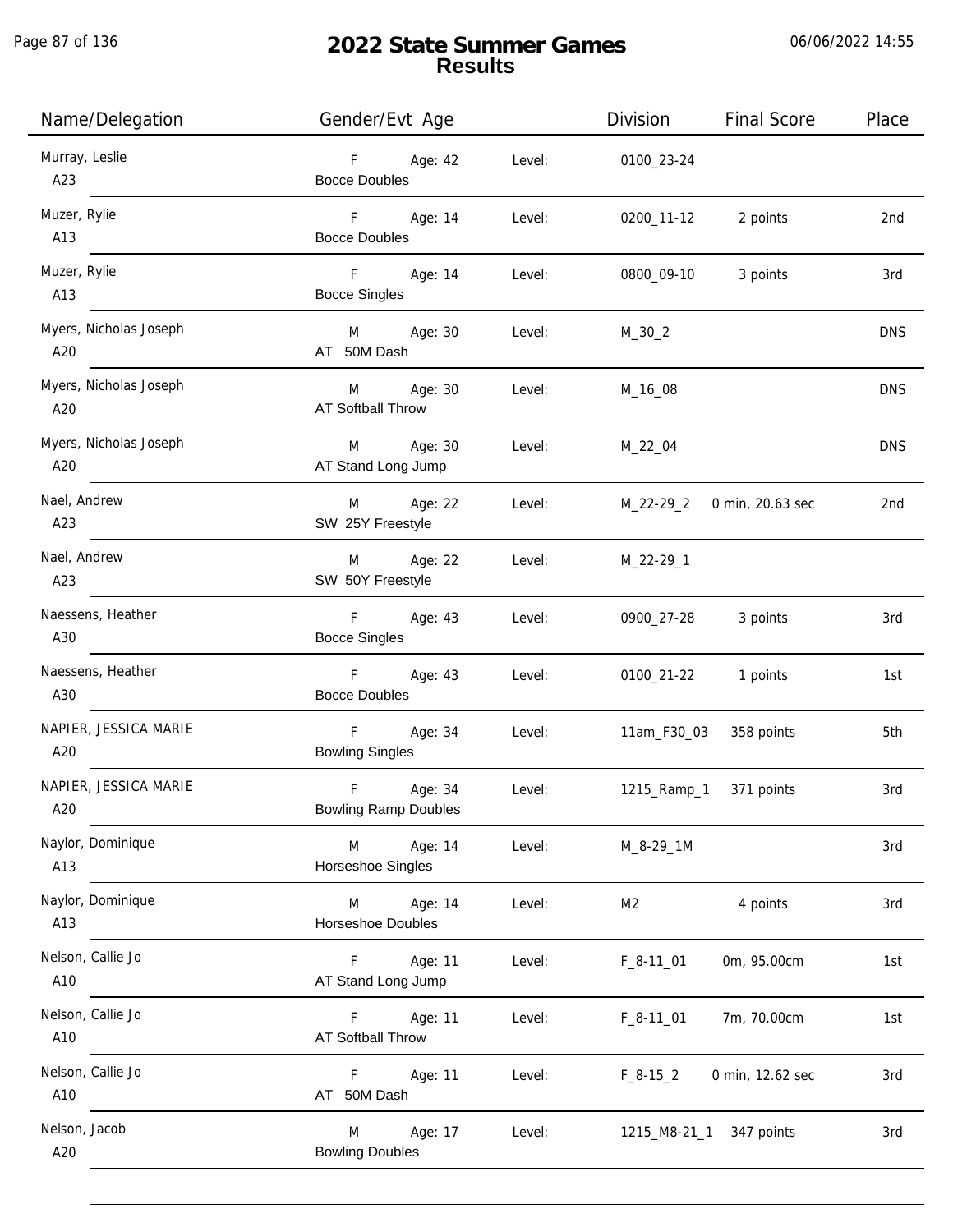j.

| Name/Delegation                  | Gender/Evt Age                                               | Division<br><b>Final Score</b>     | Place      |
|----------------------------------|--------------------------------------------------------------|------------------------------------|------------|
| Nelson, Jacob<br>A20             | M<br>Age: 17<br>Level:<br><b>Bowling Singles</b>             | 8am_M8-21_04 354 points            | 3rd        |
| Nettleton, Michelle<br>A23       | F<br>Age: 49<br>Level:<br><b>Bocce Singles</b>               | 2 points<br>1000_05-06             | 2nd        |
| Nettleton, Michelle<br>A23       | F<br>Age: 49<br>Level:<br><b>Bocce Doubles</b>               | 0100_23-24<br>1 points             | 1st        |
| Newland, Justin Scott<br>A06     | M <sub>1</sub><br>Age: 19<br>Level:<br><b>Bocce Singles</b>  | 3 points<br>1000_13-14             | 3rd        |
| Newland, Justin Scott<br>A06     | <b>M</b><br>Age: 19<br>Level:<br><b>Bocce Doubles</b>        | 0100_27-28<br>3 points             | 3rd        |
| Newman, Melissa Jean<br>A33      | F <sub>11</sub><br>Age: 45<br>Level:<br><b>Bocce Singles</b> | 0900_21-22<br>1 points             | 1st        |
| Newman, Melissa Jean<br>A33      | F<br>Age: 45<br>Level:<br><b>Bocce Doubles</b>               | 0100_17-18<br>4 points             | 4th        |
| Nickel, Christopher James<br>A17 | M<br>Age: 27<br>Level:<br>AT 100M Dash                       | M_22-29_02 0 min, 29.26 sec        | 3rd        |
| Nickel, Christopher James<br>A17 | Age: 27<br>M<br>Level:<br>AT 50M Dash                        | 0 min, 14.51 sec<br>M_16-29_1      | 3rd        |
| Nickel, Christopher James<br>A17 | Age: 27<br>M<br>Level:<br>AT Mini Javelin                    | $M_16_1$<br>0m, 45.00cm            | 2nd        |
| Nickless, Logan M<br>A09         | Age: 18<br>M<br>Level:<br>AT 400M Dash                       | M3<br>1 min, 30.93 sec             | 4th        |
| Nickless, Logan M<br>A09         | M<br>Age: 18<br>Level:<br>AT 200M Dash                       | $M_8 - 21 - 3$<br>0 min, 34.39 sec | 2nd        |
| Nickless, Logan M<br>A09         | M<br>Age: 18<br>Level:<br>AT 800M Run                        | M1<br>3 min, 44.72 sec             | 1st        |
| Nida, Laura A<br>A34             | Age: 34<br>$F =$<br>Level:<br>SW 25Y Freestyle               | $F_30_3$<br>0 min, 21.13 sec       | 1st        |
| Nida, Laura A<br>A34             | Age: 34<br>F.<br>Level:<br>SW 50Y Breaststroke               | F1                                 | <b>DNS</b> |
| Nida, Laura A<br>A34             | Age: 34<br>F.<br>Level:<br>SW 25Y Backstroke                 | 0 min, 34.61 sec<br>$F_30_2$       | 3rd        |
| Niemasz, Tim<br>A10              | Age: 27<br>M<br>Level:<br>AT 200M Walk                       | M1<br>2 min, 35.50 sec             | 2nd        |
| Niemasz, Tim<br>A10              | Age: 27<br>Level:<br>M<br>AT 100M Walk                       | $M_22_1$<br>1 min, 26.13 sec       | 2nd        |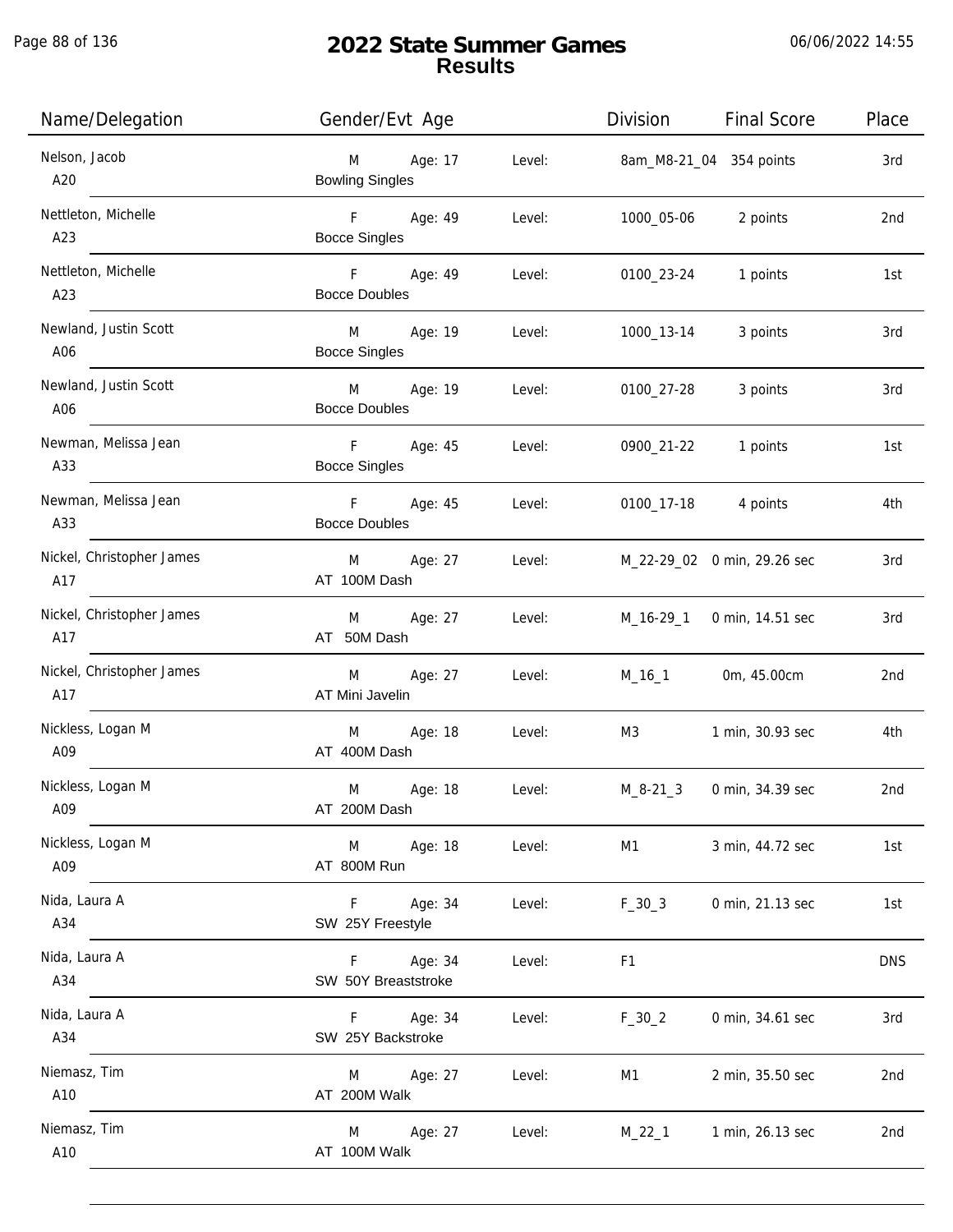Page 89 of 136

| Name/Delegation                 | Gender/Evt Age                                              | Division<br><b>Final Score</b>    | Place |
|---------------------------------|-------------------------------------------------------------|-----------------------------------|-------|
| Niemasz, Tim<br>A10             | Age: 27<br>Level:<br>M<br><b>AT Softball Throw</b>          | 8m, 90.00cm<br>M_16_06            | 4th   |
| Noel, Jesse<br>A14              | Age: 25<br>Level:<br>M<br><b>Horseshoe Modified Doubles</b> | M1<br>5 points                    | 3rd   |
| Noel, Jesse<br>A14              | Age: 25<br>Level:<br>M<br><b>Horseshoe Modified Singles</b> | M1<br>4 points                    | 4th   |
| Nolan, Jaimee M<br>A26          | F Age: 23<br>Level:<br><b>Bowling Doubles</b>               | 115_F22-29_2 362 points           | 2nd   |
| Nolan, Jaimee M<br>A26          | F Age: 23<br>Level:<br><b>Bowling Singles</b>               | 10am_F22-29_01 329 points         | 5th   |
| Noonan, Brandon<br>A09          | M Age: 25<br>Level:<br>AT 200M Dash                         | M_22-29_1 0 min, 48.78 sec        | 3rd   |
| Noonan, Brandon<br>A09          | Age: 25<br>M<br>Level:<br>AT 100M Dash                      | M_22-29_02 0 min, 19.02 sec       | 1st   |
| Noonan, Brandon<br>A09          | Age: 25<br>M<br>Level:<br>AT 50M Dash                       | M_16-29_5 0 min, 10.04 sec        | 3rd   |
| Northam, Steve Lee<br>A17       | M<br>Age: 35<br>Level:<br>AT Shotput                        | M_30_3 7m, 4.00cm                 | 1st   |
| Northam, Steve Lee<br>A17       | Age: 35<br>Level:<br>M<br>AT 400M Dash                      | 1 min, 44.43 sec<br>M4            | 4th   |
| Northam, Steve Lee<br>A17       | Age: 35<br>M<br>Level:<br>AT 100M Dash                      | M_30_07<br>0 min, 16.78 sec       | 6th   |
| Noto, Blake<br>A10              | M<br>Age: 13<br>Level:<br>Horseshoe Singles                 | $M_8 - 29 - 3$<br>1 points        | 4th   |
| Noto, Blake<br>A10              | Age: 13<br>M<br>Level:<br>Horseshoe Doubles                 | 6 points<br>M4                    | 3rd   |
| Nuliyalu, Sanksheptha<br>A15    | Age: 19<br>Level:<br>M<br>AT 200M Dash                      | 1 min, 5.67 sec<br>$M_8 - 21 - 1$ | 5th   |
| Nuliyalu, Sanksheptha<br>A15    | Age: 19<br>Level:<br>M<br>AT Softball Throw                 | 12m, 0.00cm<br>M_16_08            | 3rd   |
| Nuliyalu, Sanksheptha<br>A15    | Age: 19<br>M<br>Level:<br>AT 400M Dash                      | M1<br>1 min, 57.06 sec            | 3rd   |
| O'Boyle, Taylor Rachelle<br>A07 | Age: 25<br>Level:<br>F<br>AT Softball Throw                 | F_12-99_04<br>11m, 90.00cm        | 2nd   |
| O'Boyle, Taylor Rachelle<br>A07 | Age: 25<br>F<br>Level:<br>AT Stand Long Jump                | $F_22_06$<br>0m, 76.00cm          | 3rd   |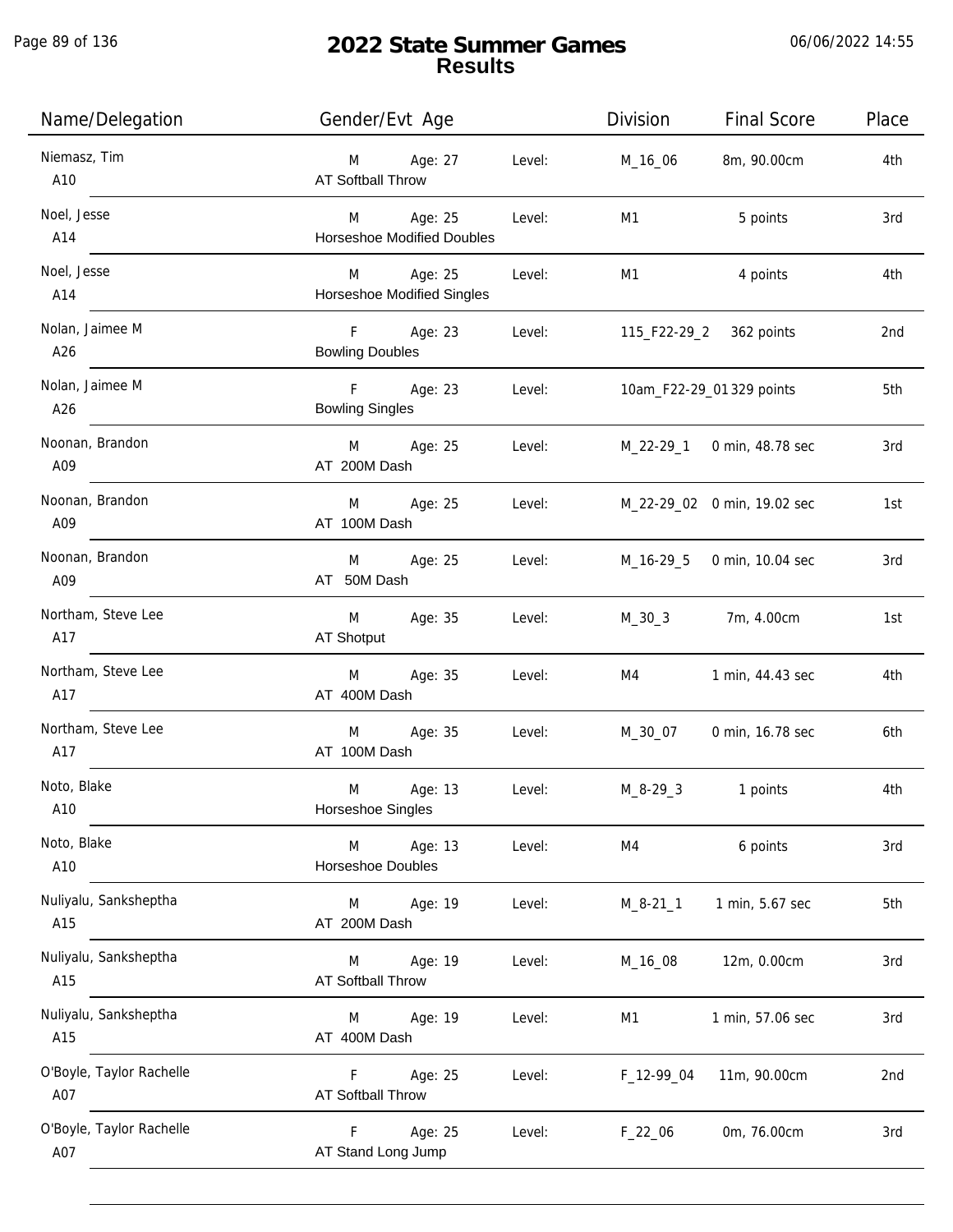Page 90 of 136

| Name/Delegation                 | Gender/Evt Age                                   | Division<br><b>Final Score</b><br>Place |
|---------------------------------|--------------------------------------------------|-----------------------------------------|
| O'Boyle, Taylor Rachelle<br>A07 | F Age: 25<br>Level:<br>AT 50M Dash               | $F_16-29_2$<br>0 min, 15.31 sec<br>3rd  |
| Oakes, Madison<br>A14           | F Age: 19<br>Level:<br><b>Horseshoe Doubles</b>  | $M2-m2$<br>4 points<br>1st              |
| Oakes, Madison<br>A14           | F Age: 19<br>Level:<br>Horseshoe Singles         | F_8-29_1<br>5 points<br>2nd             |
| Oney, Mark Steven<br>A17        | M Age: 36<br>Level:<br><b>Bowling Singles</b>    | 1200_M30_04 342 points<br>4th           |
| Oney, Mark Steven<br>A17        | M Age: 36<br>Level:<br><b>Bowling Doubles</b>    | 314 points<br>215_M30_2A<br>3rd         |
| Ordiway, Carl D<br>A07          | M Age: 61<br>Level:<br><b>AT Softball Throw</b>  | M_16_08<br>12m, 80.00cm<br>1st          |
| Ordiway, Carl D<br>A07          | Age: 61<br>M<br>Level:<br>AT Stand Long Jump     | M_22_03<br>0m, 80.00cm<br>2nd           |
| Ordiway, Carl D<br>A07          | Age: 61<br>Level:<br>M<br>DV 50M Unassisted Walk | M1<br>0 min, 25.97 sec<br>1st           |
| Ordiway, Clark Kevin<br>A07     | Age: 57<br>Level:<br>M<br>AT Stand Long Jump     | M_22_06<br>1m, 12.00cm<br>2nd           |
| Ordiway, Clark Kevin<br>A07     | Age: 57<br>M<br>Level:<br>AT Shotput             | $M_30_1$<br>3m, 31.00cm<br>4th          |
| Ordiway, Clark Kevin<br>A07     | M<br>Age: 57<br>Level:<br>AT 100M Dash           | M_30_05<br>0 min, 19.49 sec<br>3rd      |
| Ordiway, Elmer<br>A07           | M<br>Age: 60<br>Level:<br>AT Shotput             | $M_30_2$<br>4m, 89.00cm<br>2nd          |
| Ordiway, Elmer<br>A07           | Level:<br>M<br>Age: 60<br>AT 50M Dash            | $M_30_4$<br>0 min, 11.04 sec<br>5th     |
| Ordiway, Elmer<br>A07           | M<br>Age: 60<br>Level:<br>AT Mini Javelin        | $M_16_2$<br>7m, 15.00cm<br>1st          |
| Ordiway, Marlin David<br>A07    | Age: 55<br>Level:<br>M<br>AT Stand Long Jump     | 1m, 61.00cm<br>1st<br>M_22_09           |
| Ordiway, Marlin David<br>A07    | Age: 55<br>Level:<br>M<br>AT 50M Dash            | $M_30_3$<br>0 min, 10.31 sec<br>1st     |
| Ordiway, Marlin David<br>A07    | Level:<br>Age: 55<br>M<br>AT Shotput             | $M_30_3$<br>4m, 97.00cm<br>5th          |
| Ottinger, Tom G<br>A17          | Age: 47<br>M<br>Level:<br>AT Run Long Jump       | 3m, 27.00cm<br>$M_22_6$<br>3rd          |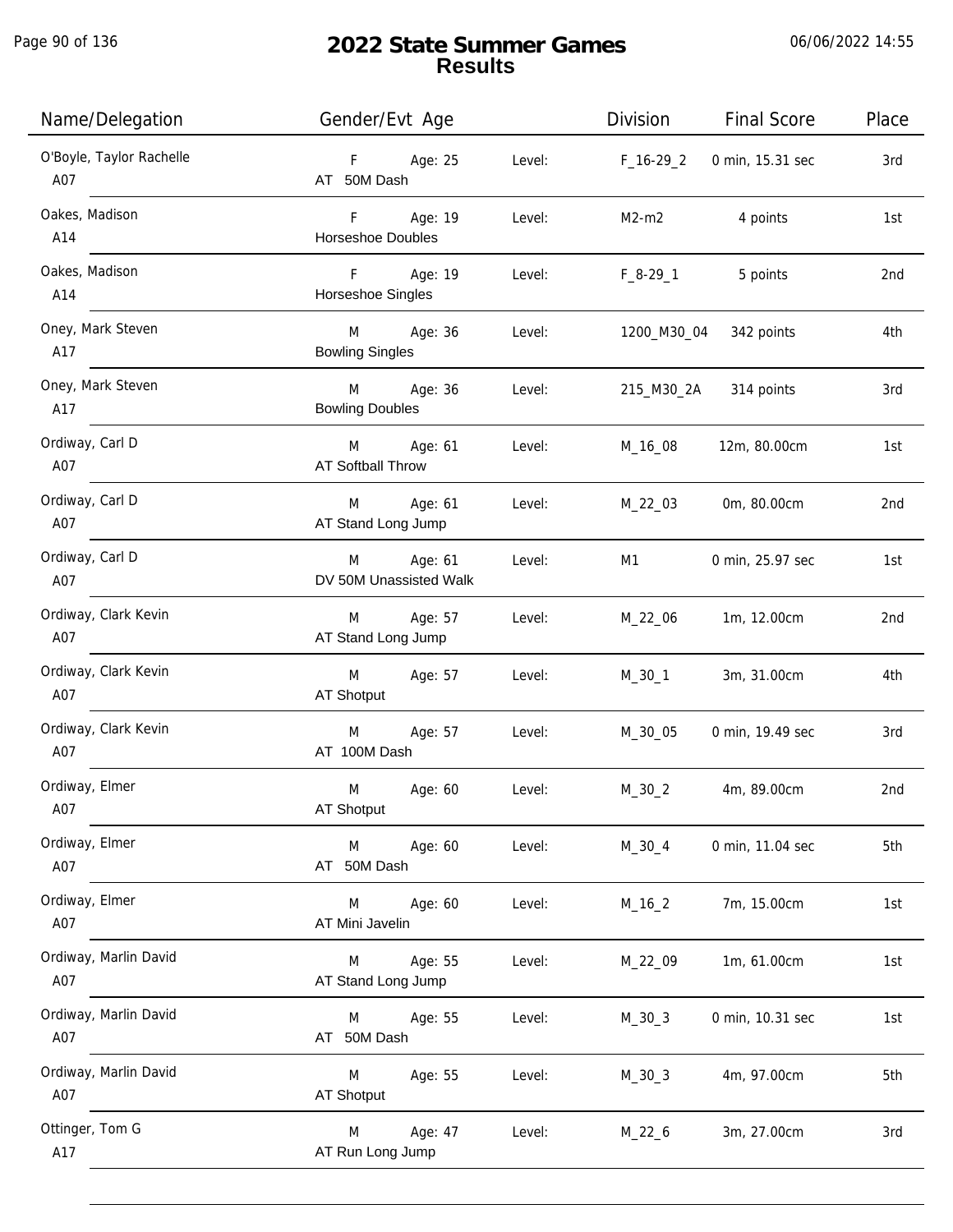| Name/Delegation              | Gender/Evt Age                                              | Division<br><b>Final Score</b>     | Place           |
|------------------------------|-------------------------------------------------------------|------------------------------------|-----------------|
| Ottinger, Tom G<br>A17       | Age: 47<br>Level:<br>M<br>AT 100M Dash                      | 0 min, 14.59 sec<br>M_30_07        | 4th             |
| Ottinger, Tom G<br>A17       | M Age: 47<br>Level:<br>AT Shotput                           | 9m, 16.00cm<br>$M_30_6$            | 2 <sub>nd</sub> |
| overweg, ryan Charles<br>A12 | M Age: 32<br>Level:<br>SW 4X25 Free Relay                   | $\overline{2}$<br>1 min, 35.03 sec | 1st             |
| overweg, ryan Charles<br>A12 | Age: 32<br>M<br>Level:<br>SW 50Y Freestyle                  | M_30_4<br>0 min, 54.11 sec         | 3rd             |
| overweg, ryan Charles<br>A12 | M Age: 32<br>Level:<br>SW 25Y Freestyle                     | M_30_3<br>0 min, 22.87 sec         | 2nd             |
| Owens, Samatha Jane<br>A11   | F Age: 39<br>Level:<br><b>Bocce Doubles</b>                 | 0100_15-16<br>2 points             | 2nd             |
| Owens, Samatha Jane<br>A11   | F Age: 39<br>Level:<br><b>Bocce Singles</b>                 | 0800_25-26<br>3 points             | 3rd             |
| Padgen, Natalie Marie<br>A23 | F Age: 40<br>Level:<br>AT Mini Javelin                      | $F_{16}$ – 1<br>4m, 52.00cm        | 2nd             |
| Padgen, Natalie Marie<br>A23 | F<br>Age: 40<br>Level:<br>AT 50M Dash                       | $F_30_2$<br>0 min, 14.38 sec       | 5th             |
| Padgen, Natalie Marie<br>A23 | F Age: 40<br>Level:<br>AT Softball Throw                    | 7m, 30.00cm<br>F_12-99_04          | 7th             |
| Palmer, Betsy<br>A19         | F<br>Age: 44<br>Level:<br><b>Bocce Doubles</b>              | 0100_11-12 4 points                | 4th             |
| Palmer, Betsy<br>A19         | F<br>Age: 44<br>Level:<br><b>Bocce Singles</b>              | 0800_21-22<br>1 points             | 1st             |
| PALOMO, BROOKE<br>A08        | F<br>Age: 25<br>Level:<br><b>Bowling Doubles</b>            | 115_F22-29_1<br>382 points         | 3rd             |
| PALOMO, BROOKE<br>A08        | $\mathsf{F}$<br>Age: 25<br>Level:<br><b>Bowling Singles</b> | 10am_F22-29_01 329 points          | 5th             |
| Pampuch, Jacqueline<br>A20   | Age: 43<br>Level:<br>F.<br><b>Bowling Doubles</b>           | 1215_F30_3<br>284 points           | 3rd             |
| Pampuch, Jacqueline<br>A20   | Age: 43<br>F.<br>Level:<br><b>Bowling Singles</b>           | 320 points<br>11am_F30_02          | 5th             |
| Parker, Elizabeth<br>A32     | F.<br>Age: 23<br>Level:<br>AT 200M Dash                     | 0 min, 34.46 sec<br>$F_22-29_2$    | 1st             |
| Parker, Elizabeth<br>A32     | $\mathsf{F}$<br>Age: 23<br>Level:<br>AT Shotput             | $F_22-29-4$<br>6m, 1.00cm          | 1st             |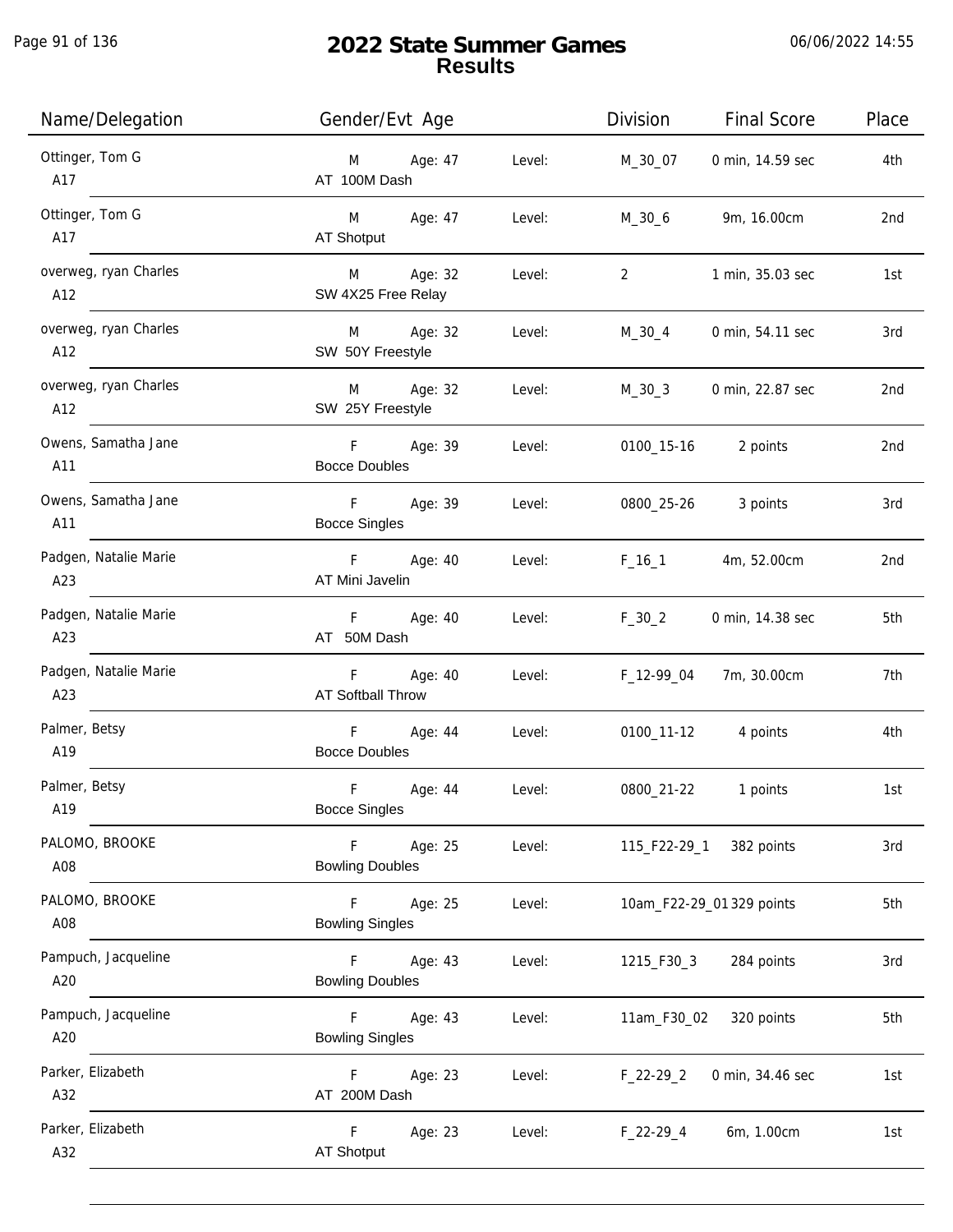j.

| Name/Delegation                  | Gender/Evt Age                                            | Division<br><b>Final Score</b>  | Place           |
|----------------------------------|-----------------------------------------------------------|---------------------------------|-----------------|
| Parker, Elizabeth<br>A32         | F Age: 23<br>Level:<br>AT 100M Dash                       | 0 min, 16.06 sec<br>F_22-29_05  | 2nd             |
| Parker, Evan<br>A23              | M Age: 26<br>Level:<br>AT Stand Long Jump                 | M_22_04<br>0m, 58.00cm          | 2nd             |
| Parker, Evan<br>A23              | M Age: 26<br>Level:<br>AT 50M Dash                        | M_16-29_1<br>0 min, 17.38 sec   | 6th             |
| Parker, Evan<br>A23              | M Age: 26<br>Level:<br>AT Mini Javelin                    | 6m, 59.00cm<br>M_16_1           | 1st             |
| Parker, Lilly Nicole<br>A23      | F Age: 45<br>Level:<br><b>Bocce Singles</b>               | 0900_17-18<br>1 points          | 1st             |
| Parker, Lilly Nicole<br>A23      | F Age: 45<br>Level:<br><b>Bocce Doubles</b>               | 0100_19-20<br>2 points          | 2 <sub>nd</sub> |
| Parker, Megan<br>A15             | Age: 25<br>F.<br>Level:<br><b>Bowling Doubles</b>         | 115_F22-29_2 394 points         | 5th             |
| Parker, Megan<br>A15             | F Age: 25<br>Level:<br><b>Bowling Singles</b>             | 10am_F22-29_04 478 points       | 1st             |
| Parker, Victoria Andranee<br>A20 | F Age: 19<br>Level:<br><b>Bowling Singles</b>             | 8am_F8-21_01                    | <b>DNS</b>      |
| Parkhurst, Aaron A<br>A09        | Age: 30<br>$M \sim 1$<br>Level:<br><b>Bowling Doubles</b> | 415 points<br>215_M30_3A        | 1st             |
| Parkhurst, Aaron A<br>A09        | M Age: 30<br>Level:<br><b>Bowling Singles</b>             | 1200_M30_05<br>420 points       | 1st             |
| Parkhurst, Art<br>A09            | M<br>Age: 63<br>Level:<br><b>Bowling Singles</b>          | 1200_M30_02<br>439 points       | 1st             |
| Parkhurst, Art<br>A09            | Age: 63<br>Level:<br>M<br><b>Bowling Doubles</b>          | 215_M30_3A<br>397 points        | 1st             |
| Pasko, Chris<br>A27              | M<br>Age: 30<br>Level:<br><b>Bowling Singles</b>          | 1200_M30_07<br>315 points       | 5th             |
| Pasko, Chris<br>A27              | Age: 30<br>Level:<br>M<br><b>Bowling Doubles</b>          | 315_M30_3B<br>368 points        | 4th             |
| Paten, Hailey<br>A09             | Age: 26<br>Level:<br>F.<br>AT 50M Dash                    | $F_16-29.5$<br>0 min, 9.36 sec  | 2nd             |
| Paten, Hailey<br>A09             | Age: 26<br>Level:<br>F.<br>AT 100M Dash                   | 0 min, 18.99 sec<br>F_22-29_05  | 4th             |
| Paten, Hailey<br>A09             | Age: 26<br>F.<br>Level:<br>AT 200M Dash                   | $F_22-29_2$<br>0 min, 40.93 sec | 4th             |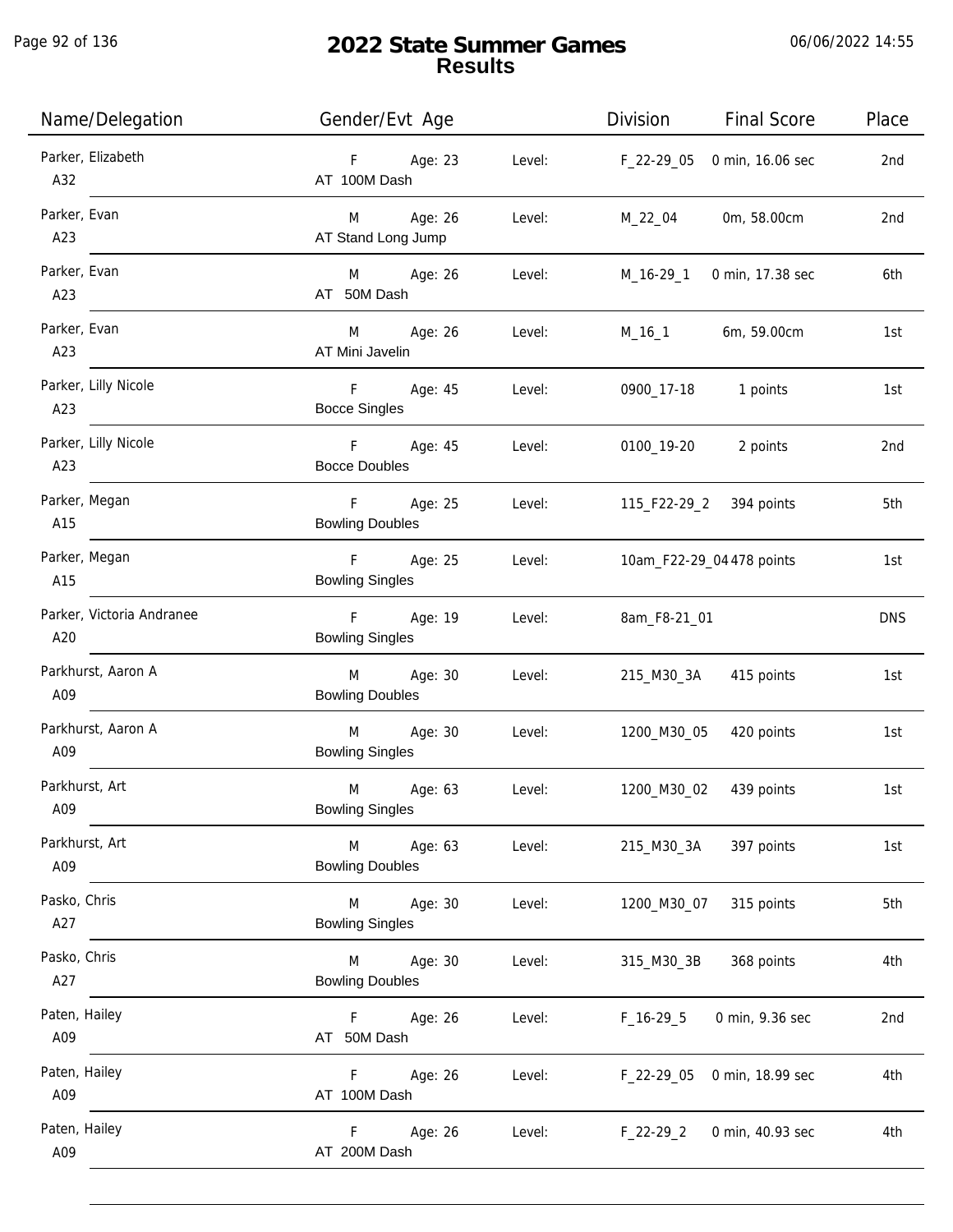Page 93 of 136

j.

| Name/Delegation             | Gender/Evt Age                                               | Division<br><b>Final Score</b><br>Place |  |
|-----------------------------|--------------------------------------------------------------|-----------------------------------------|--|
| Pauli, Suzanne M<br>A14     | F<br>Age: 28<br>Level:<br><b>Bocce Singles</b>               | 0900_13-14 3 points<br>3rd              |  |
| Pauli, Suzanne M<br>A14     | F <sub>11</sub><br>Age: 28<br>Level:<br><b>Bocce Doubles</b> | 0100_07-08<br>4 points<br>4th           |  |
| Paw, Tha Dah<br>A11         | F Age: 24<br>Level:<br>AT 50M Dash                           | $F_16-29_1$<br>0 min, 21.70 sec<br>1st  |  |
| Paw, Tha Dah<br>A11         | F Age: 24<br>Level:<br>AT Stand Long Jump                    | 0m, 36.00cm<br>F_22_01<br>1st           |  |
| Paw, Tha Dah<br>A11         | F Age: 24<br>Level:<br>AT Softball Throw                     | F_12-99_02 5m, 0.00cm<br>4th            |  |
| Payne, Audre K<br>A26       | M Age: 23<br>Level:<br><b>Bowling Singles</b>                | 9am_M22-29_02 378 points<br>1st         |  |
| Payne, Ryan thomas<br>A27   | M Age: 32<br>Level:<br>AT 100M Dash                          | M_30_07                                 |  |
| Payne, Ryan thomas<br>A27   | M<br>Age: 32<br>Level:<br>AT Run Long Jump                   | $M_22_7$<br><b>DNS</b>                  |  |
| Payne, Ryan thomas<br>A27   | M<br>Age: 32<br>Level:<br>AT Shotput                         | 10m, 35.00cm<br>M_30_6<br>1st           |  |
| Pearsall, Jeff James<br>A09 | Age: 41<br>M<br>Level:<br>AT 200M Dash                       | $M_30_3$<br>0 min, 38.89 sec<br>2nd     |  |
| Pearsall, Jeff James<br>A09 | M<br>Age: 41<br>Level:<br>AT 100M Dash                       | M_30_04<br>0 min, 16.78 sec<br>1st      |  |
| Pearsall, Jeff James<br>A09 | M<br>Age: 41<br>Level:<br>AT 400M Dash                       | M3<br>5th<br>1 min, 45.76 sec           |  |
| pease, Kevin J<br>A05       | M<br>Age: 24<br>Level:<br><b>Bowling Doubles</b>             | 315_M30_2B<br>346 points<br>5th         |  |
| pease, Kevin J<br>A05       | M<br>Age: 24<br>Level:<br><b>Bowling Singles</b>             | 9am_M22-29_05 359 points<br>3rd         |  |
| Pellam, Natalie<br>A23      | F<br>Age: 28<br>Level:<br>AT Shotput                         | 4m, 58.00cm<br>4th<br>$F_22-29_1$       |  |
| Pellam, Natalie<br>A23      | Age: 28<br>Level:<br>F.<br>AT 200M Dash                      | 0 min, 45.97 sec<br>5th<br>$\mathbf{1}$ |  |
| Peoples, Darren<br>A26      | Age: 21<br>M<br>Level:<br><b>Bowling Singles</b>             | 8am_M8-21_04 331 points<br>4th          |  |
| Perez, Dulce Maria<br>A26   | Age: 15<br>Level:<br>F.<br>AT 50M Dash                       | <b>DNS</b><br>$F_8-15_2$                |  |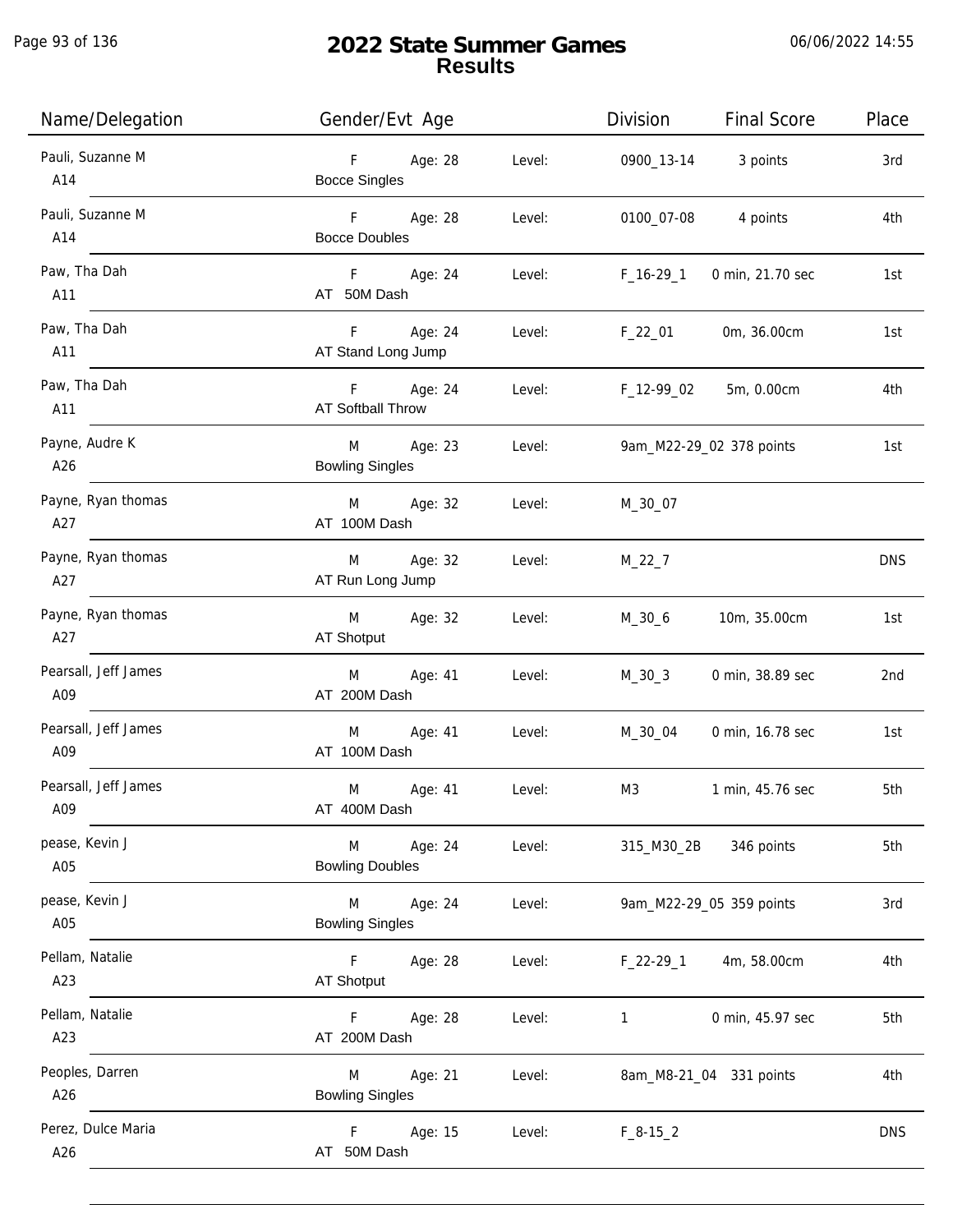Page 94 of 136

| Name/Delegation                 | Gender/Evt Age                                   | Division<br><b>Final Score</b>       | Place           |
|---------------------------------|--------------------------------------------------|--------------------------------------|-----------------|
| Perez, Dulce Maria<br>A26       | F Age: 15<br>AT 100M Dash                        | Level:<br>F_12-15_04                 | <b>DNS</b>      |
| Perez, Enya<br>A15              | F Age: 20<br>Level:<br>AT 200M Dash              | $F_8-21_2$<br>0 min, 40.42 sec       | 2nd             |
| Perez, Enya<br>A15              | F Age: 20<br>AT Shotput                          | Level:<br>$F_16-21_1$<br>3m, 73.00cm | 3rd             |
| Peters, Jadyn<br>A13            | M Age: 18<br>Level:<br>AT Mini Javelin           | M_16_3 6m, 5.00cm                    | 5th             |
| Peters, Jadyn<br>A13            | M Age: 18<br>Level:<br>AT Stand Long Jump        | M_12-21_04<br>1m, 34.00cm            | 2nd             |
| Peterson, Jessica<br>A13        | F Age: 13<br>Level:<br>AT Stand Long Jump        | $F_12-21_03$<br>0m, 98.00cm          | 4th             |
| Peterson, Jessica<br>A13        | F Age: 13<br>Level:<br>AT Softball Throw         | F_12-99_06<br>13m, 50.00cm           | 1st             |
| Peterson, Jessica<br>A13        | F Age: 13<br>Level:<br>AT 100M Dash              | F_12-15_02 0 min, 26.97 sec          | 2nd             |
| Petzold, Lucas<br>A13           | M<br>Age: 15<br>Level:<br><b>Bocce Singles</b>   | 1000_15-16 2 points                  | 2nd             |
| Petzold, Lucas<br>A13           | Age: 15<br>Level:<br>M<br><b>Bocce Doubles</b>   | 0200_11-12 1 points                  | 1st             |
| PHELPS, SABRINA Letha<br>A08    | F Age: 42<br>Level:<br><b>Bocce Doubles</b>      | 0200_13-14 1 points                  | 1st             |
| PHELPS, SABRINA Letha<br>A08    | F<br>Age: 42<br>Level:<br><b>Bocce Singles</b>   | 0800_19-20<br>1 points               | 1st             |
| Phillips, Ira Michael<br>A15    | Age: 51<br>M<br>Level:<br><b>Bowling Doubles</b> | 315_M30_2B<br>405 points             | 2nd             |
| Phillips, Ira Michael<br>A15    | M<br>Age: 51<br>Level:<br><b>Bowling Singles</b> | 1200_M30_08<br>398 points            | 2 <sub>nd</sub> |
| Phillips, Thomas Willard<br>A12 | M<br>Age: 49<br>Level:<br><b>Bocce Singles</b>   | 1000_27-28<br>3 points               | 3rd             |
| Phillips, Thomas Willard<br>A12 | Age: 49<br>Level:<br>M<br><b>Bocce Doubles</b>   | 0200_17-18<br>4 points               | 4th             |
| Philo, Alex Dean<br>A11         | Age: 28<br>Level:<br>M<br><b>Bocce Singles</b>   | 2 points<br>1100_19-20               | 2nd             |
| Philo, Alex Dean<br>A11         | Age: 28<br>Level:<br>M<br><b>Bocce Doubles</b>   | 0200_23-24<br>2 points               | 2nd             |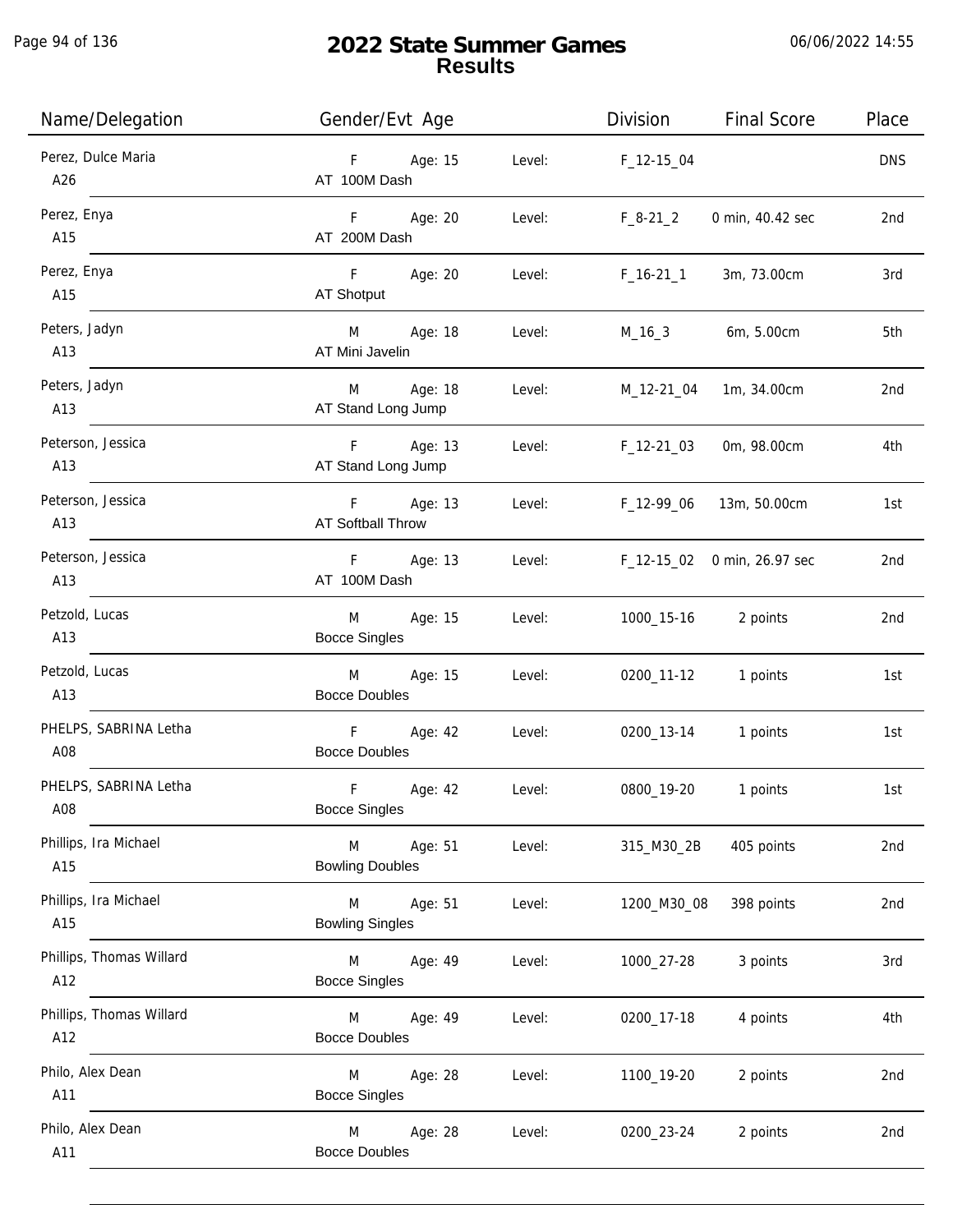j.

| Name/Delegation                       | Gender/Evt Age                      |        | Division               | <b>Final Score</b>         | Place |
|---------------------------------------|-------------------------------------|--------|------------------------|----------------------------|-------|
| Piliszko, Carrie Lynn<br>A19          | F Age: 52<br>Horseshoe Doubles      | Level: | F <sub>1</sub>         | 9 points                   | 2nd   |
| Piliszko, Carrie Lynn<br>A19          | F Age: 52<br>Horseshoe Singles      | Level: | $F_30_2$               | 9 points                   | 1st   |
| Plachta, Dominic David<br>A07         | M Age: 23<br>Horseshoe Doubles      | Level: | M3                     | 20 points                  | 1st   |
| Plachta, Dominic David<br>A07         | M Age: 23<br>Horseshoe Singles      | Level: | M_8-29_4 10 points     |                            | 1st   |
| Pocsatko, Matthias Rumiantzeff<br>A20 | M Age: 47<br><b>Bowling Singles</b> | Level: | 1200_M30_02            | 342 points                 | 6th   |
| Pocsatko, Matthias Rumiantzeff<br>A20 | M Age: 47<br><b>Bowling Doubles</b> | Level: | 315_M30_1B             | 306 points                 | 6th   |
| Podliebski, Teresa<br>A23             | F Age: 65<br><b>Bocce Singles</b>   | Level: | 0900_19-20             | 1 points                   | 1st   |
| Podliebski, Teresa<br>A23             | F Age: 65<br><b>Bocce Doubles</b>   | Level: | 0200_27-28             | 3 points                   | 3rd   |
| Poll, Anthony William<br>A29          | M Age: 32<br><b>Bowling Doubles</b> | Level: | 315_M30_3B             | 373 points                 | 2nd   |
| Poll, Anthony William<br>A29          | M Age: 32<br><b>Bowling Singles</b> | Level: | 11am_M30_2A 345 points |                            | 6th   |
| Polzin, Dylin Lee<br>A10              | M Age: 18<br>SW 25Y Backstroke      | Level: |                        | M_16-21_1 0 min, 47.85 sec | 1st   |
| Polzin, Dylin Lee<br>A10              | Age: 18<br>M<br>SW 4X25 Free Relay  | Level: | $\overline{2}$         | 1 min, 48.95 sec           | 2nd   |
| Polzin, Dylin Lee<br>A10              | Age: 18<br>M<br>SW 25Y Freestyle    | Level: | $M_16-21_1$            | 0 min, 34.54 sec           | 2nd   |
| Poole II, John<br>A13                 | Age: 13<br>M<br>Horseshoe Singles   | Level: | $M_8 - 29 - 2$         | 2 points                   | 3rd   |
| Poole II, John<br>A13                 | M<br>Age: 13<br>Horseshoe Doubles   | Level: | M2                     | 4 points                   | 3rd   |
| Pope, Destiny M<br>A26                | F.<br>Age: 21<br>AT Shotput         | Level: | $F_16-21_2$            | 4m, 82.00cm                | 3rd   |
| Pope, Destiny M<br>A26                | Age: 21<br>F.<br>AT 200M Dash       | Level: | $F_8-21-3$             | 0 min, 50.18 sec           | 4th   |
| Pope, Destiny M<br>A26                | F.<br>Age: 21<br>AT 100M Dash       | Level: | $F_16-2103$            | 0 min, 19.93 sec           | 6th   |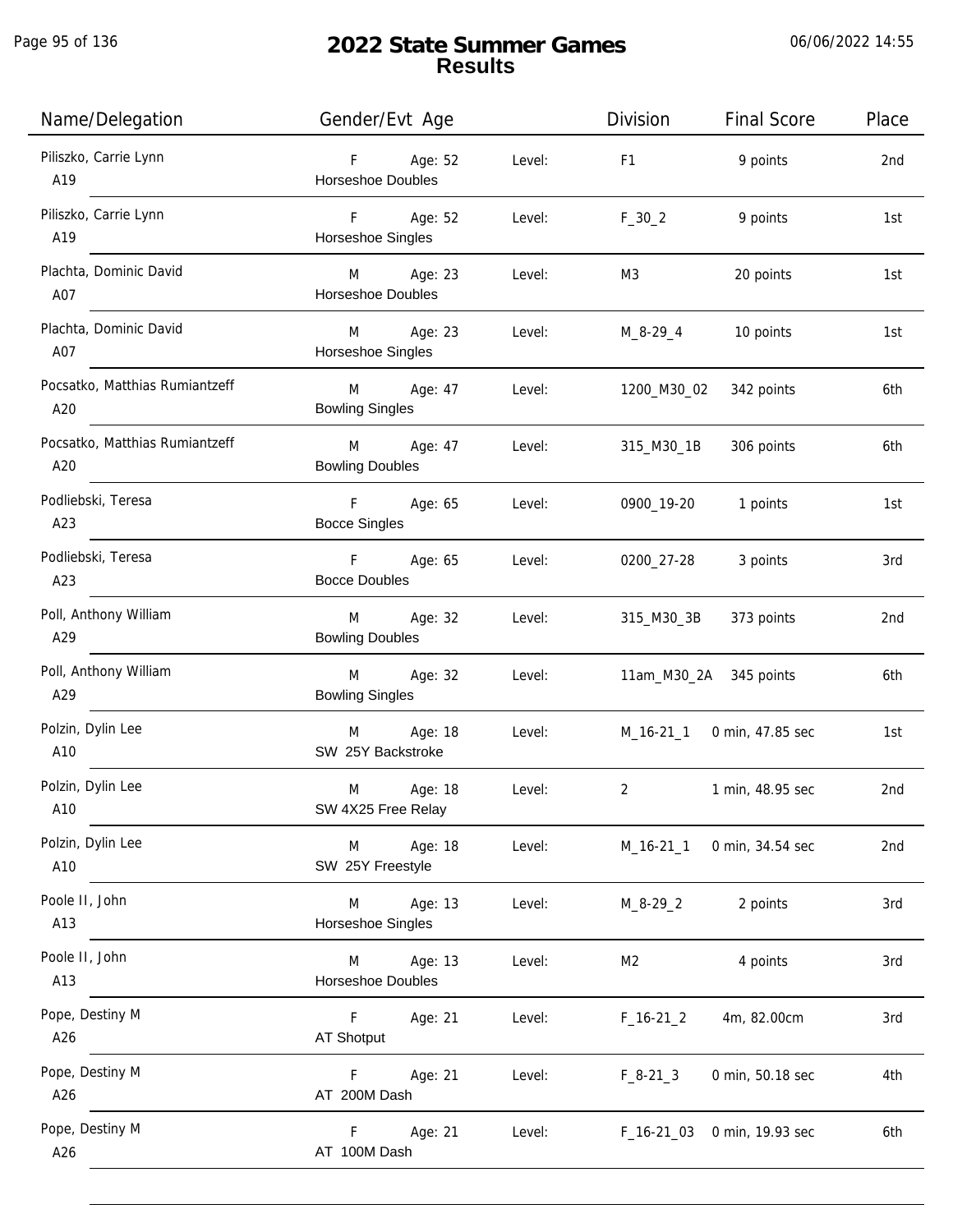Page 96 of 136

j.

| Name/Delegation              | Gender/Evt Age                             |        | Division       | <b>Final Score</b>          | Place |
|------------------------------|--------------------------------------------|--------|----------------|-----------------------------|-------|
| Porter, Amy B<br>A11         | F Age: 35<br><b>Bocce Doubles</b>          | Level: |                | 0100_17-18 2 points         | 2nd   |
| Porter, Amy B<br>A11         | $F = 1$<br>Age: 35<br><b>Bocce Singles</b> | Level: | 0900_13-14     | 4 points                    | 4th   |
| Portmann, Stefan<br>A23      | M Age: 31<br>AT 200M Dash                  | Level: | M_30_2         | 0 min, 35.87 sec            | 1st   |
| Portmann, Stefan<br>A23      | M Age: 31<br>AT 100M Dash                  | Level: | M_30_06        | 0 min, 14.99 sec            | 1st   |
| Portmann, Stefan<br>A23      | M Age: 31<br>AT Run Long Jump              | Level: | $M_22_3$       | 2m, 40.00cm                 | 1st   |
| Potrafka, Brian Wayne<br>A07 | M Age: 53<br><b>Bocce Doubles</b>          | Level: | 0200_27-28     | 4 points                    | 4th   |
| Potrafka, Brian Wayne<br>A07 | M Age: 53<br><b>Bocce Singles</b>          | Level: | 1100_19-20     | 4 points                    | 4th   |
| Pouliet, Rebecca<br>A27      | F Age: 35<br>AT Run Long Jump              | Level: | $F_22_2$       | 2m, 24.00cm                 | 1st   |
| Pouliet, Rebecca<br>A27      | Age: 35<br>$F =$<br>AT 200M Dash           | Level: | $F_30_3$       | 0 min, 54.69 sec            | 4th   |
| Pouliet, Rebecca<br>A27      | $F =$<br>Age: 35<br>AT Shotput             | Level: | $F_30_5$       | 7m, 2.00cm                  | 1st   |
| Powers, Monica R<br>A06      | F<br>Age: 24<br><b>Bocce Doubles</b>       | Level: | 0100_05-06     | 3 points                    | 3rd   |
| Powers, Monica R<br>A06      | F<br>Age: 24<br><b>Bocce Singles</b>       | Level: | 0900_05-06     | 4 points                    | 4th   |
| Prantner, Aiden A<br>A23     | M<br>Age: 13<br>SW 25Y Freestyle           | Level: | $M_8 - 15 - 1$ | 0 min, 20.78 sec            | 1st   |
| Prantner, Aiden A<br>A23     | Age: 13<br>M<br>SW 50Y Freestyle           | Level: | $M_8 - 15 - 1$ | 0 min, 49.37 sec            | 1st   |
| Prantner, Aiden A<br>A23     | Age: 13<br>M<br>SW 25Y Backstroke          | Level: | M_8-15_1       | 0 min, 26.94 sec            | 1st   |
| Racicot, Garrett<br>A15      | M<br>Age: 29<br>AT 100M Dash               | Level: |                | M_22-29_06 0 min, 17.58 sec | 3rd   |
| Racicot, Garrett<br>A15      | Age: 29<br>M<br>AT Run Long Jump           | Level: | $M_22_2$       | 2m, 1.00cm                  | 2nd   |
| Racicot, Garrett<br>A15      | M<br>Age: 29<br><b>AT Shotput</b>          | Level: | $M_22-29_2$    | 5m, 50.00cm                 | 3rd   |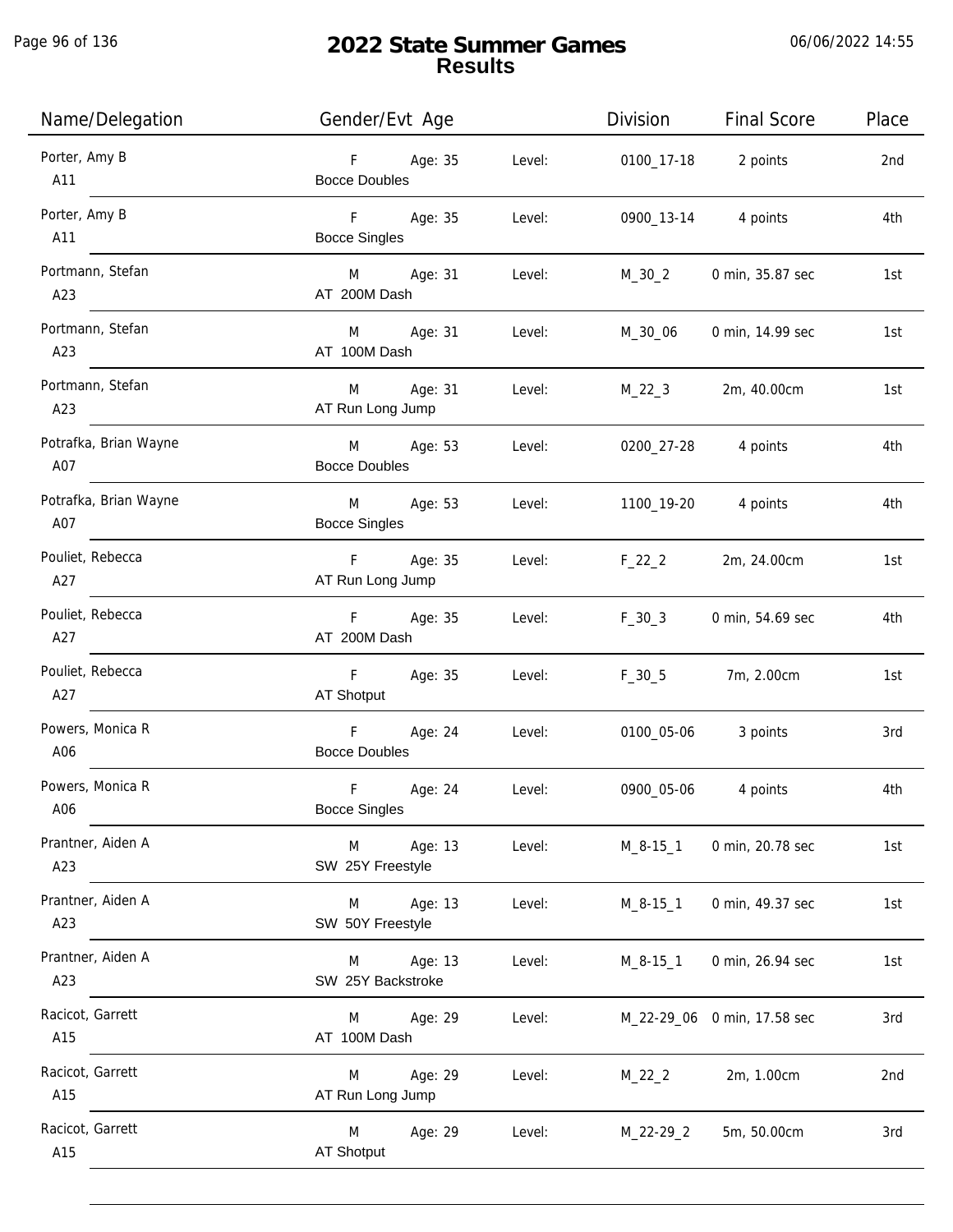Page 97 of 136

| Name/Delegation               | Gender/Evt Age                            |        | Division     | <b>Final Score</b>          | Place      |
|-------------------------------|-------------------------------------------|--------|--------------|-----------------------------|------------|
| Radloff, Christopher J<br>A15 | Age: 47<br>M<br>AT Shotput                | Level: | $M_30_2$     |                             | <b>DNS</b> |
| Radloff, Christopher J<br>A15 | Age: 47<br>M <sub>2</sub><br>AT 100M Dash | Level: | M_30_04      |                             | <b>DNS</b> |
| Radloff, Christopher J<br>A15 | M Age: 47<br>AT Run Long Jump             | Level: | $M_22_1$     |                             | <b>DNS</b> |
| Ralph, Ginny Ellen<br>A20     | F Age: 41<br><b>Bowling Doubles</b>       | Level: | 315_M30_3B   | 410 points                  | 1st        |
| Ralph, Ginny Ellen<br>A20     | F Age: 41<br><b>Bowling Singles</b>       | Level: |              | 11am_F30_05 399 points      | 1st        |
| Ramsay, Chelsey M<br>A15      | F Age: 36<br>AT Softball Throw            | Level: | F_12-99_06   | 4m, 70.00cm                 | 7th        |
| Ramsay, Chelsey M<br>A15      | F Age: 36<br>AT 100M Dash                 | Level: | F_30_01      | 0 min, 44.90 sec            | 2nd        |
| Ramsay, Chelsey M<br>A15      | F Age: 36<br>AT Stand Long Jump           | Level: | $F_22_01$    | 0m, 35.00cm                 | 2nd        |
| Randall, Ford (David)<br>A09  | Age: 15<br>M<br>AT 200M Dash              | Level: | $M_8 - 21_1$ | 0 min, 51.44 sec            | 4th        |
| Randall, Ford (David)<br>A09  | Age: 15<br>M<br>AT 50M Dash               | Level: | M_8-15_2     | 0 min, 10.77 sec            | 3rd        |
| Randall, Ford (David)<br>A09  | M<br>Age: 15<br>AT 100M Dash              | Level: |              | M_12-15_02 0 min, 22.35 sec | 3rd        |
| Randazzo, Ashley Marie<br>A15 | F<br>Age: 24<br>AT 100M Dash              | Level: |              | F_22-29_04 0 min, 17.91 sec | 1st        |
| Randazzo, Ashley Marie<br>A15 | $\mathsf F$<br>Age: 24<br>AT Shotput      | Level: | $F_22-293$   | 5m, 62.00cm                 | 3rd        |
| Randazzo, Ashley Marie<br>A15 | F<br>Age: 24<br>AT 200M Dash              | Level: | $\mathbf{1}$ | 0 min, 38.64 sec            | 1st        |
| RANSOM, ANDREW M<br>A08       | Age: 21<br>M<br><b>Bocce Singles</b>      | Level: | 1000_21-22   | 2 points                    | 2nd        |
| RANSOM, ANDREW M<br>A08       | Age: 21<br>M<br><b>Bocce Doubles</b>      | Level: | 0200_09-10   | 2 points                    | 2nd        |
| Rapelje, Benjamin<br>A15      | Age: 25<br>M<br>AT Stand Long Jump        | Level: | M_22_09B     | 1m, 45.00cm                 | 2nd        |
| Rapelje, Benjamin<br>A15      | Age: 25<br>M<br>AT 400M Dash              | Level: | M1           | 1 min, 45.36 sec            | 2nd        |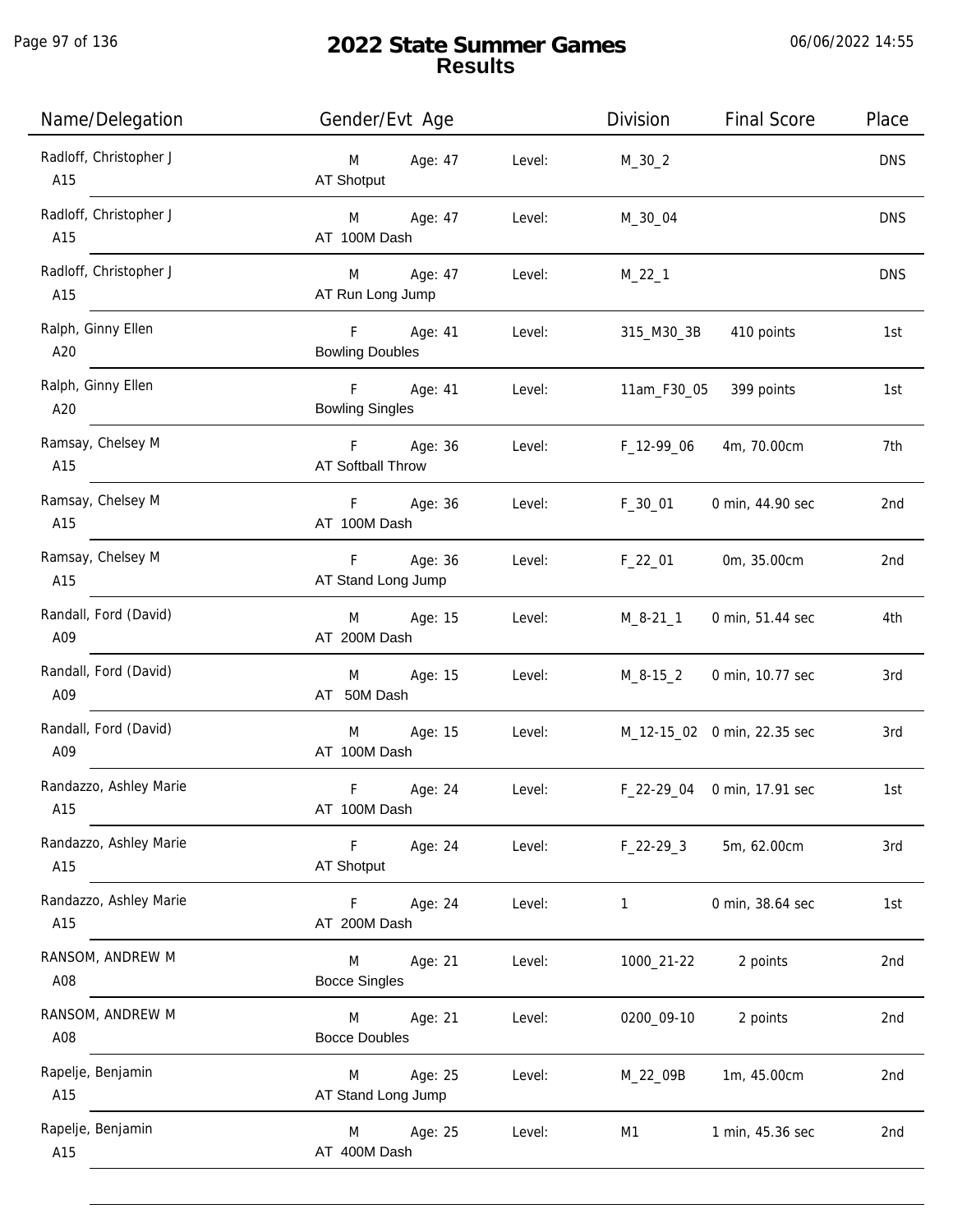Page 98 of 136

j.

| Name/Delegation              | Gender/Evt Age                                         |        | Division       | <b>Final Score</b>          | Place           |
|------------------------------|--------------------------------------------------------|--------|----------------|-----------------------------|-----------------|
| Rapelje, Benjamin<br>A15     | Age: 25<br>M <sub>ar</sub><br><b>AT Softball Throw</b> | Level: | M_16_13        | 19m, 60.00cm                | 4th             |
| Rauch, Rebekah Lynn<br>A19   | F Age: 20<br>SW 50Y Freestyle                          | Level: | $F_16-21_2$    | 0 min, 55.44 sec            | 1st             |
| Rauch, Rebekah Lynn<br>A19   | F Age: 20<br>SW 25Y Freestyle                          | Level: | $F_16-21_2$    | 0 min, 22.12 sec            | 2 <sub>nd</sub> |
| Rauch, Rebekah Lynn<br>A19   | F Age: 20<br>SW 25Y Backstroke                         | Level: |                | F_16-21_1 0 min, 45.33 sec  | 2nd             |
| rayford, Jaishaun<br>A20     | M Age: 20<br><b>Bowling Singles</b>                    | Level: |                | 8am_M8-21_05 375 points     | 2 <sub>nd</sub> |
| rayford, Jaishaun<br>A20     | M Age: 20<br><b>Bowling Doubles</b>                    | Level: |                | 1215_M8-21_2 374 points     | 2nd             |
| Raymond, Madison Ann<br>A06  | F Age: 18<br>AT 100M Dash                              | Level: |                | F_16-21_03 0 min, 17.95 sec | 2nd             |
| Raymond, Madison Ann<br>A06  | F<br>Age: 18<br>AT Run Long Jump                       | Level: | $F_16-21_2$    |                             | <b>DNS</b>      |
| Raymond, Madison Ann<br>A06  | $F =$<br>Age: 18<br>AT Mini Javelin                    | Level: | $F_16_4$       | 10m, 8.00cm                 | 3rd             |
| Reece, Nicole Colette<br>A14 | F Age: 26<br>AT Softball Throw                         | Level: | F_12-99_11     |                             | <b>DNS</b>      |
| Reece, Nicole Colette<br>A14 | F Age: 26<br>DV 50M Unassisted Walk                    | Level: | F <sub>1</sub> | 0 min, 30.25 sec            | 2 <sub>nd</sub> |
| Reece, Nicole Colette<br>A14 | $\mathsf F$<br>Age: 26<br>DV 25M Unassisted Walk       | Level: | F <sub>1</sub> | 0 min, 19.38 sec            | 1st             |
| Reed, Karen Suzanne<br>A32   | F<br>Age: 44<br><b>Bowling Singles</b>                 | Level: | 11am_F30_04    | 282 points                  | 5th             |
| Reed, Scott D<br>A23         | M <sub>ar</sub><br>Age: 46<br><b>Bocce Singles</b>     | Level: | 1200_11-12     | 4 points                    | 4th             |
| Reed, Scott D<br>A23         | M <sub>1</sub><br>Age: 46<br><b>Bocce Doubles</b>      | Level: | 0300_07-08     | 4 points                    | 4th             |
| Reese, Julian A<br>A23       | Age: 32<br>M<br>AT 200M Dash                           | Level: | M_30_3         | 0 min, 46.60 sec            | 4th             |
| Reese, Julian A<br>A23       | Age: 32<br>M<br>AT Run Long Jump                       | Level: | $M_22_3$       | 2m, 18.00cm                 | 3rd             |
| Reese, Julian A<br>A23       | Age: 32<br>M<br>AT 100M Dash                           | Level: | M_30_05        | 0 min, 19.52 sec            | 4th             |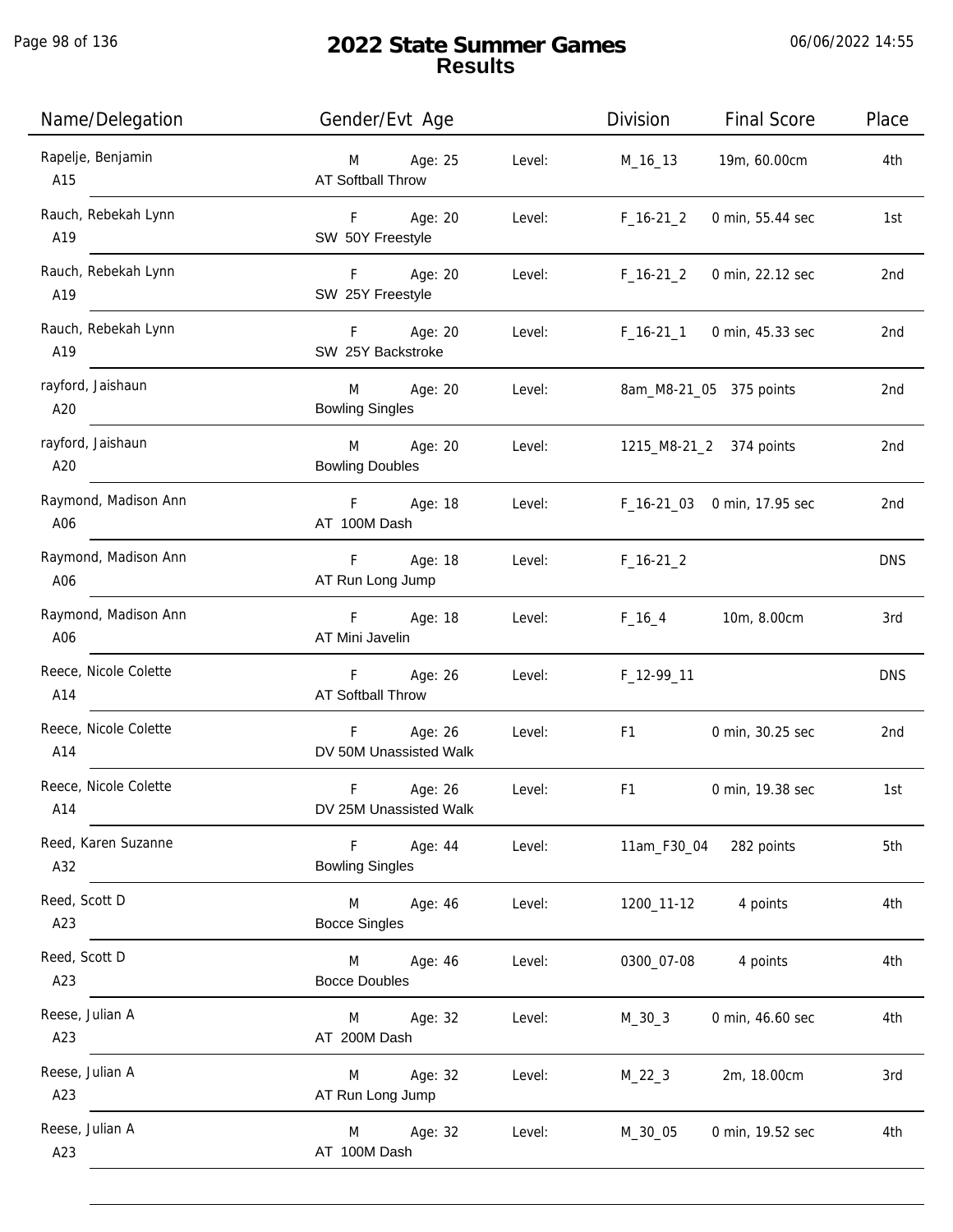Page 99 of 136

j.

# **2022 State Summer Games Results**

06/06/2022 14:55

| Name/Delegation          | Gender/Evt Age                                     |        | Division    | <b>Final Score</b>          | Place |
|--------------------------|----------------------------------------------------|--------|-------------|-----------------------------|-------|
| Reeves, Sunny<br>A23     | F Age: 37<br><b>Bocce Doubles</b>                  | Level: | 0100_23-24  |                             |       |
| Reid, Abbey<br>A32       | F Age: 30<br>AT Softball Throw                     | Level: | F_12-99_07  | 8m, 60.00cm                 | 7th   |
| Reid, Abbey<br>A32       | F Age: 30<br>AT 100M Dash                          | Level: | $F_30_02$   | 0 min, 27.53 sec            | 3rd   |
| Reid, Abbey<br>A32       | F Age: 30<br>AT Stand Long Jump                    | Level: | $F_22_05$   | 0m, 70.00cm                 | 5th   |
| Reid, Ricardo T<br>A26   | M Age: 23<br>AT 200M Dash                          | Level: |             | M_22-29_2 0 min, 35.86 sec  | 3rd   |
| Reid, Ricardo T<br>A26   | M Age: 23<br>AT Shotput                            | Level: | M_22-29_5   | 3m, 95.00cm                 | 6th   |
| Reid, Ricardo T<br>A26   | M<br>Age: 23<br>AT 100M Dash                       | Level: |             | M_22-29_07 0 min, 17.21 sec | 6th   |
| Reinhard, Carolyn<br>A14 | Age: 25<br>$F =$<br>Horseshoe Singles              | Level: |             | F_8-29_1 8 points           | 1st   |
| Reinhard, Carolyn<br>A14 | F Age: 25<br>Horseshoe Doubles                     | Level: | $M2-m2$     | 4 points                    | 1st   |
| Reising, Michael<br>A14  | M <sub>ar</sub><br>Age: 27<br><b>Bocce Singles</b> | Level: | 1100_19-20  | 1 points                    | 1st   |
| Reising, Michael<br>A14  | M<br>Age: 27<br><b>Bocce Doubles</b>               | Level: | 0200_05-06  | 1 points                    | 1st   |
| Relph, Hannah<br>A14     | F<br>Age: 25<br>AT 50M Dash                        | Level: | $F_16-293$  | 0 min, 13.87 sec            | 4th   |
| Relph, Hannah<br>A14     | F<br>Age: 25<br>AT 100M Dash                       | Level: |             | F_22-29_01 0 min, 33.30 sec | 3rd   |
| Relph, Hannah<br>A14     | F<br>Age: 25<br>AT 200M Dash                       | Level: | $F_22-29-1$ | 1 min, 39.67 sec            | 2nd   |
| Reyna, Antonio<br>A17    | Age: 25<br>M<br><b>Bocce Doubles</b>               | Level: | 0200_11-12  | 3 points                    | 3rd   |
| Reyna, Antonio<br>A17    | M<br>Age: 25<br><b>Bocce Singles</b>               | Level: | 1200_19-20  | 3 points                    | 3rd   |
| Reynolds, Mark J<br>A07  | Age: 36<br>M<br>AT 50M Dash                        | Level: | $M_30_2$    | 0 min, 41.12 sec            | 2nd   |
| Reynolds, Mark J<br>A07  | Age: 36<br>M<br>AT Softball Throw                  | Level: | M_16_09     | 11m, 60.00cm                | 4th   |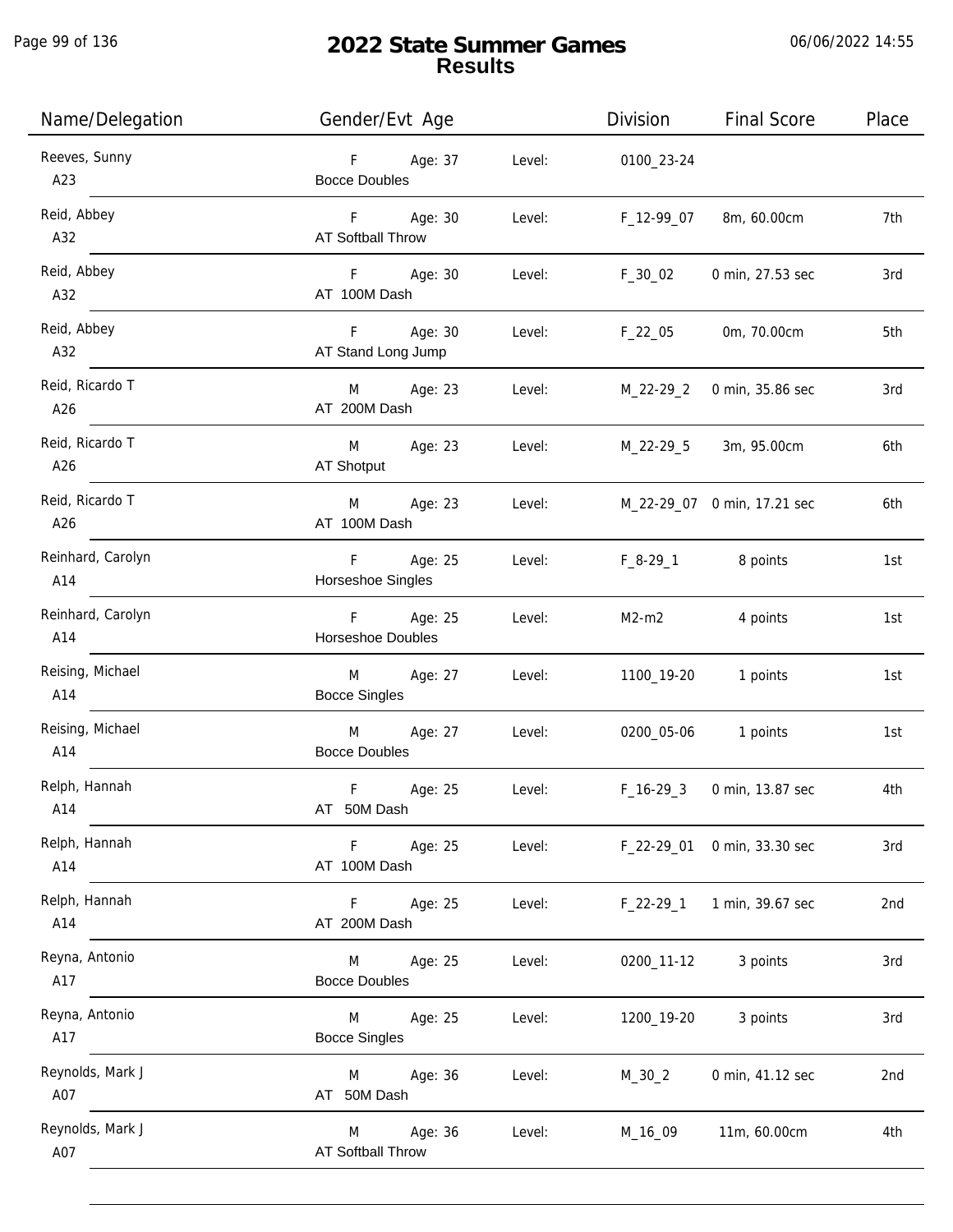| Name/Delegation            | Gender/Evt Age                                    | Division<br><b>Final Score</b>                                                                                                                                                                                                                     | Place      |
|----------------------------|---------------------------------------------------|----------------------------------------------------------------------------------------------------------------------------------------------------------------------------------------------------------------------------------------------------|------------|
| Rhodes, Jamarey L<br>A26   | M Age: 23<br>Level:<br>AT 100M Dash               | M_22-29_09 0 min, 13.85 sec                                                                                                                                                                                                                        | 2nd        |
| Rhodes, Jamarey L<br>A26   | M Age: 23<br>Level:<br>AT 200M Dash               | M_22-29_4 0 min, 29.35 sec                                                                                                                                                                                                                         | 2nd        |
| Rhodes, Jamarey L<br>A26   | M Age: 23<br>AT Shotput                           | Level: M_22-29_6                                                                                                                                                                                                                                   | <b>DNS</b> |
| Rhodes, Jamarey L<br>A26   | M Age: 23<br>Level:<br>AT Shotput                 | $M_22-29_6$<br>6m, 65.00cm                                                                                                                                                                                                                         | 3rd        |
| Rice, Sam Lewis<br>A17     | M Age: 32<br>Level:<br><b>Bocce Doubles</b>       | 0300_09-10 3 points                                                                                                                                                                                                                                | 3rd        |
| Rice, Sam Lewis<br>A17     | M Age: 32 Level:<br><b>Bocce Singles</b>          | 1200_13-14   4    points                                                                                                                                                                                                                           | 4th        |
| rich, amber Lynn<br>A04    | F Age: 30<br>Level:<br>SW 25Y Backstroke          | $F_30_2$<br>0 min, 32.91 sec                                                                                                                                                                                                                       | 2nd        |
| rich, amber Lynn<br>A04    | F Age: 30<br>Level:<br>SW 25Y Freestyle           | $F_30_2$<br>0 min, 37.97 sec                                                                                                                                                                                                                       | 3rd        |
| rich, amber Lynn<br>A04    | F Age: 30<br>Level:<br>SW 50Y Backstroke          | F3 and the state of the state of the state of the state of the state of the state of the state of the state of the state of the state of the state of the state of the state of the state of the state of the state of the sta<br>1 min, 13.08 sec | 2nd        |
| Richardson, Sean A<br>A23  | M Age: 27 Level:<br>AT 200M Dash                  | M_22-29_6 0 min, 27.03 sec                                                                                                                                                                                                                         | 1st        |
| Richardson, Sean A<br>A23  | M Age: 27<br>Level:<br>AT Run Long Jump           | M_22_8 4m, 47.00cm                                                                                                                                                                                                                                 | 2nd        |
| Richardson, Sean A<br>A23  | Age: 27<br>M<br>Level:<br>AT 100M Dash            | M_22-29_10 0 min, 12.67 sec                                                                                                                                                                                                                        | 2nd        |
| Richmond, Emily Ann<br>A17 | F<br>Age: 21<br>Level:<br><b>Bocce Singles</b>    | 3 points<br>0800_17-18                                                                                                                                                                                                                             | 3rd        |
| Richmond, Emily Ann<br>A17 | F<br>Age: 21<br>Level:<br><b>Bocce Doubles</b>    | 0100_09-10<br>2 points                                                                                                                                                                                                                             | 2nd        |
| Rivers, Zion<br>A26        | Age: 18<br>Level:<br>M<br>AT 100M Dash            | M_16-21_04 0 min, 15.00 sec                                                                                                                                                                                                                        | 1st        |
| Rivers, Zion<br>A26        | Age: 18<br>Level:<br>M<br>AT 50M Dash             | M_16-29_6<br>0 min, 7.77 sec                                                                                                                                                                                                                       | 1st        |
| Roberts, Lisa K<br>A20     | Age: 59<br>F.<br>Level:<br><b>Bowling Singles</b> | 11am_F30_01<br>333 points                                                                                                                                                                                                                          | 5th        |
| Roberts, Lisa K<br>A20     | F<br>Age: 59<br>Level:<br><b>Bowling Doubles</b>  | 1215_F30_3<br>267 points                                                                                                                                                                                                                           | 3rd        |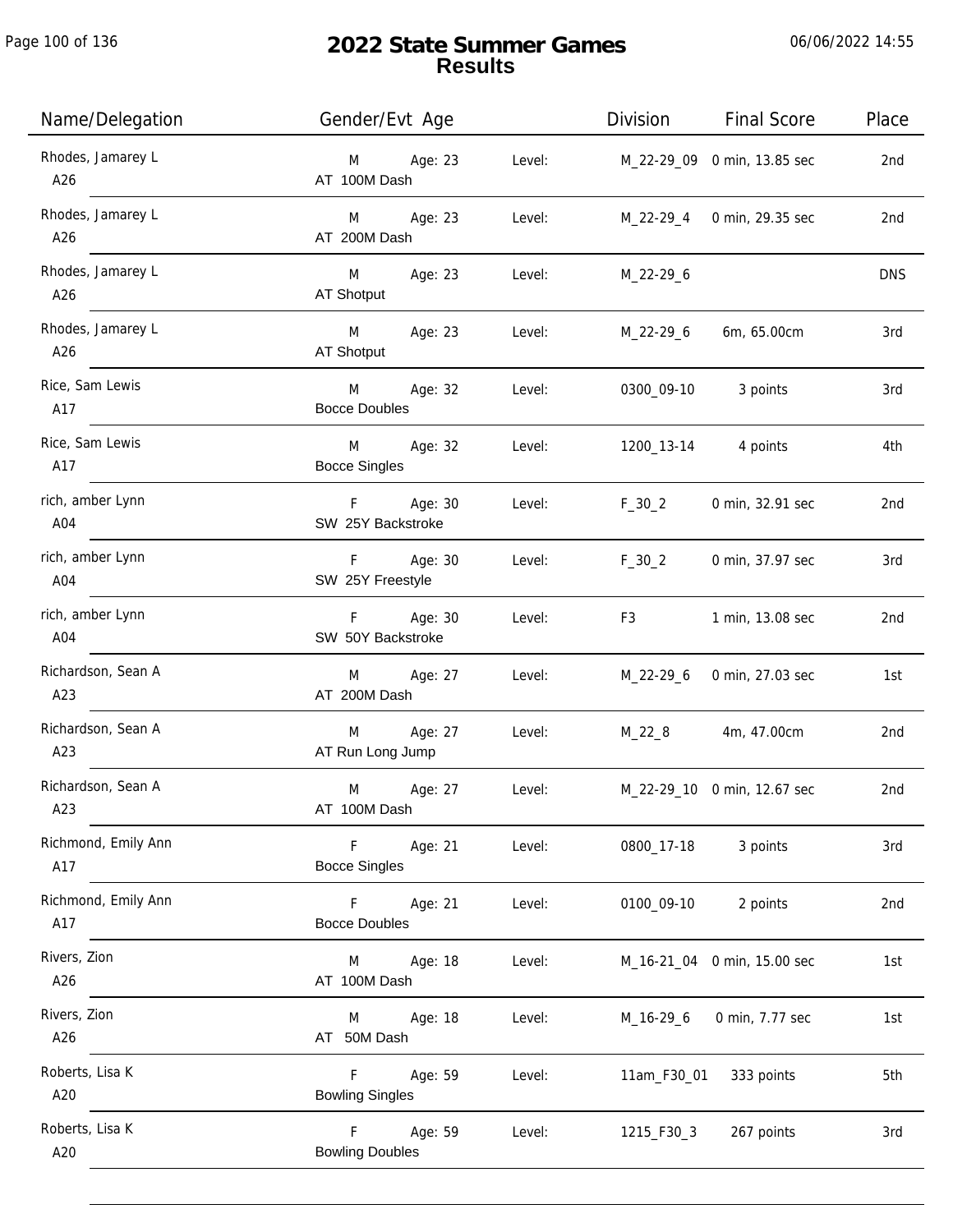j.

| Name/Delegation            | Gender/Evt Age                                     | Division   | <b>Final Score</b>          | Place      |
|----------------------------|----------------------------------------------------|------------|-----------------------------|------------|
| Roberts, Max<br>A17        | Age: 36<br>Level:<br>M<br>AT 100M Walk             | $M_22_2$   | 1 min, 17.87 sec            | 3rd        |
| Roberts, Max<br>A17        | M Age: 36<br>Level:<br>AT Softball Throw           | M_16_01    | 4m, 90.00cm                 | 2nd        |
| Roberts, Max<br>A17        | M Age: 36<br>Level:<br>AT 200M Walk                | M1         | 2 min, 37.31 sec            | 3rd        |
| Robuste, Lawrence<br>A20   | M Age: 17<br>Level:<br>AT 200M Dash                | M_8-21_4   | 0 min, 29.67 sec            | 4th        |
| Robuste, Lawrence<br>A20   | M Age: 17<br>Level:<br>AT 100M Dash                |            | M_16-21_05 0 min, 13.46 sec | 1st        |
| Robuste, Lawrence<br>A20   | M Age: 17<br>Level:<br>AT Run Long Jump            | M_16-21_2  | 3m, 19.00cm                 | 2nd        |
| Rodriguez, COREY R<br>A08  | M Age: 42<br>Level:<br><b>Bocce Doubles</b>        | 0200_25-26 | 4 points                    | 4th        |
| Rodriguez, COREY R<br>A08  | M<br>Age: 42<br>Level:<br><b>Bocce Singles</b>     | 1100_23-24 | 1 points                    | 1st        |
| rogers, autumn Lynn<br>A12 | $F -$<br>Age: 21<br>Level:<br><b>Bocce Singles</b> | 0800_09-10 | 1 points                    | 1st        |
| rogers, autumn Lynn<br>A12 | F<br>Age: 21<br>Level:<br><b>Bocce Doubles</b>     | 0200_15-16 | 2 points                    | 2nd        |
| Rogers, Dakota Lee<br>A10  | M<br>Age: 26<br>Level:<br>AT Shotput               | M_22-29_1  | 4m, 88.00cm                 | 3rd        |
| Rogers, Dakota Lee<br>A10  | M<br>Age: 26<br>Level:<br>AT 50M Dash              | M_16-29_1  | 0 min, 13.10 sec            | 1st        |
| Rogers, Dakota Lee<br>A10  | Age: 26<br>M<br>Level:<br>AT Stand Long Jump       | M_22_04    | 1m, 5.00cm                  | 1st        |
| Rogers, Kara<br>A06        | Age: 41<br>F.<br>Level:<br><b>Bocce Doubles</b>    | 0100_13-14 | 4 points                    | 4th        |
| Rogers, Kara<br>A06        | F.<br>Age: 41<br>Level:<br><b>Bocce Singles</b>    | 0900_09-10 | 4 points                    | 4th        |
| ROGERS, TAIJE<br>A26       | F.<br>Age: 22<br>Level:<br><b>Bocce Singles</b>    | 0800_21-22 | 2 points                    | 2nd        |
| Rohlf, Kent E<br>A09       | Age: 24<br>Level:<br>M<br>AT Softball Throw        | M_16_14    |                             | <b>DNS</b> |
| Rohlf, Kent E<br>A09       | Age: 24<br>Level:<br>M<br>AT 100M Dash             | M_22-29_02 |                             | <b>DNS</b> |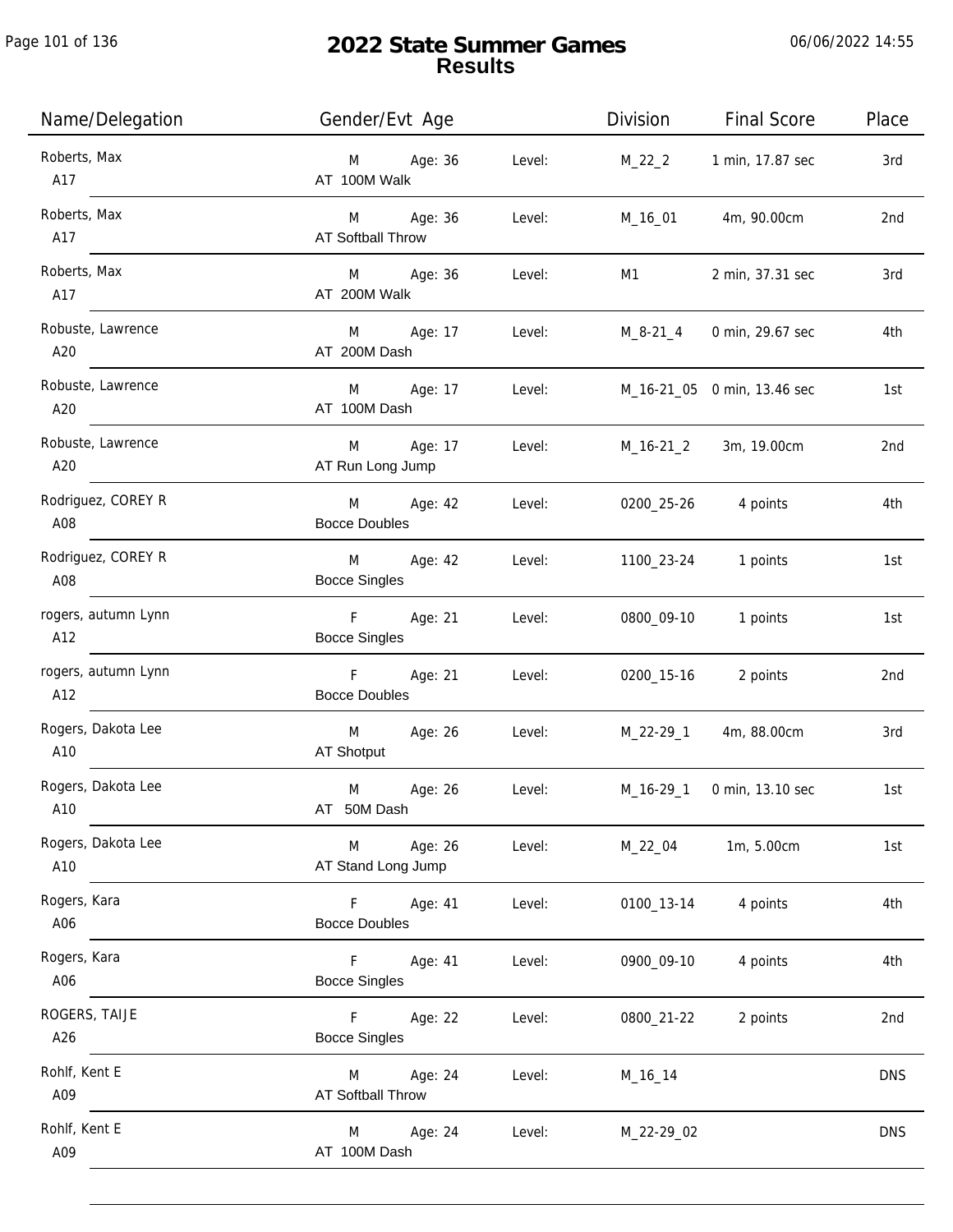| Name/Delegation                   | Gender/Evt Age                                           | Division    | <b>Final Score</b> | Place      |
|-----------------------------------|----------------------------------------------------------|-------------|--------------------|------------|
| Rohlf, Kent E<br>A09              | Age: 24<br>Level:<br>M<br>AT 50M Dash                    | M_16-29_4   |                    | <b>DNS</b> |
| rolinski, ryan J<br>A12           | Age: 24<br>Level:<br>M<br>SW 25Y Freestyle               | $M_22-29-3$ | 0 min, 18.00 sec   | 2nd        |
| rolinski, ryan J<br>A12           | Age: 24<br>M<br>Level:<br>SW 50Y Freestyle               | $M_22-29-3$ | 0 min, 41.71 sec   | 2nd        |
| roman, jim<br>A04                 | Age: 33<br>M<br>Level:<br>SW 25Y Freestyle               | M_30_1      | 0 min, 34.90 sec   | 3rd        |
| roman, jim<br>A04                 | Age: 33<br>M<br>Level:<br>SW 50Y Freestyle               | M_30_1      | 1 min, 16.78 sec   | 1st        |
| Rondo, Maddie Grace<br>A10        | Age: 21<br>F.<br>Level:<br>DV 25M Assisted Walk          | F1          | 0 min, 50.69 sec   | 2nd        |
| Rondo, Maddie Grace<br>A10        | Age: 21<br>F.<br>Level:<br><b>AT Softball Throw</b>      | F_12-99_02  | 3m, 0.00cm         | 5th        |
| ROONEY, Michael James<br>A08      | Age: 41<br>M<br>Level:<br><b>Bocce Singles</b>           | 1000_25-26  | 3 points           | 3rd        |
| ROONEY, Michael James<br>A08      | Age: 41<br>Level:<br>M<br><b>Bocce Doubles</b>           | 0200_13-14  | 2 points           | 2nd        |
| Rosales, Catherine Antonia<br>A05 | F<br>Age: 36<br>Level:<br><b>Bocce Singles</b>           | 0900_17-18  | 3 points           | 3rd        |
| Rosales, Catherine Antonia<br>A05 | $\mathsf F$<br>Age: 36<br>Level:<br><b>Bocce Doubles</b> | 0100_21-22  | 2 points           | 2nd        |
| ROSARIO, LAMARR Antwon<br>A08     | M<br>Age: 30<br>Level:<br><b>Bocce Doubles</b>           | 0200_23-24  | 3 points           | 3rd        |
| ROSARIO, LAMARR Antwon<br>A08     | M<br>Age: 30<br>Level:<br><b>Bocce Singles</b>           | 1100_21-22  | 4 points           | 4th        |
| Roseberry, Pete<br>A09            | Age: 51<br>Level:<br>M<br><b>Bowling Singles</b>         | 1200_M30_01 | 389 points         | 4th        |
| Roseberry, Pete<br>A09            | M<br>Age: 51<br>Level:<br><b>Bowling Doubles</b>         | 215_M30_1A  | 438 points         | 1st        |
| Rosinski, Tessa Anne<br>A23       | Age: 25<br>Level:<br>F.<br><b>Bocce Doubles</b>          | 0100_23-24  | 1 points           | 1st        |
| Rosinski, Tessa Anne<br>A23       | F.<br>Age: 25<br>Level:<br><b>Bocce Singles</b>          | 0900_23-24  | 4 points           | 4th        |
| Ross, Caleb<br>A07                | Age: 36<br>M<br>Level:<br>Horseshoe Singles              | M_30_1      | 1 points           | 5th        |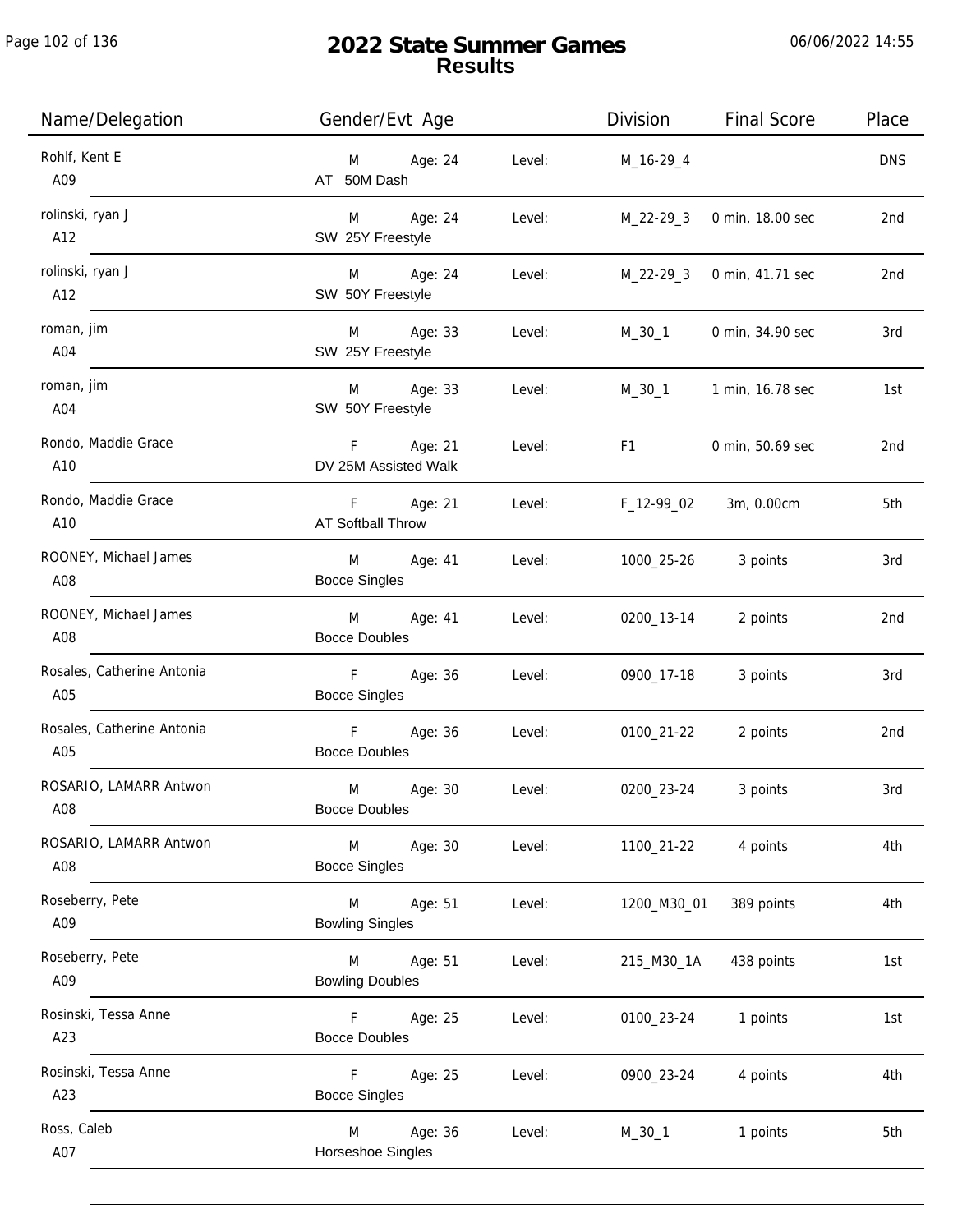| Name/Delegation              | Gender/Evt Age                                          | Division<br><b>Final Score</b>   | Place      |
|------------------------------|---------------------------------------------------------|----------------------------------|------------|
| Ross, Caleb<br>A07           | Age: 36<br>Level:<br>M<br><b>Horseshoe Doubles</b>      | M3<br>6 points                   | 2nd        |
| Ross, Ronnie "Ronnie"<br>A33 | M Age: 24<br>Level:<br>AT Mini Javelin                  | $M_16_5$                         | <b>DNS</b> |
| Ross, Ronnie "Ronnie"<br>A33 | M Age: 24<br>AT Shotput                                 | Level:<br>M_22-29_8              | <b>DNS</b> |
| Ross, Ronnie "Ronnie"<br>A33 | M Age: 24<br>AT 100M Dash                               | Level: M_22-29_06                | <b>DNS</b> |
| Ross, Rusell Gerard<br>A33   | M Age: 61<br>Level:<br><b>Bocce Modified Doubles</b>    | $\overline{1}$<br>1 points       | 1st        |
| Ross, Rusell Gerard<br>A33   | Age: 61<br>M<br>Level:<br><b>Bocce Modified Singles</b> | $9am_3 - 4$<br>2 points          | 2nd        |
| Ryan, Jennifer Udella<br>A04 | F Age: 40<br>SW 50Y Backstroke                          | F2<br>Level:<br>1 min, 43.04 sec | 3rd        |
| Ryan, Jennifer Udella<br>A04 | F Age: 40<br>Level:<br>SW 25Y Freestyle                 | $F_30_1$<br>0 min, 48.66 sec     | 2nd        |
| Ryan, Jennifer Udella<br>A04 | F Age: 40<br>Level:<br>SW 25Y Backstroke                | $F_30_1$<br>0 min, 48.13 sec     | 2nd        |
| Sabin, John Keith<br>A06     | Age: 32<br>M<br>Level:<br>Horseshoe Singles             | $M_30_4$<br>7 points             | 2nd        |
| Sabin, John Keith<br>A06     | Age: 32<br>M<br>Level:<br>Horseshoe Doubles             | 20 points<br>M5                  | 2nd        |
| Sadler, Carlos<br>A23        | M<br>Age: 31<br>Level:<br><b>Bocce Doubles</b>          | 0200_15-16<br>3 points           | 3rd        |
| Sadler, Carlos<br>A23        | Age: 31<br>Level:<br>M<br><b>Bocce Singles</b>          | 3 points<br>1100_05-06           | 3rd        |
| Saffer, Sarah<br>A20         | F Age: 56<br>Level:<br><b>Bowling Singles</b>           | 11am_F30_02<br>299 points        | 6th        |
| Saffer, Sarah<br>A20         | F<br>Age: 56<br>Level:<br><b>Bowling Doubles</b>        | 1215_F30_2<br>285 points         | 4th        |
| Salars, Sarah<br>A23         | F <sub>12</sub><br>Age: 36<br>Level:<br>AT Shotput      | $F_30_2$                         | <b>DNS</b> |
| Salars, Sarah<br>A23         | Age: 36<br>Level:<br>F.<br>AT Stand Long Jump           | 0m, 76.00cm<br>$F_22_04$         | 5th        |
| Salars, Sarah<br>A23         | Age: 36<br>Level:<br>F<br>AT 50M Dash                   | $F_30_2$<br>0 min, 13.76 sec     | 4th        |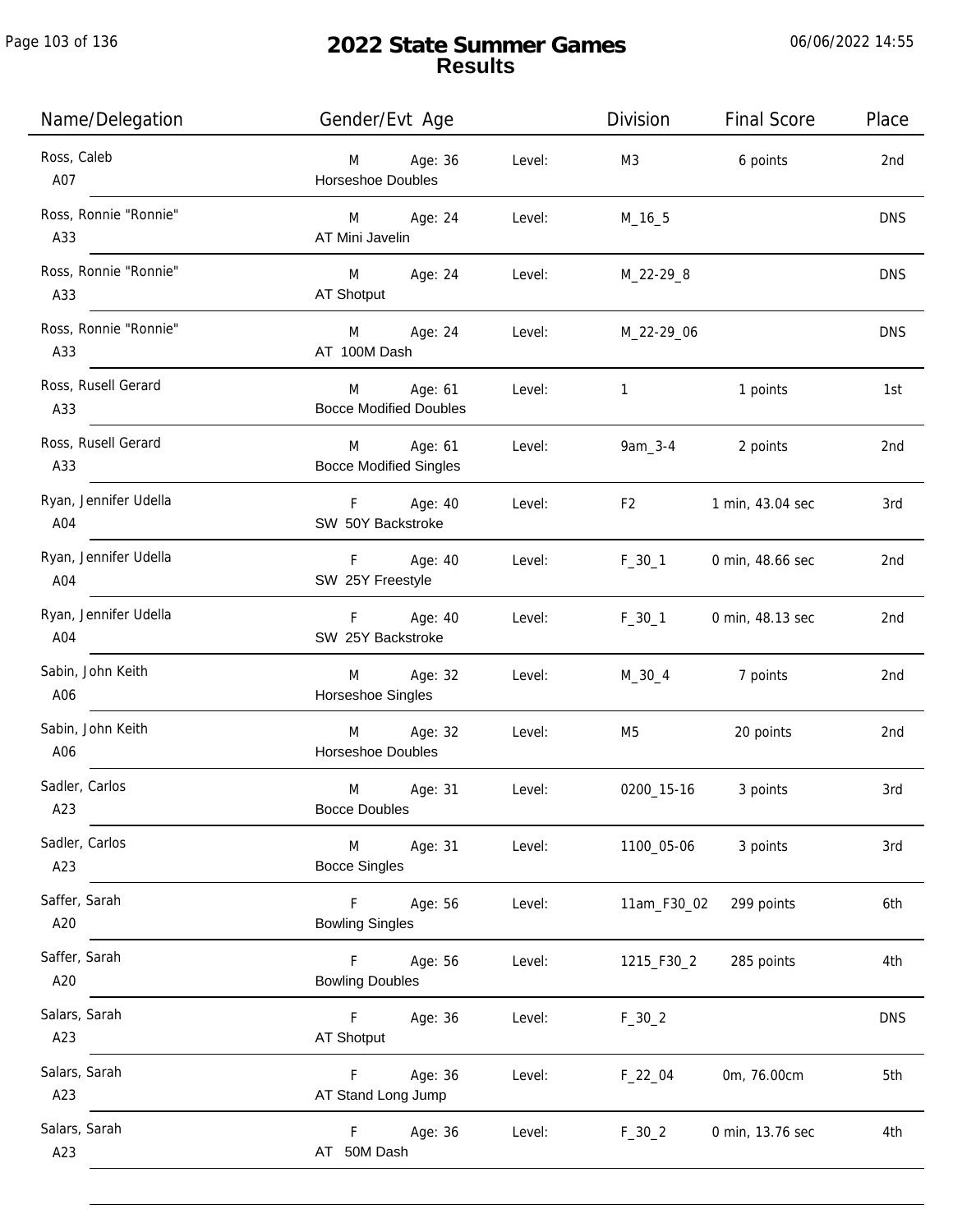j.

| Name/Delegation              | Gender/Evt Age                                                 | <b>Final Score</b><br>Division | Place      |
|------------------------------|----------------------------------------------------------------|--------------------------------|------------|
| Salomonson, James<br>A27     | M <sub>ar</sub><br>Age: 10<br>Level:<br><b>Bowling Singles</b> | 8am_M8-21_02                   | <b>DNS</b> |
| Sampson, Olivia<br>A26       | F Age: 23<br>Level:<br><b>Bowling Doubles</b>                  | 115_F22-29_1 370 points        | 5th        |
| Sampson, Olivia<br>A26       | F Age: 23<br>Level:<br><b>Bowling Singles</b>                  | 10am_F22-29_01 351 points      | 3rd        |
| Sanchez-Ortiz, Luis M<br>A26 | M Age: 14<br>Level:<br><b>Bowling Doubles</b>                  | 1215_M8-21_1 324 points        | 5th        |
| Sanchez-Ortiz, Luis M<br>A26 | M Age: 14<br>Level:<br><b>Bowling Singles</b>                  | 8am_M8-21_03 398 points        | 1st        |
| Sawle, Nicole<br>A15         | F Age: 23<br>Level:<br>AT Stand Long Jump                      | F_22_07 1m, 5.00cm             | 3rd        |
| Sawle, Nicole<br>A15         | F Age: 23<br>Level:<br>AT 100M Dash                            | F_22-29_02 0 min, 26.34 sec    | 4th        |
| Sawle, Nicole<br>A15         | F Age: 23<br>Level:<br>AT Softball Throw                       | F_12-99_09<br>14m, 60.00cm     | 2nd        |
| Scarberry, Benjamin A<br>A06 | M Age: 16<br>Level:<br>AT 100M Dash                            | M_16-21_05 0 min, 15.87 sec    | 4th        |
| Scarberry, Benjamin A<br>A06 | M Age: 16<br>Level:<br>AT Run Long Jump                        | $M_16-21_1$                    | <b>DNS</b> |
| Scarberry, Benjamin A<br>A06 | M Age: 16<br>Level:<br>AT Mini Javelin                         | M_16_5 11m, 9.00cm             | 2nd        |
| Schack, Joseph John<br>A10   | Age: 24<br>M<br>Level:<br>AT 100M Dash                         | M_22-29_07 0 min, 16.65 sec    | 5th        |
| Schack, Joseph John<br>A10   | M<br>Age: 24<br>Level:<br><b>AT Softball Throw</b>             | 14m, 50.00cm<br>M_16_11        | 4th        |
| Schack, Joseph John<br>A10   | Age: 24<br>M<br>Level:<br>AT Stand Long Jump                   | 1m, 48.00cm<br>$M_22_10$       | 2nd        |
| Schiltz, William John<br>A15 | Age: 39<br>M<br>Level:<br>SW 50Y Freestyle                     | $M_30_2$<br>0 min, 49.47 sec   | 1st        |
| Schiltz, William John<br>A15 | Age: 39<br>Level:<br>M<br>SW 25Y Freestyle                     | 0 min, 23.17 sec<br>$M_3O_1$   | 1st        |
| Schlecht, Kori Leigh<br>A19  | Age: 27<br>Level:<br>F.<br>SW 25Y Freestyle                    | 1 min, 4.29 sec<br>$F_22-29_1$ | 5th        |
| Schlecht, Kori Leigh<br>A19  | Age: 27<br>F.<br>Level:<br>SW 50Y Freestyle                    | $F_22-29-1$                    |            |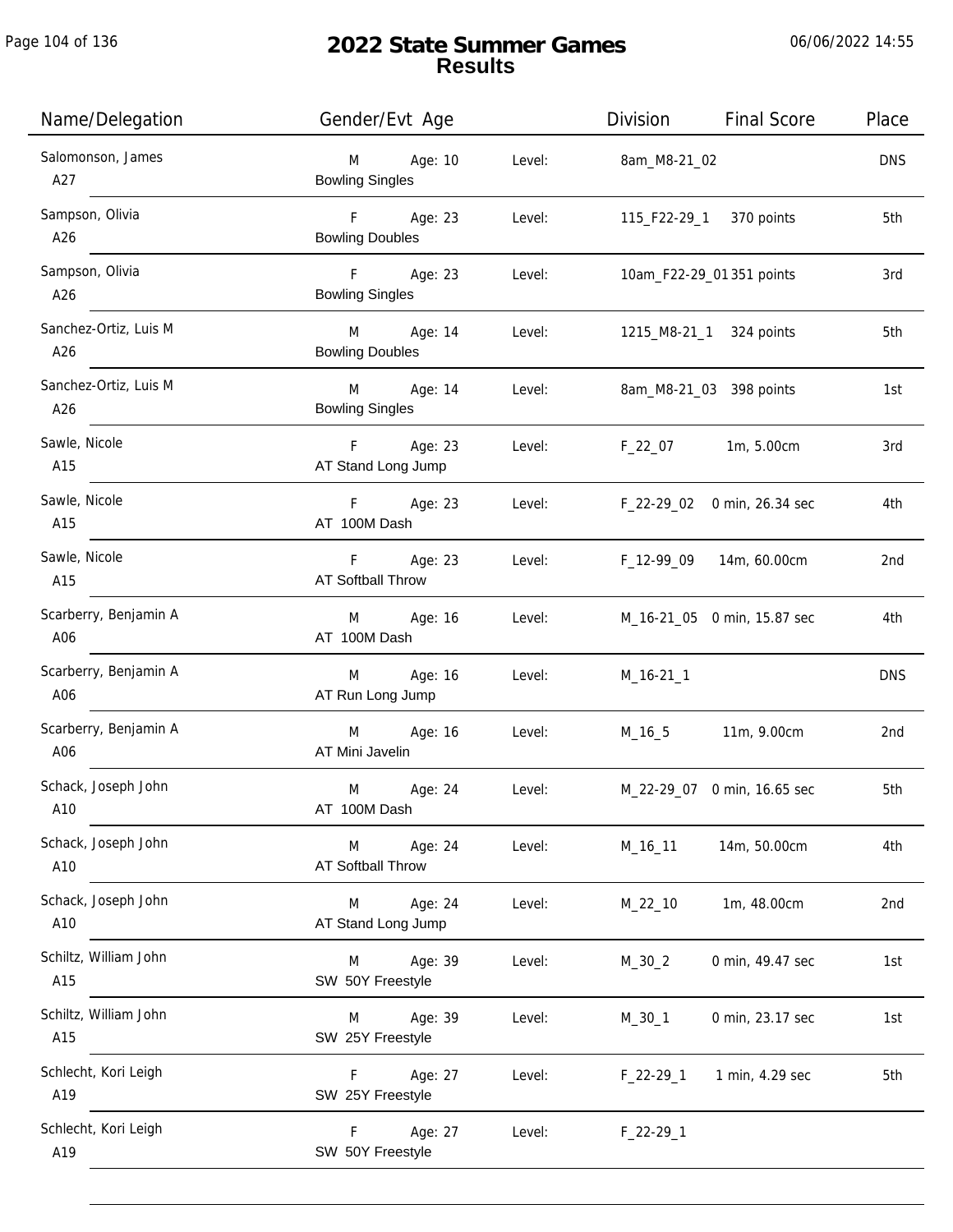| Name/Delegation                  | Gender/Evt Age                                     | Division<br><b>Final Score</b>             | Place      |
|----------------------------------|----------------------------------------------------|--------------------------------------------|------------|
| Schlicker, Megan<br>A05          | Age: 30<br>F <sub>11</sub><br><b>Bocce Singles</b> | Level:<br>0900_27-28<br>4 points           | 4th        |
| Schlicker, Megan<br>A05          | F Age: 30<br><b>Bocce Doubles</b>                  | 3 points<br>Level:<br>0100_21-22           | 3rd        |
| Schlotter, Bekah Evelyn<br>A11   | F Age: 23<br><b>Bocce Doubles</b>                  | Level:<br>0100_27-28<br>4 points           | 4th        |
| Schlotter, Bekah Evelyn<br>A11   | F Age: 23<br><b>Bocce Singles</b>                  | 3 points<br>Level:<br>0800_23-24           | 3rd        |
| Schmidt, Garrett R<br>A10        | M Age: 25<br>AT 100M Dash                          | Level:<br>M_22-29_09                       | <b>DNS</b> |
| Schmidt, Garrett R<br>A10        | M Age: 25<br>AT Stand Long Jump                    | Level:<br>$M_22_10$                        | <b>DNS</b> |
| Schmidt, Garrett R<br>A10        | M Age: 25<br>AT Softball Throw                     | Level:<br>M_16_14                          | <b>DNS</b> |
| Schmidt, Mason P<br>A10          | M Age: 22<br>AT Stand Long Jump                    | Level:<br>M_22_05                          | <b>DNS</b> |
| Schmidt, Mason P<br>A10          | Age: 22<br>M<br>AT Softball Throw                  | Level:<br>M_16_10                          | <b>DNS</b> |
| Schmidt, Mason P<br>A10          | M Age: 22<br>AT 100M Dash                          | Level:<br>M_22-29_04                       | <b>DNS</b> |
| SCHNEIDER, SARA Elizabeth<br>A08 | $\mathsf F$ .<br>Age: 23<br><b>Bowling Singles</b> | Level:<br>10am_F22-29_02 351 points        | 3rd        |
| SCHNEIDER, SARA Elizabeth<br>A08 | $\mathsf F$<br>Age: 23<br><b>Bowling Doubles</b>   | 115_F22-29_2 328 points<br>Level:          | 4th        |
| Schonhard, Dylan<br>A19          | M<br>Age: 23<br><b>AT Shotput</b>                  | Level:<br>10m, 25.00cm<br>M_22-29_4        | 1st        |
| Schonhard, Dylan<br>A19          | M<br>Age: 23<br>AT 200M Dash                       | Level:<br>0 min, 30.70 sec<br>M_22-29_5    | 5th        |
| Schonhard, Dylan<br>A19          | Age: 23<br>M<br>AT 400M Dash                       | Level:<br>1 min, 15.59 sec<br>M5           | 3rd        |
| Schoolcraft, Anna M.<br>A33      | Age: 22<br>F.<br>AT 100M Dash                      | Level:<br>$F_22-29_03$<br>0 min, 24.26 sec | 3rd        |
| Schoolcraft, Anna M.<br>A33      | F.<br>Age: 22<br>AT Shotput                        | Level:<br>3m, 44.00cm<br>$F_22-29_2$       | 4th        |
| Schoolcraft, Anna M.<br>A33      | Age: 22<br>F.<br>AT Mini Javelin                   | Level:<br>$F_16_4$<br>7m, 37.00cm          | 6th        |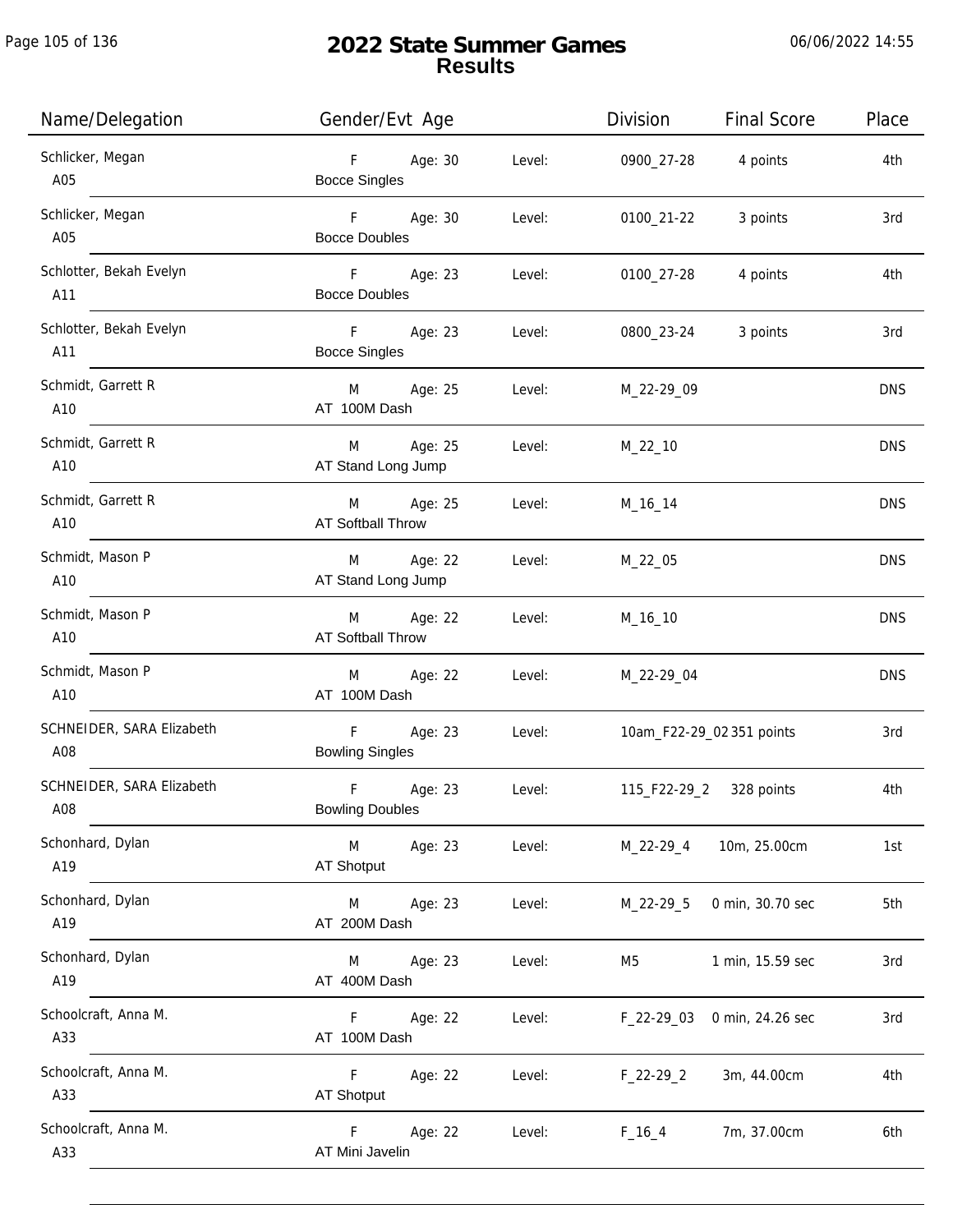| Name/Delegation                  | Gender/Evt Age                              |        | Division<br><b>Final Score</b>  | Place           |
|----------------------------------|---------------------------------------------|--------|---------------------------------|-----------------|
| Schramm, Tyler William<br>A17    | Age: 26<br>M<br><b>Bowling Doubles</b>      | Level: | 215_M30_2A 450 points           | 3rd             |
| Schramm, Tyler William<br>A17    | M Age: 26<br><b>Bowling Singles</b>         | Level: | 9am_M22-29_01 421 points        | 1st             |
| Schrauben, Nathaniel Clay<br>A06 | M Age: 28<br>Horseshoe Doubles              | Level: | 20 points<br>M5                 | 2nd             |
| Schrauben, Nathaniel Clay<br>A06 | Age: 28<br>M<br>Horseshoe Singles           | Level: | $M_8 - 29 - 3$                  | 5th             |
| Schroeder, Dominic<br>A15        | M Age: 17<br><b>Bocce Singles</b>           | Level: | 1000_19-20<br>2 points          | 2nd             |
| Schroeder, Dominic<br>A15        | M<br>Age: 17<br><b>Bocce Doubles</b>        | Level: | 0200_07-08<br>1 points          | 1st             |
| Schultz, Bailee Joseph<br>A09    | M<br>Age: 18<br><b>Bowling Doubles</b>      | Level: | 1215_M8-21_2 345 points         | 1st             |
| Schultz, Bailee Joseph<br>A09    | Age: 18<br>M<br><b>Bowling Singles</b>      | Level: | 8am_M8-21_05 371 points         | 3rd             |
| Schultz, Richard T<br>A04        | M<br>Age: 58<br><b>Bowling Singles</b>      | Level: | 11am_M30_1A                     | <b>DNS</b>      |
| Schumer, Abigail<br>A15          | F<br>Age: 23<br><b>Bocce Doubles</b>        | Level: | 0100_05-06 4 points             | 4th             |
| Schwager, Jacob William<br>A30   | Age: 23<br>M<br>AT 100M Dash                | Level: | M_22-29_11 0 min, 14.11 sec     | 3rd             |
| Schwager, Jacob William<br>A30   | M<br>Age: 23<br>AT 200M Dash                | Level: | M_22-29_6 0 min, 29.06 sec      | 4th             |
| Schwager, Jacob William<br>A30   | Age: 23<br>M<br>AT Run Long Jump            | Level: | 3m, 80.00cm<br>$M_22_7$         | 2 <sub>nd</sub> |
| Scott, Brenna<br>A14             | Age: 19<br>F.<br>AT 50M Dash                | Level: | $F_16-29.5$<br>0 min, 9.13 sec  | 1st             |
| Scott, Brenna<br>A14             | Age: 19<br>F.<br>AT 200M Dash               | Level: | $F_8-21_2$<br>0 min, 41.68 sec  | 3rd             |
| Scott, Brenna<br>A14             | Age: 19<br>F.<br>AT 100M Dash               | Level: | $F_16-2103$<br>0 min, 18.12 sec | 3rd             |
| Scroggins, Brett<br>A27          | Age: 53<br>M<br><b>Bowling Doubles</b>      | Level: | 215_M30_1A                      |                 |
| Scroggins, Brett<br>A27          | Age: 53<br>M<br><b>Bowling Ramp Doubles</b> | Level: | 1215_Ramp_1<br>387 points       | 1st             |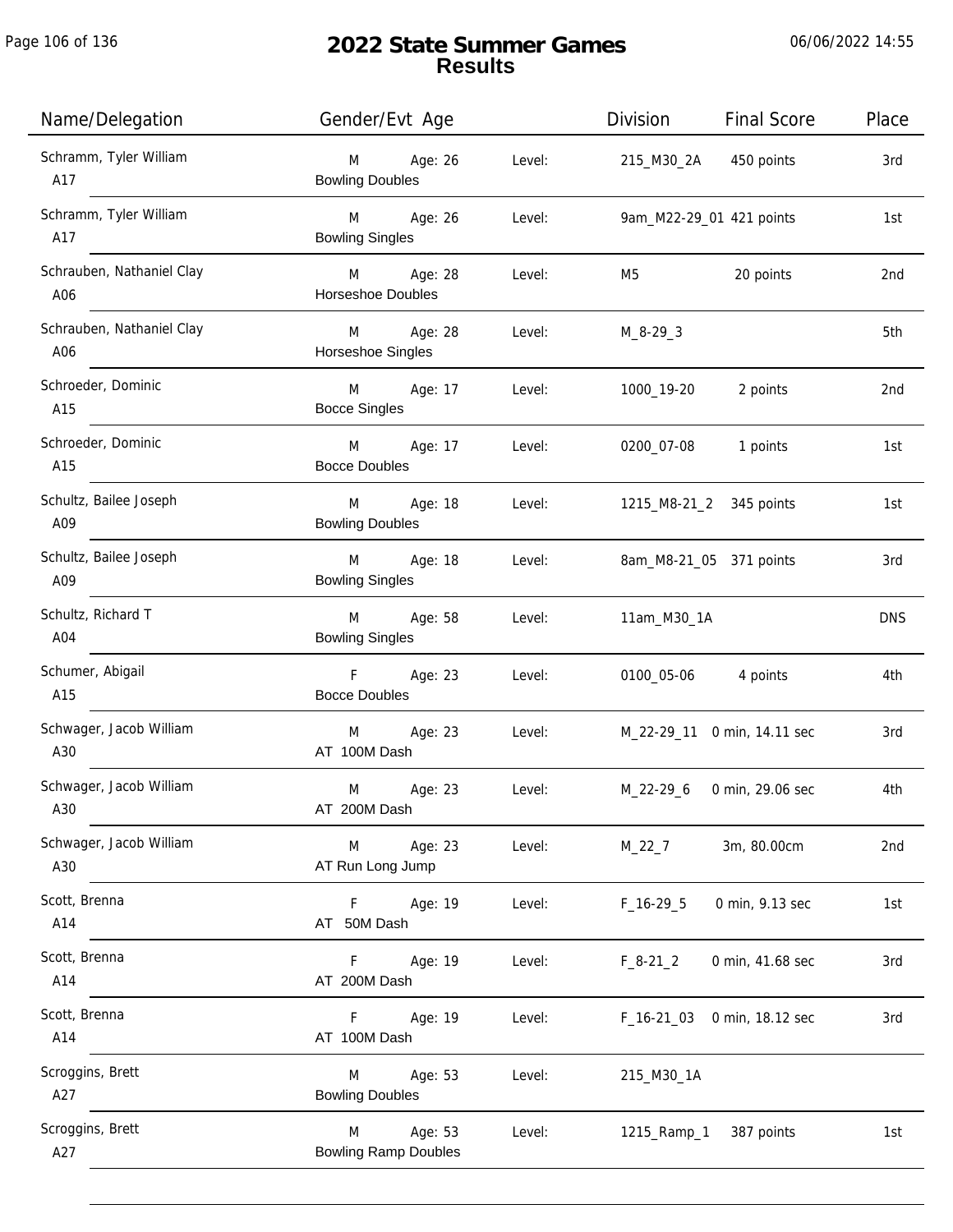| Name/Delegation               | Gender/Evt Age                      | Place<br>Division<br>Final Score               |
|-------------------------------|-------------------------------------|------------------------------------------------|
| Scroggins, Brett<br>A27       | M Age: 53<br><b>Bowling Singles</b> | Level:<br>345 points<br>4th<br>1200_M30_06     |
| Sebela, Jennifer Lynn<br>A06  | F Age: 31<br><b>Bocce Singles</b>   | Level:<br>0900_11-12 2 points<br>2nd           |
| Sebela, Jennifer Lynn<br>A06  | F Age: 31<br><b>Bocce Doubles</b>   | Level:<br>0100_15-16 1 points<br>1st           |
| Sechrist, Anne<br>A27         | F Age: 43<br>SW 50Y Freestyle       | Level:<br>$F_30_3$<br>0 min, 58.08 sec<br>2nd  |
| Sechrist, Anne<br>A27         | F Age: 43<br>SW 50Y Backstroke      | Level:<br>F3<br>1 min, 12.38 sec<br>1st        |
| Sechrist, Anne<br>A27         | F Age: 43<br>SW 25Y Freestyle       | $F_30_3$<br>Level:<br>0 min, 24.83 sec<br>2nd  |
| Seelbach, William Neil<br>A15 | M Age: 43<br>AT 200M Dash           | Level:<br>M_30_1<br>0 min, 41.98 sec<br>1st    |
| Seelbach, William Neil<br>A15 | Age: 43<br>M<br>AT Shotput          | Level:<br>$M_30_3$<br>4th<br>5m, 21.00cm       |
| Severson, Kaley Ann<br>A17    | F Age: 24<br><b>Bocce Doubles</b>   | Level:<br><b>ALTS</b>                          |
| Severson, Kaley Ann<br>A17    | F Age: 24<br><b>Bocce Singles</b>   | Level:<br>1000_09-10 2 points<br>2nd           |
| Shannon, Brandon<br>A23       | M Age: 21<br>AT Softball Throw      | Level:<br>M_16_09 13m, 80.00cm<br>2nd          |
| Shannon, Brandon<br>A23       | M<br>Age: 21<br>AT 50M Dash         | 8th<br>Level:<br>M_16-29_3<br>0 min, 14.17 sec |
| Shannon, Brandon<br>A23       | Age: 21<br>M<br>AT Stand Long Jump  | Level:<br>M_12-21_04<br>0m, 87.00cm<br>6th     |
| Shaver, Austin<br>A30         | Age: 27<br>M<br>AT Mini Javelin     | Level:<br>11m, 12.00cm<br>2nd<br>$M_16_3$      |
| Shaver, Austin<br>A30         | Age: 27<br>M<br>AT 50M Dash         | Level:<br>M_16-29_5<br>0 min, 10.85 sec<br>7th |
| Shaver, Austin<br>A30         | Age: 27<br>M<br>AT Stand Long Jump  | 1m, 20.00cm<br>5th<br>Level:<br>M_22_07        |
| Shelton, Sabra Geralyn<br>A17 | Age: 38<br>F.<br>SW 50Y Backstroke  | Level:<br>F4<br>1 min, 5.46 sec<br>2nd         |
| Shelton, Sabra Geralyn<br>A17 | Age: 38<br>F.<br>SW 50Y Freestyle   | Level:<br>$F_30_3$<br>0 min, 55.58 sec<br>1st  |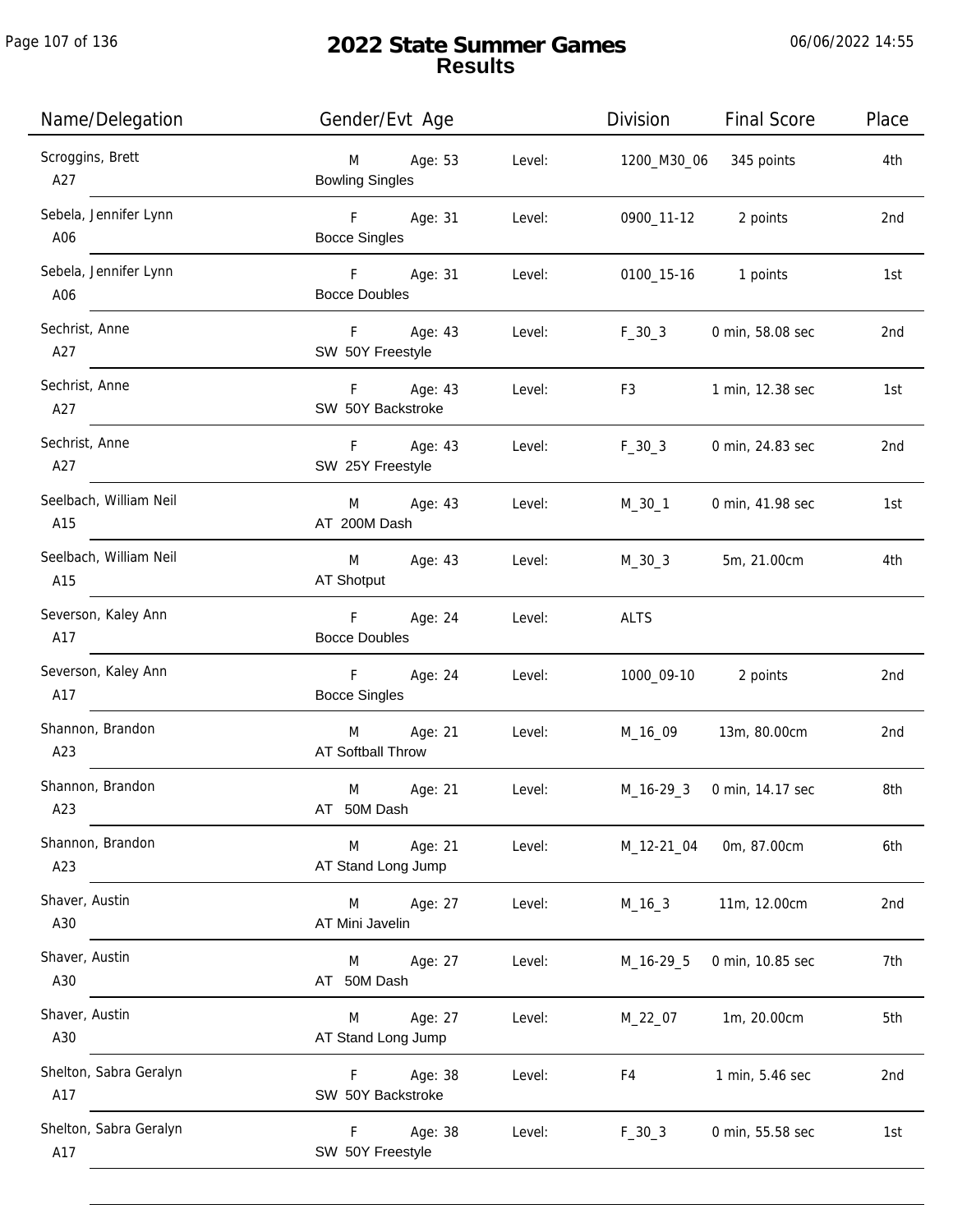| Name/Delegation                   | Gender/Evt Age                                              | Division<br><b>Final Score</b>   | Place      |
|-----------------------------------|-------------------------------------------------------------|----------------------------------|------------|
| Shelton, Sabra Geralyn<br>A17     | Age: 38<br>F<br>Level:<br>SW 100Y Freestyle                 | F4<br>2 min, 10.43 sec           | 1st        |
| Shepler, Tyler CW<br>A05          | M Age: 26<br>Level:<br><b>Bocce Doubles</b>                 | 3 points<br>0200_25-26           | 3rd        |
| Shepler, Tyler CW<br>A05          | M Age: 26<br>Level:<br><b>Bocce Singles</b>                 | 1200_07-08<br>1 points           | 1st        |
| Sherburn, Nancy<br>A20            | F Age: 65<br>Level:<br><b>Bowling Doubles</b>               | 1215_F30_3<br>324 points         | 2nd        |
| Sherburn, Nancy<br>A20            | F Age: 65<br>Level:<br><b>Bowling Singles</b>               | 11am_F30_01<br>325 points        | 6th        |
| SHERIDAN, GARNETT G<br>A08        | F<br>Age: 20<br>Level:<br><b>Bocce Modified Doubles</b>     | $\overline{1}$<br>4 points       | 3rd        |
| SHERIDAN, GARNETT G<br>A08        | Age: 20<br>F<br>Level:<br><b>Bocce Modified Singles</b>     | 8am_3-4<br>1 points              | 1st        |
| Sherman, Ryan Lee<br>A10          | Age: 19<br>Level:<br>M<br><b>Horseshoe Modified Doubles</b> | 5 points<br>M1                   | 4th        |
| Sherman, Ryan Lee<br>A10          | Age: 19<br>Level:<br>M<br>Horseshoe Modified Singles        | M <sub>2</sub><br>5 points       | 2nd        |
| Sherman-Grose, Hunter<br>A06      | Age: 10<br>Level:<br>M<br>AT 50M Dash                       | $M_8 - 15_2$<br>0 min, 10.63 sec | 1st        |
| Sherman-Grose, Hunter<br>A06      | Age: 10<br>M<br>Level:<br>AT 100M Dash                      | M_08-11_01 0 min, 19.90 sec      | 4th        |
| Sherman-Grose, Hunter<br>A06      | M<br>Age: 10<br>Level:<br>AT Mini Javelin                   | $M_8 - 15_1$<br>8m, 20.00cm      | 1st        |
| Sherrill, David Shane<br>A20      | M<br>Age: 40<br>Level:<br><b>Bowling Doubles</b>            | 215_M30_2A<br>250 points         | 6th        |
| Sherrill, David Shane<br>A20      | M<br>Age: 40<br>Level:<br><b>Bowling Singles</b>            | 1200_M30_01<br>357 points        | 6th        |
| Shimokochi, Kathryn Kiyoko<br>A27 | $\mathsf{F}$<br>Age: 23<br>Level:<br><b>Bowling Singles</b> | 10am_F22-29_02                   | <b>DNS</b> |
| Shoemaker, Toby Lee<br>A06        | Level:<br>M<br>Age: 27<br>AT Shotput                        | 7m, 45.00cm<br>$M_22 - 29 - 3$   | 1st        |
| Shoemaker, Toby Lee<br>A06        | Age: 27<br>Level:<br>M<br>AT 200M Dash                      | $M_22-29_2$<br>0 min, 34.47 sec  | 2nd        |
| Shoemaker, Toby Lee<br>A06        | Age: 27<br>Level:<br>M<br>AT 100M Dash                      | M_22-29_06 0 min, 16.25 sec      | 1st        |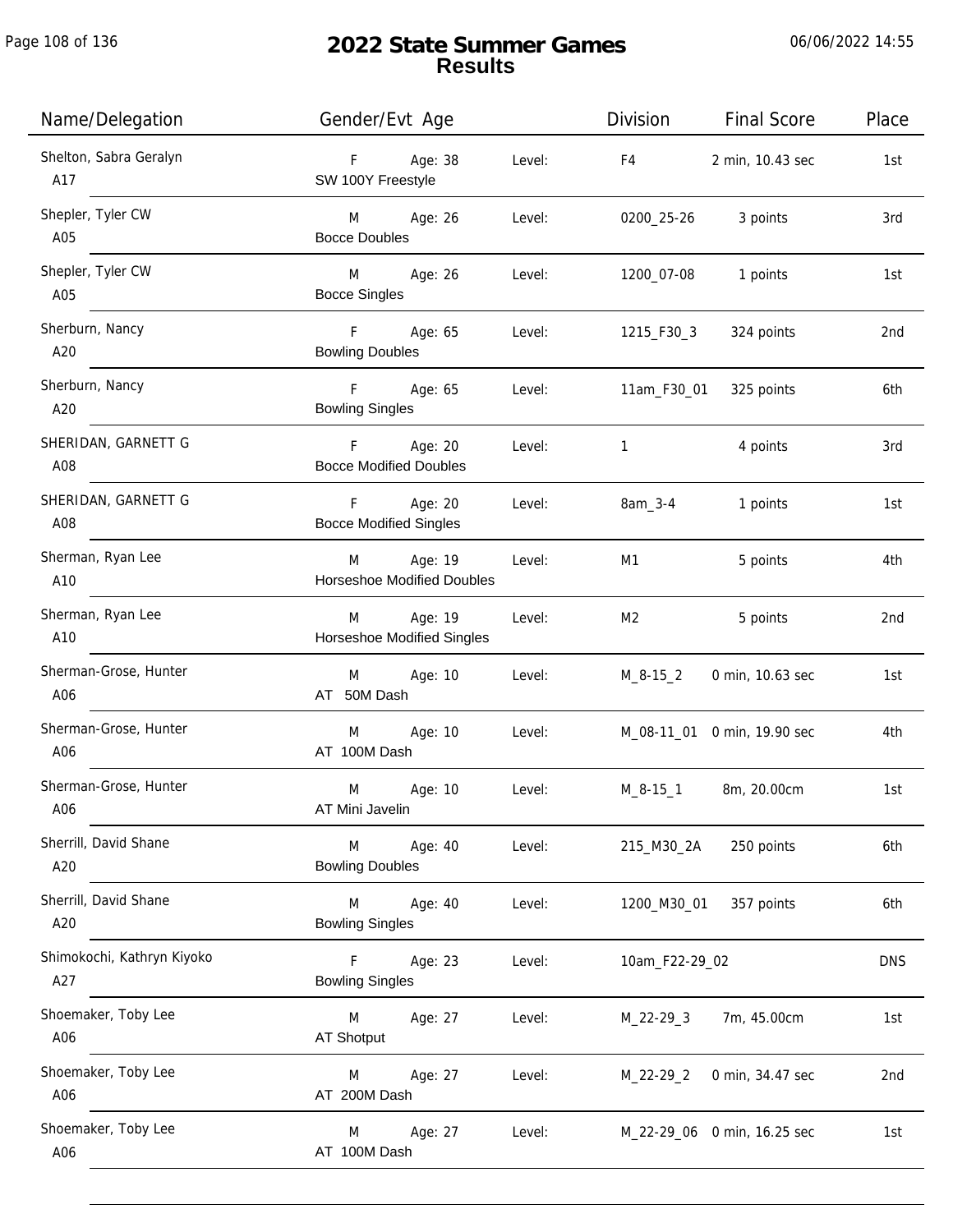| Name/Delegation                | Gender/Evt Age                           |        | Division<br><b>Final Score</b>  | Place |
|--------------------------------|------------------------------------------|--------|---------------------------------|-------|
| Shore, Bridget<br>A15          | Age: 19<br>F<br><b>Bocce Singles</b>     | Level: | 0800_15-16<br>2 points          | 2nd   |
| Shore, Bridget<br>A15          | F Age: 19<br><b>Bocce Doubles</b>        | Level: | 0100_09-10 3 points             | 3rd   |
| Shuler, Krista<br>A23          | Age: 37<br>F<br><b>AT Softball Throw</b> | Level: | F_12-99_06<br>10m, 70.00cm      | 3rd   |
| Shuler, Krista<br>A23          | F<br>Age: 37<br>AT 50M Dash              | Level: | $F_30_3$<br>0 min, 14.42 sec    | 6th   |
| Shuler, Krista<br>A23          | F<br>Age: 37<br>AT Stand Long Jump       | Level: | $F_22_05$<br>0m, 95.00cm        | 1st   |
| Sieja, Evan<br>A27             | Age: 22<br>M<br><b>Bowling Doubles</b>   | Level: | 215_M30_2A 446 points           | 1st   |
| Sieja, Evan<br>A27             | M<br>Age: 22<br><b>Bowling Singles</b>   | Level: | 9am_M22-29_04 443 points        | 2nd   |
| Siel, Kelly Shawn<br>A07       | Age: 47<br>M<br>Horseshoe Doubles        | Level: | 10 points<br>M4                 | 2nd   |
| Siel, Kelly Shawn<br>A07       | Age: 47<br>M<br>Horseshoe Singles        | Level: | M_30_1<br>4 points              | 3rd   |
| Sims, Charleston<br>A20        | M<br>Age: 44<br><b>Bowling Singles</b>   | Level: | 1200_M30_01 383 points          | 5th   |
| Sims, Charleston<br>A20        | Age: 44<br>M<br><b>Bowling Doubles</b>   | Level: | 280 points<br>315_M30_1B        | 6th   |
| Sinks, Cody Lane<br>A07        | M<br>Age: 26<br><b>Bocce Singles</b>     | Level: | 1200_05-06<br>1 points          | 1st   |
| Sinks, Cody Lane<br>A07        | Age: 26<br>M<br><b>Bocce Doubles</b>     | Level: | 0200_23-24<br>1 points          | 1st   |
| Skinner, Kayla<br>A34          | Age: 24<br>F.<br>SW 4X25 Free Relay      | Level: | $\mathbf{1}$                    |       |
| Skinner, Kayla<br>A34          | Age: 24<br>F.<br>SW 50Y Freestyle        | Level: | 0 min, 53.23 sec<br>$F_22-29-5$ | 4th   |
| Skinner, Kayla<br>A34          | Age: 24<br>F<br>SW 25Y Freestyle         | Level: | $F_22-293$<br>0 min, 22.82 sec  | 2nd   |
| Slagel, Anthony MICHAEL<br>A05 | Age: 35<br>M<br><b>Bowling Singles</b>   | Level: | 11am_M30_1A 317 points          | 4th   |
| Slagel, Anthony MICHAEL<br>A05 | Age: 35<br>M<br><b>Bowling Doubles</b>   | Level: | 315_M30_2B<br>349 points        | 5th   |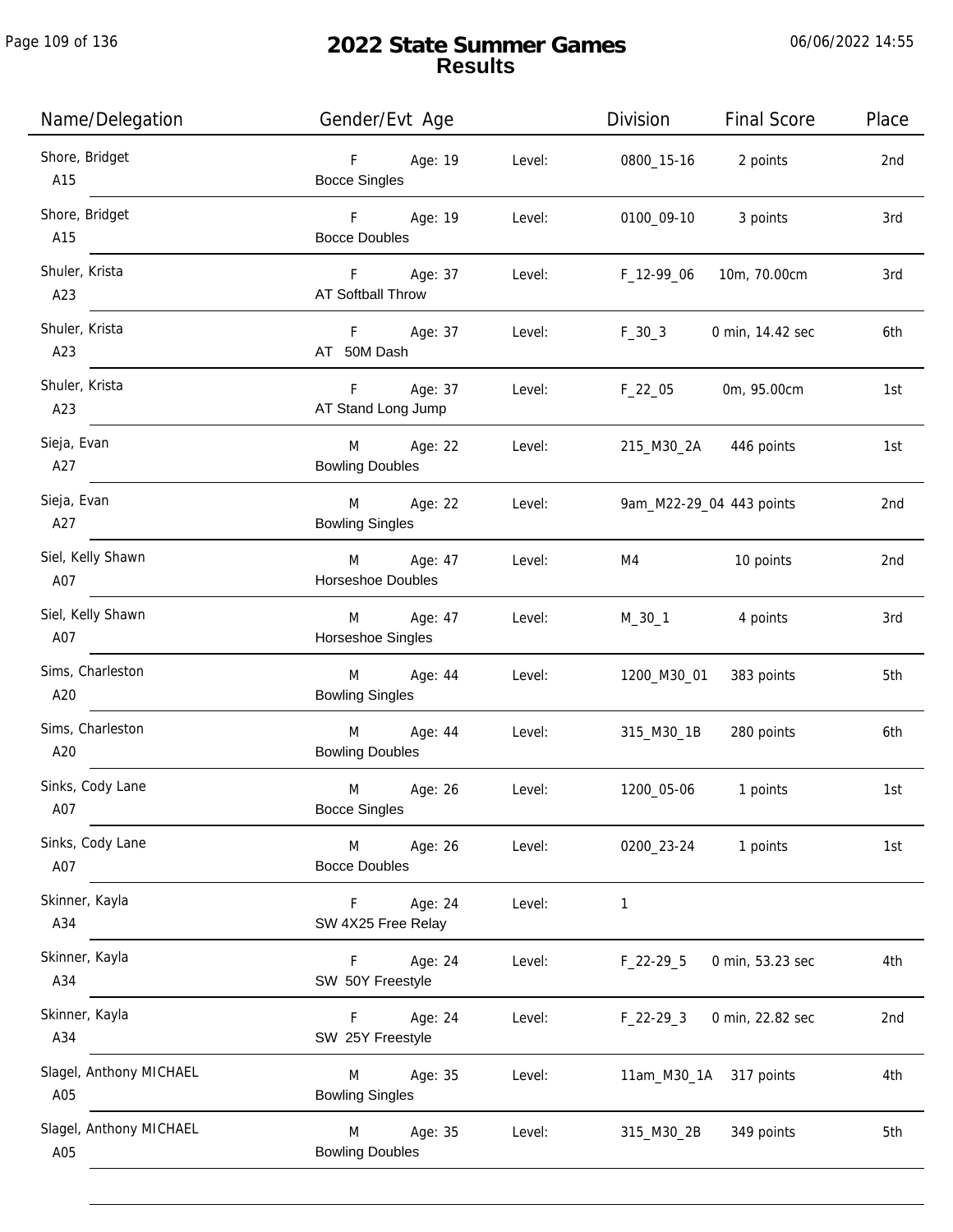Page 110 of 136

| Name/Delegation               | Gender/Evt Age                                  |        | Division                           | <b>Final Score</b>          | Place      |
|-------------------------------|-------------------------------------------------|--------|------------------------------------|-----------------------------|------------|
| Slater, Diane Lee<br>A06      | F Age: 62<br>Horseshoe Doubles                  | Level: | M3                                 | 11 points                   | 1st        |
| Slater, Diane Lee<br>A06      | F Age: 62<br>Horseshoe Singles                  | Level: | $F_30_1$                           | 4 points                    | 3rd        |
| Slough, Jessica Nicole<br>A17 | F Age: 23<br>AT 100M Dash                       |        | Level: F_22-29_02 0 min, 23.61 sec |                             | 3rd        |
| Slough, Jessica Nicole<br>A17 | F Age: 23<br>AT Softball Throw                  |        | Level: F_12-99_05 8m, 60.00cm      |                             | 3rd        |
| Slough, Jessica Nicole<br>A17 | F Age: 23<br>AT 50M Dash                        |        | Level: F_16-29_3                   | 0 min, 11.01 sec            | 1st        |
| Smith, Barbara<br>A20         | F Age: 62<br><b>Bocce Singles</b>               |        | Level: 0800_19-20 2 points         |                             | 2nd        |
| Smith, Barbara<br>A20         | F Age: 62 Level:<br><b>Bocce Doubles</b>        |        | 0100_11-12 3 points                |                             | 3rd        |
| smith, chris Robert<br>A12    | M Age: 31<br>AT 200M Dash                       | Level: | $M_30_2$                           |                             | <b>DNS</b> |
| smith, chris Robert<br>A12    | M Age: 31 Level:<br>AT 100M Dash                |        | M_30_07                            |                             |            |
| smith, chris Robert<br>A12    | Age: 31<br>M<br>AT Mini Javelin                 | Level: | $M_16_8$                           |                             | <b>DNS</b> |
| Smith, Devan Michael<br>A10   | M Age: 20<br>AT Stand Long Jump                 | Level: | M_12-21_03                         | 0m, 85.00cm                 | 2nd        |
| Smith, Devan Michael<br>A10   | M<br>Age: 20<br>AT 50M Dash                     | Level: |                                    | M_16-29_2 0 min, 10.09 sec  | 2nd        |
| Smith, Devan Michael<br>A10   | M<br>Age: 20<br>AT Shotput                      | Level: | M_16-21_1                          | 3m, 39.00cm                 | 3rd        |
| Smith III, Earl W.<br>A19     | M<br>Age: 34<br><b>Bowling Doubles</b>          | Level: |                                    | 215_M30_1A 303 points       | 5th        |
| Smith III, Earl W.<br>A19     | M Age: 34<br><b>Bowling Singles</b>             | Level: |                                    | 1200_M30_03 334 points      | 5th        |
| Smith, Hunter L<br>A01        | Age: 23<br>M <sub>ar</sub><br>AT Softball Throw | Level: | M_16_09                            | 16m, 60.00cm                | 1st        |
| Smith, Hunter L<br>A01        | Age: 23<br>M <sub>ar</sub><br>AT 100M Dash      | Level: |                                    | M_22-29_03 0 min, 23.88 sec | 5th        |
| Smith, Hunter L<br>A01        | Age: 23<br>M<br>AT 50M Dash                     | Level: |                                    | M_16-29_3 0 min, 11.95 sec  | 6th        |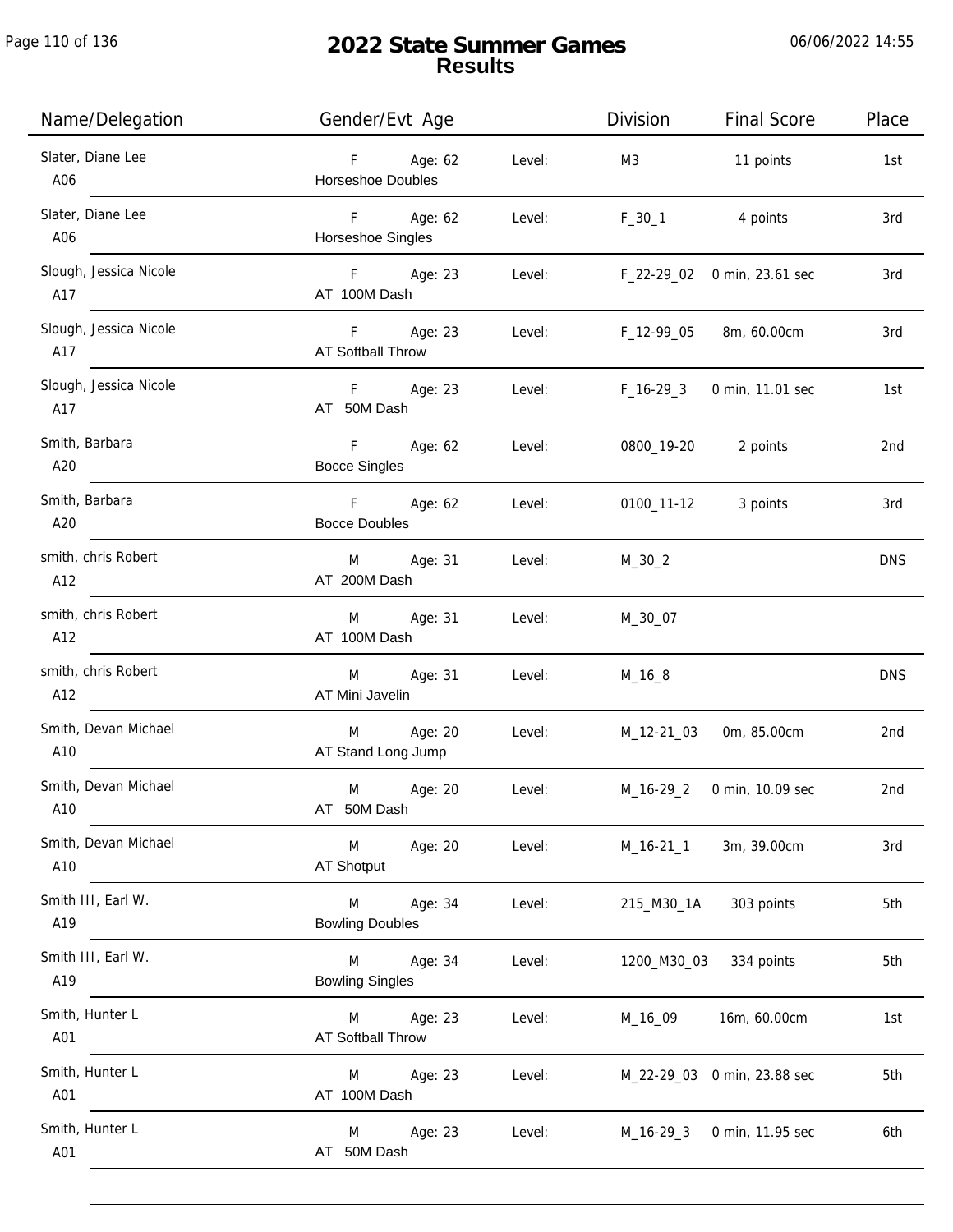Page 111 of 136

| Name/Delegation            | Gender/Evt Age                                           | <b>Final Score</b><br>Division  | Place      |
|----------------------------|----------------------------------------------------------|---------------------------------|------------|
| Smith, Jill Lynette<br>A17 | F Age: 45<br>Level:<br>SW 50Y Backstroke                 | F <sub>2</sub>                  | <b>DNS</b> |
| Smith, Jill Lynette<br>A17 | F Age: 45<br>Level:<br>SW 25Y Freestyle                  | $F_30_2$                        | <b>DNS</b> |
| Smith, Jill Lynette<br>A17 | F Age: 45<br>Level:<br>SW 50Y Freestyle                  | $F_30_1$                        | <b>DNS</b> |
| Smith, John<br>A26         | M Age: 10<br>Level:<br>AT Softball Throw                 | M_8-11_01 12m, 20.00cm          | 2nd        |
| Smith, John<br>A26         | Age: 10<br>M<br>Level:<br>AT 100M Dash                   | M_08-11_01 0 min, 18.32 sec     | 1st        |
| Smith, John<br>A26         | Age: 10<br>M<br>Level:<br>AT Run Long Jump               | M_8-15_1 1m, 66.00cm            | 2nd        |
| Smith, Patrick<br>A23      | Age: 26<br>M<br>Level:<br><b>Bowling Singles</b>         | 9am_M22-29_05 410 points        | 1st        |
| Smith, Patrick<br>A23      | M Age: 26<br>Level:<br><b>Bowling Doubles</b>            | 115_M22-29_2 400 points         | 1st        |
| Smith, Rodger Wayne<br>A06 | Age: 54<br>M<br>Level:<br>Horseshoe Doubles              | 10 points<br>M4                 | 1st        |
| Smith, Rodger Wayne<br>A06 | Age: 54<br>M<br>Level:<br>Horseshoe Singles              | M_30_3 9 points                 | 1st        |
| Smith, Selena<br>A13       | Age: 20<br>F<br>Level:<br>SW 50Y Freestyle               | F_16-21_2 1 min, 9.47 sec       | 2nd        |
| Smith, Selena<br>A13       | $\mathsf F$<br>Age: 20<br>Level:<br>SW 25Y Freestyle     | $F_16-21_2$<br>0 min, 30.94 sec | 3rd        |
| Smith, Toni<br>A13         | F<br>Age: 19<br>Level:<br><b>Bocce Doubles</b>           | 0200_11-12<br>1 points          | 1st        |
| Smith, Toni<br>A13         | F<br>Age: 19<br>Level:<br><b>Bocce Singles</b>           | 2 points<br>0800_17-18          | 2nd        |
| Smoke, Sarah<br>A13        | F.<br>Age: 37<br>Level:<br>AT 100M Dash                  | 0 min, 20.93 sec<br>$F_30_03$   | 1st        |
| Smoke, Sarah<br>A13        | Age: 37<br>Level:<br>F.<br>AT 50M Dash                   | 0 min, 10.16 sec<br>$F_30_3$    | 1st        |
| Smoke, Sarah<br>A13        | F<br>Age: 37<br>Level:<br>AT Mini Javelin                | $F_16_1$<br>5m, 78.00cm         | 1st        |
| Sniff, Brenda Lee<br>A06   | $\mathsf F$<br>Age: 63<br>Level:<br><b>Bocce Singles</b> | 0900_07-08<br>4 points          | 4th        |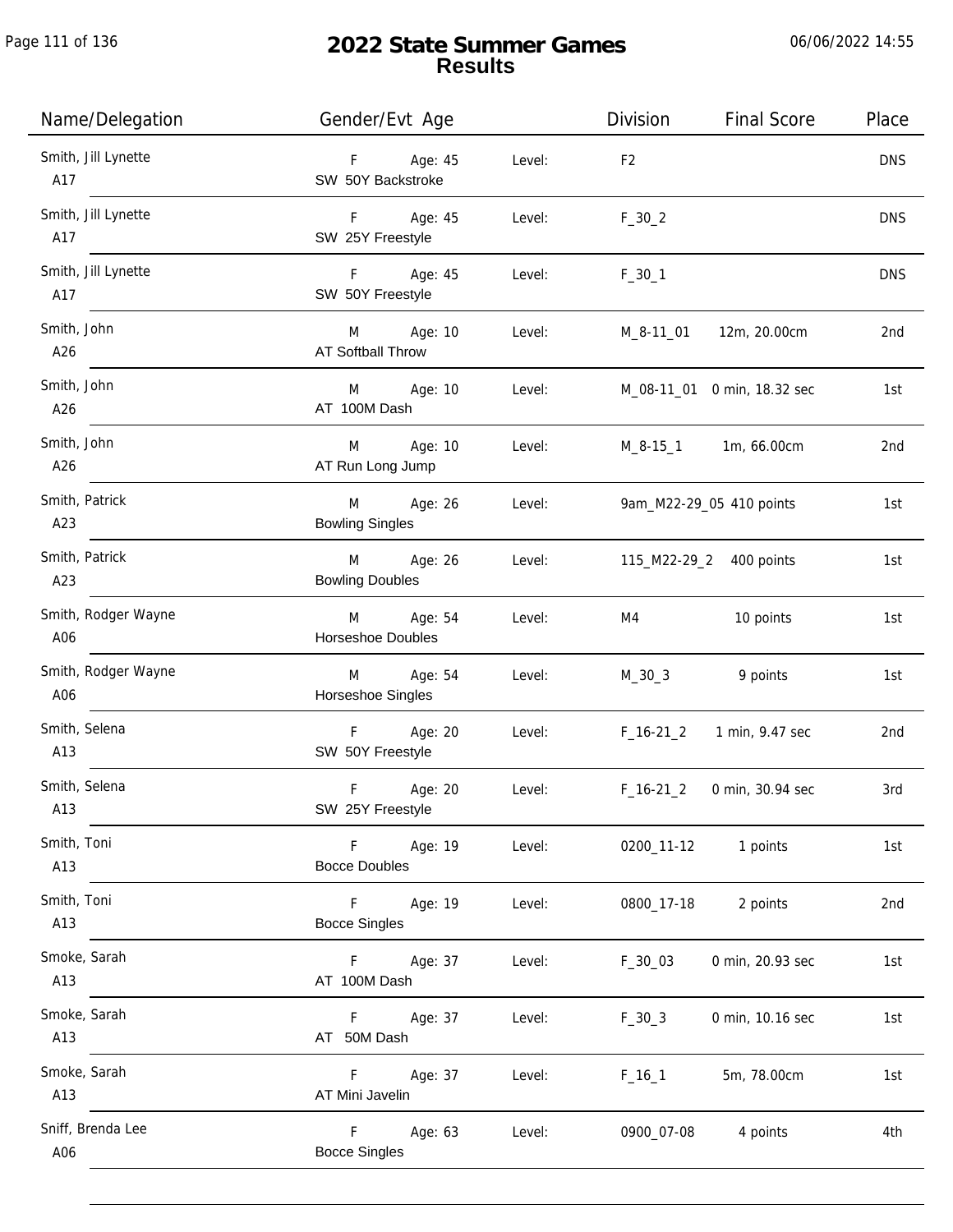| Name/Delegation                | Gender/Evt Age                                              | Division       | <b>Final Score</b>         | Place      |
|--------------------------------|-------------------------------------------------------------|----------------|----------------------------|------------|
| Sniff, Brenda Lee<br>A06       | Age: 63<br>F<br>Level:<br><b>Bocce Doubles</b>              |                | 0100_13-14 4 points        | 4th        |
| Snyder, Kristyn<br>A27         | F Age: 29<br>Level:<br>AT 100M Dash                         | F_22-29_01     | 0 min, 28.18 sec           | 2nd        |
| Snyder, Kristyn<br>A27         | F Age: 29<br>Level:<br>AT Shotput                           | F_22-29_2      | 5m, 60.00cm                | 1st        |
| Snyder, Kristyn<br>A27         | F Age: 29<br>Level:<br>AT 50M Dash                          | F_16-29_3      | 0 min, 11.50 sec           | 2nd        |
| Sommerdyke, Terry James<br>A11 | M<br>Age: 55<br>Level:<br><b>Bocce Singles</b>              | 1100_23-24     | 2 points                   | 2nd        |
| Sommerdyke, Terry James<br>A11 | M Age: 55<br>Level:<br><b>Bocce Doubles</b>                 | 0200_21-22     | 2 points                   | 2nd        |
| sorenson, Samuel J<br>A12      | Age: 19<br>Level:<br>M<br>SW 50Y Backstroke                 | M4             | 0 min, 42.22 sec           | 1st        |
| sorenson, Samuel J<br>A12      | Age: 19<br>Level:<br>M<br>SW 50Y Freestyle                  |                | M_16-21_2 0 min, 33.11 sec | 1st        |
| Soule, Skyler<br>A13           | Age: 14<br>M<br>Level:<br>AT Stand Long Jump                | M_12-21_03     |                            | <b>DNS</b> |
| Soule, Skyler<br>A13           | M<br>Age: 14<br>Level:<br>AT Mini Javelin                   | $M_8 - 15 - 1$ |                            | <b>DNS</b> |
| Sovlansky, Hunter M<br>A27     | M<br>Age: 30<br>Level:<br><b>Bowling Singles</b>            |                | 1200_M30_05 334 points     | 5th        |
| Sovlansky, Hunter M<br>A27     | M<br>Age: 30<br>Level:<br><b>Bowling Doubles</b>            | 315_M30_1B     | 340 points                 | 4th        |
| Spears, Davonte<br>A26         | M<br>Age: 21<br>Level:<br><b>Bowling Doubles</b>            | 115_M22-29_1   | 375 points                 | 1st        |
| Spears, Davonte<br>A26         | M<br>Age: 21<br>Level:<br><b>Bowling Singles</b>            |                | 8am_M8-21_01 389 points    | 1st        |
| Spears, Keyonta<br>A26         | Age: 20<br>Level:<br>M<br><b>Bocce Singles</b>              | 1000_11-12     | 4 points                   | 4th        |
| Spica, Michael<br>A14          | Level:<br>Age: 26<br>M<br><b>Horseshoe Modified Singles</b> | M1             | 11 points                  | 1st        |
| Spica, Michael<br>A14          | Age: 26<br>Level:<br>M<br>Horseshoe Modified Doubles        | M1             | 5 points                   | 3rd        |
| Spicer, Nic D<br>A10           | Age: 34<br>Level:<br>M<br>AT 50M Dash                       | $M_30_1$       | 0 min, 18.25 sec           | 2nd        |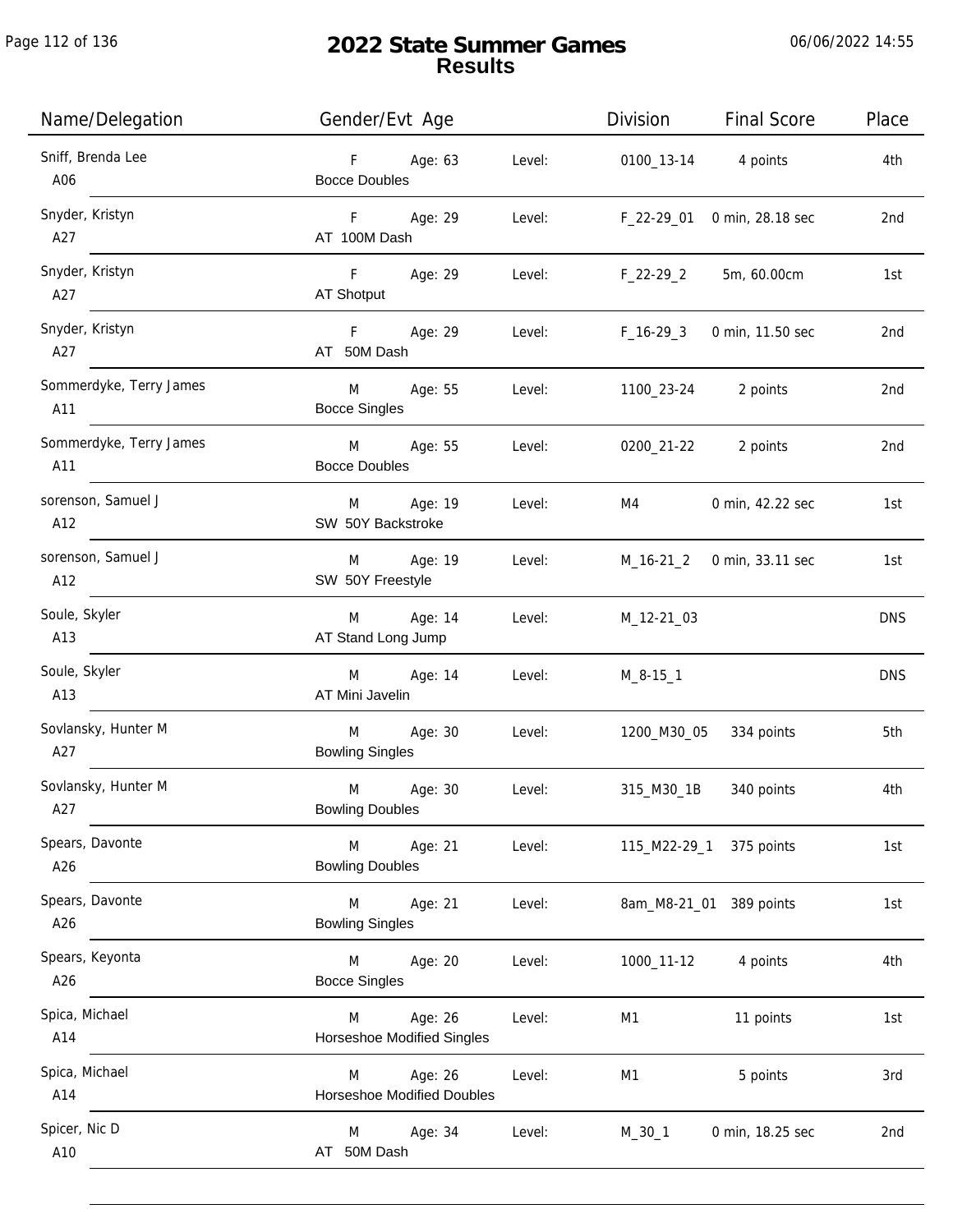| Name/Delegation             | Gender/Evt Age                                             | Division<br><b>Final Score</b> | Place |
|-----------------------------|------------------------------------------------------------|--------------------------------|-------|
| Spicer, Nic D<br>A10        | Age: 34<br>Level:<br>M<br>AT 100M Walk                     | $M_22_3$<br>0 min, 50.21 sec   | 1st   |
| Spicer, Nic D<br>A10        | M Age: 34<br>Level:<br>AT Softball Throw                   | 7m, 40.00cm<br>M_16_06         | 5th   |
| Spicer, Nic D<br>A10        | M Age: 34<br>Level:<br>DV 50M Unassisted Walk              | M1                             |       |
| SpringsteadM, Kyle<br>A23   | M Age: 30<br>Level:<br>AT Shotput                          | M_30_1<br>4m, 5.00cm           | 2nd   |
| SpringsteadM, Kyle<br>A23   | Age: 30<br>M <sub>ar</sub><br>Level:<br>AT Stand Long Jump | M_22_05<br>0m, 86.00cm         | 3rd   |
| SpringsteadM, Kyle<br>A23   | Age: 30<br>M<br>Level:<br>AT 50M Dash                      | M_30_4<br>0 min, 11.16 sec     | 6th   |
| Stanford, Earle<br>A26      | Age: 23<br>M<br>Level:<br>AT 200M Dash                     | M_22-29_4<br>0 min, 30.58 sec  | 5th   |
| Stanford, Earle<br>A26      | Age: 23<br>Level:<br>M<br>AT 100M Dash                     | M_22-29_10 0 min, 14.58 sec    | 7th   |
| Stanford, Earle<br>A26      | Age: 23<br>M<br>Level:<br>AT Shotput                       | M_22-29_8<br>7m, 24.00cm       | 6th   |
| Stanley, Reeve Edwin<br>A19 | M<br>Age: 18<br>Level:<br><b>Bowling Doubles</b>           | 215_M30_1A 342 points          | 5th   |
| Stanley, Reeve Edwin<br>A19 | M<br>Age: 18<br>Level:<br><b>Bowling Singles</b>           | 8am_M8-21_03 342 points        | 4th   |
| Stanley, Sheena J<br>A05    | F<br>Age: 38<br>Level:<br><b>Bocce Doubles</b>             | 0100_23-24<br>2 points         | 2nd   |
| Stanley, Sheena J<br>A05    | Age: 38<br>Level:<br>F.<br><b>Bocce Singles</b>            | 1000_05-06<br>3 points         | 3rd   |
| Steiner, Jessica<br>A07     | Age: 40<br>F.<br>Level:<br>AT Stand Long Jump              | 1m, 5.00cm<br>$F_22_03$        | 1st   |
| Steiner, Jessica<br>A07     | Age: 40<br>Level:<br>F.<br>AT 50M Dash                     | 0 min, 13.14 sec<br>$F_30_4$   | 6th   |
| Steiner, Jessica<br>A07     | F<br>Age: 40<br>Level:<br>AT Mini Javelin                  | 4m, 67.00cm<br>$F_{16}$        | 3rd   |
| Sterling, Mitchell<br>A13   | Age: 15<br>Level:<br>M<br>Horseshoe Doubles                | 4 points<br>M3                 | 2nd   |
| Sterling, Mitchell<br>A13   | Age: 15<br>Level:<br>M<br>Horseshoe Singles                | $M_8 - 29 - 3$<br>6 points     | 2nd   |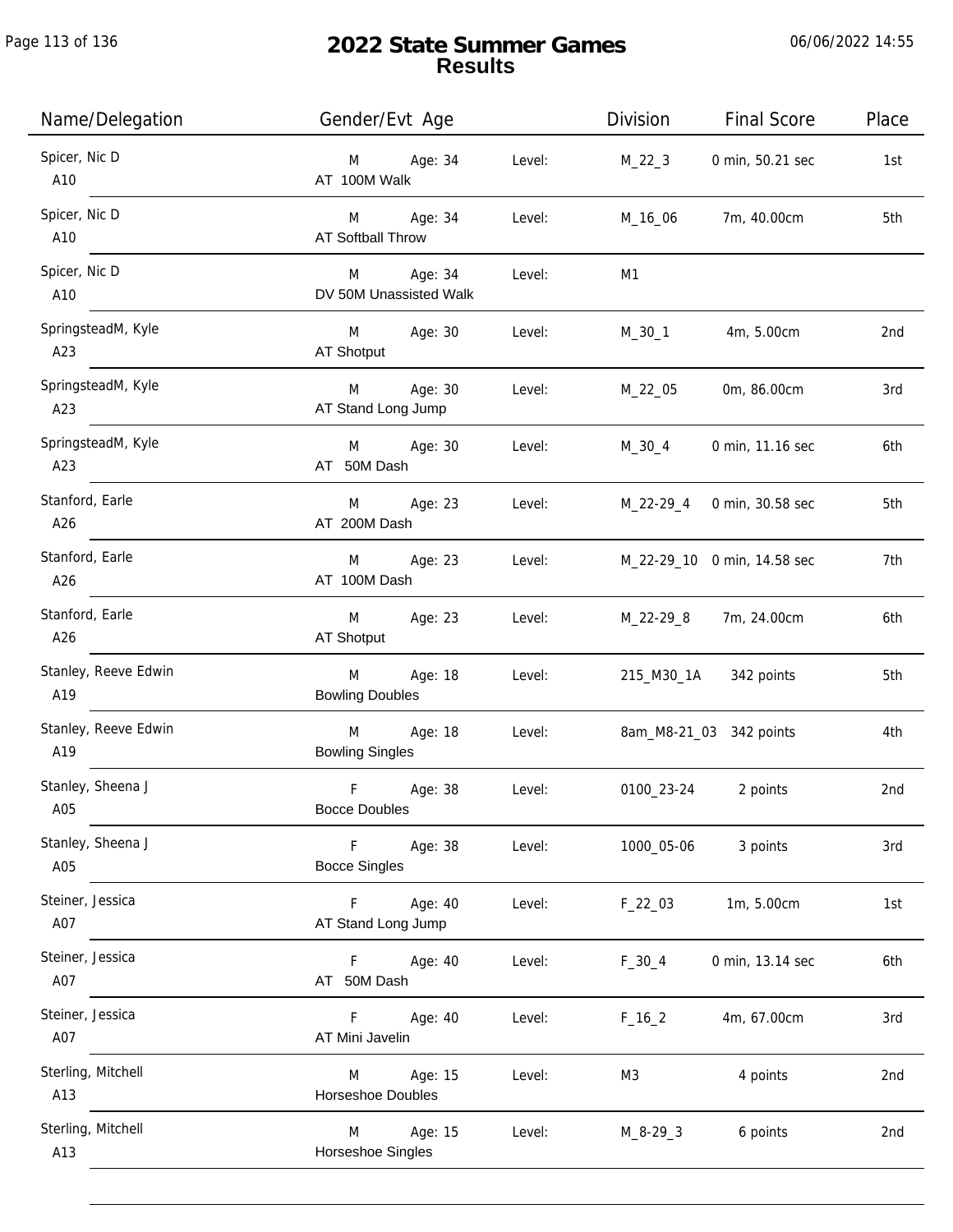| Name/Delegation            | Gender/Evt Age                       |        | Division                                                                                                                                                                                                                       | <b>Final Score</b> | Place |
|----------------------------|--------------------------------------|--------|--------------------------------------------------------------------------------------------------------------------------------------------------------------------------------------------------------------------------------|--------------------|-------|
| Stevens, Adam M<br>A09     | Age: 24<br>M<br>AT 1500M Run         | Level: | M1                                                                                                                                                                                                                             | 10 min, 13.90 sec  | 3rd   |
| Stevens, Adam M<br>A09     | M Age: 24<br>AT 800M Run             | Level: | M1                                                                                                                                                                                                                             | 5 min, 47.35 sec   | 2nd   |
| Stevens, Adam M<br>A09     | M Age: 24<br>AT 400M Dash            | Level: | M1                                                                                                                                                                                                                             | 2 min, 32.37 sec   | 4th   |
| Stevenson, Danielle<br>A27 | F<br>Age: 29<br>SW 100Y Freestyle    | Level: | F1 and the state of the state of the state of the state of the state of the state of the state of the state of the state of the state of the state of the state of the state of the state of the state of the state of the sta | 1 min, 27.50 sec   | 1st   |
| Stevenson, Danielle<br>A27 | F Age: 29<br>SW 50Y Freestyle        | Level: | $F_22-29-5$                                                                                                                                                                                                                    | 0 min, 37.31 sec   | 1st   |
| Stevenson, Danielle<br>A27 | F Age: 29<br>SW 25Y Freestyle        | Level: | $F_22-293$                                                                                                                                                                                                                     | 0 min, 16.62 sec   | 1st   |
| Stevenson, Taylor<br>A27   | F Age: 26<br>AT 100M Dash            | Level: | F_22-29_05                                                                                                                                                                                                                     | 0 min, 15.55 sec   | 1st   |
| Stevenson, Taylor<br>A27   | Age: 26<br>F<br>AT Shotput           | Level: | $F_22-293$                                                                                                                                                                                                                     | 7m, 22.00cm        | 1st   |
| Stevenson, Taylor<br>A27   | F<br>Age: 26<br>AT Run Long Jump     | Level: | $F_22_3$                                                                                                                                                                                                                       | 3m, 20.00cm        | 1st   |
| Stewart, Allison<br>A20    | F Age: 16<br>AT Softball Throw       | Level: | $F_12-99-05$                                                                                                                                                                                                                   | 7m, 40.00cm        | 5th   |
| Stewart, Allison<br>A20    | Age: 16<br>F<br>AT Stand Long Jump   | Level: | $F_12-2101$                                                                                                                                                                                                                    | 0m, 60.00cm        | 2nd   |
| STEWART, JAHEEM<br>A08     | M<br>Age: 18<br><b>Bocce Singles</b> | Level: | 1000_17-18                                                                                                                                                                                                                     | 3 points           | 3rd   |
| STEWART, JAHEEM<br>A08     | Age: 18<br>M<br><b>Bocce Doubles</b> | Level: | 0200_07-08                                                                                                                                                                                                                     | 2 points           | 2nd   |
| Sting, Jacob Lee<br>A10    | Age: 14<br>M<br>AT Softball Throw    | Level: | M_12-15_01                                                                                                                                                                                                                     |                    | 2nd   |
| Sting, Jacob Lee<br>A10    | Age: 14<br>M<br>DV 25M Assisted Walk | Level: | M1                                                                                                                                                                                                                             | 2 min, 3.93 sec    | 2nd   |
| Stone, Steven J<br>A35     | Age: 33<br>M<br>AT 400M Walk         | Level: | M_30_1                                                                                                                                                                                                                         | 4 min, 14.75 sec   | 3rd   |
| Stone, Steven J<br>A35     | Age: 33<br>M<br>AT 800M Walk         | Level: | M2                                                                                                                                                                                                                             | 9 min, 46.72 sec   | 3rd   |
| Stone, Steven J<br>A35     | Age: 33<br>M<br>AT 200M Walk         | Level: | M3                                                                                                                                                                                                                             | 1 min, 46.19 sec   | 3rd   |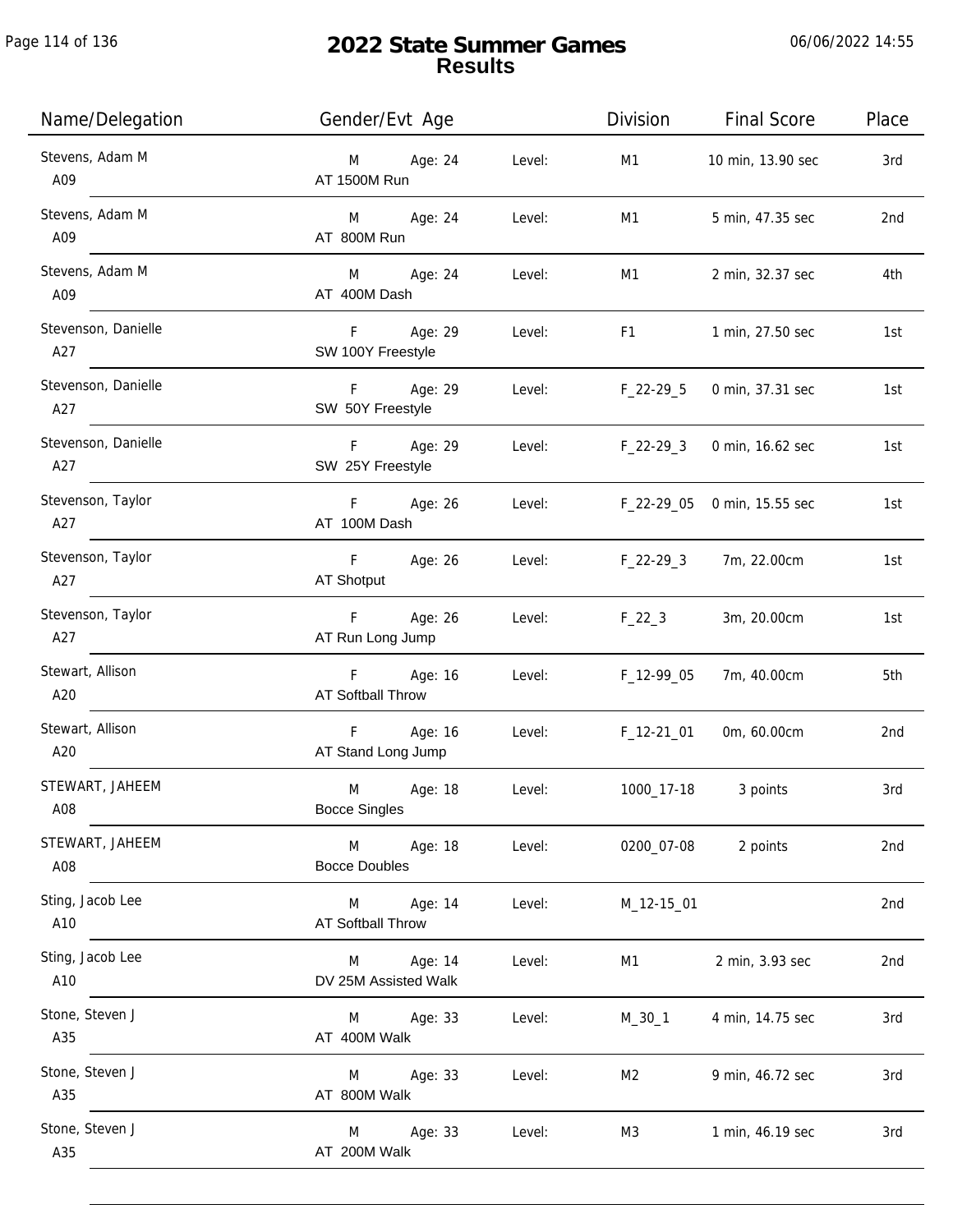Page 115 of 136

j.

| Name/Delegation                | Gender/Evt Age                                        | Division<br><b>Final Score</b>     | Place |
|--------------------------------|-------------------------------------------------------|------------------------------------|-------|
| Stott, Robert (RJ)<br>A27      | Age: 28<br>Level:<br>M<br>AT 100M Dash                | M_22-29_08 0 min, 13.27 sec        | 1st   |
| Stott, Robert (RJ)<br>A27      | M Age: 28<br>Level:<br>AT Shotput                     | M_22-29_8<br>10m, 19.00cm          | 2nd   |
| Stott, Robert (RJ)<br>A27      | M <sub>art</sub><br>Age: 28<br>Level:<br>AT 400M Dash | 1 min, 6.27 sec<br>M6              | 1st   |
| Stover, Jenna L<br>A23         | F Age: 22<br>Level:<br>SW 50Y Freestyle               | $F_22-29-5$<br>0 min, 38.28 sec    | 2nd   |
| Stover, Jenna L<br>A23         | F Age: 22<br>Level:<br>SW 50Y Backstroke              | F5<br>0 min, 45.05 sec             | 2nd   |
| Stover, Jenna L<br>A23         | $F -$<br>Age: 22<br>Level:<br>SW 100Y Freestyle       | F <sub>1</sub><br>1 min, 28.00 sec | 2nd   |
| Straksys M, Daniel<br>A23      | M<br>Age: 34<br>Level:<br>AT 100M Dash                | M_30_05<br>0 min, 19.70 sec        | 5th   |
| Straksys M, Daniel<br>A23      | Age: 34<br>M<br>Level:<br>AT Shotput                  | $M_30_5$<br>7m, 83.00cm            | 2nd   |
| Straksys M, Daniel<br>A23      | Age: 34<br>M<br>Level:<br>AT Run Long Jump            | $M_22_4$<br>1m, 33.00cm            | 5th   |
| Stringer, Shania<br>A26        | $F -$<br>Age: 26<br>Level:<br><b>Bowling Doubles</b>  | 115_F22-29_2 444 points            | 2nd   |
| Stringer, Shania<br>A26        | F<br>Age: 26<br>Level:<br><b>Bowling Singles</b>      | 10am_F22-29_04 447 points          | 2nd   |
| Strobl, John<br>A23            | M<br>Age: 36<br>Level:<br><b>Bocce Doubles</b>        | 0200_21-22<br>3 points             | 3rd   |
| Strobl, John<br>A23            | M<br>Age: 36<br>Level:<br><b>Bocce Singles</b>        | 1100_13-14<br>3 points             | 3rd   |
| Stuedemann, Keri<br>A23        | Level:<br>F.<br>Age: 43<br><b>Bocce Singles</b>       | 1 points<br>0900_27-28             | 1st   |
| Stuedemann, Keri<br>A23        | Age: 43<br>Level:<br>F.<br><b>Bocce Doubles</b>       | 0100_25-26<br>3 points             | 3rd   |
| Sturgill, Zachary Reese<br>A19 | Age: 36<br>Level:<br>M<br><b>Bowling Doubles</b>      | 311 points<br>315_M30_2B           | 6th   |
| Sturgill, Zachary Reese<br>A19 | Age: 36<br>Level:<br>M<br><b>Bowling Singles</b>      | 1200_M30_08<br>349 points          | 3rd   |
| Surratt, Kyle<br>A14           | Age: 24<br>Level:<br>M<br>AT 50M Dash                 | M_16-29_8<br>0 min, 16.09 sec      | 4th   |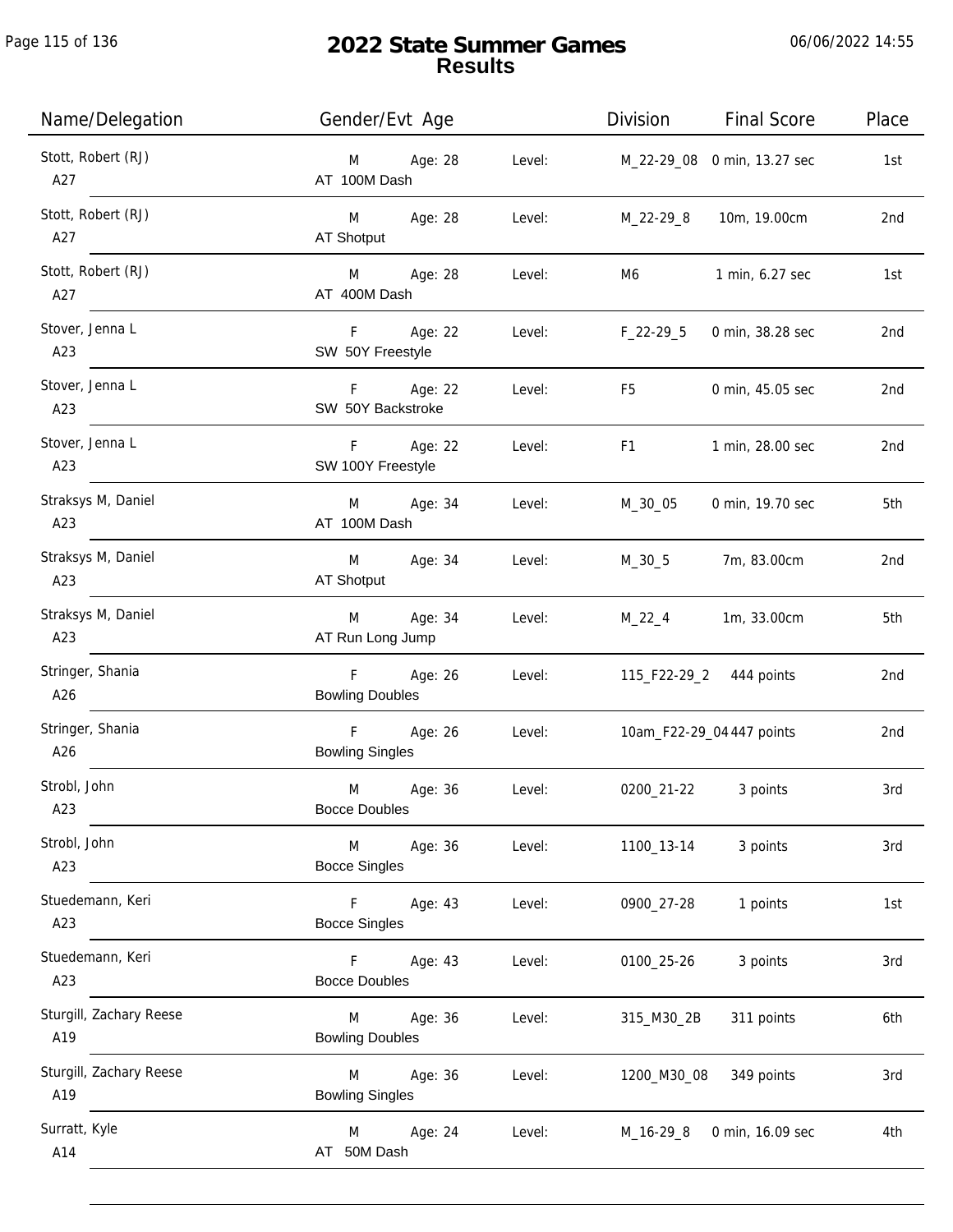| Name/Delegation                  | Gender/Evt Age                             |        | Division       | <b>Final Score</b>    | Place           |
|----------------------------------|--------------------------------------------|--------|----------------|-----------------------|-----------------|
| Surratt, Kyle<br>A14             | Age: 24<br>M<br>AT Stand Long Jump         | Level: | M_22_08        | 0m, 78.00cm           | 2nd             |
| Surratt, Kyle<br>A14             | M Age: 24<br><b>AT Softball Throw</b>      | Level: | M_16_07        | 10m, 80.00cm          | 2 <sub>nd</sub> |
| Sutton, Howard<br>A27            | M<br>Age: 60<br><b>Bowling Doubles</b>     | Level: | 315_M30_3B     | 364 points            | 4th             |
| Sutton, Howard<br>A27            | M<br>Age: 60<br><b>Bowling Singles</b>     | Level: | 1200_M30_08    | 303 points            | 5th             |
| Swanigan, Javan J<br>A26         | F Age: 22<br>AT Shotput                    | Level: | $F_22-29-4$    |                       | <b>DNS</b>      |
| Swanigan, Javan J<br>A26         | F <sub>12</sub><br>Age: 22<br>AT 200M Dash | Level: | $F_30_5$       |                       | <b>DNS</b>      |
| Swanigan, Javan J<br>A26         | F Age: 22<br>AT 100M Dash                  | Level: | F_22-29_05     |                       | <b>DNS</b>      |
| Swift, Zachary<br>A07            | Age: 29<br>M<br>AT 100M Walk               | Level: | $M_22_3$       | 1 min, 9.59 sec       | 4th             |
| Swift, Zachary<br>A07            | Age: 29<br>M<br>AT Stand Long Jump         | Level: | M_22_06        | 1m, 52.00cm           | 1st             |
| Swift, Zachary<br>A07            | Age: 29<br>M<br>AT Softball Throw          | Level: | M_16_14        | 28m, 80.00cm          | 3rd             |
| Swistak, Mary Cathy<br>A20       | F<br>Age: 62<br><b>Bowling Doubles</b>     | Level: |                | 1215_F30_2 342 points | 4th             |
| Swistak, Mary Cathy<br>A20       | F<br>Age: 62<br><b>Bowling Singles</b>     | Level: | 11am_F30_04    | 378 points            | 2 <sub>nd</sub> |
| Symons, Jordan<br>A04            | Age: 27<br>F.<br>SW 25Y Freestyle          | Level: | $F_22-29_2$    | 0 min, 39.10 sec      | 2nd             |
| Symons, Jordan<br>A04            | Age: 27<br>F<br>SW 50Y Freestyle           | Level: | $F_22-29_2$    | 1 min, 28.86 sec      | 1st             |
| Szymanski, Angelena Marie<br>A35 | Age: 26<br>F.<br>AT 400M Walk              | Level: | $F_8-29-1$     | 4 min, 40.34 sec      |                 |
| Szymanski, Angelena Marie<br>A35 | Age: 26<br>F<br>AT 200M Walk               | Level: | F1             | 2 min, 6.75 sec       | 2nd             |
| Szymanski, Angelena Marie<br>A35 | F.<br>Age: 26<br>AT 800M Walk              | Level: | F <sub>1</sub> | 9 min, 31.22 sec      | 2nd             |
| Talaski, Paige<br>A10            | F<br>Age: 14<br>AT Softball Throw          | Level: | F_12-99_08     | 16m, 20.00cm          | 1st             |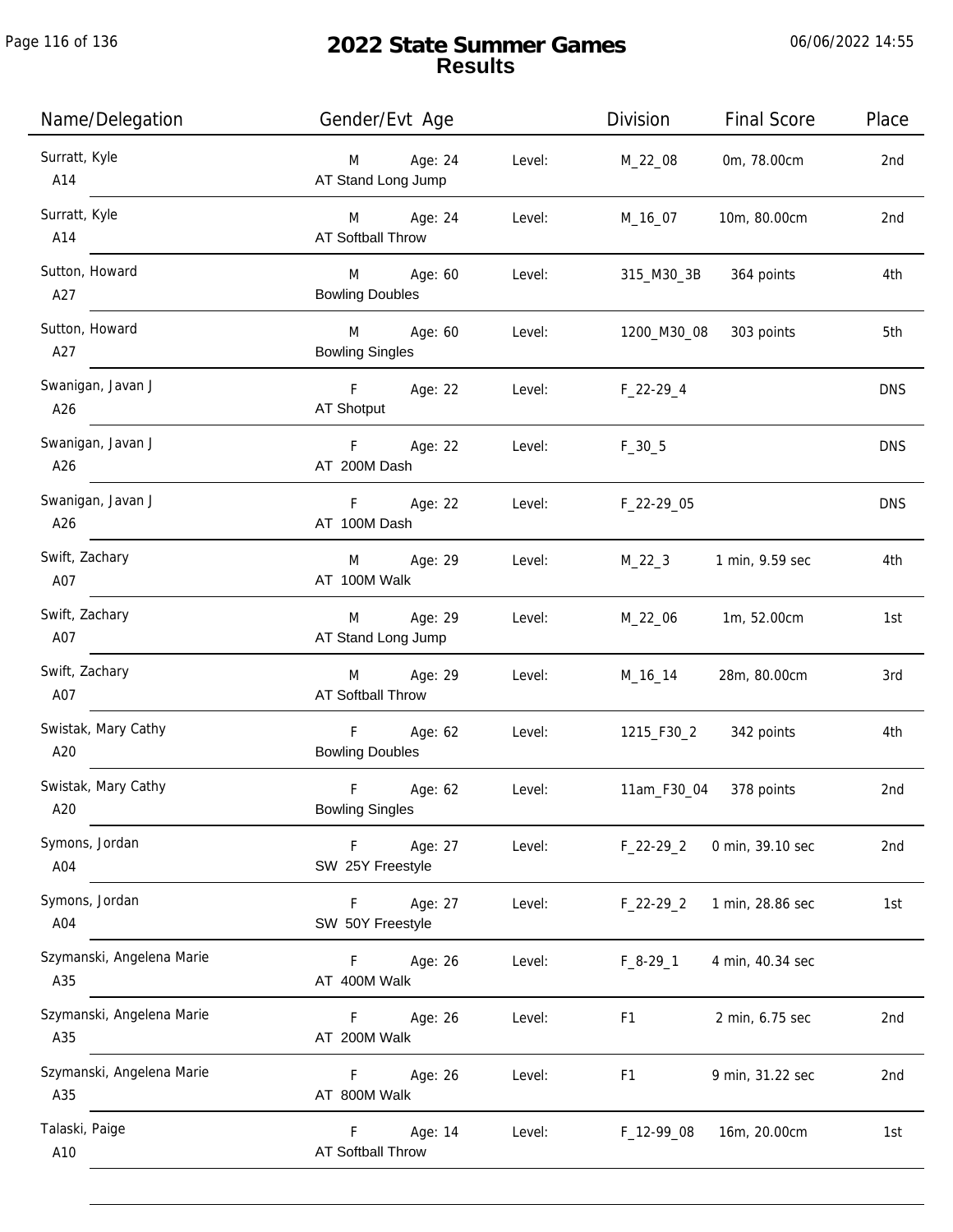Page 117 of 136

j.

| Name/Delegation              | Gender/Evt Age                                     |        | Division     | <b>Final Score</b>          | Place |
|------------------------------|----------------------------------------------------|--------|--------------|-----------------------------|-------|
| Talaski, Paige<br>A10        | F Age: 14<br>AT Stand Long Jump                    | Level: | F_12-21_03   | 1m, 11.00cm                 | 3rd   |
| Talaski, Paige<br>A10        | F Age: 14<br>AT 100M Dash                          | Level: | $F_12-1503$  | 0 min, 19.60 sec            | 2nd   |
| Tallon, Michael C<br>A23     | M Age: 34<br>AT 100M Dash                          | Level: | M_30_03      | 0 min, 17.50 sec            | 1st   |
| Tallon, Michael C<br>A23     | M Age: 34<br>AT Run Long Jump                      | Level: | M_22_6       | 2m, 87.00cm                 | 5th   |
| Tallon, Michael C<br>A23     | M Age: 34<br>AT Mini Javelin                       | Level: | M_16_5       | 18m, 60.00cm                | 1st   |
| Taylor, David A<br>A06       | M <sub>ar</sub><br>Age: 36<br><b>Bocce Singles</b> | Level: | 1100_23-24   | 3 points                    | 3rd   |
| Taylor, David A<br>A06       | M<br>Age: 36<br><b>Bocce Doubles</b>               | Level: | 0200_23-24   | 4 points                    | 4th   |
| Taylor, Jeremy<br>A23        | Age: 30<br>M<br><b>Bowling Doubles</b>             | Level: | 315_M30_1B   | 438 points                  | 2nd   |
| Taylor, Jeremy<br>A23        | Age: 30<br>M<br><b>Bowling Singles</b>             | Level: |              | 11am_M30_1A 314 points      | 5th   |
| taylor, randy Allen<br>A12   | M<br>Age: 54<br><b>Bocce Doubles</b>               | Level: | 0200_15-16   | 2 points                    | 2nd   |
| taylor, randy Allen<br>A12   | Age: 54<br>M<br><b>Bocce Singles</b>               | Level: | 1100_05-06   | 4 points                    | 4th   |
| Taylor, Seth Eric<br>A17     | M<br>Age: 38<br><b>Bowling Singles</b>             | Level: | 1200_M30_06  | 304 points                  | 6th   |
| Taylor, Seth Eric<br>A17     | M<br>Age: 38<br><b>Bowling Doubles</b>             | Level: | 215_M30_4A   | 336 points                  | 6th   |
| Taylor, Stacy R<br>A05       | Age: 19<br>F.<br><b>Bocce Singles</b>              | Level: | 0800_13-14   | 2 points                    | 2nd   |
| Taylor, Stacy R<br>A05       | Age: 19<br>F<br><b>Bocce Doubles</b>               | Level: | 0100_09-10   | 1 points                    | 1st   |
| TAYLOR, STEVEN James<br>A08  | Age: 21<br>M<br><b>Bowling Singles</b>             | Level: |              | 8am_M8-21_01 377 points     | 1st   |
| TAYLOR, STEVEN James<br>A08  | Age: 21<br>M<br><b>Bowling Doubles</b>             | Level: | 1215_M8-21_1 | 351 points                  | 1st   |
| Taylor, Travis Graham<br>A05 | Age: 25<br>M<br>AT 100M Dash                       | Level: |              | M_22-29_04 0 min, 22.10 sec | 4th   |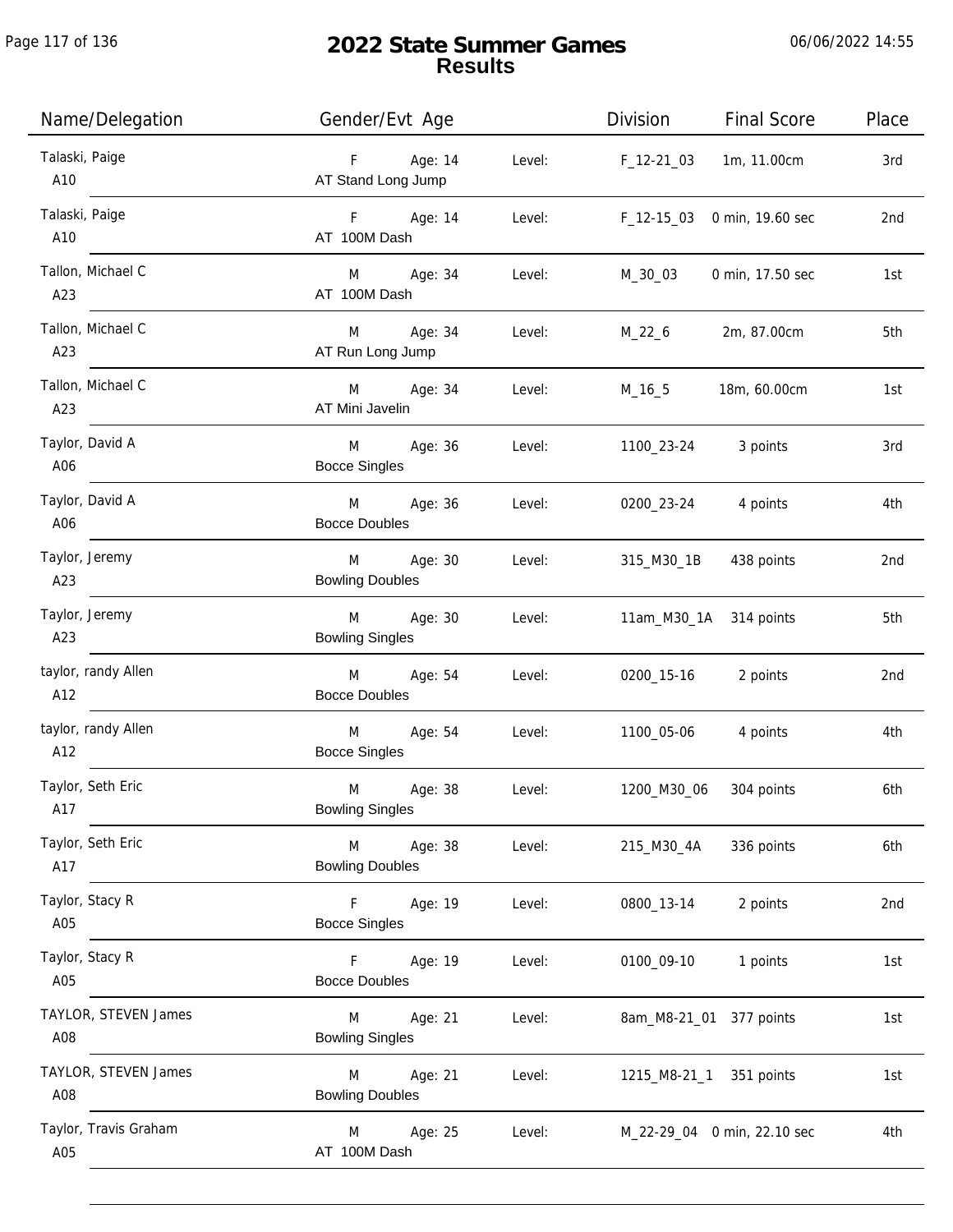| Name/Delegation                             | Gender/Evt Age                              |        | Division       | <b>Final Score</b>          | Place |
|---------------------------------------------|---------------------------------------------|--------|----------------|-----------------------------|-------|
| Taylor, Travis Graham<br>A05                | Age: 25<br>M<br><b>AT Softball Throw</b>    | Level: | M_16_14        | 23m, 50.00cm                | 4th   |
| Taylor, Travis Graham<br>A05                | Age: 25<br>M<br>AT Stand Long Jump          | Level: | M_22_05        | 1m, 8.00cm                  | 1st   |
| Tedesco, Laura Helen<br>A17                 | F<br>Age: 27<br>SW 50Y Breaststroke         | Level: | F1             | 1 min, 15.78 sec            | 3rd   |
| Tedesco, Laura Helen<br>A17                 | Age: 27<br>F.<br>SW 50Y Backstroke          | Level: | F4             | 1 min, 9.32 sec             | 3rd   |
| Tedesco, Laura Helen<br>A17                 | $\mathsf F$<br>Age: 27<br>SW 100Y Freestyle | Level: | F3             | 2 min, 10.88 sec            | 4th   |
| Terrell, Isaac<br>A26                       | Age: 13<br>M<br>AT 50M Dash                 | Level: | $M_8 - 15 - 1$ | 0 min, 10.19 sec            | 3rd   |
| Terrell, Isaac<br>A26                       | Age: 13<br>M<br>AT Run Long Jump            | Level: | M_8-15_1       | 1m, 66.00cm                 | 2nd   |
| Terrell, Isaac<br>A26                       | Age: 13<br>M<br>AT 100M Dash                | Level: |                | M_12-15_03 0 min, 34.98 sec | 3rd   |
| Theaker, Nolan<br>A15                       | Age: 24<br>M<br>AT Stand Long Jump          | Level: | M_22_07        | 0m, 90.00cm                 | 6th   |
| Theaker, Nolan<br>A15                       | Age: 24<br>M<br>AT 100M Dash                | Level: |                | M_22-29_03 0 min, 20.19 sec | 2nd   |
| Theaker, Nolan<br>A15                       | M<br>Age: 24<br>AT Shotput                  | Level: | M_22-29_2      | 5m, 60.00cm                 | 2nd   |
| Thering, Patrick William<br>A07             | M<br>Age: 73<br><b>Bocce Doubles</b>        | Level: | 0200_21-22     | 1 points                    | 1st   |
| Thomas (Heywood-Dingee), Melissa Ann<br>A19 | F<br>Age: 27<br><b>Bowling Singles</b>      | Level: |                | 10am_F22-29_03 429 points   | 1st   |
| Thomas (Heywood-Dingee), Melissa Ann<br>A19 | Age: 27<br>F<br><b>Bowling Doubles</b>      | Level: | 115_F22-29_2   | 401 points                  | 3rd   |
| Thomas, Derik<br>A26                        | Age: 19<br>M<br><b>Bocce Singles</b>        | Level: | 1000_11-12     | 2 points                    | 2nd   |
| Thomas, Rayshawn<br>A26                     | Age: 24<br>M<br>AT 200M Dash                | Level: | $M_22-29_2$    | 0 min, 39.23 sec            | 4th   |
| Thomas, Rayshawn<br>A26                     | Age: 24<br>M<br><b>AT Shotput</b>           | Level: | M_22-29_7      | 7m, 79.00cm                 | 1st   |
| Thomas, Rayshawn<br>A26                     | Age: 24<br>M<br>AT 100M Dash                | Level: |                | M_22-29_09 0 min, 14.90 sec | 3rd   |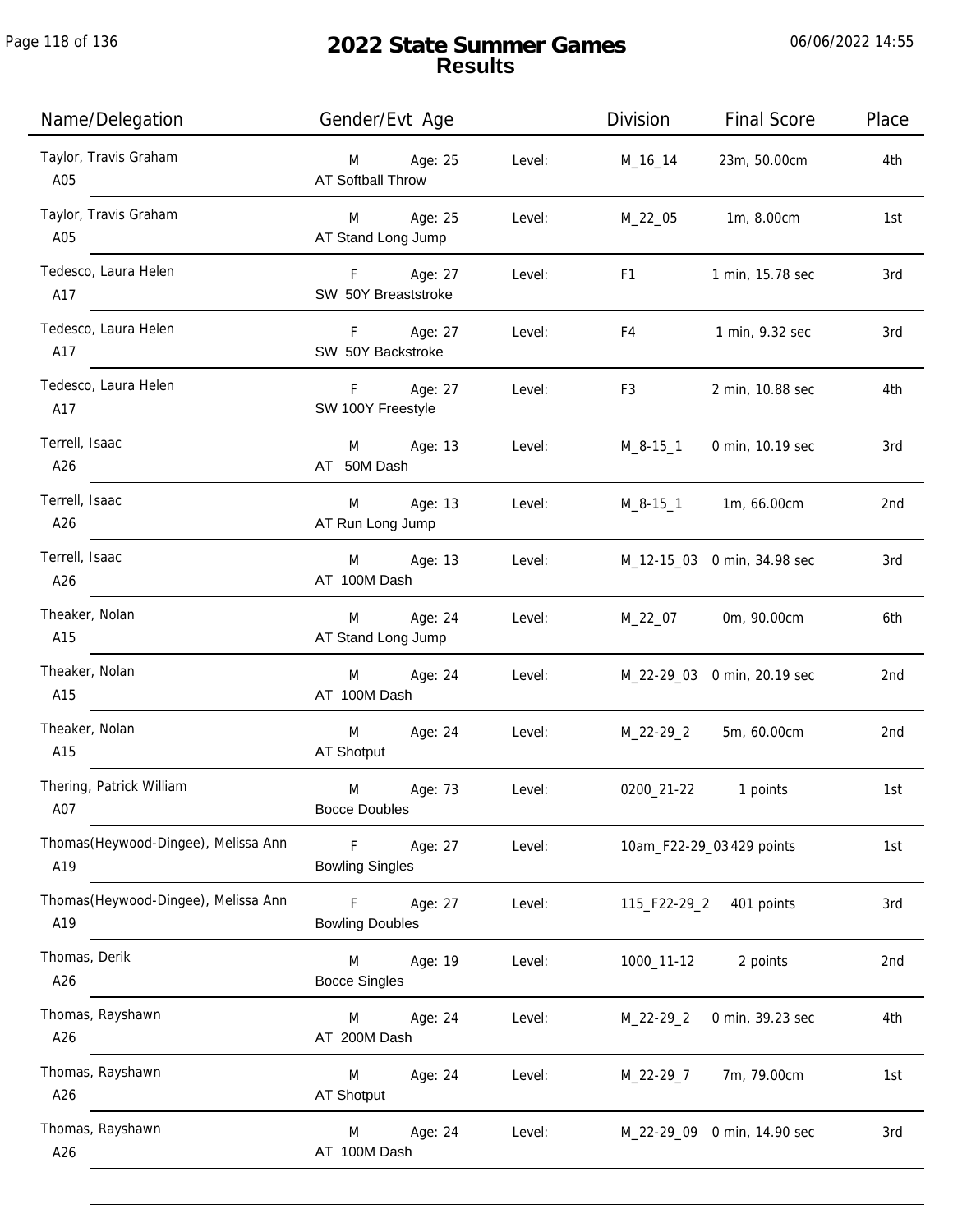| Name/Delegation                | Gender/Evt Age                            |        | Division      | <b>Final Score</b>          | Place      |
|--------------------------------|-------------------------------------------|--------|---------------|-----------------------------|------------|
| Thomas, Steven A<br>A26        | Age: 23<br>M<br><b>Bowling Singles</b>    | Level: | 9am_M22-29_06 |                             | <b>DNS</b> |
| Thompson, Jamie Edward<br>A06  | M Age: 27<br>AT Softball Throw            | Level: | M_16_01       | 5m, 30.00cm                 | 1st        |
| Thompson, Jamie Edward<br>A06  | M Age: 27<br>AT 50M Dash                  | Level: | M_16-29_2     | 0 min, 12.07 sec            | 6th        |
| Thompson, Jamie Edward<br>A06  | Age: 27<br>M<br>AT Stand Long Jump        | Level: | M_22_08       | 1m, 3.00cm                  | 3rd        |
| Thompson, Myles<br>A13         | M Age: 15<br>Horseshoe Singles            | Level: | M_8-29_1      | 1 points                    | 1st        |
| Thompson, Myles<br>A13         | M Age: 15<br>Horseshoe Doubles            | Level: | M4            | 2 points                    | 4th        |
| Thompson, Tamara A<br>A15      | F<br>Age: 33<br>SW 4X25 Free Relay        | Level: | $1 \quad$     | 1 min, 41.94 sec            | 1st        |
| Thompson, Tamara A<br>A15      | F Age: 33<br>SW 25Y Backstroke            | Level: | $F_30_2$      | 0 min, 32.64 sec            | 1st        |
| Thompson, Tamara A<br>A15      | Age: 33<br>F.<br>SW 50Y Freestyle         | Level: | $F_30_3$      | 0 min, 59.15 sec            | 3rd        |
| Thornberry, Nicholas S.<br>A23 | M<br>Age: 24<br>AT Softball Throw         | Level: | M_16_09       | 9m, 50.00cm                 | 6th        |
| Thornberry, Nicholas S.<br>A23 | M<br>Age: 24<br>AT 100M Dash              | Level: |               | M_22-29_05 0 min, 23.03 sec | 7th        |
| Thornberry, Nicholas S.<br>A23 | M<br>Age: 24<br>AT Stand Long Jump        | Level: | M_22_09B      |                             | DQ-FOU     |
| Thorstenson, Mark<br>A05       | Age: 21<br>M<br>AT 400M Dash              | Level: | M1            | 1 min, 29.93 sec            | 1st        |
| Thorstenson, Mark<br>A05       | Age: 21<br>M<br>AT Stand Long Jump        | Level: | M_12-21_06    | 1m, 16.00cm                 | 4th        |
| Thorstenson, Mark<br>A05       | Age: 21<br>M<br>AT Softball Throw         | Level: | M_16_12       | 17m, 60.00cm                | 6th        |
| Thum, Samantha Ann<br>A07      | F.<br>Age: 29<br>AT 100M Dash             | Level: | $F_22-29_03$  | 0 min, 19.58 sec            | 1st        |
| Thum, Samantha Ann<br>A07      | F.<br>Age: 29<br><b>AT Softball Throw</b> | Level: | $F_12-99-10$  | 28m, 0.00cm                 | 1st        |
| Thum, Samantha Ann<br>A07      | F.<br>Age: 29<br>AT 50M Dash              | Level: | $F_16-29-5$   | 0 min, 9.50 sec             | 3rd        |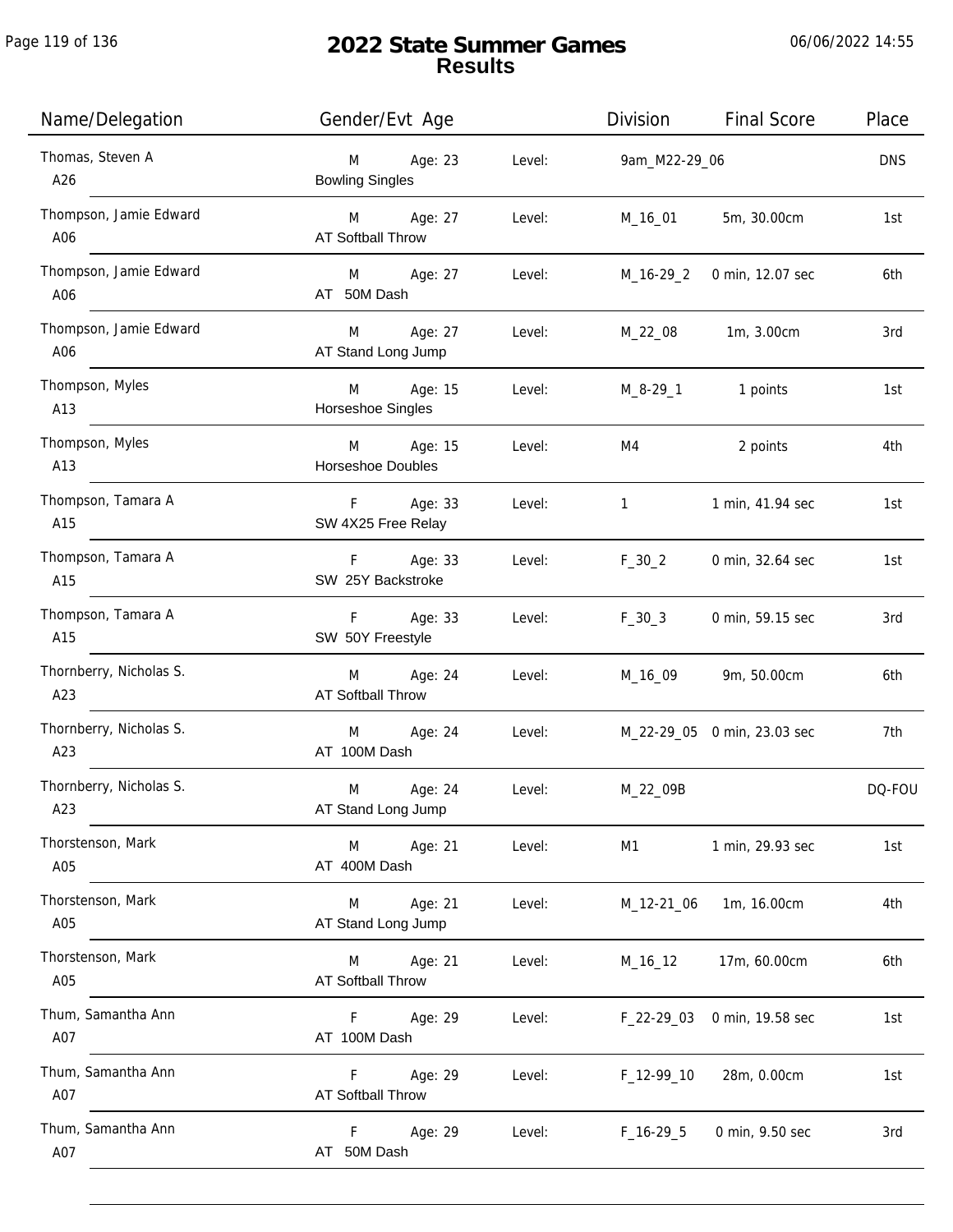| Name/Delegation                 | Gender/Evt Age                                               | Division<br><b>Final Score</b><br>Place |
|---------------------------------|--------------------------------------------------------------|-----------------------------------------|
| THURBER, DEANTHONY<br>A08       | M<br>Age: 19<br>Level:<br><b>Bowling Doubles</b>             | 1215_M8-21_1 387 points<br>1st          |
| THURBER, DEANTHONY<br>A08       | M Age: 19<br>Level:<br><b>Bowling Singles</b>                | 8am_M8-21_02 356 points<br>2nd          |
| Tierney, Katherine M<br>A23     | F Age: 34<br>Level:<br><b>Bocce Doubles</b>                  | 0100_17-18 3 points<br>3rd              |
| Tierney, Katherine M<br>A23     | F Age: 34<br>Level:<br><b>Bocce Singles</b>                  | 0900_09-10 1 points<br>1st              |
| timmer, donald<br>A12           | M Age: 23<br>Level:<br>AT 200M Dash                          | 5th<br>M_22-29_6 0 min, 35.78 sec       |
| timmer, donald<br>A12           | M Age: 23<br>Level:<br>AT 100M Dash                          | M_22-29_11 0 min, 14.13 sec<br>4th      |
| timmer, donald<br>A12           | M Age: 23<br>Level:<br>AT 400M Dash                          | M5<br>1 min, 14.10 sec<br>2nd           |
| tollenaar, tiffany Lea<br>A12   | F Age: 32<br>Level:<br><b>Bocce Doubles</b>                  | 0100_13-14<br>3 points<br>3rd           |
| tollenaar, tiffany Lea<br>A12   | F<br>Age: 32<br>Level:<br><b>Bocce Singles</b>               | 0800_27-28<br>1 points<br>1st           |
| TORRES, ALEJANDRO Daniel<br>A08 | M <sub>ar</sub><br>Age: 22<br>Level:<br><b>Bocce Singles</b> | 1200_09-10<br>3 points<br>3rd           |
| TORRES, ALEJANDRO Daniel<br>A08 | M Age: 22<br>Level:<br><b>Bocce Doubles</b>                  | 0200_05-06<br>4 points<br>4th           |
| Touchtone, Brian<br>A35         | M<br>Age: 23<br>Level:<br><b>Bocce Doubles</b>               | 4th<br>0200_09-10<br>4 points           |
| Touchtone, Brian<br>A35         | M<br>Age: 23<br>Level:<br><b>Bocce Singles</b>               | 1 points<br>1200_19-20<br>1st           |
| Towery, James Michael<br>A11    | Age: 25<br>Level:<br>M<br><b>Bocce Singles</b>               | 1100_13-14<br>2 points<br>2nd           |
| Towery, James Michael<br>A11    | Age: 25<br>Level:<br>M<br><b>Bocce Doubles</b>               | 1 points<br>1st<br>0100_27-28           |
| Trainor, Nicholas James<br>A06  | Age: 31<br>Level:<br>M<br><b>Bocce Singles</b>               | 1100_13-14<br>4 points<br>4th           |
| Trainor, Nicholas James<br>A06  | Age: 31<br>Level:<br>M<br><b>Bocce Doubles</b>               | <b>ALTS</b>                             |
| Travis, Stacey<br>A13           | F.<br>Age: 47<br>Level:<br><b>Bowling Doubles</b>            | 315_M30_2B<br>425 points<br>3rd         |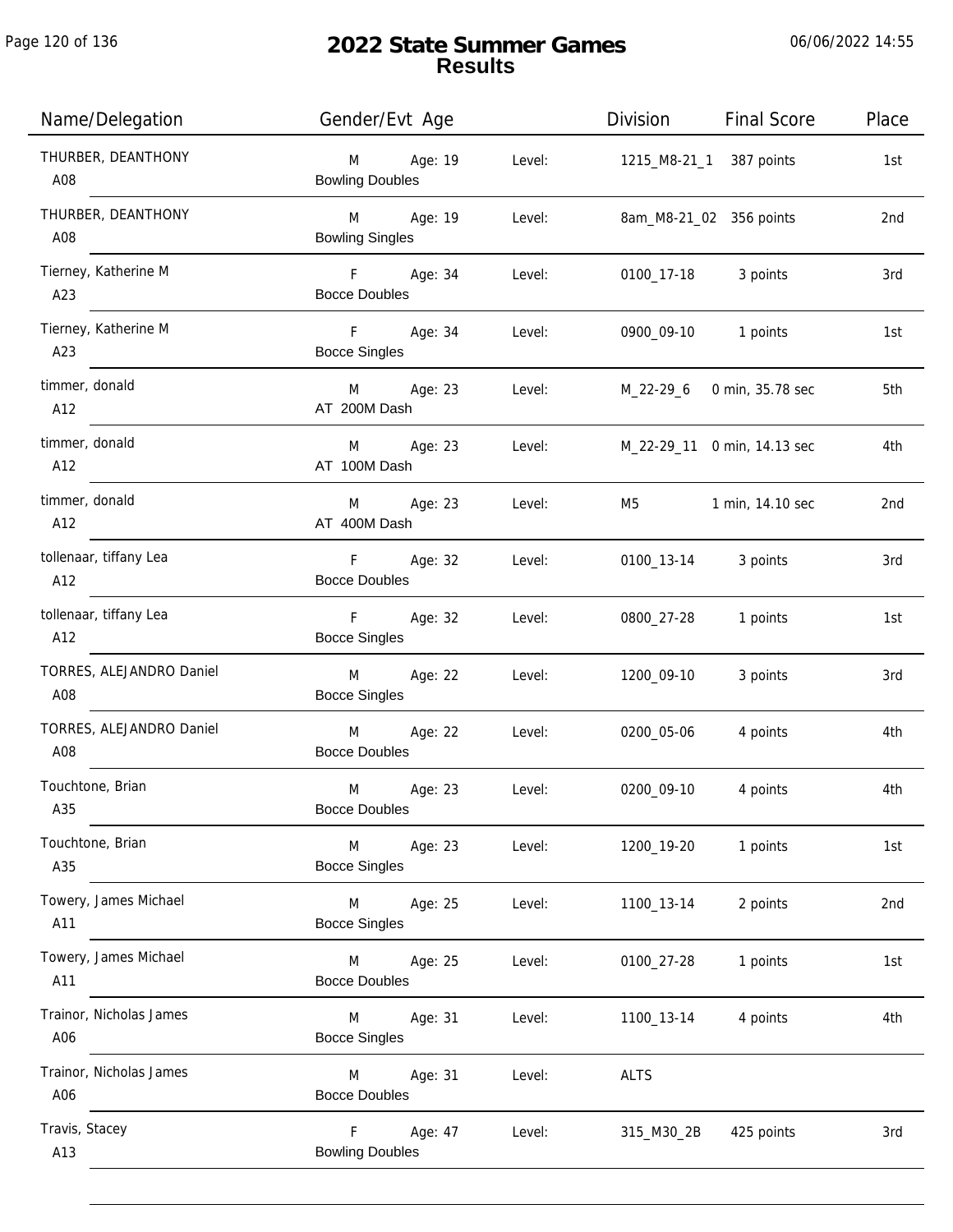| Name/Delegation                  | Gender/Evt Age                                       |        | Division       | <b>Final Score</b>          | Place           |
|----------------------------------|------------------------------------------------------|--------|----------------|-----------------------------|-----------------|
| Travis, Stacey<br>A13            | $F =$<br>Age: 47<br><b>Bowling Singles</b>           | Level: | 11am_F30_06    | 363 points                  | 2nd             |
| TREVINO, MARIAH<br>A08           | F <sub>11</sub><br>Age: 25<br><b>Bowling Singles</b> | Level: |                | 10am_F22-29_02 297 points   | 4th             |
| TREVINO, MARIAH<br>A08           | F Age: 25<br><b>Bowling Doubles</b>                  | Level: |                | 115_F22-29_1 347 points     | 4th             |
| Tribbey, Bailey<br>A10           | F Age: 13<br>AT Shotput                              | Level: | $F_1$ 12-15_1  | 6m, 27.00cm                 | 1st             |
| Tribbey, Bailey<br>A10           | F Age: 13<br>AT 50M Dash                             | Level: | $F_8-15_2$     | 0 min, 9.23 sec             | 1st             |
| Tribbey, Bailey<br>A10           | F<br>Age: 13<br>AT Stand Long Jump                   | Level: | $F_12-2103$    | 1m, 28.00cm                 | 1st             |
| Tribfelner, James Matthew<br>A09 | Age: 45<br>M<br>AT Softball Throw                    | Level: | M_16_02        | 5m, 10.00cm                 | 2 <sub>nd</sub> |
| Tribfelner, James Matthew<br>A09 | M Age: 45<br>AT 100M Walk                            | Level: | M_22_1         | 1 min, 15.16 sec            | 1st             |
| Tribfelner, James Matthew<br>A09 | Age: 45<br>M<br>AT Stand Long Jump                   | Level: | M_22_01        | 0m, 20.00cm                 | 1st             |
| Tucker, Molly<br>A27             | F<br>Age: 19<br><b>Bowling Singles</b>               | Level: | 8am_F8-21_01   |                             | <b>DNS</b>      |
| Tuite, Zach J<br>A04             | M<br>Age: 18<br>AT 100M Dash                         | Level: |                | M_16-21_04 0 min, 17.14 sec | 3rd             |
| Tuite, Zach J<br>A04             | Age: 18<br>M<br>AT Shotput                           | Level: | M_16-21_1      | 3m, 61.00cm                 | 2nd             |
| Tuite, Zach J<br>A04             | M<br>Age: 18<br>AT Mini Javelin                      | Level: | $M_16_3$       | 6m, 78.00cm                 | 3rd             |
| Turner, Jacob Isaac<br>A20       | M<br>Age: 14<br>SW 50Y Freestyle                     | Level: | $M_8-15-1$     |                             | <b>DNS</b>      |
| Turner, Jacob Isaac<br>A20       | M<br>Age: 14<br>SW 25Y Backstroke                    | Level: | $M_8 - 15 - 1$ | 1 min, 6.57 sec             | 3rd             |
| Turner, Jacob Isaac<br>A20       | Age: 14<br>M<br>SW 50Y Backstroke                    | Level: | M1             |                             | <b>DNS</b>      |
| Turner, Jacob Isaac<br>A20       | Age: 14<br>M<br>SW 25Y Freestyle                     | Level: | $M_8 - 15 - 1$ | 0 min, 51.61 sec            | 3rd             |
| Tykiewicz, Theresa<br>A23        | F.<br>Age: 42<br><b>Bocce Doubles</b>                | Level: | 0100_19-20     | 3 points                    | 3rd             |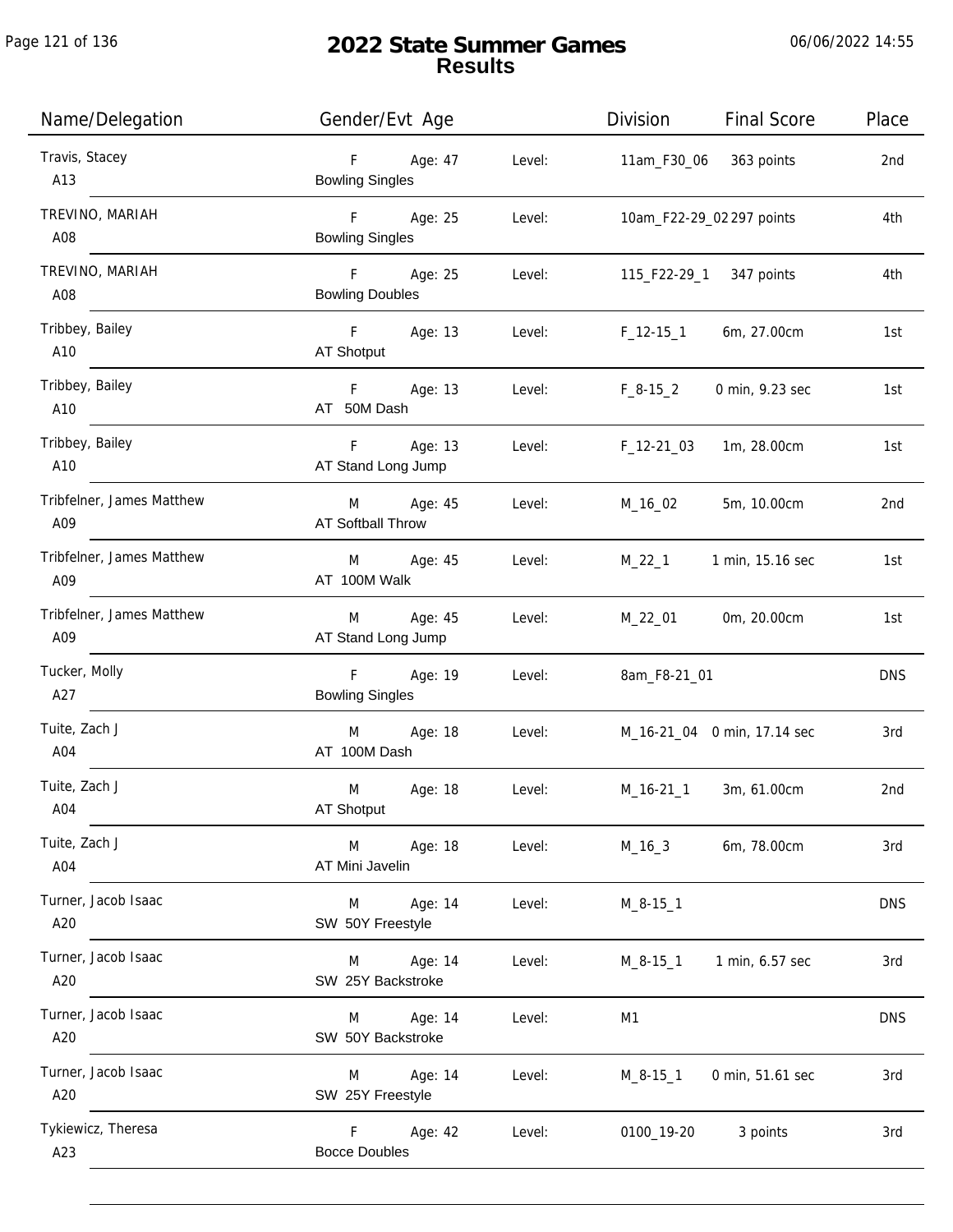Page 122 of 136

| Name/Delegation           | Gender/Evt Age                             | Division               | <b>Final Score</b> | Place |
|---------------------------|--------------------------------------------|------------------------|--------------------|-------|
| Tykiewicz, Theresa<br>A23 | Age: 42<br>F<br><b>Bocce Singles</b>       | Level:<br>0900_19-20   | 4 points           | 4th   |
| Tyll, River<br>A14        | M Age: 24<br><b>AT Softball Throw</b>      | Level:<br>M_16_11      | 19m, 80.00cm       | 1st   |
| Tyll, River<br>A14        | M Age: 24<br>AT 50M Dash                   | Level:<br>M_16-29_8    | 0 min, 8.53 sec    | 1st   |
| Tyll, River<br>A14        | M Age: 24<br>AT Stand Long Jump            | Level:<br>M_22_11      | 1m, 84.00cm        | 1st   |
| Ullom, Piper<br>A15       | F Age: 18<br>AT Stand Long Jump            | Level:<br>$F_12-21_01$ | 0m, 60.00cm        | 2nd   |
| Ullom, Piper<br>A15       | F Age: 18<br>AT 50M Dash                   | Level:<br>F_16-29_1    | 0 min, 21.90 sec   | 2nd   |
| Ullom, Piper<br>A15       | F<br>Age: 18<br>AT Softball Throw          | Level:<br>F_12-99_03   | 7m, 0.00cm         | 4th   |
| Ulrich, Whitney A<br>A08  | Age: 30<br>F.<br><b>Bocce Doubles</b>      | <b>ALTS</b><br>Level:  |                    |       |
| Ulrich, Whitney A<br>A08  | F Age: 30<br><b>Bocce Singles</b>          | Level:<br>ALT          |                    |       |
| Unti, Darrina M<br>A01    | F<br>Age: 38<br>AT 100M Dash               | Level:<br>$F_30_01$    | 0 min, 52.03 sec   | 3rd   |
| Unti, Darrina M<br>A01    | F <sub>12</sub><br>Age: 38<br>AT 200M Dash | Level:<br>$F_30_1$     | 1 min, 46.95 sec   | 3rd   |
| Unti, Darrina M<br>A01    | $\mathsf F$<br>Age: 38<br>AT 50M Dash      | $F_30_1$<br>Level:     | 0 min, 23.48 sec   | 3rd   |
| Upton, Austin<br>A30      | Age: 27<br>M<br>AT 50M Dash                | Level:<br>M_16-29_5    | 0 min, 9.97 sec    | 2nd   |
| Upton, Austin<br>A30      | Age: 27<br>M<br>AT Stand Long Jump         | Level:<br>M_22_06      | 1m, 2.00cm         | 1st   |
| Upton, Austin<br>A30      | Age: 27<br>M<br><b>AT Softball Throw</b>   | Level:<br>M_16_12      | 20m, 10.00cm       | 1st   |
| Uram, Elizabeth<br>A06    | F.<br>Age: 35<br><b>Bocce Singles</b>      | Level:<br>0900_07-08   | 3 points           | 3rd   |
| Uram, Elizabeth<br>A06    | F.<br>Age: 35<br><b>Bocce Doubles</b>      | Level:<br>0100_15-16   | 1 points           | 1st   |
| Ursitti, James M<br>A10   | Age: 14<br>M<br>AT Stand Long Jump         | Level:<br>M_12-21_05   | 1m, 45.00cm        | 1st   |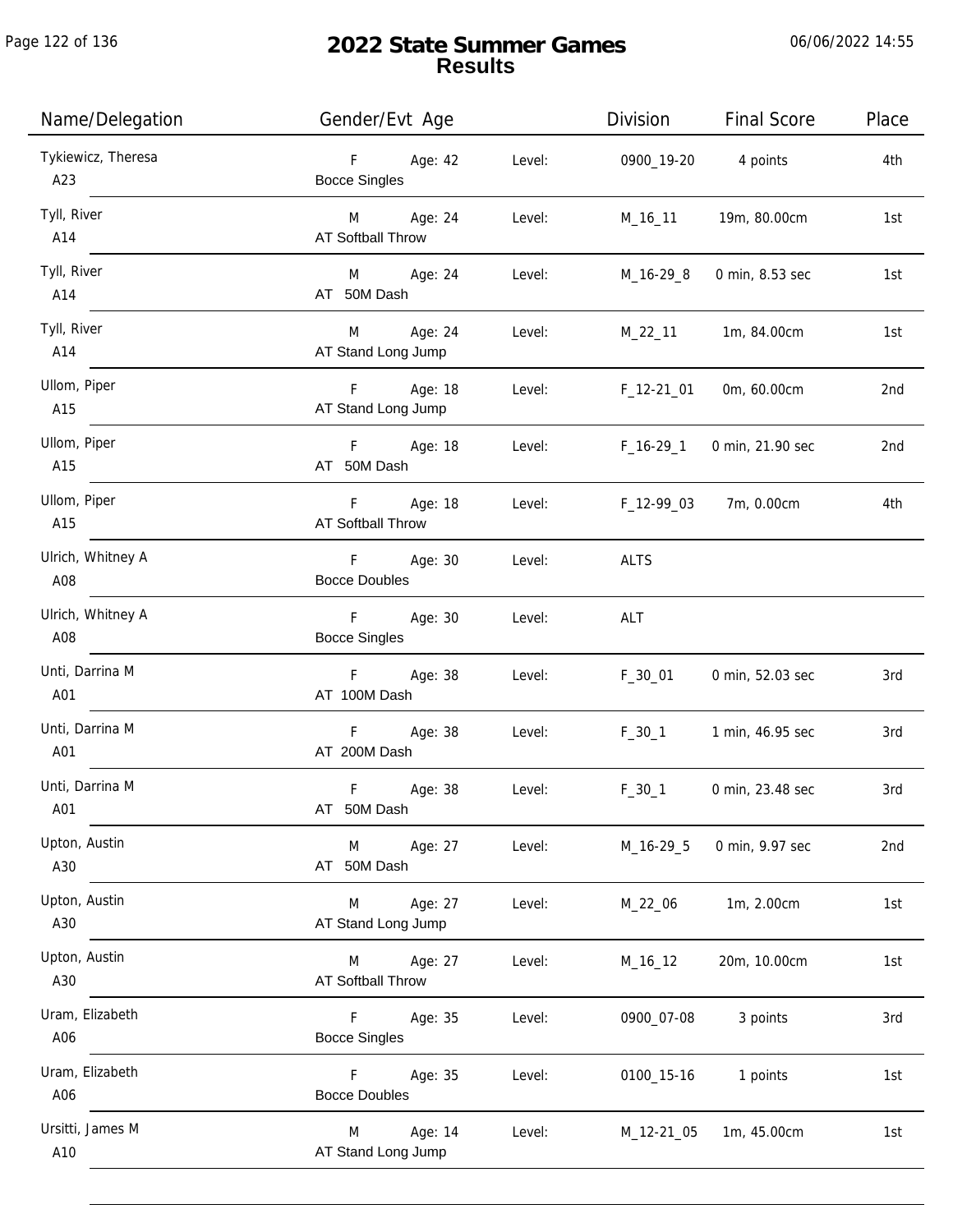Page 123 of 136

j.

| Name/Delegation                 | Gender/Evt Age                                     |        | Division       | <b>Final Score</b> | Place           |
|---------------------------------|----------------------------------------------------|--------|----------------|--------------------|-----------------|
| Ursitti, James M<br>A10         | Age: 14<br>M<br>AT 50M Dash                        | Level: | M_8-15_3       | 0 min, 10.91 sec   | 3rd             |
| Ursitti, James M<br>A10         | Age: 14<br>M <sub>ar</sub><br>AT Softball Throw    | Level: | M_12-15_02     | 19m, 50.00cm       | 2nd             |
| Uthoff, Stephanie Kay<br>A11    | F <sub>11</sub><br>Age: 39<br><b>Bocce Singles</b> | Level: | 0900_07-08     | 2 points           | 2 <sub>nd</sub> |
| Uthoff, Stephanie Kay<br>A11    | Fig. 1<br>Age: 39<br><b>Bocce Doubles</b>          | Level: | 0100_17-18     | 2 points           | 2nd             |
| Valenti, Zachary<br>A15         | M Age: 24<br>SW 50Y Freestyle                      | Level: | M_22-29_2      | 0 min, 41.10 sec   | 1st             |
| Valenti, Zachary<br>A15         | M Age: 24<br>SW 50Y Backstroke                     | Level: | M4             | 0 min, 55.15 sec   | 3rd             |
| Valentik, Samantha J<br>A23     | Age: 24<br>F.<br>SW 50Y Breaststroke               | Level: | F <sub>1</sub> | 1 min, 10.48 sec   | 2nd             |
| Valentik, Samantha J<br>A23     | Age: 24<br>F.<br>SW 50Y Freestyle                  | Level: | $F_22-29_4$    | 0 min, 46.16 sec   | 1st             |
| Valentik, Samantha J<br>A23     | F Age: 24<br>SW 50Y Backstroke                     | Level: | F4             | 0 min, 58.62 sec   | 1st             |
| Vallette, Sidney C.<br>A15      | $F =$<br>Age: 28<br><b>Bocce Doubles</b>           | Level: | 0100_13-14     | 1 points           | 1st             |
| Van Oeveren, Katie Faith<br>A11 | Age: 27<br>$F -$<br>AT Stand Long Jump             | Level: | $F_22_04$      | 0m, 75.00cm        | 6th             |
| Van Oeveren, Katie Faith<br>A11 | $\mathsf F$<br>Age: 27<br>AT Shotput               | Level: | $F_22-29-1$    | 4m, 74.00cm        | 2nd             |
| Van Oeveren, Katie Faith<br>A11 | F<br>Age: 27<br>AT Mini Javelin                    | Level: | $F_16_4$       | 13m, 5.00cm        | 1st             |
| VanDaele, Michael D<br>A34      | M<br>Age: 38<br><b>Bowling Singles</b>             | Level: | 1200_M30_05    | 374 points         | 4th             |
| VanDaele, Michael D<br>A34      | M<br>Age: 38<br><b>Bowling Doubles</b>             | Level: | 215_M30_3A     | 391 points         | 2nd             |
| VandenBerg, John Nathan<br>A11  | Age: 38<br>M<br>AT Softball Throw                  | Level: | M_16_11        | 17m, 0.00cm        | 2nd             |
| VandenBerg, John Nathan<br>A11  | Age: 38<br>M<br>AT Run Long Jump                   | Level: | $M_22_2$       | 1m, 66.00cm        | 3rd             |
| VandenBerg, John Nathan<br>A11  | Age: 38<br>M<br>AT 100M Dash                       | Level: | M_30_04        | 0 min, 18.05 sec   | 3rd             |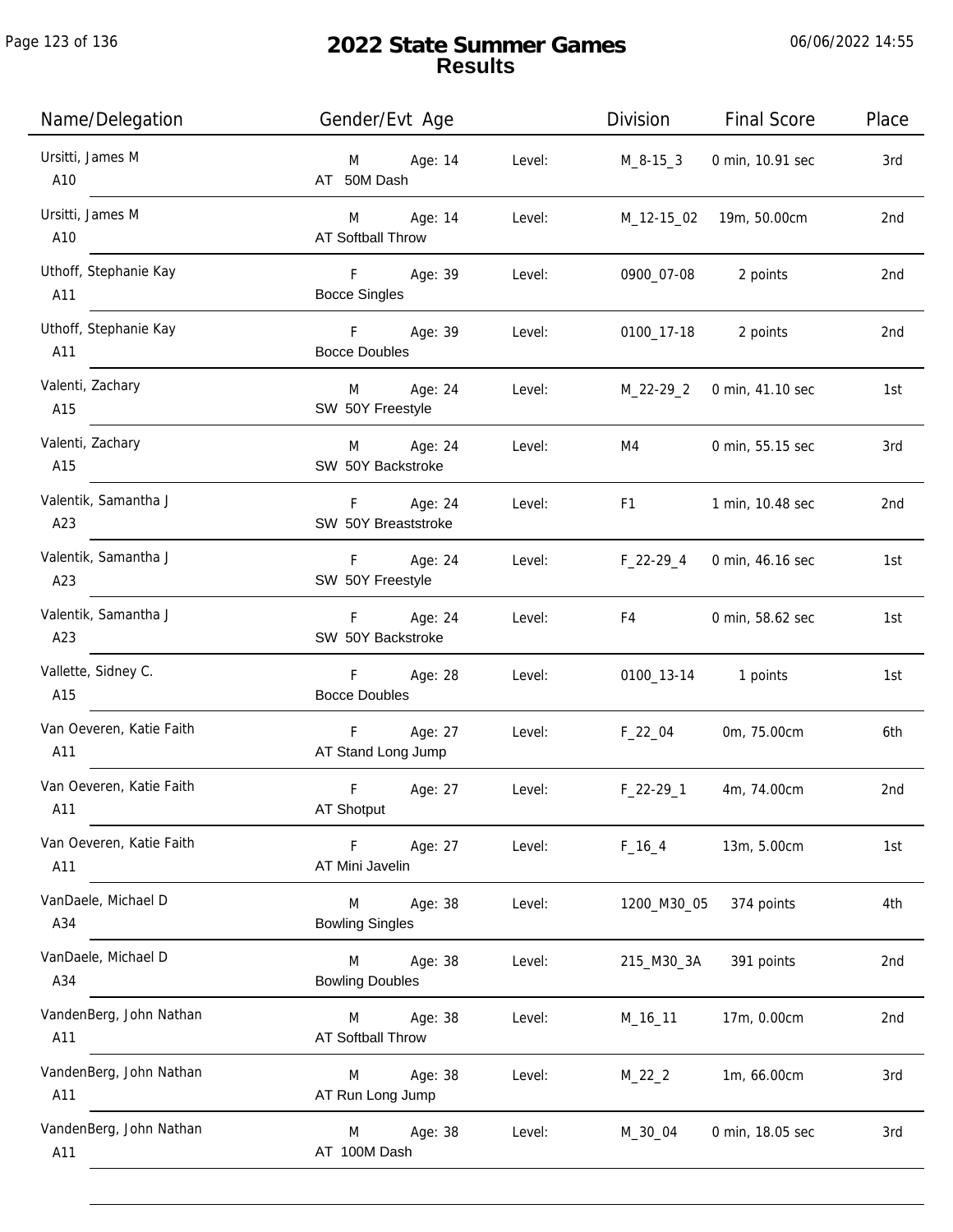| Name/Delegation                   | Gender/Evt Age                             |        | Division    | <b>Final Score</b>          | Place |
|-----------------------------------|--------------------------------------------|--------|-------------|-----------------------------|-------|
| VANDERWAALS, DONNY Michael<br>A08 | M Age: 35<br><b>Bocce Modified Singles</b> | Level: | 9am_1-2     | 1 points                    | 1st   |
| VANDERWAALS, DONNY Michael<br>A08 | M Age: 35<br><b>Bocce Modified Doubles</b> | Level: | 2           | 1 points                    | 1st   |
| VanHorn, Joseph<br>A07            | M Age: 28<br>AT 100M Dash                  | Level: |             | M_22-29_01 0 min, 24.84 sec | 2nd   |
| VanHorn, Joseph<br>A07            | M Age: 28<br>AT Softball Throw             | Level: |             | M_16_10 13m, 70.00cm        | 4th   |
| VanHorn, Joseph<br>A07            | M Age: 28<br>AT 50M Dash                   | Level: |             | M_16-29_2 0 min, 17.13 sec  | 8th   |
| Vanneste, Benjamin<br>A20         | M Age: 25<br><b>Bowling Singles</b>        | Level: |             | 9am_M22-29_04 370 points    | 5th   |
| Vanneste, Benjamin<br>A20         | M Age: 25<br><b>Bowling Doubles</b>        | Level: |             | 215_M30_2A 373 points       | 4th   |
| VanOrden, Donna<br>A07            | F Age: 61<br>AT Stand Long Jump            | Level: | F_22_04     | 0m, 93.00cm                 | 1st   |
| VanOrden, Donna<br>A07            | F Age: 61<br>AT 100M Walk                  | Level: | $F_22_3$    | 0 min, 44.19 sec            | 2nd   |
| VanOrden, Donna<br>A07            | F Age: 61<br>AT Softball Throw             | Level: | F_12-99_09  | 14m, 0.00cm                 | 3rd   |
| VanTifflin, Landon M<br>A10       | M Age: 20<br><b>AT Softball Throw</b>      | Level: |             | M_16_13 17m, 70.00cm        | 7th   |
| VanTifflin, Landon M<br>A10       | M<br>Age: 20<br>AT 100M Dash               | Level: |             | M_16-21_03 0 min, 20.74 sec | 3rd   |
| VanTifflin, Landon M<br>A10       | Age: 20<br>M<br>AT Stand Long Jump         | Level: | M_12-21_05  | 1m, 30.00cm                 | 1st   |
| VanWormer, Colin James<br>A19     | Age: 37<br>M<br>Horseshoe Doubles          | Level: | M5          | 21 points                   | 1st   |
| VanWormer, Colin James<br>A19     | M<br>Age: 37<br>Horseshoe Singles          | Level: | $M_30_4$    | 17 points                   | 1st   |
| Vargo, Amanda M<br>A05            | Age: 32<br>F<br><b>Bowling Singles</b>     | Level: | 11am_F30_03 | 346 points                  | 6th   |
| Vargo, Amanda M<br>A05            | Age: 32<br>F.<br><b>Bowling Doubles</b>    | Level: | 215_M30_4A  | 430 points                  | 3rd   |
| Veenstra, Andrew James<br>A11     | Age: 29<br>M<br><b>Bocce Singles</b>       | Level: | 1100_15-16  | 2 points                    | 2nd   |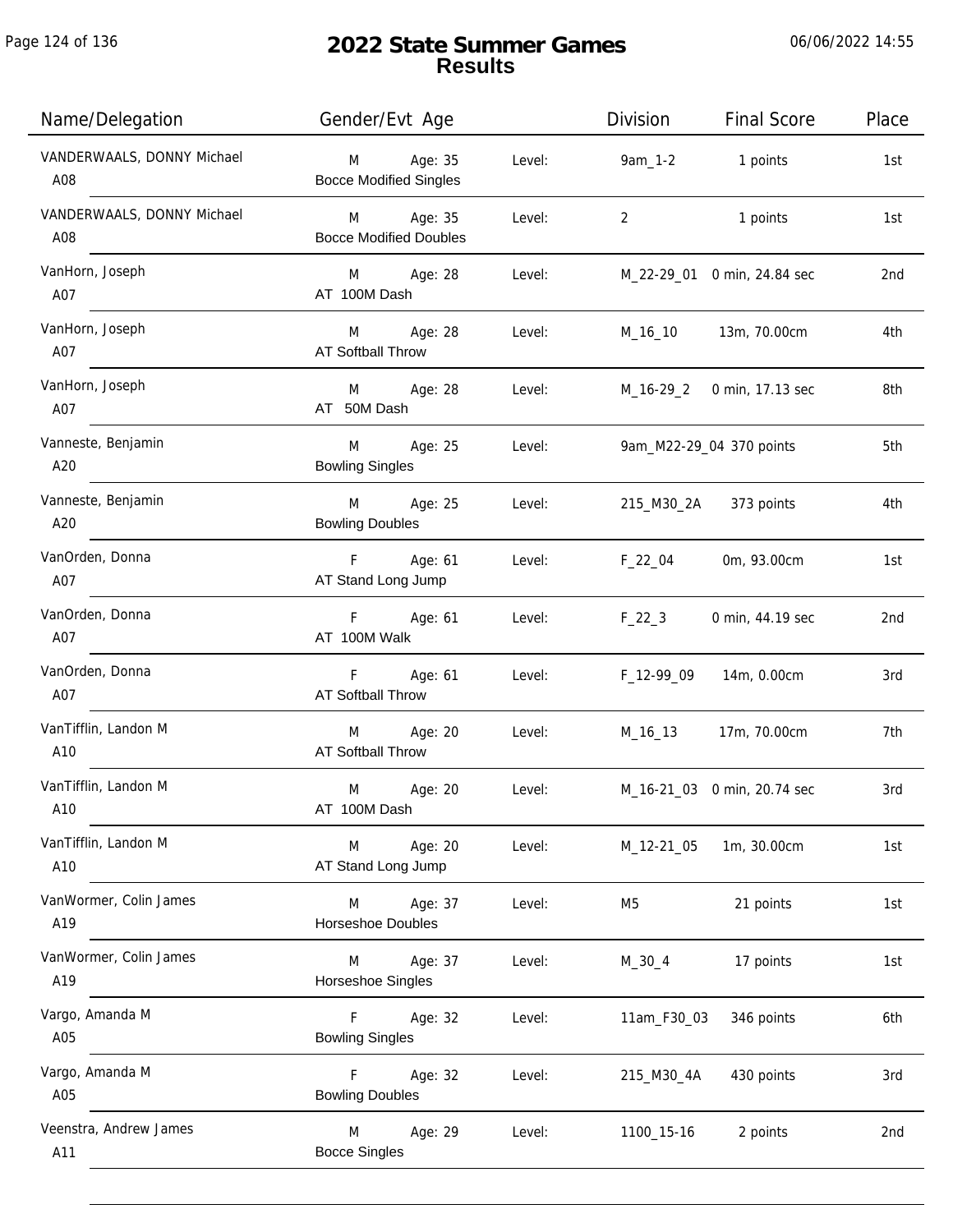| Name/Delegation               | Gender/Evt Age                      |        | Division            | Final Score                 | Place |
|-------------------------------|-------------------------------------|--------|---------------------|-----------------------------|-------|
| Veenstra, Andrew James<br>A11 | M Age: 29<br><b>Bocce Doubles</b>   | Level: | 0100_27-28          | 4 points                    | 4th   |
| venema, mickey Joseph<br>A12  | M Age: 29<br><b>Bocce Doubles</b>   | Level: | 0200_17-18          | 4 points                    | 4th   |
| venema, mickey Joseph<br>A12  | M Age: 29<br><b>Bocce Singles</b>   | Level: | 1100_09-10          | 4 points                    | 4th   |
| Verbeke, Vallory Lynn<br>A15  | F Age: 27<br><b>Bowling Doubles</b> | Level: |                     | 115_F22-29_2 334 points     | 5th   |
| Verbeke, Vallory Lynn<br>A15  | F Age: 27<br><b>Bowling Singles</b> | Level: |                     | 10am_F22-29_03 324 points   | 4th   |
| Vicars, Jaclyn<br>A23         | F Age: 33<br><b>Bocce Doubles</b>   | Level: | 0300_05-06 4 points |                             | 4th   |
| Vicars, Jaclyn<br>A23         | F Age: 33<br><b>Bocce Singles</b>   | Level: | 0900_15-16 3 points |                             | 3rd   |
| Vickstrom, James<br>A23       | M Age: 25<br>AT 100M Dash           | Level: |                     | M_22-29_01 0 min, 21.87 sec | 1st   |
| Vickstrom, James<br>A23       | M Age: 25<br>AT 50M Dash            | Level: |                     | M_16-29_3 0 min, 10.80 sec  | 4th   |
| Vickstrom, James<br>A23       | Age: 25<br>M<br>AT Shotput          | Level: |                     | M_22-29_1 6m, 42.00cm       | 1st   |
| Victoria, Jesus<br>A17        | M<br>Age: 15<br>AT 100M Dash        | Level: |                     | M_12-15_02 0 min, 22.01 sec | 2nd   |
| Victoria, Jesus<br>A17        | Age: 15<br>M<br>AT 200M Dash        | Level: |                     | M_8-21_1 0 min, 49.93 sec   | 3rd   |
| Victoria, Jesus<br>A17        | M<br>Age: 15<br>AT Shotput          | Level: | $M_12-15_2$         | 7m, 31.00cm                 | 1st   |
| Vilsaint, Alex<br>A11         | Age: 28<br>M<br>AT Stand Long Jump  | Level: | M_22_06             | 0m, 67.00cm                 | 3rd   |
| Vilsaint, Alex<br>A11         | M<br>Age: 28<br>AT 100M Dash        | Level: | M_22-29_03          |                             | DQ-LI |
| Vilsaint, Alex<br>A11         | Age: 28<br>M<br>AT Softball Throw   | Level: | M_16_05             | 10m, 20.00cm                | 5th   |
| Voss, Kyle Christopher<br>A10 | Age: 21<br>M<br>AT Softball Throw   | Level: | M_16_11             | 16m, 20.00cm                | 3rd   |
| Voss, Kyle Christopher<br>A10 | Age: 21<br>M<br>AT 100M Dash        | Level: |                     | M_16-21_02 0 min, 27.50 sec | 4th   |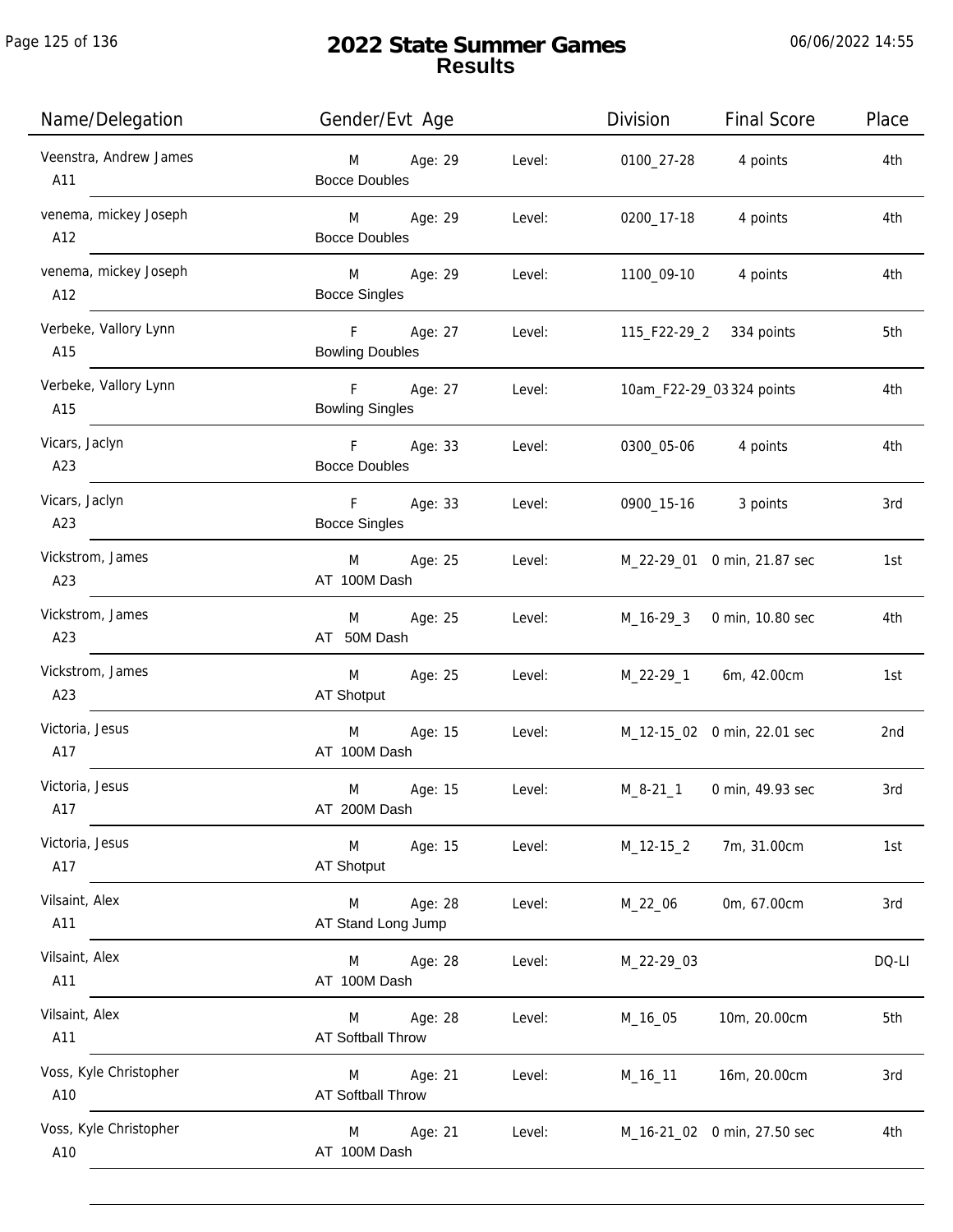| Name/Delegation               | Gender/Evt Age                                              | Division<br><b>Final Score</b> | Place  |
|-------------------------------|-------------------------------------------------------------|--------------------------------|--------|
| Voss, Kyle Christopher<br>A10 | Age: 21<br>Level:<br>M<br>AT Stand Long Jump                | 1m, 7.00cm<br>M_12-21_05       | 3rd    |
| Vu, Benson<br>A13             | M Age: 15<br>Level:<br><b>Bocce Singles</b>                 | 1000_21-22<br>3 points         | 3rd    |
| Vu, Benson<br>A13             | M <sub>2</sub><br>Age: 15<br>Level:<br><b>Bocce Doubles</b> | 0200_11-12<br>4 points         | 4th    |
| Wager, Vacya<br>A07           | M<br>Age: 25<br>Level:<br>AT Mini Javelin                   | M_16_6<br>11m, 90.00cm         | 4th    |
| Wager, Vacya<br>A07           | M<br>Age: 25<br>Level:<br>AT Shotput                        | M_22-29_3 6m, 3.00cm           | 4th    |
| Wager, Vacya<br>A07           | Age: 25<br>M<br>Level:<br>AT 100M Dash                      | M_22-29_10 0 min, 13.84 sec    | 5th    |
| WAGNER, BRITTANY<br>A08       | $F =$<br>Age: 26<br>Level:<br><b>Bowling Singles</b>        | 10am_F22-29_01 369 points      | 2nd    |
| WAGNER, BRITTANY<br>A08       | F Age: 26<br>Level:<br><b>Bowling Doubles</b>               | 115_F22-29_1<br>364 points     | 1st    |
| Wagner, Matthew Lee<br>A19    | Age: 34<br>M<br>Level:<br><b>Bowling Singles</b>            | 1200_M30_05<br>323 points      | 6th    |
| Wagner, Matthew Lee<br>A19    | Age: 34<br>M<br>Level:<br><b>Bowling Doubles</b>            | 315_M30_2B<br>376 points       | 4th    |
| Walcutt, Emily Marie<br>A06   | $\mathsf F$<br>Age: 16<br>Level:<br><b>Bocce Doubles</b>    | 0100_05-06<br>2 points         | 2nd    |
| Walcutt, Emily Marie<br>A06   | F<br>Age: 16<br>Level:<br><b>Bocce Singles</b>              | 0800_07-08<br>1 points         | 1st    |
| Walker, Darnell<br>A26        | M<br>Age: 23<br>Level:<br><b>Bowling Singles</b>            | 9am_M22-29_01 364 points       | 3rd    |
| Walker, Fred<br>A26           | M<br>Age: 21<br>Level:<br><b>Bowling Singles</b>            | 8am_M8-21_03 368 points        | 3rd    |
| Walker, Jacob<br>A26          | Age: 10<br>Level:<br>M<br>AT Softball Throw                 | M_8-11_01<br>14m, 10.00cm      | 1st    |
| Walker, Jacob<br>A26          | Age: 10<br>Level:<br>M<br>AT Run Long Jump                  | $M_8-15-1$                     | DQ-FOU |
| Walker, Jacob<br>A26          | Age: 10<br>Level:<br>M<br>AT 100M Dash                      | M_08-11_01 0 min, 18.99 sec    | 2nd    |
| Wallace, Anjin Kim<br>A11     | F<br>Age: 36<br>Level:<br><b>Bocce Singles</b>              | 0900_05-06<br>2 points         | 2nd    |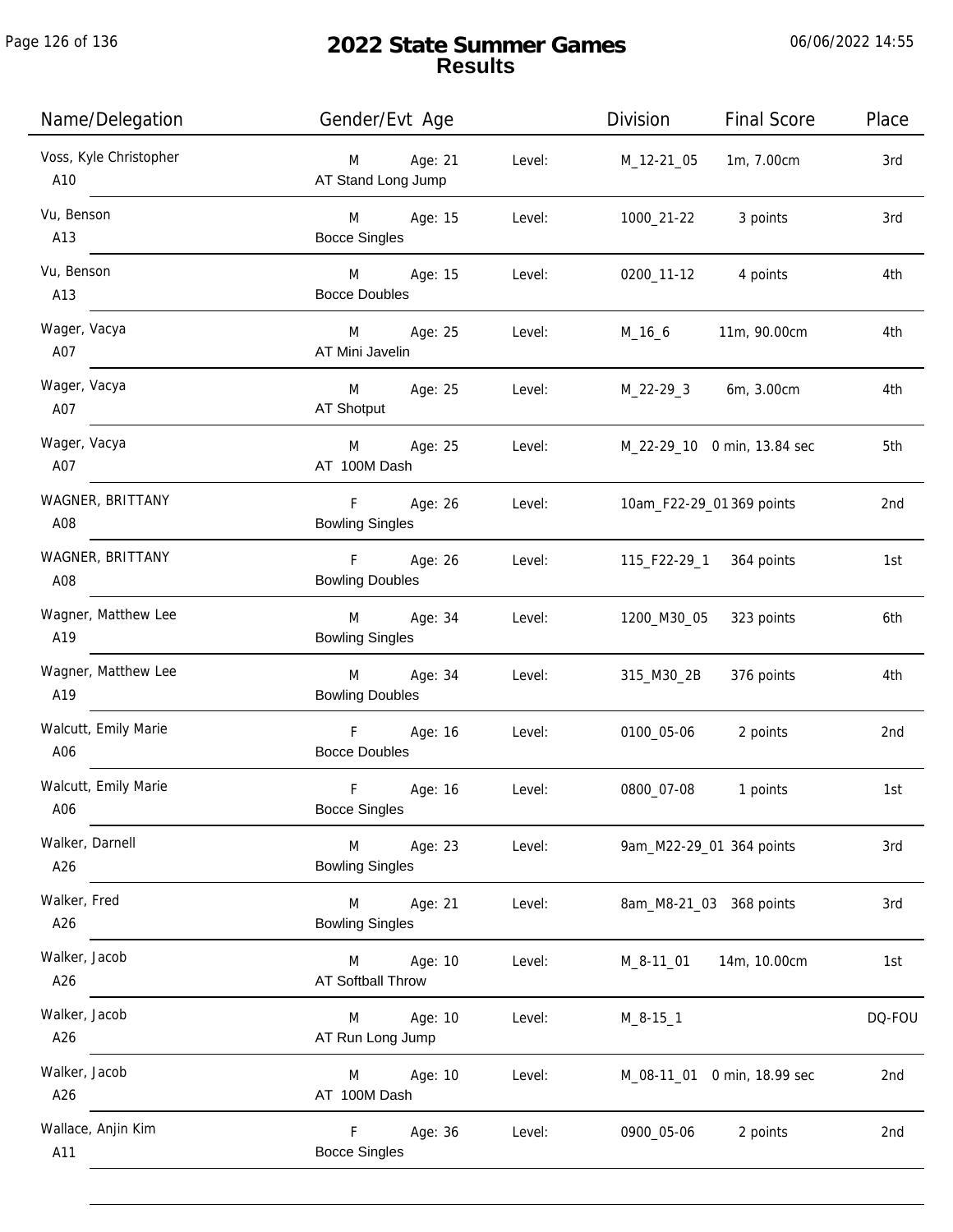Page 127 of 136

j.

| Name/Delegation            | Gender/Evt Age                            |        | Division   | <b>Final Score</b>          | Place |
|----------------------------|-------------------------------------------|--------|------------|-----------------------------|-------|
| Wallace, Anjin Kim<br>A11  | F Age: 36<br><b>Bocce Doubles</b>         | Level: | 0200_17-18 | 2 points                    | 2nd   |
| Wallen, Kailey Joy<br>A15  | F Age: 30<br>AT Stand Long Jump           | Level: | $F_22_03$  | 0m, 80.00cm                 | 4th   |
| Wallen, Kailey Joy<br>A15  | F Age: 30<br>AT 100M Dash                 | Level: | $F_30_02$  | 0 min, 26.08 sec            | 1st   |
| Wallen, Kailey Joy<br>A15  | F Age: 30<br>AT Shotput                   | Level: | $F_30_3$   | 3m, 50.00cm                 | 4th   |
| Waller, Carl<br>A26        | M <sub>2</sub><br>Age: 23<br>AT 200M Dash | Level: |            | M_22-29_4 0 min, 30.46 sec  | 4th   |
| Waller, Carl<br>A26        | M<br>Age: 23<br>AT 100M Dash              | Level: |            | M_22-29_08 0 min, 13.34 sec | 3rd   |
| Waller, Carl<br>A26        | M<br>Age: 23<br>AT Shotput                | Level: | M_22-29_5  | 6m, 7.00cm                  | 5th   |
| Ward, Zach A<br>A30        | M<br>Age: 19<br><b>Bocce Singles</b>      | Level: |            | 1000_13-14 1 points         | 1st   |
| Ward, Zach A<br>A30        | Age: 19<br>M<br><b>Bocce Doubles</b>      | Level: | 0200_17-18 | 1 points                    | 1st   |
| Warner, Shawn<br>A17       | Age: 35<br>M<br>AT 100M Dash              | Level: | M_30_08    | 0 min, 14.78 sec            | 1st   |
| Warner, Shawn<br>A17       | M<br>Age: 35<br>AT Shotput                | Level: | M_30_6     | 8m, 98.00cm                 | 3rd   |
| Warner, Shawn<br>A17       | Age: 35<br>M<br>AT 200M Dash              | Level: | $M_30_4$   | 0 min, 34.32 sec            | 2nd   |
| Washington, Jeremey<br>A26 | M<br>Age: 28<br>AT 100M Dash              | Level: |            | M_22-29_08 0 min, 16.02 sec | 7th   |
| Washington, Jeremey<br>A26 | M<br>Age: 28<br><b>AT Shotput</b>         | Level: | M_22-29_7  | 5m, 26.00cm                 | 6th   |
| Washington, Jeremey<br>A26 | M<br>Age: 28<br>AT 200M Dash              | Level: | M_22-29_1  | 0 min, 36.54 sec            | 1st   |
| Webster, John A<br>A04     | M<br>Age: 30<br><b>AT Shotput</b>         | Level: | $M_30_6$   | 8m, 38.00cm                 | 5th   |
| Webster, John A<br>A04     | Age: 30<br>M<br>AT 100M Dash              | Level: | M_30_06    | 0 min, 19.62 sec            | 8th   |
| Webster, John A<br>A04     | Age: 30<br>M<br>AT Run Long Jump          | Level: | $M_22_2$   | 1m, 46.00cm                 | 4th   |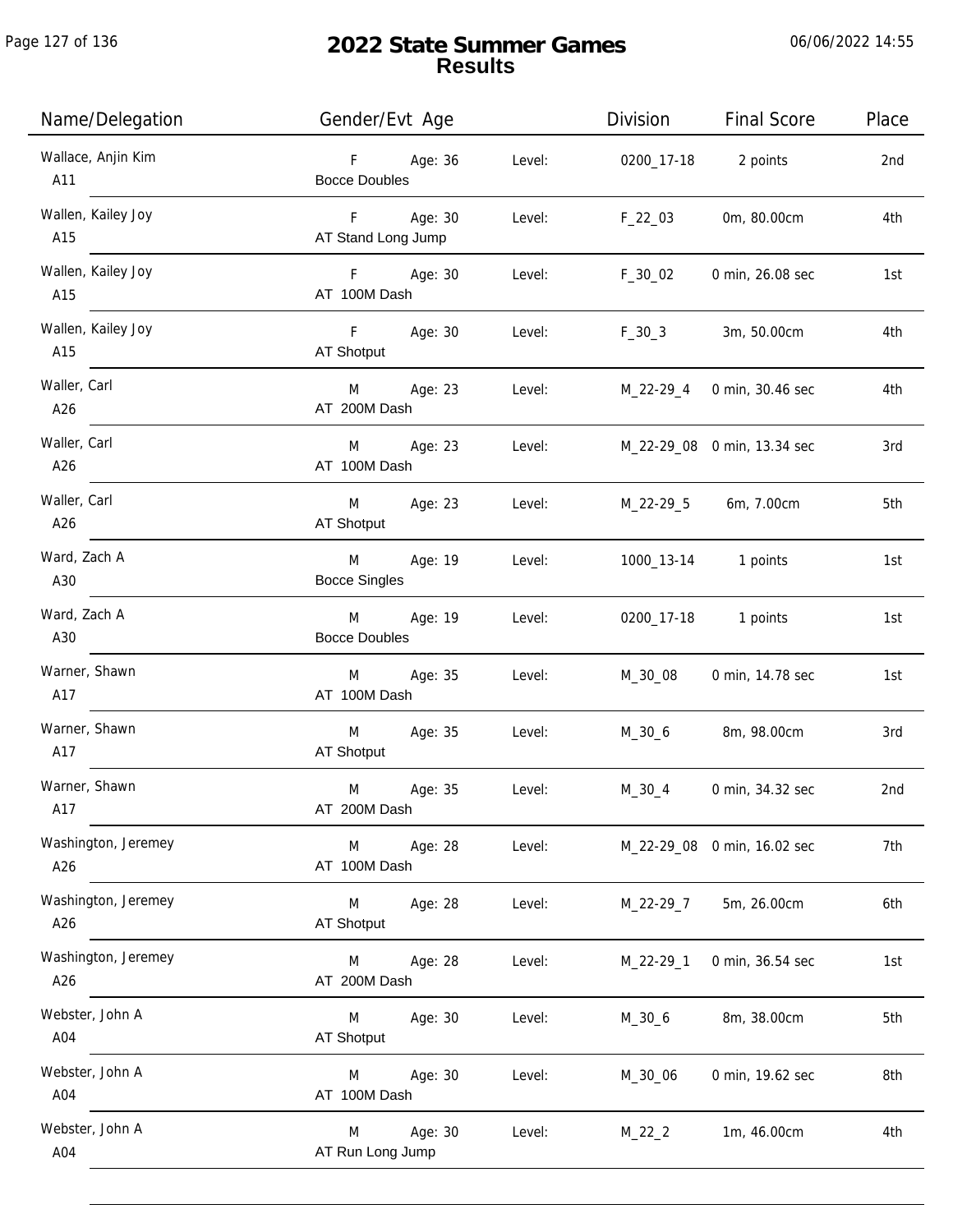Page 128 of 136

j.

# **2022 State Summer Games Results**

06/06/2022 14:55

| Name/Delegation              | Gender/Evt Age                                 |        | Division     | <b>Final Score</b> | Place      |
|------------------------------|------------------------------------------------|--------|--------------|--------------------|------------|
| Welch, Rodney Lee<br>A07     | Age: 44<br>M<br>Horseshoe Singles              | Level: | $M_30_4$     |                    |            |
| Welch, Rodney Lee<br>A07     | M Age: 44<br>Horseshoe Doubles                 | Level: | M5           |                    | <b>DNS</b> |
| Weller, Sara Jean<br>A05     | F Age: 31<br><b>Bocce Doubles</b>              | Level: | 0100_21-22   | 3 points           | 3rd        |
| Weller, Sara Jean<br>A05     | F<br>Age: 31<br><b>Bocce Singles</b>           | Level: | 0900_19-20   | 2 points           | 2nd        |
| Weller, Sierra Nicole<br>A19 | F<br>Age: 19<br>SW 25Y Freestyle               | Level: | $F_16-21_2$  | 0 min, 20.07 sec   | 1st        |
| Weller, Sierra Nicole<br>A19 | $F =$<br>Age: 19<br>SW 25Y Backstroke          | Level: | $F_16-21_1$  | 0 min, 27.15 sec   | 1st        |
| Weller, Sierra Nicole<br>A19 | Age: 19<br>F.<br>SW 50Y Freestyle              | Level: | $F_16-21_2$  | 2 min, 19.25 sec   | 3rd        |
| Welton, Hope<br>A08          | Age: 22<br>F.<br><b>Bocce Modified Singles</b> | Level: | 8am_3-4      | 2 points           | 2nd        |
| Welton, Hope<br>A08          | F Age: 22<br><b>Bocce Modified Doubles</b>     | Level: | $\mathbf{1}$ | 4 points           | 3rd        |
| Wendt, Jacob W<br>A10        | M Age: 24<br>AT Stand Long Jump                | Level: | M_22_10      | 1m, 27.00cm        | 1st        |
| Wendt, Jacob W<br>A10        | M Age: 24<br>AT Softball Throw                 | Level: | M_16_07      | 13m, 20.00cm       | 1st        |
| Wendt, Jacob W<br>A10        | M<br>Age: 24<br>AT 50M Dash                    | Level: | M_16-29_4    | 0 min, 10.53 sec   | 4th        |
| Wentworth, Robb Arron<br>A07 | Age: 54<br>M<br><b>Bocce Doubles</b>           | Level: | 0200_19-20   | 3 points           | 3rd        |
| Wentworth, Robb Arron<br>A07 | Age: 54<br>M<br><b>Bocce Singles</b>           | Level: | 1100_15-16   | 3 points           | 3rd        |
| Wetzig, Katie Mable<br>A32   | Age: 26<br>F.<br>AT 100M Dash                  | Level: | $F_22-29_02$ | 0 min, 21.36 sec   | 1st        |
| Wetzig, Katie Mable<br>A32   | Age: 26<br>F.<br>AT Stand Long Jump            | Level: | $F_22_07$    | 1m, 10.00cm        | 1st        |
| Wetzig, Katie Mable<br>A32   | F.<br>Age: 26<br>AT Softball Throw             | Level: | F_12-99_06   | 9m, 0.00cm         | 5th        |
| Whalen, Meghan<br>A23        | F.<br>Age: 41<br><b>Bocce Doubles</b>          | Level: | 0100_25-26   | 2 points           | 2nd        |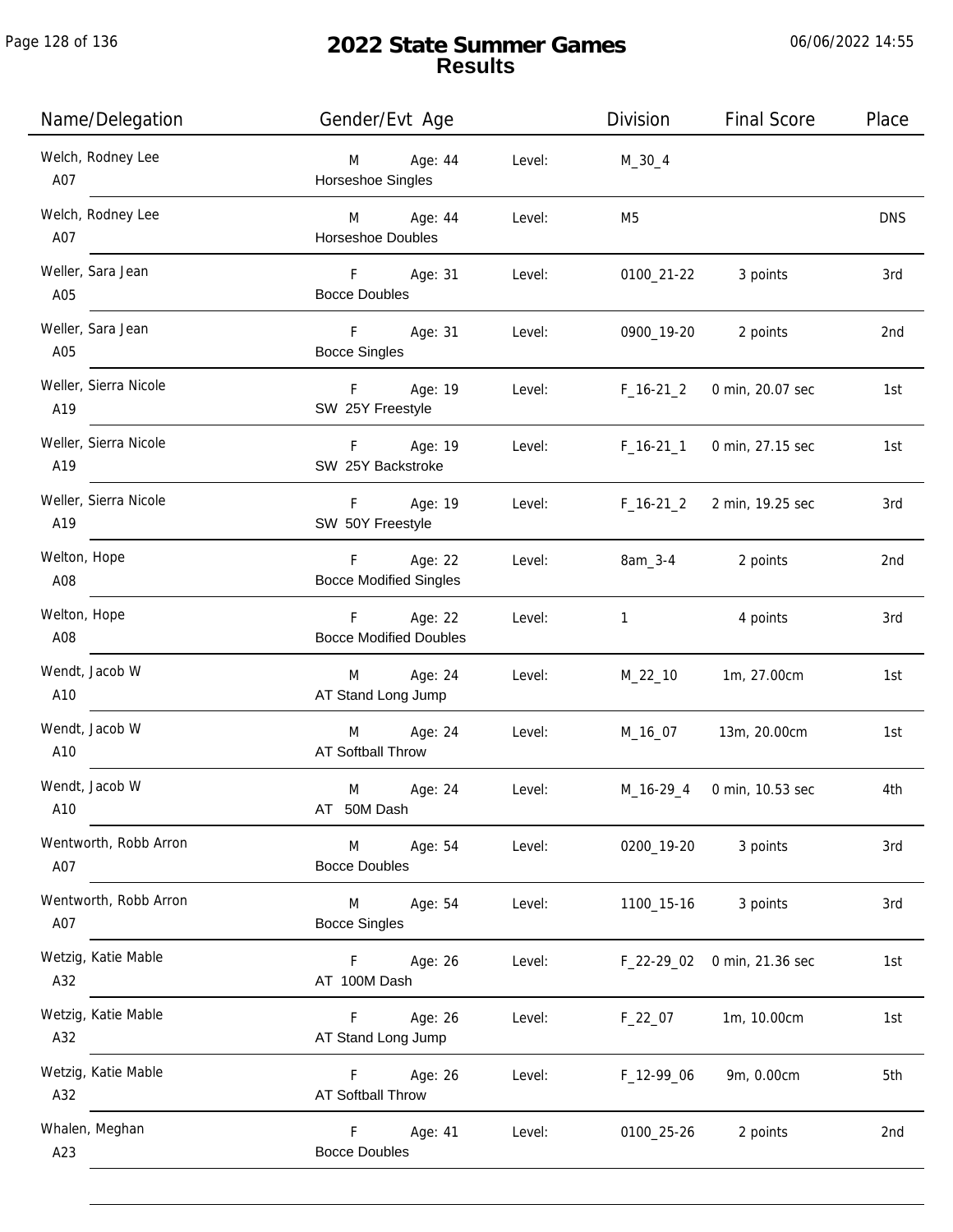| Name/Delegation              | Gender/Evt Age                       |        | Division                       | <b>Final Score</b>         | Place |
|------------------------------|--------------------------------------|--------|--------------------------------|----------------------------|-------|
| Whalen, Meghan<br>A23        | F<br>Age: 41<br><b>Bocce Singles</b> | Level: |                                | 0900_25-26 1 points        | 1st   |
| Whaley, Dawn Marie<br>A32    | F Age: 49<br>AT Stand Long Jump      | Level: | F_22_07                        | 0m, 90.00cm                | 5th   |
| Whaley, Dawn Marie<br>A32    | F Age: 49<br>AT 100M Dash            | Level: | $F_30_03$                      | 0 min, 24.36 sec           | 2nd   |
| Whaley, Dawn Marie<br>A32    | F Age: 49<br>AT Softball Throw       |        | Level: F_12-99_09 15m, 50.00cm |                            | 1st   |
| Wheelock, Lucas M<br>A15     | Age: 19<br>M<br>SW 4X25 Free Relay   | Level: | $1 \quad \text{or} \quad$      | 1 min, 41.94 sec           | 1st   |
| Wheelock, Lucas M<br>A15     | M Age: 19<br>SW 25Y Backstroke       | Level: | M_16-21_2 0 min, 35.82 sec     |                            | 3rd   |
| Wheelock, Lucas M<br>A15     | Age: 19<br>M<br>SW 25Y Freestyle     | Level: |                                | M_16-21_2 0 min, 26.59 sec | 3rd   |
| Whinnie, Lisa R<br>A27       | F Age: 49<br><b>Bowling Singles</b>  | Level: | 11am_F30_05                    | 357 points                 | 3rd   |
| Whinnie, Lisa R<br>A27       | F Age: 49<br><b>Bowling Doubles</b>  | Level: | 315_M30_1B                     | 325 points                 | 4th   |
| Whisman, Elijah M.<br>A10    | Age: 21<br>M<br>Horseshoe Doubles    | Level: | M4                             | 6 points                   | 3rd   |
| Whisman, Elijah M.<br>A10    | Age: 21<br>M<br>Horseshoe Singles    | Level: |                                | M_8-29_3M 1 points         | 1st   |
| Whisman, Kristy<br>A04       | F<br>Age: 44<br>SW 50Y Freestyle     | Level: | $F_30_2$                       | 1 min, 11.96 sec           | 1st   |
| Whisman, Kristy<br>A04       | Age: 44<br>F.<br>SW 25Y Backstroke   | Level: | $F_30_1$                       | 0 min, 48.98 sec           | 3rd   |
| Whisman, Kristy<br>A04       | Age: 44<br>F<br>SW 50Y Backstroke    | Level: | F <sub>2</sub>                 | 1 min, 40.77 sec           | 2nd   |
| White, Joshua Michael<br>A14 | Age: 30<br>M<br>Horseshoe Singles    | Level: | $M_30_1$                       | 8 points                   | 1st   |
| White, Joshua Michael<br>A14 | Age: 30<br>M<br>Horseshoe Doubles    | Level: | M2                             | 7 points                   | 2nd   |
| White, Justin Luke<br>A17    | Age: 22<br>M<br>SW 50Y Backstroke    | Level: | M4                             | 0 min, 59.49 sec           | 4th   |
| White, Justin Luke<br>A17    | Age: 22<br>M<br>SW 50Y Freestyle     | Level: |                                | M_22-29_3 0 min, 44.52 sec | 3rd   |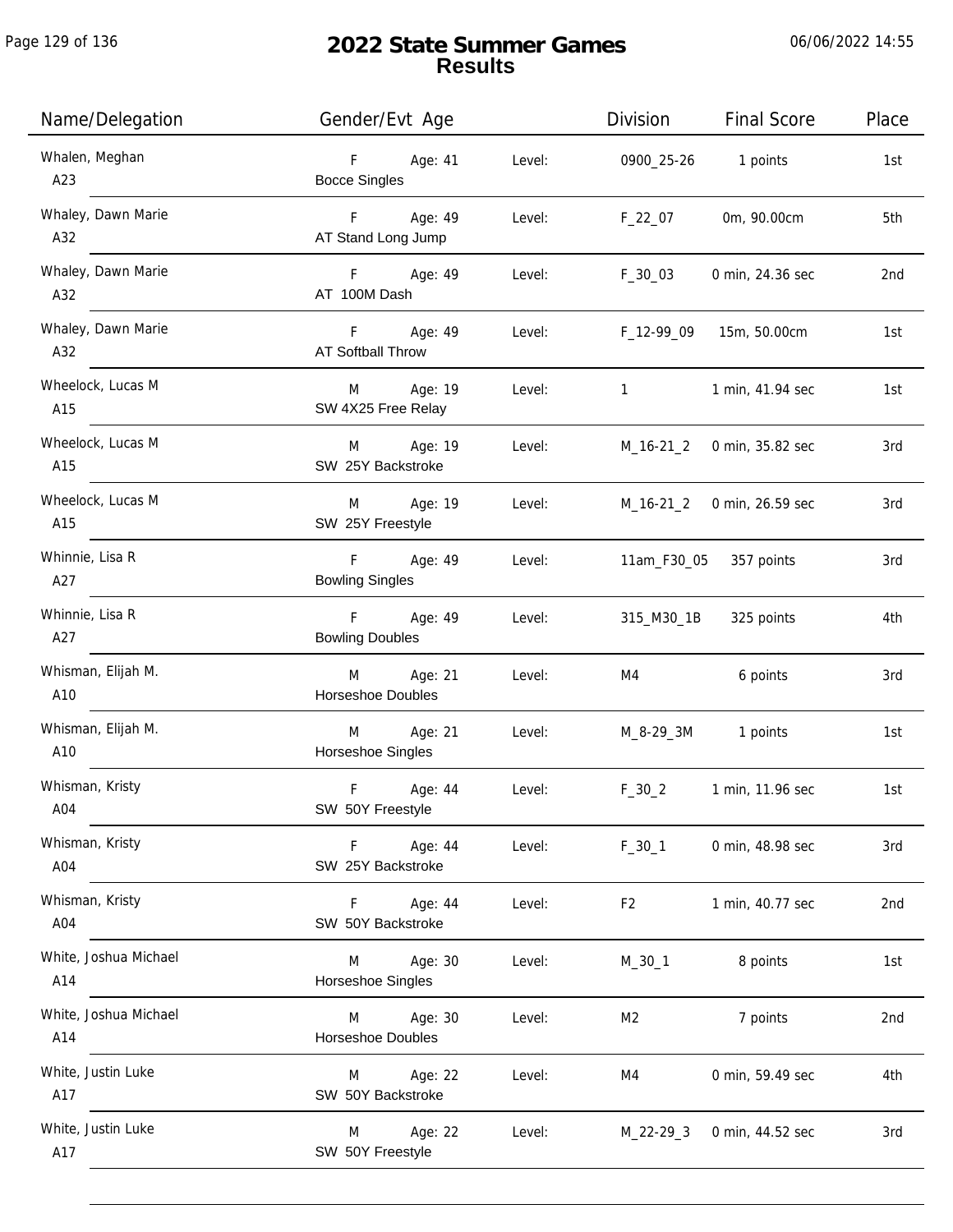| Name/Delegation                 | Gender/Evt Age                              |        | Division<br><b>Final Score</b>  | Place      |
|---------------------------------|---------------------------------------------|--------|---------------------------------|------------|
| White, Justin Luke<br>A17       | Age: 22<br>M<br>SW 25Y Freestyle            | Level: | M_22-29_2 0 min, 20.57 sec      | 1st        |
| White, Mariah C<br>A05          | F Age: 29<br><b>Bowling Ramp Doubles</b>    | Level: | 1215_Ramp_1 325 points          | 4th        |
| White, Mariah C<br>A05          | Age: 29<br>F<br><b>Bowling Ramp Singles</b> | Level: | 8am_Ramp_F1 379 points          |            |
| White, Monie<br>A26             | M Age: 22<br>AT 200M Dash                   | Level: | M_22-29_5 0 min, 28.87 sec      | 3rd        |
| White, Monie<br>A26             | M Age: 22<br>AT Shotput                     | Level: | M_22-29_7                       | <b>DNS</b> |
| White, Monie<br>A26             | Age: 22<br>M<br>AT 100M Dash                | Level: | M_22-29_09 0 min, 13.53 sec     | 1st        |
| White, Nick<br>A17              | M Age: 21<br>AT 100M Dash                   | Level: | M_16-21_06 0 min, 16.47 sec     | 4th        |
| White, Nick<br>A17              | Age: 21<br>M<br>AT 200M Dash                | Level: | M_8-21_4 0 min, 32.66 sec       | 5th        |
| White, Nick<br>A17              | Age: 21<br>M<br>AT 400M Dash                | Level: | M5<br>1 min, 25.38 sec          | 4th        |
| Whitehead, Tiffany M<br>A29     | F<br>Age: 32<br><b>Bowling Singles</b>      | Level: | 11am_F30_04 370 points          | 3rd        |
| Whitehead, Tiffany M<br>A29     | F<br>Age: 32<br><b>Bowling Doubles</b>      | Level: | 215_M30_4A 360 points           | 4th        |
| Whitlock, Jonathan Louis<br>A23 | M<br>Age: 32<br>AT Run Long Jump            | Level: | $M_22_6$<br>3m, 56.00cm         | 1st        |
| Whitlock, Jonathan Louis<br>A23 | Age: 32<br>M<br>AT 100M Dash                | Level: | 0 min, 12.84 sec<br>M_30_07     | 1st        |
| Whitlock, Jonathan Louis<br>A23 | Age: 32<br>M<br>AT Mini Javelin             | Level: | $M_16_6$<br>15m, 74.00cm        | 1st        |
| Wiley, Claire Elise<br>A10      | Age: 20<br>F.<br>AT 50M Dash                | Level: | $F_16-29.5$<br>0 min, 11.61 sec | 6th        |
| Wiley, Claire Elise<br>A10      | Age: 20<br>F<br>AT Stand Long Jump          | Level: | 1m, 6.00cm<br>$F_12-2102$       | 1st        |
| Wiley, Claire Elise<br>A10      | F<br>Age: 20<br>AT Softball Throw           | Level: | 11m, 0.00cm<br>$F_12-990$       | 2nd        |
| Wilkes, Jessica Ann<br>A19      | F<br>Age: 21<br>SW 25Y Freestyle            | Level: | $F_16-211$<br>0 min, 32.78 sec  | 3rd        |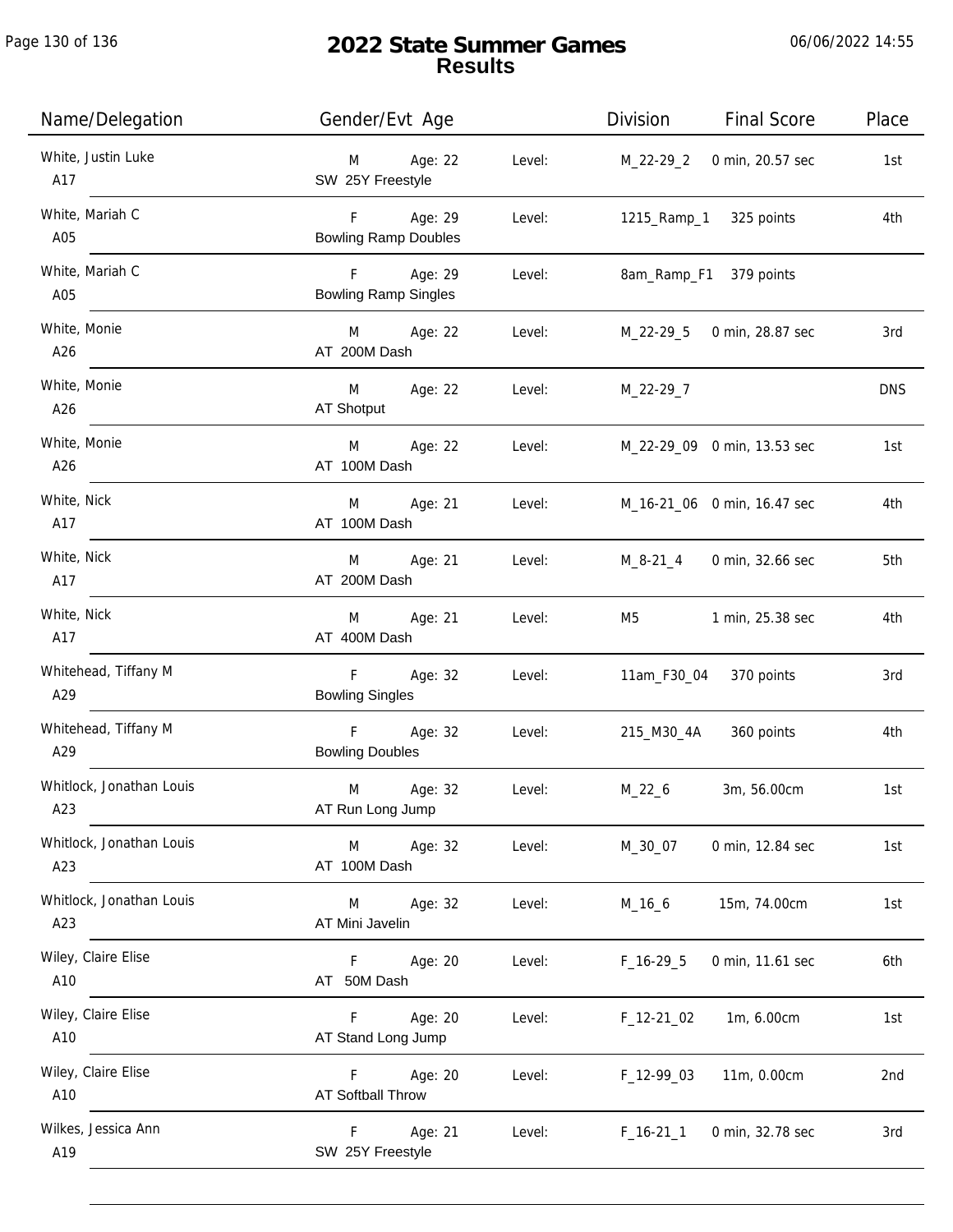| Name/Delegation                 | Gender/Evt Age                                 | Division                                 | <b>Final Score</b>          | Place |
|---------------------------------|------------------------------------------------|------------------------------------------|-----------------------------|-------|
| Wilkes, Jessica Ann<br>A19      | F Age: 21<br>SW 25Y Backstroke                 | Level:<br>$F_16-21_1$                    | 0 min, 45.33 sec            | 2nd   |
| Wilkes, Jessica Ann<br>A19      | F Age: 21<br>SW 50Y Freestyle                  | Level:                                   | F_16-21_1 1 min, 17.04 sec  | 2nd   |
| Wilkinson, Casey J<br>A19       | M Age: 26<br>Level:<br>Horseshoe Doubles       | M5                                       | 21 points                   | 1st   |
| Wilkinson, Casey J<br>A19       | M Age: 26<br>Horseshoe Singles                 | Level:                                   | M_8-29_3 2 points           | 3rd   |
| Willams, Todd Alan<br>A33       | M Age: 42<br>Level:<br>AT 800M Run             | M2                                       | 2 min, 55.88 sec            | 2nd   |
| Willams, Todd Alan<br>A33       | M Age: 42<br>Level:<br>AT 1500M Run            | M1                                       | 5 min, 39.95 sec            | 2nd   |
| Willet, Nicholas Anthony<br>A10 | M Age: 17<br>SW 4X25 Free Relay                | Level:<br>$2 \left( \frac{1}{2} \right)$ | 1 min, 48.95 sec            | 2nd   |
| Willet, Nicholas Anthony<br>A10 | M Age: 17<br>SW 25Y Freestyle                  | Level:                                   | M_16-21_2 0 min, 21.79 sec  | 1st   |
| Willet, Nicholas Anthony<br>A10 | M Age: 17<br>SW 25Y Backstroke                 | Level:                                   | M_16-21_2 0 min, 41.32 sec  | 4th   |
| Williams, Dyron<br>A26          | M Age: 26<br>Level:<br><b>Bowling Singles</b>  |                                          | 9am_M22-29_02 357 points    | 3rd   |
| Williams, Ethan<br>A14          | M Age: 23<br>AT 200M Dash                      | Level:                                   | M_22-29_2 0 min, 45.56 sec  | 5th   |
| Williams, Ethan<br>A14          | M<br>Age: 23<br>Level:<br>AT 100M Dash         |                                          | M_22-29_04 0 min, 18.07 sec | 2nd   |
| Williams, Ethan<br>A14          | M<br>Age: 23<br>Level:<br>AT 50M Dash          | M_16-29_6                                | 0 min, 9.01 sec             | 4th   |
| Williams, Jalen<br>A26          | Age: 14<br>Level:<br>M<br><b>Bocce Doubles</b> | 0200_05-06                               | 3 points                    | 3rd   |
| Williams, Jalen<br>A26          | Age: 14<br>Level:<br>M<br><b>Bocce Singles</b> | 1000_13-14                               | 4 points                    | 4th   |
| Williams, Jason<br>A04          | Age: 34<br>Level:<br>M<br>AT Shotput           | $M_30_4$                                 | 7m, 2.00cm                  | 4th   |
| Williams, Jason<br>A04          | Age: 34<br>Level:<br>M<br>AT 100M Dash         | M_30_07                                  | 0 min, 14.16 sec            | 3rd   |
| Williams, Jason<br>A04          | Age: 34<br>M<br>Level:<br>AT Run Long Jump     | $M_22_6$                                 | 3m, 3.00cm                  | 4th   |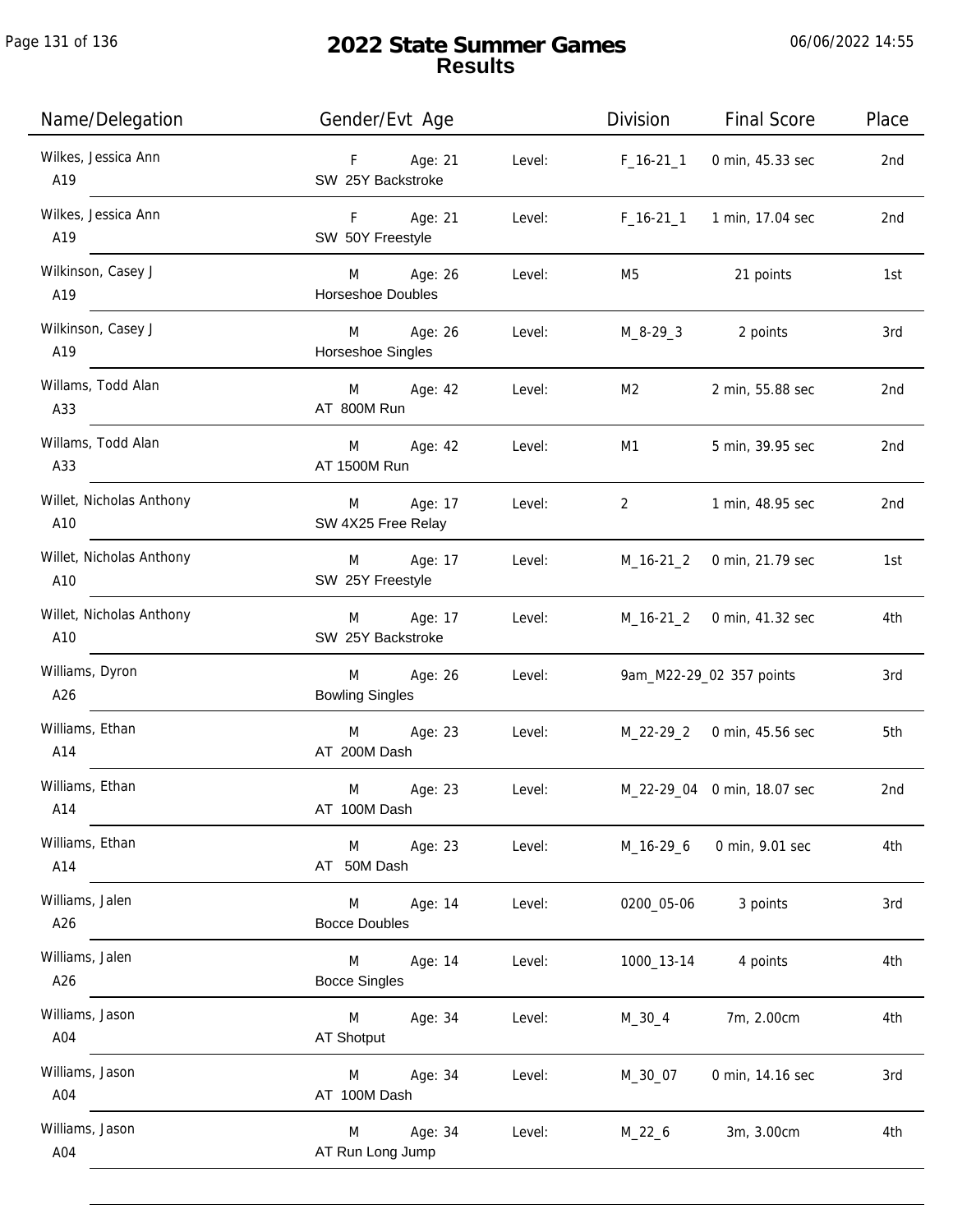| Name/Delegation             | Gender/Evt Age                                                 | Division<br><b>Final Score</b> | Place           |
|-----------------------------|----------------------------------------------------------------|--------------------------------|-----------------|
| Williams, Jerome L<br>A26   | M Age: 22<br>Level:<br>AT Shotput                              | 8m, 30.00cm<br>M_22-29_8       | 5th             |
| Williams, Jerome L<br>A26   | Age: 22<br>M <sub>2</sub><br>Level:<br>AT 200M Dash            | M_22-29_6<br>0 min, 27.04 sec  | 2 <sub>nd</sub> |
| Williams, Jerome L<br>A26   | M Age: 22<br>Level:<br>AT 100M Dash                            | M_22-29_11 0 min, 12.64 sec    | 1st             |
| Williams, Marcellous<br>A15 | M Age: 14<br>Level:<br>AT Shotput                              | M_12-15_1                      | <b>DNS</b>      |
| Williams, Marcellous<br>A15 | M Age: 14<br>Level:<br>AT Run Long Jump                        | $M_8 - 15 - 1$                 | <b>DNS</b>      |
| Williams, Marcellous<br>A15 | M Age: 14<br>Level:<br>AT 100M Dash                            | M_12-15_01                     | <b>DNS</b>      |
| Williams, Paul<br>A13       | Age: 30<br>M <sub>ar</sub><br>Level:<br><b>Bowling Doubles</b> | 215_M30_1A<br>375 points       | 3rd             |
| Williams, Paul<br>A13       | M Age: 30<br>Level:<br><b>Bowling Singles</b>                  | 11am_M30_2A 379 points         | 3rd             |
| Williamson, Lanard<br>A20   | M Age: 32<br>Level:<br><b>Bowling Doubles</b>                  | 215_M30_2A<br>323 points       | 6th             |
| Williamson, Lanard<br>A20   | Age: 32<br>M <sub>ar</sub><br>Level:<br><b>Bowling Singles</b> | 1200_M30_01 401 points         | 3rd             |
| Wilson, Brandon<br>A14      | M Age: 26<br>Level:<br>Horseshoe Singles                       | $M_8 - 29 - 2$                 | 4th             |
| Wilson, Brandon<br>A14      | M<br>Age: 26<br>Level:<br><b>Horseshoe Doubles</b>             | M3<br>3 points                 | 3rd             |
| wilson, violet<br>A04       | F Age: 32<br>Level:<br>SW 25Y Backstroke                       | $F_30_1$<br>0 min, 52.17 sec   | 4th             |
| wilson, violet<br>A04       | Age: 32<br>$F =$<br>Level:<br>SW 25Y Freestyle                 | 1 min, 36.86 sec<br>$F_30_1$   | 3rd             |
| wilson, violet<br>A04       | F.<br>Age: 32<br>Level:<br>SW 50Y Backstroke                   | 2 min, 6.24 sec<br>F1          | 2nd             |
| Wilson, William S<br>A07    | Age: 24<br>M<br>Level:<br><b>Bocce Singles</b>                 | 1100_11-12<br>2 points         | 2nd             |
| Wilson, William S<br>A07    | Age: 24<br>Level:<br>M<br><b>Bocce Doubles</b>                 | 0200_19-20<br>3 points         | 3rd             |
| Winn, Bryon Jay<br>A07      | Age: 54<br>M<br>Level:<br><b>Bocce Doubles</b>                 | <b>ALTS</b>                    |                 |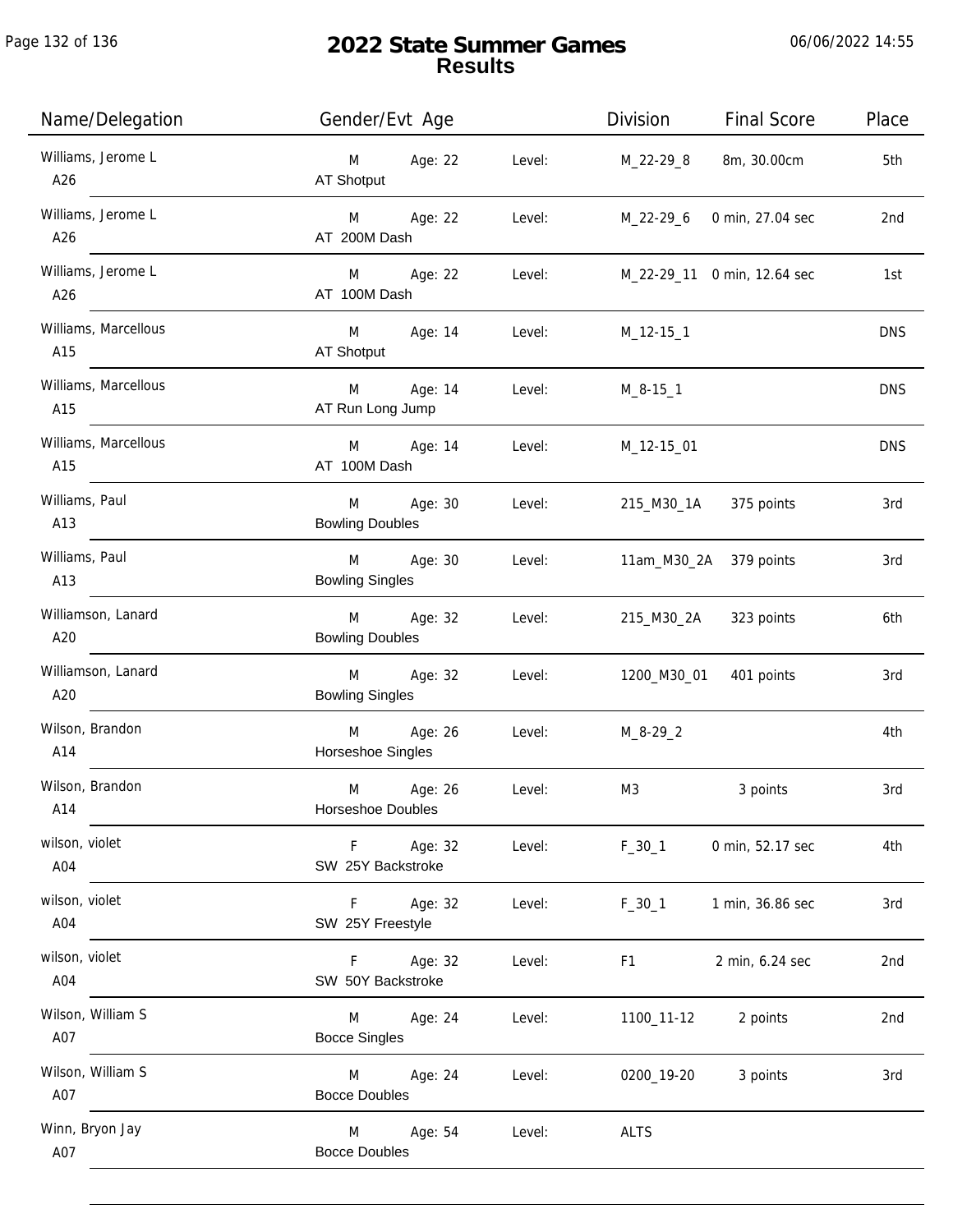06/06/2022 14:55

| Name/Delegation               | Gender/Evt Age                                     |        | Division         | <b>Final Score</b>          | Place |
|-------------------------------|----------------------------------------------------|--------|------------------|-----------------------------|-------|
| Winn, Bryon Jay<br>A07        | Age: 54<br>M<br><b>Bocce Singles</b>               | Level: | ALT              |                             |       |
| Witchelhouse, Alan Ray<br>A23 | M <sub>ar</sub><br>Age: 48<br><b>Bocce Singles</b> | Level: | 1200_11-12       | 3 points                    | 3rd   |
| Witchelhouse, Alan Ray<br>A23 | M Age: 48<br><b>Bocce Doubles</b>                  | Level: | 0300_07-08       | 4 points                    | 4th   |
| Wixom, Melissa J<br>A05       | F.<br>Age: 34<br><b>Bocce Doubles</b>              | Level: | 0100_23-24       | 2 points                    | 2nd   |
| Wixom, Melissa J<br>A05       | F Age: 34<br><b>Bocce Singles</b>                  | Level: | 0900_23-24       | 1 points                    | 1st   |
| Wolak, Brianna F<br>A05       | F Age: 23<br>AT Softball Throw                     | Level: | F_12-99_05       | 7m, 20.00cm                 | 6th   |
| Wolak, Brianna F<br>A05       | Age: 23<br>F.<br>AT Stand Long Jump                | Level: | $F_22_07$        | 0m, 97.00cm                 | 4th   |
| Wolak, Brianna F<br>A05       | Age: 23<br>F<br>AT 100M Dash                       | Level: |                  | F_22-29_03 0 min, 25.00 sec | 4th   |
| Wolfe, Michael P<br>A15       | Age: 43<br>M<br>SW 4X25 Free Relay                 | Level: | $1 \quad \cdots$ | 1 min, 41.94 sec            | 1st   |
| Wolfe, Michael P<br>A15       | Age: 43<br>M<br>SW 25Y Freestyle                   | Level: | M_30_1           | 0 min, 24.52 sec            | 2nd   |
| Wolfe, Michael P<br>A15       | Age: 43<br>M<br>SW 25Y Backstroke                  | Level: | M_30_1           | 0 min, 32.95 sec            | 2nd   |
| Wolff, Kelsey Lynn<br>A17     | F<br>Age: 30<br><b>Bowling Singles</b>             | Level: | 11am_F30_04      | 429 points                  | 1st   |
| Wolff, Kelsey Lynn<br>A17     | F.<br>Age: 30<br><b>Bowling Doubles</b>            | Level: | 1215_F30_1       | 395 points                  | 2nd   |
| Wollak, Amber Lynn<br>A07     | Age: 40<br>F.<br><b>Bocce Singles</b>              | Level: | 0800_25-26       | 1 points                    | 1st   |
| Wollak, Amber Lynn<br>A07     | F.<br>Age: 40<br><b>Bocce Doubles</b>              | Level: | 0200_23-24       | 1 points                    | 1st   |
| Womble, Jordan<br>A20         | Age: 18<br>M<br>AT Softball Throw                  | Level: | M_16_05          | 17m, 70.00cm                | 2nd   |
| Womble, Jordan<br>A20         | Age: 18<br>M<br>AT 50M Dash                        | Level: | $M_16-29-3$      | 0 min, 10.04 sec            | 2nd   |
| Womble, Jordan<br>A20         | Age: 18<br>M<br>AT Stand Long Jump                 | Level: | M_12-21_02       | 0m, 83.00cm                 | 2nd   |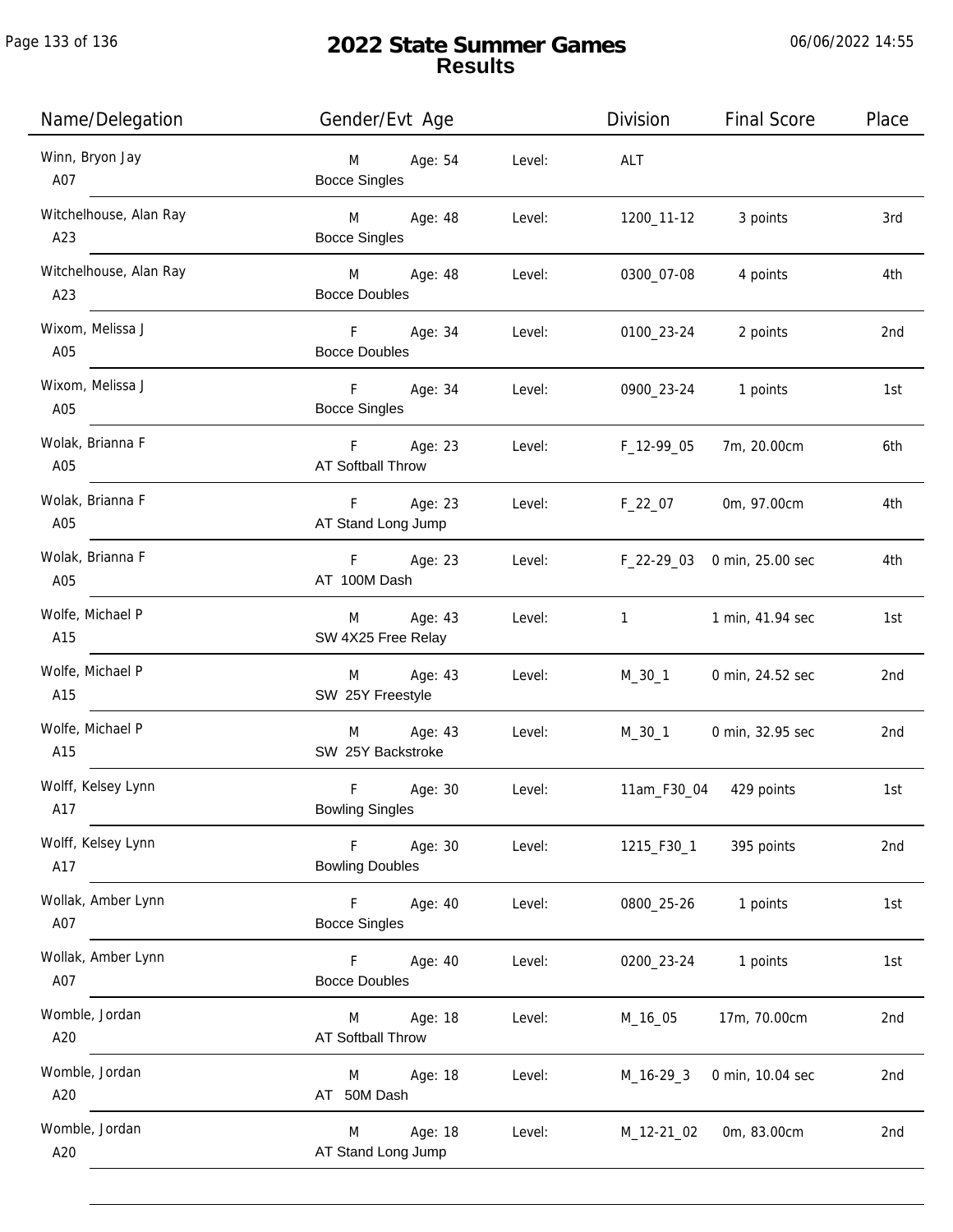| Name/Delegation                   | Gender/Evt Age                             |        | Division     | <b>Final Score</b>          | Place           |
|-----------------------------------|--------------------------------------------|--------|--------------|-----------------------------|-----------------|
| Wood, Joshua<br>A23               | Age: 32<br>M<br><b>Bocce Doubles</b>       | Level: | 0300_09-10   | 1 points                    | 1st             |
| Wood, Joshua<br>A23               | M<br>Age: 32<br><b>Bocce Singles</b>       | Level: | 1200_17-18   | 2 points                    | 2nd             |
| Woody, Joseph R<br>A34            | Age: 34<br>M <sub>ar</sub><br>AT 100M Dash | Level: | M_30_04      | 0 min, 21.36 sec            | 5th             |
| Woody, Joseph R<br>A34            | Age: 34<br>M<br>AT 200M Dash               | Level: | $M_30_2$     | 0 min, 46.56 sec            | 3rd             |
| Woody, Joseph R<br>A34            | Age: 34<br>M<br>AT 50M Dash                | Level: | $M_30_3$     | 0 min, 12.10 sec            | 5th             |
| Worden, Chance Dale<br>A06        | M<br>Age: 18<br>AT Mini Javelin            | Level: | M_16_8       | 17m, 40.00cm                | 4th             |
| Worden, Chance Dale<br>A06        | Age: 18<br>M<br>AT 100M Dash               | Level: |              | M_16-21_06 0 min, 13.11 sec | 3rd             |
| Wyatt, Nathan Daniel<br>A04       | Age: 23<br>M<br>AT 50M Dash                | Level: | M_16-29_7    | 0 min, 9.96 sec             | 4th             |
| Wyatt, Nathan Daniel<br>A04       | Age: 23<br>M<br>AT Softball Throw          | Level: | M_16_11      | 14m, 10.00cm                | 5th             |
| Wyatt, Nathan Daniel<br>A04       | Age: 23<br>M<br>AT Stand Long Jump         | Level: | $M_22_10$    | 1m, 26.00cm                 | 4th             |
| Wynn, Michael Casmier<br>A20      | Age: 19<br>M<br><b>AT Softball Throw</b>   | Level: | M_16_05      |                             | <b>DNS</b>      |
| Wynn, Michael Casmier<br>A20      | M<br>Age: 19<br>AT 50M Dash                | Level: | M_16-29_2    |                             | <b>DNS</b>      |
| Wynn, Michael Casmier<br>A20      | Age: 19<br>M<br>AT Stand Long Jump         | Level: | M_12-21_02   |                             | <b>DNS</b>      |
| Yankovich, Gorby (Vern) Md<br>A17 | Age: 30<br>M<br><b>Bocce Doubles</b>       | Level: | 0300_09-10   | 3 points                    | 3rd             |
| Yankovich, Gorby (Vern) Md<br>A17 | Age: 30<br>M<br><b>Bocce Singles</b>       | Level: | 1200_19-20   | 2 points                    | 2 <sub>nd</sub> |
| Yaroch, Megan Alyse<br>A10        | Age: 15<br>F.<br>AT Softball Throw         | Level: | F_12-99_04   | 8m, 90.00cm                 | 4th             |
| Yaroch, Megan Alyse<br>A10        | Age: 15<br>F<br>AT Stand Long Jump         | Level: | $F_12-21_03$ | 0m, 95.00cm                 | 5th             |
| Yaroch, Megan Alyse<br>A10        | F<br>Age: 15<br>AT 50M Dash                | Level: | $F_8-15_2$   | 0 min, 10.32 sec            | 2nd             |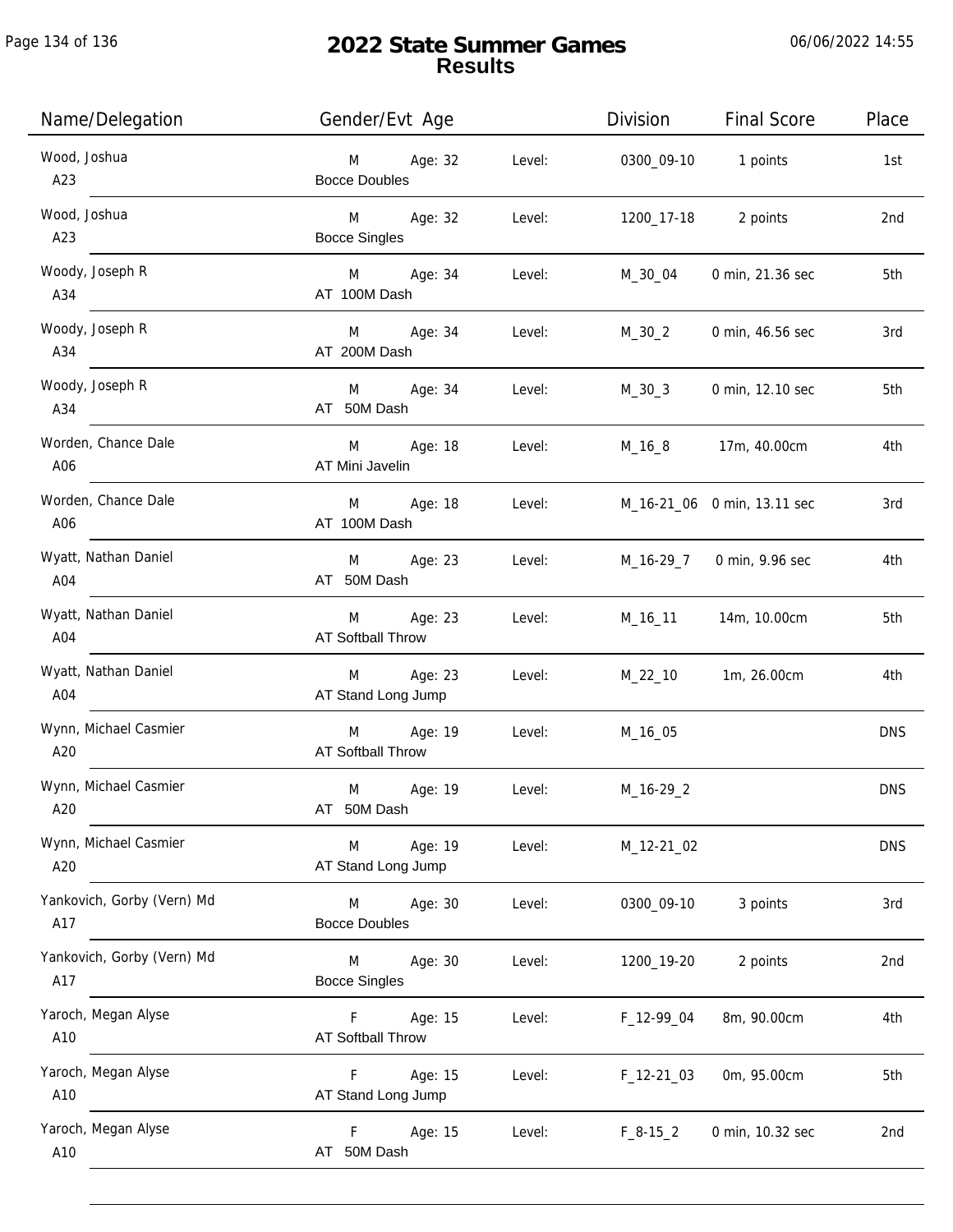| Name/Delegation               | Gender/Evt Age                                 | Division                 | <b>Final Score</b> | Place           |
|-------------------------------|------------------------------------------------|--------------------------|--------------------|-----------------|
| Yee, Jonathan "jonah"<br>A19  | Age: 28<br>Level:<br>M<br>SW 100Y Freestyle    | M1                       | 1 min, 35.35 sec   | 2nd             |
| Yee, Jonathan "jonah"<br>A19  | Age: 28<br>M<br>SW 25Y Backstroke              | Level:<br>M_22-29_2      | 0 min, 22.62 sec   | 2 <sub>nd</sub> |
| Yee, Jonathan "jonah"<br>A19  | Age: 28<br>M<br>SW 50Y Freestyle               | Level:<br>M_22-29_4      | 0 min, 36.88 sec   | 2nd             |
| Yokomizo, Miyami L<br>A30     | F<br>Age: 35<br>AT Mini Javelin                | $F_16_4$<br>Level:       | 10m, 24.00cm       | 2nd             |
| Yokomizo, Miyami L<br>A30     | F<br>Age: 35<br>AT 100M Dash                   | $F_30_04$<br>Level:      | 0 min, 21.93 sec   | 3rd             |
| Yokomizo, Miyami L<br>A30     | Age: 35<br>F.<br>AT 50M Dash                   | Level:<br>$F_30_4$       | 0 min, 10.46 sec   | 3rd             |
| Young, Andy M<br>A30          | Age: 33<br>M<br><b>Bocce Doubles</b>           | Level:<br>0200_17-18     | 1 points           | 1st             |
| Young, Andy M<br>A30          | M<br>Age: 33<br>Level:<br><b>Bocce Singles</b> | 1100_07-08               | 4 points           | 4th             |
| Young, Rachel S<br>A05        | F<br>Age: 18<br><b>Bocce Singles</b>           | Level:<br>0800_15-16     | 1 points           | 1st             |
| Young, Rachel S<br>A05        | $\mathsf F$<br>Age: 18<br><b>Bocce Doubles</b> | Level:<br>0100_09-10     | 1 points           | 1st             |
| Zahron, Dominick David<br>A15 | Age: 19<br>M<br>Level:<br>AT 800M Run          | M <sub>2</sub>           | 3 min, 5.83 sec    | 3rd             |
| Zahron, Dominick David<br>A15 | M<br>Age: 19<br>AT 400M Dash                   | M <sub>2</sub><br>Level: | 1 min, 16.26 sec   | 2nd             |
| Zahron, Dominick David<br>A15 | M<br>Age: 19<br>Level:<br>AT Shotput           | $M_16-21_2$              | 5m, 97.00cm        | 2nd             |
| ZENDER, GEORGE<br>A14         | Age: 24<br>M<br>AT 200M Dash                   | Level:<br>M_22-29_3      |                    | <b>DNS</b>      |
| ZENDER, GEORGE<br>A14         | Age: 24<br>M<br>AT 100M Dash                   | Level:<br>M_22-29_04     |                    | <b>DNS</b>      |
| ZENDER, GEORGE<br>A14         | Age: 24<br>M<br>AT 50M Dash                    | Level:<br>M_16-29_5      |                    | <b>DNS</b>      |
| Ziolokowski, Michael<br>A20   | Age: 57<br>M<br><b>Bowling Singles</b>         | Level:<br>1200_M30_03    | 346 points         | 3rd             |
| Ziolokowski, Michael<br>A20   | M<br>Age: 57<br><b>Bowling Doubles</b>         | Level:<br>215_M30_2A     | 357 points         | 4th             |